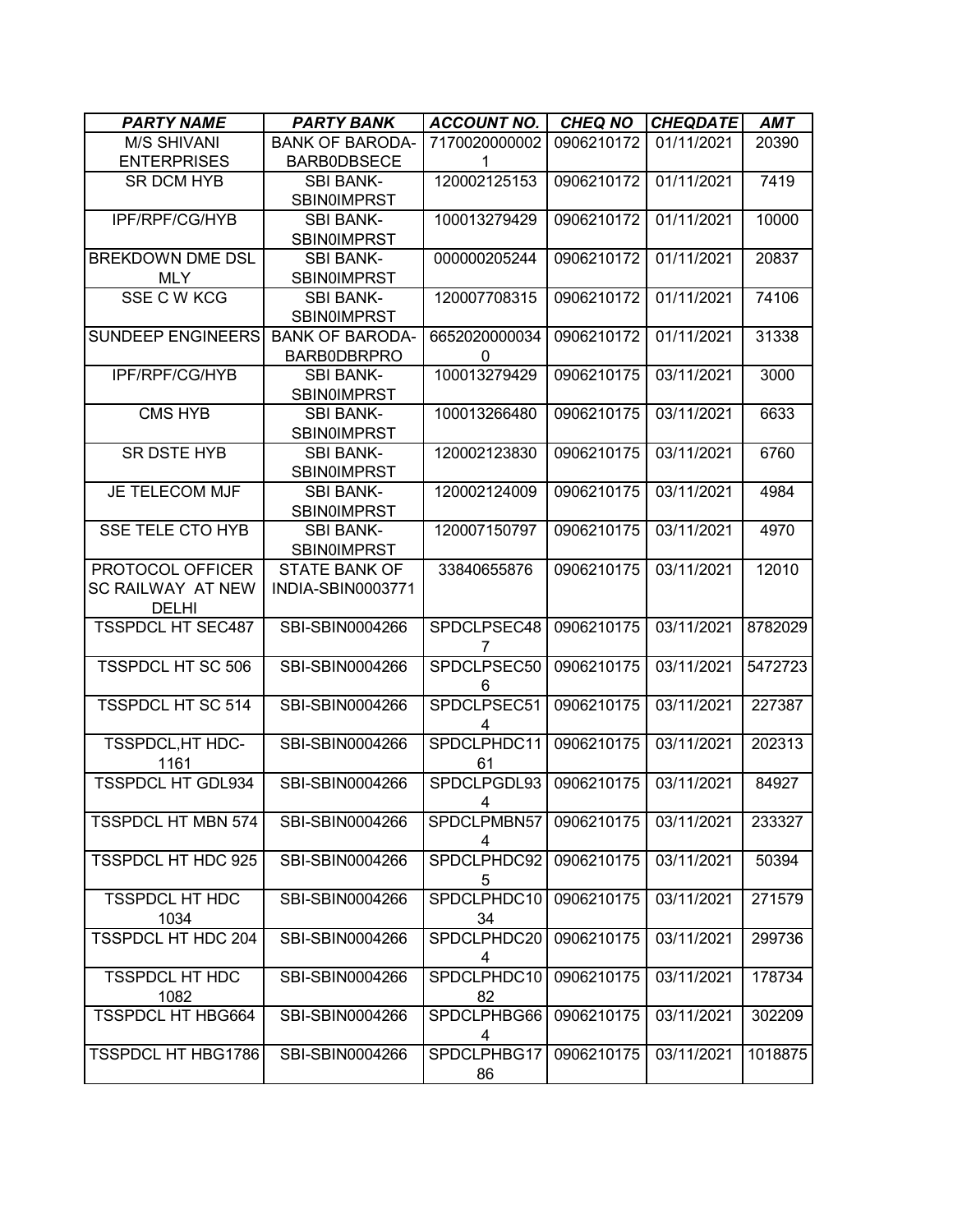| <b>SAOHTTSNPDCL</b>      | <b>STATE BANK OF</b><br>INDIA-SBIN0020150 | 62488420712   | 0906210175 | 03/11/2021 | 468422 |
|--------------------------|-------------------------------------------|---------------|------------|------------|--------|
| <b>MSEDCL SUB-DN-</b>    | <b>BANK OF</b>                            | 20259300283   | 0906210175 | 03/11/2021 | 926    |
| <b>DHARMABAD</b>         | MAHARASHTRA-                              |               |            |            |        |
|                          | MAHB0000419                               |               |            |            |        |
| <b>MSEDCL SUB-DN-</b>    | <b>BANK OF</b>                            | 20259300283   | 0906210175 | 03/11/2021 | 758    |
| <b>DHARMABAD</b>         | MAHARASHTRA-                              |               |            |            |        |
|                          | MAHB0000419                               |               |            |            |        |
| <b>MSEDCL SUB-DN-</b>    | <b>BANK OF</b>                            | 20259300283   | 0906210175 | 03/11/2021 | 787    |
| <b>DHARMABAD</b>         | MAHARASHTRA-                              |               |            |            |        |
|                          | MAHB0000419                               |               |            |            |        |
| <b>MSEDCL SUB-DN-</b>    | <b>BANK OF</b>                            | 20259300283   | 0906210175 | 03/11/2021 | 23160  |
| <b>DHARMABAD</b>         | MAHARASHTRA-                              |               |            |            |        |
|                          | MAHB0000419                               |               |            |            |        |
| <b>MSEDCL SUB-DN-</b>    | <b>BANK OF</b>                            | 20259300283   | 0906210175 | 03/11/2021 | 640    |
| <b>DHARMABAD</b>         | MAHARASHTRA-                              |               |            |            |        |
|                          | MAHB0000419                               |               |            |            |        |
| <b>MSEDCL SUB-DN-</b>    | <b>BANK OF</b>                            | 20259300283   | 0906210175 | 03/11/2021 | 146    |
| <b>DHARMABAD</b>         | MAHARASHTRA-                              |               |            |            |        |
|                          | MAHB0000419                               |               |            |            |        |
| AE MSEDCL UMRI           | SBI-SBIN0005938                           | 11680252134   | 0906210175 | 03/11/2021 | 410    |
| AE SDN MSEDCL UMRI       | SBI-SBIN0005938                           | 11680252134   | 0906210175 | 03/11/2021 | 3400   |
|                          |                                           |               |            |            |        |
| <b>MSEDCL UMRI</b>       | SBI-SBIN0005938                           | 11680252134   | 0906210175 | 03/11/2021 | 370    |
| AE MSEDCL UMRI           | SBI-SBIN0005938                           | 11680252134   | 0906210175 | 03/11/2021 | 16630  |
| <b>MSEDCL SUB-DN-</b>    | <b>BANK OF</b>                            | 20259300283   | 0906210175 | 03/11/2021 | 12060  |
| <b>DHARMABAD</b>         | MAHARASHTRA-                              |               |            |            |        |
|                          | MAHB0000419                               |               |            |            |        |
| <b>MSEDCL SUB-DN-</b>    | <b>BANK OF</b>                            | 20259300283   | 0906210175 | 03/11/2021 | 39185  |
| <b>DHARMABAD</b>         | MAHARASHTRA-                              |               |            |            |        |
|                          | MAHB0000419                               |               |            |            |        |
| <b>MSEDCL SUB-DN-</b>    | <b>BANK OF</b>                            | 20259300283   | 0906210175 | 03/11/2021 | 1170   |
| <b>DHARMABAD</b>         | MAHARASHTRA-                              |               |            |            |        |
|                          | MAHB0000419                               |               |            |            |        |
| SSE C W KCG              | <b>SBI BANK-</b>                          | 120007708315  | 0906210175 | 03/11/2021 | 54783  |
|                          | SBIN0IMPRST                               |               |            |            |        |
| <b>D MAHENDER REDDY-</b> | THE LAKSHMI                               | 0461611000000 | 0906210177 | 08/11/2021 | 42122  |
| <b>RANAGAREDDY</b>       | <b>VILAS BANK LTD-</b>                    | 100           |            |            |        |
|                          | LAVB0000461                               |               |            |            |        |
| P JANARDHAN RAO-         | <b>KOTAK MAHINDRA</b>                     | 730011026939  | 0906210187 | 16/11/2021 | 103691 |
| <b>HYDERABAD</b>         | <b>BANK LIMITED-</b>                      |               |            |            |        |
|                          | KKBK0007457                               |               |            |            |        |
| SR DSO/HYB               | <b>SBI BANK-</b>                          | 100013266477  | 0906210176 | 05/11/2021 | 4998   |
|                          | <b>SBIN0IMPRST</b>                        |               |            |            |        |
| SR DSO/HYB               | <b>SBI BANK-</b>                          | 100013266477  | 0906210176 | 05/11/2021 | 3000   |
|                          | <b>SBIN0IMPRST</b>                        |               |            |            |        |
| SR DEE TRD HYB           | <b>SBI BANK-</b>                          | 100013096082  | 0906210176 | 05/11/2021 | 3554   |
|                          | <b>SBIN0IMPRST</b>                        |               |            |            |        |
| ADRM/INFRA/HYB           | <b>SBI BANK-</b>                          | 100013816722  | 0906210176 | 05/11/2021 | 2000   |
|                          | <b>SBIN0IMPRST</b>                        |               |            |            |        |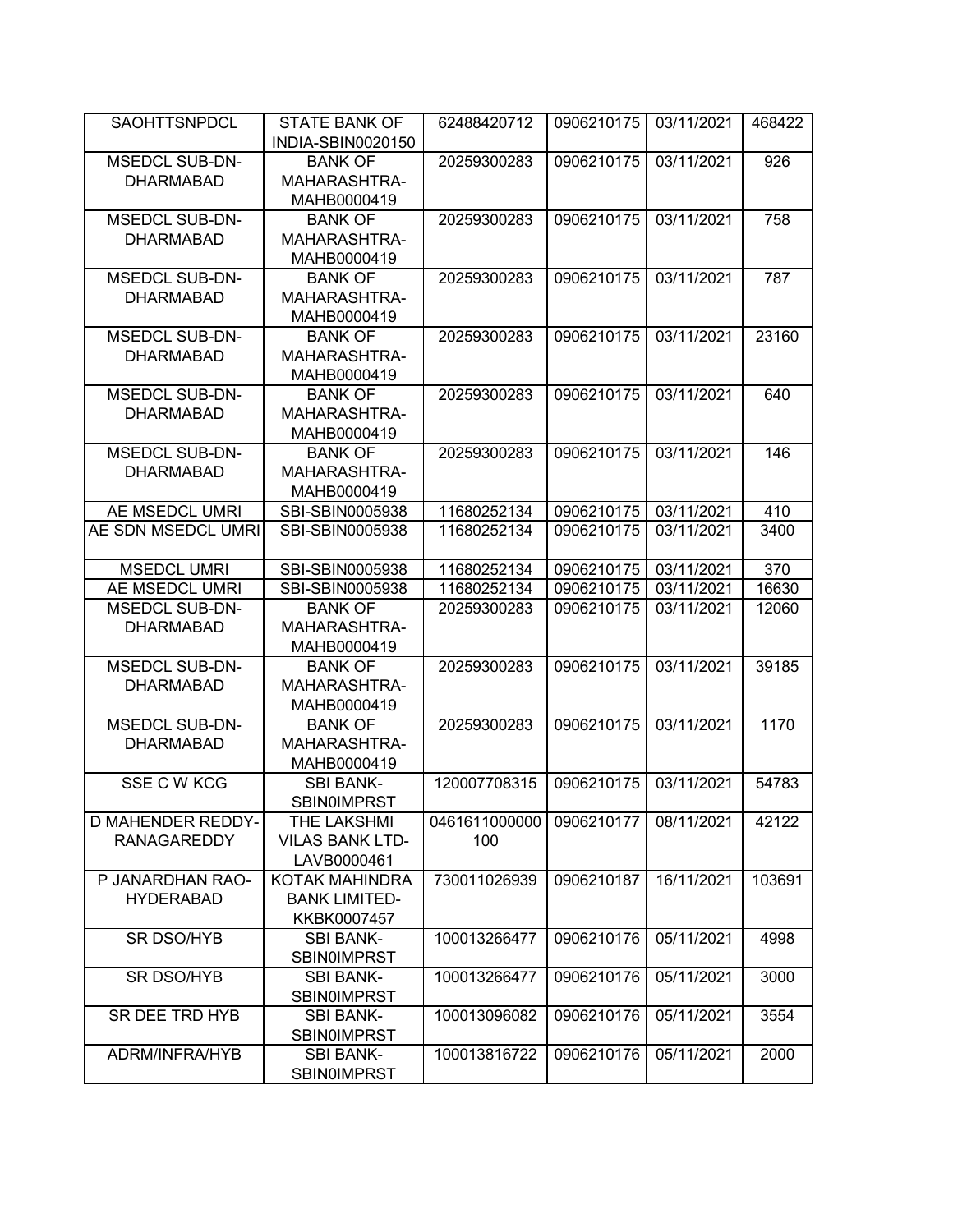| <b>GVK LEARNING</b>       | <b>AXIS BANK-</b>      | 9160200419599 | 0906210177 | 08/11/2021 | 157021 |
|---------------------------|------------------------|---------------|------------|------------|--------|
| <b>COORDINATES</b>        | UTIB0000027            | 87            |            |            |        |
| <b>KHYBER SECURITY</b>    | <b>AXIS BANK-</b>      | 9200200259432 | 0906210181 | 10/11/2021 | 36260  |
| <b>AND SERVICES</b>       | UTIB0003984            | 84            |            |            |        |
| PRIVATE LIMITED           |                        |               |            |            |        |
| <b>KHYBER SECURITY</b>    | <b>AXIS BANK-</b>      | 9200200259432 | 0906210181 | 10/11/2021 | 36260  |
| <b>AND SERVICES</b>       | UTIB0003984            | 84            |            |            |        |
| PRIVATE LIMITED           |                        |               |            |            |        |
| <b>SR DEE HYB</b>         | <b>SBI BANK-</b>       | 100013257113  | 0906210177 | 08/11/2021 | 10000  |
|                           | <b>SBINOIMPRST</b>     |               |            |            |        |
| SE EM RN HYB              | <b>SBI BANK-</b>       | 120002123818  | 0906210177 | 08/11/2021 | 5000   |
|                           | <b>SBIN0IMPRST</b>     |               |            |            |        |
| SE EM RN HYB              | <b>SBI BANK-</b>       | 120002123818  | 0906210177 | 08/11/2021 | 5000   |
|                           | <b>SBIN0IMPRST</b>     |               |            |            |        |
| <b>BHARATI AIRTEL LTD</b> | <b>ICICI BANK LTD-</b> | 000805002144  | 0906210177 | 08/11/2021 | 26365  |
| <b>HYDERABAD</b>          | <b>ICIC0000008</b>     |               |            |            |        |
| <b>BHARATI AIRTEL LTD</b> | <b>ICICI BANK LTD-</b> | 000805002144  | 0906210177 | 08/11/2021 | 56282  |
| <b>HYDERABAD</b>          | <b>ICIC0000008</b>     |               |            |            |        |
| <b>TSSPDCL</b>            | SBI-SBIN0004266        | SPDCLPSEC21   | 0906210177 | 08/11/2021 | 94407  |
|                           |                        | 58            |            |            |        |
| <b>TSSPDCL</b>            | SBI-SBIN0004266        | SPDCLPHBG31   | 0906210177 | 08/11/2021 | 308361 |
|                           |                        | 50            |            |            |        |
| <b>COACH COM-DELHI</b>    | <b>INDIAN BANK-</b>    | 971851286     | 0906210181 | 10/11/2021 | 14605  |
|                           | <b>IDIB000P156</b>     |               |            |            |        |
| <b>SRINIVASA SALES</b>    | <b>BANK OF BARODA-</b> | 0516050000005 | 0906210181 | 10/11/2021 | 198245 |
| AND SERVICE PVT           | <b>BARBOVIJAYA</b>     | 3             |            |            |        |
| LTD-VIJAYAWADA            |                        |               |            |            |        |
| <b>SRINIVASA SALES</b>    | <b>BANK OF BARODA-</b> | 0516050000005 | 0906210181 | 10/11/2021 | 1935   |
| AND SERVICE PVT           | <b>BARBOVIJAYA</b>     | 3             |            |            |        |
| LTD-VIJAYAWADA            |                        |               |            |            |        |
| <b>SRINIVASA SALES</b>    | <b>BANK OF BARODA-</b> | 0516050000005 | 0906210181 | 10/11/2021 | 6704   |
| AND SERVICE PVT           | <b>BARBOVIJAYA</b>     | 3             |            |            |        |
| LTD-VIJAYAWADA            |                        |               |            |            |        |
| <b>KONTACT</b>            | <b>KARNATAKA BANK</b>  | 4627000700301 | 0906210181 | 10/11/2021 | 460052 |
| <b>CONSORTIUM INDIA</b>   | LTD-KARB0000462        | 401           |            |            |        |
| PVT LTD-CHENNAI           |                        |               |            |            |        |
| <b>SR DCM HYB</b>         | <b>SBI BANK-</b>       | 120002125153  | 0906210181 | 10/11/2021 | 7404   |
|                           | <b>SBIN0IMPRST</b>     |               |            |            |        |
| <b>SSE PWAY NZB</b>       | <b>SBI BANK-</b>       | 100013257537  | 0906210181 | 10/11/2021 | 4850   |
|                           | <b>SBIN0IMPRST</b>     |               |            |            |        |
| <b>SSE W NLGD</b>         | <b>SBI BANK-</b>       | 100013279769  | 0906210181 | 10/11/2021 | 9992   |
|                           | <b>SBIN0IMPRST</b>     |               |            |            |        |
| <b>SSE PWAY NZB</b>       | <b>SBI BANK-</b>       | 100013257537  | 0906210181 | 10/11/2021 | 11758  |
|                           | <b>SBIN0IMPRST</b>     |               |            |            |        |
| <b>SSE W SLGD</b>         | <b>SBI BANK-</b>       | 120002125202  | 0906210181 | 10/11/2021 | 19987  |
|                           | <b>SBIN0IMPRST</b>     |               |            |            |        |
| <b>SSE PWAY MEDCHAL</b>   | <b>SBI BANK-</b>       | 120002123829  | 0906210181 | 10/11/2021 | 2900   |
|                           | <b>SBIN0IMPRST</b>     |               |            |            |        |
| SR DEE HYB                | <b>SBI BANK-</b>       | 100013257113  | 0906210181 | 10/11/2021 | 9264   |
|                           | <b>SBIN0IMPRST</b>     |               |            |            |        |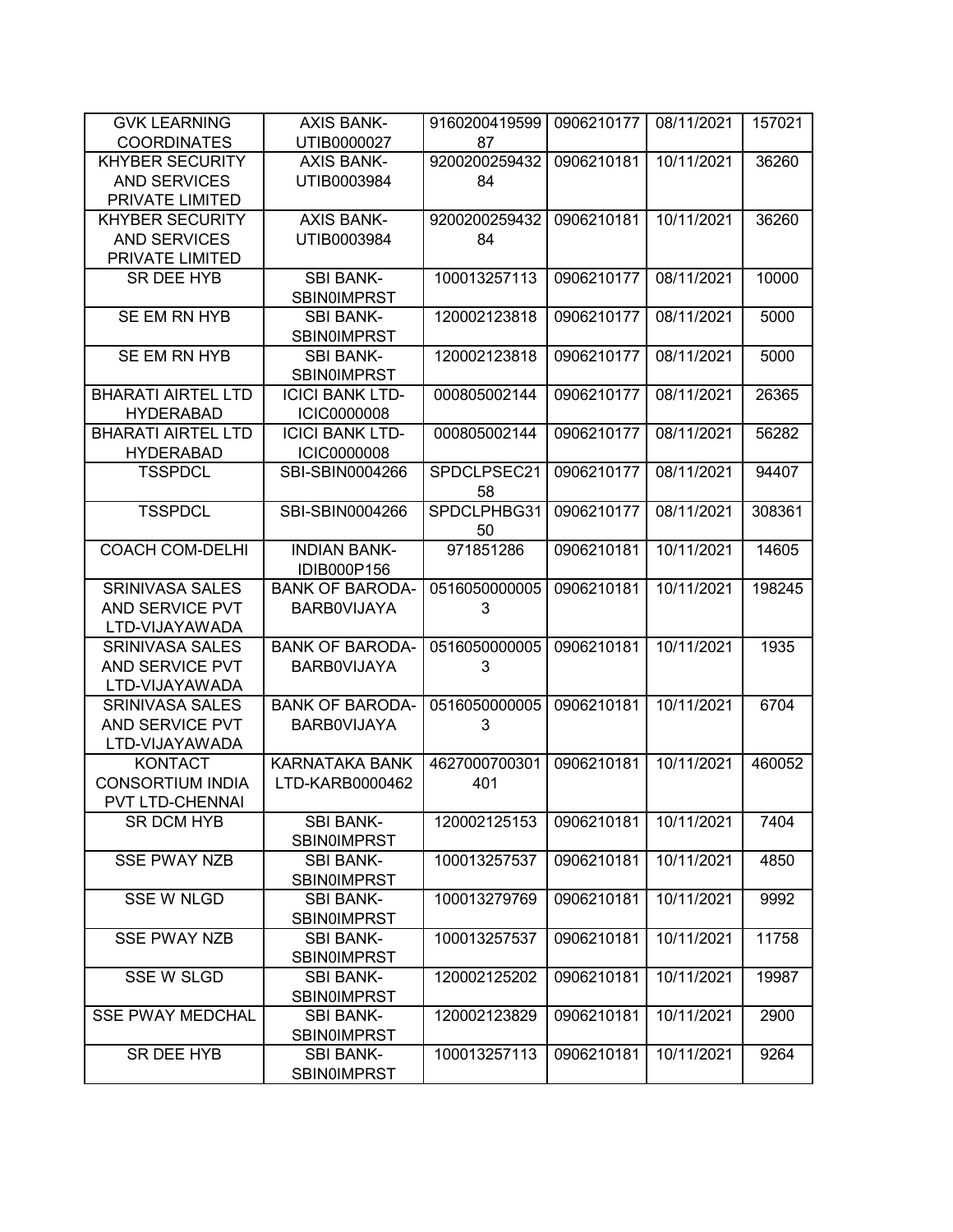| SIPF/FM/OP                                                        | <b>SBI BANK-</b><br><b>SBIN0IMPRST</b>       | 100013852409                           | 0906210181 | 10/11/2021 | 1500         |
|-------------------------------------------------------------------|----------------------------------------------|----------------------------------------|------------|------------|--------------|
| ASIPF/RPF/GWD                                                     | <b>SBI BANK-</b><br><b>SBIN0IMPRST</b>       | 100013279428                           | 0906210181 | 10/11/2021 | 1500         |
| IPF/RPF/CG/HYB                                                    | <b>SBI BANK-</b><br><b>SBIN0IMPRST</b>       | 100013279429                           | 0906210181 | 10/11/2021 | 3000         |
| <b>SR.DPO HYB</b>                                                 | <b>SBI BANK-</b><br><b>SBIN0IMPRST</b>       | 100013285191                           | 0906210181 | 10/11/2021 | 1950         |
| SR. DEE CARSHED<br><b>MLY</b>                                     | <b>SBI BANK-</b><br><b>SBINOIMPRST</b>       | 120002125161                           | 0906210181 | 10/11/2021 | 9068         |
| <b>SS PASR</b>                                                    | <b>SBI BANK-</b><br><b>SBIN0IMPRST</b>       | 120006811125                           | 0906210181 | 10/11/2021 | 5850         |
| <b>DRM HYB</b>                                                    | <b>SBI BANK-</b><br><b>SBIN0IMPRST</b>       | 120002123457                           | 0906210181 | 10/11/2021 | 5000         |
| <b>DRM HYB</b>                                                    | <b>SBI BANK-</b><br><b>SBIN0IMPRST</b>       | 120002123457                           | 0906210181 | 10/11/2021 | 8000         |
| ADRM/INFRA/HYB                                                    | <b>SBI BANK-</b><br><b>SBIN0IMPRST</b>       | 100013816722                           | 0906210181 | 10/11/2021 | 2000         |
| <b>CMS HYB</b>                                                    | <b>SBI BANK-</b><br><b>SBIN0IMPRST</b>       | 100013266480                           | 0906210181 | 10/11/2021 | 1750         |
| <b>TSSPDCL HT MBN 574</b>                                         | SBI-SBIN0004266                              | SPDCLPMBN57<br>$\overline{\mathbf{4}}$ | 0906210181 | 10/11/2021 | 28785        |
| APSPDCL HT 210 KNL                                                | <b>STATE BANK OF</b><br>INDIA-SBIN0020492    | 62304443776                            | 0906210181 | 10/11/2021 | 307378       |
| <b>SSE C W KCG</b>                                                | <b>SBI BANK-</b><br><b>SBIN0IMPRST</b>       | 120007708315                           | 0906210183 | 11/11/2021 | 66689        |
| <b>RELIANCE JIO</b><br><b>INFOCOMM LIMITED</b>                    | <b>ICICI BANK LTD-</b><br>ICIC0000104        | RJIO900290069<br>941                   | 0906210183 | 11/11/2021 | 206307       |
| <b>CLI GWD</b>                                                    | <b>SBI BANK-</b><br><b>SBIN0IMPRST</b>       | 100013866335                           | 0906210183 | 11/11/2021 | 6000         |
| <b>LALAJI ASHOK KUMAR</b>                                         | <b>ICICI BANK LTD-</b><br><b>ICIC0000048</b> | 004801622067                           | 0906210184 | 12/11/2021 | 34425        |
| <b>LALAJI ASHOK KUMAR</b>                                         | <b>ICICI BANK LTD-</b><br><b>ICIC0000048</b> | 004801622067                           | 0906210184 | 12/11/2021 | 34425        |
| <b>HMWS &amp; SB</b><br>HYDERABAD,                                | <b>AXIS BANK-</b><br>UTIB0CCH274             | 1446110645000<br>38                    | 0906210183 | 11/11/2021 | 2930054<br>3 |
| HMWSSB_KCGSTN                                                     | <b>AXIS BANK-</b><br>UTIB0CCH274             | 1446050533011<br>10                    | 0906210183 | 11/11/2021 | 3905322      |
| HMWS&SB NLGD                                                      | <b>AXIS BANK-</b><br>UTIB0CCH274             | 1446076173716<br>94                    | 0906210183 | 11/11/2021 | 3457716      |
| <b>RENEW SOLAR</b><br><b>ENERGY PRIVATE</b><br><b>LIMITED</b>     | <b>AXIS BANK-</b><br>UTIB0002193             | 9180200244916<br>39                    | 0906210183 | 11/11/2021 | 801354       |
| <b>TSSPDCL HYDERABAD</b>                                          | <b>STATE BANK OF</b><br>INDIA-SBIN0020066    | 52117478945                            | 0906210183 | 11/11/2021 | 1431624      |
| <b>VENKATRAMA</b><br><b>MEDICAL AGENCIES-</b><br><b>HYDERABAD</b> | <b>INDIAN OVERSEAS</b><br>BANK-IOBA0001731   | 1731020000012<br>29                    | 0906210184 | 12/11/2021 | 8861         |
| <b>SRI VINAYAKA</b><br><b>AGENCIES-</b><br><b>HYDERABAD</b>       | <b>BANK OF INDIA-</b><br>BKID0008626         | 8626301100000<br>43                    | 0906210184 | 12/11/2021 | 3776         |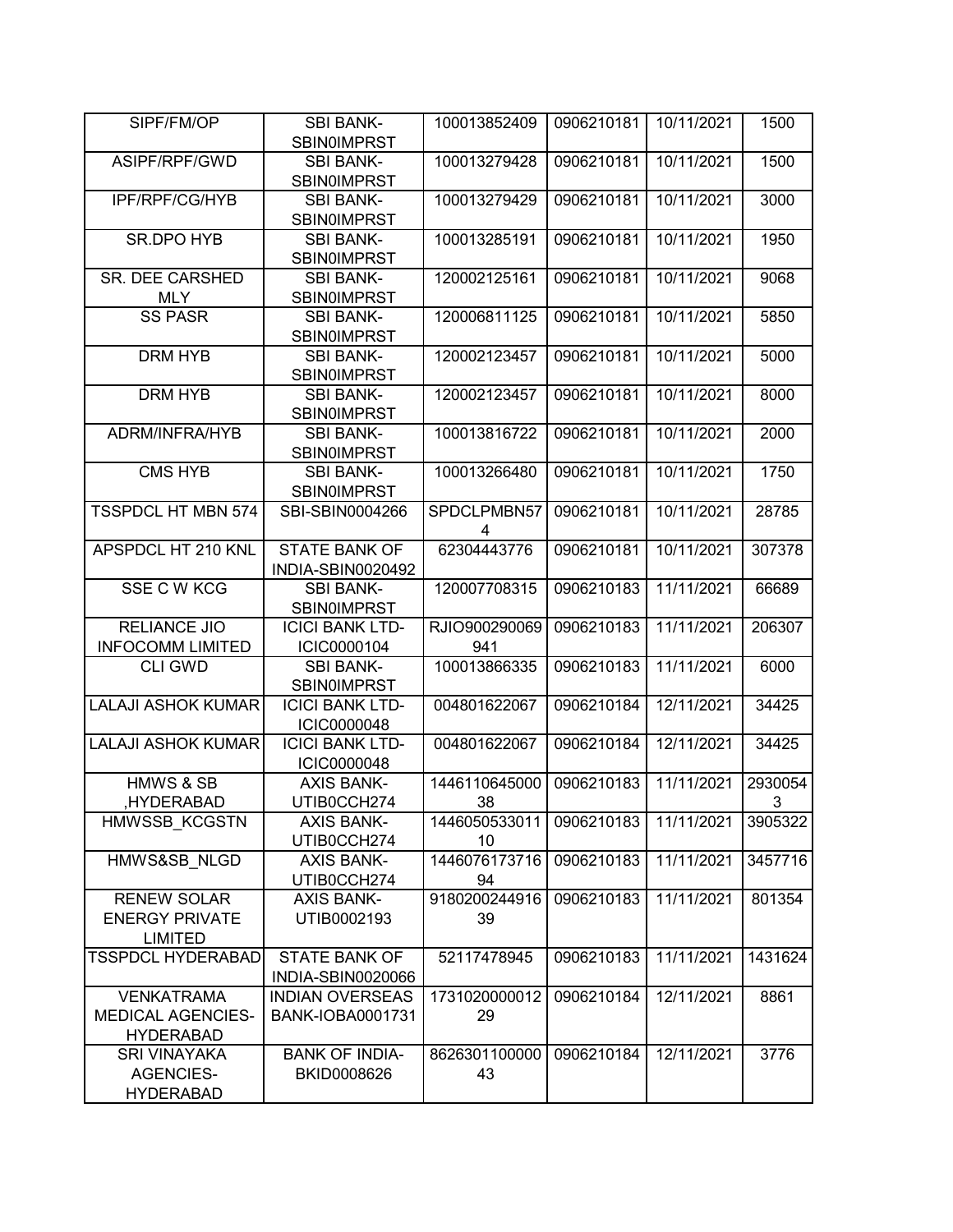| <b>AASTHA</b>            | PUNJAB NATIONAL         | 4052002100008 | 0906210184 | 12/11/2021 | 15105 |
|--------------------------|-------------------------|---------------|------------|------------|-------|
| PHARMACEUTICALS-         | <b>BANK-PUNB0405200</b> | 561           |            |            |       |
| <b>DELHI</b>             |                         |               |            |            |       |
| <b>DIVINE OVERSEAS-</b>  | <b>CANARA BANK-</b>     | 0595201007629 | 0906210184 | 12/11/2021 | 3077  |
| <b>HUBLI</b>             | CNRB0000595             |               |            |            |       |
| AMM DSL MLY              | <b>SBI BANK-</b>        | 120002123968  | 0906210184 | 12/11/2021 | 2000  |
|                          | <b>SBIN0IMPRST</b>      |               |            |            |       |
| IPF/RPF/CG/HYB           | <b>SBI BANK-</b>        | 100013279429  | 0906210184 | 12/11/2021 | 10000 |
|                          | <b>SBIN0IMPRST</b>      |               |            |            |       |
| <b>CC NZB</b>            | <b>SBI BANK-</b>        | 120002123782  | 0906210184 | 12/11/2021 | 14365 |
|                          | <b>SBIN0IMPRST</b>      |               |            |            |       |
| <b>SR DFM HYB</b>        | <b>SBI BANK-</b>        | 100013266474  | 0906210184 | 12/11/2021 | 4911  |
|                          |                         |               |            |            |       |
|                          | <b>SBIN0IMPRST</b>      |               |            |            |       |
| <b>APPLIED</b>           | <b>CANARA BANK-</b>     | 1565201001167 | 0906210184 | 12/11/2021 | 13213 |
| <b>COMMUNICATION</b>     | CNRB0001565             |               |            |            |       |
| AND CONTROLS-            |                         |               |            |            |       |
| <b>DELHI</b>             |                         |               |            |            |       |
| <b>SRI BALAJI</b>        | SBI-SBIN0012716         | 32222210714   | 0906210184 | 12/11/2021 | 98196 |
| INDUSTRIES-BHONGIR       |                         |               |            |            |       |
|                          |                         |               |            |            |       |
| SSE C W NZB              | <b>SBI BANK-</b>        | 100013852410  | 0906210184 | 12/11/2021 | 17629 |
|                          | <b>SBIN0IMPRST</b>      |               |            |            |       |
| <b>DRM HYB</b>           | <b>SBI BANK-</b>        | 120002123457  | 0906210185 | 15/11/2021 | 3000  |
|                          | <b>SBINOIMPRST</b>      |               |            |            |       |
| RADHA MEDITECH-          | <b>HDFC BANK LTD-</b>   | 1357200000001 | 0906210185 | 15/11/2021 | 4699  |
| <b>MUMBAI</b>            | HDFC0001357             |               |            |            |       |
| RADHA MEDITECH-          | <b>HDFC BANK LTD-</b>   | 1357200000001 | 0906210185 | 15/11/2021 | 4699  |
| <b>MUMBAI</b>            | HDFC0001357             | 1             |            |            |       |
| <b>OPEL HEALTH CARE-</b> | <b>CENTRAL BANK OF</b>  | 3493703996    | 0906210185 | 15/11/2021 | 4531  |
| <b>HYDERABAD</b>         | INDIA-CBIN0283299       |               |            |            |       |
|                          |                         |               |            |            |       |
| <b>HIND ENGINEERING</b>  | <b>CENTRAL BANK OF</b>  | 1142430321    | 0906210185 | 15/11/2021 | 13594 |
| COMPANY-KOLKATA          | INDIA-CBIN0281050       |               |            |            |       |
|                          |                         |               |            |            |       |
| MYCURE/                  | <b>UNION BANK OF</b>    | 1107111000026 | 0906210185 | 15/11/2021 | 5271  |
| SAHRUDAYA HELATH         | INDIA-UBIN0811076       | 07            |            |            |       |
| CARE                     |                         |               |            |            |       |
| MYCURE/                  | <b>UNION BANK OF</b>    | 1107111000026 | 0906210185 | 15/11/2021 | 30606 |
| <b>SAHRUDAYA HELATH</b>  | INDIA-UBIN0811076       | 07            |            |            |       |
| <b>CARE</b>              |                         |               |            |            |       |
| MYCURE/                  | <b>UNION BANK OF</b>    | 1107111000026 | 0906210185 | 15/11/2021 | 11664 |
| SAHRUDAYA HELATH         | INDIA-UBIN0811076       | 07            |            |            |       |
| <b>CARE</b>              |                         |               |            |            |       |
| MYCURE/                  | <b>UNION BANK OF</b>    | 1107111000026 | 0906210185 | 15/11/2021 | 7722  |
| SAHRUDAYA HELATH         | INDIA-UBIN0811076       | 07            |            |            |       |
| <b>CARE</b>              |                         |               |            |            |       |
| MYCURE/                  | <b>UNION BANK OF</b>    | 1107111000026 | 0906210185 | 15/11/2021 | 87221 |
| SAHRUDAYA HELATH         | INDIA-UBIN0811076       | 07            |            |            |       |
| CARE                     |                         |               |            |            |       |
|                          |                         |               |            |            |       |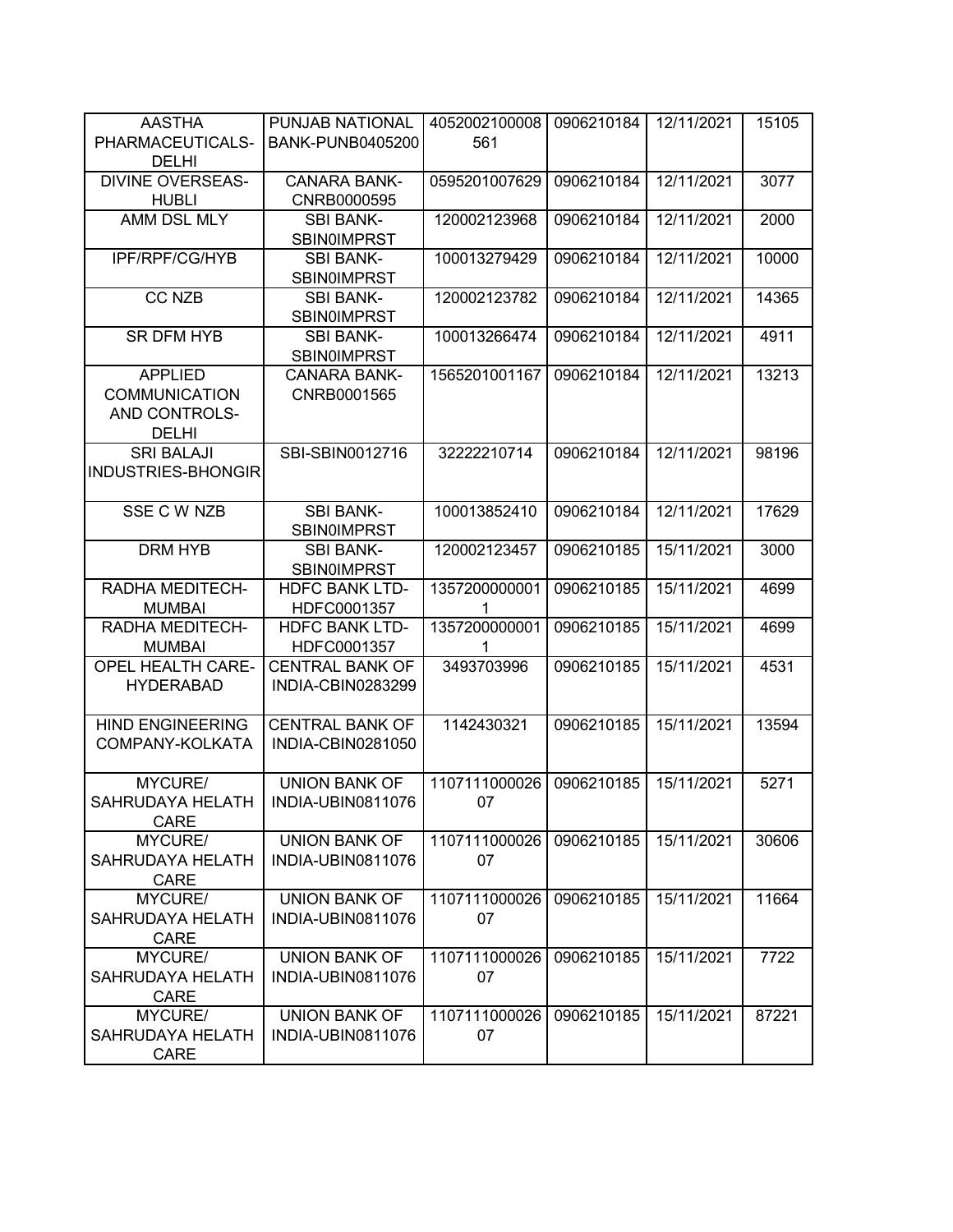| MYCURE/                 | <b>UNION BANK OF</b>   | 1107111000026 | 0906210185 | 15/11/2021 | 63839  |
|-------------------------|------------------------|---------------|------------|------------|--------|
| SAHRUDAYA HELATH        | INDIA-UBIN0811076      | 07            |            |            |        |
| <b>CARE</b>             |                        |               |            |            |        |
| <b>ALSAMA</b>           | <b>BANK OF BARODA-</b> | 1944020000047 | 0906210185 | 15/11/2021 | 139060 |
| <b>ENTERPRISES</b>      | <b>BARBOCHILAK</b>     | 9             |            |            |        |
| <b>ALSAMA</b>           | <b>BANK OF BARODA-</b> | 1944020000047 | 0906210185 | 15/11/2021 | 139060 |
| <b>ENTERPRISES</b>      | <b>BARBOCHILAK</b>     | 9             |            |            |        |
| <b>SRI BALAJI</b>       | SBI-SBIN0012716        | 32222210714   | 0906210185 | 15/11/2021 | 148531 |
| INDUSTRIES-BHONGIR      |                        |               |            |            |        |
|                         |                        |               |            |            |        |
| <b>SSE TELE RAILNET</b> | <b>SBI BANK-</b>       | 120002123864  | 0906210185 | 15/11/2021 | 4884   |
|                         | <b>SBIN0IMPRST</b>     |               |            |            |        |
| <b>RAILTEL</b>          | UNION BANK OF          | 3273010103730 | 0906210187 | 16/11/2021 | 609529 |
| <b>CORPORATION OF</b>   | INDIA-UBIN0532738      | 07            |            |            |        |
| <b>INDIA LIMITED/SC</b> |                        |               |            |            |        |
| <b>JE TELE KCG</b>      | <b>SBI BANK-</b>       | 120002123815  | 0906210185 | 15/11/2021 | 4005   |
|                         |                        |               |            |            |        |
|                         | <b>SBIN0IMPRST</b>     |               |            |            |        |
| SSE/SIG/MED             | <b>SBI BANK-</b>       | 100013266488  | 0906210185 | 15/11/2021 | 4840   |
|                         | <b>SBIN0IMPRST</b>     |               |            |            |        |
| <b>SSE S MBNR</b>       | <b>SBI BANK-</b>       | 120002125109  | 0906210185 | 15/11/2021 | 4815   |
|                         | <b>SBIN0IMPRST</b>     |               |            |            |        |
| <b>SSE PWAY NZB</b>     | <b>SBI BANK-</b>       | 100013257537  | 0906210185 | 15/11/2021 | 3450   |
|                         | <b>SBIN0IMPRST</b>     |               |            |            |        |
| <b>SSE PWAY NZB</b>     | <b>SBI BANK-</b>       | 100013257537  | 0906210185 | 15/11/2021 | 11828  |
|                         | <b>SBINOIMPRST</b>     |               |            |            |        |
| SSE W WW SLGD           | <b>SBI BANK-</b>       | 120002123969  | 0906210185 | 15/11/2021 | 9440   |
|                         | <b>SBIN0IMPRST</b>     |               |            |            |        |
| <b>SSE PWAY MEDCHAL</b> | <b>SBI BANK-</b>       | 120002123829  | 0906210185 | 15/11/2021 | 2800   |
|                         | <b>SBIN0IMPRST</b>     |               |            |            |        |
| <b>SSE PWAY KRNT</b>    | <b>SBI BANK-</b>       | 120002125570  | 0906210185 | 15/11/2021 | 5000   |
|                         | <b>SBINOIMPRST</b>     |               |            |            |        |
| <b>IPF KMC</b>          | <b>SBI BANK-</b>       | 120002123744  | 0906210185 | 15/11/2021 | 1500   |
|                         | <b>SBIN0IMPRST</b>     |               |            |            |        |
| <b>IPF KCG</b>          | <b>SBI BANK-</b>       | 120002123860  | 0906210185 | 15/11/2021 | 10000  |
|                         | <b>SBIN0IMPRST</b>     |               |            |            |        |
| <b>IPF MBNR</b>         | SBI BANK-              | 120002125607  | 0906210185 | 15/11/2021 | 1500   |
|                         | <b>SBIN0IMPRST</b>     |               |            |            |        |
| <b>RAILTEL</b>          | UNION BANK OF          | 3273010103730 | 0906210187 | 16/11/2021 | 296782 |
| <b>CORPORATION OF</b>   | INDIA-UBIN0532738      | 07            |            |            |        |
| <b>INDIA LIMITED/SC</b> |                        |               |            |            |        |
| <b>SSE TELE STORES</b>  | <b>SBI BANK-</b>       | 120002123779  | 0906210187 | 16/11/2021 | 4910   |
| <b>HYB</b>              | <b>SBINOIMPRST</b>     |               |            |            |        |
| <b>SR DFM HYB</b>       | <b>SBI BANK-</b>       | 100013266474  | 0906210187 | 16/11/2021 | 5000   |
|                         | <b>SBIN0IMPRST</b>     |               |            |            |        |
| <b>HEALTH UNIT KRNT</b> | <b>SBI BANK-</b>       | 100013845549  | 0906210187 | 16/11/2021 | 4918   |
|                         | <b>SBIN0IMPRST</b>     |               |            |            |        |
| <b>HEALTH UNIT MBNR</b> | <b>SBI BANK-</b>       | 100013273521  | 0906210187 | 16/11/2021 | 2408   |
|                         | <b>SBIN0IMPRST</b>     |               |            |            |        |
| <b>HEALTH UNIT MBNR</b> | <b>SBI BANK-</b>       | 100013273521  | 0906210187 | 16/11/2021 | 4452   |
|                         |                        |               |            |            |        |
|                         | <b>SBIN0IMPRST</b>     |               |            |            |        |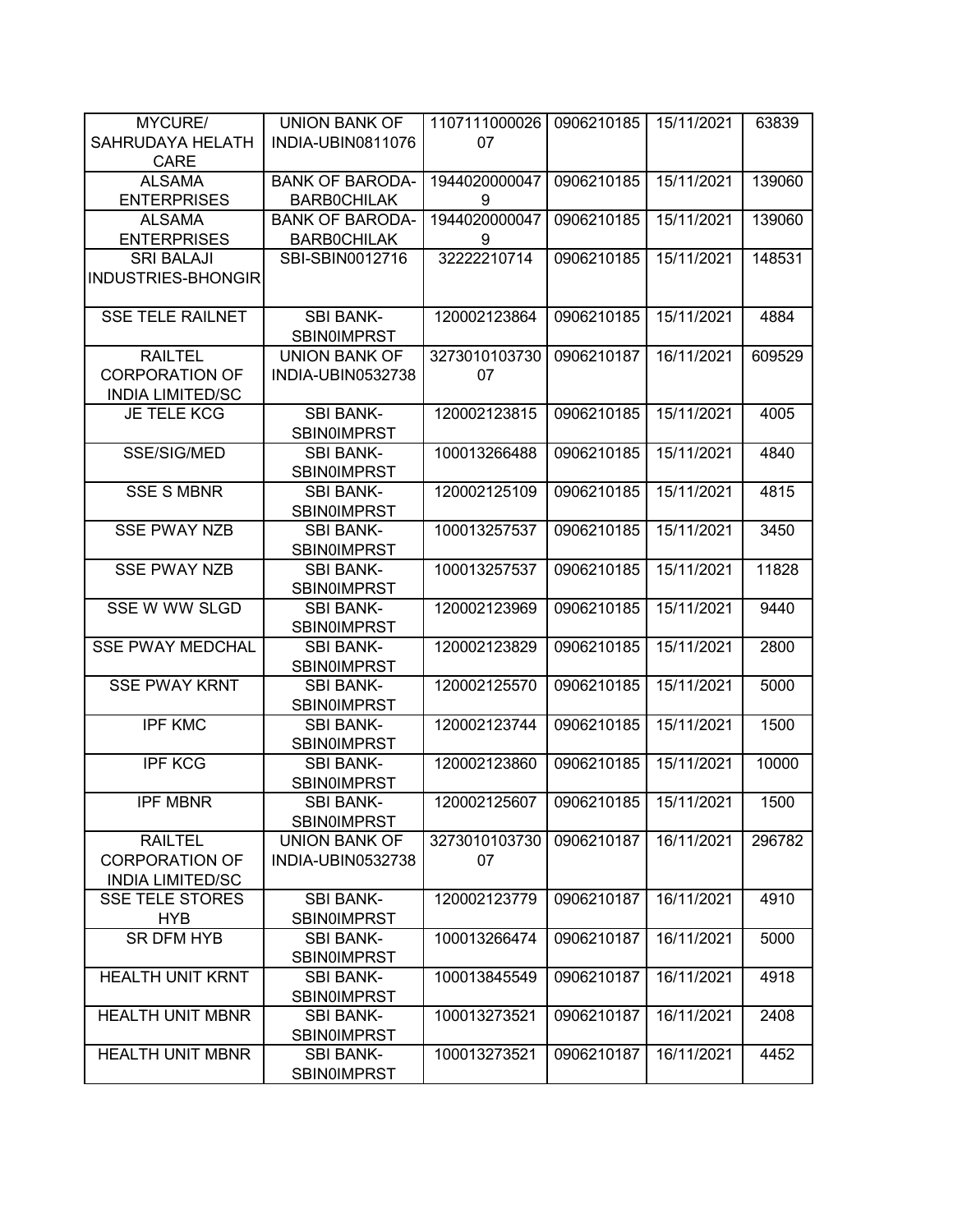| SR DOM HYB               | <b>SBI BANK-</b>                          | 100012821030        | 0906210187 | 16/11/2021 | 7489   |
|--------------------------|-------------------------------------------|---------------------|------------|------------|--------|
|                          | <b>SBIN0IMPRST</b>                        |                     |            |            |        |
| SSE C W KCG              | <b>SBI BANK-</b><br><b>SBIN0IMPRST</b>    | 120007708315        | 0906210187 | 16/11/2021 | 56001  |
| AO CASH BSNL             | <b>UNION BANK OF</b><br>INDIA-UBIN0805335 | 0533111000032<br>26 | 0906210189 | 18/11/2021 | 5997   |
| <b>ALSAMA</b>            | <b>BANK OF BARODA-</b>                    | 1944020000047       | 0906210189 | 18/11/2021 | 103279 |
| <b>ENTERPRISES</b>       | <b>BARBOCHILAK</b>                        | 9                   |            |            |        |
| <b>M S SHREE</b>         | <b>KOTAK MAHINDRA</b>                     | 6013247159          | 0906210188 | 17/11/2021 | 9533   |
| <b>SANJEEVANI</b>        | <b>BANK LIMITED-</b>                      |                     |            |            |        |
| PHARMACEUTICALS-         | KKBK0007470                               |                     |            |            |        |
|                          |                                           |                     |            |            |        |
| <b>HYDERABAD</b>         |                                           |                     |            |            |        |
| <b>SSE/TELE/DRM</b>      | <b>SBI BANK-</b>                          | 120007353064        | 0906210188 | 17/11/2021 | 4780   |
|                          | <b>SBIN0IMPRST</b>                        |                     |            |            |        |
| <b>VENKATRAMA</b>        | <b>INDIAN OVERSEAS</b>                    | 1731020000012       | 0906210188 | 17/11/2021 | 13427  |
| <b>MEDICAL AGENCIES-</b> | <b>BANK-IOBA0001731</b>                   | 29                  |            |            |        |
| <b>HYDERABAD</b>         |                                           |                     |            |            |        |
| <b>OPEL HEALTH CARE-</b> | <b>CENTRAL BANK OF</b>                    | 3493703996          | 0906210189 | 18/11/2021 | 10406  |
| <b>HYDERABAD</b>         | INDIA-CBIN0283299                         |                     |            |            |        |
|                          |                                           |                     |            |            |        |
| PHOENIX AGENCIES-        | <b>HDFC BANK LTD-</b>                     | 0042200002792       | 0906210188 | 17/11/2021 | 3062   |
| <b>SECUNDERABAD</b>      | HDFC0000042                               | 5                   |            |            |        |
| <b>OPEL HEALTH CARE-</b> | <b>CENTRAL BANK OF</b>                    | 3493703996          | 0906210188 | 17/11/2021 | 24168  |
| <b>HYDERABAD</b>         | INDIA-CBIN0283299                         |                     |            |            |        |
|                          |                                           |                     |            |            |        |
| <b>SSE TELE GM</b>       | <b>SBI BANK-</b>                          | 100013266479        | 0906210188 | 17/11/2021 | 4963   |
| <b>COMPOUND</b>          | <b>SBIN0IMPRST</b>                        |                     |            |            |        |
| <b>ORIGIN HEALTH</b>     | <b>AXIS BANK -</b>                        | 9200300531485       | 0906210188 | 17/11/2021 | 24242  |
| CARE-HYDERABAD           | UTIB0001634                               | 19                  |            |            |        |
| <b>SRI VINAYAKA</b>      | <b>BANK OF INDIA-</b>                     | 8626301100000       | 0906210188 | 17/11/2021 | 19369  |
| <b>AGENCIES-</b>         | BKID0008626                               | 43                  |            |            |        |
| <b>HYDERABAD</b>         |                                           |                     |            |            |        |
| <b>SREE DURGA</b>        | <b>CANARA BANK-</b>                       | 3007101000190       | 0906210188 | 17/11/2021 | 2350   |
| <b>ENTERPRISES-</b>      | CNRB0013007                               | 9                   |            |            |        |
| <b>HYDERABAD</b>         |                                           |                     |            |            |        |
| <b>MSEDCL SUB-DN-</b>    | <b>BANK OF</b>                            | 20259300283         | 0906210189 | 18/11/2021 | 11400  |
| <b>DHARMABAD</b>         | MAHARASHTRA-                              |                     |            |            |        |
|                          | MAHB0000419                               |                     |            |            |        |
| <b>MSEDCL SUB-DN-</b>    | <b>BANK OF</b>                            | 20259300283         | 0906210189 | 18/11/2021 | 6950   |
| <b>DHARMABAD</b>         | MAHARASHTRA-                              |                     |            |            |        |
|                          | MAHB0000419                               |                     |            |            |        |
| AE MSEDCL UMRI           | SBI-SBIN0005938                           | 11680252134         | 0906210189 | 18/11/2021 | 460    |
| AE MSEDCL UMRI           | SBI-SBIN0005938                           | 11680252134         | 0906210189 | 18/11/2021 | 55850  |
| AE MSEDCL UMRI           | SBI-SBIN0005938                           | 11680252134         | 0906210189 | 18/11/2021 | 19000  |
| AE MSEDCL UMRI           |                                           |                     |            |            |        |
|                          | SBI-SBIN0005938                           | 11680252134         | 0906210189 | 18/11/2021 | 21790  |
| AO CASH BSNL             | SBI-SBIN0003484                           | 35646771378         | 0906210189 | 18/11/2021 | 3222   |
| <b>MAHABOOBNAGAR</b>     |                                           |                     |            |            |        |
| SR.DMM                   | <b>SBI BANK-</b>                          | 120002125158        | 0906210188 | 17/11/2021 | 2000   |
|                          | <b>SBIN0IMPRST</b>                        |                     |            |            |        |
| SSE W CKL SC             | <b>SBI BANK-</b>                          | 120002123971        | 0906210188 | 17/11/2021 | 9892   |
|                          | <b>SBINOIMPRST</b>                        |                     |            |            |        |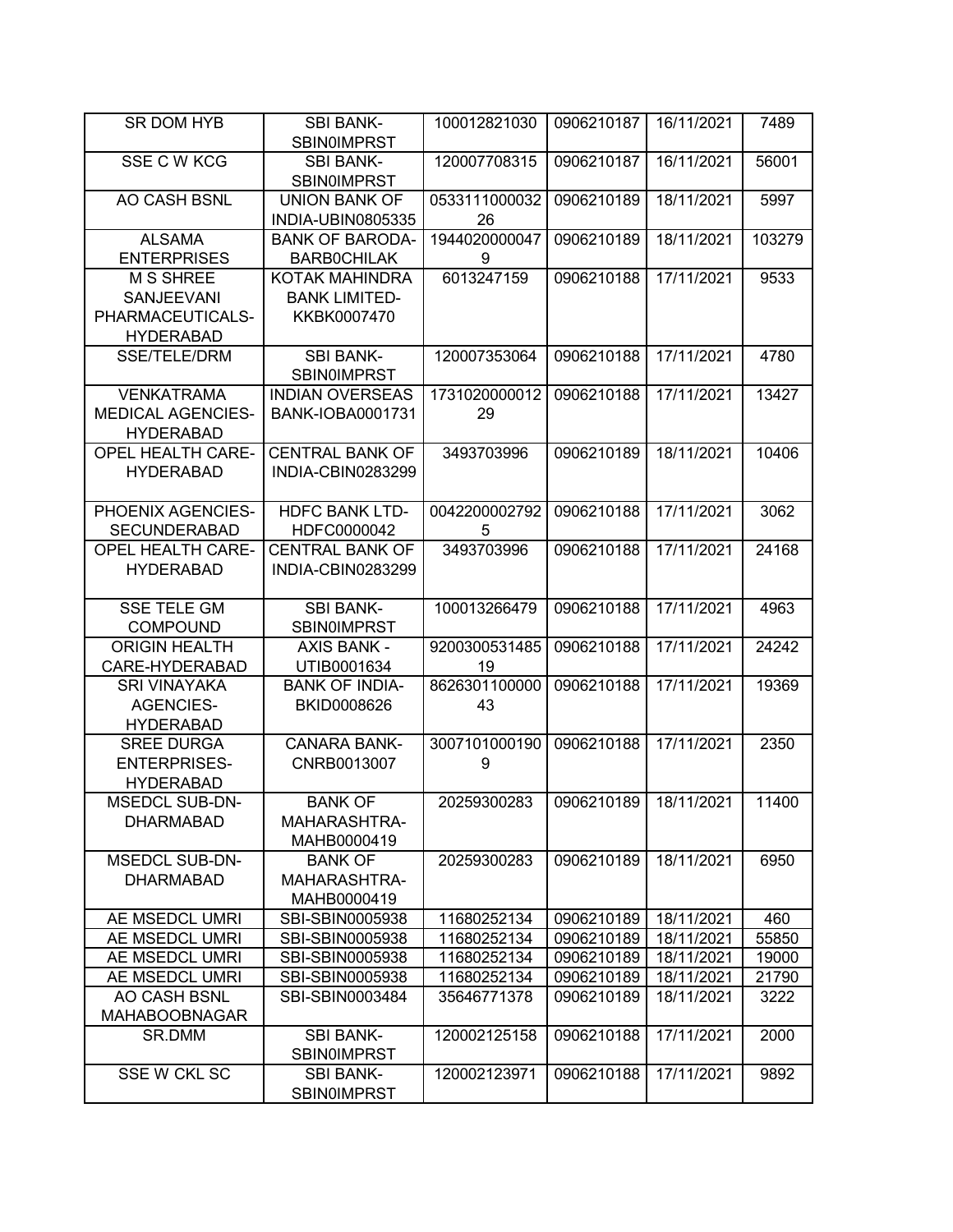| SR.DMM                  | <b>SBI BANK-</b><br><b>SBIN0IMPRST</b> | 120002125158  | 0906210188 | 17/11/2021 | 6825   |
|-------------------------|----------------------------------------|---------------|------------|------------|--------|
|                         |                                        |               |            |            |        |
| SE W GOC SC             | <b>SBI BANK-</b><br><b>SBIN0IMPRST</b> | 100013871194  | 0906210188 | 17/11/2021 | 9965   |
| SEW SO-1 SLGD           | <b>SBI BANK-</b>                       | 120002125203  | 0906210188 | 17/11/2021 | 9937   |
|                         | <b>SBIN0IMPRST</b>                     |               |            |            |        |
| <b>ADEN NZB</b>         | <b>SBI BANK-</b>                       | 120002123786  | 0906210188 | 17/11/2021 | 10000  |
|                         | <b>SBIN0IMPRST</b>                     |               |            |            |        |
| <b>IPF MBNR</b>         | <b>SBI BANK-</b>                       | 120002125607  | 0906210188 | 17/11/2021 | 5000   |
|                         |                                        |               |            |            |        |
|                         | <b>SBIN0IMPRST</b>                     |               |            |            |        |
| AAO.SUB-                | <b>STATE BANK OF</b>                   | 37621816725   | 0906210189 | 18/11/2021 | 40511  |
| ERO/TSNPDCL.NAVIPE      | INDIA-SBIN0021367                      |               |            |            |        |
| Τ                       |                                        |               |            |            |        |
| AAO ERO                 | <b>STATE BANK OF</b>                   | 37621859555   | 0906210189 | 18/11/2021 | 43210  |
| <b>KAMAREDDY RURAL</b>  | INDIA-SBIN0020111                      |               |            |            |        |
| AAO ERO TSNPDCL         | <b>STATE BANK OF</b>                   | 52078165570   | 0906210189 | 18/11/2021 | 47288  |
| <b>BHODHAN</b>          | INDIA-SBIN0020109                      |               |            |            |        |
| AAO ERO TSNPDCL         | <b>CANARA BANK-</b>                    | 3514302000004 | 0906210189 | 18/11/2021 | 67862  |
| <b>DOMAKONDA</b>        | CNRB0013514                            | 3             |            |            |        |
| AAO ERO TSNPDCL         | <b>STATE BANK OF</b>                   | 52122114049   | 0906210189 | 18/11/2021 | 174639 |
| <b>KAMAREDDY</b>        | <b>INDIA-SBIN0020111</b>               |               |            |            |        |
| AAO ERO TSNPDCL         | <b>STATE BANK OF</b>                   | 62186762919   | 0906210189 | 18/11/2021 | 141652 |
| RURAL NIZAMABAD         | INDIA-SBIN0020108                      |               |            |            |        |
| <b>AAO ERO TSNPDCL</b>  | <b>STATE BANK OF</b>                   | 62186762964   | 0906210189 | 18/11/2021 | 12129  |
| TOWN NIZAMABAD          | INDIA-SBIN0020108                      |               |            |            |        |
| <b>AAO ERO TSNPDCL</b>  | <b>STATE BANK OF</b>                   | 37619664399   | 0906210189 | 18/11/2021 | 108703 |
| TOWN II NIZAMABAD       | INDIA-SBIN0020108                      |               |            |            |        |
| <b>AAO ERO APSPDCL</b>  | <b>STATE BANK OF</b>                   | 62347489234   | 0906210189 | 18/11/2021 | 5349   |
|                         |                                        |               |            |            |        |
| KURNOOL(T)              | INDIA-SBIN0020492                      |               |            |            |        |
| AAO ERO APSPDCL         | <b>STATE BANK OF</b>                   | 62347489234   | 0906210189 | 18/11/2021 | 53887  |
| <b>DHONE</b>            | INDIA-SBIN0020492                      |               |            |            |        |
| AAO ERO APSPDCL         | <b>STATE BANK OF</b>                   | 62347489234   | 0906210189 | 18/11/2021 | 40701  |
| <b>KURNOOL(R)</b>       | INDIA-SBIN0020492                      |               |            |            |        |
| SE W GOC SC             | <b>SBI BANK-</b>                       | 100013871194  | 0906210188 | 17/11/2021 | 9919   |
|                         | <b>SBIN0IMPRST</b>                     |               |            |            |        |
| SSE C W NZB             | <b>SBI BANK-</b>                       | 100013852410  | 0906210190 | 19/11/2021 | 4900   |
|                         | <b>SBIN0IMPRST</b>                     |               |            |            |        |
| SSE C W NZB             | <b>SBI BANK-</b>                       | 100013852410  | 0906210190 | 19/11/2021 | 1875   |
|                         | <b>SBIN0IMPRST</b>                     |               |            |            |        |
| <b>CLI GWD</b>          | <b>SBI BANK-</b>                       | 100013866335  | 0906210190 | 19/11/2021 | 5928   |
|                         | <b>SBIN0IMPRST</b>                     |               |            |            |        |
| <b>SSE PWAY MEDCHAL</b> | <b>SBI BANK-</b>                       | 120002123829  | 0906210190 | 19/11/2021 | 2900   |
|                         | <b>SBIN0IMPRST</b>                     |               |            |            |        |
| ADEN ESTATE II HYB      | <b>SBI BANK-</b>                       | 120002125159  | 0906210190 | 19/11/2021 | 4996   |
|                         | <b>SBIN0IMPRST</b>                     |               |            |            |        |
| <b>SSE PWAY MED</b>     | <b>SBI BANK-</b>                       | 100013257540  | 0906210190 | 19/11/2021 | 11307  |
| <b>GENERAL</b>          | <b>SBINOIMPRST</b>                     |               |            |            |        |
| <b>SSE PWAY NZB</b>     | <b>SBI BANK-</b>                       | 100013257537  | 0906210190 | 19/11/2021 | 4400   |
|                         | <b>SBIN0IMPRST</b>                     |               |            |            |        |
| PA IRIFM IMPREST        | <b>SBI BANK-</b>                       | 100013266473  | 0906210190 | 19/11/2021 | 23811  |
|                         | <b>SBIN0IMPRST</b>                     |               |            |            |        |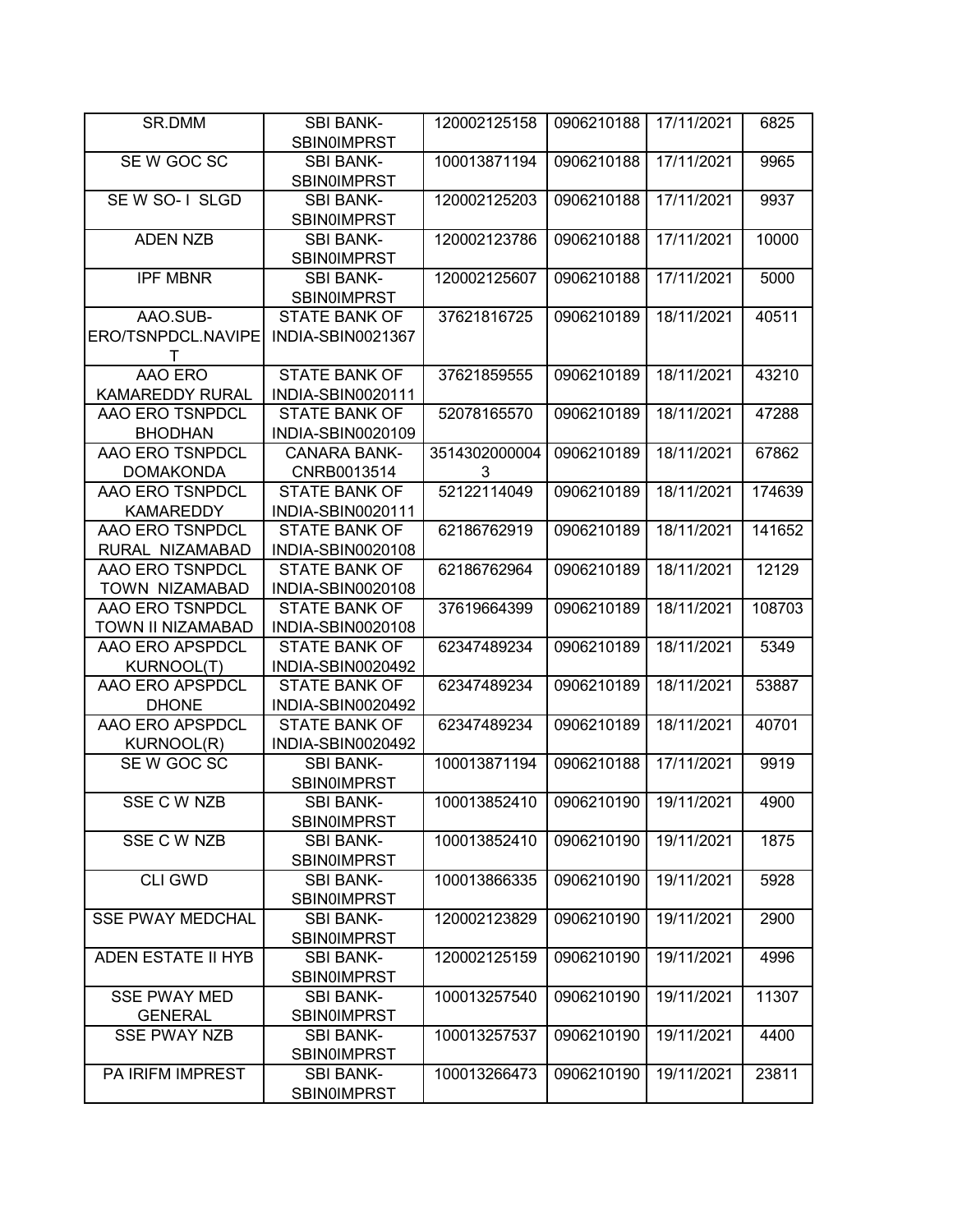| SIPF/FM/OP                | <b>SBI BANK-</b><br><b>SBIN0IMPRST</b> | 100013852409  | 0906210190 | 19/11/2021 | 3000    |
|---------------------------|----------------------------------------|---------------|------------|------------|---------|
| IPF/RPF/CG/HYB            | <b>SBI BANK-</b>                       | 100013279429  | 0906210190 | 19/11/2021 | 3000    |
|                           | <b>SBIN0IMPRST</b>                     |               |            |            |         |
| <b>IPF KCG</b>            | <b>SBI BANK-</b>                       | 120002123860  | 0906210190 | 19/11/2021 | 5000    |
|                           | <b>SBINOIMPRST</b>                     |               |            |            |         |
| <b>IPF KRNT</b>           | <b>SBI BANK-</b>                       | 120002123745  | 0906210190 | 19/11/2021 | 3791    |
|                           | <b>SBIN0IMPRST</b>                     |               |            |            |         |
| <b>IPF KRNT</b>           | <b>SBI BANK-</b>                       | 120002123745  | 0906210190 | 19/11/2021 | 8105    |
|                           | <b>SBIN0IMPRST</b>                     |               |            |            |         |
| PALEPU VIJAYA             | <b>BANK OF BARODA-</b>                 | 3112040000011 | 0906210190 | 19/11/2021 | 38279   |
| SIMHA-RANGAREDDY          | <b>BARBOMALKAJ</b>                     | 2             |            |            |         |
| P JANARDHAN RAO-          | KOTAK MAHINDRA                         | 730011026939  | 0906210189 | 18/11/2021 | 103691  |
| <b>HYDERABAD</b>          | <b>BANK LIMITED-</b>                   |               |            |            |         |
|                           | KKBK0007457                            |               |            |            |         |
| P JANARDHAN RAO-          | KOTAK MAHINDRA                         | 730011026939  | 0906210189 | 18/11/2021 | 155537  |
| <b>HYDERABAD</b>          | <b>BANK LIMITED-</b>                   |               |            |            |         |
|                           | KKBK0007457                            |               |            |            |         |
| <b>VENKATESWARA</b>       | <b>INDIAN BANK-</b>                    | 50466249636   | 0906210190 | 19/11/2021 | 36355   |
| <b>ENTERPRISES</b>        | IDIB000W511                            |               |            |            |         |
| <b>VENKATESWARA</b>       | <b>INDIAN BANK-</b>                    | 50466249636   | 0906210189 | 18/11/2021 | 34905   |
| <b>ENTERPRISES</b>        | IDIB000W511                            |               |            |            |         |
| <b>LALAJI ASHOK KUMAR</b> | <b>ICICI BANK LTD-</b>                 | 004801622067  | 0906210190 | 19/11/2021 | 34425   |
|                           | <b>ICIC0000048</b>                     |               |            |            |         |
| <b>LALAJI ASHOK KUMAR</b> | <b>ICICI BANK LTD-</b>                 | 004801622067  | 0906210190 | 19/11/2021 | 34425   |
|                           | <b>ICIC0000048</b>                     |               |            |            |         |
| P2 MANSOFT                | <b>ICICI BANK LTD-</b>                 | 018305007486  | 0906210190 | 19/11/2021 | 6000    |
| PRIVATE LIMITED           | ICIC0000183                            |               |            |            |         |
| <b>TELANGANA STATE</b>    | <b>STATE BANK OF</b>                   | 0000000000    | 190027     | 18/11/2021 | 907039  |
| <b>CONSUMER</b>           | INDIA-SBIN0020322                      |               |            |            |         |
| <b>DISPUTES</b>           |                                        |               |            |            |         |
| <b>REDRESSAL</b>          |                                        |               |            |            |         |
| COMMISSION,               |                                        |               |            |            |         |
| <b>HYDERABAD</b>          |                                        |               |            |            |         |
| <b>SSE PWAY UMRI</b>      | <b>SBI BANK-</b>                       | 100013257536  | 0906210190 | 19/11/2021 | 11580   |
|                           | <b>SBINOIMPRST</b>                     |               |            |            |         |
| <b>SSE PWAY UMRI</b>      | <b>SBI BANK-</b>                       | 100013257536  | 0906210190 | 19/11/2021 | 4200    |
|                           | <b>SBIN0IMPRST</b>                     |               |            |            |         |
| <b>RAILTEL</b>            | <b>UNION BANK OF</b>                   | 3273010103730 | 0906210193 | 25/11/2021 | 1127139 |
| <b>CORPORATION OF</b>     | INDIA-UBIN0532738                      | 07            |            |            |         |
| <b>INDIA LIMITED/SC</b>   |                                        |               |            |            |         |
| <b>LINUS BUSSINESS</b>    | <b>HDFC BANK LTD-</b>                  | 5020003901739 | 0906210192 | 25/11/2021 | 468038  |
| <b>SOLUTION</b>           | HDFC0000642                            | 0             |            |            |         |
| <b>HYDERABAD</b>          | <b>UNION BANK OF</b>                   | 3959010100360 | 0906210191 | 23/11/2021 | 10856   |
| <b>REPROGRAPHICS</b>      | INDIA-UBIN0559041                      | 13            |            |            |         |
| PVT LTD                   |                                        |               |            |            |         |
| <b>VENKSTER TECH</b>      | <b>HDFC BANK LTD-</b>                  | 1022256000030 | 0906210193 | 25/11/2021 | 19352   |
| <b>SERVICES PVT</b>       | HDFC0001022                            | 7             |            |            |         |
| <b>LIMITED</b>            |                                        |               |            |            |         |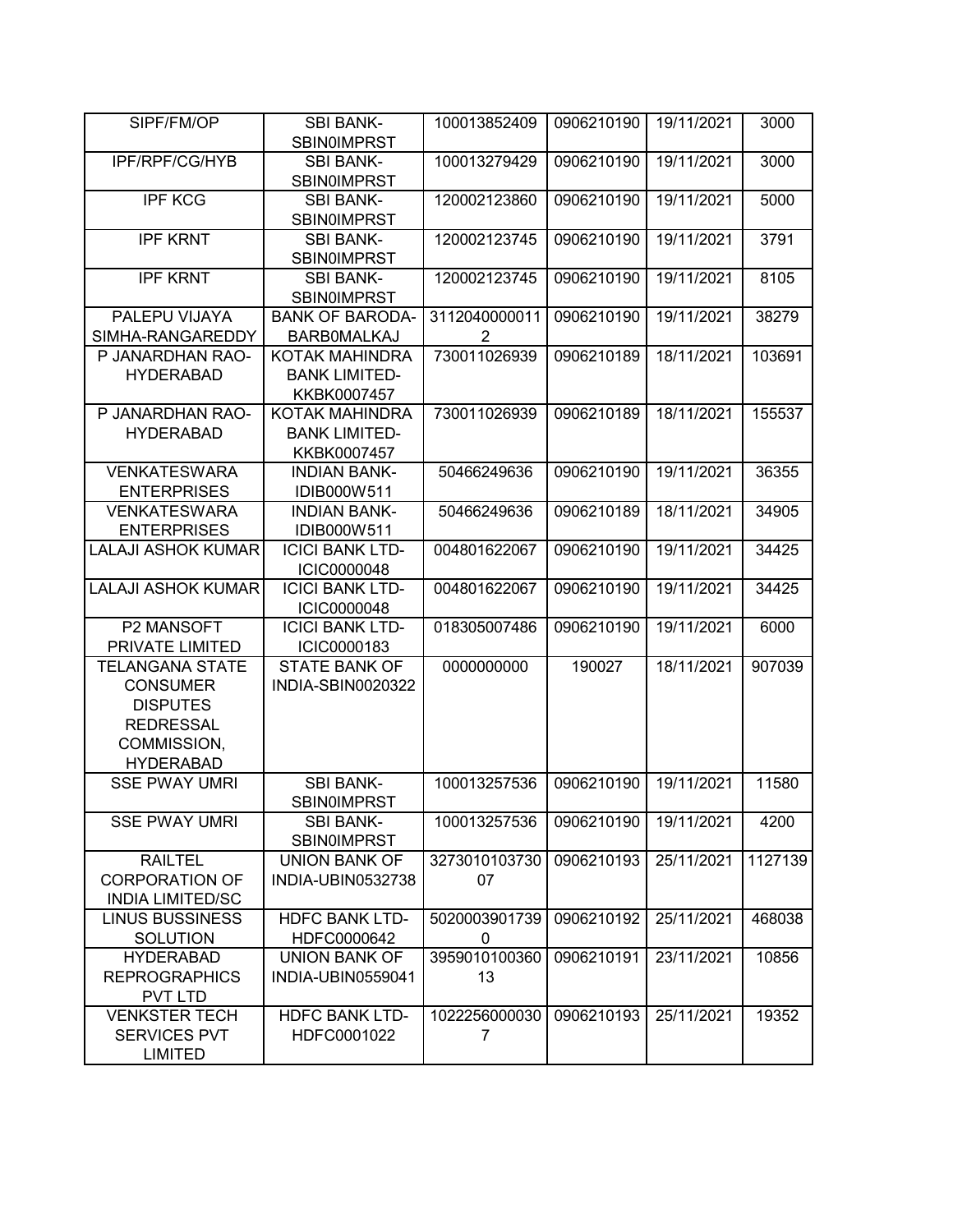| <b>SLE HOSPITALITY</b>  | <b>INDIAN OVERSEAS</b>  | 1687020000001 | 0906210192 | 25/11/2021 | 61947  |
|-------------------------|-------------------------|---------------|------------|------------|--------|
| <b>MANAGEMENT</b>       | <b>BANK-IOBA0001687</b> | 55            |            |            |        |
| <b>SERVICES</b>         |                         |               |            |            |        |
| <b>SLE HOSPITALITY</b>  | <b>INDIAN OVERSEAS</b>  | 1687020000001 | 0906210192 | 25/11/2021 | 61947  |
| <b>MANAGEMENT</b>       | <b>BANK-IOBA0001687</b> | 55            |            |            |        |
| <b>SERVICES</b>         |                         |               |            |            |        |
| <b>ALSAMA</b>           | <b>BANK OF BARODA-</b>  | 1944020000047 | 0906210192 | 25/11/2021 | 221967 |
| <b>ENTERPRISES</b>      | <b>BARBOCHILAK</b>      | 9             |            |            |        |
| COMMISSIONER,           | <b>STATE BANK OF</b>    | 62007226282   | 0906210191 | 23/11/2021 | 172818 |
| <b>KUNOOL MUNICIPAL</b> | INDIA-SBIN0020977       |               |            |            |        |
| <b>CORPORATION</b>      |                         |               |            |            |        |
| <b>BINA PRASAD</b>      | <b>UNION BANK OF</b>    | 3557020500001 | 0906210191 | 23/11/2021 | 141300 |
|                         | INDIA-UBIN0535575       | 55            |            |            |        |
| SR DEE HYB              | <b>SBI BANK-</b>        | 100013257113  | 0906210191 | 23/11/2021 | 4000   |
|                         | <b>SBIN0IMPRST</b>      |               |            |            |        |
| <b>CCC KCG</b>          | <b>SBI BANK-</b>        | 100012686670  | 0906210191 | 23/11/2021 | 9498   |
|                         | <b>SBIN0IMPRST</b>      |               |            |            |        |
| SEW RN SC               | <b>SBI BANK-</b>        | 100013807515  | 0906210191 | 23/11/2021 | 14918  |
|                         | <b>SBIN0IMPRST</b>      |               |            |            |        |
| <b>ADEN KCG</b>         | <b>SBI BANK-</b>        | 120002123832  | 0906210191 | 23/11/2021 | 8409   |
|                         | <b>SBINOIMPRST</b>      |               |            |            |        |
| <b>SSE EM MLY</b>       | <b>SBI BANK-</b>        | 120002123820  | 0906210191 | 23/11/2021 | 4172   |
|                         | <b>SBIN0IMPRST</b>      |               |            |            |        |
| SR.DCM/HYB              | <b>SBI BANK-</b>        | 100013261812  | 0906210191 | 23/11/2021 | 29974  |
| <b>CATERING</b>         | <b>SBIN0IMPRST</b>      |               |            |            |        |
| AAO ERO TSNPDCL         | <b>STATE BANK OF</b>    | 52138895352   | 0906210191 | 23/11/2021 | 10767  |
| <b>BHAINSA</b>          | INDIA-SBIN0020123       |               |            |            |        |
| AAO ERO TSNPDCL         | <b>STATE BANK OF</b>    | 52138895352   | 0906210191 | 23/11/2021 | 80778  |
| <b>BHAINSA</b>          | INDIA-SBIN0020123       |               |            |            |        |
| <b>MSEDCL SUB-DN-</b>   | <b>BANK OF</b>          | 20259300283   | 0906210191 | 23/11/2021 | 30007  |
| <b>DHARMABAD</b>        | MAHARASHTRA-            |               |            |            |        |
|                         | MAHB0000419             |               |            |            |        |
| <b>SKENTERPRISES-</b>   | <b>UNION BANK OF</b>    | 0543110110023 | 0906210192 | 25/11/2021 | 212188 |
| HYDERABAD               | INDIA-UBIN0805432       | 20            |            |            |        |
| AMM EMU CS MLY          | <b>SBI BANK-</b>        | 100013234048  | 0906210191 | 23/11/2021 | 2000   |
|                         | <b>SBINOIMPRST</b>      |               |            |            |        |
| BREKDOWN DME DSL        | <b>SBI BANK-</b>        | 120006804995  | 0906210192 | 25/11/2021 | 20837  |
| <b>MLY</b>              | <b>SBIN0IMPRST</b>      |               |            |            |        |
| <b>VIRTUOSO</b>         | <b>ICICI BANK LTD-</b>  | 003105000278  | 0906210193 | 25/11/2021 | 77880  |
| <b>TECHNOLOGIES</b>     | ICIC0000031             |               |            |            |        |
| <b>INDIA PVT.LTD</b>    |                         |               |            |            |        |
| <b>M/S ROYAL</b>        | <b>INDIAN BANK-</b>     | 830625133     | 0906210193 | 25/11/2021 | 3380   |
| <b>ENGINEERS</b>        | IDIB000U029             |               |            |            |        |
| <b>HEALTH UNIT KRNT</b> | <b>SBI BANK-</b>        | 100013845549  | 0906210193 | 25/11/2021 | 4689   |
|                         | <b>SBIN0IMPRST</b>      |               |            |            |        |
| DRM HYB                 | <b>SBI BANK-</b>        | 120002123457  | 0906210193 | 25/11/2021 | 2805   |
|                         | <b>SBIN0IMPRST</b>      |               |            |            |        |
| <b>ZUNOX SOLUTIONS</b>  | <b>UNION BANK OF</b>    | 5601010000577 | 0906210194 | 26/11/2021 | 41315  |
|                         | INDIA-UBIN0907707       | 51            |            |            |        |
| DRM HYB                 | <b>SBI BANK-</b>        | 120002123457  | 0906210193 | 25/11/2021 | 10000  |
|                         | SBIN0IMPRST             |               |            |            |        |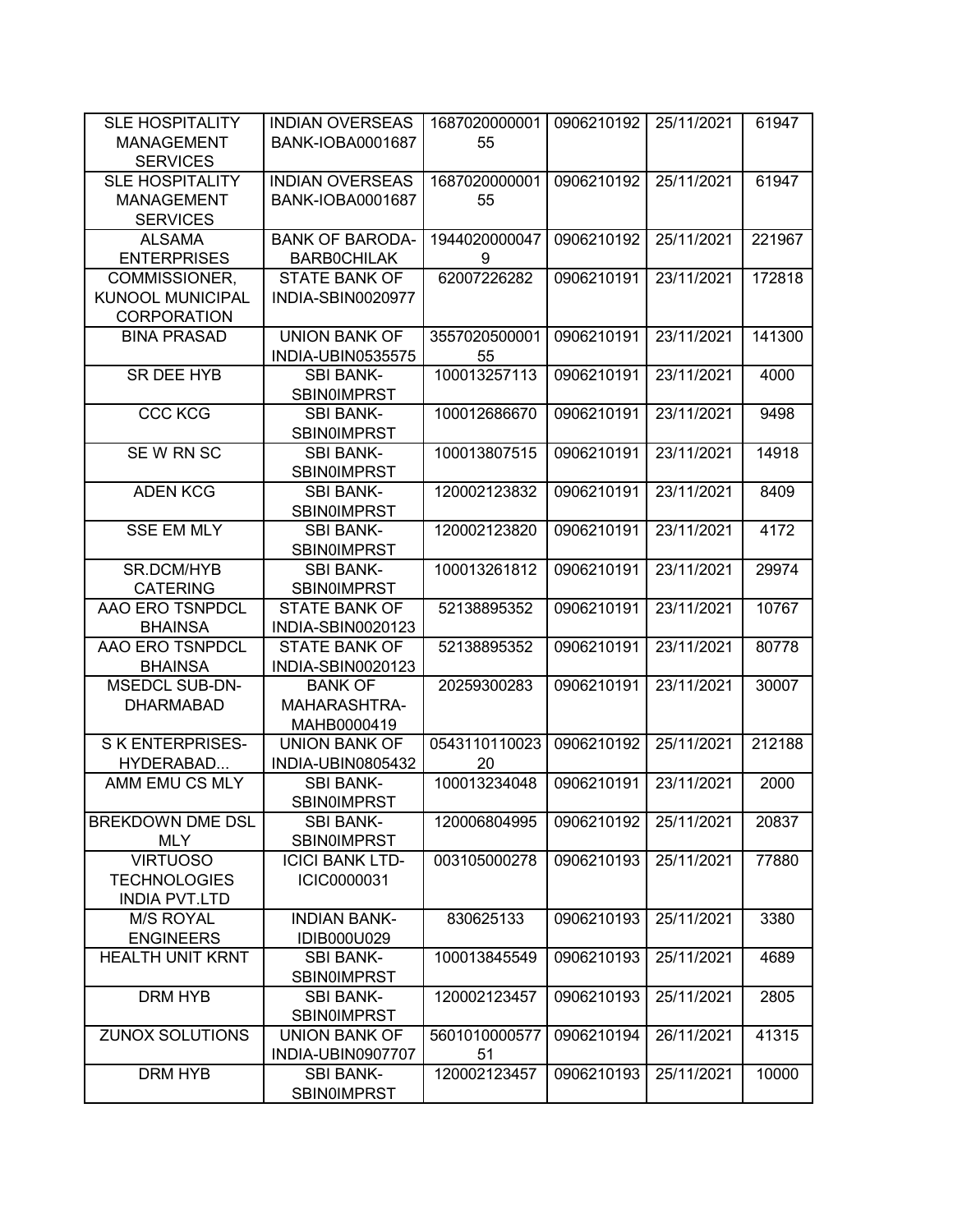| <b>IPF/RPF/CG/HYB</b>   | <b>SBI BANK-</b>                       | 100013279429  | 0906210193 | 25/11/2021 | 3000  |
|-------------------------|----------------------------------------|---------------|------------|------------|-------|
|                         | <b>SBIN0IMPRST</b>                     |               |            |            |       |
| SIPF QM HYB             | <b>SBI BANK-</b>                       | 120002124016  | 0906210193 | 25/11/2021 | 10000 |
|                         | <b>SBIN0IMPRST</b>                     |               |            |            |       |
| SSE C W KCG             | <b>SBI BANK-</b>                       | 120007708315  | 0906210193 | 25/11/2021 | 3285  |
|                         | <b>SBINOIMPRST</b>                     |               |            |            |       |
| SSE C W KCG             | <b>SBI BANK-</b>                       | 120007708315  | 0906210193 | 25/11/2021 | 72798 |
|                         | <b>SBIN0IMPRST</b>                     |               |            |            |       |
| <b>RBA HYB</b>          | <b>SBI BANK-</b>                       | 100013861859  | 0906210194 | 26/11/2021 | 2500  |
|                         | <b>SBIN0IMPRST</b>                     |               |            |            |       |
| <b>PROFESSOR</b>        | <b>CANARA BANK-</b>                    | 8686201050312 | 0906210194 | 26/11/2021 | 69522 |
| <b>ACCOUNTS IRIFM</b>   | CNRB0008686                            |               |            |            |       |
| <b>CASH</b>             |                                        |               |            |            |       |
| <b>NATIONAL AIRCON</b>  | <b>BANK OF BARODA-</b>                 | 2420050000002 | 0906210194 | 26/11/2021 | 36301 |
| <b>INDIA PRIVATE</b>    | <b>BARB0TILHYD</b>                     | 6             |            |            |       |
| <b>LIMITED</b>          |                                        |               |            |            |       |
| <b>SR DCM HYB</b>       | <b>SBI BANK-</b>                       | 120002125153  | 0906210194 | 26/11/2021 | 7314  |
|                         | <b>SBIN0IMPRST</b>                     |               |            |            |       |
| <b>SR.DCM/HYB</b>       | <b>SBI BANK-</b>                       | 100013261812  | 0906210194 | 26/11/2021 | 28973 |
| <b>CATERING</b>         | <b>SBINOIMPRST</b>                     |               |            |            |       |
| <b>SSE PWAY NZB</b>     | <b>SBI BANK-</b>                       | 100013257537  | 0906210194 | 26/11/2021 | 11967 |
|                         | <b>SBIN0IMPRST</b>                     |               |            |            |       |
| SSE W WW SLGD           | <b>SBI BANK-</b>                       | 120002123969  | 0906210194 | 26/11/2021 | 9990  |
|                         | <b>SBIN0IMPRST</b>                     |               |            |            |       |
| <b>SSE PWAY NZB</b>     | <b>SBI BANK-</b>                       | 100013257537  | 0906210194 | 26/11/2021 | 4870  |
| <b>SSE PWAY MBNR</b>    | <b>SBINOIMPRST</b><br><b>SBI BANK-</b> | 100013285363  | 0906210194 | 26/11/2021 | 11916 |
|                         |                                        |               |            |            |       |
| ADEN TM HYB SC          | <b>SBIN0IMPRST</b><br><b>SBI BANK-</b> | 120002153494  | 0906210194 | 26/11/2021 | 75000 |
|                         | <b>SBIN0IMPRST</b>                     |               |            |            |       |
| <b>ADEN KRNT</b>        | <b>SBI BANK-</b>                       | 120002123787  | 0906210194 | 26/11/2021 | 9976  |
|                         | <b>SBINOIMPRST</b>                     |               |            |            |       |
| SSE C W NZB             | <b>SBI BANK-</b>                       | 100013852410  | 0906210199 | 29/11/2021 | 24721 |
|                         | <b>SBIN0IMPRST</b>                     |               |            |            |       |
| <b>SSE W KCG</b>        | <b>SBI BANK-</b>                       | 120002123778  | 0906210199 | 29/11/2021 | 9258  |
|                         | <b>SBIN0IMPRST</b>                     |               |            |            |       |
| <b>SSE PWAY MEDCHAL</b> | <b>SBI BANK-</b>                       | 120002123829  | 0906210199 | 29/11/2021 | 2900  |
|                         | <b>SBIN0IMPRST</b>                     |               |            |            |       |
| <b>GARNEPALLY</b>       | <b>UNION BANK OF</b>                   | 1425111000033 | 0906210199 | 29/11/2021 | 37318 |
| SWAMY-HYDERABAD         | INDIA-UBIN0814253                      | 50            |            |            |       |
| AO CASH BSNL            | <b>UNION BANK OF</b>                   | 0533111000032 | 0906210199 | 29/11/2021 | 32702 |
|                         | INDIA-UBIN0805335                      | 26            |            |            |       |
| <b>KHYBER SECURITY</b>  | <b>AXIS BANK-</b>                      | 9200200259432 | 0906210199 | 29/11/2021 | 36346 |
| <b>AND SERVICES</b>     | UTIB0003984                            | 84            |            |            |       |
| PRIVATE LIMITED         |                                        |               |            |            |       |
| <b>SRINIVASA SALES</b>  | <b>BANK OF BARODA-</b>                 | 0516050000005 | 0906210199 | 29/11/2021 | 15028 |
| AND SERVICE PVT         | <b>BARBOVIJAYA</b>                     | 3             |            |            |       |
| LTD-VIJAYAWADA          |                                        |               |            |            |       |
| <b>SRINIVASA SALES</b>  | <b>BANK OF BARODA-</b>                 | 0516050000005 | 0906210199 | 29/11/2021 | 4652  |
| AND SERVICE PVT         | <b>BARBOVIJAYA</b>                     | 3             |            |            |       |
| LTD-VIJAYAWADA          |                                        |               |            |            |       |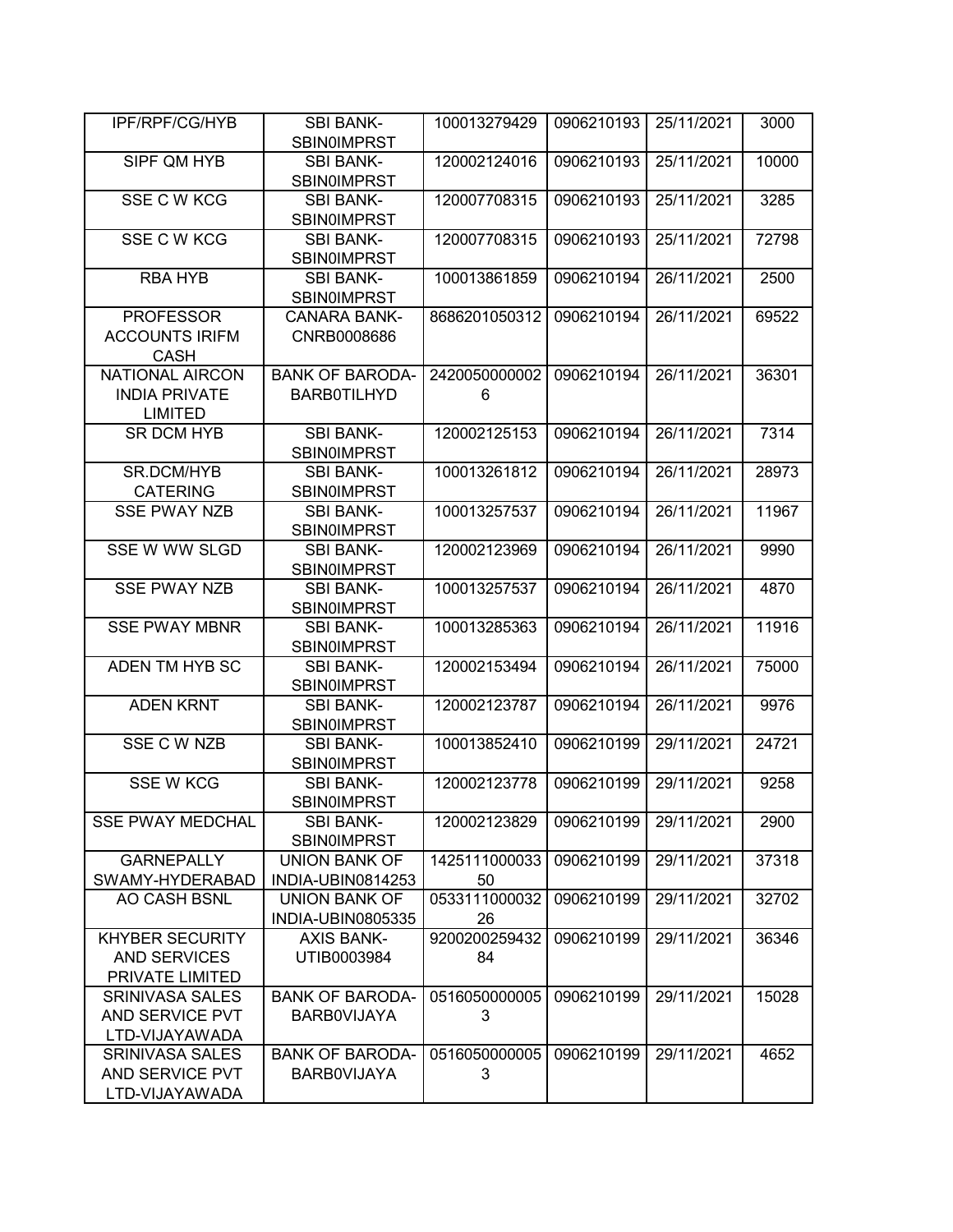| <b>SRINIVASA SALES</b>  | <b>BANK OF BARODA-</b>                 | 0516050000005 | 0906210199 | 29/11/2021 | 658   |
|-------------------------|----------------------------------------|---------------|------------|------------|-------|
| AND SERVICE PVT         | <b>BARBOVIJAYA</b>                     | 3             |            |            |       |
| LTD-VIJAYAWADA          |                                        |               |            |            |       |
| MEDHA SERVO             | <b>STATE BANK OF</b>                   | 10374360383   | 0906210199 | 29/11/2021 | 68459 |
| <b>DRIVES PVT LTD-</b>  | INDIA-SBIN0004168                      |               |            |            |       |
| <b>HYDERABAD</b>        |                                        |               |            |            |       |
| MEDHA SERVO             | <b>STATE BANK OF</b>                   | 10374360383   | 0906210199 | 29/11/2021 | 42724 |
| <b>DRIVES PRIVATE</b>   | INDIA-SBIN0004168                      |               |            |            |       |
| LIMITED-HYDERABAD       |                                        |               |            |            |       |
| <b>DMADE</b>            | <b>BANK OF BARODA-</b>                 | 0616020000062 | 0906210199 | 29/11/2021 | 13500 |
|                         | <b>BARBOMULBOM</b>                     | 0             |            |            |       |
| <b>APPLE WEIGHINFRA</b> | <b>UNION BANK OF</b>                   | 4109040100350 | 0906210200 | 30/11/2021 | 23500 |
| LIMITED-                | INDIA-UBIN0901342                      | 51            |            |            |       |
| AHAMEDABAD              |                                        |               |            |            |       |
| <b>ODP STUDIOZ</b>      | <b>AXIS BANK-</b>                      | 9190200447777 | 0906210199 | 29/11/2021 | 45000 |
|                         | UTIB0001378                            | 16            |            |            |       |
| <b>VENKSTER TECH</b>    | <b>HDFC BANK LTD-</b>                  | 1022256000030 | 0906210202 | 02/12/2021 | 29972 |
| <b>SERVICES PVT</b>     | HDFC0001022                            | 7             |            |            |       |
| <b>LIMITED</b>          |                                        |               |            |            |       |
| <b>SSE PWAY KCG</b>     | <b>SBI BANK-</b>                       | 100013816730  | 0906210199 | 29/11/2021 | 14620 |
|                         | <b>SBIN0IMPRST</b>                     |               |            |            |       |
| <b>SSE PWAY KCG GEN</b> | <b>SBI BANK-</b>                       | 100013257538  | 0906210199 | 29/11/2021 | 11382 |
|                         | <b>SBIN0IMPRST</b>                     |               |            |            |       |
| <b>SSE PWAY NZB</b>     | <b>SBI BANK-</b>                       | 100013257537  | 0906210199 | 29/11/2021 | 11999 |
|                         | <b>SBIN0IMPRST</b>                     |               |            |            |       |
| ADEN TM HYB SC          | <b>SBI BANK-</b><br><b>SBIN0IMPRST</b> | 120002153494  | 0906210199 | 29/11/2021 | 24594 |
| <b>SS SIRNAPALLI</b>    | <b>SBI BANK-</b>                       | 120002123499  | 0906210200 | 30/11/2021 | 5960  |
|                         | <b>SBIN0IMPRST</b>                     |               |            |            |       |
| <b>SS MOB</b>           | <b>SBI BANK-</b>                       | 100013082913  | 0906210200 | 30/11/2021 | 6000  |
|                         | <b>SBINOIMPRST</b>                     |               |            |            |       |
| <b>SS MOB</b>           | <b>SBI BANK-</b>                       | 100013082913  | 0906210200 | 30/11/2021 | 12000 |
|                         | <b>SBIN0IMPRST</b>                     |               |            |            |       |
| <b>SS MOB</b>           | <b>SBI BANK-</b>                       | 100013082913  | 0906210200 | 30/11/2021 | 12000 |
|                         | <b>SBIN0IMPRST</b>                     |               |            |            |       |
| SS MOB                  | <b>SBI BANK-</b>                       | 100013082913  | 0906210200 | 30/11/2021 | 12000 |
|                         | <b>SBINOIMPRST</b>                     |               |            |            |       |
| SS FM                   | <b>SBI BANK-</b>                       | 120007791099  | 0906210200 | 30/11/2021 | 2925  |
|                         | <b>SBIN0IMPRST</b>                     |               |            |            |       |
| <b>SS BDVL</b>          | <b>SBI BANK-</b>                       | 120002124097  | 0906210200 | 30/11/2021 | 14960 |
|                         | <b>SBIN0IMPRST</b>                     |               |            |            |       |
| <b>SS TMX</b>           | <b>SBI BANK-</b>                       | 120002123737  | 0906210200 | 30/11/2021 | 11850 |
|                         | <b>SBIN0IMPRST</b>                     |               |            |            |       |
| <b>SS TMX</b>           | <b>SBI BANK-</b>                       | 120002123737  | 0906210200 | 30/11/2021 | 11490 |
|                         | <b>SBIN0IMPRST</b>                     |               |            |            |       |
| <b>SS SHNR</b>          | <b>SBI BANK-</b>                       | 100001281054  | 0906210200 | 30/11/2021 | 24724 |
|                         | <b>SBIN0IMPRST</b>                     |               |            |            |       |
| <b>SS BABR</b>          | <b>SBI BANK-</b>                       | 120002124019  | 0906210200 | 30/11/2021 | 6000  |
|                         | <b>SBIN0IMPRST</b>                     |               |            |            |       |
| SS GLY                  | <b>SBI BANK-</b>                       | 120006912524  | 0906210200 | 30/11/2021 | 6000  |
|                         | <b>SBINOIMPRST</b>                     |               |            |            |       |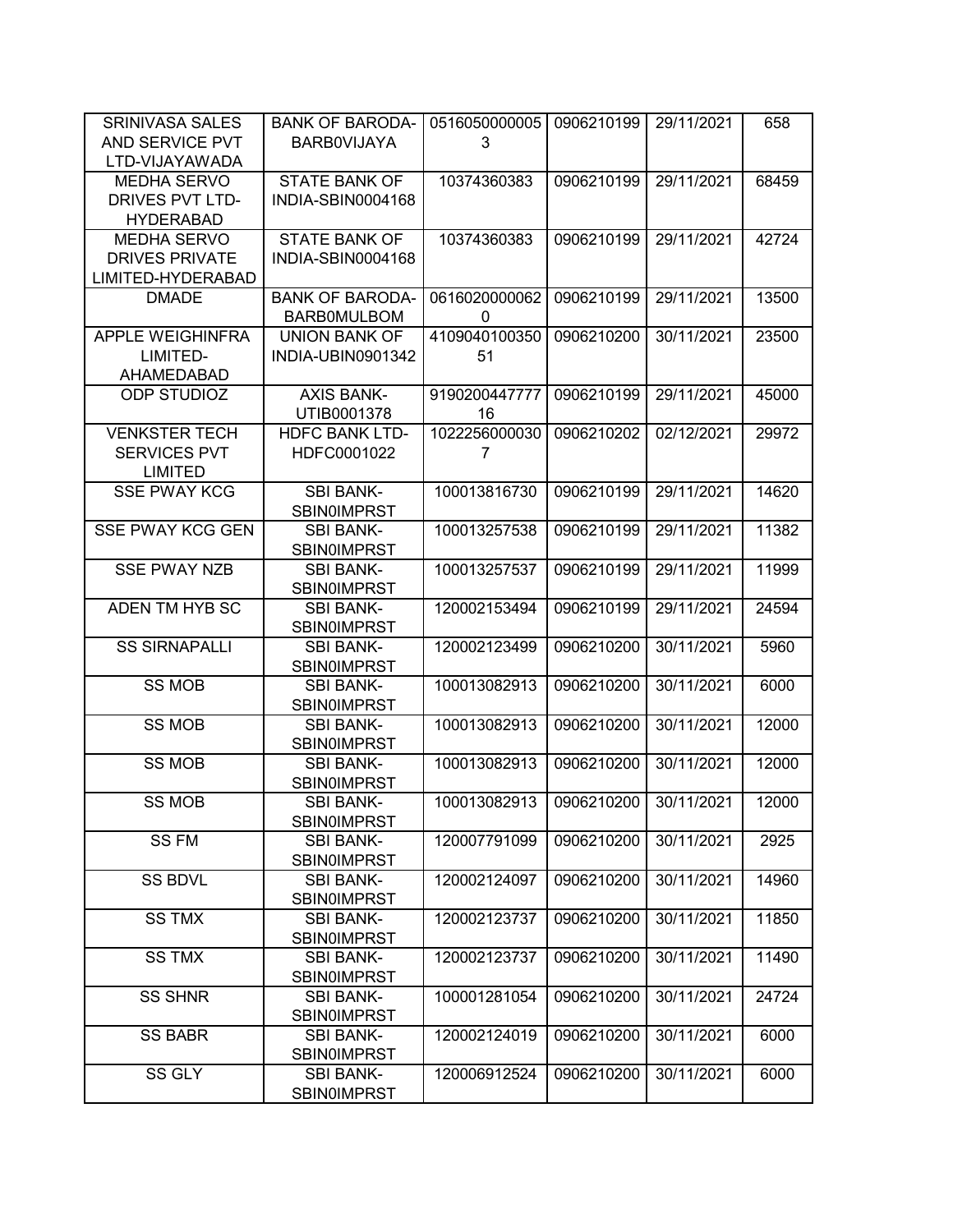| <b>SS DTP</b>             | <b>SBI BANK-</b>                       | 120002180995  | 0906210200 | 30/11/2021 | 6000   |
|---------------------------|----------------------------------------|---------------|------------|------------|--------|
|                           | <b>SBIN0IMPRST</b>                     |               |            |            |        |
| <b>SS DKC</b>             | <b>SBI BANK-</b><br><b>SBIN0IMPRST</b> | 120002124056  | 0906210200 | 30/11/2021 | 12000  |
| <b>SS DKC</b>             | <b>SBI BANK-</b><br><b>SBINOIMPRST</b> | 120002124056  | 0906210200 | 30/11/2021 | 12000  |
| <b>RENEW SOLAR</b>        | <b>AXIS BANK-</b>                      | 9180200244916 | 0906210201 | 01/12/2021 | 751788 |
| <b>ENERGY PRIVATE</b>     | UTIB0002193                            | 39            |            |            |        |
| <b>LIMITED</b>            |                                        |               |            |            |        |
| <b>SR DCM HYB</b>         | <b>SBI BANK-</b>                       | 120002125153  | 0906210200 | 30/11/2021 | 7480   |
|                           | <b>SBIN0IMPRST</b>                     |               |            |            |        |
| <b>MSEDCL SUB-DN-</b>     | <b>BANK OF</b>                         | 20259300283   | 0906210201 | 01/12/2021 | 1155   |
| <b>DHARMABAD</b>          | MAHARASHTRA-                           |               |            |            |        |
|                           | MAHB0000419                            |               |            |            |        |
| AE MSEDCL UMRI            | SBI-SBIN0005938                        | 11680252134   | 0906210201 | 01/12/2021 | 430    |
| AE MSEDCL UMRI            | SBI-SBIN0005938                        | 11680252134   | 0906210201 | 01/12/2021 | 17840  |
| AE SDN MSEDCL UMRI        | SBI-SBIN0005938                        | 11680252134   | 0906210201 | 01/12/2021 | 3470   |
|                           |                                        |               |            |            |        |
| <b>MSEDCL UMRI</b>        | SBI-SBIN0005938                        | 11680252134   | 0906210201 | 01/12/2021 | 380    |
| <b>MSEDCL SUB-DN-</b>     | <b>BANK OF</b>                         | 20259300283   | 0906210201 | 01/12/2021 | 23167  |
| <b>DHARMABAD</b>          | MAHARASHTRA-                           |               |            |            |        |
|                           | MAHB0000419                            |               |            |            |        |
| <b>MSEDCL SUB-DN-</b>     | <b>BANK OF</b>                         | 20259300283   | 0906210201 | 01/12/2021 | 780    |
| <b>DHARMABAD</b>          | MAHARASHTRA-                           |               |            |            |        |
|                           | MAHB0000419                            |               |            |            |        |
| <b>MSEDCL SUB-DN-</b>     | <b>BANK OF</b>                         | 20259300283   | 0906210201 | 01/12/2021 | 1011   |
| <b>DHARMABAD</b>          | MAHARASHTRA-                           |               |            |            |        |
|                           | MAHB0000419                            |               |            |            |        |
| <b>MSEDCL SUB-DN-</b>     | <b>BANK OF</b>                         | 20259300283   | 0906210201 | 01/12/2021 | 44787  |
| <b>DHARMABAD</b>          | MAHARASHTRA-                           |               |            |            |        |
|                           |                                        |               |            |            |        |
| <b>MSEDCL SUB-DN-</b>     | MAHB0000419<br><b>BANK OF</b>          | 20259300283   | 0906210201 | 01/12/2021 | 1106   |
| <b>DHARMABAD</b>          | MAHARASHTRA-                           |               |            |            |        |
|                           | MAHB0000419                            |               |            |            |        |
| <b>MSEDCL SUB-DN-</b>     | <b>BANK OF</b>                         | 20259300283   | 0906210201 | 01/12/2021 | 146    |
|                           |                                        |               |            |            |        |
| <b>DHARMABAD</b>          | MAHARASHTRA-<br>MAHB0000419            |               |            |            |        |
| <b>MSEDCL SUB-DN-</b>     |                                        |               | 0906210201 |            |        |
|                           | <b>BANK OF</b>                         | 20259300283   |            | 01/12/2021 | 787    |
| <b>DHARMABAD</b>          | MAHARASHTRA-                           |               |            |            |        |
| <b>SSE W NLGD</b>         | MAHB0000419<br><b>SBI BANK-</b>        |               |            |            |        |
|                           |                                        | 100013279769  | 0906210202 | 02/12/2021 | 9784   |
|                           | <b>SBIN0IMPRST</b>                     |               |            |            |        |
| <b>SSE SIG KCG</b>        | <b>SBI BANK-</b>                       | 100013279547  | 0906210202 | 02/12/2021 | 4516   |
|                           | <b>SBIN0IMPRST</b>                     |               |            |            |        |
| <b>SSE TELE CTO HYB</b>   | <b>SBI BANK-</b>                       | 120007150797  | 0906210202 | 02/12/2021 | 4950   |
|                           | <b>SBINOIMPRST</b>                     |               |            |            |        |
| <b>BALAJI SERVICES</b>    | <b>CANARA BANK-</b>                    | 3050101000378 | 0906210200 | 30/11/2021 | 45793  |
|                           | CNRB0013050                            | 7             |            |            |        |
| <b>VIJAYA CALIBRATION</b> | PUNJAB NATIONAL                        | 0852113100198 | 0906210200 | 30/11/2021 | 38232  |
| <b>SERVICING</b>          | <b>BANK-PUNB0085210</b>                | 5             |            |            |        |
|                           |                                        |               |            |            |        |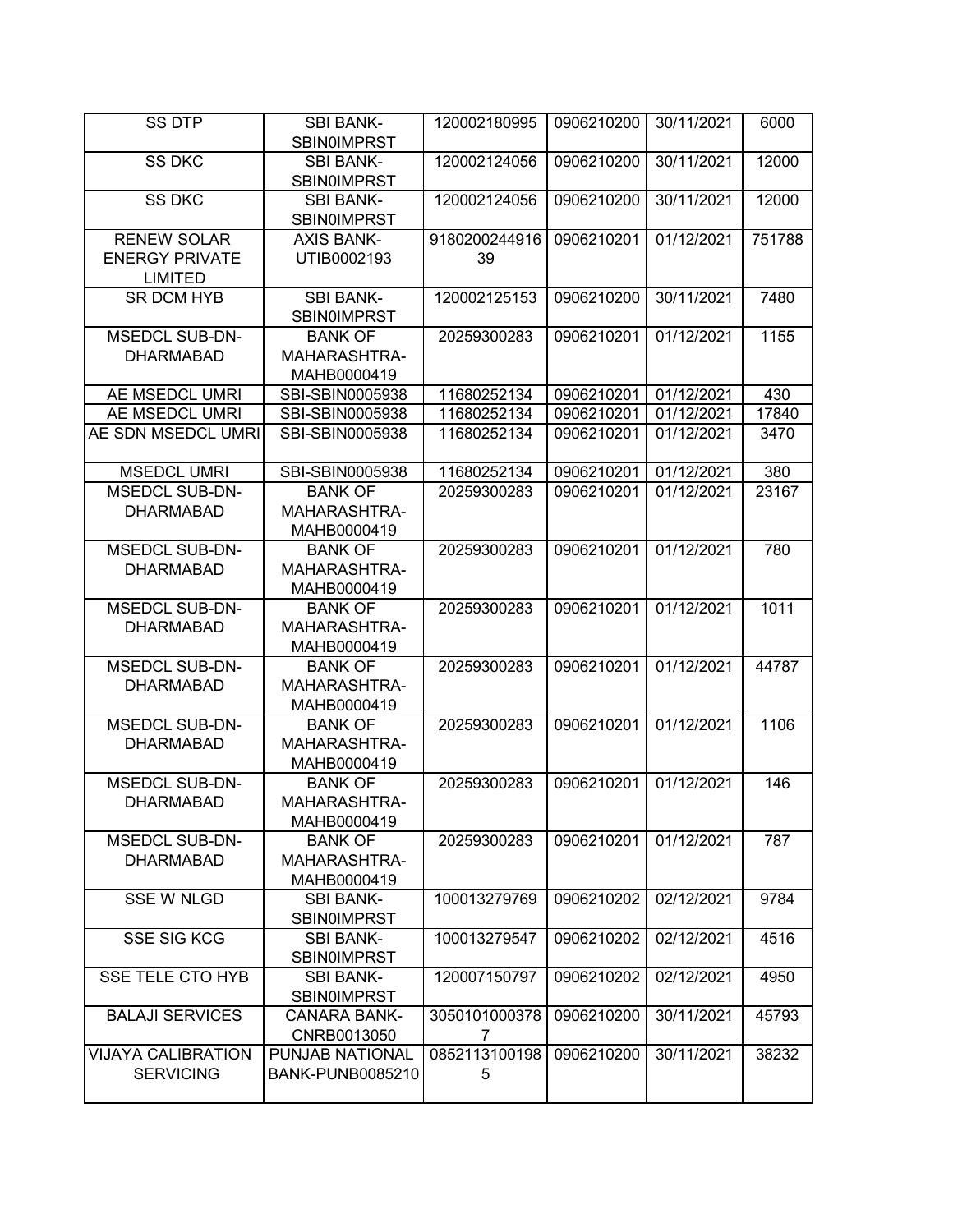| ASIPF/RPF/DAB                                                 | <b>SBI BANK-</b><br><b>SBIN0IMPRST</b> | 100013279427       | 0906210202 | 02/12/2021 | 1500   |
|---------------------------------------------------------------|----------------------------------------|--------------------|------------|------------|--------|
| <b>IPF KMC</b>                                                | <b>SBI BANK-</b><br><b>SBIN0IMPRST</b> | 120002123744       | 0906210202 | 02/12/2021 | 1500   |
| <b>SSE W SLGD</b>                                             | <b>SBI BANK-</b><br><b>SBIN0IMPRST</b> | 120002125202       | 0906210202 | 02/12/2021 | 19998  |
| <b>ADEN NZB</b>                                               | <b>SBI BANK-</b><br><b>SBIN0IMPRST</b> | 120002123786       | 0906210202 | 02/12/2021 | 10000  |
| <b>SS BOGOLU</b>                                              | <b>SBI BANK-</b><br><b>SBIN0IMPRST</b> | 120002123868       | 0906210202 | 02/12/2021 | 5850   |
| SS JCL                                                        | <b>SBI BANK-</b><br><b>SBIN0IMPRST</b> | 120002124139       | 0906210202 | 02/12/2021 | 24960  |
| SS KQQ                                                        | <b>SBI BANK-</b><br><b>SBIN0IMPRST</b> | 120002124144       | 0906210202 | 02/12/2021 | 5880   |
| SS KQQ                                                        | <b>SBI BANK-</b><br><b>SBIN0IMPRST</b> | 120002124144       | 0906210202 | 02/12/2021 | 5945   |
| <b>SS SRIRAM NAGAR</b>                                        | <b>SBI BANK-</b><br><b>SBIN0IMPRST</b> | 120002123500       | 0906210202 | 02/12/2021 | 12000  |
| <b>SS SC HYB</b>                                              | <b>SBI BANK-</b><br><b>SBIN0IMPRST</b> | 120002123462       | 0906210202 | 02/12/2021 | 7504   |
| <b>MLY GATECABIN</b>                                          | <b>SBI BANK-</b><br><b>SBIN0IMPRST</b> | 120002123455       | 0906210202 | 02/12/2021 | 6000   |
| PULLA MUKESH<br><b>KUMAR</b>                                  | SBI-SBIN0002714                        | 20226596176        | 0906210202 | 02/12/2021 | 143522 |
| <b>NICE TECHNOLOGIES</b>                                      | <b>HDFC BANK LTD-</b><br>HDFC0000143   | 5020003548514<br>6 | 0906210204 | 07/12/2021 | 20440  |
| <b>VENKSTER TECH</b><br><b>SERVICES PVT</b><br><b>LIMITED</b> | <b>HDFC BANK LTD-</b><br>HDFC0001022   | 1022256000030<br>7 | 0906210205 | 07/12/2021 | 59826  |
| SR.DMM                                                        | <b>SBI BANK-</b><br><b>SBIN0IMPRST</b> | 120002125158       | 0906210203 | 03/12/2021 | 10000  |
| <b>SS CAVELRY</b><br><b>BARRACKS</b>                          | <b>SBI BANK-</b><br><b>SBIN0IMPRST</b> | 120002124055       | 0906210203 | 03/12/2021 | 14825  |
| SS BMO                                                        | <b>SBI BANK-</b><br><b>SBIN0IMPRST</b> | 120002123869       | 0906210203 | 03/12/2021 | 16960  |
| SM/GUNDLAPOCHAMP<br><b>ALLI</b>                               | <b>SBI BANK-</b><br><b>SBIN0IMPRST</b> | 120002124137       | 0906210203 | 03/12/2021 | 6000   |
| SM/GUNDLAPOCHAMP<br><b>ALLI</b>                               | <b>SBI BANK-</b><br><b>SBIN0IMPRST</b> | 120002124137       | 0906210203 | 03/12/2021 | 6000   |
| <b>SS MASAIPET</b>                                            | <b>SBI BANK-</b><br><b>SBIN0IMPRST</b> | 120002123453       | 0906210203 | 03/12/2021 | 6000   |
| <b>SS WADIARAM</b>                                            | <b>SBI BANK-</b><br><b>SBIN0IMPRST</b> | 120002125569       | 0906210203 | 03/12/2021 | 6000   |
| <b>SS MIRZAPALLY</b>                                          | <b>SBI BANK-</b><br><b>SBIN0IMPRST</b> | 100013839759       | 0906210203 | 03/12/2021 | 5850   |
| <b>SS MIRZAPALLY</b>                                          | <b>SBI BANK-</b><br>SBIN0IMPRST        | 100013839759       | 0906210203 | 03/12/2021 | 5850   |
| <b>SS BHIKNUR</b>                                             | <b>SBI BANK-</b><br><b>SBIN0IMPRST</b> | 120002123867       | 0906210203 | 03/12/2021 | 5850   |
| <b>SS BHIKNUR</b>                                             | <b>SBI BANK-</b><br><b>SBIN0IMPRST</b> | 120002123867       | 0906210203 | 03/12/2021 | 5850   |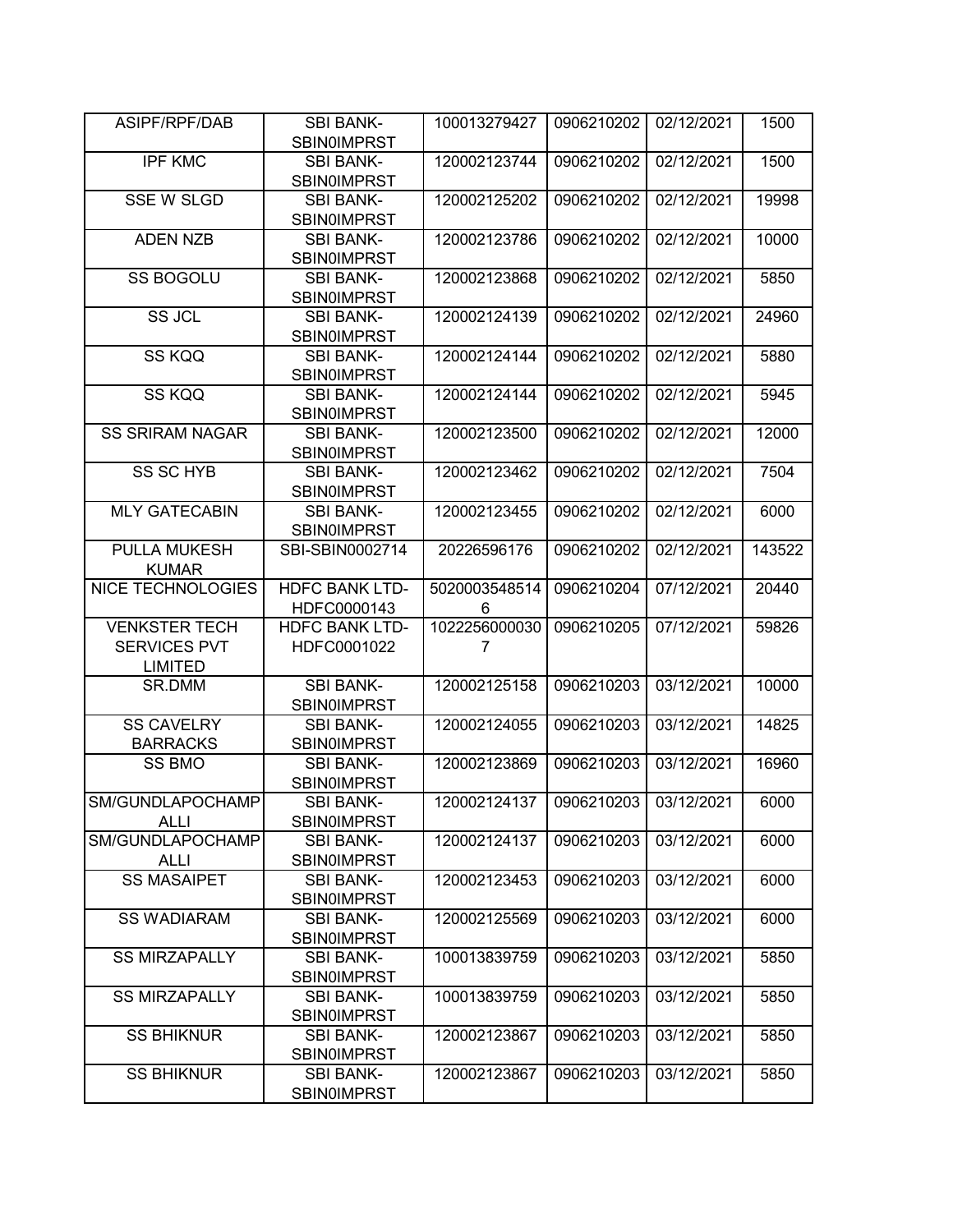| SS IDL                    | <b>SBI BANK-</b><br><b>SBIN0IMPRST</b> | 120002124138           | 0906210203 | 03/12/2021 | 6000    |
|---------------------------|----------------------------------------|------------------------|------------|------------|---------|
|                           |                                        |                        |            |            |         |
| SS IDL                    | <b>SBI BANK-</b><br><b>SBIN0IMPRST</b> | 120002124138           | 0906210203 | 03/12/2021 | 6000    |
| <b>SS DHP</b>             | <b>SBI BANK-</b>                       | 100013839757           | 0906210203 | 03/12/2021 | 6000    |
|                           | <b>SBIN0IMPRST</b>                     |                        |            |            |         |
| <b>SS DHP</b>             | <b>SBI BANK-</b><br><b>SBIN0IMPRST</b> | 100013839757           | 0906210203 | 03/12/2021 | 6000    |
| <b>SR DOM HYB</b>         | <b>SBI BANK-</b>                       | 100012821030           | 0906210203 | 03/12/2021 | 7495    |
|                           | <b>SBIN0IMPRST</b>                     |                        |            |            |         |
| <b>SS BASAR</b>           | <b>SBI BANK-</b>                       | 120002123866           | 0906210203 | 03/12/2021 | 9827    |
|                           | <b>SBIN0IMPRST</b>                     |                        |            |            |         |
|                           |                                        |                        |            |            |         |
| <b>SS DAB</b>             | <b>SBI BANK-</b>                       | 120002124098           | 0906210203 | 03/12/2021 | 24965   |
|                           | <b>SBIN0IMPRST</b>                     |                        |            |            |         |
| <b>SS BOLSA</b>           | <b>SBI BANK-</b>                       | 120002123870           | 0906210203 | 03/12/2021 | 6000    |
|                           | SBIN0IMPRST                            |                        |            |            |         |
| <b>SS UMRI</b>            | <b>SBI BANK-</b>                       | 120002123738           | 0906210203 | 03/12/2021 | 24900   |
|                           | <b>SBIN0IMPRST</b>                     |                        |            |            |         |
| <b>SS UMRI</b>            | <b>SBI BANK-</b>                       | 120002123738           | 0906210203 | 03/12/2021 | 24900   |
|                           | <b>SBIN0IMPRST</b>                     |                        |            |            |         |
|                           |                                        |                        |            |            |         |
| <b>SS SVN</b>             | <b>SBI BANK-</b>                       | 120007791817           | 0906210203 | 03/12/2021 | 5990    |
|                           | <b>SBIN0IMPRST</b>                     |                        |            |            |         |
| SR DME                    | <b>SBI BANK-</b>                       | 120002123459           | 0906210203 | 03/12/2021 | 4812    |
|                           | <b>SBIN0IMPRST</b>                     |                        |            |            |         |
| PAY ACCOUNTS              | <b>INDIAN OVERSEAS</b>                 | 2565020000010          | 0906210203 | 03/12/2021 | 391500  |
| OFFICER HQ DOT            | <b>BANK-IOBA0002565</b>                | 00                     |            |            |         |
| <b>NEW DELHI</b>          |                                        |                        |            |            |         |
|                           | <b>UCO BANK-</b>                       | 0207011001100          | 0906210203 | 03/12/2021 |         |
| <b>MS.MADHAVI DIVAN</b>   |                                        |                        |            |            | 15000   |
|                           | UCBA0000207                            | 3                      |            |            |         |
| <b>RBA HYB</b>            | <b>SBI BANK-</b>                       | 100013861859           | 0906210203 | 03/12/2021 | 2000    |
|                           | <b>SBIN0IMPRST</b>                     |                        |            |            |         |
| <b>TSSPDCL HT SEC487</b>  | SBI-SBIN0004266                        | SPDCLPSEC48            | 0906210203 | 03/12/2021 | 8181801 |
|                           |                                        | 7                      |            |            |         |
| <b>TSSPDCL HT SC 506</b>  | SBI-SBIN0004266                        | SPDCLPSEC50            | 0906210203 | 03/12/2021 | 4887677 |
|                           |                                        | 6                      |            |            |         |
| <b>TSSPDCL HT SC 514</b>  | SBI-SBIN0004266                        | SPDCLPSEC51 0906210203 |            | 03/12/2021 | 206036  |
|                           |                                        |                        |            |            |         |
|                           |                                        | 4                      |            |            |         |
| <b>TSSPDCL</b>            | SBI-SBIN0004266                        | SPDCLPSEC21            | 0906210203 | 03/12/2021 | 56714   |
|                           |                                        | 58                     |            |            |         |
| TSSPDCL HT HBG1786        | SBI-SBIN0004266                        | SPDCLPHBG17            | 0906210203 | 03/12/2021 | 991837  |
|                           |                                        | 86                     |            |            |         |
| <b>TSSPDCL HT HBG664</b>  | SBI-SBIN0004266                        | SPDCLPHBG66            | 0906210203 | 03/12/2021 | 296016  |
|                           |                                        | 4                      |            |            |         |
| <b>TSSPDCL HT HDC 204</b> | SBI-SBIN0004266                        | SPDCLPHDC20            | 0906210203 | 03/12/2021 | 299820  |
|                           |                                        |                        |            |            |         |
|                           |                                        | 4                      |            |            |         |
| <b>TSSPDCL HT HDC 925</b> | SBI-SBIN0004266                        | SPDCLPHDC92            | 0906210203 | 03/12/2021 | 52918   |
|                           |                                        | 5                      |            |            |         |
| <b>TSSPDCL HT HDC</b>     | SBI-SBIN0004266                        | SPDCLPHDC10            | 0906210203 | 03/12/2021 | 276717  |
| 1034                      |                                        | 34                     |            |            |         |
| TSSPDCL, HT HDC-          | SBI-SBIN0004266                        | SPDCLPHDC11            | 0906210203 | 03/12/2021 | 225541  |
| 1161                      |                                        | 61                     |            |            |         |
|                           |                                        |                        |            |            |         |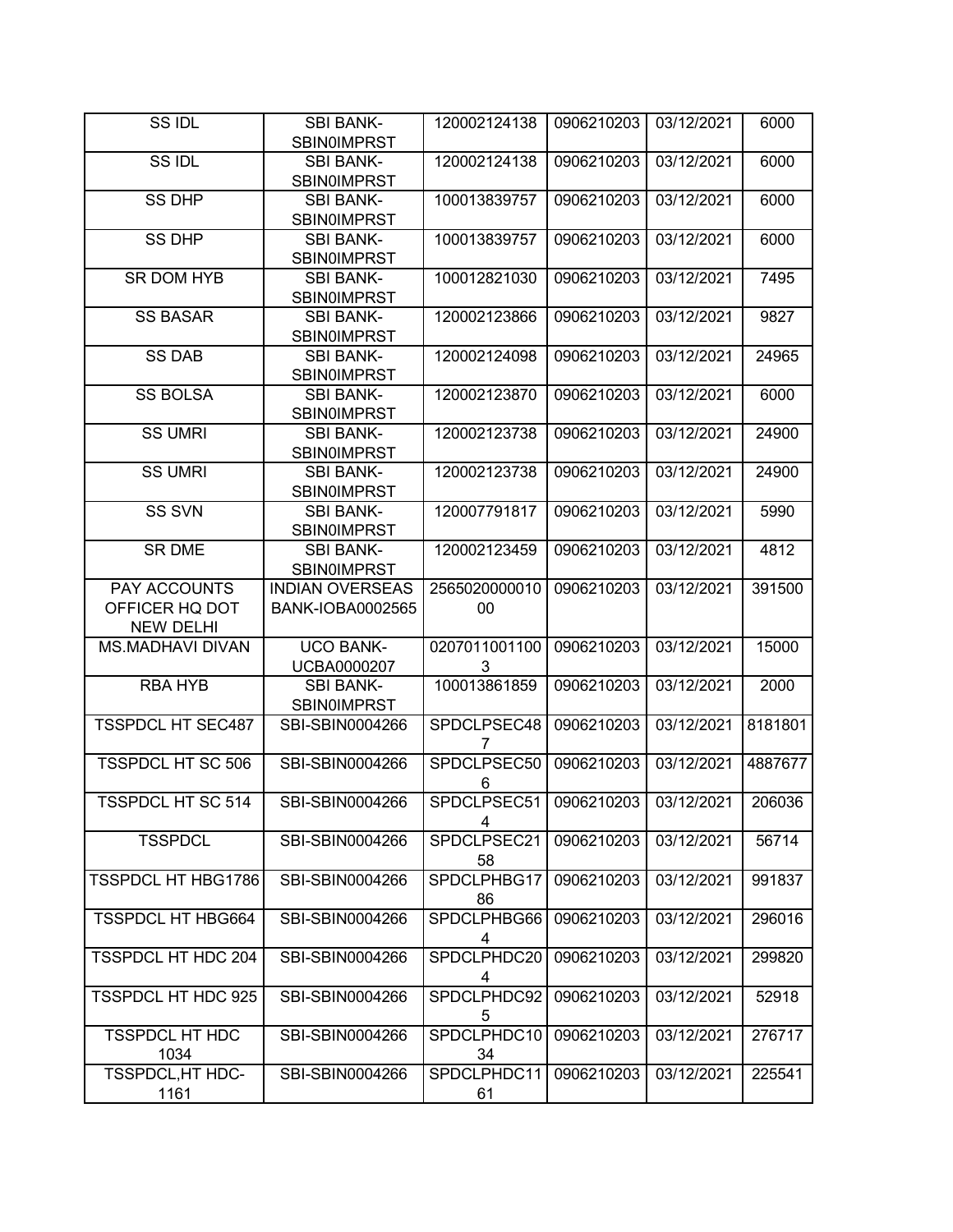| <b>TSSPDCL HT HDC</b>                                         | SBI-SBIN0004266                                              | SPDCLPHDC10         | 0906210203 | 03/12/2021 | 166133 |
|---------------------------------------------------------------|--------------------------------------------------------------|---------------------|------------|------------|--------|
| 1082                                                          |                                                              | 82                  |            |            |        |
| <b>TSSPDCL HT MBN 574</b>                                     | SBI-SBIN0004266                                              | SPDCLPMBN57<br>4    | 0906210203 | 03/12/2021 | 245278 |
| <b>TSSPDCL HT GDL934</b>                                      | SBI-SBIN0004266                                              | SPDCLPGDL93<br>4    | 0906210203 | 03/12/2021 | 83893  |
| SAOHTTSNPDCL                                                  | <b>STATE BANK OF</b><br>INDIA-SBIN0020150                    | 62488420712         | 0906210203 | 03/12/2021 | 561647 |
| <b>RENEW SOLAR</b><br><b>ENERGY PRIVATE</b><br><b>LIMITED</b> | <b>AXIS BANK-</b><br>UTIB0002193                             | 9180200244916<br>39 | 0906210203 | 03/12/2021 | 810381 |
| <b>STATION</b><br><b>DIRECTOR/KCG</b>                         | <b>SBI BANK-</b><br><b>SBIN0IMPRST</b>                       | 100013273605        | 0906210203 | 03/12/2021 | 27521  |
| HONEYBEE MEDIA<br><b>WORKS</b>                                | <b>UNION BANK OF</b><br>INDIA-UBIN0808351                    | 0835111000021<br>20 | 0906210205 | 07/12/2021 | 9979   |
| <b>SSE PWAY KRNT</b>                                          | <b>SBI BANK-</b><br><b>SBIN0IMPRST</b>                       | 120002125570        | 0906210204 | 07/12/2021 | 4300   |
| <b>DEN HM/HYB</b>                                             | <b>SBI BANK-</b><br><b>SBINOIMPRST</b>                       | 100013843036        | 0906210204 | 07/12/2021 | 1960   |
| JE W GARDEN HYB                                               | <b>SBI BANK-</b><br><b>SBIN0IMPRST</b>                       | 100013266470        | 0906210204 | 07/12/2021 | 13195  |
| <b>SSE PWAY MEDCHAL</b>                                       | <b>SBI BANK-</b><br><b>SBIN0IMPRST</b>                       | 120002123829        | 0906210204 | 07/12/2021 | 3000   |
| JE W SO-II SLGD                                               | <b>SBI BANK-</b><br><b>SBIN0IMPRST</b>                       | 120007251911        | 0906210204 | 07/12/2021 | 8194   |
| <b>PROFESSOR</b><br><b>ACCOUNTS IRIFM</b><br><b>CASH</b>      | <b>CANARA BANK-</b><br>CNRB0008686                           | 8686201050312       | 0906210204 | 07/12/2021 | 11477  |
| <b>SSE PWAY KCG</b>                                           | <b>SBI BANK-</b><br><b>SBIN0IMPRST</b>                       | 100013816730        | 0906210204 | 07/12/2021 | 14500  |
| <b>SSE PWAY KCG GEN</b>                                       | <b>SBI BANK-</b><br><b>SBINOIMPRST</b>                       | 100013257538        | 0906210204 | 07/12/2021 | 10524  |
| SSE C W KCG                                                   | <b>SBI BANK-</b><br><b>SBINOIMPRST</b>                       | 120007708315        | 0906210204 | 07/12/2021 | 73376  |
| <b>JOHNSON LIFTS PVT</b><br><b>LTD</b>                        | <b>KOTAK MAHINDRA</b><br><b>BANK LIMITED-</b><br>KKBK0008488 | 425011008336        | 0906210205 | 07/12/2021 | 94464  |
| <b>IPF MBNR</b>                                               | <b>SBI BANK-</b><br><b>SBIN0IMPRST</b>                       | 120002125607        | 0906210205 | 07/12/2021 | 1500   |
| <b>IPF NZB</b>                                                | <b>SBI BANK-</b><br><b>SBINOIMPRST</b>                       | 120002123780        | 0906210205 | 07/12/2021 | 1500   |
| <b>ATC KCG</b>                                                | <b>SBI BANK-</b><br><b>SBINOIMPRST</b>                       | 100013253925        | 0906210205 | 07/12/2021 | 2900   |
| <b>SS KCG</b>                                                 | <b>SBI BANK-</b><br><b>SBIN0IMPRST</b>                       | 100013230223        | 0906210205 | 07/12/2021 | 14600  |
| <b>SS BDVL</b>                                                | <b>SBI BANK-</b><br><b>SBIN0IMPRST</b>                       | 120002124097        | 0906210205 | 07/12/2021 | 14985  |
| <b>SS BDVL</b>                                                | <b>SBI BANK-</b><br><b>SBIN0IMPRST</b>                       | 120002124097        | 0906210205 | 07/12/2021 | 14995  |
| <b>SS UMDANAGAR</b>                                           | <b>SBI BANK-</b><br><b>SBINOIMPRST</b>                       | 120002182195        | 0906210205 | 07/12/2021 | 24120  |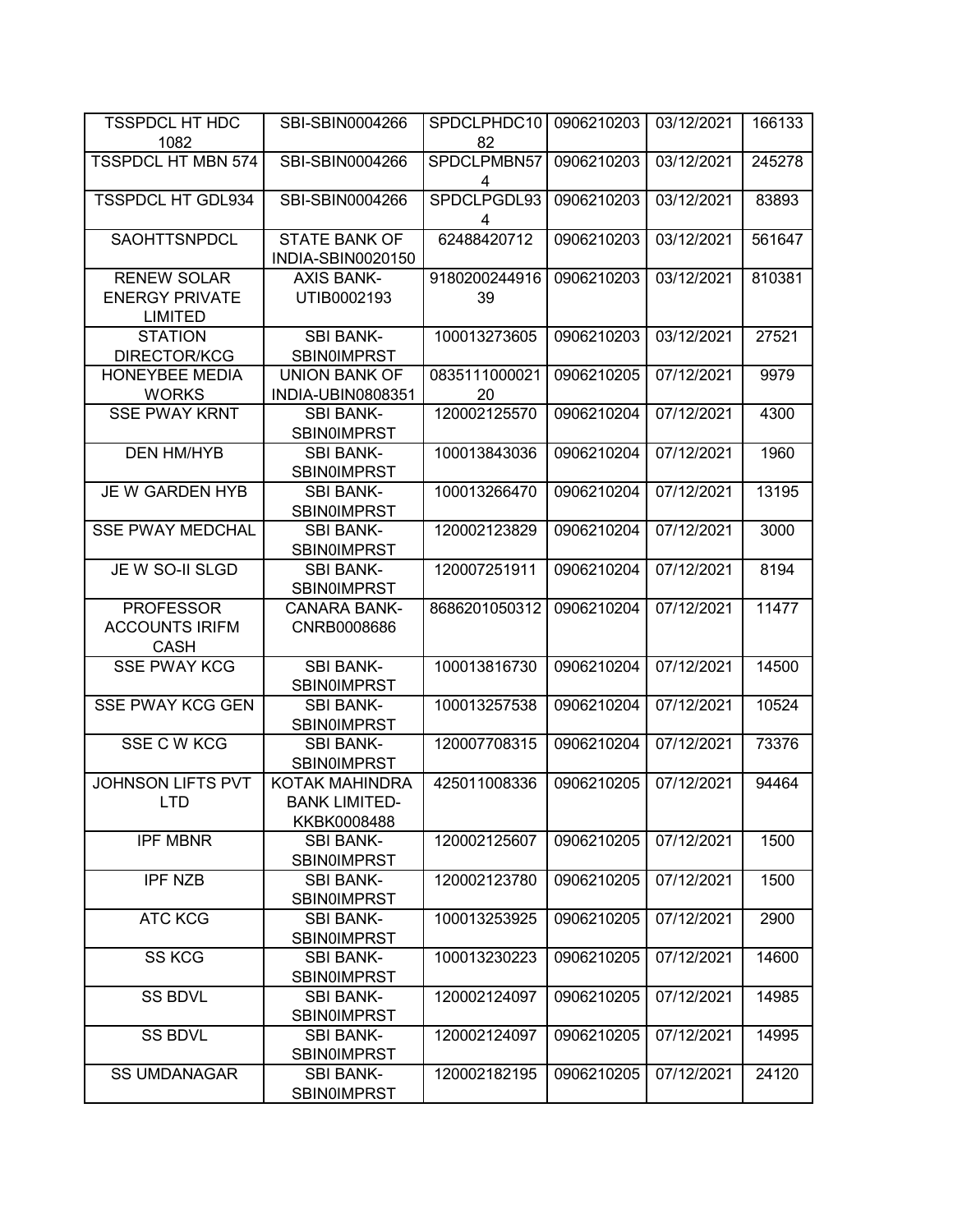| <b>SS UMDANAGAR</b>    | <b>SBI BANK-</b><br><b>SBIN0IMPRST</b> | 120002182195  | 0906210205 | 07/12/2021 | 24120  |
|------------------------|----------------------------------------|---------------|------------|------------|--------|
| <b>SS MJF</b>          | <b>SBI BANK-</b>                       | 120002124146  | 0906210205 | 07/12/2021 | 33748  |
|                        | <b>SBIN0IMPRST</b>                     |               |            |            |        |
| <b>SS CAVELRY</b>      | <b>SBI BANK-</b>                       | 120002124055  | 0906210205 | 07/12/2021 | 14899  |
| <b>BARRACKS</b>        | <b>SBIN0IMPRST</b>                     |               |            |            |        |
| <b>SS CAVELRY</b>      | <b>SBI BANK-</b>                       | 120002124055  | 0906210205 | 07/12/2021 | 14890  |
| <b>BARRACKS</b>        | <b>SBIN0IMPRST</b>                     |               |            |            |        |
| SS BMO                 | <b>SBI BANK-</b>                       | 120002123869  | 0906210205 | 07/12/2021 | 18190  |
| <b>SS SHNR</b>         | SBIN0IMPRST<br><b>SBI BANK-</b>        | 100001281054  | 0906210205 | 07/12/2021 | 23870  |
|                        | <b>SBIN0IMPRST</b>                     |               |            |            |        |
| <b>SS BABR</b>         | <b>SBI BANK-</b>                       | 120002124019  | 0906210205 | 07/12/2021 | 6000   |
|                        | <b>SBIN0IMPRST</b>                     |               |            |            |        |
| SS GLY                 | <b>SBI BANK-</b>                       | 120006912524  | 0906210205 | 07/12/2021 | 6000   |
|                        | <b>SBIN0IMPRST</b>                     |               |            |            |        |
| <b>SS JCL</b>          | <b>SBI BANK-</b>                       | 120002124139  | 0906210205 | 07/12/2021 | 24760  |
|                        | <b>SBIN0IMPRST</b>                     |               |            |            |        |
| <b>SS DTP</b>          | <b>SBI BANK-</b>                       | 120002180995  | 0906210205 | 07/12/2021 | 6000   |
|                        | <b>SBIN0IMPRST</b>                     |               |            |            |        |
| <b>SS MQN</b>          | <b>SBI BANK-</b>                       | 120002125562  | 0906210205 | 07/12/2021 | 6000   |
|                        | <b>SBIN0IMPRST</b>                     |               |            |            |        |
| <b>SS MQN</b>          | <b>SBI BANK-</b>                       | 120002125562  | 0906210205 | 07/12/2021 | 6000   |
|                        | <b>SBIN0IMPRST</b>                     |               |            |            |        |
| <b>SS DKC</b>          | <b>SBI BANK-</b>                       | 120002124056  | 0906210205 | 07/12/2021 | 12000  |
|                        | <b>SBIN0IMPRST</b>                     |               |            |            |        |
| SS KQQ                 | <b>SBI BANK-</b>                       | 120002124144  | 0906210205 | 07/12/2021 | 5910   |
|                        | <b>SBIN0IMPRST</b>                     |               |            |            |        |
| <b>SS WPR</b>          | <b>SBI BANK-</b>                       | 100012693904  | 0906210205 | 07/12/2021 | 24200  |
|                        | <b>SBIN0IMPRST</b>                     |               |            |            |        |
| <b>SS WPR</b>          | <b>SBI BANK-</b>                       | 100012693904  | 0906210205 | 07/12/2021 | 24200  |
|                        | <b>SBIN0IMPRST</b>                     |               |            |            |        |
| <b>SS MED</b>          | <b>SBI BANK-</b>                       | 120002123454  | 0906210205 | 07/12/2021 | 15000  |
|                        | <b>SBIN0IMPRST</b>                     |               |            |            |        |
| M/s TELANGANA          | <b>ICICI BANK LTD-</b>                 | 041005004253  | 0906210205 | 07/12/2021 | 900000 |
| <b>STATE POLLUTION</b> | ICIC0000410                            |               |            |            |        |
| <b>CONTROL BOARD</b>   |                                        |               |            |            |        |
| <b>KHYBER SECURITY</b> | <b>AXIS BANK-</b>                      | 9200200259432 | 0906210206 | 08/12/2021 | 48061  |
| <b>AND SERVICES</b>    | UTIB0003984                            | 84            |            |            |        |
| PRIVATE LIMITED        |                                        |               |            |            |        |
| <b>KHYBER SECURITY</b> | <b>AXIS BANK-</b>                      | 9200200259432 | 0906210206 | 08/12/2021 | 48061  |
| <b>AND SERVICES</b>    | UTIB0003984                            | 84            |            |            |        |
| PRIVATE LIMITED        |                                        |               |            |            |        |
| Himalayan Power        | PUNJAB NATIONAL                        | 0110008700011 | 0906210206 | 08/12/2021 | 155844 |
| Machine Mfg Co         | <b>BANK-PUNB0011000</b>                | 287           |            |            |        |
| SE W SO-1 SLGD         | <b>SBI BANK-</b>                       | 120002125203  | 0906210206 | 08/12/2021 | 9996   |
|                        | <b>SBIN0IMPRST</b>                     |               |            |            |        |
| <b>SSE PWAY KRNT</b>   | <b>SBI BANK-</b>                       | 120002125570  | 0906210206 | 08/12/2021 | 10734  |
|                        | <b>SBIN0IMPRST</b>                     |               |            |            |        |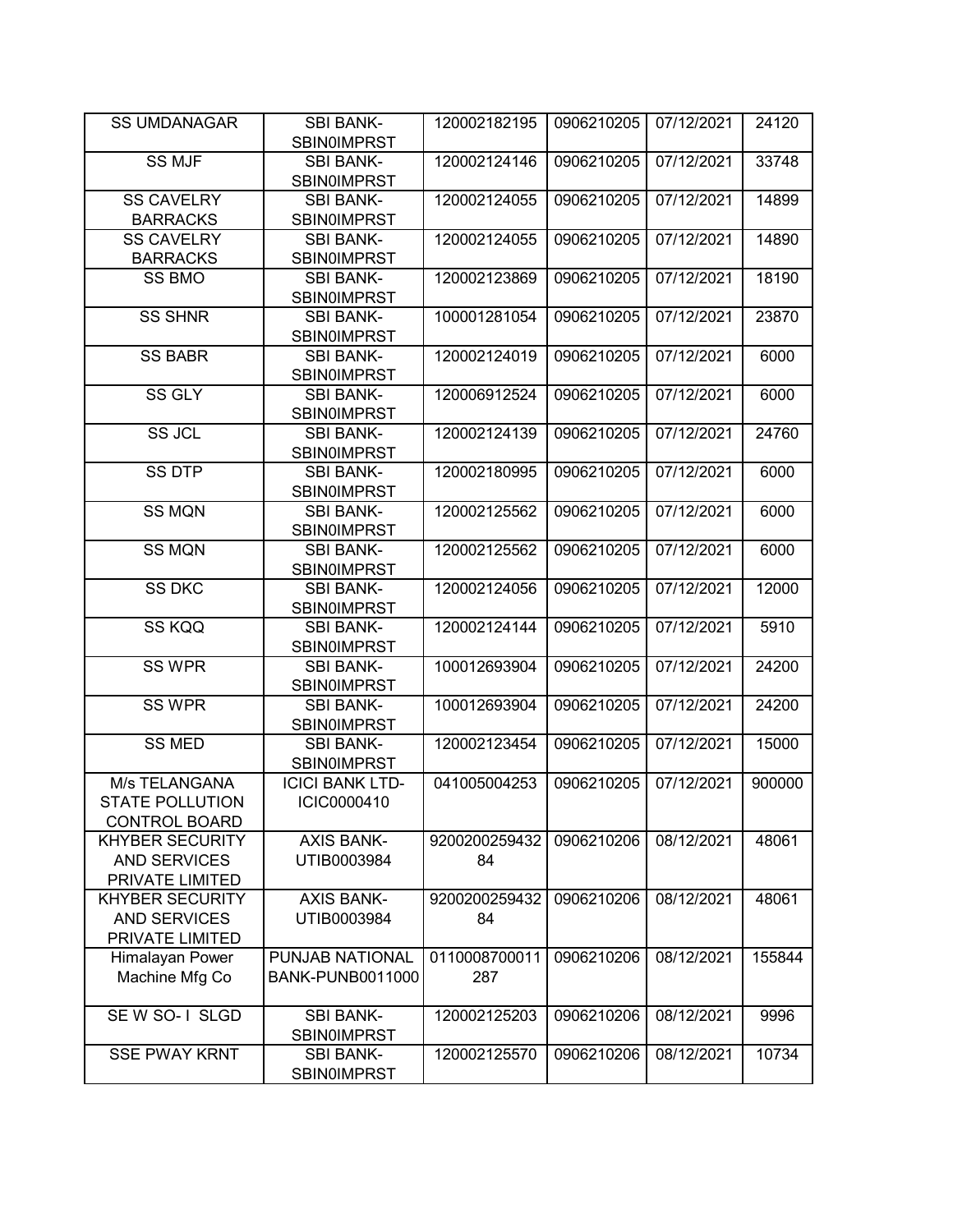| <b>SSE BRIDGES HYB</b>   | <b>SBI BANK-</b><br><b>SBIN0IMPRST</b> | 100013816726      | 0906210206 | 08/12/2021 | 9650       |
|--------------------------|----------------------------------------|-------------------|------------|------------|------------|
|                          | <b>SBI BANK-</b>                       |                   |            |            |            |
| <b>SSE PWAY MEDCHAL</b>  | SBIN0IMPRST                            | 120002123829      | 0906210206 | 08/12/2021 | 2000       |
| <b>DIRECTOR C TARA</b>   | <b>SBI BANK-</b>                       | 100013266481      | 0906210206 | 08/12/2021 | 46271      |
|                          | <b>SBIN0IMPRST</b>                     |                   |            |            |            |
| <b>TSSPDCL</b>           | SBI-SBIN0004266                        | SPDCLPHBG31<br>50 | 0906210207 | 09/12/2021 | 313076     |
| PA IRIFM IMPREST         | <b>SBI BANK-</b>                       | 100013266473      | 0906210206 | 08/12/2021 | 19421      |
|                          | <b>SBINOIMPRST</b>                     |                   |            |            |            |
| <b>SSE TELE CTO HYB</b>  | <b>SBI BANK-</b>                       | 120007150797      | 0906210206 | 08/12/2021 | 4588       |
|                          | SBIN0IMPRST                            |                   |            |            |            |
| <b>SR DSTE HYB</b>       | <b>SBI BANK-</b>                       | 120002123830      | 0906210206 | 08/12/2021 | 5454       |
|                          | SBIN0IMPRST                            |                   |            |            |            |
| <b>SSE PWAY NZB</b>      | <b>SBI BANK-</b>                       | 100013257537      | 0906210206 | 08/12/2021 | 5000       |
|                          | SBIN0IMPRST                            |                   |            |            |            |
| <b>TSSPDCL HYDERABAD</b> | <b>STATE BANK OF</b>                   | 52117478945       | 0906210207 | 09/12/2021 | 1516611    |
|                          | INDIA-SBIN0020066                      |                   |            |            |            |
| APSPDCL HT 210 KNL       | <b>STATE BANK OF</b>                   | 62304443776       | 0906210207 | 09/12/2021 | 345380     |
|                          | INDIA-SBIN0020492                      |                   |            |            |            |
| HMWS&SB NLGD             | <b>AXIS BANK-</b>                      | 1446076173716     | 0906210207 | 09/12/2021 | 2916150    |
|                          | UTIB0CCH274                            | 94                |            |            |            |
|                          | <b>AXIS BANK-</b>                      | 1446050533011     |            |            |            |
| HMWSSB_KCGSTN            |                                        |                   | 0906210207 | 09/12/2021 | 2916150    |
|                          | UTIB0CCH274                            | 10                |            |            |            |
| <b>VENKATESWARA</b>      | <b>INDIAN BANK-</b>                    | 50466249636       | 0906210207 | 09/12/2021 | 39719      |
| <b>ENTERPRISESHYDER</b>  | IDIB000W511                            |                   |            |            |            |
| ABAD                     |                                        |                   |            |            |            |
| SM/GUNDLAPOCHAMP         | <b>SBI BANK-</b>                       | 120002124137      | 0906210207 | 09/12/2021 | 6000       |
| ALLI                     | SBIN0IMPRST                            |                   |            |            |            |
| <b>SS MASAIPET</b>       | <b>SBI BANK-</b>                       | 120002123453      | 0906210207 | 09/12/2021 | 6000       |
|                          | SBIN0IMPRST                            |                   |            |            |            |
| <b>SS WADIARAM</b>       | <b>SBI BANK-</b>                       | 120002125569      | 0906210207 | 09/12/2021 | 6000       |
|                          | <b>SBIN0IMPRST</b>                     |                   |            |            |            |
| <b>SS WADIARAM</b>       | <b>SBI BANK-</b>                       | 120002125569      | 0906210207 | 09/12/2021 | 6000       |
|                          | <b>SBIN0IMPRST</b>                     |                   |            |            |            |
| <b>SS AKKANAPET</b>      | <b>SBI BANK-</b><br><b>SBIN0IMPRST</b> | 120002124018      | 0906210207 | 09/12/2021 | 12000      |
| <b>HMWS &amp; SB</b>     | <b>AXIS BANK-</b>                      | 1446110645000     | 0906210207 | 09/12/2021 | 2856360    |
| HYDERABAD,               | UTIB0CCH274                            | 38                |            |            |            |
| <b>SS AKKANAPET</b>      | <b>SBI BANK-</b>                       | 120002124018      | 0906210207 | 09/12/2021 | 5<br>12000 |
|                          | <b>SBIN0IMPRST</b>                     |                   |            |            |            |
| <b>SS BHIKNUR</b>        |                                        | 120002123867      | 0906210207 | 09/12/2021 | 5850       |
|                          | <b>SBI BANK-</b>                       |                   |            |            |            |
| <b>SS TMD</b>            | <b>SBIN0IMPRST</b>                     | 120002148813      | 0906210207 |            |            |
|                          | <b>SBI BANK-</b>                       |                   |            | 09/12/2021 | 6000       |
|                          | <b>SBINOIMPRST</b>                     |                   |            |            |            |
| <b>SS TMD</b>            | <b>SBI BANK-</b>                       | 120002148813      | 0906210207 | 09/12/2021 | 6000       |
|                          | <b>SBIN0IMPRST</b>                     |                   |            |            |            |
| <b>SS KMC</b>            | <b>SBI BANK-</b>                       | 120002124143      | 0906210207 | 09/12/2021 | 9500       |
|                          | <b>SBIN0IMPRST</b>                     |                   |            |            |            |
| <b>SS UPPALVAI</b>       | <b>SBI BANK-</b>                       | 120002123739      | 0906210207 | 09/12/2021 | 6000       |
|                          | <b>SBIN0IMPRST</b>                     |                   |            |            |            |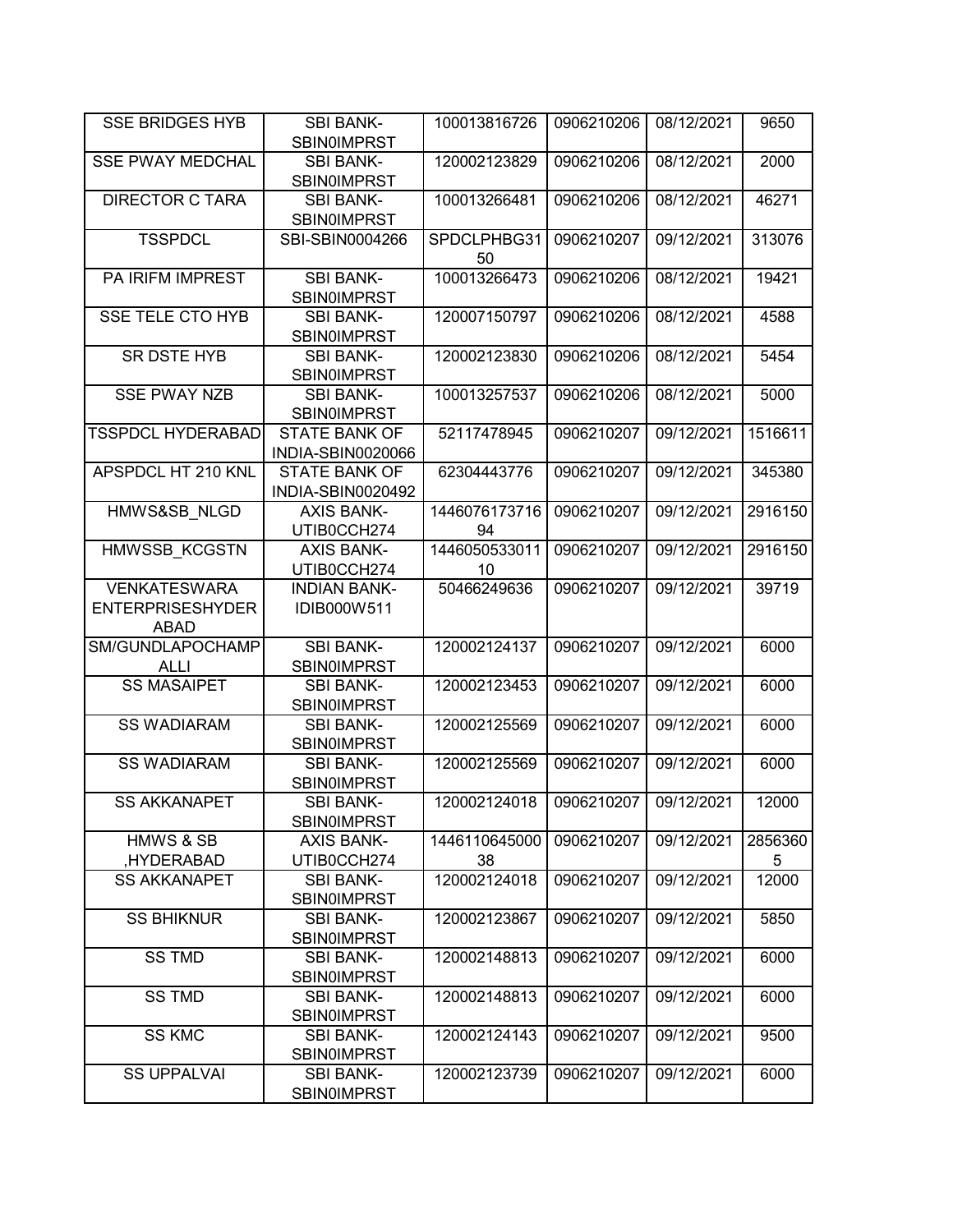| <b>TELANGANA STATE</b>  | <b>ICICI BANK LTD-</b>                           | 020205003966  | 0906210207 | 09/12/2021 | 582000 |
|-------------------------|--------------------------------------------------|---------------|------------|------------|--------|
| <b>POLLUTION</b>        | ICIC0000202                                      |               |            |            |        |
| <b>CONTROL BOARD</b>    |                                                  |               |            |            |        |
| V VINOD KUMAR           | <b>STATE BANK OF</b><br><b>INDIA-SBIN0020318</b> | 52003568521   | 0906210208 | 10/12/2021 | 17739  |
| SR.DCM/HYB              | <b>SBI BANK-</b>                                 | 100013261812  | 0906210208 | 10/12/2021 | 8600   |
| <b>CATERING</b>         | <b>SBIN0IMPRST</b>                               |               |            |            |        |
| SR.DCM/HYB              | <b>SBI BANK-</b>                                 | 100013261812  | 0906210208 | 10/12/2021 | 10000  |
| <b>CATERING</b>         | <b>SBIN0IMPRST</b>                               |               |            |            |        |
| <b>ZEN TECHNOLOGIES</b> | <b>CANARA BANK-</b>                              | 2486201000435 | 0906210209 | 13/12/2021 | 14986  |
|                         | CNRB0002486                                      |               |            |            |        |
| <b>IPF MBNR</b>         | <b>SBI BANK-</b>                                 | 120002125607  | 0906210208 | 10/12/2021 | 10000  |
|                         | <b>SBIN0IMPRST</b>                               |               |            |            |        |
| SIPF RPF DOG            | <b>SBI BANK-</b>                                 | 120002123823  | 0906210208 | 10/12/2021 | 20200  |
| <b>SQUAD HYB</b>        | <b>SBIN0IMPRST</b>                               |               |            |            |        |
| SR.DPO HYB              | <b>SBI BANK-</b>                                 | 100013285191  | 0906210208 | 10/12/2021 | 2000   |
|                         | <b>SBIN0IMPRST</b>                               |               |            |            |        |
| <b>SS MED</b>           | <b>SBI BANK-</b>                                 | 120002123454  | 0906210208 | 10/12/2021 | 15000  |
|                         | <b>SBIN0IMPRST</b>                               |               |            |            |        |
| SS GWD                  | <b>SBI BANK-</b>                                 | 120002124136  | 0906210208 | 10/12/2021 | 35000  |
|                         | SBIN0IMPRST                                      |               |            |            |        |
| SS GWD                  | <b>SBI BANK-</b>                                 | 120002124136  | 0906210208 | 10/12/2021 | 35000  |
|                         | <b>SBIN0IMPRST</b>                               |               |            |            |        |
| <b>SS PASR</b>          | <b>SBI BANK-</b>                                 | 120006811125  | 0906210208 | 10/12/2021 | 5850   |
|                         | <b>SBIN0IMPRST</b>                               |               |            |            |        |
| <b>SS PASR</b>          | <b>SBI BANK-</b>                                 | 120006811125  | 0906210208 | 10/12/2021 | 5850   |
|                         | <b>SBIN0IMPRST</b>                               |               |            |            |        |
| <b>SS ITIKYALA</b>      | <b>SBI BANK-</b>                                 | 120002125524  | 0906210208 | 10/12/2021 | 5850   |
|                         | <b>SBIN0IMPRST</b>                               |               |            |            |        |
| <b>SS ITIKYALA</b>      | <b>SBI BANK-</b>                                 | 120002125524  | 0906210208 | 10/12/2021 | 5850   |
|                         | <b>SBIN0IMPRST</b>                               |               |            |            |        |
| <b>SS MANOPAD</b>       | <b>SBI BANK-</b>                                 | 120002123452  | 0906210208 | 10/12/2021 | 5670   |
|                         | SBIN0IMPRST                                      |               |            |            |        |
| <b>SS ALAMPUR ROAD</b>  | <b>SBI BANK-</b>                                 | 100013293850  | 0906210209 | 13/12/2021 | 5850   |
|                         | <b>SBIN0IMPRST</b>                               |               |            |            |        |
| <b>TI KRNT</b>          | SBI BANK-                                        | 100013860568  | 0906210209 | 13/12/2021 | 3000   |
|                         | SBIN0IMPRST                                      |               |            |            |        |
| <b>SS DUPADU</b>        | <b>SBI BANK-</b><br><b>SBIN0IMPRST</b>           | 120002124100  | 0906210209 | 13/12/2021 | 5929   |
| <b>SS UKD</b>           | <b>SBI BANK-</b>                                 | 120002123740  | 0906210209 | 13/12/2021 | 5850   |
|                         | <b>SBIN0IMPRST</b>                               |               |            |            |        |
| <b>SS UKD</b>           | <b>SBI BANK-</b>                                 | 120002123740  | 0906210209 | 13/12/2021 | 5850   |
|                         | <b>SBIN0IMPRST</b>                               |               |            |            |        |
| <b>SS VELDURTHI</b>     | <b>SBI BANK-</b>                                 | 120002123741  | 0906210209 | 13/12/2021 | 6000   |
|                         | <b>SBINOIMPRST</b>                               |               |            |            |        |
| <b>SS VELDURTHI</b>     | <b>SBI BANK-</b>                                 | 120002123741  | 0906210209 | 13/12/2021 | 6000   |
|                         | <b>SBIN0IMPRST</b>                               |               |            |            |        |
| SS BOGOLU               | <b>SBI BANK-</b>                                 | 120002123868  | 0906210209 | 13/12/2021 | 5850   |
|                         | <b>SBIN0IMPRST</b>                               |               |            |            |        |
| SS BOGOLU               | <b>SBI BANK-</b>                                 | 120002123868  | 0906210209 | 13/12/2021 | 5850   |
|                         | <b>SBIN0IMPRST</b>                               |               |            |            |        |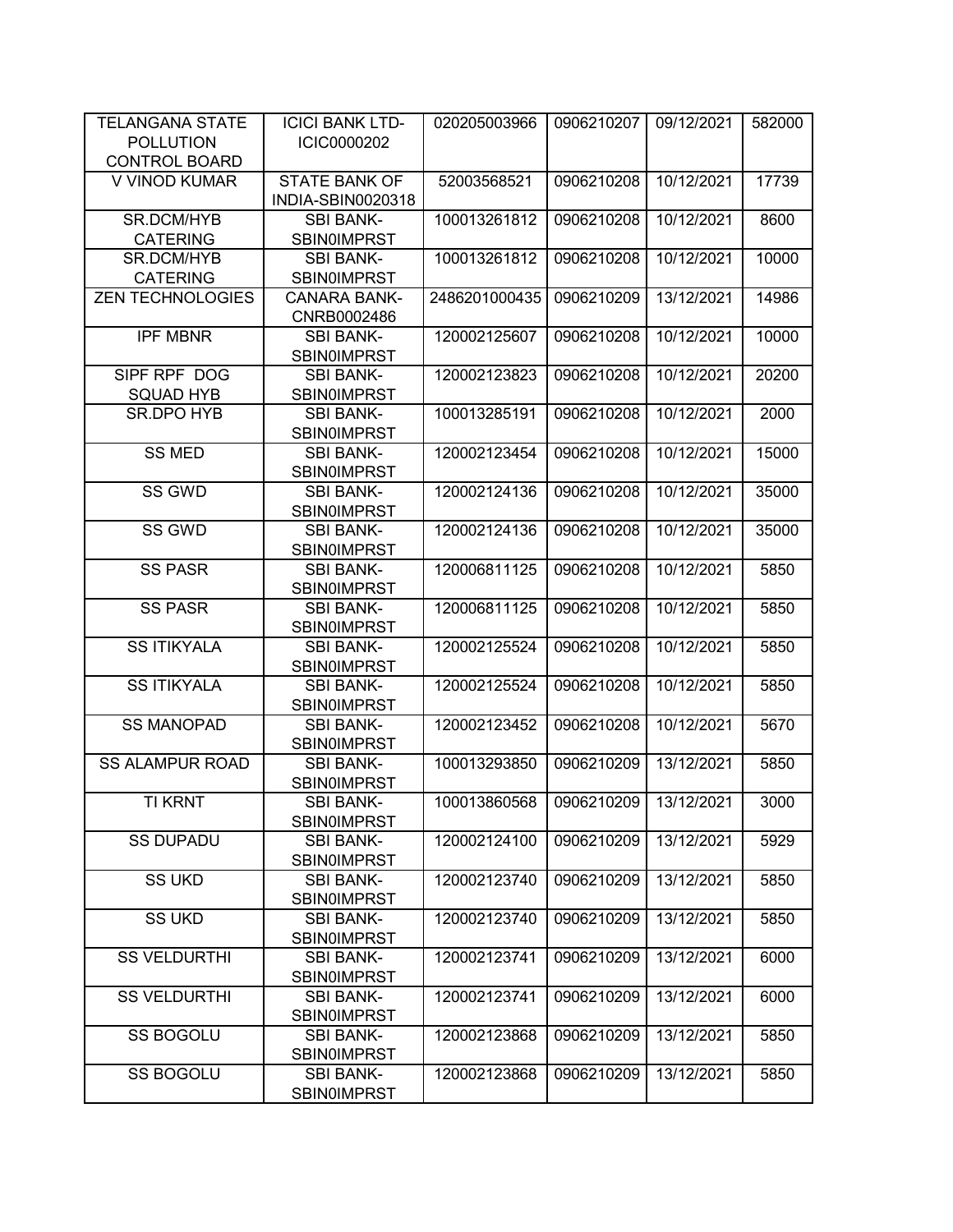| <b>SS SIRNAPALLI</b>                           | <b>SBI BANK-</b>                       | 120002123499       | 0906210209 | 13/12/2021 | 5850   |
|------------------------------------------------|----------------------------------------|--------------------|------------|------------|--------|
|                                                | <b>SBIN0IMPRST</b>                     |                    |            |            |        |
| SS IDL                                         | <b>SBI BANK-</b><br><b>SBIN0IMPRST</b> | 120002124138       | 0906210209 | 13/12/2021 | 6000   |
| <b>RBA HYB</b>                                 | <b>SBI BANK-</b>                       | 100013861859       | 0906210209 | 13/12/2021 | 5000   |
|                                                | <b>SBIN0IMPRST</b>                     |                    |            |            |        |
| <b>SS DHP</b>                                  | <b>SBI BANK-</b>                       | 100013839757       | 0906210209 | 13/12/2021 | 6000   |
|                                                | <b>SBIN0IMPRST</b>                     |                    |            |            |        |
| <b>SS DHP</b>                                  |                                        | 100013839757       | 0906210209 | 13/12/2021 |        |
|                                                | <b>SBI BANK-</b>                       |                    |            |            | 6000   |
|                                                | SBIN0IMPRST                            |                    |            |            |        |
| TI NZB                                         | <b>SBI BANK-</b>                       | 100013860569       | 0906210209 | 13/12/2021 | 2150   |
|                                                | <b>SBIN0IMPRST</b>                     |                    |            |            |        |
| TI NZB                                         | <b>SBI BANK-</b>                       | 100013860569       | 0906210209 | 13/12/2021 | 2720   |
|                                                | <b>SBIN0IMPRST</b>                     |                    |            |            |        |
| <b>SS JKM</b>                                  | <b>SBI BANK-</b>                       | 120002124140       | 0906210209 | 13/12/2021 | 5850   |
|                                                | <b>SBIN0IMPRST</b>                     |                    |            |            |        |
| <b>SS JKM</b>                                  | <b>SBI BANK-</b>                       | 120002124140       | 0906210209 | 13/12/2021 | 6000   |
|                                                | <b>SBIN0IMPRST</b>                     |                    |            |            |        |
| <b>SS BDHN</b>                                 | <b>SBI BANK-</b>                       | 120002124054       | 0906210209 | 13/12/2021 | 5850   |
|                                                | <b>SBIN0IMPRST</b>                     |                    |            |            |        |
| <b>SS BDHN</b>                                 | <b>SBI BANK-</b>                       | 120002124054       | 0906210209 | 13/12/2021 | 5850   |
|                                                | <b>SBIN0IMPRST</b>                     |                    |            |            |        |
| <b>SS BOLSA</b>                                | <b>SBI BANK-</b>                       | 120002123870       | 0906210209 | 13/12/2021 | 6000   |
|                                                | <b>SBIN0IMPRST</b>                     |                    |            |            |        |
| <b>SS UMRI</b>                                 | <b>SBI BANK-</b>                       | 120002123738       | 0906210209 | 13/12/2021 | 25000  |
|                                                | <b>SBIN0IMPRST</b>                     |                    |            |            |        |
| <b>SS SVN</b>                                  | <b>SBI BANK-</b>                       | 120007791817       | 0906210209 | 13/12/2021 | 6000   |
|                                                | <b>SBIN0IMPRST</b>                     |                    |            |            |        |
| <b>SRINIVASA SALES</b>                         | <b>BANK OF BARODA-</b>                 | 0516050000005      | 0906210210 | 14/12/2021 | 6704   |
| AND SERVICE PVT                                | <b>BARBOVIJAYA</b>                     | 3                  |            |            |        |
| LTD-VIJAYAWADA                                 |                                        |                    |            |            |        |
| <b>SRINIVASA SALES</b>                         | <b>BANK OF BARODA-</b>                 | 0516050000005      | 0906210210 | 14/12/2021 | 74418  |
| AND SERVICE PVT                                | <b>BARBOVIJAYA</b>                     | 3                  |            |            |        |
| LTD-VIJAYAWADA                                 |                                        |                    |            |            |        |
| <b>PSR ENTERPRISES-</b>                        | <b>STATE BANK OF</b>                   | 39667659897        | 0906210210 | 14/12/2021 | 7407   |
| <b>HYDERABAD</b>                               | INDIA-SBIN0021364                      |                    |            |            |        |
| SHREE GOPAL                                    | KOTAK MAHINDRA                         | 0554200000237      | 0906210210 | 14/12/2021 | 7250   |
| <b>ENTERPRISES-</b>                            |                                        |                    |            |            |        |
|                                                | <b>BANK-KKBK0000554</b>                | 2                  |            |            |        |
| <b>SECUNDERABAD</b>                            |                                        |                    |            |            |        |
| <b>SVKMS NMIMS</b><br><b>DEEMED UNIVERSITY</b> | KOTAK MAHINDRA                         | 2311578254         | 0906210212 | 15/12/2021 | 118750 |
|                                                | <b>BANK-KKBK0000661</b>                |                    |            |            |        |
| <b>HYDERABAD</b>                               |                                        |                    |            |            |        |
| AO CASH BSNL                                   | <b>UNION BANK OF</b>                   |                    |            |            |        |
|                                                |                                        | 0533111000032      | 0906210210 | 14/12/2021 | 5841   |
|                                                | INDIA-UBIN0805335                      | 26                 |            |            |        |
| AO CASH BSNL                                   | <b>UNION BANK OF</b>                   | 0533111000032      | 0906210210 | 14/12/2021 | 31395  |
| <b>BHARATI AIRTEL LTD</b>                      | INDIA-UBIN0805335                      | 26<br>000805002144 |            |            |        |
|                                                | <b>ICICI BANK LTD-</b>                 |                    | 0906210210 | 14/12/2021 | 13182  |
| <b>HYDERABAD</b>                               | <b>ICIC0000008</b>                     |                    |            |            |        |
| <b>BHARATI AIRTEL LTD</b>                      | <b>ICICI BANK LTD-</b>                 | 000805002144       | 0906210210 | 14/12/2021 | 37049  |
| <b>HYDERABAD</b>                               | <b>ICIC0000008</b>                     |                    |            |            |        |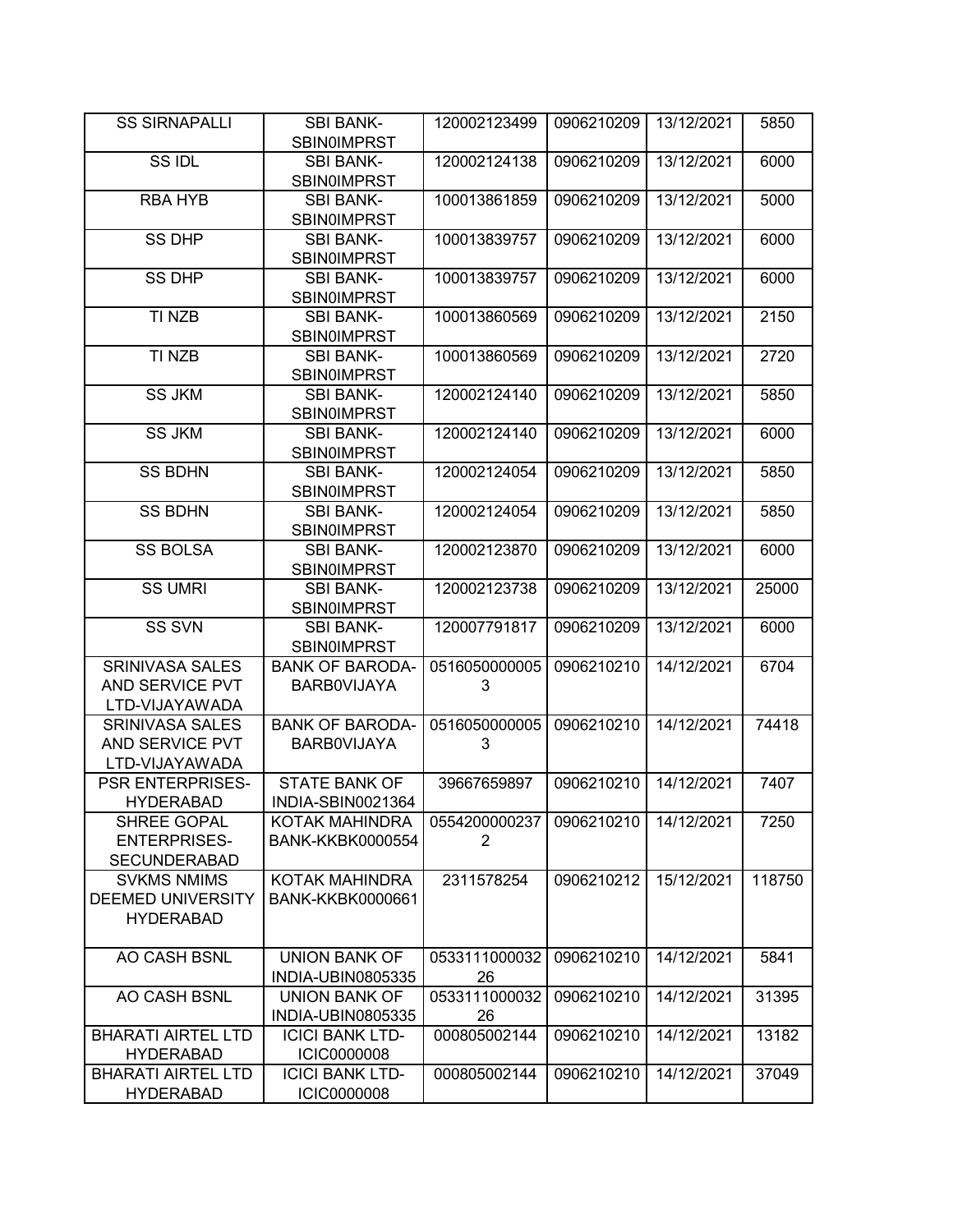| <b>CC NZB</b>                 | <b>SBI BANK-</b>                       | 120002123782  | 0906210210 | 14/12/2021 | 14354 |
|-------------------------------|----------------------------------------|---------------|------------|------------|-------|
|                               | <b>SBIN0IMPRST</b>                     |               |            |            |       |
| <b>SR DOM HYB</b>             | <b>SBI BANK-</b>                       | 100012821030  | 0906210210 | 14/12/2021 | 7499  |
|                               | <b>SBIN0IMPRST</b>                     |               |            |            |       |
| AMM DSL MLY                   | <b>SBI BANK-</b>                       | 120002123968  | 0906210210 | 14/12/2021 | 2000  |
|                               | <b>SBINOIMPRST</b>                     |               |            |            |       |
| <b>SSE TELE RAILNET</b>       | <b>SBI BANK-</b>                       | 120002123864  | 0906210210 | 14/12/2021 | 4925  |
|                               | <b>SBINOIMPRST</b>                     |               |            |            |       |
| <b>JE TELE KCG</b>            | <b>SBI BANK-</b>                       | 120002123815  | 0906210210 | 14/12/2021 | 4754  |
|                               | <b>SBINOIMPRST</b>                     |               |            |            |       |
| <b>JE TELECOM MJF</b>         | <b>SBI BANK-</b>                       | 120002124009  | 0906210210 | 14/12/2021 | 4990  |
|                               | <b>SBIN0IMPRST</b>                     |               |            |            |       |
| <b>JE TELE NZB</b>            | <b>SBI BANK-</b>                       | 120002123785  | 0906210210 | 14/12/2021 | 4809  |
|                               | <b>SBIN0IMPRST</b>                     |               |            |            |       |
| SSE/SIG/MED                   | <b>SBI BANK-</b>                       | 100013266488  | 0906210210 | 14/12/2021 | 4270  |
|                               | <b>SBIN0IMPRST</b>                     |               |            |            |       |
| <b>SSE W SLGD</b>             | <b>SBI BANK-</b>                       | 120002125202  | 0906210212 | 15/12/2021 | 19993 |
| <b>SSE PWAY MEDCHAL</b>       | <b>SBIN0IMPRST</b><br><b>SBI BANK-</b> |               | 0906210212 | 15/12/2021 |       |
|                               | <b>SBINOIMPRST</b>                     | 120002123829  |            |            | 3000  |
| <b>ADEN NZB</b>               | <b>SBI BANK-</b>                       | 120002123786  | 0906210212 | 15/12/2021 | 10000 |
|                               | <b>SBINOIMPRST</b>                     |               |            |            |       |
| <b>SSE PWAY MBNR</b>          | <b>SBI BANK-</b>                       | 100013285363  | 0906210212 | 15/12/2021 | 4800  |
|                               | <b>SBIN0IMPRST</b>                     |               |            |            |       |
| JE W GARDEN HYB               | <b>SBI BANK-</b>                       | 100013266470  | 0906210212 | 15/12/2021 | 14720 |
|                               | <b>SBINOIMPRST</b>                     |               |            |            |       |
| SE W GOC SC                   | <b>SBI BANK-</b>                       | 100013871194  | 0906210212 | 15/12/2021 | 9850  |
|                               | <b>SBIN0IMPRST</b>                     |               |            |            |       |
| SE W SO-1 SLGD                | <b>SBI BANK-</b>                       | 120002125203  | 0906210212 | 15/12/2021 | 9965  |
|                               | <b>SBIN0IMPRST</b>                     |               |            |            |       |
| SSE W WW SLGD                 | <b>SBI BANK-</b>                       | 120002123969  | 0906210212 | 15/12/2021 | 9490  |
|                               | <b>SBINOIMPRST</b>                     |               |            |            |       |
| SR DSTE HYB                   | <b>SBI BANK-</b>                       | 120002123830  | 0906210212 | 15/12/2021 | 7482  |
|                               | <b>SBIN0IMPRST</b>                     |               |            |            |       |
| SSE/TELE/DRM                  | <b>SBI BANK-</b>                       | 120007353064  | 0906210212 | 15/12/2021 | 4976  |
|                               | <b>SBIN0IMPRST</b>                     |               |            |            |       |
| krishna sai motors            | <b>HDFC BANK LTD-</b>                  | 5020000965629 | 0906210212 | 15/12/2021 | 8411  |
|                               | HDFC0001022                            | 2             |            |            |       |
| IPF/RPF/CG/HYB                | <b>SBI BANK-</b>                       | 100013279429  | 0906210212 | 15/12/2021 | 3000  |
|                               | <b>SBIN0IMPRST</b>                     |               |            |            |       |
| IPF/RPF/CG/HYB                | <b>SBI BANK-</b>                       | 100013279429  | 0906210212 | 15/12/2021 | 3000  |
|                               | <b>SBIN0IMPRST</b>                     |               |            |            |       |
| SIPF/FM/OP                    | <b>SBI BANK-</b>                       | 100013852409  | 0906210212 | 15/12/2021 | 1500  |
|                               | <b>SBIN0IMPRST</b>                     |               |            |            |       |
| SIPF/FM/OP                    | <b>SBI BANK-</b>                       | 100013852409  | 0906210212 | 15/12/2021 | 3000  |
|                               | <b>SBIN0IMPRST</b>                     |               |            |            |       |
| SR. DEE CARSHED               | <b>SBI BANK-</b>                       | 120002125161  | 0906210212 | 15/12/2021 | 9289  |
| <b>MLY</b><br>SR. DEE CARSHED | <b>SBIN0IMPRST</b><br><b>SBI BANK-</b> | 120002125161  | 0906210212 | 15/12/2021 | 10536 |
| <b>MLY</b>                    | <b>SBIN0IMPRST</b>                     |               |            |            |       |
|                               |                                        |               |            |            |       |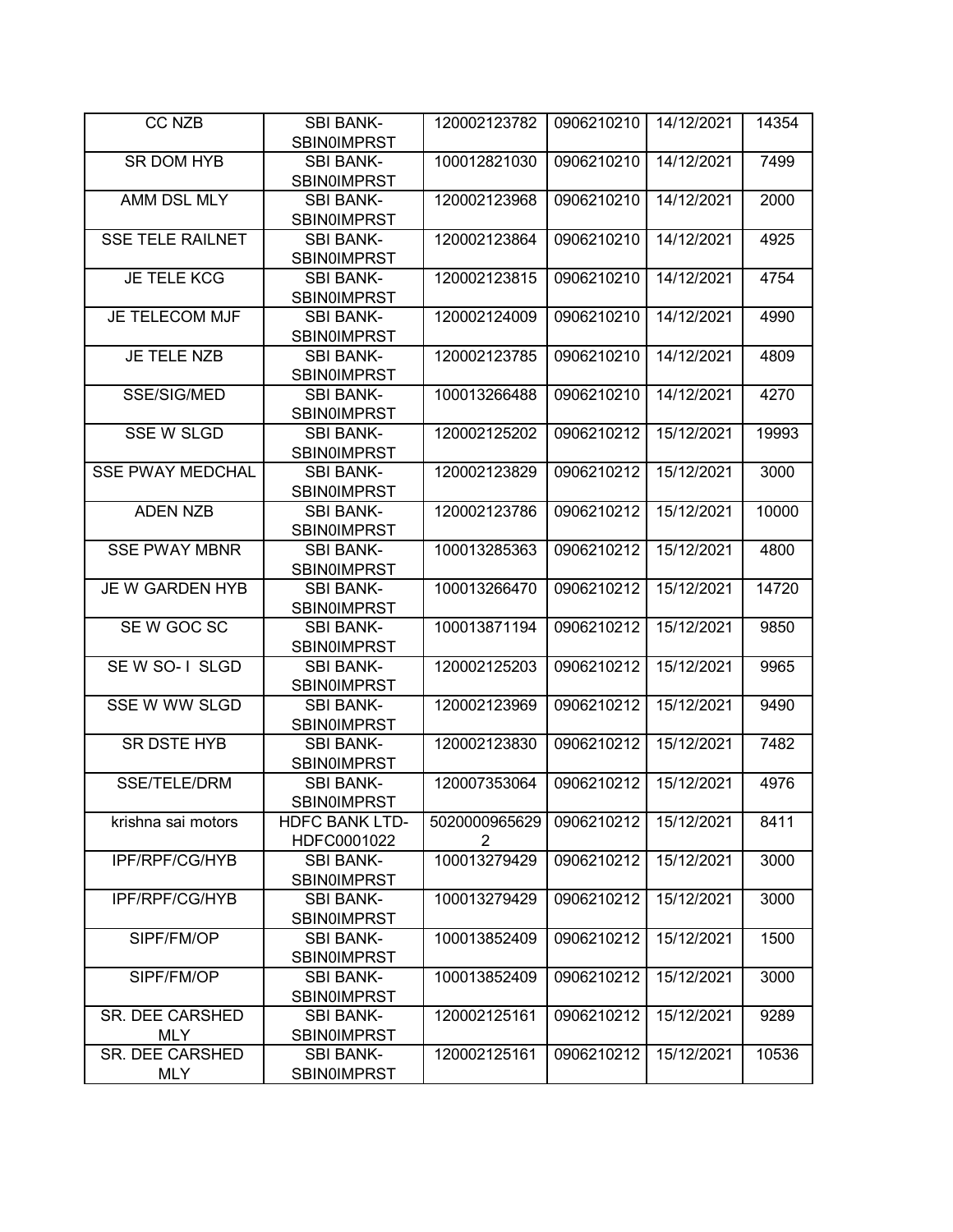| <b>GVK LEARNING</b>      | <b>AXIS BANK-</b>                      | 9160200419599  | 0906210212 | 15/12/2021 | 185325 |
|--------------------------|----------------------------------------|----------------|------------|------------|--------|
| <b>COORDINATES</b>       | UTIB0000027                            | 87             |            |            |        |
| <b>SIVA SAI</b>          | <b>STATE BANK OF</b>                   | 38991981684    | 0906210213 | 16/12/2021 | 359368 |
| <b>ENTERPRISES</b>       | INDIA-SBIN0006645                      |                |            |            |        |
| <b>SIVA SAI</b>          | <b>STATE BANK OF</b>                   | 38991981684    | 0906210213 | 16/12/2021 | 189150 |
| <b>ENTERPRISES</b>       | INDIA-SBIN0006645                      |                |            |            |        |
| <b>MSEDCL SUB-DN-</b>    | <b>BANK OF</b>                         | 20259300283    | 0906210213 | 16/12/2021 | 5275   |
| <b>DHARMABAD</b>         | MAHARASHTRA-                           |                |            |            |        |
|                          | MAHB0000419                            |                |            |            |        |
| AE MSEDCL UMRI           | SBI-SBIN0005938                        | 11680252134    | 0906210213 | 16/12/2021 | 20860  |
| AE MSEDCL UMRI           | SBI-SBIN0005938                        | 11680252134    | 0906210213 | 16/12/2021 | 19810  |
| AE MSEDCL UMRI           | SBI-SBIN0005938                        | 11680252134    | 0906210213 | 16/12/2021 | 62620  |
| AE MSEDCL UMRI           | SBI-SBIN0005938                        | 11680252134    | 0906210213 | 16/12/2021 | 470    |
| <b>MSEDCL SUB-DN-</b>    | <b>BANK OF</b>                         | 20259300283    | 0906210213 | 16/12/2021 | 22897  |
| <b>DHARMABAD</b>         | MAHARASHTRA-                           |                |            |            |        |
|                          | MAHB0000419                            |                |            |            |        |
| P VIJAY SIMHA            | <b>BANK OF BARODA-</b>                 | 3112040000011  | 0906210215 | 17/12/2021 | 38279  |
|                          | <b>BARBOMALKAJ</b>                     | $\overline{2}$ |            |            |        |
| <b>KHYBER SECURITY</b>   | <b>AXIS BANK-</b>                      | 9200200259432  | 0906210226 | 31/12/2021 | 36346  |
| <b>AND SERVICES</b>      | UTIB0003984                            | 84             |            |            |        |
| PRIVATE LIMITED          |                                        |                |            |            |        |
| <b>ABU TOURS AND</b>     | <b>CENTRAL BANK OF</b>                 | 3061831910     | 0906210215 | 17/12/2021 | 36741  |
| TRAVELS-HYDERABAD        | INDIA-CBIN0280812                      |                |            |            |        |
|                          |                                        |                |            |            |        |
| ABU TOURS AND            | <b>CENTRAL BANK OF</b>                 | 3061831910     | 0906210215 | 17/12/2021 | 36741  |
| TRAVELS-HYDERABAD        | INDIA-CBIN0280812                      |                |            |            |        |
|                          |                                        |                |            |            |        |
| ABU TOURS AND            | <b>CENTRAL BANK OF</b>                 | 3061831910     | 0906210215 | 17/12/2021 | 36741  |
| TRAVELS-HYDERABAD        | INDIA-CBIN0280812                      |                |            |            |        |
|                          |                                        |                |            |            |        |
| ABU TOURS AND            | <b>CENTRAL BANK OF</b>                 | 3061831910     | 0906210215 | 17/12/2021 | 36741  |
| <b>TRAVELS-HYDERABAD</b> | INDIA-CBIN0280812                      |                |            |            |        |
|                          |                                        |                |            |            |        |
| <b>KHYBER SECURITY</b>   | <b>AXIS BANK-</b>                      | 9200200259432  | 0906210215 | 17/12/2021 | 28594  |
| <b>AND SERVICES</b>      | UTIB0003984                            | 84             |            |            |        |
| PRIVATE LIMITED          |                                        |                |            |            |        |
| SR.DCM/HYB               | <b>SBI BANK-</b>                       | 100013261812   | 0906210213 | 16/12/2021 | 28944  |
| <b>CATERING</b>          | SBIN0IMPRST                            |                |            |            |        |
| <b>SSE PWAY NZB</b>      | <b>SBI BANK-</b>                       | 100013257537   | 0906210213 | 16/12/2021 | 4450   |
|                          | <b>SBIN0IMPRST</b>                     |                |            |            |        |
| <b>SSE PWAY KRNT</b>     | <b>SBI BANK-</b>                       | 120002125570   | 0906210213 | 16/12/2021 | 4950   |
|                          | <b>SBIN0IMPRST</b>                     |                |            |            |        |
| <b>VM INTERIORS</b>      | <b>INDIAN OVERSEAS</b>                 | 1731020000016  | 0906210215 | 17/12/2021 | 49560  |
|                          | <b>BANK-IOBA0001731</b>                | 99             |            |            |        |
|                          |                                        |                |            |            |        |
| <b>MSEDCL SUB-DN-</b>    | <b>BANK OF</b>                         | 20259300283    | 0906210215 | 17/12/2021 | 26677  |
| <b>DHARMABAD</b>         | MAHARASHTRA-                           |                |            |            |        |
|                          | MAHB0000419                            |                |            |            |        |
| <b>CMS HYB</b>           | <b>SBI BANK-</b><br><b>SBINOIMPRST</b> | 100013266480   | 0906210215 | 17/12/2021 | 6804   |
|                          |                                        |                |            |            |        |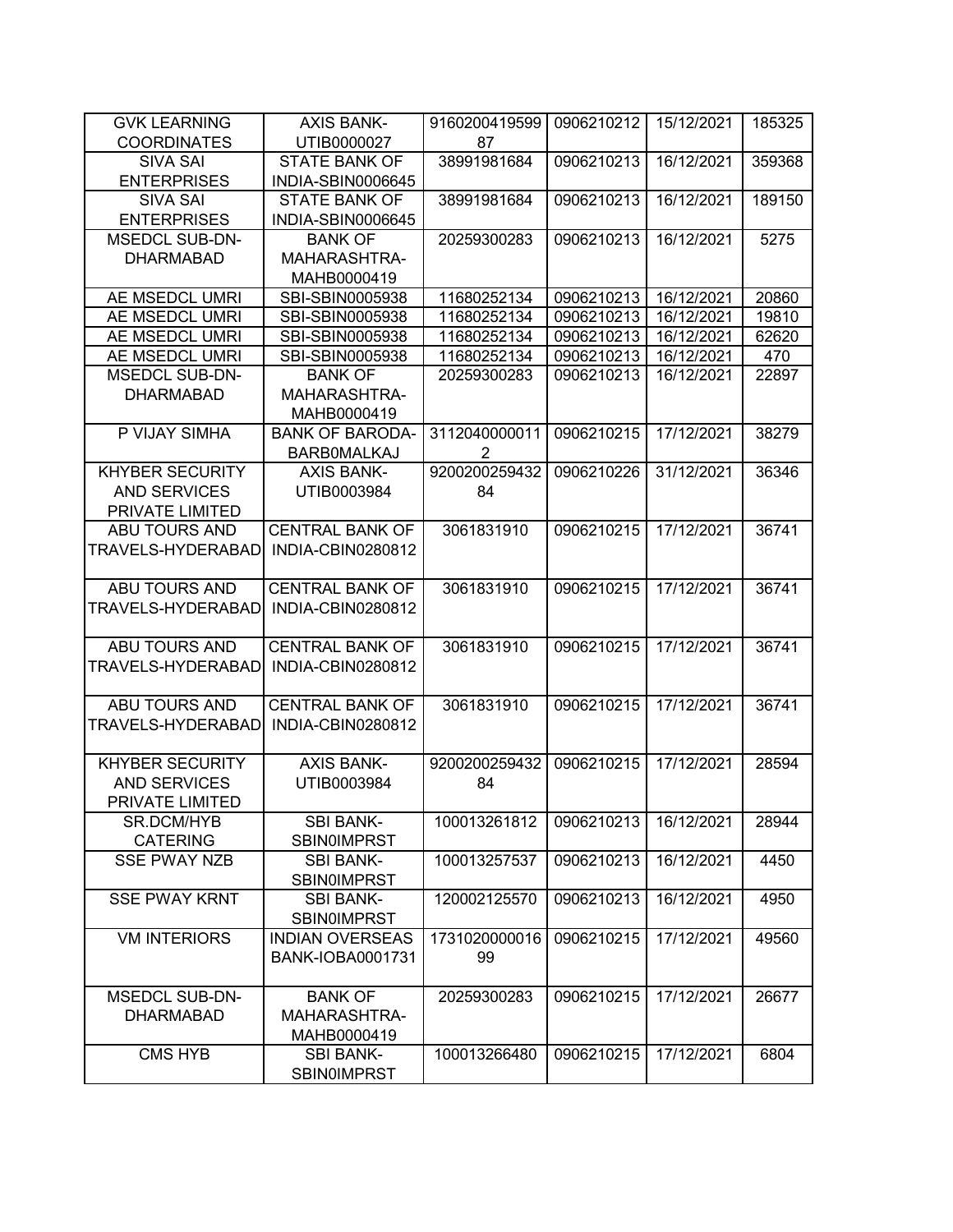| SR.DPO HYB            | <b>SBI BANK-</b><br><b>SBIN0IMPRST</b> | 100013285191  | 0906210215 | 17/12/2021 | 4500   |
|-----------------------|----------------------------------------|---------------|------------|------------|--------|
|                       |                                        |               |            |            |        |
| JE W GARDEN HYB       | <b>SBI BANK-</b><br><b>SBIN0IMPRST</b> | 100013266470  | 0906210215 | 17/12/2021 | 14560  |
| <b>CCC KCG</b>        | <b>SBI BANK-</b>                       | 100012686670  | 0906210215 | 17/12/2021 | 8840   |
|                       | <b>SBIN0IMPRST</b>                     |               |            |            |        |
| IPF/MLY               | <b>SBI BANK-</b>                       | 120002124015  | 0906210217 | 21/12/2021 | 3000   |
|                       | <b>SBIN0IMPRST</b>                     |               |            |            |        |
| ASIPF/RPF/GWD         | <b>SBI BANK-</b>                       | 100013279428  | 0906210217 | 21/12/2021 | 1500   |
|                       |                                        |               |            |            |        |
|                       | <b>SBIN0IMPRST</b>                     |               |            |            |        |
| IPF/RPF/CG/HYB        | <b>SBI BANK-</b>                       | 100013279429  | 0906210217 | 21/12/2021 | 10000  |
|                       | SBIN0IMPRST                            |               |            |            |        |
| SSE C W KCG           | <b>SBI BANK-</b>                       | 120007708315  | 0906210217 | 21/12/2021 | 96317  |
|                       | <b>SBIN0IMPRST</b>                     |               |            |            |        |
| <b>SSE PWAY NZB</b>   | <b>SBI BANK-</b>                       | 100013257537  | 0906210217 | 21/12/2021 | 8098   |
|                       | <b>SBIN0IMPRST</b>                     |               |            |            |        |
| <b>SSE PWAY UMRI</b>  | <b>SBI BANK-</b>                       | 100013257536  | 0906210217 | 21/12/2021 | 11840  |
|                       | <b>SBIN0IMPRST</b>                     |               |            |            |        |
| <b>SSE PWAY UMRI</b>  | <b>SBI BANK-</b>                       | 100013257536  | 0906210217 | 21/12/2021 | 4298   |
|                       | <b>SBINOIMPRST</b>                     |               |            |            |        |
| <b>MSEDCL SUB-DN-</b> | <b>BANK OF</b>                         | 20259300283   | 0906210219 | 23/12/2021 | 1019   |
| <b>DHARMABAD</b>      | MAHARASHTRA-                           |               |            |            |        |
|                       | MAHB0000419                            |               |            |            |        |
| AE MSEDCL UMRI        | SBI-SBIN0005938                        | 11680252134   | 0906210219 | 23/12/2021 | 16435  |
| <b>MSEDCL SUB-DN-</b> | <b>BANK OF</b>                         | 20259300283   | 0906210219 | 23/12/2021 | 22900  |
| <b>DHARMABAD</b>      | MAHARASHTRA-                           |               |            |            |        |
|                       | MAHB0000419                            |               |            |            |        |
| <b>MSEDCL SUB-DN-</b> | <b>BANK OF</b>                         | 20259300283   | 0906210219 | 23/12/2021 |        |
|                       |                                        |               |            |            | 840    |
| <b>DHARMABAD</b>      | MAHARASHTRA-                           |               |            |            |        |
|                       | MAHB0000419                            |               |            |            |        |
| AAO ERO APSPDCL       | <b>STATE BANK OF</b>                   | 62347489234   | 0906210219 | 23/12/2021 | 7505   |
| KURNOOL(T)            | INDIA-SBIN0020492                      |               |            |            |        |
| AAO ERO APSPDCL       | <b>STATE BANK OF</b>                   | 62347489234   | 0906210219 | 23/12/2021 | 64269  |
| <b>DHONE</b>          | INDIA-SBIN0020492                      |               |            |            |        |
| AAO ERO APSPDCL       | <b>STATE BANK OF</b>                   | 62347489234   | 0906210219 | 23/12/2021 | 57617  |
| <b>KURNOOL(R)</b>     | INDIA-SBIN0020492                      |               |            |            |        |
| AAO.SUB-              | <b>STATE BANK OF</b>                   | 37621816725   | 0906210219 | 23/12/2021 | 22986  |
| ERO/TSNPDCL.NAVIPE    | INDIA-SBIN0021367                      |               |            |            |        |
| т                     |                                        |               |            |            |        |
| AAO ERO               | <b>STATE BANK OF</b>                   | 37621859555   | 0906210219 | 23/12/2021 | 36241  |
| KAMAREDDY RURAL       | INDIA-SBIN0020111                      |               |            |            |        |
| AAO ERO TSNPDCL       | <b>STATE BANK OF</b>                   | 52078165570   | 0906210219 | 23/12/2021 | 47224  |
| <b>BHODHAN</b>        | INDIA-SBIN0020109                      |               |            |            |        |
| AAO ERO TSNPDCL       | <b>CANARA BANK-</b>                    | 3514302000004 | 0906210219 | 23/12/2021 | 105904 |
| <b>DOMAKONDA</b>      | CNRB0013514                            | 3             |            |            |        |
| AAO ERO TSNPDCL       | <b>STATE BANK OF</b>                   | 52122114049   | 0906210219 | 23/12/2021 | 158780 |
| <b>KAMAREDDY</b>      |                                        |               |            |            |        |
|                       | INDIA-SBIN0020111                      |               |            |            |        |
| AAO ERO TSNPDCL       | STATE BANK OF                          | 62186762919   | 0906210219 | 23/12/2021 | 136985 |
| RURAL NIZAMABAD       | INDIA-SBIN0020108                      |               |            |            |        |
| AAO ERO TSNPDCL       | <b>STATE BANK OF</b>                   | 62186762964   | 0906210219 | 23/12/2021 | 12355  |
| TOWN NIZAMABAD        | INDIA-SBIN0020108                      |               |            |            |        |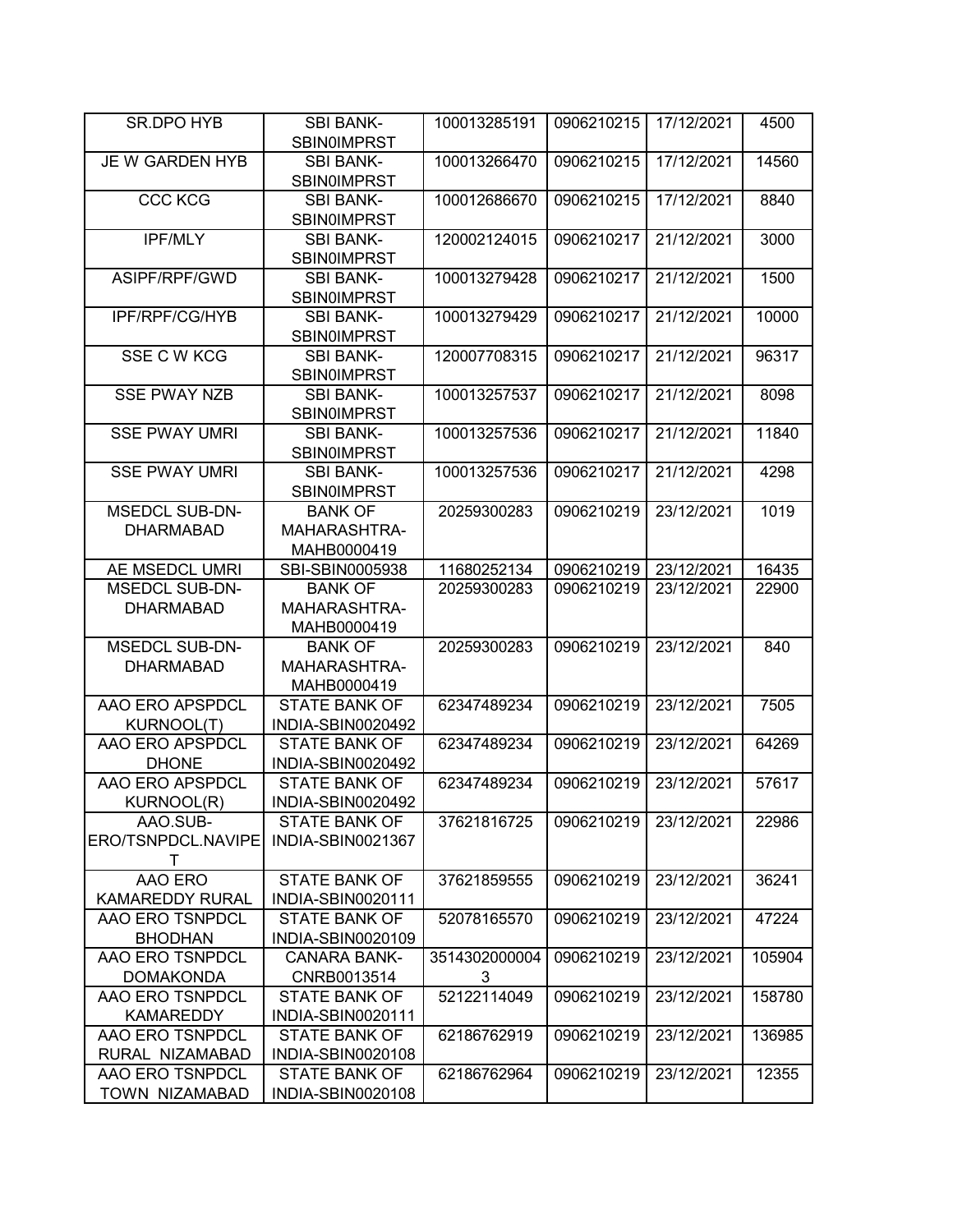| AAO ERO TSNPDCL          | <b>STATE BANK OF</b>                   | 37619664399   | 0906210219 | 23/12/2021 | 110832 |
|--------------------------|----------------------------------------|---------------|------------|------------|--------|
| TOWN II NIZAMABAD        | INDIA-SBIN0020108                      |               |            |            |        |
| <b>BINA PRASAD</b>       | <b>UNION BANK OF</b>                   | 3557020500001 | 0906210217 | 21/12/2021 | 141300 |
|                          | INDIA-UBIN0535575                      | 55            |            |            |        |
| <b>GAURI SADAN</b>       | <b>UCO BANK-</b>                       | 1825011000292 | 0906210217 | 21/12/2021 | 34955  |
| <b>RESIDENTS</b>         | <b>UCBA0001825</b>                     | 6             |            |            |        |
| <b>WELFARE</b>           |                                        |               |            |            |        |
| <b>ASSOCIATION</b>       |                                        |               |            |            |        |
| <b>VENKATESWARA</b>      | <b>INDIAN BANK-</b>                    | 50466249636   | 0906210219 | 23/12/2021 | 34905  |
| <b>ENTERPRISES</b>       | IDIB000W511                            |               |            |            |        |
| <b>KHYBER SECURITY</b>   | <b>AXIS BANK-</b>                      | 9200200259432 | 0906210219 | 23/12/2021 | 36260  |
| <b>AND SERVICES</b>      | UTIB0003984                            | 84            |            |            |        |
| PRIVATE LIMITED          |                                        |               |            |            |        |
| <b>KHYBER SECURITY</b>   | <b>AXIS BANK-</b>                      | 9200200259432 | 0906210219 | 23/12/2021 | 36260  |
| <b>AND SERVICES</b>      | UTIB0003984                            | 84            |            |            |        |
| PRIVATE LIMITED          |                                        |               |            |            |        |
| <b>KHYBER SECURITY</b>   | <b>AXIS BANK-</b>                      | 9200200259432 | 0906210219 | 23/12/2021 | 36260  |
| <b>AND SERVICES</b>      | UTIB0003984                            | 84            |            |            |        |
| PRIVATE LIMITED          |                                        |               |            |            |        |
| N SRINATH RAO            | <b>UNION BANK OF</b>                   | 0139100253022 | 0906210219 | 23/12/2021 | 13170  |
|                          | <b>INDIA-UBIN0801399</b>               | 68            |            |            |        |
| <b>VARDHINI INFOTECH</b> | <b>CANARA BANK-</b>                    | 0845201002023 | 0906210219 | 23/12/2021 | 12272  |
|                          | CNRB0000845                            |               |            |            |        |
| <b>SS AUTOMATIONS</b>    | <b>BANK OF BARODA-</b>                 | 0954020000090 | 0906210219 | 23/12/2021 | 14691  |
|                          | <b>BARBOKHAIRA</b>                     | 6             |            |            |        |
| <b>SSE PWAY KCG</b>      | <b>SBI BANK-</b>                       | 100013816730  | 0906210219 | 23/12/2021 | 14175  |
|                          | <b>SBINOIMPRST</b>                     |               |            |            |        |
| <b>SSE PWAY MEDCHAL</b>  | <b>SBI BANK-</b>                       | 120002123829  | 0906210219 | 23/12/2021 | 2400   |
|                          | <b>SBIN0IMPRST</b>                     |               |            |            |        |
| <b>JE ORH SC</b>         | <b>SBI BANK-</b>                       | 120002123972  | 0906210219 | 23/12/2021 | 4902   |
| <b>ADEN KRNT</b>         | <b>SBINOIMPRST</b><br><b>SBI BANK-</b> | 120002123787  | 0906210219 | 23/12/2021 |        |
|                          | SBIN0IMPRST                            |               |            |            | 9879   |
| SE W SO-1 SLGD           | <b>SBI BANK-</b>                       | 120002125203  | 0906210219 | 23/12/2021 | 9976   |
|                          | <b>SBIN0IMPRST</b>                     |               |            |            |        |
| <b>TELANGANA STATE</b>   | <b>ICICI BANK LTD-</b>                 | 020205003966  | 0906210219 | 23/12/2021 | 599000 |
| <b>POLLUTION</b>         | ICIC0000202                            |               |            |            |        |
| <b>CONTROL BOARD</b>     |                                        |               |            |            |        |
| <b>MEGA ENTERPRISES</b>  | <b>ICICI BANK LTD-</b>                 | 131505500487  | 0906210219 | 23/12/2021 | 71000  |
|                          | ICIC0001315                            |               |            |            |        |
| <b>GARNEPALLY</b>        | <b>UNION BANK OF</b>                   | 1425111000033 | 0906210219 | 23/12/2021 | 36353  |
| SWAMY-HYDERABAD          | INDIA-UBIN0814253                      | 50            |            |            |        |
| <b>LASER SYSTMS</b>      | <b>STATE BANK OF</b>                   | 52039380571   | 0906210219 | 23/12/2021 | 15900  |
| PRIVATE LIMITED-         | INDIA-SBIN0063647                      |               |            |            |        |
| <b>VISAKHAPATNAM</b>     |                                        |               |            |            |        |
| AO CASH BSNL             | SBI-SBIN0003484                        | 35646771378   | 0906210219 | 23/12/2021 | 3091   |
| <b>MAHABOOBNAGAR</b>     |                                        |               |            |            |        |
| <b>PROFESSOR</b>         | <b>CANARA BANK-</b>                    | 8686201050312 | 0906210219 | 23/12/2021 | 17672  |
| <b>ACCOUNTS IRIFM</b>    | CNRB0008686                            |               |            |            |        |
| <b>CASH</b>              |                                        |               |            |            |        |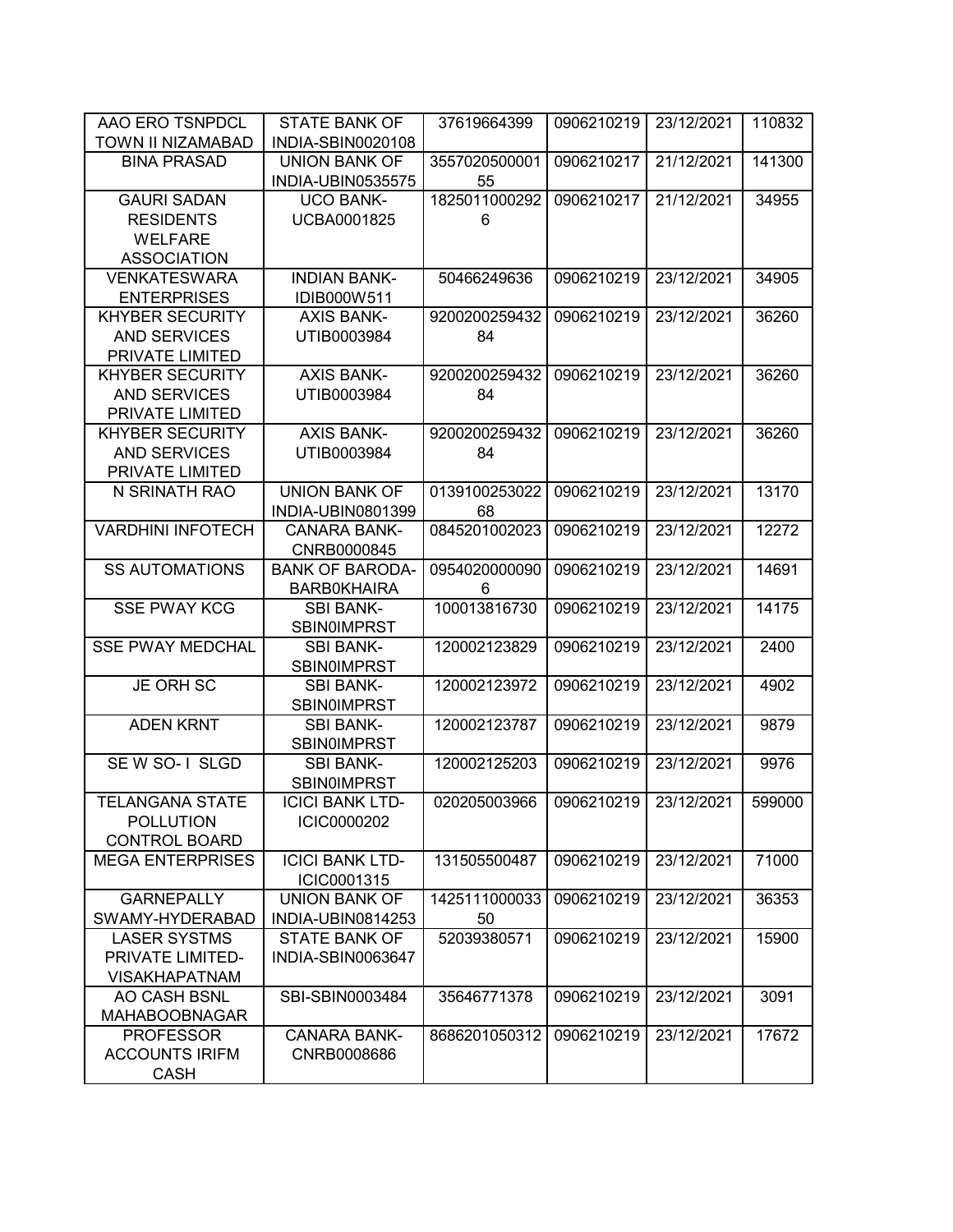| POWER EQUIPMENT          | THE FEDERAL          | 1196550000212 | 0906210232 | 07/01/2022 | 52297 |
|--------------------------|----------------------|---------------|------------|------------|-------|
| CO.-HOWRAH               | <b>BANK LTD-</b>     | 7             |            |            |       |
|                          | FDRL0001196          |               |            |            |       |
| <b>SR DCM HYB</b>        | <b>SBI BANK-</b>     | 120002125153  | 0906210219 | 23/12/2021 | 7338  |
|                          | <b>SBIN0IMPRST</b>   |               |            |            |       |
| <b>SR DEE HYB</b>        | <b>SBI BANK-</b>     | 100013257113  | 0906210221 | 27/12/2021 | 10000 |
|                          | <b>SBIN0IMPRST</b>   |               |            |            |       |
| SE EM RN HYB             | <b>SBI BANK-</b>     | 120002123818  | 0906210221 | 27/12/2021 | 10000 |
|                          | <b>SBIN0IMPRST</b>   |               |            |            |       |
| <b>SSE EM HT HYB</b>     | <b>SBI BANK-</b>     | 120002124011  | 0906210221 | 27/12/2021 | 6000  |
|                          | <b>SBIN0IMPRST</b>   |               |            |            |       |
| SEW RN SC                | <b>SBI BANK-</b>     | 100013807515  | 0906210221 | 27/12/2021 | 14906 |
|                          | <b>SBIN0IMPRST</b>   |               |            |            |       |
| <b>SSE W IRISET SC</b>   | <b>SBI BANK-</b>     | 100013864280  | 0906210221 | 27/12/2021 | 9721  |
|                          | <b>SBIN0IMPRST</b>   |               |            |            |       |
| <b>ADEN NZB</b>          | <b>SBI BANK-</b>     | 120002123786  | 0906210221 | 27/12/2021 | 10000 |
|                          | <b>SBIN0IMPRST</b>   |               |            |            |       |
| JE W SO-II SLGD          | <b>SBI BANK-</b>     | 120007251911  | 0906210221 | 27/12/2021 | 9995  |
|                          | <b>SBINOIMPRST</b>   |               |            |            |       |
| <b>SSE PWAY KRNT</b>     | <b>SBI BANK-</b>     | 120002125570  | 0906210221 | 27/12/2021 | 4350  |
|                          | <b>SBIN0IMPRST</b>   |               |            |            |       |
| <b>HEALTH UNIT KRNT</b>  | <b>SBI BANK-</b>     | 100013845549  | 0906210221 | 27/12/2021 | 4865  |
|                          | <b>SBIN0IMPRST</b>   |               |            |            |       |
| <b>HEALTH UNIT KCG</b>   | <b>SBI BANK-</b>     | 120002125156  | 0906210221 | 27/12/2021 | 5176  |
| <b>HYB</b>               | <b>SBINOIMPRST</b>   |               |            |            |       |
| <b>HEALTH UNIT KRNT</b>  | <b>SBI BANK-</b>     | 100013845549  | 0906210221 | 27/12/2021 | 4955  |
|                          | <b>SBIN0IMPRST</b>   |               |            |            |       |
| AAO ERO TSNPDCL          | <b>STATE BANK OF</b> | 52138895352   | 0906210221 | 27/12/2021 | 10452 |
| <b>BHAINSA</b>           | INDIA-SBIN0020123    |               |            |            |       |
| AAO ERO TSNPDCL          | <b>STATE BANK OF</b> | 52138895352   | 0906210221 | 27/12/2021 | 87110 |
| <b>BHAINSA</b>           | INDIA-SBIN0020123    |               |            |            |       |
| SIPF RPF DOG             | <b>SBI BANK-</b>     | 120002123823  | 0906210222 | 29/12/2021 | 74800 |
| <b>SQUAD HYB</b>         | <b>SBIN0IMPRST</b>   |               |            |            |       |
| <b>SR DCM HYB</b>        | <b>SBI BANK-</b>     | 120002125153  | 0906210222 | 29/12/2021 | 7400  |
|                          | <b>SBIN0IMPRST</b>   |               |            |            |       |
| SR DEE HYB               | SBI BANK-            | 100013257113  | 0906210222 | 29/12/2021 | 9261  |
|                          | <b>SBIN0IMPRST</b>   |               |            |            |       |
| SR DME DSL MLY           | <b>SBI BANK-</b>     | 120002125197  | 0906210222 | 29/12/2021 | 8763  |
|                          | <b>SBIN0IMPRST</b>   |               |            |            |       |
| SR DSO/HYB               | <b>SBI BANK-</b>     | 100013266477  | 0906210222 | 29/12/2021 | 2185  |
|                          | <b>SBIN0IMPRST</b>   |               |            |            |       |
| SR.DPO HYB               | <b>SBI BANK-</b>     | 100013285191  | 0906210222 | 29/12/2021 | 1997  |
|                          | <b>SBINOIMPRST</b>   |               |            |            |       |
| <b>VARDHINI INFOTECH</b> | <b>CANARA BANK-</b>  | 0845201002023 | 0906210224 | 30/12/2021 | 13273 |
|                          | CNRB0000845          |               |            |            |       |
| <b>XPRINT SOLUTIONS</b>  | <b>AXIS BANK-</b>    | 0300102000141 | 0906210232 | 07/01/2022 | 24780 |
|                          | UTIB0000030          | 55            |            |            |       |
| <b>KAINER</b>            | <b>STATE BANK OF</b> | 38524606470   | 0906210232 | 07/01/2022 | 14823 |
| <b>TECHNOLOGIES LLP-</b> | INDIA-SBIN0020087    |               |            |            |       |
| <b>HYDERABAD</b>         |                      |               |            |            |       |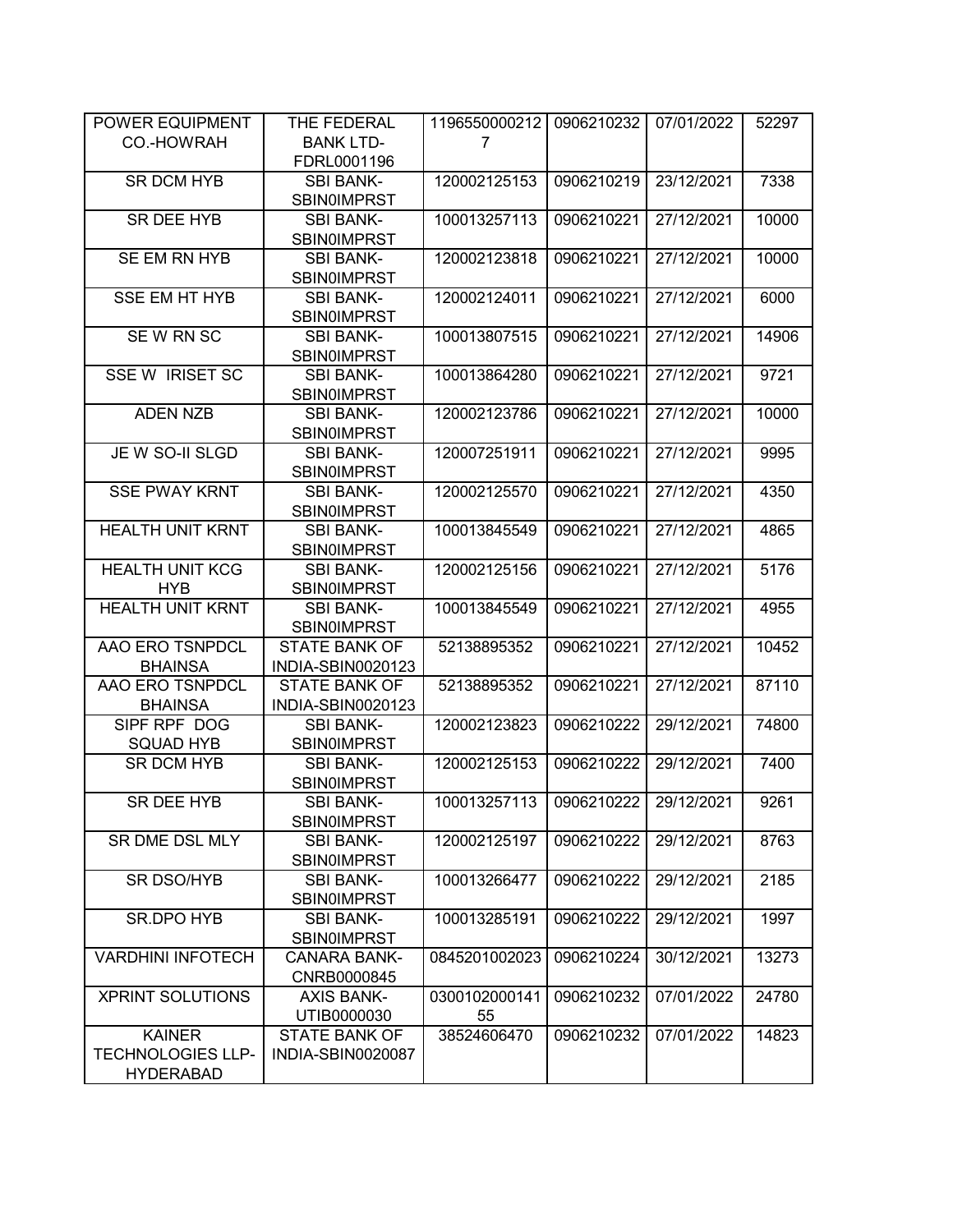| <b>UNIQUE</b>                                   | <b>UNION BANK OF</b>        | 2408111000014 | 0906210232 | 07/01/2022 | 84960  |
|-------------------------------------------------|-----------------------------|---------------|------------|------------|--------|
| <b>COMMUNICATIONS</b>                           | INDIA-UBIN0824089           | 40            |            |            |        |
| SIPF QM HYB                                     | <b>SBI BANK-</b>            | 120002124016  | 0906210232 | 07/01/2022 | 10000  |
|                                                 | <b>SBIN0IMPRST</b>          |               |            |            |        |
| <b>HEALTH UNIT NZB</b>                          | <b>SBI BANK-</b>            | 100013245244  | 0906210232 | 07/01/2022 | 9684   |
|                                                 | <b>SBINOIMPRST</b>          |               |            |            |        |
| SR.DCM/HYB                                      | <b>SBI BANK-</b>            | 100013261812  | 0906210232 | 07/01/2022 | 25616  |
| <b>CATERING</b>                                 | <b>SBINOIMPRST</b>          |               |            |            |        |
| <b>SSE PWAY NZB</b>                             | <b>SBI BANK-</b>            | 100013257537  | 0906210232 | 07/01/2022 | 4800   |
|                                                 | <b>SBIN0IMPRST</b>          |               |            |            |        |
| <b>SSE PWAY UMRI</b>                            | <b>SBI BANK-</b>            | 100013257536  | 0906210232 | 07/01/2022 | 4000   |
|                                                 | SBIN0IMPRST                 |               |            |            |        |
| SE W GOC SC                                     | <b>SBI BANK-</b>            | 100013871194  | 0906210232 | 07/01/2022 | 9775   |
|                                                 | <b>SBIN0IMPRST</b>          |               |            |            |        |
| <b>SSE USFD HYB</b>                             | <b>SBI BANK-</b>            | 120002124017  | 0906210232 | 07/01/2022 | 1989   |
|                                                 | <b>SBIN0IMPRST</b>          |               |            |            |        |
| <b>SSE PWAY MEDCHAL</b>                         | <b>SBI BANK-</b>            | 120002123829  | 0906210232 | 07/01/2022 | 2950   |
|                                                 | <b>SBIN0IMPRST</b>          |               |            |            |        |
| <b>MSEDCL SUB-DN-</b>                           | <b>BANK OF</b>              | 20259300283   | 0906210224 | 30/12/2021 | 147    |
| <b>DHARMABAD</b>                                | MAHARASHTRA-                |               |            |            |        |
|                                                 | MAHB0000419                 |               |            |            |        |
| MSEDCL SUB-DN-                                  | <b>BANK OF</b>              | 20259300283   | 0906210224 | 30/12/2021 | 790    |
| <b>DHARMABAD</b>                                | MAHARASHTRA-                |               |            |            |        |
|                                                 | MAHB0000419                 |               |            |            |        |
| AE MSEDCL UMRI                                  | SBI-SBIN0005938             | 11680252134   | 0906210224 | 30/12/2021 | 420    |
| AE SDN MSEDCL UMRI                              | SBI-SBIN0005938             | 11680252134   | 0906210224 | 30/12/2021 | 3470   |
|                                                 |                             |               |            |            |        |
| <b>MSEDCL UMRI</b>                              | SBI-SBIN0005938             | 11680252134   | 0906210224 | 30/12/2021 | 370    |
| <b>MSEDCL SUB-DN-</b>                           | <b>BANK OF</b>              | 20259300283   | 0906210224 | 30/12/2021 | 783    |
| <b>DHARMABAD</b>                                | MAHARASHTRA-                |               |            |            |        |
|                                                 | MAHB0000419                 |               |            |            |        |
| <b>MSEDCL SUB-DN-</b>                           | <b>BANK OF</b>              | 20259300283   | 0906210224 | 30/12/2021 | 23306  |
| <b>DHARMABAD</b>                                | MAHARASHTRA-                |               |            |            |        |
|                                                 | MAHB0000419                 |               |            |            |        |
| KONARK ENGG.                                    | <b>STATE BANK OF</b>        | 32491810905   | 0906210226 | 31/12/2021 | 36284  |
| <b>WORKS INDIA-</b><br><b>GHAZIABAD</b>         | INDIA-SBIN0050515           |               |            |            |        |
|                                                 |                             |               |            |            |        |
| <b>NEXT STEP LIGHTS</b><br><b>INDIA PRIVATE</b> | <b>BANK OF</b>              | 60359760943   | 0906210226 | 31/12/2021 | 23008  |
| <b>LIMITED</b>                                  | MAHARASHTRA-<br>MAHB0000753 |               |            |            |        |
| <b>ALLWIN FURNITURES-</b>                       | <b>BANK OF BARODA-</b>      | 7564020000017 | 0906210226 | 31/12/2021 | 931228 |
| <b>HYDERABAD</b>                                | <b>BARBOVJPUBL</b>          | 1             |            |            |        |
| <b>VENKATESWARA</b>                             | <b>INDIAN BANK-</b>         | 50466249636   | 0906210226 | 31/12/2021 | 36355  |
| <b>ENTERPRISES</b>                              | IDIB000W511                 |               |            |            |        |
| <b>VENKATESWARA</b>                             | <b>INDIAN BANK-</b>         | 50466249636   | 0906210226 | 31/12/2021 | 39718  |
| <b>ENTERPRISES</b>                              | IDIB000W511                 |               |            |            |        |
| <b>LALAJI ASHOK KUMAR</b>                       | <b>ICICI BANK LTD-</b>      | 004801622067  | 0906210230 | 05/01/2022 | 34425  |
|                                                 | ICIC0000048                 |               |            |            |        |
| <b>LALAJI ASHOK KUMAR</b>                       | <b>ICICI BANK LTD-</b>      | 004801622067  | 0906210230 | 05/01/2022 | 34425  |
|                                                 | ICIC0000048                 |               |            |            |        |
|                                                 |                             |               |            |            |        |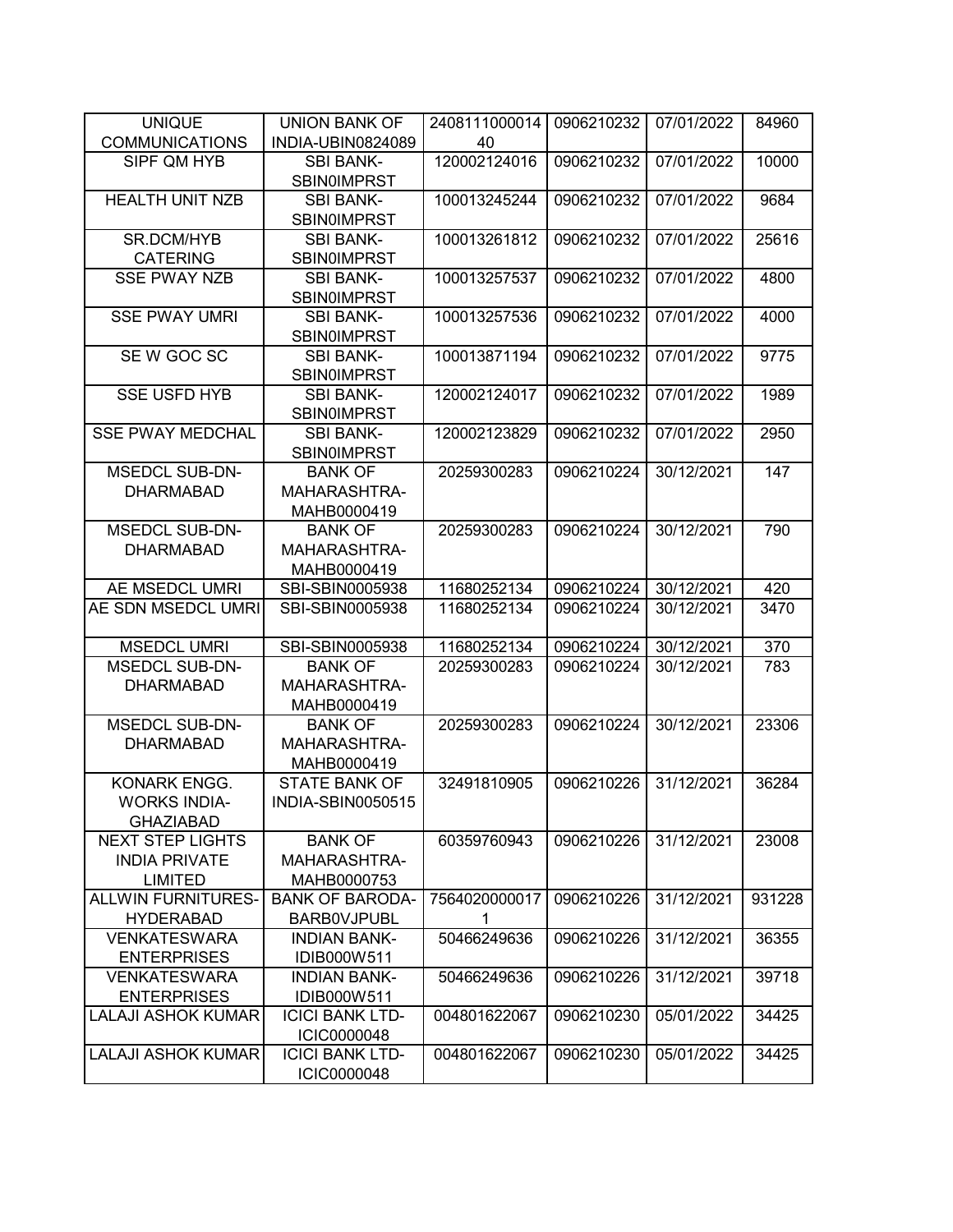| M/S. D SRINIVAS          | <b>IDBI BANK LTD-</b>   | 0297102000017 | 0906210226 | 31/12/2021 | 132742 |
|--------------------------|-------------------------|---------------|------------|------------|--------|
|                          | IBKL0000297             | 727           |            |            |        |
| <b>NIRAJAN KUMAR</b>     | <b>IDBI BANK LTD-</b>   | 0446102000009 | 0906210226 | 31/12/2021 | 170686 |
|                          | IBKL0000446             | 645           |            |            |        |
| DRM HYB                  | <b>SBI BANK-</b>        | 120002123457  | 0906210224 | 30/12/2021 | 8000   |
|                          | <b>SBIN0IMPRST</b>      |               |            |            |        |
| <b>DRM HYB</b>           | <b>SBI BANK-</b>        | 120002123457  | 0906210224 | 30/12/2021 | 10000  |
|                          | <b>SBIN0IMPRST</b>      |               |            |            |        |
| <b>DRM HYB</b>           | <b>SBI BANK-</b>        | 120002123457  | 0906210224 | 30/12/2021 | 7000   |
|                          | <b>SBIN0IMPRST</b>      |               |            |            |        |
| <b>GARNEPALLY</b>        | <b>UNION BANK OF</b>    | 1425111000033 | 0906210226 | 31/12/2021 | 37318  |
| SWAMY-HYDERABAD          | INDIA-UBIN0814253       | 50            |            |            |        |
| D MAHENDER REDDY-        | <b>STATE BANK OF</b>    | 62033897726   | 0906210230 | 05/01/2022 | 167561 |
| <b>RANAGAREDDY</b>       | INDIA-SBIN0020244       |               |            |            |        |
|                          |                         |               |            |            |        |
| <b>GVK LEARNING</b>      | <b>AXIS BANK-</b>       | 9160200419599 | 0906210229 | 04/01/2022 | 182115 |
| <b>COORDINATES</b>       | UTIB0000027             | 87            |            |            |        |
| <b>ZEN TECHNOLOGIES</b>  | <b>CANARA BANK-</b>     | 2486201000435 | 0906210229 | 04/01/2022 | 25625  |
|                          | CNRB0002486             |               |            |            |        |
| <b>D MAHENDER REDDY-</b> | <b>STATE BANK OF</b>    | 62033897726   | 0906210230 | 05/01/2022 | 42122  |
| <b>RANAGAREDDY</b>       | INDIA-SBIN0020244       |               |            |            |        |
| <b>PULLA MUKESH</b>      | SBI-SBIN0002714         | 20226596176   | 0906210229 | 04/01/2022 | 142323 |
| <b>KUMAR</b>             |                         |               |            |            |        |
| P JANARDHAN RAO-         | KOTAK MAHINDRA          | 730011026939  | 0906210229 | 04/01/2022 | 308344 |
| <b>HYDERABAD</b>         | <b>BANK LIMITED-</b>    |               |            |            |        |
|                          | KKBK0007457             |               |            |            |        |
| <b>SLE HOSPITALITY</b>   | <b>INDIAN OVERSEAS</b>  | 1687020000001 | 0906210229 | 04/01/2022 | 62438  |
| <b>MANAGEMENT</b>        | <b>BANK-IOBA0001687</b> | 55            |            |            |        |
| <b>SERVICES</b>          |                         |               |            |            |        |
| A V MOTORS               | KOTAK MAHINDRA          | 0552298000047 | 0906210229 | 04/01/2022 | 13120  |
|                          | <b>BANK-KKBK0000552</b> | 3             |            |            |        |
|                          |                         |               |            |            |        |
| <b>PROFESSOR</b>         | <b>CANARA BANK-</b>     | 8686201050312 | 0906210229 | 04/01/2022 | 7543   |
| <b>ACCOUNTS IRIFM</b>    | CNRB0008686             |               |            |            |        |
| <b>CASH</b>              |                         |               |            |            |        |
| PA IRIFM IMPREST         | <b>SBI BANK-</b>        | 100013266473  | 0906210229 | 04/01/2022 | 24755  |
|                          | <b>SBIN0IMPRST</b>      |               |            |            |        |
| CCC KCG                  | <b>SBI BANK-</b>        | 100012686670  | 0906210229 | 04/01/2022 | 9284   |
|                          | <b>SBIN0IMPRST</b>      |               |            |            |        |
| SSE C W KCG              | <b>SBI BANK-</b>        | 120007708315  | 0906210229 | 04/01/2022 | 59392  |
|                          | <b>SBIN0IMPRST</b>      |               |            |            |        |
| SR DSO/HYB               | <b>SBI BANK-</b>        | 100013266477  | 0906210229 | 04/01/2022 | 9260   |
|                          | <b>SBIN0IMPRST</b>      |               |            |            |        |
| <b>SSE W NLGD</b>        | <b>SBI BANK-</b>        | 100013279769  | 0906210229 | 04/01/2022 | 9953   |
|                          | <b>SBINOIMPRST</b>      |               |            |            |        |
| SSE C W NZB              | <b>SBI BANK-</b>        | 100013852410  | 0906210229 | 04/01/2022 | 19735  |
|                          | <b>SBIN0IMPRST</b>      |               |            |            |        |
| IPF NZB                  | <b>SBI BANK-</b>        | 120002123780  | 0906210229 | 04/01/2022 | 5000   |
|                          | <b>SBIN0IMPRST</b>      |               |            |            |        |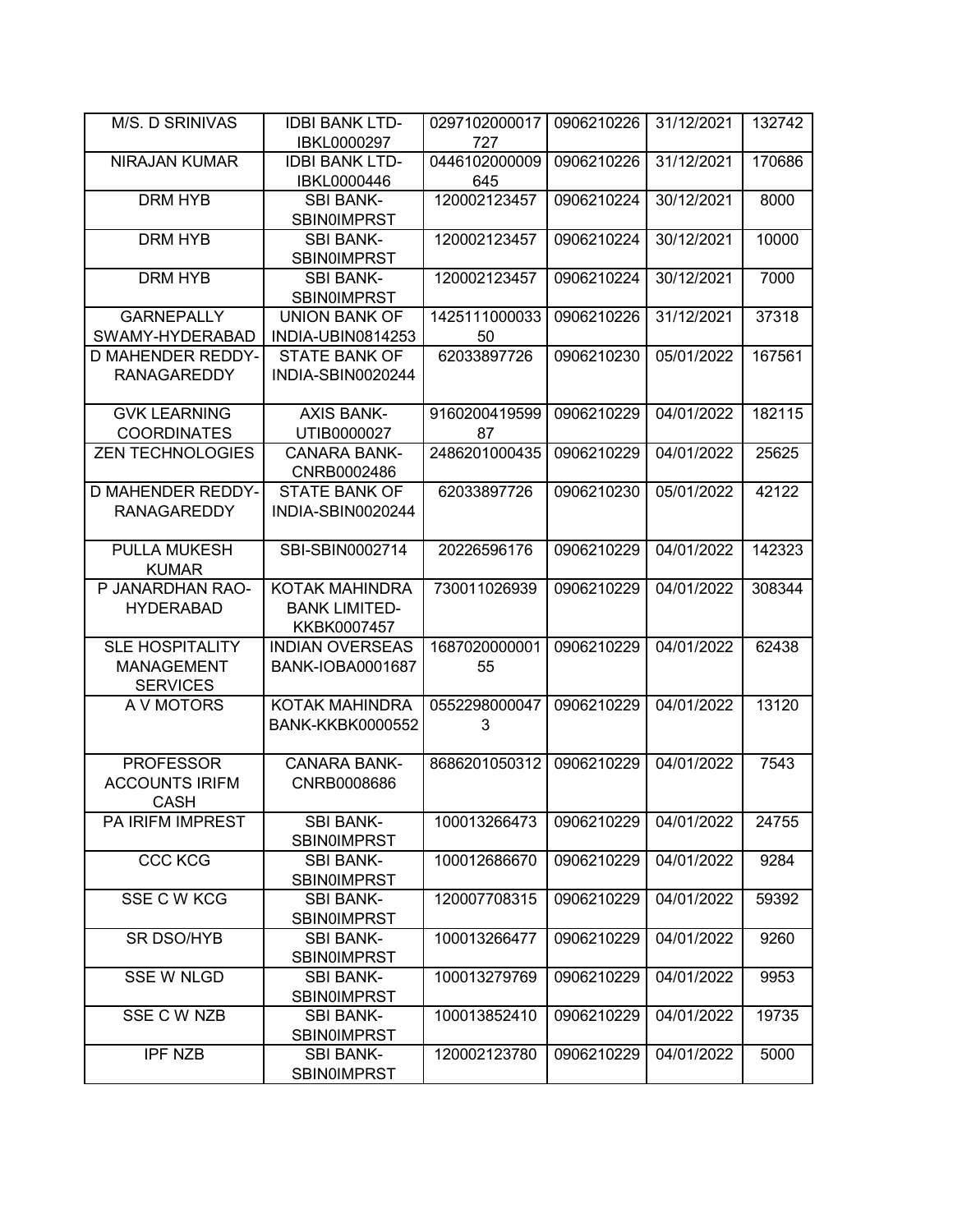| SSE W WW SLGD                                           | <b>SBI BANK-</b><br><b>SBIN0IMPRST</b>    | 120002123969        | 0906210229 | 04/01/2022 | 9623    |
|---------------------------------------------------------|-------------------------------------------|---------------------|------------|------------|---------|
| <b>TSSPDCL HT SC 514</b>                                | SBI-SBIN0004266                           | SPDCLPSEC51<br>4    | 0906210229 | 04/01/2022 | 220743  |
| <b>TSSPDCL HT SC 506</b>                                | SBI-SBIN0004266                           | SPDCLPSEC50<br>6    | 0906210229 | 04/01/2022 | 5255349 |
| <b>TSSPDCL HT SEC487</b>                                | SBI-SBIN0004266                           | SPDCLPSEC48<br>7    | 0906210229 | 04/01/2022 | 7888385 |
| <b>TSSPDCL</b>                                          | SBI-SBIN0004266                           | SPDCLPSEC21<br>58   | 0906210229 | 04/01/2022 | 57889   |
| <b>TSSPDCL HT HDC 204</b>                               | SBI-SBIN0004266                           | SPDCLPHDC20<br>4    | 0906210229 | 04/01/2022 | 287005  |
| <b>TSSPDCL, HT HDC-</b><br>1161                         | SBI-SBIN0004266                           | SPDCLPHDC11<br>61   | 0906210229 | 04/01/2022 | 239340  |
| <b>TSSPDCL HT HDC</b><br>1082                           | SBI-SBIN0004266                           | SPDCLPHDC10<br>82   | 0906210229 | 04/01/2022 | 174025  |
| <b>TSSPDCL HT HDC</b><br>1034                           | SBI-SBIN0004266                           | SPDCLPHDC10<br>34   | 0906210229 | 04/01/2022 | 289187  |
| TSSPDCL HT HDC 925                                      | SBI-SBIN0004266                           | SPDCLPHDC92<br>5    | 0906210229 | 04/01/2022 | 47263   |
| <b>TSSPDCL HT HBG664</b>                                | SBI-SBIN0004266                           | SPDCLPHBG66<br>4    | 0906210229 | 04/01/2022 | 258959  |
| TSSPDCL HT HBG1786                                      | SBI-SBIN0004266                           | SPDCLPHBG17<br>86   | 0906210229 | 04/01/2022 | 876205  |
| <b>TSSPDCL HT MBN 574</b>                               | SBI-SBIN0004266                           | SPDCLPMBN57<br>4    | 0906210229 | 04/01/2022 | 269323  |
| <b>TSSPDCL HT GDL934</b>                                | SBI-SBIN0004266                           | SPDCLPGDL93<br>4    | 0906210229 | 04/01/2022 | 91032   |
| SAOHTTSNPDCL                                            | <b>STATE BANK OF</b><br>INDIA-SBIN0020150 | 62488420712         | 0906210229 | 04/01/2022 | 528738  |
| <b>VEDANTA</b><br><b>ELECTRICALS</b><br>PRIVATE LIMITED | <b>HDFC BANK LTD-</b><br>HDFC0000677      | 5020000688686<br>8  | 0906210230 | 05/01/2022 | 56164   |
| AL-SAMA                                                 | <b>BANK OF BARODA-</b>                    | 1944020000047       | 0906210232 | 07/01/2022 | 103279  |
| <b>ENTERPRISES</b>                                      | <b>BARBOCHILAK</b>                        | 9                   |            |            |         |
| <b>M/S BHAVANA</b><br><b>TRAVELS</b>                    | <b>UNION BANK OF</b><br>INDIA-UBIN0554103 | 5410010100507<br>20 | 0906210230 | 05/01/2022 | 46567   |
| <b>SSE TRD KCG</b>                                      | <b>SBI BANK-</b><br><b>SBIN0IMPRST</b>    | 100013864786        | 0906210232 | 07/01/2022 | 8315    |
| <b>SSE PWAY KRNT</b>                                    | <b>SBI BANK-</b><br><b>SBIN0IMPRST</b>    | 120002125570        | 0906210232 | 07/01/2022 | 4500    |
| <b>IPF KMC</b>                                          | <b>SBI BANK-</b><br><b>SBIN0IMPRST</b>    | 120002123744        | 0906210232 | 07/01/2022 | 1500    |
| <b>SSE TELE STORES</b>                                  | <b>SBI BANK-</b>                          | 120002123779        | 0906210232 | 07/01/2022 | 4847    |
| <b>HYB</b>                                              | <b>SBIN0IMPRST</b>                        |                     |            |            |         |
| <b>DRM HYB</b>                                          | <b>SBI BANK-</b><br><b>SBIN0IMPRST</b>    | 120002123457        | 0906210232 | 07/01/2022 | 3000    |
| <b>IPF NZB</b>                                          | <b>SBI BANK-</b><br><b>SBIN0IMPRST</b>    | 120002123780        | 0906210232 | 07/01/2022 | 1400    |
| <b>SSE PWAY KCG</b>                                     | <b>SBI BANK-</b><br><b>SBINOIMPRST</b>    | 100013816730        | 0906210232 | 07/01/2022 | 14099   |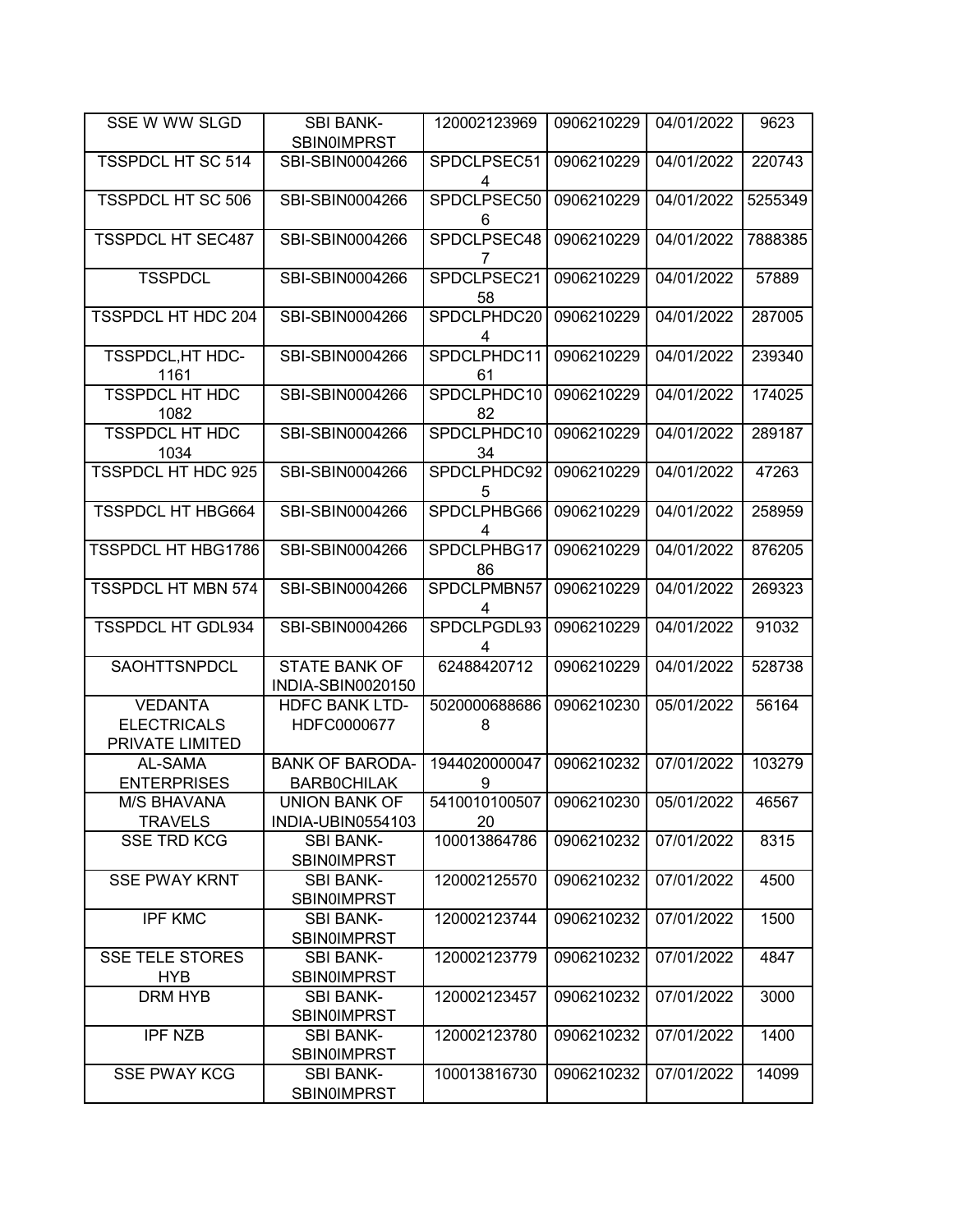| SR DCM HYB                            | <b>SBI BANK-</b><br><b>SBIN0IMPRST</b>     | 120002125153        | 0906210232 | 07/01/2022 | 7072    |
|---------------------------------------|--------------------------------------------|---------------------|------------|------------|---------|
|                                       |                                            |                     |            |            |         |
| <b>SSE S MBNR</b>                     | <b>SBI BANK-</b><br><b>SBIN0IMPRST</b>     | 120002125109        | 0906210232 | 07/01/2022 | 4880    |
| SSE W WW SC                           | <b>SBI BANK-</b><br><b>SBIN0IMPRST</b>     | 100013273744        | 0906210232 | 07/01/2022 | 9965    |
|                                       |                                            |                     |            |            |         |
| <b>BREKDOWN DME DSL</b><br><b>MLY</b> | <b>SBI BANK-</b><br><b>SBIN0IMPRST</b>     | 120006804995        | 0906210232 | 07/01/2022 | 16723   |
| HMWS&SB NLGD                          | <b>AXIS BANK-</b>                          | 1446076173716       | 0906210232 | 07/01/2022 | 3867576 |
|                                       | UTIB0CCH274                                | 94                  |            |            |         |
| <b>HMWS &amp; SB</b>                  | <b>AXIS BANK-</b>                          | 1446110645000       | 0906210232 | 07/01/2022 | 2979334 |
| ,HYDERABAD                            | UTIB0CCH274                                | 38                  |            |            | 7       |
| <b>HMWSSB KCGSTN</b>                  | <b>AXIS BANK-</b>                          | 1446050533011       | 0906210232 | 07/01/2022 | 3031818 |
|                                       | UTIB0CCH274                                | 10                  |            |            |         |
|                                       |                                            |                     |            |            |         |
| PAY ACCOUNTS<br>OFFICER HQ DOT        | <b>INDIAN OVERSEAS</b><br>BANK-IOBA0002565 | 2565020000010<br>00 | 0906210232 | 07/01/2022 | 13500   |
| <b>NEW DELHI</b>                      |                                            |                     |            |            |         |
| <b>TSSPDCL</b>                        | SBI-SBIN0004266                            | SPDCLPHBG31<br>50   | 0906210232 | 07/01/2022 | 226596  |
| <b>ANJAN ENTERPRISES-</b>             | <b>UNION BANK OF</b>                       | 1314110110002       | 0906210232 | 07/01/2022 | 2148    |
| <b>SECUNDERABAD</b>                   | INDIA-UBIN0813141                          | 37                  |            |            |         |
|                                       |                                            |                     |            |            |         |
| <b>ANJAN ENTERPRISES-</b>             | <b>UNION BANK OF</b>                       | 1314110110002       | 0906210234 | 11/01/2022 | 10332   |
| <b>SECUNDERABAD</b>                   | INDIA-UBIN0813141                          | 37                  |            |            |         |
| PHOENIX AGENCIES-                     | <b>HDFC BANK LTD-</b>                      | 0042200002792       | 0906210232 | 07/01/2022 | 18350   |
| <b>SECUNDERABAD</b>                   | HDFC0000042                                | 5                   |            |            |         |
| P V AGENCY-                           | KOTAK MAHINDRA                             | 4311907836          | 0906210232 | 07/01/2022 | 24392   |
| <b>HYDERABAD</b>                      | <b>BANK LIMITED-</b>                       |                     |            |            |         |
|                                       | KKBK0007530                                |                     |            |            |         |
| <b>DSC HYB</b>                        | <b>SBI BANK-</b>                           | 120002125157        | 0906210232 | 07/01/2022 | 4664    |
|                                       | <b>SBIN0IMPRST</b>                         |                     |            |            |         |
| <b>SSE W IRISET SC</b>                | <b>SBI BANK-</b>                           | 100013864280        | 0906210232 | 07/01/2022 | 9948    |
|                                       | <b>SBINOIMPRST</b>                         |                     |            |            |         |
| JE W GARDEN HYB                       | <b>SBI BANK-</b>                           | 100013266470        | 0906210232 | 07/01/2022 | 14960   |
|                                       | <b>SBIN0IMPRST</b>                         |                     |            |            |         |
| <b>ADEN NZB</b>                       | <b>SBI BANK-</b>                           | 120002123786        | 0906210232 | 07/01/2022 | 10000   |
|                                       | <b>SBIN0IMPRST</b>                         |                     |            |            |         |
| <b>IPF KCG</b>                        | <b>SBI BANK-</b>                           | 120002123860        | 0906210232 | 07/01/2022 | 5000    |
|                                       | <b>SBIN0IMPRST</b>                         |                     |            |            |         |
| <b>SSE PWAY UMRI</b>                  | <b>SBI BANK-</b>                           | 100013257536        | 0906210232 | 07/01/2022 | 11196   |
|                                       |                                            |                     |            |            |         |
|                                       | <b>SBIN0IMPRST</b>                         |                     |            |            |         |
| THE POST MASTER                       | SELF CHEQUE-                               | 000                 | 190108     | 07/01/2022 | 4985    |
| <b>HEAD POST OFFICE</b>               |                                            |                     |            |            |         |
| <b>SECUNDERABAD</b>                   |                                            |                     |            |            |         |
| A P LAKSHMI,                          | <b>CENTRAL BANK OF</b>                     | 1009322499          | 0906210232 | 07/01/2022 | 8289    |
| RAILWAY ADVOCATE                      | INDIA-CBIN0280813                          |                     |            |            |         |
|                                       |                                            |                     |            |            |         |
| A P LAKSHMI,                          | <b>CENTRAL BANK OF</b>                     | 1009322499          | 0906210232 | 07/01/2022 | 8469    |
| RAILWAY ADVOCATE                      | INDIA-CBIN0280813                          |                     |            |            |         |
|                                       |                                            |                     |            |            |         |
|                                       |                                            |                     |            |            |         |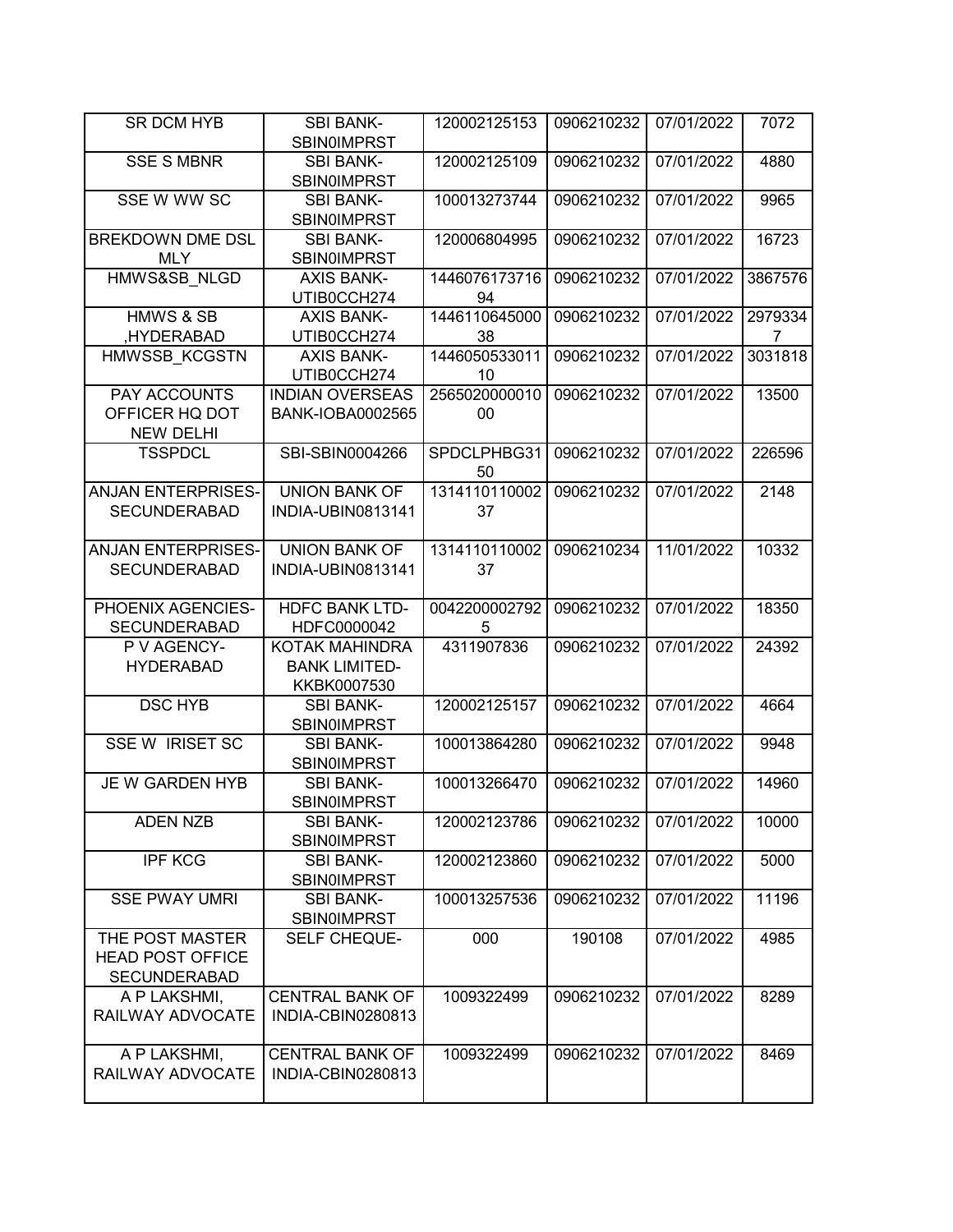| A P LAKSHMI,             | <b>CENTRAL BANK OF</b> | 1009322499    | 0906210232 | 07/01/2022 | 12744   |
|--------------------------|------------------------|---------------|------------|------------|---------|
| RAILWAY ADVOCATE         | INDIA-CBIN0280813      |               |            |            |         |
|                          |                        |               |            |            |         |
| M BRAHMA REDDI           | THE COSMOS CO-         | 030050105074  | 0906210232 | 07/01/2022 | 2678    |
|                          | <b>OPERATIVE BANK</b>  |               |            |            |         |
|                          | LTD-COSB0000030        |               |            |            |         |
| <b>M/S V.K.ENGINEERS</b> | <b>CITY UNION BANK</b> | 0761200001046 | 0906210233 | 10/01/2022 | 27074   |
|                          | LTD-CIUB0000076        | 37            |            |            |         |
| <b>M/S V.K.ENGINEERS</b> | <b>CITY UNION BANK</b> | 0761200001046 | 0906210233 | 10/01/2022 | 26620   |
|                          | LTD-CIUB0000076        | 37            |            |            |         |
| <b>ZEN TECHNOLOGIES</b>  | <b>CANARA BANK-</b>    | 2486201000435 | 0906210233 | 10/01/2022 | 14986   |
|                          | CNRB0002486            |               |            |            |         |
| <b>KHYBER SECURITY</b>   | <b>AXIS BANK-</b>      | 9200200259432 | 0906210234 | 11/01/2022 | 48061   |
| <b>AND SERVICES</b>      | UTIB0003984            | 84            |            |            |         |
| PRIVATE LIMITED          |                        |               |            |            |         |
| SIPF RPF DOG             | <b>SBI BANK-</b>       | 120002123823  | 0906210233 | 10/01/2022 | 26100   |
| <b>SQUAD HYB</b>         | <b>SBIN0IMPRST</b>     |               |            |            |         |
| <b>IPF MBNR</b>          | <b>SBI BANK-</b>       | 120002125607  | 0906210233 | 10/01/2022 | 5000    |
|                          | <b>SBINOIMPRST</b>     |               |            |            |         |
| AMM EMU CS MLY           | <b>SBI BANK-</b>       | 100013234048  | 0906210235 | 12/01/2022 | 2000    |
|                          | <b>SBIN0IMPRST</b>     |               |            |            |         |
| <b>DRR PRINT</b>         | <b>AXIS BANK-</b>      | 9130200357842 | 0906210235 | 12/01/2022 | 23600   |
| <b>SOLUTIONS</b>         | UTIB0000698            | 95            |            |            |         |
| <b>TSSPDCL HYDERABAD</b> | <b>STATE BANK OF</b>   | 52117478945   | 0906210233 | 10/01/2022 | 1305548 |
|                          | INDIA-SBIN0020066      |               |            |            |         |
| APSPDCL HT 210 KNL       | <b>STATE BANK OF</b>   | 62304443776   | 0906210233 | 10/01/2022 | 366417  |
|                          | INDIA-SBIN0020492      |               |            |            |         |
| <b>MSEDCL SUB-DN-</b>    | <b>BANK OF</b>         | 20259300283   | 0906210233 | 10/01/2022 | 1156    |
| <b>DHARMABAD</b>         | MAHARASHTRA-           |               |            |            |         |
|                          | MAHB0000419            |               |            |            |         |
| <b>MSEDCL SUB-DN-</b>    | <b>BANK OF</b>         | 20259300283   | 0906210233 | 10/01/2022 | 47249   |
| <b>DHARMABAD</b>         | MAHARASHTRA-           |               |            |            |         |
|                          | MAHB0000419            |               |            |            |         |
| SR.DCM/HYB               | <b>SBI BANK-</b>       | 100013261812  | 0906210233 | 10/01/2022 | 25410   |
| <b>CATERING</b>          | <b>SBIN0IMPRST</b>     |               |            |            |         |
| D MAHENDER REDDY-        | THE LAKSHMI            | 0461611000000 | 0906210235 | 12/01/2022 | 42122   |
| RANAGAREDDY              | <b>VILAS BANK LTD-</b> | 100           |            |            |         |
|                          | LAVB0000461            |               |            |            |         |
| <b>ADEN ESTATE I HYB</b> | <b>SBI BANK-</b>       | 120002123831  | 0906210235 | 12/01/2022 | 4992    |
|                          | <b>SBIN0IMPRST</b>     |               |            |            |         |
| SSE W CKL SC             | <b>SBI BANK-</b>       | 120002123971  | 0906210235 | 12/01/2022 | 9973    |
|                          | <b>SBIN0IMPRST</b>     |               |            |            |         |
| JE ORH SC                | <b>SBI BANK-</b>       | 120002123972  | 0906210235 | 12/01/2022 | 5000    |
|                          | <b>SBIN0IMPRST</b>     |               |            |            |         |
| <b>SSE PWAY MEDCHAL</b>  | <b>SBI BANK-</b>       | 120002123829  | 0906210235 | 12/01/2022 | 2500    |
|                          | <b>SBIN0IMPRST</b>     |               |            |            |         |
| <b>SSE PWAY NZB</b>      | <b>SBI BANK-</b>       | 100013257537  | 0906210235 | 12/01/2022 | 3500    |
|                          | <b>SBIN0IMPRST</b>     |               |            |            |         |
| <b>RELIANCE JIO</b>      | <b>ICICI BANK LTD-</b> | RJIO900290069 | 0906210235 | 12/01/2022 | 206318  |
| <b>INFOCOMM LIMITED</b>  | ICIC0000104            | 941           |            |            |         |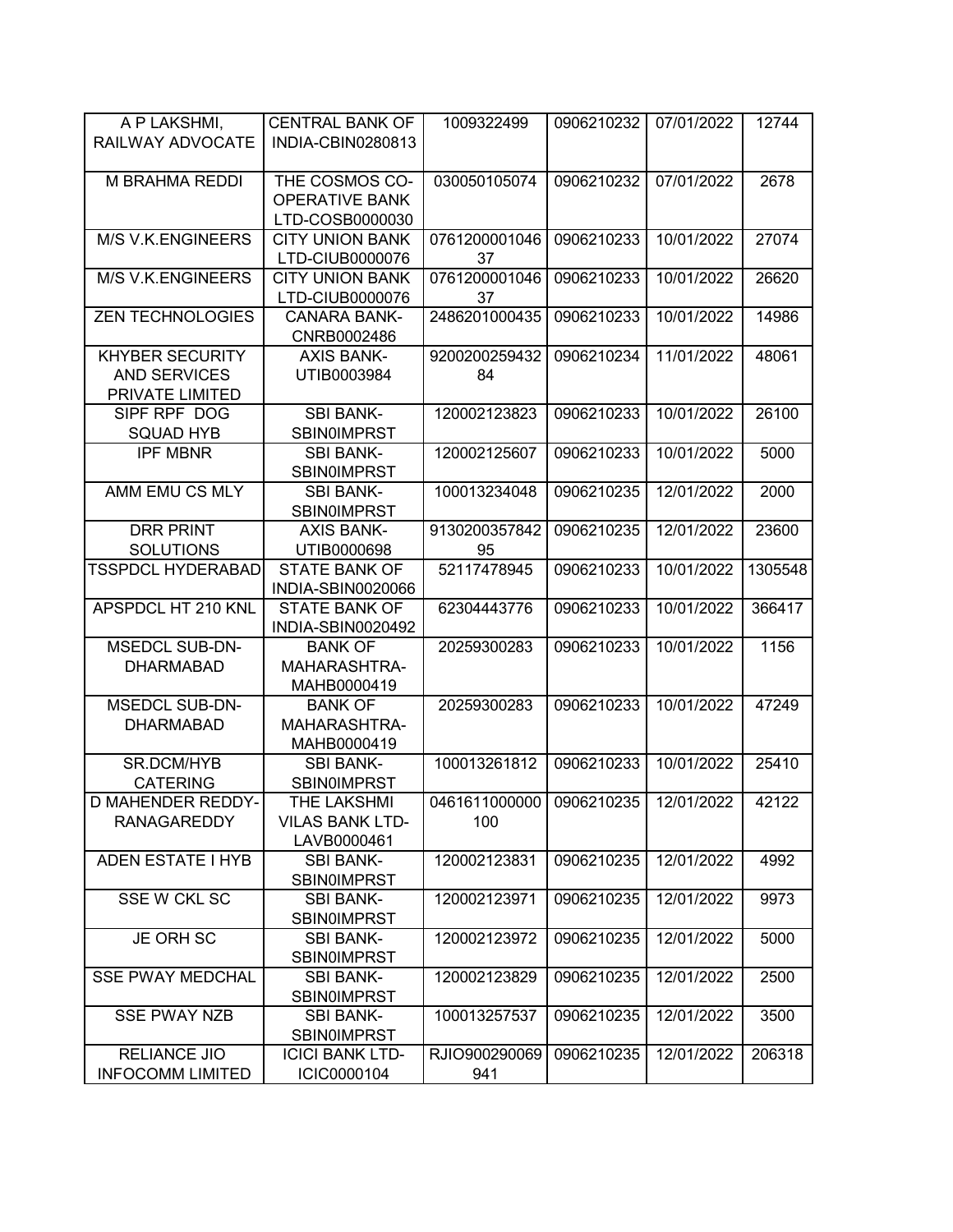| <b>RELIANCE JIO</b>        | <b>ICICI BANK LTD-</b>  | RJIO900290069 | 0906210235 | 12/01/2022 | 206318 |
|----------------------------|-------------------------|---------------|------------|------------|--------|
| <b>INFOCOMM LIMITED</b>    | ICIC0000104             | 941           |            |            |        |
| <b>MSEDCL SUB-DN-</b>      | <b>BANK OF</b>          | 20259300283   | 0906210235 | 12/01/2022 | 9070   |
| <b>DHARMABAD</b>           | MAHARASHTRA-            |               |            |            |        |
|                            | MAHB0000419             |               |            |            |        |
| AE MSEDCL UMRI             | SBI-SBIN0005938         | 11680252134   | 0906210235 | 12/01/2022 | 470    |
| AE MSEDCL UMRI             | SBI-SBIN0005938         | 11680252134   | 0906210235 | 12/01/2022 | 22140  |
| AE MSEDCL UMRI             | SBI-SBIN0005938         | 11680252134   | 0906210235 | 12/01/2022 | 65650  |
| AE MSEDCL UMRI             | SBI-SBIN0005938         | 11680252134   | 0906210235 | 12/01/2022 | 22570  |
| <b>SSE PWAY KRNT</b>       | <b>SBI BANK-</b>        | 120002125570  | 0906210235 | 12/01/2022 | 4300   |
|                            | <b>SBIN0IMPRST</b>      |               |            |            |        |
| <b>SSE W IRISET SC</b>     | <b>SBI BANK-</b>        | 100013864280  | 0906210235 | 12/01/2022 | 9976   |
|                            | <b>SBIN0IMPRST</b>      |               |            |            |        |
| <b>SSE W SLGD</b>          | <b>SBI BANK-</b>        | 120002125202  | 0906210235 | 12/01/2022 | 19999  |
|                            | <b>SBIN0IMPRST</b>      |               |            |            |        |
| SSE W WW SLGD              | <b>SBI BANK-</b>        | 120002123969  | 0906210235 | 12/01/2022 | 9549   |
|                            | <b>SBIN0IMPRST</b>      |               |            |            |        |
| <b>KUNAL ENTERPRISES-</b>  | <b>BANK OF BARODA-</b>  | 1944020000052 | 0906210235 | 12/01/2022 | 121300 |
| <b>SECUNDERABAD</b>        | <b>BARBOCHILAK</b>      | 7             |            |            |        |
|                            |                         |               |            |            |        |
| JE W SO-II SLGD            | <b>SBI BANK-</b>        | 120007251911  | 0906210235 | 12/01/2022 | 9883   |
|                            | <b>SBINOIMPRST</b>      |               |            |            |        |
| AO CASH BSNL               | SBI-SBIN0003484         | 35646771378   | 0906210235 | 12/01/2022 | 3221   |
| <b>MAHABOOBNAGAR</b>       |                         |               |            |            |        |
| THARU SONS                 | <b>SOUTH INDIAN</b>     | 0228081000000 | 0906210236 | 13/01/2022 | 812594 |
|                            | <b>BANK-SIBL0000228</b> | 965           |            |            |        |
| <b>CHANDRAHAS</b>          | <b>KARUR VYSYA</b>      | 1456135000003 | 0906210236 | 13/01/2022 | 891413 |
| <b>ENTERPRISES-</b>        | <b>BANK-KVBL0001456</b> | 889           |            |            |        |
| <b>HYDERABAD</b>           |                         |               |            |            |        |
| <b>JAY ESS INDUSTRIES</b>  | <b>HDFC BANK LTD-</b>   | 0046232000442 | 0906210236 | 13/01/2022 | 37762  |
|                            | HDFC0000046             | 5             |            |            |        |
| <b>TECHWARE</b>            | SBI-SBIN0007641         | 31907084539   | 0906210236 | 13/01/2022 | 26849  |
| <b>SOLUTIONS - NE</b>      |                         |               |            |            |        |
| 334870                     |                         |               |            |            |        |
| <b>AMPLE DIAGNOSTICS</b>   | <b>BANK OF BARODA-</b>  | 5619020000020 | 0906210236 | 13/01/2022 | 9740   |
|                            | <b>BARBOVISHWA</b>      | 0             |            |            |        |
| <b>DCMHYBSCR</b>           | <b>CANARA BANK-</b>     | 120000703763  | 0906210236 | 13/01/2022 | 300000 |
|                            | CNRB0013046             |               |            |            |        |
| SR DFM HYB                 | <b>SBI BANK-</b>        | 100013266474  | 0906210238 | 17/01/2022 | 4930   |
|                            | SBIN0IMPRST             |               |            |            |        |
| <b>SSE TELE CTO HYB</b>    | <b>SBI BANK-</b>        | 120007150797  | 0906210238 | 17/01/2022 | 4975   |
|                            | <b>SBIN0IMPRST</b>      |               |            |            |        |
| <b>JE TELE KCG</b>         | <b>SBI BANK-</b>        | 120002123815  | 0906210238 | 17/01/2022 | 4483   |
|                            | <b>SBIN0IMPRST</b>      |               |            |            |        |
| JE TELE NZB                | <b>SBI BANK-</b>        | 120002123785  | 0906210238 | 17/01/2022 | 4498   |
|                            | <b>SBIN0IMPRST</b>      |               |            |            |        |
| <b>VARDHINI INFOTECH</b>   | <b>CANARA BANK-</b>     | 0845201002023 | 0906210240 | 19/01/2022 | 5546   |
|                            | CNRB0000845             |               |            |            |        |
| <b>BALMER LAWRIE &amp;</b> | <b>HDFC BANK LTD-</b>   | 0021011000001 | 0906210238 | 17/01/2022 | 25718  |
| CO LTD                     | HDFC0000021             | 5             |            |            |        |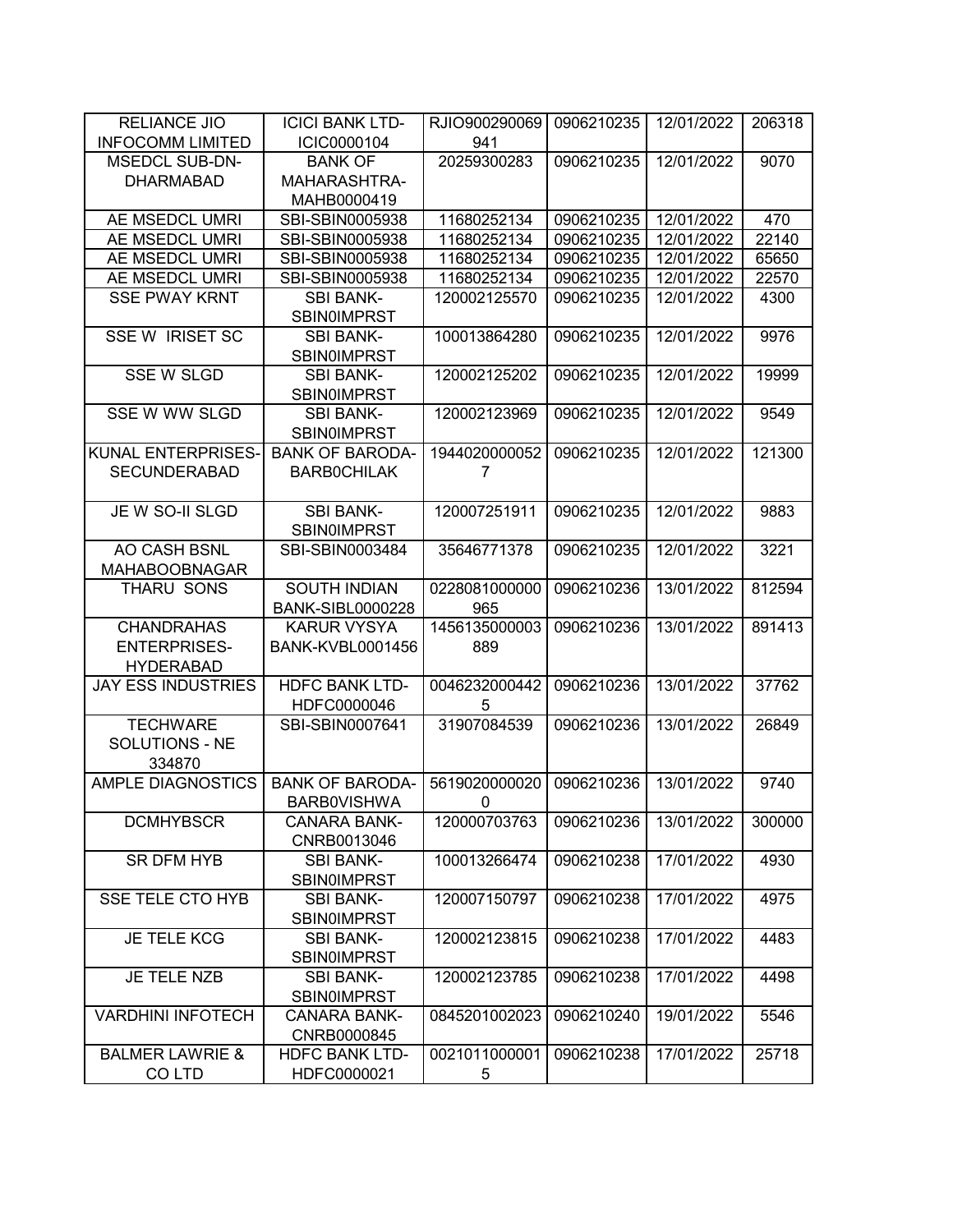| <b>BINA PRASAD</b>                     | <b>UNION BANK OF</b>                   | 3557020500001      | 0906210238 | 17/01/2022 | 141300 |
|----------------------------------------|----------------------------------------|--------------------|------------|------------|--------|
|                                        | INDIA-UBIN0535575                      | 55                 |            |            |        |
| SIPF RPF DOG<br><b>SQUAD SAFAIWALA</b> | <b>SBI BANK-</b><br><b>SBIN0IMPRST</b> | 120002123823       | 0906210238 | 17/01/2022 | 1060   |
| <b>BALMER LAWRIE &amp;</b><br>CO LTD   | <b>HDFC BANK LTD-</b><br>HDFC0000021   | 0021011000001<br>5 | 0906210239 | 18/01/2022 | 25718  |
| AAO ERO TSNPDCL                        | <b>STATE BANK OF</b>                   | 52138895352        | 0906210239 | 18/01/2022 | 7278   |
| <b>BHAINSA</b>                         | INDIA-SBIN0020123                      |                    |            |            |        |
| AAO ERO TSNPDCL                        | <b>STATE BANK OF</b>                   | 52138895352        | 0906210239 | 18/01/2022 | 66036  |
| <b>BHAINSA</b>                         | INDIA-SBIN0020123                      |                    |            |            |        |
| AAO.SUB-                               | <b>STATE BANK OF</b>                   | 37621816725        | 0906210239 | 18/01/2022 | 42976  |
| ERO/TSNPDCL.NAVIPE<br>Т                | INDIA-SBIN0021367                      |                    |            |            |        |
| AAO ERO                                | <b>STATE BANK OF</b>                   | 37621859555        | 0906210239 | 18/01/2022 | 41502  |
| <b>KAMAREDDY RURAL</b>                 | INDIA-SBIN0020111                      |                    |            |            |        |
| AAO ERO TSNPDCL                        | <b>STATE BANK OF</b>                   | 52078165570        | 0906210239 | 18/01/2022 | 56013  |
| <b>BHODHAN</b>                         | INDIA-SBIN0020109                      |                    |            |            |        |
| AAO ERO TSNPDCL                        | <b>CANARA BANK-</b>                    | 3514302000004      | 0906210239 | 18/01/2022 | 72266  |
| <b>DOMAKONDA</b>                       | CNRB0013514                            | 3                  |            |            |        |
| AAO ERO TSNPDCL                        | <b>STATE BANK OF</b>                   | 52122114049        | 0906210239 | 18/01/2022 | 191833 |
| <b>KAMAREDDY</b>                       | INDIA-SBIN0020111                      |                    |            |            |        |
| AAO ERO TSNPDCL                        | <b>STATE BANK OF</b>                   | 62186762919        | 0906210239 | 18/01/2022 | 128813 |
| RURAL NIZAMABAD                        | INDIA-SBIN0020108                      |                    |            |            |        |
| AAO ERO TSNPDCL                        | <b>STATE BANK OF</b>                   | 62186762964        | 0906210239 | 18/01/2022 | 10749  |
| <b>TOWN NIZAMABAD</b>                  | INDIA-SBIN0020108                      |                    |            |            |        |
| AAO ERO TSNPDCL                        | <b>STATE BANK OF</b>                   | 37619664399        | 0906210239 | 18/01/2022 | 118468 |
| TOWN II NIZAMABAD                      | INDIA-SBIN0020108                      |                    |            |            |        |
| AAO ERO APSPDCL                        | <b>STATE BANK OF</b>                   | 62347489234        | 0906210239 | 18/01/2022 | 7925   |
| <b>KURNOOL(T)</b>                      | INDIA-SBIN0020492                      |                    |            |            |        |
| AAO ERO APSPDCL                        | <b>STATE BANK OF</b>                   | 62347489234        | 0906210239 | 18/01/2022 | 64273  |
| <b>DHONE</b>                           | INDIA-SBIN0020492                      |                    |            |            |        |
| AAO ERO APSPDCL                        | <b>STATE BANK OF</b>                   | 62347489234        | 0906210239 | 18/01/2022 | 67947  |
| <b>KURNOOL(R)</b>                      | INDIA-SBIN0020492                      |                    |            |            |        |
| <b>RELIANCE JIO</b>                    | <b>ICICI BANK LTD-</b>                 | RJIO900290069      | 0906210239 | 18/01/2022 | 206318 |
| <b>INFOCOMM LIMITED</b>                | ICIC0000104                            | 941                |            |            |        |
| <b>SS AKKANAPET</b>                    | SBI BANK-<br><b>SBIN0IMPRST</b>        | 120002124018       | 0906210239 | 18/01/2022 | 12000  |
| <b>SS AKKANAPET</b>                    | <b>SBI BANK-</b>                       | 120002124018       | 0906210239 | 18/01/2022 | 12000  |
|                                        | <b>SBIN0IMPRST</b>                     |                    |            |            |        |
| <b>SS ALAMPUR ROAD</b>                 | <b>SBI BANK-</b>                       | 100013293850       | 0906210239 | 18/01/2022 | 5813   |
|                                        | <b>SBIN0IMPRST</b>                     |                    |            |            |        |
| <b>SS ALAMPUR ROAD</b>                 | <b>SBI BANK-</b>                       | 100013293850       | 0906210239 | 18/01/2022 | 5707   |
|                                        | <b>SBINOIMPRST</b>                     |                    |            |            |        |
| SS BOGOLU                              | <b>SBI BANK-</b>                       | 120002123868       | 0906210239 | 18/01/2022 | 5850   |
|                                        | <b>SBIN0IMPRST</b>                     |                    |            |            |        |
| <b>SS BOGOLU</b>                       | <b>SBI BANK-</b>                       | 120002123868       | 0906210239 | 18/01/2022 | 5850   |
|                                        | <b>SBINOIMPRST</b>                     |                    |            |            |        |
| SS BABR                                | <b>SBI BANK-</b>                       | 120002124019       | 0906210239 | 18/01/2022 | 6000   |
|                                        | <b>SBINOIMPRST</b>                     |                    |            |            |        |
| <b>SS BDHN</b>                         | <b>SBI BANK-</b>                       | 120002124054       | 0906210239 | 18/01/2022 | 6000   |
|                                        | <b>SBINOIMPRST</b>                     |                    |            |            |        |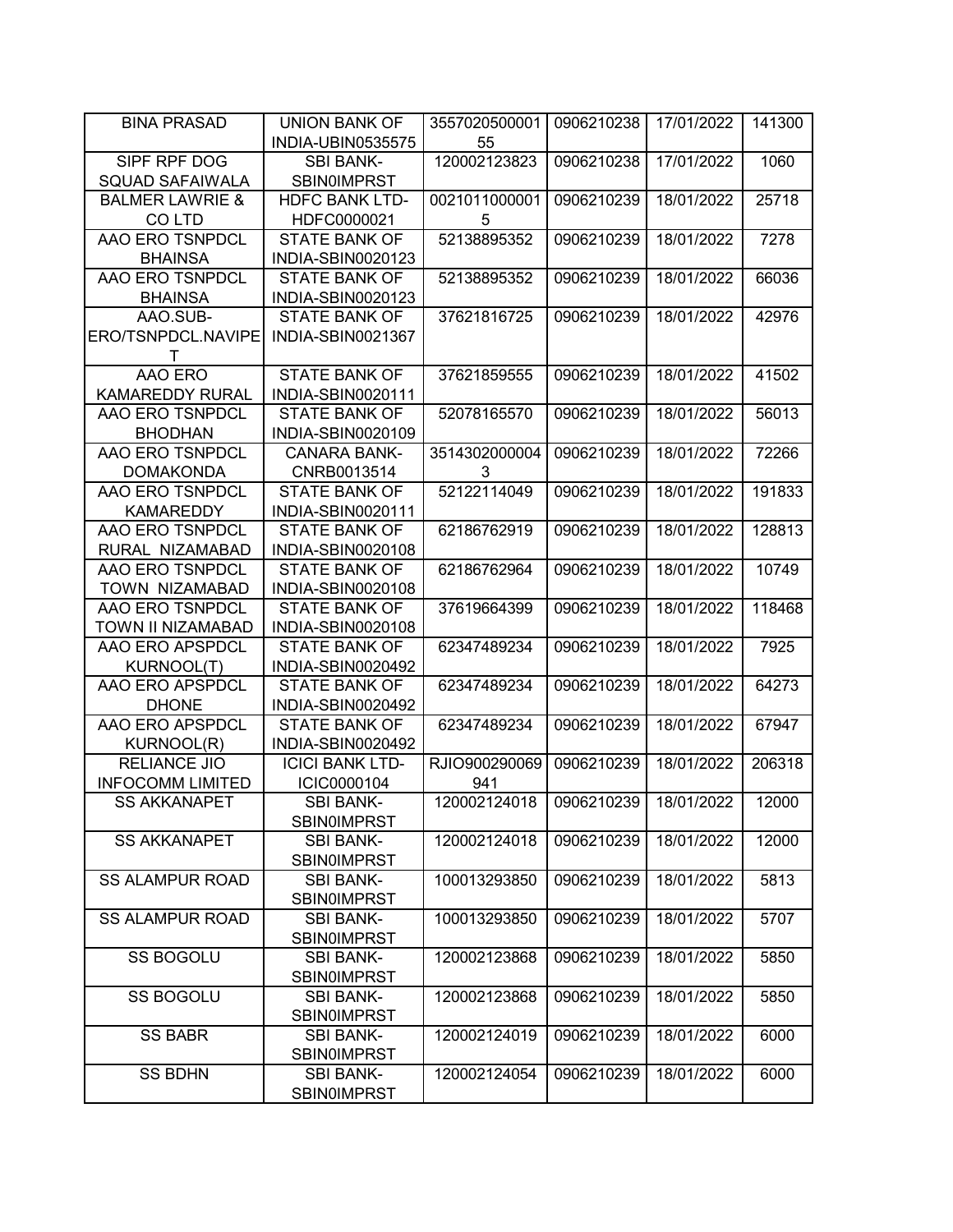| <b>SS BDVL</b>         | <b>SBI BANK-</b>                       | 120002124097 | 0906210239 | 18/01/2022 | 14990 |
|------------------------|----------------------------------------|--------------|------------|------------|-------|
|                        | <b>SBIN0IMPRST</b>                     |              |            |            |       |
| <b>SS BDVL</b>         | <b>SBI BANK-</b>                       | 120002124097 | 0906210239 | 18/01/2022 | 14995 |
|                        | <b>SBIN0IMPRST</b>                     |              |            |            |       |
| <b>SS CAVELRY</b>      | <b>SBI BANK-</b>                       | 120002124055 | 0906210239 | 18/01/2022 | 14880 |
| <b>BARRACKS</b>        | <b>SBIN0IMPRST</b>                     |              |            |            |       |
| <b>SS DTP</b>          | <b>SBI BANK-</b>                       | 120002180995 | 0906210239 | 18/01/2022 | 6000  |
|                        | <b>SBIN0IMPRST</b>                     |              |            |            |       |
| <b>SS DTP</b>          | <b>SBI BANK-</b>                       | 120002180995 | 0906210239 | 18/01/2022 | 6000  |
|                        | <b>SBIN0IMPRST</b>                     |              |            |            |       |
| <b>SS DKC</b>          | <b>SBI BANK-</b>                       | 120002124056 | 0906210239 | 18/01/2022 | 11700 |
|                        | <b>SBIN0IMPRST</b>                     |              |            |            |       |
| <b>SS DKC</b>          | <b>SBI BANK-</b>                       | 120002124056 | 0906210239 | 18/01/2022 | 11700 |
|                        | <b>SBIN0IMPRST</b>                     |              |            |            |       |
| <b>SS FM</b>           | <b>SBI BANK-</b>                       | 120007791099 | 0906210239 | 18/01/2022 | 2972  |
|                        | <b>SBIN0IMPRST</b>                     |              |            |            |       |
| SM/GUNDLAPOCHAMP       | <b>SBI BANK-</b>                       | 120002124137 | 0906210239 | 18/01/2022 | 6000  |
| <b>ALLI</b>            | <b>SBIN0IMPRST</b>                     |              |            |            |       |
| SS KQQ                 | <b>SBI BANK-</b>                       | 120002124144 | 0906210239 | 18/01/2022 | 5460  |
|                        | <b>SBIN0IMPRST</b>                     |              |            |            |       |
| SS KQQ                 | <b>SBI BANK-</b>                       | 120002124144 | 0906210239 | 18/01/2022 | 5870  |
|                        | <b>SBIN0IMPRST</b>                     |              |            |            |       |
| <b>SS MQN</b>          | <b>SBI BANK-</b>                       | 120002125562 | 0906210239 | 18/01/2022 | 6000  |
|                        | <b>SBIN0IMPRST</b>                     |              |            |            |       |
| <b>SS MQN</b>          | <b>SBI BANK-</b>                       | 120002125562 | 0906210239 | 18/01/2022 | 6000  |
| SS POODOOR             | <b>SBIN0IMPRST</b><br><b>SBI BANK-</b> | 120002123461 | 0906210239 | 18/01/2022 | 5460  |
|                        | <b>SBIN0IMPRST</b>                     |              |            |            |       |
| SS POODOOR             | <b>SBI BANK-</b>                       | 120002123461 | 0906210239 | 18/01/2022 | 5850  |
|                        | <b>SBIN0IMPRST</b>                     |              |            |            |       |
| SS POODOOR             | <b>SBI BANK-</b>                       | 120002123461 | 0906210239 | 18/01/2022 | 5850  |
|                        | <b>SBIN0IMPRST</b>                     |              |            |            |       |
| SS POODOOR             | <b>SBI BANK-</b>                       | 120002123461 | 0906210239 | 18/01/2022 | 5850  |
|                        | <b>SBIN0IMPRST</b>                     |              |            |            |       |
| <b>SS SRIRAM NAGAR</b> | <b>SBI BANK-</b>                       | 120002123500 | 0906210239 | 18/01/2022 | 12000 |
|                        | <b>SBIN0IMPRST</b>                     |              |            |            |       |
| <b>SS SRIRAM NAGAR</b> | <b>SBI BANK-</b>                       | 120002123500 | 0906210239 | 18/01/2022 | 12000 |
|                        | <b>SBIN0IMPRST</b>                     |              |            |            |       |
| <b>SS SRIRAM NAGAR</b> | <b>SBI BANK-</b>                       | 120002123500 | 0906210239 | 18/01/2022 | 12000 |
|                        | <b>SBIN0IMPRST</b>                     |              |            |            |       |
| <b>SS TMX</b>          | <b>SBI BANK-</b>                       | 120002123737 | 0906210239 | 18/01/2022 | 11320 |
|                        | <b>SBIN0IMPRST</b>                     |              |            |            |       |
| <b>SS TMX</b>          | <b>SBI BANK-</b>                       | 120002123737 | 0906210239 | 18/01/2022 | 11890 |
|                        | <b>SBINOIMPRST</b>                     |              |            |            |       |
| <b>SS TMX</b>          | <b>SBI BANK-</b>                       | 120002123737 | 0906210239 | 18/01/2022 | 11390 |
|                        | <b>SBIN0IMPRST</b>                     |              |            |            |       |
| <b>SS UMDANAGAR</b>    | SBI BANK-                              | 120002182195 | 0906210239 | 18/01/2022 | 24120 |
|                        | <b>SBIN0IMPRST</b>                     |              |            |            |       |
| <b>SS UMDANAGAR</b>    | <b>SBI BANK-</b>                       | 120002182195 | 0906210239 | 18/01/2022 | 24120 |
|                        | <b>SBIN0IMPRST</b>                     |              |            |            |       |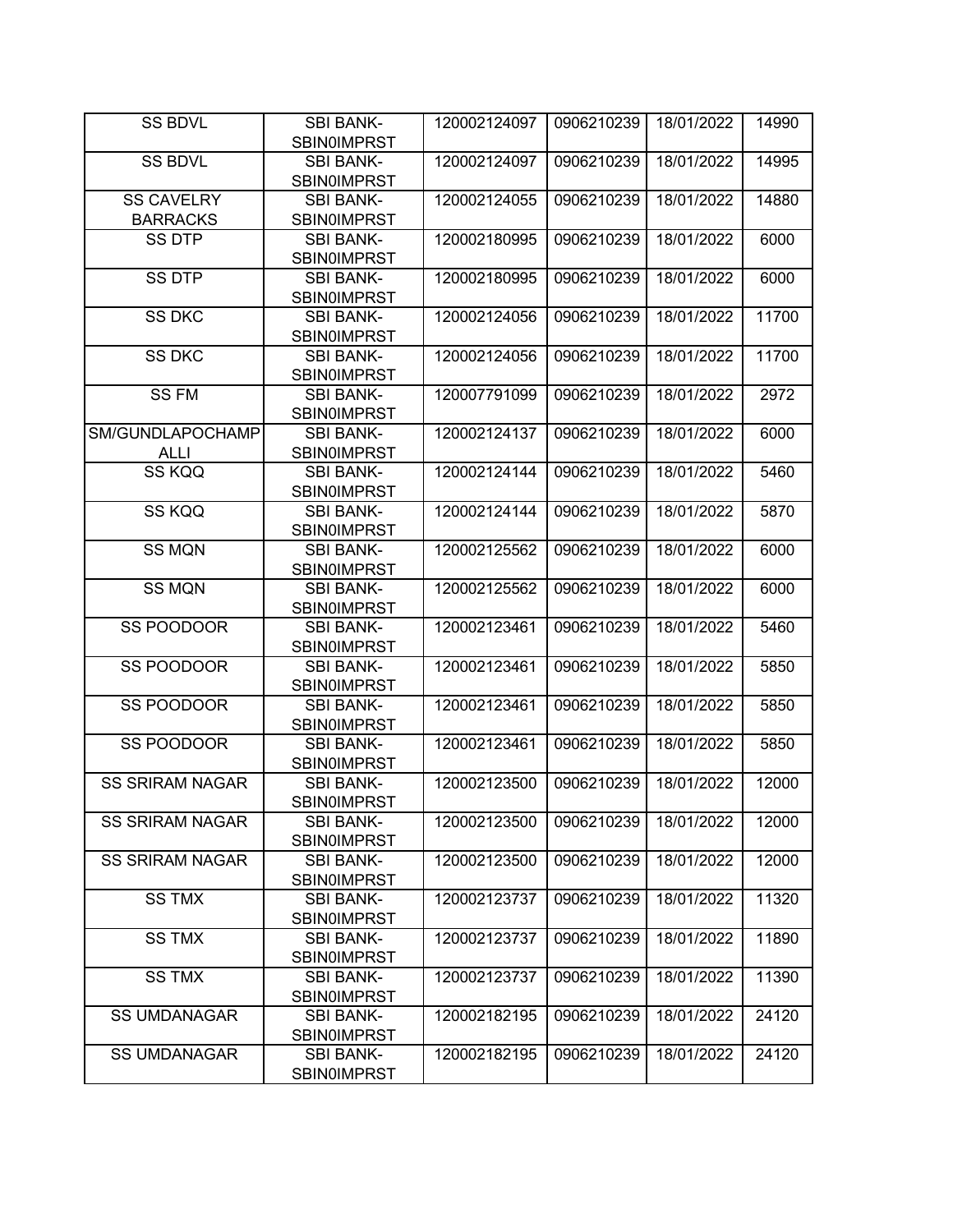| SS WPR                        | <b>SBI BANK-</b>                             | 100012693904       | 0906210239 | 18/01/2022 | 24200  |
|-------------------------------|----------------------------------------------|--------------------|------------|------------|--------|
|                               | <b>SBIN0IMPRST</b>                           |                    |            |            |        |
| <b>VENKATESWARA</b>           | <b>INDIAN BANK-</b>                          | 50466249636        | 0906210240 | 19/01/2022 | 49327  |
| <b>ENTERPRISES</b>            | IDIB000W511                                  |                    |            |            |        |
| <b>ABU TOURS AND</b>          | <b>CENTRAL BANK OF</b>                       | 3061831910         | 0906210240 | 19/01/2022 | 36741  |
| TRAVELS-HYDERABAD             | INDIA-CBIN0280812                            |                    |            |            |        |
|                               |                                              |                    |            |            |        |
| M/S. ACE<br><b>TECHNOLOGY</b> | <b>HDFC BANK LTD-</b><br>HDFC0000322         | 0322202000048<br>3 | 0906210240 | 19/01/2022 | 65915  |
| <b>ADEN ESTATE II HYB</b>     | <b>SBI BANK-</b>                             | 120002125159       | 0906210240 | 19/01/2022 | 4992   |
|                               | <b>SBIN0IMPRST</b>                           |                    |            |            |        |
| <b>SSE W KCG</b>              | <b>SBI BANK-</b>                             | 120002123778       | 0906210240 | 19/01/2022 | 9264   |
|                               | <b>SBIN0IMPRST</b>                           |                    |            |            |        |
| <b>SSE TELE RAILNET</b>       | <b>SBI BANK-</b>                             | 120002123864       | 0906210240 | 19/01/2022 | 4900   |
|                               | <b>SBIN0IMPRST</b>                           |                    |            |            |        |
| <b>SSE EM CKL HYB</b>         | <b>SBI BANK-</b>                             | 100013816727       | 0906210240 | 19/01/2022 | 9800   |
|                               | <b>SBIN0IMPRST</b>                           |                    |            |            |        |
| <b>VENKATESWARA</b>           | <b>INDIAN BANK-</b>                          | 50466249636        | 0906210240 | 19/01/2022 | 36355  |
| <b>ENTERPRISES</b>            | IDIB000W511                                  |                    |            |            |        |
| <b>LALAJI ASHOK KUMAR</b>     | <b>ICICI BANK LTD-</b>                       | 004801622067       | 0906210240 | 19/01/2022 | 34425  |
| <b>LALAJI ASHOK KUMAR</b>     | <b>ICIC0000048</b><br><b>ICICI BANK LTD-</b> | 004801622067       | 0906210240 | 19/01/2022 | 34425  |
|                               | ICIC0000048                                  |                    |            |            |        |
| <b>SREEKAR</b>                | <b>DBS BANK INDIA</b>                        | 0461351000003      | 0906210240 | 19/01/2022 | 106909 |
| <b>CONSTRUCTIONS</b>          | LIMITED-                                     | 422                |            |            |        |
|                               | DBSS0IN0461                                  |                    |            |            |        |
| SSE AC HYB SC                 | <b>SBI BANK-</b>                             | 120002123817       | 0906210240 | 19/01/2022 | 4965   |
|                               | <b>SBIN0IMPRST</b>                           |                    |            |            |        |
| <b>SSE EM HT HYB</b>          | <b>SBI BANK-</b>                             | 120002124011       | 0906210240 | 19/01/2022 | 9735   |
|                               | <b>SBIN0IMPRST</b>                           |                    |            |            |        |
| SE EM RN HYB                  | <b>SBI BANK-</b>                             | 120002123818       | 0906210240 | 19/01/2022 | 9874   |
|                               | <b>SBINOIMPRST</b>                           |                    |            |            |        |
| <b>SSE EM S LGD</b>           | <b>SBI BANK-</b><br><b>SBIN0IMPRST</b>       | 120002123819       | 0906210240 | 19/01/2022 | 10000  |
| <b>SSE EM KCG</b>             | <b>SBI BANK-</b>                             | 120007271933       | 0906210240 | 19/01/2022 | 9909   |
|                               | <b>SBIN0IMPRST</b>                           |                    |            |            |        |
| <b>JE/LIFTS/RN</b>            | <b>SBI BANK-</b>                             | 100013293851       | 0906210240 | 19/01/2022 | 4878   |
|                               | <b>SBINOIMPRST</b>                           |                    |            |            |        |
| <b>SSE TELE GM</b>            | <b>SBI BANK-</b>                             | 100013266479       | 0906210240 | 19/01/2022 | 4435   |
| <b>COMPOUND</b>               | <b>SBIN0IMPRST</b>                           |                    |            |            |        |
| <b>SSE PWAY KCG</b>           | <b>SBI BANK-</b>                             | 100013816730       | 0906210240 | 19/01/2022 | 14800  |
|                               | <b>SBIN0IMPRST</b>                           |                    |            |            |        |
| <b>SSE PWAY KCG GEN</b>       | <b>SBI BANK-</b>                             | 100013257538       | 0906210240 | 19/01/2022 | 8217   |
|                               | <b>SBINOIMPRST</b>                           |                    |            |            |        |
| SSE E NZB                     | <b>SBI BANK-</b>                             | 120002123827       | 0906210240 | 19/01/2022 | 10000  |
| <b>MSEDCL SUB-DN-</b>         | <b>SBINOIMPRST</b><br><b>BANK OF</b>         | 20259300283        | 0906210240 | 19/01/2022 | 30560  |
| <b>DHARMABAD</b>              | MAHARASHTRA-                                 |                    |            |            |        |
|                               | MAHB0000419                                  |                    |            |            |        |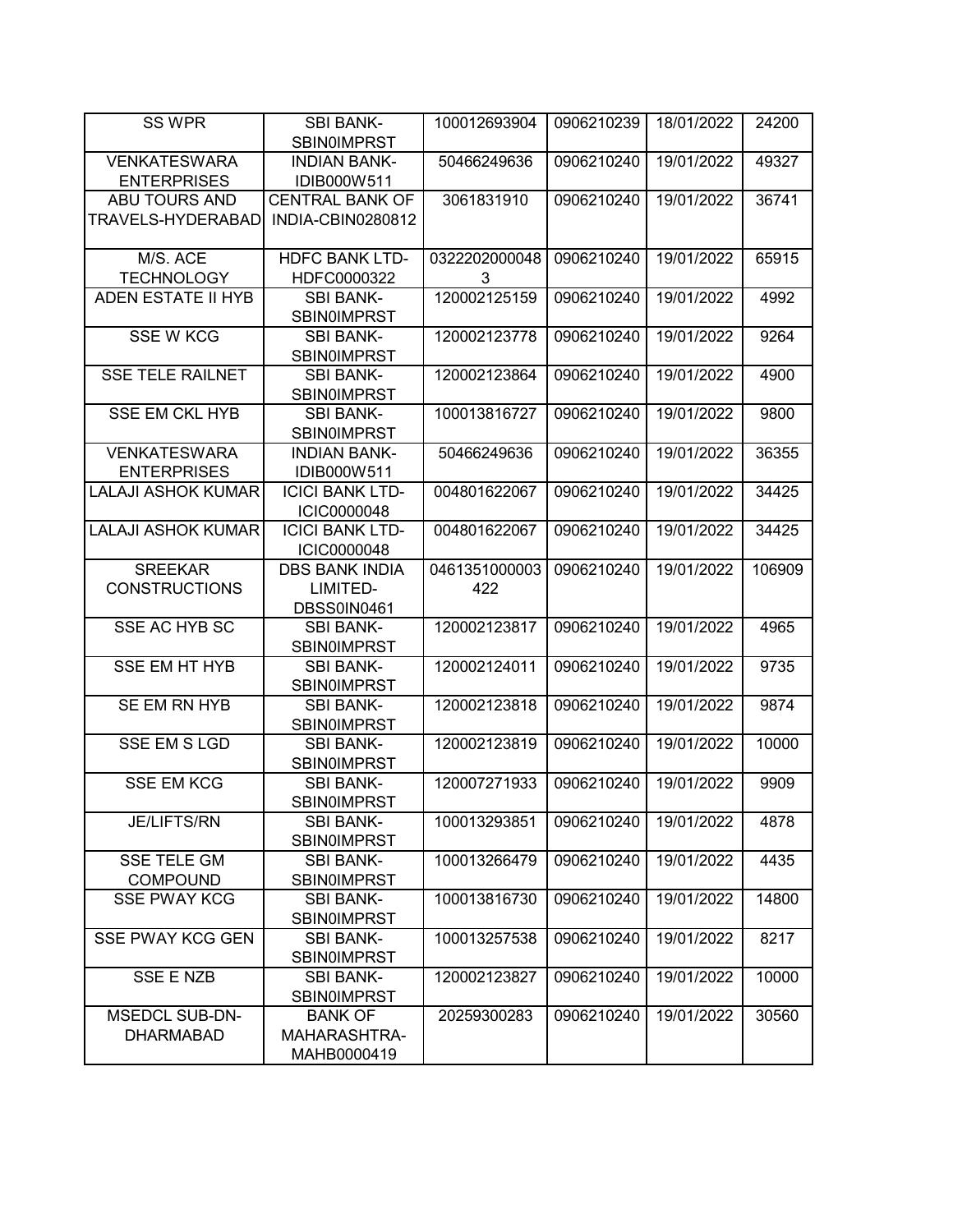| PROTOCOL OFFICER         | <b>STATE BANK OF</b>   | 33840655876    | 0906210240 | 19/01/2022 | 15505  |
|--------------------------|------------------------|----------------|------------|------------|--------|
| SC RAILWAY AT NEW        | INDIA-SBIN0003771      |                |            |            |        |
| <b>DELHI</b>             |                        |                |            |            |        |
| AMM DSL MLY              | <b>SBI BANK-</b>       | 120002123968   | 0906210240 | 19/01/2022 | 1997   |
|                          | SBIN0IMPRST            |                |            |            |        |
| <b>MOKSHA</b>            | KARNATAKA BANK         | 3317000600083  | 0906210242 | 21/01/2022 | 372219 |
| <b>ENTERPRISES</b>       | LTD-KARB0000331        | 701            |            |            |        |
|                          |                        |                |            |            |        |
| <b>HEALTH UNIT KRNT</b>  | <b>SBI BANK-</b>       | 100013845549   | 0906210242 | 21/01/2022 | 4954   |
|                          | <b>SBIN0IMPRST</b>     |                |            |            |        |
| <b>SS BABR</b>           | <b>SBI BANK-</b>       | 120002124019   | 0906210242 | 21/01/2022 | 6000   |
|                          | <b>SBIN0IMPRST</b>     |                |            |            |        |
| <b>SS BASAR</b>          | <b>SBI BANK-</b>       | 120002123866   | 0906210242 | 21/01/2022 | 9999   |
|                          | <b>SBIN0IMPRST</b>     |                |            |            |        |
| <b>SS BMO</b>            | <b>SBI BANK-</b>       | 120002123869   | 0906210242 | 21/01/2022 | 16950  |
|                          | <b>SBIN0IMPRST</b>     |                |            |            |        |
| <b>SS BOLSA</b>          | <b>SBI BANK-</b>       | 120002123870   | 0906210242 | 21/01/2022 | 6000   |
|                          | <b>SBINOIMPRST</b>     |                |            |            |        |
| P VIJAY SIMHA            | <b>BANK OF BARODA-</b> | 3112040000011  | 0906210242 | 21/01/2022 | 38279  |
|                          | <b>BARBOMALKAJ</b>     | $\overline{2}$ |            |            |        |
| <b>SS BOLSA</b>          | <b>SBI BANK-</b>       | 120002123870   | 0906210242 | 21/01/2022 | 6000   |
|                          | <b>SBIN0IMPRST</b>     |                |            |            |        |
| <b>SS DAB</b>            | <b>SBI BANK-</b>       | 120002124098   | 0906210241 | 20/01/2022 | 24918  |
|                          | <b>SBIN0IMPRST</b>     |                |            |            |        |
| <b>SS DAB</b>            | <b>SBI BANK-</b>       | 120002124098   | 0906210241 | 20/01/2022 | 24900  |
|                          | <b>SBIN0IMPRST</b>     |                |            |            |        |
| <b>SS DAB</b>            | <b>SBI BANK-</b>       | 120002124098   | 0906210241 | 20/01/2022 | 24900  |
|                          | SBIN0IMPRST            |                |            |            |        |
| <b>SS JKM</b>            | <b>SBI BANK-</b>       | 120002124140   | 0906210242 | 21/01/2022 | 5850   |
|                          | <b>SBIN0IMPRST</b>     |                |            |            |        |
| <b>SS JKM</b>            | <b>SBI BANK-</b>       | 120002124140   | 0906210242 | 21/01/2022 | 5953   |
|                          | <b>SBIN0IMPRST</b>     |                |            |            |        |
| <b>SS MANOPAD</b>        | <b>SBI BANK-</b>       | 120002123452   | 0906210242 | 21/01/2022 | 5850   |
|                          | <b>SBIN0IMPRST</b>     |                |            |            |        |
| <b>SS MANOPAD</b>        | <b>SBI BANK-</b>       | 120002123452   | 0906210242 | 21/01/2022 | 5695   |
|                          | <b>SBIN0IMPRST</b>     |                |            |            |        |
| <b>SS MANOPAD</b>        | <b>SBI BANK-</b>       | 120002123452   | 0906210242 | 21/01/2022 | 5850   |
|                          | <b>SBIN0IMPRST</b>     |                |            |            |        |
| <b>SS MIRZAPALLY</b>     | <b>SBI BANK-</b>       | 100013839759   | 0906210242 | 21/01/2022 | 5850   |
|                          | <b>SBIN0IMPRST</b>     |                |            |            |        |
| <b>SS MIRZAPALLY</b>     | <b>SBI BANK-</b>       | 100013839759   | 0906210242 | 21/01/2022 | 5850   |
|                          | <b>SBIN0IMPRST</b>     |                |            |            |        |
| <b>SS MIRZAPALLY</b>     | <b>SBI BANK-</b>       | 100013839759   | 0906210242 | 21/01/2022 | 5850   |
|                          | <b>SBIN0IMPRST</b>     |                |            |            |        |
| <b>OPEL HEALTH CARE-</b> | <b>CENTRAL BANK OF</b> | 3493703996     | 0906210242 | 21/01/2022 | 647    |
| <b>HYDERABAD</b>         | INDIA-CBIN0283299      |                |            |            |        |
|                          |                        |                |            |            |        |
| <b>KHYBER SECURITY</b>   | <b>AXIS BANK-</b>      | 9200200259432  | 0906210242 | 21/01/2022 | 36346  |
| <b>AND SERVICES</b>      | UTIB0003984            | 84             |            |            |        |
| PRIVATE LIMITED          |                        |                |            |            |        |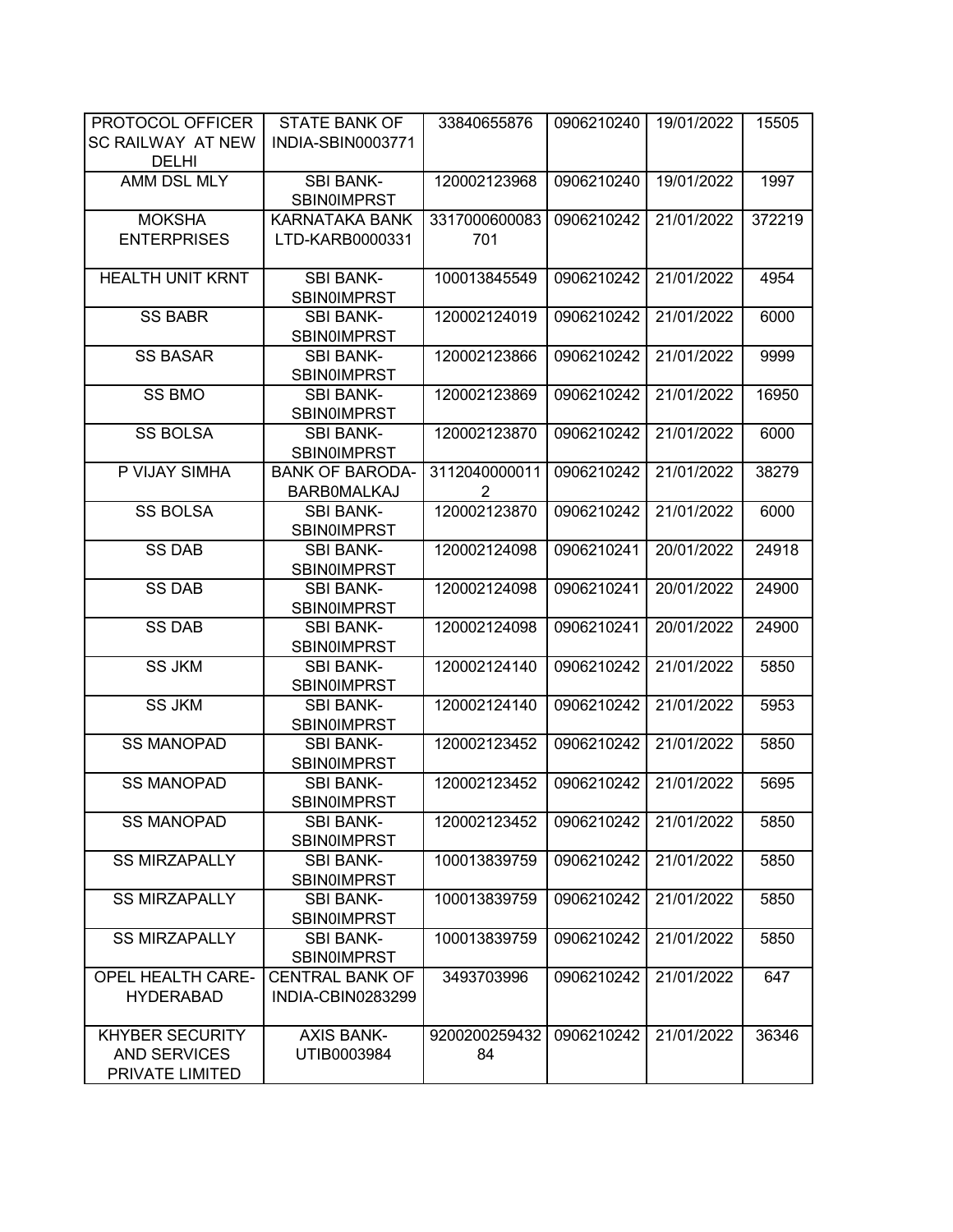| <b>HEALTH UNIT NZB</b>     | <b>SBI BANK-</b>                       | 100013245244  | 0906210241 | 20/01/2022 | 14300 |
|----------------------------|----------------------------------------|---------------|------------|------------|-------|
|                            | <b>SBIN0IMPRST</b>                     |               |            |            |       |
| <b>HEALTH UNIT NZB</b>     | <b>SBI BANK-</b>                       | 100013245244  | 0906210241 | 20/01/2022 | 14555 |
|                            | <b>SBIN0IMPRST</b>                     |               |            |            |       |
| <b>HEALTH UNIT NZB</b>     | <b>SBI BANK-</b>                       | 100013245244  | 0906210241 | 20/01/2022 | 13046 |
|                            | <b>SBINOIMPRST</b>                     |               |            |            |       |
| <b>HEALTH UNIT NZB</b>     | <b>SBI BANK-</b>                       | 100013245244  | 0906210241 | 20/01/2022 | 14281 |
|                            | <b>SBIN0IMPRST</b>                     |               |            |            |       |
| <b>CMS HYB</b>             | <b>SBI BANK-</b>                       | 100013266480  | 0906210242 | 21/01/2022 | 4691  |
|                            | <b>SBIN0IMPRST</b>                     |               |            |            |       |
| <b>MSEDCL SUB-DN-</b>      | <b>BANK OF</b>                         | 20259300283   | 0906210241 | 20/01/2022 | 12630 |
| <b>DHARMABAD</b>           | <b>MAHARASHTRA-</b>                    |               |            |            |       |
|                            | MAHB0000419                            |               |            |            |       |
| <b>BALMER LAWRIE &amp;</b> | <b>HDFC BANK LTD-</b>                  | 0021011000001 | 0906210242 | 21/01/2022 | 25895 |
| CO LTD                     | HDFC0000021                            | 5             |            |            |       |
| <b>RBA HYB</b>             | <b>SBI BANK-</b>                       | 100013861859  | 0906210241 | 20/01/2022 | 2500  |
|                            | <b>SBIN0IMPRST</b>                     |               |            |            |       |
| <b>SR DME</b>              | <b>SBI BANK-</b>                       | 120002123459  | 0906210242 | 21/01/2022 | 4245  |
|                            |                                        |               |            |            |       |
|                            | <b>SBINOIMPRST</b>                     |               |            |            |       |
| <b>SSE S MBNR</b>          | <b>SBI BANK-</b>                       | 120002125109  | 0906210242 | 21/01/2022 | 4878  |
|                            | <b>SBINOIMPRST</b>                     |               |            |            |       |
| <b>SSE/TELE/DRM</b>        | <b>SBI BANK-</b>                       | 120007353064  | 0906210242 | 21/01/2022 | 4545  |
|                            | <b>SBIN0IMPRST</b>                     |               |            |            |       |
| SSE/SIG/MED                | <b>SBI BANK-</b>                       | 100013266488  | 0906210242 | 21/01/2022 | 4800  |
|                            | <b>SBIN0IMPRST</b>                     |               |            |            |       |
| AO CASH BSNL               | <b>UNION BANK OF</b>                   | 0533111000032 | 0906210242 | 21/01/2022 | 31515 |
|                            |                                        |               |            |            |       |
|                            | INDIA-UBIN0805335                      | 26            |            |            |       |
| <b>JAIHANUMAN TOURS</b>    | KOTAK MAHINDRA                         | 9914537619    | 0906210242 | 21/01/2022 | 35760 |
| <b>AND TRAVELS</b>         | <b>BANK LIMITED-</b>                   |               |            |            |       |
|                            | KKBK0007470                            |               |            |            |       |
| AO CASH BSNL               | <b>UNION BANK OF</b>                   | 0533111000032 | 0906210242 | 21/01/2022 | 5841  |
|                            | INDIA-UBIN0805335                      | 26            |            |            |       |
| <b>BALMER LAWRIE &amp;</b> | <b>HDFC BANK LTD-</b>                  | 0021011000001 | 0906210242 | 21/01/2022 | 21677 |
|                            |                                        | 5             |            |            |       |
| <b>COLTD</b>               | HDFC0000021                            |               |            |            |       |
| <b>HEALTH UNIT KRNT</b>    | <b>SBI BANK-</b>                       | 100013845549  | 0906210242 | 21/01/2022 | 4887  |
|                            | <b>SBINOIMPRST</b>                     |               |            |            |       |
| JE ORH SC                  | <b>SBI BANK-</b>                       | 120002123972  | 0906210243 | 25/01/2022 | 4927  |
|                            | <b>SBIN0IMPRST</b>                     |               |            |            |       |
| JE W GARDEN HYB            | <b>SBI BANK-</b>                       | 100013266470  | 0906210243 | 25/01/2022 | 14290 |
|                            | <b>SBIN0IMPRST</b>                     |               |            |            |       |
| SEW RN SC                  | <b>SBI BANK-</b>                       | 100013807515  | 0906210243 | 25/01/2022 | 14521 |
|                            | <b>SBIN0IMPRST</b>                     |               |            |            |       |
| SSE W WW SLGD              | <b>SBI BANK-</b>                       | 120002123969  | 0906210243 | 25/01/2022 | 9636  |
|                            | <b>SBIN0IMPRST</b>                     |               |            |            |       |
| SR DEN CO-ORD HYB          | <b>SBI BANK-</b>                       | 120002125565  | 0906210243 | 25/01/2022 | 9988  |
|                            | <b>SBINOIMPRST</b>                     |               |            |            |       |
| <b>ADEN NZB</b>            | <b>SBI BANK-</b>                       | 120002123786  | 0906210243 | 25/01/2022 | 10000 |
|                            | <b>SBIN0IMPRST</b>                     |               |            |            |       |
| <b>SSE PWAY NZB</b>        | <b>SBI BANK-</b><br><b>SBIN0IMPRST</b> | 100013257537  | 0906210243 | 25/01/2022 | 4150  |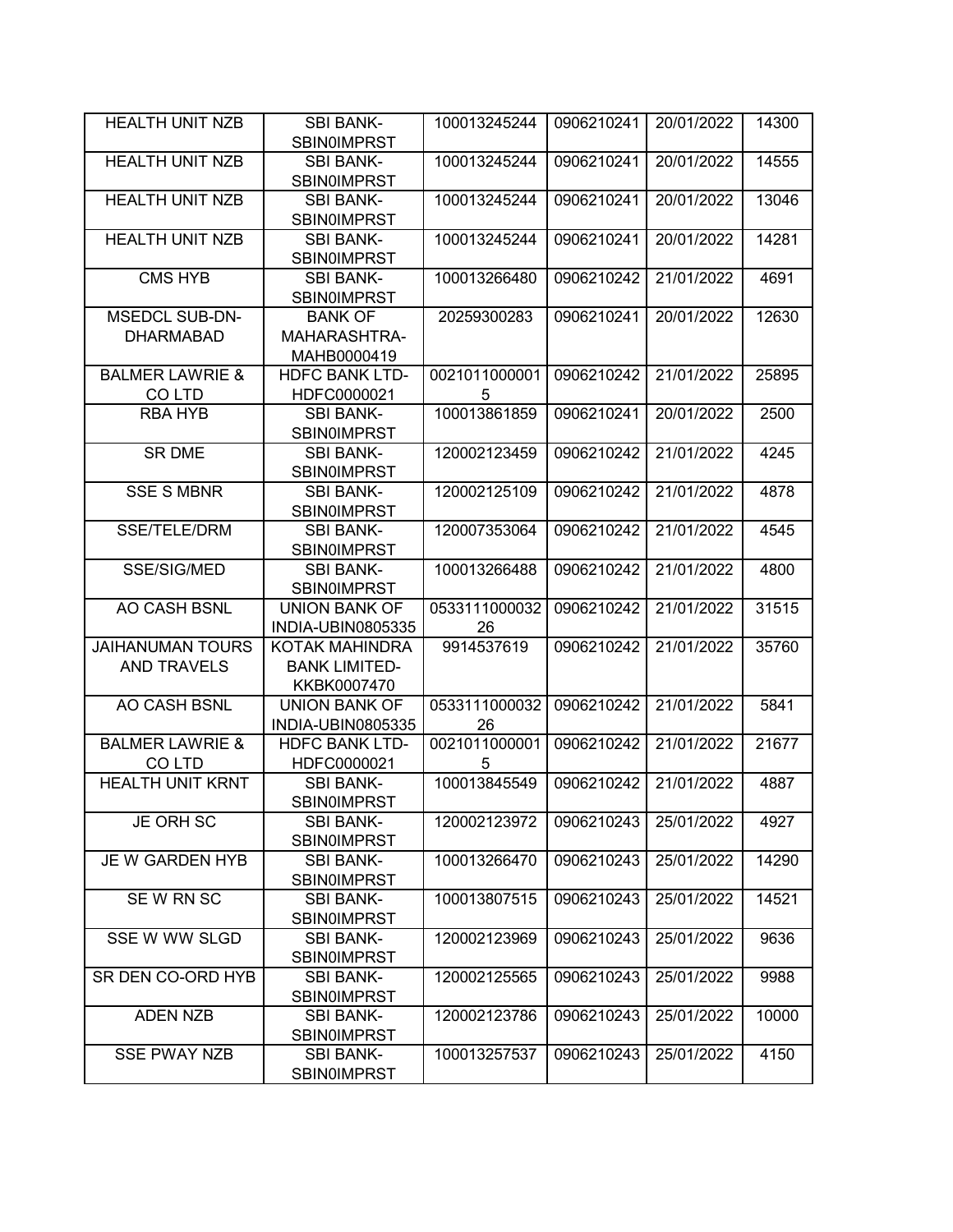| <b>SSE PWAY MBNR</b>   | <b>SBI BANK-</b>   | 100013285363 | 0906210243 | 25/01/2022 | 4900  |
|------------------------|--------------------|--------------|------------|------------|-------|
|                        | <b>SBINOIMPRST</b> |              |            |            |       |
| <b>MSEDCL SUB-DN-</b>  | <b>BANK OF</b>     | 20259300283  | 0906210243 | 25/01/2022 | 897   |
| <b>DHARMABAD</b>       | MAHARASHTRA-       |              |            |            |       |
|                        | MAHB0000419        |              |            |            |       |
| <b>MSEDCL SUB-DN-</b>  | <b>BANK OF</b>     | 20259300283  | 0906210243 | 25/01/2022 | 770   |
| <b>DHARMABAD</b>       | MAHARASHTRA-       |              |            |            |       |
|                        | MAHB0000419        |              |            |            |       |
| <b>MSEDCL SUB-DN-</b>  | <b>BANK OF</b>     | 20259300283  | 0906210243 | 25/01/2022 | 48160 |
| <b>DHARMABAD</b>       | MAHARASHTRA-       |              |            |            |       |
|                        | MAHB0000419        |              |            |            |       |
| <b>MSEDCL SUB-DN-</b>  | <b>BANK OF</b>     | 20259300283  | 0906210243 | 25/01/2022 | 948   |
| <b>DHARMABAD</b>       | MAHARASHTRA-       |              |            |            |       |
|                        | MAHB0000419        |              |            |            |       |
| <b>MSEDCL UMRI</b>     | SBI-SBIN0005938    | 11680252134  | 0906210243 | 25/01/2022 | 370   |
| <b>MSEDCL SUB-DN-</b>  | <b>BANK OF</b>     | 20259300283  | 0906210243 | 25/01/2022 | 12730 |
| <b>DHARMABAD</b>       | MAHARASHTRA-       |              |            |            |       |
|                        | MAHB0000419        |              |            |            |       |
| AE MSEDCL UMRI         | SBI-SBIN0005938    | 11680252134  | 0906210243 | 25/01/2022 | 17070 |
| AE SDN MSEDCL UMRI     | SBI-SBIN0005938    | 11680252134  | 0906210243 | 25/01/2022 | 3310  |
|                        |                    |              |            |            |       |
| <b>SS AKKANAPET</b>    | <b>SBI BANK-</b>   | 120002124018 | 0906210243 | 25/01/2022 | 12000 |
|                        | <b>SBIN0IMPRST</b> |              |            |            |       |
| <b>SS AKKANAPET</b>    | <b>SBI BANK-</b>   | 120002124018 | 0906210243 | 25/01/2022 | 12000 |
|                        | <b>SBIN0IMPRST</b> |              |            |            |       |
| <b>SS ALAMPUR ROAD</b> | <b>SBI BANK-</b>   | 100013293850 | 0906210243 | 25/01/2022 | 5850  |
|                        | <b>SBINOIMPRST</b> |              |            |            |       |
| <b>SS ALAMPUR ROAD</b> | <b>SBI BANK-</b>   | 100013293850 | 0906210243 | 25/01/2022 | 5694  |
|                        | <b>SBINOIMPRST</b> |              |            |            |       |
| <b>SS ALAMPUR ROAD</b> | <b>SBI BANK-</b>   | 100013293850 | 0906210243 | 25/01/2022 | 5850  |
|                        | <b>SBINOIMPRST</b> |              |            |            |       |
| <b>SS BABR</b>         | <b>SBI BANK-</b>   | 120002124019 | 0906210243 | 25/01/2022 | 6000  |
|                        | <b>SBINOIMPRST</b> |              |            |            |       |
| <b>SS BASAR</b>        | <b>SBI BANK-</b>   | 120002123866 | 0906210243 | 25/01/2022 | 9603  |
|                        | <b>SBINOIMPRST</b> |              |            |            |       |
| <b>SS BASAR</b>        | <b>SBI BANK-</b>   | 120002123866 | 0906210243 | 25/01/2022 | 9910  |
|                        | <b>SBIN0IMPRST</b> |              |            |            |       |
| <b>SS BHIKNUR</b>      | <b>SBI BANK-</b>   | 120002123867 | 0906210243 | 25/01/2022 | 5850  |
|                        | <b>SBINOIMPRST</b> |              |            |            |       |
| <b>SS BHIKNUR</b>      | <b>SBI BANK-</b>   | 120002123867 | 0906210243 | 25/01/2022 | 5850  |
|                        | <b>SBIN0IMPRST</b> |              |            |            |       |
| <b>SS BHIKNUR</b>      | <b>SBI BANK-</b>   | 120002123867 | 0906210243 | 25/01/2022 | 5850  |
|                        | <b>SBIN0IMPRST</b> |              |            |            |       |
| <b>SS BDHN</b>         | <b>SBI BANK-</b>   | 120002124054 | 0906210243 | 25/01/2022 | 6000  |
|                        | <b>SBINOIMPRST</b> |              |            |            |       |
| <b>SS BDHN</b>         | <b>SBI BANK-</b>   | 120002124054 | 0906210243 | 25/01/2022 | 5850  |
|                        | <b>SBINOIMPRST</b> |              |            |            |       |
| <b>SS BDHN</b>         | <b>SBI BANK-</b>   | 120002124054 | 0906210243 | 25/01/2022 | 5850  |
|                        | <b>SBIN0IMPRST</b> |              |            |            |       |
| <b>SS BOGOLU</b>       | <b>SBI BANK-</b>   | 120002123868 | 0906210243 | 25/01/2022 | 5850  |
|                        | <b>SBINOIMPRST</b> |              |            |            |       |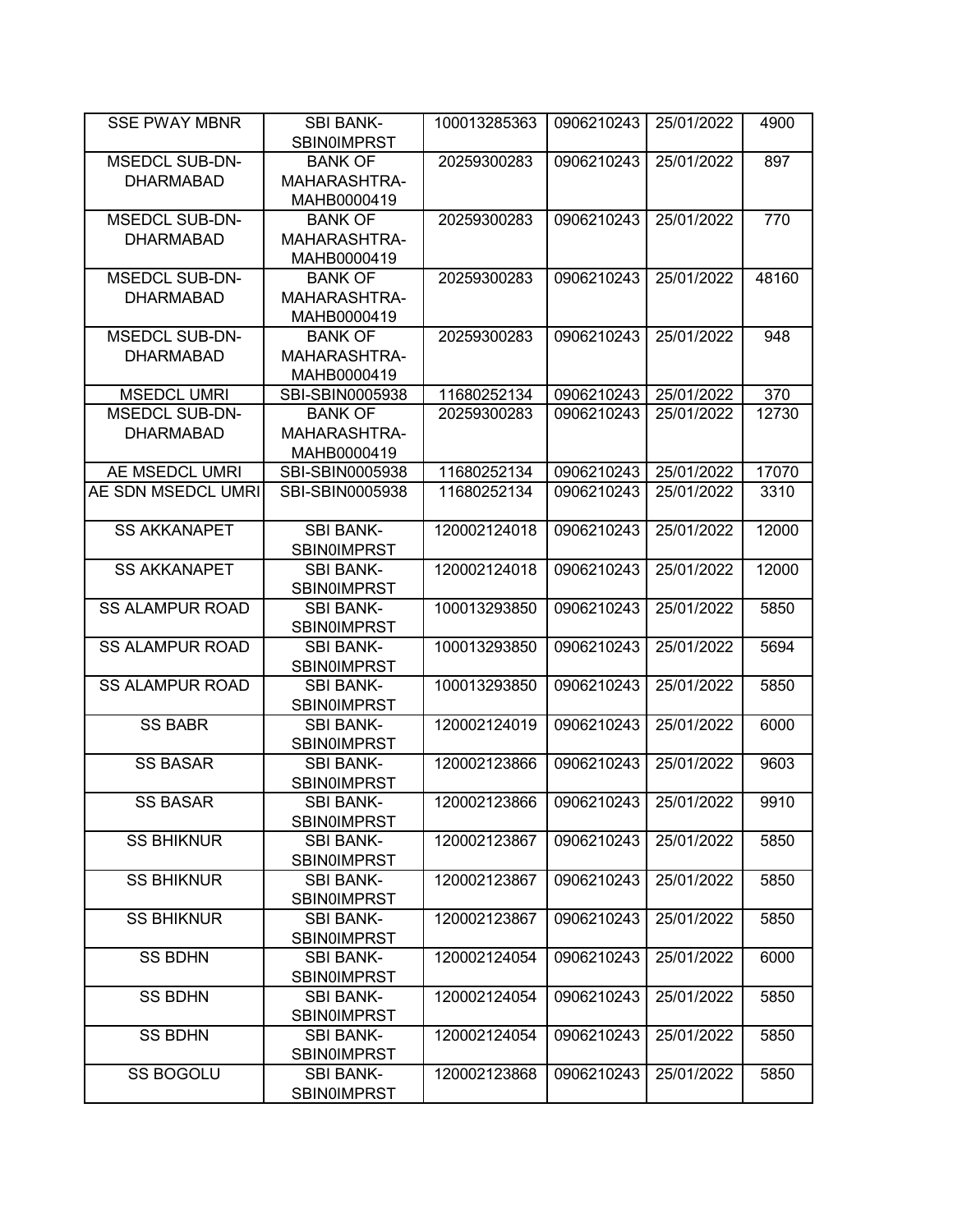| <b>SS BOGOLU</b>                                            | <b>SBI BANK-</b><br><b>SBIN0IMPRST</b>       | 120002123868       | 0906210243 | 25/01/2022 | 5850  |
|-------------------------------------------------------------|----------------------------------------------|--------------------|------------|------------|-------|
| <b>SS BMO</b>                                               | <b>SBI BANK-</b><br><b>SBIN0IMPRST</b>       | 120002123869       | 0906210243 | 25/01/2022 | 16960 |
| SS BMO                                                      | <b>SBI BANK-</b><br><b>SBIN0IMPRST</b>       | 120002123869       | 0906210243 | 25/01/2022 | 16930 |
| <b>SS BMO</b>                                               | <b>SBI BANK-</b><br><b>SBIN0IMPRST</b>       | 120002123869       | 0906210243 | 25/01/2022 | 16940 |
| <b>SS BOLSA</b>                                             | <b>SBI BANK-</b><br><b>SBIN0IMPRST</b>       | 120002123870       | 0906210243 | 25/01/2022 | 6000  |
| <b>SS BDVL</b>                                              | <b>SBI BANK-</b><br><b>SBIN0IMPRST</b>       | 120002124097       | 0906210243 | 25/01/2022 | 14985 |
| SS CAVELRY<br><b>BARRACKS</b>                               | <b>SBI BANK-</b><br><b>SBIN0IMPRST</b>       | 120002124055       | 0906210243 | 25/01/2022 | 14775 |
| <b>SS DAB</b>                                               | <b>SBI BANK-</b><br><b>SBIN0IMPRST</b>       | 120002124098       | 0906210243 | 25/01/2022 | 24960 |
| <b>SS DKC</b>                                               | <b>SBI BANK-</b><br><b>SBIN0IMPRST</b>       | 120002124056       | 0906210244 | 28/01/2022 | 12000 |
| <b>SS DHP</b>                                               | <b>SBI BANK-</b><br><b>SBIN0IMPRST</b>       | 100013839757       | 0906210244 | 28/01/2022 | 6000  |
| <b>SS DHP</b>                                               | <b>SBI BANK-</b><br><b>SBIN0IMPRST</b>       | 100013839757       | 0906210244 | 28/01/2022 | 6000  |
| <b>SS DHP</b>                                               | <b>SBI BANK-</b><br><b>SBIN0IMPRST</b>       | 100013839757       | 0906210244 | 28/01/2022 | 6000  |
| <b>SS DTP</b>                                               | <b>SBI BANK-</b><br><b>SBIN0IMPRST</b>       | 120002180995       | 0906210244 | 28/01/2022 | 6000  |
| <b>SS DUPADU</b>                                            | <b>SBI BANK-</b><br><b>SBIN0IMPRST</b>       | 120002124100       | 0906210244 | 28/01/2022 | 5850  |
| SS GWD                                                      | <b>SBI BANK-</b><br><b>SBIN0IMPRST</b>       | 120002124136       | 0906210244 | 28/01/2022 | 35000 |
| SS GWD                                                      | <b>SBI BANK-</b><br><b>SBIN0IMPRST</b>       | 120002124136       | 0906210244 | 28/01/2022 | 35000 |
| SS GWD                                                      | <b>SBI BANK-</b><br><b>SBIN0IMPRST</b>       | 120002124136       | 0906210244 | 28/01/2022 | 35000 |
| SS GLY                                                      | <b>SBI BANK-</b><br><b>SBIN0IMPRST</b>       | 120006912524       | 0906210244 | 28/01/2022 | 6000  |
| SS GLY                                                      | <b>SBI BANK-</b><br>SBIN0IMPRST              | 120006912524       | 0906210244 | 28/01/2022 | 6000  |
| SS GLY                                                      | <b>SBI BANK-</b><br><b>SBIN0IMPRST</b>       | 120006912524       | 0906210244 | 28/01/2022 | 6000  |
| SM/GUNDLAPOCHAMP<br><b>ALLI</b>                             | <b>SBI BANK-</b><br>SBIN0IMPRST              | 120002124137       | 0906210244 | 28/01/2022 | 6000  |
| SM/GUNDLAPOCHAMP<br><b>ALLI</b>                             | <b>SBI BANK-</b><br><b>SBIN0IMPRST</b>       | 120002124137       | 0906210244 | 28/01/2022 | 6000  |
| SS IDL                                                      | <b>SBI BANK-</b><br><b>SBIN0IMPRST</b>       | 120002124138       | 0906210244 | 28/01/2022 | 6000  |
| SS IDL                                                      | <b>SBI BANK-</b><br><b>SBIN0IMPRST</b>       | 120002124138       | 0906210244 | 28/01/2022 | 6000  |
| <b>SRINIVASA SALES</b><br>AND SERVICE PVT<br>LTD-VIJAYAWADA | <b>BANK OF BARODA-</b><br><b>BARBOVIJAYA</b> | 0516050000005<br>3 | 0906210244 | 28/01/2022 | 11220 |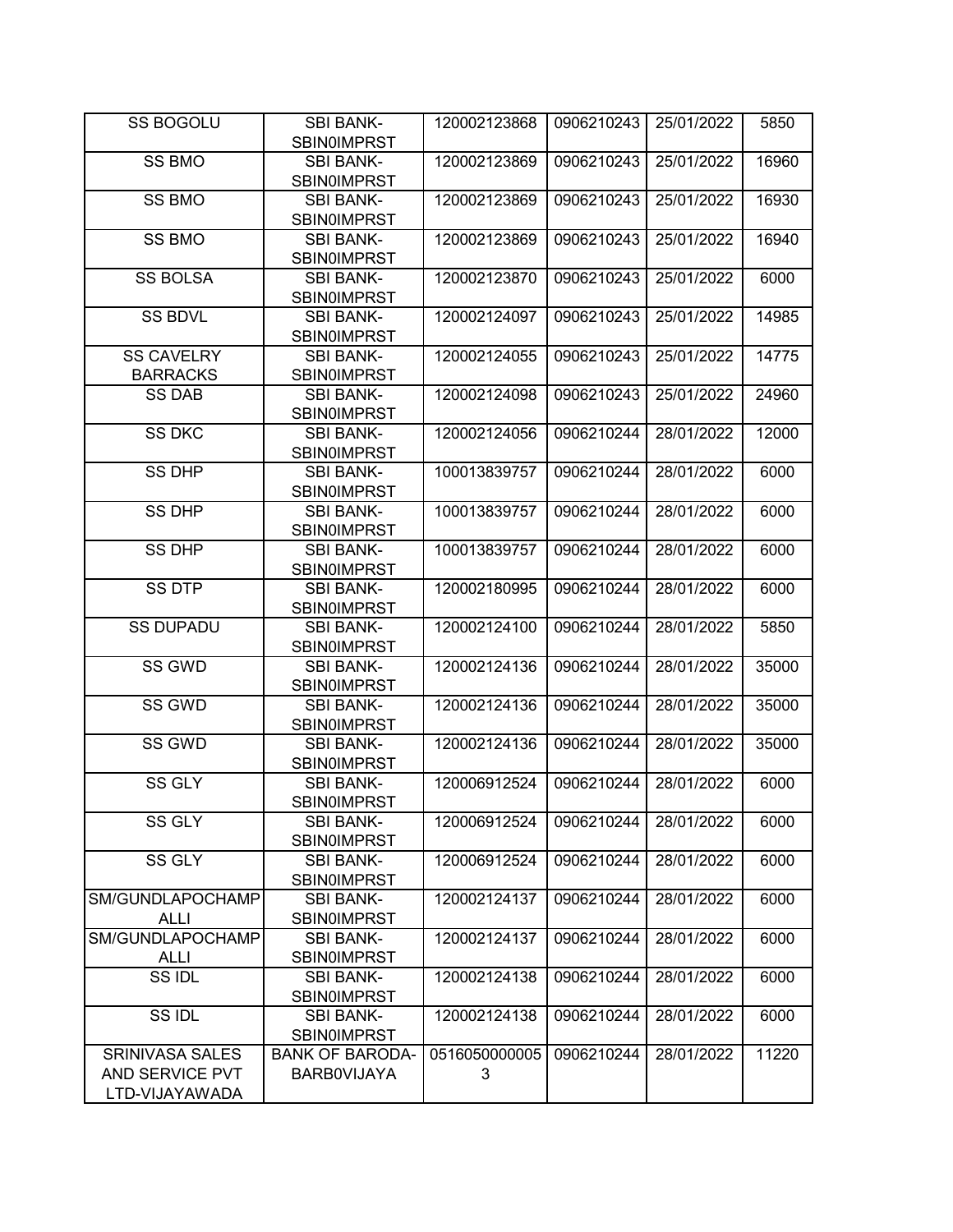| SS IDL                  | <b>SBI BANK-</b>                       | 120002124138 | 0906210244 | 28/01/2022 | 6000  |
|-------------------------|----------------------------------------|--------------|------------|------------|-------|
|                         | <b>SBIN0IMPRST</b>                     |              |            |            |       |
| SS IDL                  | <b>SBI BANK-</b>                       | 120002124138 | 0906210244 | 28/01/2022 | 6000  |
|                         | <b>SBIN0IMPRST</b>                     |              |            |            |       |
| <b>SS ITIKYALA</b>      | <b>SBI BANK-</b>                       | 120002125524 | 0906210244 | 28/01/2022 | 5850  |
|                         | <b>SBIN0IMPRST</b>                     |              |            |            |       |
| <b>ESCORTS LIMITED-</b> | <b>STATE BANK OF</b>                   | 31228194735  | 0906210244 | 28/01/2022 | 93668 |
| <b>FARIDABAD</b>        | INDIA-SBIN0013912                      |              |            |            |       |
| <b>SS ITIKYALA</b>      | <b>SBI BANK-</b>                       | 120002125524 | 0906210244 | 28/01/2022 | 5850  |
|                         | <b>SBIN0IMPRST</b>                     |              |            |            |       |
| <b>SS ITIKYALA</b>      | <b>SBI BANK-</b>                       | 120002125524 | 0906210244 | 28/01/2022 | 5850  |
|                         | <b>SBIN0IMPRST</b>                     |              |            |            |       |
| <b>SS JCL</b>           | <b>SBI BANK-</b>                       | 120002124139 | 0906210244 | 28/01/2022 | 24820 |
|                         | <b>SBIN0IMPRST</b>                     |              |            |            |       |
| <b>SS JCL</b>           | <b>SBI BANK-</b>                       | 120002124139 | 0906210244 | 28/01/2022 | 24940 |
|                         | <b>SBIN0IMPRST</b>                     |              |            |            |       |
| SS JCL                  | <b>SBI BANK-</b>                       | 120002124139 | 0906210244 | 28/01/2022 | 24970 |
|                         | <b>SBIN0IMPRST</b>                     |              |            |            |       |
| <b>SS JKM</b>           | <b>SBI BANK-</b>                       | 120002124140 | 0906210244 | 28/01/2022 | 5850  |
|                         | <b>SBIN0IMPRST</b>                     |              |            |            |       |
| <b>SS JKM</b>           | <b>SBI BANK-</b>                       | 120002124140 | 0906210244 | 28/01/2022 | 5949  |
|                         | <b>SBIN0IMPRST</b>                     |              |            |            |       |
| <b>SS KEK</b>           | <b>SBI BANK-</b>                       | 120002125525 | 0906210244 | 28/01/2022 | 5850  |
|                         | <b>SBIN0IMPRST</b>                     |              |            |            |       |
| <b>SS KEK</b>           | <b>SBI BANK-</b>                       | 120002125525 | 0906210244 | 28/01/2022 | 5850  |
|                         | <b>SBIN0IMPRST</b>                     |              |            |            |       |
| SS KQQ                  | <b>SBI BANK-</b>                       | 120002124144 | 0906210244 | 28/01/2022 | 5895  |
| <b>SS KRNT</b>          | <b>SBIN0IMPRST</b><br><b>SBI BANK-</b> | 120002125526 | 0906210244 | 28/01/2022 |       |
|                         | <b>SBIN0IMPRST</b>                     |              |            |            | 12253 |
| <b>SS MJF</b>           | <b>SBI BANK-</b>                       | 120002124146 | 0906210244 | 28/01/2022 | 30368 |
|                         | <b>SBIN0IMPRST</b>                     |              |            |            |       |
| <b>SS MJF</b>           | <b>SBI BANK-</b>                       | 120002124146 | 0906210244 | 28/01/2022 | 30968 |
|                         | <b>SBIN0IMPRST</b>                     |              |            |            |       |
| <b>SS MJF</b>           | <b>SBI BANK-</b>                       | 120002124146 | 0906210244 | 28/01/2022 | 32704 |
|                         | SBIN0IMPRST                            |              |            |            |       |
| <b>SS MJF</b>           | <b>SBI BANK-</b>                       | 120002124146 | 0906210244 | 28/01/2022 | 32704 |
|                         | <b>SBIN0IMPRST</b>                     |              |            |            |       |
| <b>SS MOB</b>           | <b>SBI BANK-</b>                       | 100013082913 | 0906210244 | 28/01/2022 | 12000 |
|                         | <b>SBIN0IMPRST</b>                     |              |            |            |       |
| <b>SS MOB</b>           | <b>SBI BANK-</b>                       | 100013082913 | 0906210244 | 28/01/2022 | 12000 |
|                         | <b>SBIN0IMPRST</b>                     |              |            |            |       |
| <b>SS MOB</b>           | <b>SBI BANK-</b>                       | 100013082913 | 0906210244 | 28/01/2022 | 12000 |
|                         | <b>SBIN0IMPRST</b>                     |              |            |            |       |
| <b>SS MOB</b>           | <b>SBI BANK-</b>                       | 100013082913 | 0906210244 | 28/01/2022 | 12000 |
|                         | <b>SBIN0IMPRST</b>                     |              |            |            |       |
| <b>SS MANOPAD</b>       | <b>SBI BANK-</b>                       | 120002123452 | 0906210244 | 28/01/2022 | 5695  |
|                         | <b>SBIN0IMPRST</b>                     |              |            |            |       |
| <b>SS MQN</b>           | <b>SBI BANK-</b>                       | 120002125562 | 0906210244 | 28/01/2022 | 6000  |
|                         | <b>SBIN0IMPRST</b>                     |              |            |            |       |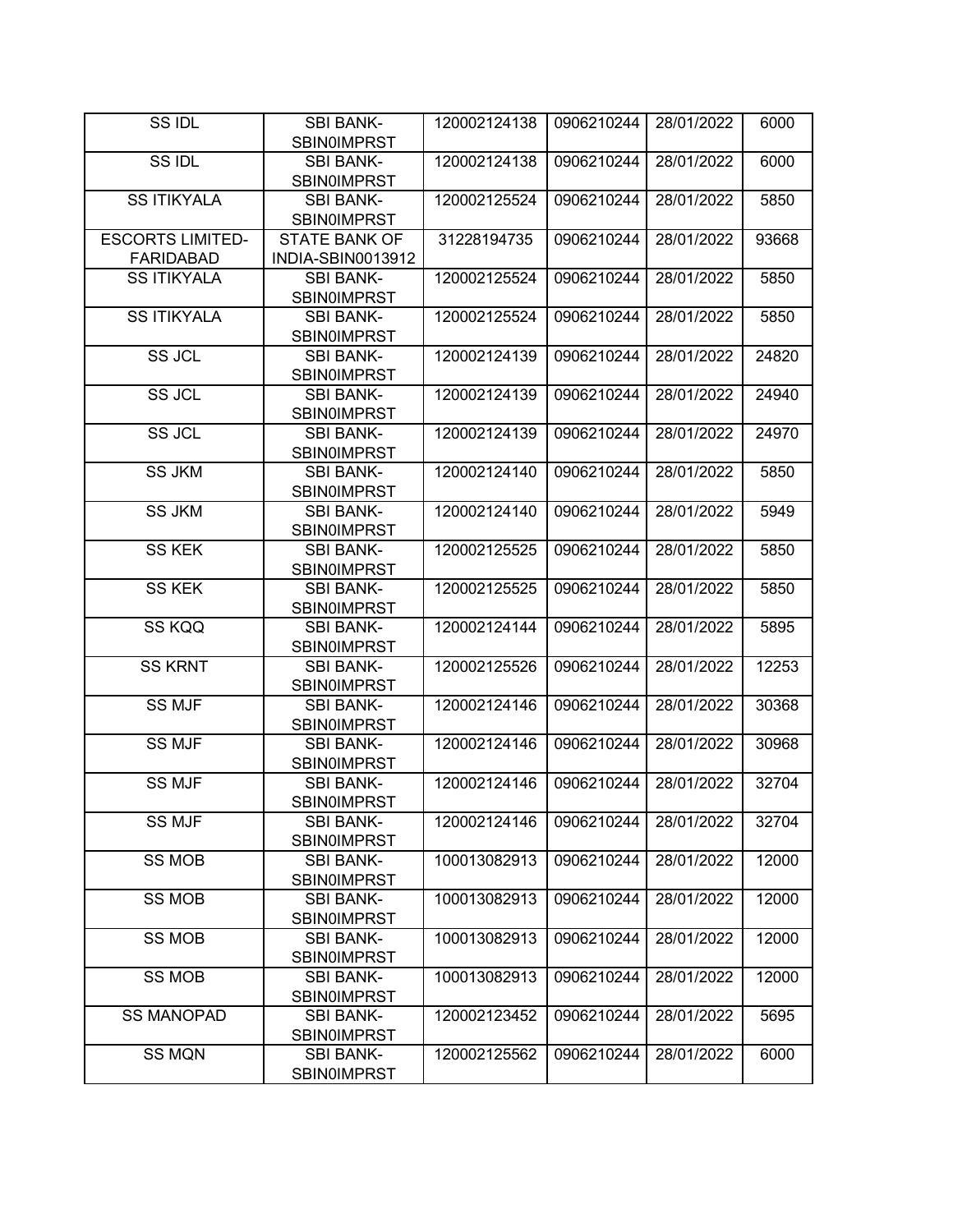| <b>JOHNSON LIFTS</b> | KOTAK MAHINDRA                         | 425011008336 | 0906210245 | 28/01/2022 | 863405 |
|----------------------|----------------------------------------|--------------|------------|------------|--------|
| PRIVATE LIMITED,     | <b>BANK LIMITED-</b>                   |              |            |            |        |
|                      | KKBK0008488                            |              |            |            |        |
| <b>SS MQN</b>        | <b>SBI BANK-</b>                       | 120002125562 | 0906210244 | 28/01/2022 | 5990   |
|                      | <b>SBIN0IMPRST</b>                     |              |            |            |        |
| <b>SS MASAIPET</b>   | <b>SBI BANK-</b>                       | 120002123453 | 0906210244 | 28/01/2022 | 6000   |
|                      | <b>SBIN0IMPRST</b>                     |              |            |            |        |
| <b>SS MASAIPET</b>   | <b>SBI BANK-</b>                       | 120002123453 | 0906210244 | 28/01/2022 | 6000   |
|                      | <b>SBIN0IMPRST</b>                     |              |            |            |        |
| <b>SS MASAIPET</b>   | <b>SBI BANK-</b>                       | 120002123453 | 0906210244 | 28/01/2022 | 6000   |
|                      | <b>SBIN0IMPRST</b>                     |              |            |            |        |
| <b>SS MED</b>        | <b>SBI BANK-</b>                       | 120002123454 | 0906210244 | 28/01/2022 | 15000  |
|                      | <b>SBIN0IMPRST</b>                     |              |            |            |        |
| <b>MLY GATECABIN</b> | <b>SBI BANK-</b>                       | 120002123455 | 0906210244 | 28/01/2022 | 5985   |
|                      | <b>SBIN0IMPRST</b>                     |              |            |            |        |
| <b>SS NAVIPET</b>    | <b>SBI BANK-</b>                       | 120002125563 | 0906210244 | 28/01/2022 | 5385   |
|                      | <b>SBIN0IMPRST</b>                     |              |            |            |        |
| <b>SS NAVIPET</b>    | <b>SBI BANK-</b>                       | 120002125563 | 0906210244 | 28/01/2022 | 5850   |
|                      | <b>SBIN0IMPRST</b>                     |              |            |            |        |
| <b>SS NAVIPET</b>    | <b>SBI BANK-</b>                       | 120002125563 | 0906210244 | 28/01/2022 | 5964   |
|                      | <b>SBIN0IMPRST</b>                     |              |            |            |        |
| <b>SS NAVIPET</b>    | <b>SBI BANK-</b>                       | 120002125563 | 0906210244 | 28/01/2022 | 5850   |
|                      | <b>SBIN0IMPRST</b>                     |              |            |            |        |
| <b>SS NAVIPET</b>    | <b>SBI BANK-</b>                       | 120002125563 | 0906210244 | 28/01/2022 | 5850   |
|                      | <b>SBIN0IMPRST</b>                     |              |            |            |        |
| <b>SS NAVIPET</b>    | <b>SBI BANK-</b>                       | 120002125563 | 0906210244 | 28/01/2022 | 5850   |
|                      | <b>SBIN0IMPRST</b>                     |              |            |            |        |
| SS POODOOR           | <b>SBI BANK-</b>                       | 120002123461 | 0906210244 | 28/01/2022 | 5980   |
|                      | <b>SBIN0IMPRST</b>                     |              |            |            |        |
| SS PASR              | <b>SBI BANK-</b>                       | 120006811125 | 0906210244 | 28/01/2022 | 5850   |
|                      | <b>SBIN0IMPRST</b>                     |              |            |            |        |
| <b>SS PASR</b>       | <b>SBI BANK-</b>                       | 120006811125 | 0906210244 | 28/01/2022 | 5850   |
| <b>SS PASR</b>       | <b>SBIN0IMPRST</b><br><b>SBI BANK-</b> | 120006811125 | 0906210244 | 28/01/2022 | 5850   |
|                      | <b>SBIN0IMPRST</b>                     |              |            |            |        |
| <b>SS SHNR</b>       | SBI BANK-                              | 100001281054 | 0906210244 | 28/01/2022 | 24729  |
|                      | <b>SBIN0IMPRST</b>                     |              |            |            |        |
| <b>SS SHNR</b>       | <b>SBI BANK-</b>                       | 100001281054 | 0906210244 | 28/01/2022 | 24690  |
|                      | <b>SBIN0IMPRST</b>                     |              |            |            |        |
| <b>SS SHNR</b>       | <b>SBI BANK-</b>                       | 100001281054 | 0906210244 | 28/01/2022 | 24602  |
|                      | <b>SBIN0IMPRST</b>                     |              |            |            |        |
| SS SC HYB            | <b>SBI BANK-</b>                       | 120002123462 | 0906210244 | 28/01/2022 | 7504   |
|                      | <b>SBIN0IMPRST</b>                     |              |            |            |        |
| <b>SS SC HYB</b>     | <b>SBI BANK-</b>                       | 120002123462 | 0906210244 | 28/01/2022 | 7504   |
|                      | <b>SBIN0IMPRST</b>                     |              |            |            |        |
| <b>SS SVN</b>        | <b>SBI BANK-</b>                       | 120007791817 | 0906210244 | 28/01/2022 | 6000   |
|                      | SBIN0IMPRST                            |              |            |            |        |
| SS SVN               | <b>SBI BANK-</b>                       | 120007791817 | 0906210244 | 28/01/2022 | 6000   |
|                      | <b>SBIN0IMPRST</b>                     |              |            |            |        |
| SS SVN               | <b>SBI BANK-</b>                       | 120007791817 | 0906210244 | 28/01/2022 | 6000   |
|                      | <b>SBIN0IMPRST</b>                     |              |            |            |        |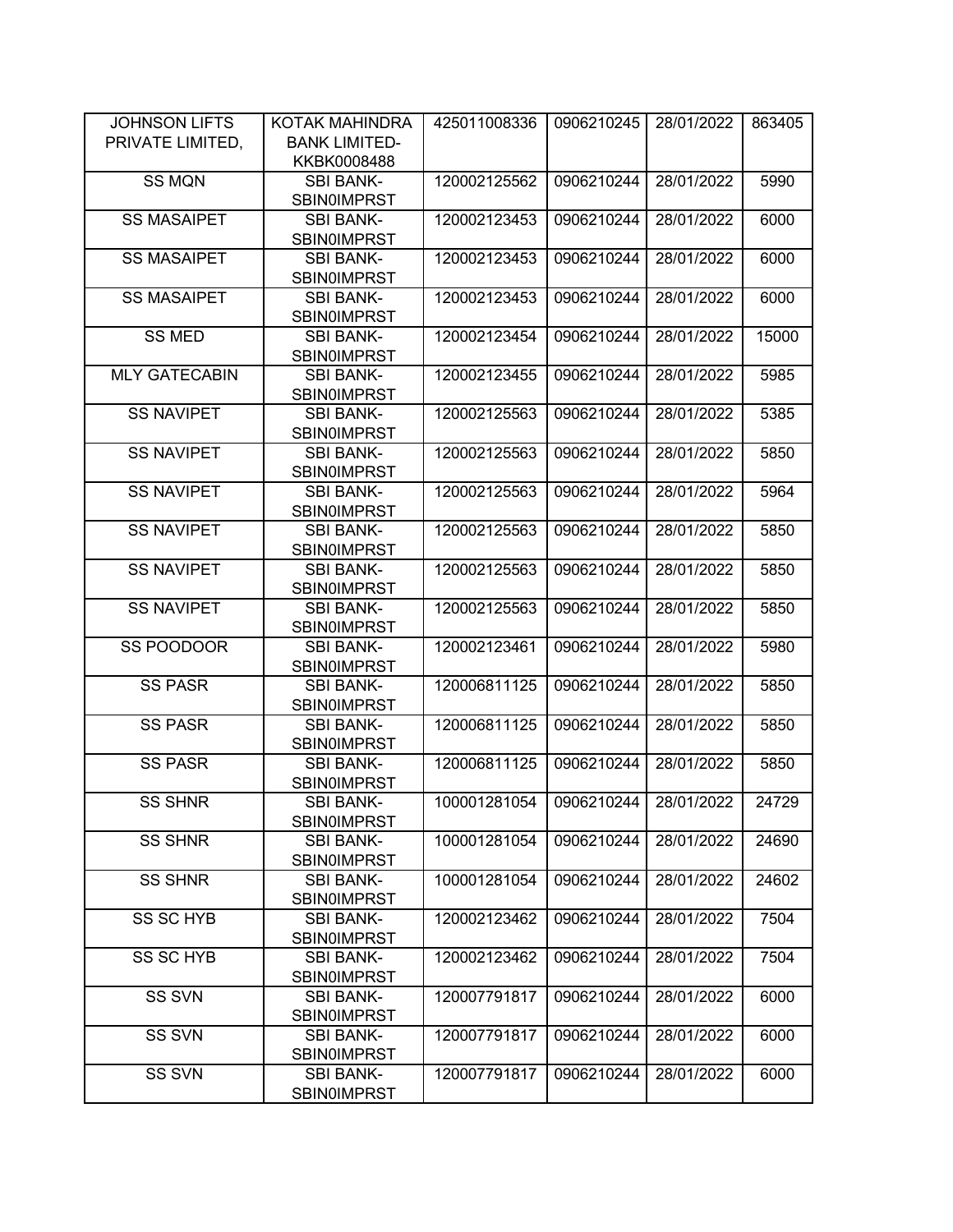| <b>SS SIRNAPALLI</b>   | <b>SBI BANK-</b>                       | 120002123499 | 0906210244 | 28/01/2022 | 5850  |
|------------------------|----------------------------------------|--------------|------------|------------|-------|
|                        | <b>SBIN0IMPRST</b>                     |              |            |            |       |
| <b>SS SIRNAPALLI</b>   | <b>SBI BANK-</b><br><b>SBIN0IMPRST</b> | 120002123499 | 0906210244 | 28/01/2022 | 5850  |
| <b>SS SIRNAPALLI</b>   | <b>SBI BANK-</b><br><b>SBIN0IMPRST</b> | 120002123499 | 0906210244 | 28/01/2022 | 5990  |
| <b>SS SIRNAPALLI</b>   | <b>SBI BANK-</b>                       | 120002123499 | 0906210244 | 28/01/2022 |       |
|                        | <b>SBIN0IMPRST</b>                     |              |            |            | 5995  |
| <b>SS TMD</b>          | <b>SBI BANK-</b><br><b>SBIN0IMPRST</b> | 120002148813 | 0906210244 | 28/01/2022 | 6000  |
| <b>SS TMD</b>          | <b>SBI BANK-</b><br><b>SBIN0IMPRST</b> | 120002148813 | 0906210244 | 28/01/2022 | 6000  |
| <b>SS TMX</b>          | <b>SBI BANK-</b>                       | 120002123737 | 0906210244 | 28/01/2022 | 11947 |
|                        | <b>SBIN0IMPRST</b>                     |              |            |            |       |
| <b>SS SRIRAM NAGAR</b> | <b>SBI BANK-</b>                       | 120002123500 | 0906210244 | 28/01/2022 | 12000 |
|                        | <b>SBIN0IMPRST</b>                     |              |            |            |       |
| <b>SS TMX</b>          | <b>SBI BANK-</b>                       | 120002123737 | 0906210244 | 28/01/2022 | 11960 |
|                        | <b>SBIN0IMPRST</b>                     |              |            |            |       |
| <b>SS UMDANAGAR</b>    | <b>SBI BANK-</b>                       | 120002182195 | 0906210244 | 28/01/2022 | 24120 |
|                        | <b>SBIN0IMPRST</b>                     |              |            |            |       |
| SS UMRI                | <b>SBI BANK-</b>                       | 120002123738 | 0906210244 | 28/01/2022 | 24960 |
|                        | <b>SBIN0IMPRST</b>                     |              |            |            |       |
| <b>SS UMRI</b>         | <b>SBI BANK-</b>                       | 120002123738 | 0906210244 | 28/01/2022 | 24900 |
|                        | <b>SBIN0IMPRST</b>                     |              |            |            |       |
| <b>SS UMRI</b>         | <b>SBI BANK-</b>                       | 120002123738 | 0906210244 | 28/01/2022 | 24960 |
|                        | <b>SBIN0IMPRST</b>                     |              |            |            |       |
| <b>SS UPPALVAI</b>     | <b>SBI BANK-</b>                       | 120002123739 | 0906210244 | 28/01/2022 | 6000  |
|                        | <b>SBIN0IMPRST</b>                     |              |            |            |       |
| <b>SS UPPALVAI</b>     | <b>SBI BANK-</b>                       | 120002123739 | 0906210244 | 28/01/2022 | 6000  |
|                        | <b>SBIN0IMPRST</b>                     |              |            |            |       |
| <b>SS UPPALVAI</b>     | <b>SBI BANK-</b><br><b>SBINOIMPRST</b> | 120002123739 | 0906210244 | 28/01/2022 | 6000  |
| <b>SS UPPALVAI</b>     | <b>SBI BANK-</b>                       | 120002123739 | 0906210244 | 28/01/2022 | 6000  |
|                        | <b>SBIN0IMPRST</b>                     |              |            |            |       |
| SS UKD                 | <b>SBI BANK-</b>                       | 120002123740 | 0906210244 | 28/01/2022 | 5850  |
|                        | SBIN0IMPRST                            |              |            |            |       |
| <b>SS UKD</b>          | <b>SBI BANK-</b>                       | 120002123740 | 0906210244 | 28/01/2022 | 5850  |
|                        | <b>SBIN0IMPRST</b>                     |              |            |            |       |
| <b>SS UKD</b>          | <b>SBI BANK-</b>                       | 120002123740 | 0906210244 | 28/01/2022 | 5850  |
|                        | <b>SBIN0IMPRST</b>                     |              |            |            |       |
| <b>SS UKD</b>          | <b>SBI BANK-</b>                       | 120002123740 | 0906210244 | 28/01/2022 | 5850  |
|                        | <b>SBIN0IMPRST</b>                     |              |            |            |       |
| <b>SS VELDURTHI</b>    | <b>SBI BANK-</b>                       | 120002123741 | 0906210244 | 28/01/2022 | 6000  |
|                        | <b>SBIN0IMPRST</b>                     |              |            |            |       |
| <b>SS VELDURTHI</b>    | <b>SBI BANK-</b>                       | 120002123741 | 0906210244 | 28/01/2022 | 6000  |
|                        | <b>SBINOIMPRST</b>                     |              |            |            |       |
| <b>SS VELDURTHI</b>    | <b>SBI BANK-</b>                       | 120002123741 | 0906210244 | 28/01/2022 | 6000  |
|                        | <b>SBIN0IMPRST</b>                     |              |            |            |       |
| <b>SS VELDURTHI</b>    | <b>SBI BANK-</b>                       | 120002123741 | 0906210244 | 28/01/2022 | 6000  |
|                        | <b>SBIN0IMPRST</b>                     |              |            |            |       |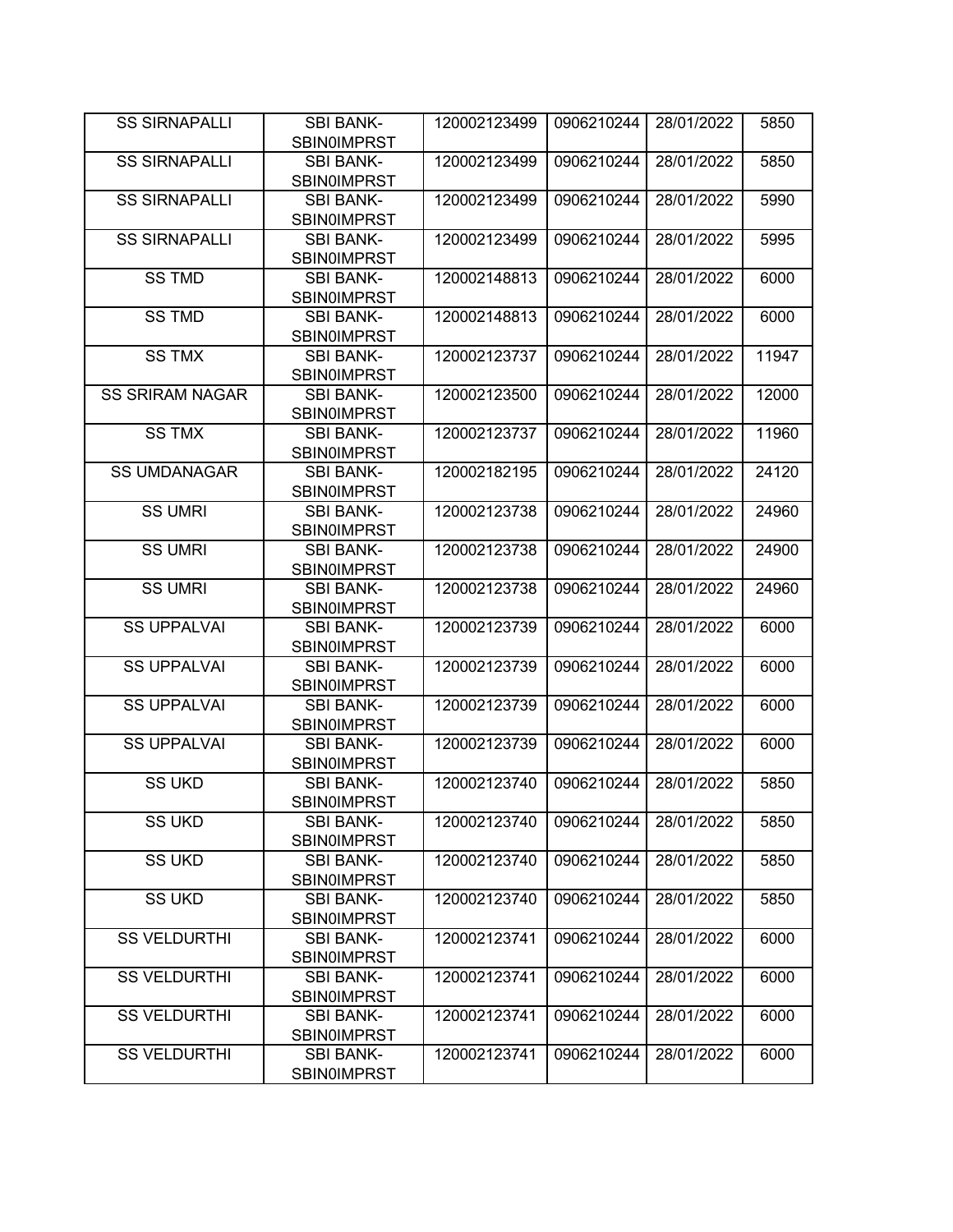| <b>SS WADIARAM</b>                                               | <b>SBI BANK-</b><br><b>SBIN0IMPRST</b>        | 120002125569                    | 0906210244 | 28/01/2022 | 6000    |
|------------------------------------------------------------------|-----------------------------------------------|---------------------------------|------------|------------|---------|
| <b>SS WADIARAM</b>                                               | <b>SBI BANK-</b><br><b>SBIN0IMPRST</b>        | 120002125569                    | 0906210244 | 28/01/2022 | 6000    |
| <b>SS WADIARAM</b>                                               | <b>SBI BANK-</b><br><b>SBINOIMPRST</b>        | 120002125569                    | 0906210244 | 28/01/2022 | 6000    |
| <b>SS WADIARAM</b>                                               | <b>SBI BANK-</b><br><b>SBIN0IMPRST</b>        | 120002125569                    | 0906210244 | 28/01/2022 | 6000    |
| <b>SS WPR</b>                                                    | <b>SBI BANK-</b><br>SBIN0IMPRST               | 100012693904                    | 0906210244 | 28/01/2022 | 24200   |
| <b>SS WPR</b>                                                    | <b>SBI BANK-</b><br>SBIN0IMPRST               | 100012693904                    | 0906210244 | 28/01/2022 | 18350   |
| <b>SSE TELE RN</b><br><b>EXCHANGE</b>                            | <b>SBI BANK-</b><br>SBIN0IMPRST               | 120002123863                    | 0906210245 | 28/01/2022 | 5000    |
| SIPF/FM/OP                                                       | <b>SBI BANK-</b><br>SBIN0IMPRST               | 100013852409                    | 0906210245 | 28/01/2022 | 1500    |
| PA IRIFM IMPREST                                                 | <b>SBI BANK-</b><br><b>SBIN0IMPRST</b>        | 100013266473                    | 0906210245 | 28/01/2022 | 24102   |
| SSE C W KCG                                                      | <b>SBI BANK-</b><br><b>SBIN0IMPRST</b>        | 120007708315                    | 0906210245 | 28/01/2022 | 66382   |
| SE W GOC SC                                                      | <b>SBI BANK-</b><br><b>SBINOIMPRST</b>        | 100013871194                    | 0906210245 | 28/01/2022 | 9522    |
| <b>ATC KCG</b>                                                   | <b>SBI BANK-</b><br>SBIN0IMPRST               | 100013253925                    | 0906210245 | 28/01/2022 | 3536    |
| X PRINT SOLUTIONS-                                               | <b>AXIS BANK-</b>                             | 0300102000141                   | 0906210245 | 28/01/2022 | 23000   |
| <b>HYDERABAD</b>                                                 | UTIB0000030                                   | 55                              |            |            |         |
| <b>BOGGULA NISHANTH</b>                                          | KOTAK MAHINDRA<br><b>BANK-KKBK0000811</b>     | 9345887130                      | 0906210245 | 28/01/2022 | 5410    |
| <b>TAYALTECH</b>                                                 | <b>HDFC BANK LTD-</b><br>HDFC0000771          | 0771256000049<br>$\overline{2}$ | 0906210245 | 28/01/2022 | 24780   |
| <b>SS KMC</b>                                                    | <b>SBI BANK-</b><br><b>SBIN0IMPRST</b>        | 120002124143                    | 0906210245 | 28/01/2022 | 8600    |
| <b>SS KCG</b>                                                    | <b>SBI BANK-</b><br><b>SBINOIMPRST</b>        | 100013230223                    | 0906210245 | 28/01/2022 | 14500   |
| <b>KHYBER SECURITY</b><br><b>AND SERVICES</b><br>PRIVATE LIMITED | <b>AXIS BANK-</b><br>UTIB0003984              | 9200200259432<br>84             | 0906210245 | 28/01/2022 | 36260   |
| <b>KHYBER SECURITY</b><br><b>AND SERVICES</b><br>PRIVATE LIMITED | <b>AXIS BANK-</b><br>UTIB0003984              | 9200200259432<br>84             | 0906210245 | 28/01/2022 | 36260   |
| <b>KHYBER SECURITY</b><br><b>AND SERVICES</b><br>PRIVATE LIMITED | <b>AXIS BANK-</b><br>UTIB0003984              | 9200200259432<br>84             | 0906210245 | 28/01/2022 | 36260   |
| <b>KHYBER SECURITY</b><br><b>AND SERVICES</b><br>PRIVATE LIMITED | <b>AXIS BANK-</b><br>UTIB0003984              | 9200200259432<br>84             | 0906210245 | 28/01/2022 | 36260   |
| <b>M/S VANGA KRANTHI</b><br><b>KUMAR</b>                         | <b>KARUR VYSYA</b><br><b>BANK-KVBL0004809</b> | 4809135000005<br>606            | 0906210245 | 28/01/2022 | 1269892 |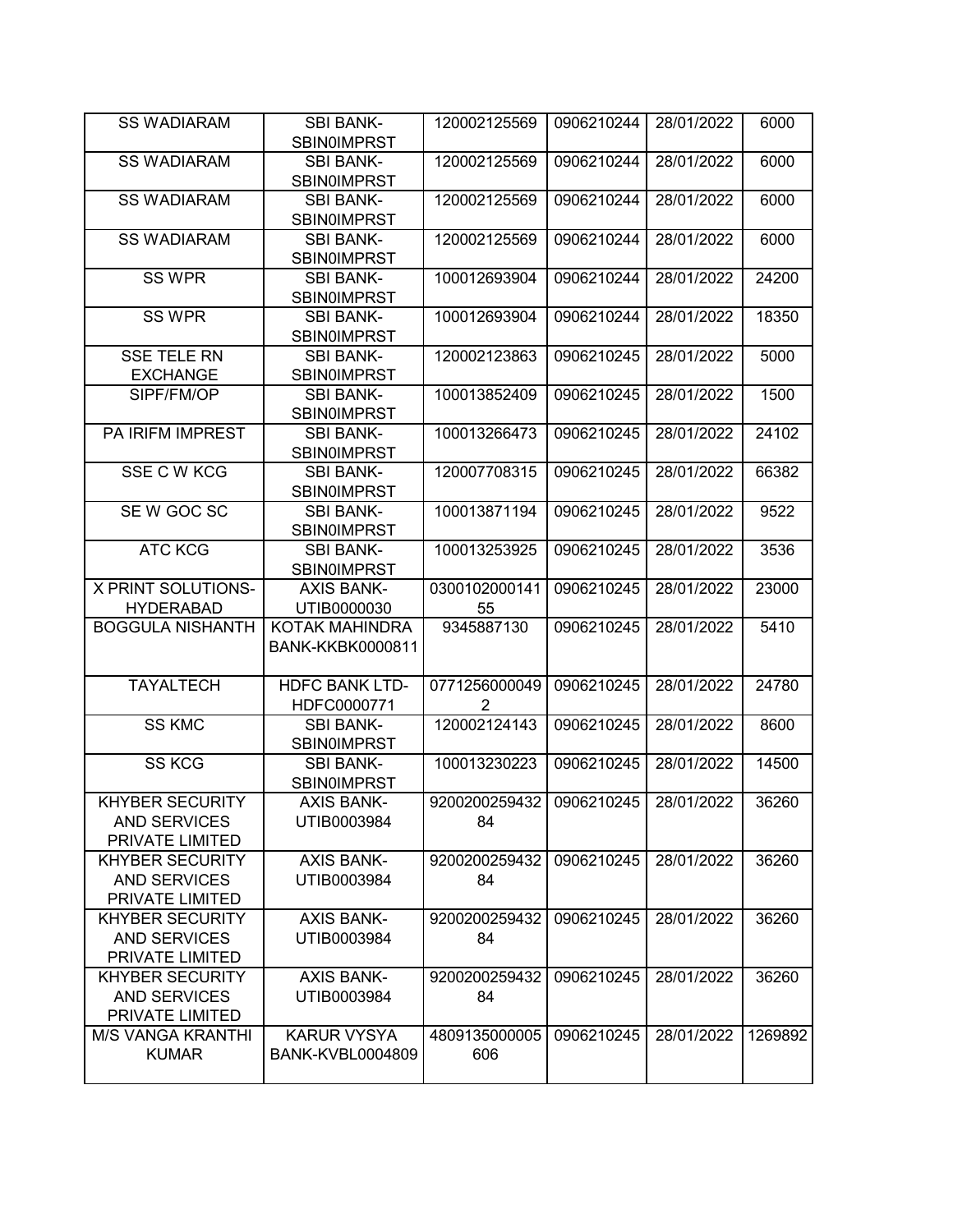| <b>SR.DPO HYB</b>             | <b>SBI BANK-</b><br><b>SBIN0IMPRST</b> | 100013285191  | 0906210245 | 28/01/2022 | 2000    |
|-------------------------------|----------------------------------------|---------------|------------|------------|---------|
|                               |                                        |               | 0906210245 |            |         |
| <b>ADEN KCG</b>               | <b>SBI BANK-</b><br><b>SBIN0IMPRST</b> | 120002123832  |            | 28/01/2022 | 9899    |
| <b>DIRECTOR C TARA</b>        | <b>SBI BANK-</b>                       | 100013266481  | 0906210245 | 28/01/2022 | 29657   |
|                               | <b>SBINOIMPRST</b>                     |               |            |            |         |
| <b>SSE C W NZB</b>            | <b>SBI BANK-</b>                       | 100013852410  | 0906210245 | 28/01/2022 | 20565   |
|                               | <b>SBIN0IMPRST</b>                     |               |            |            |         |
| SR DME DSL MLY                | <b>SBI BANK-</b>                       | 120002125197  | 0906210245 | 28/01/2022 | 9696    |
|                               | <b>SBINOIMPRST</b>                     |               |            |            |         |
| <b>MSEDCL SUB-DN-</b>         | <b>BANK OF</b>                         | 20259300283   | 0906210245 | 28/01/2022 | 1156    |
| <b>DHARMABAD</b>              | MAHARASHTRA-                           |               |            |            |         |
|                               | MAHB0000419                            |               |            |            |         |
| <b>MSEDCL SUB-DN-</b>         | <b>BANK OF</b>                         | 20259300283   | 0906210245 | 28/01/2022 | 24920   |
| <b>DHARMABAD</b>              | MAHARASHTRA-                           |               |            |            |         |
|                               | MAHB0000419                            |               |            |            |         |
| <b>MSEDCL SUB-DN-</b>         | <b>BANK OF</b>                         | 20259300283   | 0906210245 | 28/01/2022 | 830     |
| <b>DHARMABAD</b>              | <b>MAHARASHTRA-</b>                    |               |            |            |         |
|                               | MAHB0000419                            |               |            |            |         |
| <b>MSEDCL SUB-DN-</b>         | <b>BANK OF</b>                         | 20259300283   | 0906210245 | 28/01/2022 | 160     |
| <b>DHARMABAD</b>              | MAHARASHTRA-                           |               |            |            |         |
|                               | MAHB0000419                            |               |            |            |         |
| AE MSEDCL UMRI                | SBI-SBIN0005938                        | 11680252134   | 0906210245 | 28/01/2022 | 15330   |
| <b>RAILTEL</b>                | UNION BANK OF                          | 3273010103730 | 0906210172 | 01/11/2021 | 441779  |
| <b>CORPORATION OF</b>         | INDIA-UBIN0532738                      | 07            |            |            |         |
| <b>INDIA LIMITED/SC</b>       |                                        |               |            |            |         |
| <b>NARSIMHA V-</b>            | <b>STATE BANK OF</b>                   | 62078451475   | 0906210172 | 01/11/2021 | 7320573 |
| <b>HYDERABAD</b>              | INDIA-SBIN0020072                      |               |            |            |         |
| <b>KAMAL ENTERPRISES-</b>     | <b>STATE BANK OF</b>                   | 39696520268   | 0906210172 | 01/11/2021 | 2145973 |
| <b>HYDERABAD</b>              | INDIA-SBIN0063784                      |               |            |            |         |
|                               |                                        |               |            |            |         |
| <b>Sree Medha Enterprises</b> | PUNJAB NATIONAL                        | 1077113100101 | 0906210172 | 01/11/2021 | 425980  |
|                               | <b>BANK-PUNB0107710</b>                | 9             |            |            |         |
|                               |                                        |               |            |            |         |
| <b>BASANTHI</b>               | <b>KOTAK MAHINDRA</b>                  | 700044011042  | 0906210172 | 01/11/2021 | 1433634 |
| CONSTRUCTIONS-                | <b>BANK LIMITED-</b>                   |               |            |            |         |
| <b>HYDERABAD</b>              | KKBK0007456                            |               |            |            |         |
| <b>SANYU INFRA</b>            | <b>BANK OF BARODA-</b>                 | 0954040000015 | 0906210173 | 01/11/2021 | 2377374 |
| PROJECTS PRIVATE              | <b>BARBOTILHYD</b>                     | 8             |            |            |         |
| LIMITED-HYDERABAD             |                                        |               |            |            |         |
| S GANGADHARA RAO              | <b>INDIAN OVERSEAS</b>                 | 0623020000007 | 0906210175 | 03/11/2021 | 269355  |
| AND COMPANY-                  | BANK-IOBA0000623                       | 83            |            |            |         |
| <b>SECUNDERABAD</b>           |                                        |               |            |            |         |
| <b>S RAM PRASAD</b>           | <b>STATE BANK OF</b>                   | 52095084359   | 0906210174 | 02/11/2021 | 1081251 |
|                               | INDIA-SBIN0020244                      |               |            |            |         |
| <b>M/S LALITHAMBA</b>         | <b>CANARA BANK-</b>                    | 1089201001080 | 0906210175 | 03/11/2021 | 457344  |
| <b>ENTERPRISES</b>            | CNRB0001089                            |               |            |            |         |
| <b>SRI SRISAILAM</b>          | <b>INDIAN BANK-</b>                    | 7061632257    | 0906210175 | 03/11/2021 | 160262  |
|                               | IDIB000H047                            |               |            |            |         |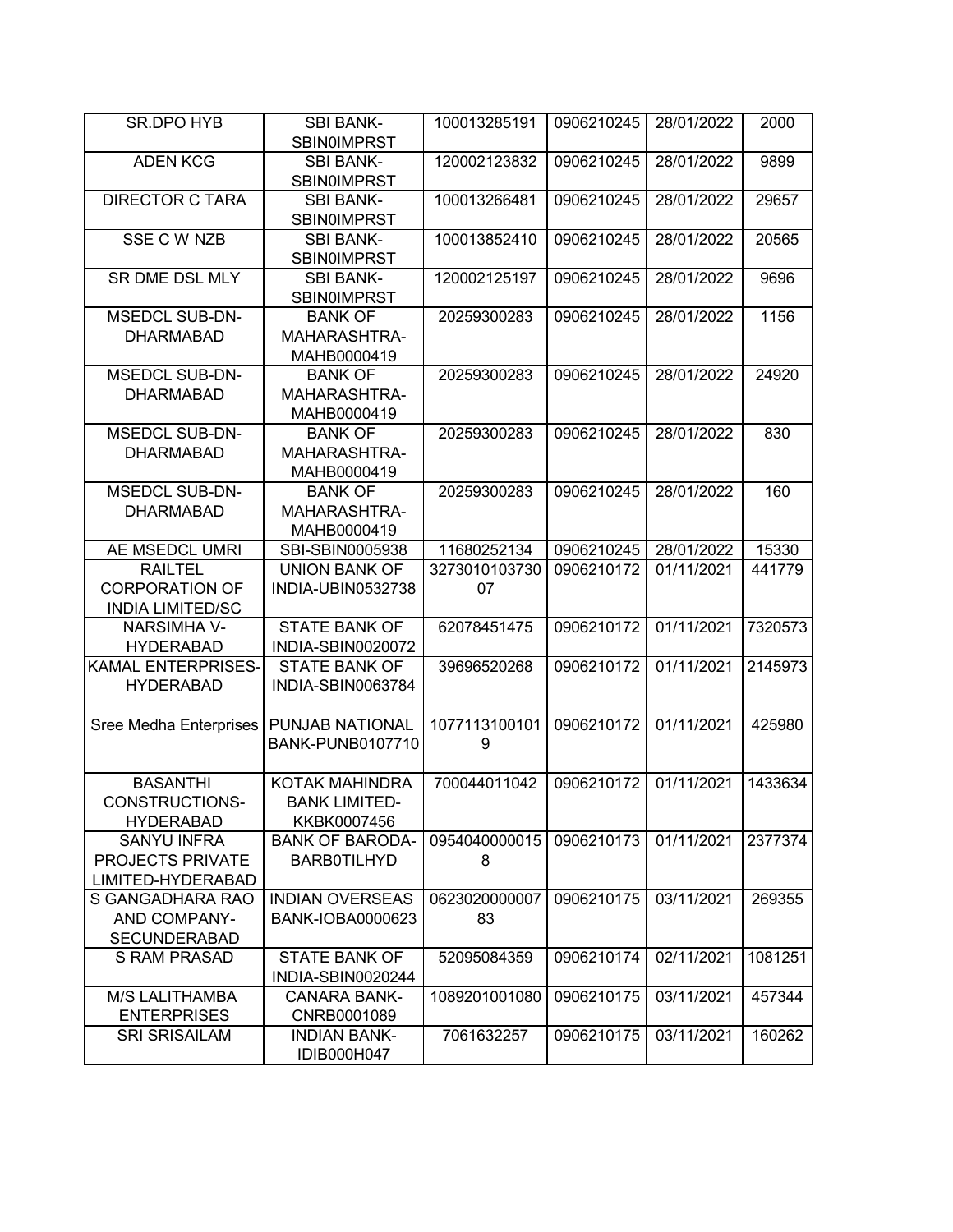| <b>M/S CRISANT</b>    | <b>ICICI BANK LTD-</b> | 625505013130  | 0906210175 | 03/11/2021 | 36860   |
|-----------------------|------------------------|---------------|------------|------------|---------|
| <b>TECHNOLOGIES</b>   | ICIC0006255            |               |            |            |         |
| (OPC) PVT.LTD.        |                        |               |            |            |         |
| <b>SYMBIOSIS</b>      | <b>UNION BANK OF</b>   | 2163101000050 | 0906210175 | 03/11/2021 | 50000   |
| INSTITUTE OF          | INDIA-UBIN0821632      | 48            |            |            |         |
| <b>BUSINESS</b>       |                        |               |            |            |         |
| MANAGEMENT-           |                        |               |            |            |         |
| <b>HYDERABAD</b>      |                        |               |            |            |         |
| <b>M/S MITRA</b>      | <b>IDBI BANK LTD-</b>  | 0358102000007 | 0906210175 | 03/11/2021 | 137272  |
| <b>SOLUTIONS</b>      | IBKL0000358            | 894           |            |            |         |
| <b>M/S SREE RAMA</b>  | <b>CANARA BANK-</b>    | 0799201000666 | 0906210176 | 05/11/2021 | 51410   |
| <b>ENGG WORKS</b>     | CNRB0000799            |               |            |            |         |
| <b>BASANTHI</b>       | KOTAK MAHINDRA         | 700044011042  | 0906210176 | 05/11/2021 | 437514  |
| CONSTRUCTIONS-        | <b>BANK LIMITED-</b>   |               |            |            |         |
| <b>HYDERABAD</b>      | KKBK0007456            |               |            |            |         |
| <b>BHARAT SINGH</b>   | <b>UCO BANK-</b>       | 0207010002357 | 0906210176 | 05/11/2021 | 9000    |
|                       | UCBA0000207            | 8             |            |            |         |
| <b>AFSAR RIAZ</b>     | THE LAKSHMI            | 0461611000000 | 0906210177 | 08/11/2021 | 5743772 |
| <b>CONSTRUCTION</b>   | <b>VILAS BANK LTD-</b> | 323           |            |            |         |
| CORPORATION-          | LAVB0000461            |               |            |            |         |
| HYDERABAD.            |                        |               |            |            |         |
| M GANESH-             | SBI-SBIN0003607        | 30228180048   | 0906210177 | 08/11/2021 | 455083  |
| <b>HYDERABAD</b>      |                        |               |            |            |         |
| A ARJUN RAO-          | THE LAKSHMI            | 0461611000000 | 0906210177 | 08/11/2021 | 467883  |
| <b>HYDERABAD</b>      | <b>VILAS BANK LTD-</b> | 361           |            |            |         |
|                       | LAVB0000461            |               |            |            |         |
| A ARJUN RAO-          | THE LAKSHMI            | 0461611000000 | 0906210177 | 08/11/2021 | 462193  |
| <b>HYDERABAD</b>      | <b>VILAS BANK LTD-</b> | 361           |            |            |         |
|                       | LAVB0000461            |               |            |            |         |
| <b>BASANTHI</b>       | KOTAK MAHINDRA         | 700044011042  | 0906210177 | 08/11/2021 | 427387  |
| CONSTRUCTIONS-        | <b>BANK LIMITED-</b>   |               |            |            |         |
| <b>HYDERABAD</b>      | KKBK0007456            |               |            |            |         |
| <b>BASANTHI</b>       | KOTAK MAHINDRA         | 700044011042  | 0906210177 | 08/11/2021 | 423132  |
| CONSTRUCTIONS-        | <b>BANK LIMITED-</b>   |               |            |            |         |
| <b>HYDERABAD</b>      | KKBK0007456            |               |            |            |         |
| <b>BASANTHI</b>       | KOTAK MAHINDRA         | 700044011042  | 0906210177 | 08/11/2021 | 424151  |
| CONSTRUCTIONS-        | <b>BANK LIMITED-</b>   |               |            |            |         |
| <b>HYDERABAD</b>      | KKBK0007456            |               |            |            |         |
| <b>BASANTHI</b>       | KOTAK MAHINDRA         | 700044011042  | 0906210177 | 08/11/2021 | 354889  |
| <b>CONSTRUCTIONS-</b> | <b>BANK LIMITED-</b>   |               |            |            |         |
| <b>HYDERABAD</b>      | KKBK0007456            |               |            |            |         |
| <b>BASANTHI</b>       | KOTAK MAHINDRA         | 700044011042  | 0906210177 | 08/11/2021 | 359290  |
| CONSTRUCTIONS-        | <b>BANK LIMITED-</b>   |               |            |            |         |
| <b>HYDERABAD</b>      | KKBK0007456            |               |            |            |         |
| <b>BASANTHI</b>       | KOTAK MAHINDRA         | 700044011042  | 0906210177 | 08/11/2021 | 433084  |
| CONSTRUCTIONS-        | <b>BANK LIMITED-</b>   |               |            |            |         |
| <b>HYDERABAD</b>      | KKBK0007456            |               |            |            |         |
| <b>BASANTHI</b>       | KOTAK MAHINDRA         | 700044011042  | 0906210177 | 08/11/2021 | 437403  |
| CONSTRUCTIONS-        | <b>BANK LIMITED-</b>   |               |            |            |         |
| <b>HYDERABAD</b>      | KKBK0007456            |               |            |            |         |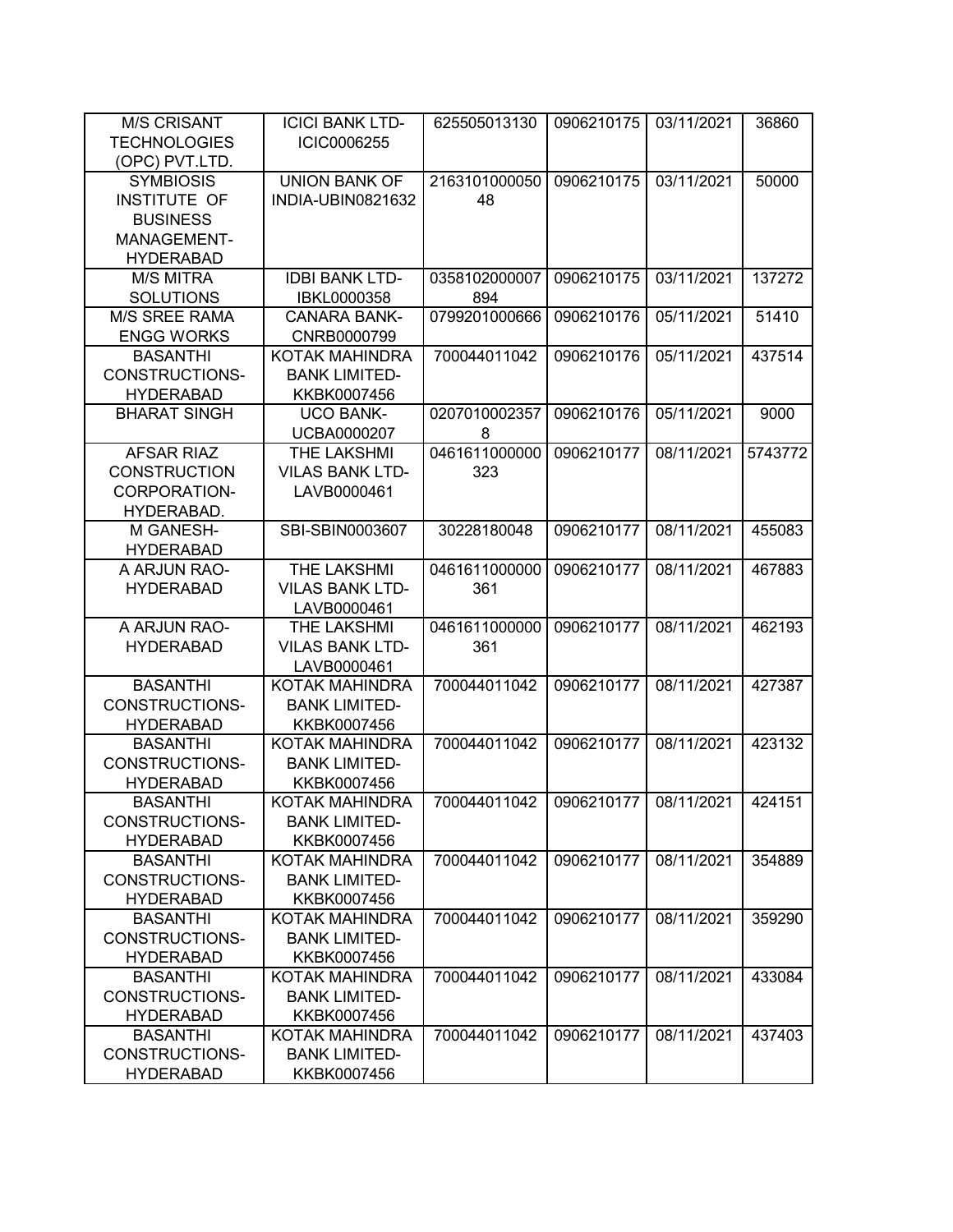| <b>BASANTHI</b>        | <b>KOTAK MAHINDRA</b> | 700044011042   | 0906210177 | 08/11/2021 | 398213  |
|------------------------|-----------------------|----------------|------------|------------|---------|
| <b>CONSTRUCTIONS-</b>  | <b>BANK LIMITED-</b>  |                |            |            |         |
| <b>HYDERABAD</b>       | KKBK0007456           |                |            |            |         |
| <b>BASANTHI</b>        | <b>KOTAK MAHINDRA</b> | 700044011042   | 0906210177 | 08/11/2021 | 335065  |
| <b>CONSTRUCTIONS-</b>  | <b>BANK LIMITED-</b>  |                |            |            |         |
| <b>HYDERABAD</b>       | KKBK0007456           |                |            |            |         |
| <b>BASANTHI</b>        | <b>KOTAK MAHINDRA</b> | 700044011042   | 0906210177 | 08/11/2021 | 344588  |
| <b>CONSTRUCTIONS-</b>  | <b>BANK LIMITED-</b>  |                |            |            |         |
| <b>HYDERABAD</b>       | KKBK0007456           |                |            |            |         |
| <b>BASANTHI</b>        | <b>KOTAK MAHINDRA</b> | 700044011042   | 0906210177 | 08/11/2021 | 340897  |
| <b>CONSTRUCTIONS-</b>  | <b>BANK LIMITED-</b>  |                |            |            |         |
| <b>HYDERABAD</b>       | KKBK0007456           |                |            |            |         |
| <b>BASANTHI</b>        | KOTAK MAHINDRA        | 700044011042   | 0906210177 | 08/11/2021 | 315495  |
| <b>CONSTRUCTIONS-</b>  | <b>BANK LIMITED-</b>  |                |            |            |         |
| <b>HYDERABAD</b>       | KKBK0007456           |                |            |            |         |
| <b>BASANTHI</b>        | <b>KOTAK MAHINDRA</b> | 700044011042   | 0906210177 | 08/11/2021 | 307614  |
| <b>CONSTRUCTIONS-</b>  | <b>BANK LIMITED-</b>  |                |            |            |         |
| <b>HYDERABAD</b>       | KKBK0007456           |                |            |            |         |
| <b>BASANTHI</b>        | <b>KOTAK MAHINDRA</b> | 700044011042   | 0906210177 | 08/11/2021 | 337813  |
| <b>CONSTRUCTIONS-</b>  | <b>BANK LIMITED-</b>  |                |            |            |         |
| <b>HYDERABAD</b>       | KKBK0007456           |                |            |            |         |
| <b>BASANTHI</b>        | <b>KOTAK MAHINDRA</b> | 700044011042   | 0906210177 | 08/11/2021 | 302195  |
| <b>CONSTRUCTIONS-</b>  | <b>BANK LIMITED-</b>  |                |            |            |         |
| <b>HYDERABAD</b>       | KKBK0007456           |                |            |            |         |
| <b>BASANTHI</b>        | KOTAK MAHINDRA        | 700044011042   | 0906210177 | 08/11/2021 | 295817  |
| <b>CONSTRUCTIONS-</b>  | <b>BANK LIMITED-</b>  |                |            |            |         |
| <b>HYDERABAD</b>       | KKBK0007456           |                |            |            |         |
| <b>BASANTHI</b>        | <b>KOTAK MAHINDRA</b> | 700044011042   | 0906210177 | 08/11/2021 | 284246  |
| <b>CONSTRUCTIONS-</b>  | <b>BANK LIMITED-</b>  |                |            |            |         |
| <b>HYDERABAD</b>       | KKBK0007456           |                |            |            |         |
| <b>BASANTHI</b>        | <b>KOTAK MAHINDRA</b> | 700044011042   | 0906210177 | 08/11/2021 | 266890  |
| <b>CONSTRUCTIONS-</b>  | <b>BANK LIMITED-</b>  |                |            |            |         |
| <b>HYDERABAD</b>       | KKBK0007456           |                |            |            |         |
| <b>BASANTHI</b>        | <b>KOTAK MAHINDRA</b> | 700044011042   | 0906210177 | 08/11/2021 | 265580  |
| <b>CONSTRUCTIONS-</b>  | <b>BANK LIMITED-</b>  |                |            |            |         |
| <b>HYDERABAD</b>       | KKBK0007456           |                |            |            |         |
| <b>BASANTHI</b>        | KOTAK MAHINDRA        | 700044011042   | 0906210177 | 08/11/2021 | 209900  |
| CONSTRUCTIONS-         | <b>BANK LIMITED-</b>  |                |            |            |         |
| <b>HYDERABAD</b>       | KKBK0007456           |                |            |            |         |
| <b>BASANTHI</b>        | KOTAK MAHINDRA        | 700044011042   | 0906210177 | 08/11/2021 | 192023  |
| <b>CONSTRUCTIONS-</b>  | <b>BANK LIMITED-</b>  |                |            |            |         |
| <b>HYDERABAD</b>       | KKBK0007456           |                |            |            |         |
| <b>GOLDEN STAR</b>     | <b>HDFC BANK-</b>     | 5020003807115  | 0906210177 | 08/11/2021 | 2163475 |
| <b>FACILITIES AND</b>  | HDFC0003739           | $\overline{2}$ |            |            |         |
| <b>SERVCES PRIVATE</b> |                       |                |            |            |         |
| <b>LIMITED</b>         |                       |                |            |            |         |
| <b>GARNEPALLY</b>      | <b>UNION BANK OF</b>  | 1425111000033  | 0906210177 | 08/11/2021 | 74636   |
| SWAMY-HYDERABAD        | INDIA-UBIN0814253     | 50             |            |            |         |
| <b>BASANTHI</b>        | KOTAK MAHINDRA        | 700044011042   | 0906210177 | 08/11/2021 | 133776  |
| CONSTRUCTIONS-         | <b>BANK LIMITED-</b>  |                |            |            |         |
| <b>HYDERABAD</b>       | KKBK0007456           |                |            |            |         |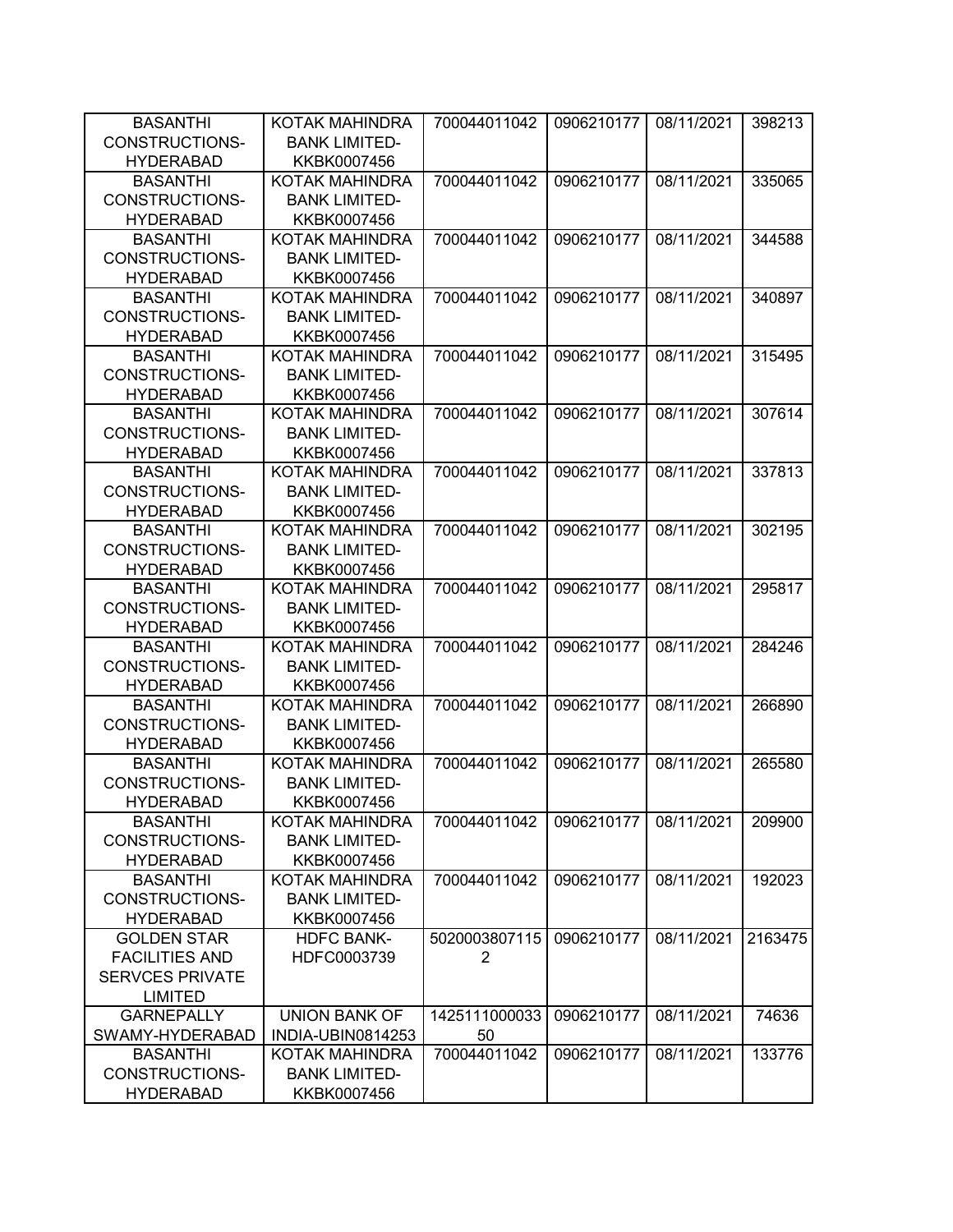| <b>BASANTHI</b>         | KOTAK MAHINDRA          | 700044011042  | 0906210177 | 08/11/2021 | 100524  |
|-------------------------|-------------------------|---------------|------------|------------|---------|
| <b>CONSTRUCTIONS-</b>   | <b>BANK LIMITED-</b>    |               |            |            |         |
| <b>HYDERABAD</b>        | KKBK0007456             |               |            |            |         |
| <b>BASANTHI</b>         | KOTAK MAHINDRA          | 700044011042  | 0906210177 | 08/11/2021 | 300716  |
| CONSTRUCTIONS-          | <b>BANK LIMITED-</b>    |               |            |            |         |
| <b>HYDERABAD</b>        | KKBK0007456             |               |            |            |         |
| M GANESH-               | SBI-SBIN0003607         | 30228180048   | 0906210177 | 08/11/2021 | 461316  |
| <b>HYDERABAD</b>        |                         |               |            |            |         |
| I KESHAVA RATNAM-       | <b>STATE BANK OF</b>    | 62095670473   | 0906210177 | 08/11/2021 | 238757  |
| <b>HYDERABAD</b>        | INDIA-SBIN0020244       |               |            |            |         |
| <b>SANYU INFRA</b>      | <b>BANK OF BARODA-</b>  | 0954040000015 | 0906210177 | 08/11/2021 | 2300898 |
| PROJECTS PRIVATE        | <b>BARB0TILHYD</b>      | 8             |            |            |         |
| LIMITED-HYDERABAD       |                         |               |            |            |         |
| <b>GAYATHRI</b>         | <b>AXIS BANK-</b>       | 9210200201164 | 0906210177 | 08/11/2021 | 95300   |
| <b>ENGINEERS &amp;</b>  | UTIB0003281             | 84            |            |            |         |
| CONTRACTORS/SC          |                         |               |            |            |         |
| <b>FAMOUS</b>           | <b>KARUR VYSYA</b>      | 1460115000003 | 0906210177 | 08/11/2021 | 25600   |
| <b>ENGINEERING</b>      | <b>BANK-KVBL0001460</b> | 759           |            |            |         |
| <b>SRVICES</b>          |                         |               |            |            |         |
| <b>M/S SKYBASE</b>      | <b>AXIS BANK-</b>       | 9170200557012 | 0906210181 | 10/11/2021 | 39549   |
| <b>INFOTECH PVT.LTD</b> | UTIB0001304             | 81            |            |            |         |
| <b>M/S SKYBASE</b>      | <b>AXIS BANK-</b>       | 9170200557012 | 0906210181 | 10/11/2021 | 39539   |
| <b>INFOTECH PVT.LTD</b> | UTIB0001304             | 81            |            |            |         |
| A ARJUN RAO-            | THE LAKSHMI             | 0461611000000 | 0906210181 | 10/11/2021 | 384428  |
| <b>HYDERABAD</b>        | <b>VILAS BANK LTD-</b>  | 361           |            |            |         |
|                         | LAVB0000461             |               |            |            |         |
| A ARJUN RAO-            | THE LAKSHMI             | 0461611000000 | 0906210181 | 10/11/2021 | 83384   |
| <b>HYDERABAD</b>        | <b>VILAS BANK LTD-</b>  | 361           |            |            |         |
|                         | LAVB0000461             |               |            |            |         |
| <b>RAYSLINE</b>         | <b>HDFC BANK LTD-</b>   | 5020005281810 | 0906210181 | 10/11/2021 | 130597  |
| <b>INFRASTRUCTURES</b>  | HDFC0002479             | 1             |            |            |         |
| PRIVATE LIMITED-        |                         |               |            |            |         |
| <b>HYDERABAD</b>        |                         |               |            |            |         |
| <b>BASANTHI</b>         | KOTAK MAHINDRA          | 700044011042  | 0906210181 | 10/11/2021 | 297840  |
| <b>CONSTRUCTIONS-</b>   | <b>BANK LIMITED-</b>    |               |            |            |         |
| <b>HYDERABAD</b>        | KKBK0007456             |               |            |            |         |
| <b>BASANTHI</b>         | KOTAK MAHINDRA          | 700044011042  | 0906210181 | 10/11/2021 | 340477  |
| CONSTRUCTIONS-          | <b>BANK LIMITED-</b>    |               |            |            |         |
| <b>HYDERABAD</b>        | KKBK0007456             |               |            |            |         |
| N BHASKAR RAO-          | KOTAK MAHINDRA          | 731011007766  | 0906210181 | 10/11/2021 | 421629  |
| <b>HYDERRABAD</b>       | <b>BANK LIMITED-</b>    |               |            |            |         |
|                         | KKBK0007458             |               |            |            |         |
| N BHASKAR RAO-          | KOTAK MAHINDRA          | 731011007766  | 0906210181 | 10/11/2021 | 474344  |
| <b>HYDERRABAD</b>       | <b>BANK LIMITED-</b>    |               |            |            |         |
|                         | KKBK0007458             |               |            |            |         |
| N BHASKAR RAO-          | KOTAK MAHINDRA          | 731011007766  | 0906210181 | 10/11/2021 | 446057  |
|                         |                         |               |            |            |         |
| <b>HYDERRABAD</b>       | <b>BANK LIMITED-</b>    |               |            |            |         |
|                         | KKBK0007458             |               |            |            |         |
| A ARJUN RAO-            | THE LAKSHMI             | 0461611000000 | 0906210181 | 10/11/2021 | 1518705 |
| <b>HYDERABAD</b>        | <b>VILAS BANK LTD-</b>  | 361           |            |            |         |
|                         | LAVB0000461             |               |            |            |         |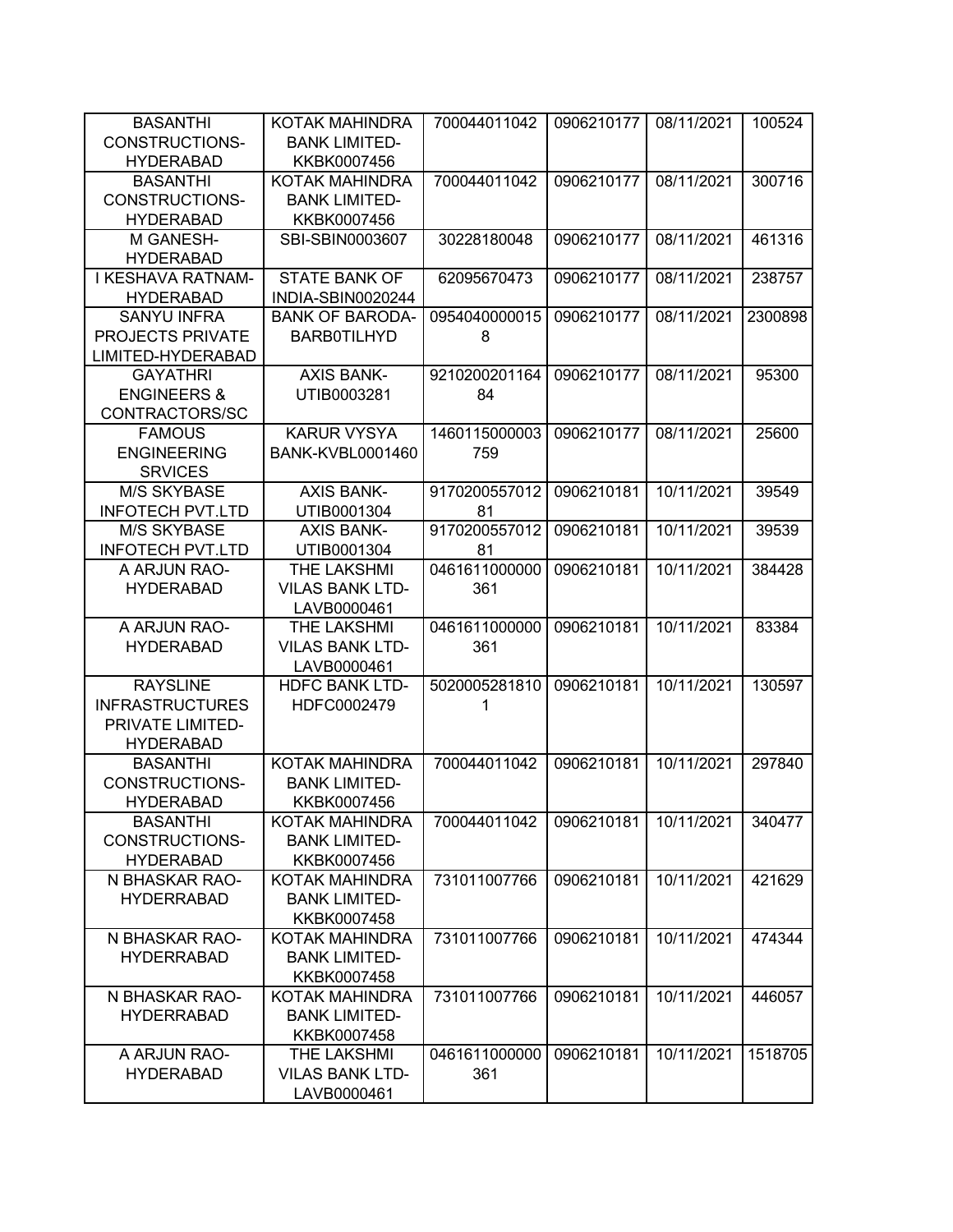| K SURESH BABU-            | <b>STATE BANK OF</b>    | 52095076063   | 0906210181 | 10/11/2021 | 2660977 |
|---------------------------|-------------------------|---------------|------------|------------|---------|
| <b>HYDERABAD</b>          | INDIA-SBIN0020244       |               |            |            |         |
| N BHASKAR RAO-            | KOTAK MAHINDRA          | 731011007766  | 0906210181 | 10/11/2021 | 468885  |
| <b>HYDERRABAD</b>         | <b>BANK LIMITED-</b>    |               |            |            |         |
|                           | KKBK0007458             |               |            |            |         |
| <b>DYNAMIC SERVICE</b>    | PUNJAB NATIONAL         | 1096250031523 | 0906210181 | 10/11/2021 | 1455009 |
|                           | <b>BANK-PUNB0109620</b> |               |            |            |         |
|                           |                         |               |            |            |         |
| N BHASKAR RAO-            | <b>KOTAK MAHINDRA</b>   | 731011007766  | 0906210182 | 10/11/2021 | 324584  |
| <b>HYDERRABAD</b>         | <b>BANK LIMITED-</b>    |               |            |            |         |
|                           | KKBK0007458             |               |            |            |         |
| N BHASKAR RAO-            | KOTAK MAHINDRA          | 731011007766  | 0906210182 | 10/11/2021 | 432310  |
| <b>HYDERRABAD</b>         | <b>BANK LIMITED-</b>    |               |            |            |         |
|                           | KKBK0007458             |               |            |            |         |
| M/S. N M                  | <b>UNION BANK OF</b>    | 2066111000027 | 0906210182 | 10/11/2021 | 574651  |
| <b>TECHNOLOGIES &amp;</b> | INDIA-UBIN0820661       | 31            |            |            |         |
| <b>CONSULTING</b>         |                         |               |            |            |         |
| <b>SERVICE</b>            |                         |               |            |            |         |
| M/S.GLOBAL                | <b>HDFC BANK LTD-</b>   | 5020004916999 | 0906210182 | 10/11/2021 | 697100  |
| <b>OUTSOURCING</b>        | HDFC0000021             | 8             |            |            |         |
| <b>SERVICES</b>           |                         |               |            |            |         |
| M/S.GLOBAL                | <b>HDFC BANK LTD-</b>   | 5020004916999 | 0906210182 | 10/11/2021 | 381914  |
| <b>OUTSOURCING</b>        | HDFC0000021             | 8             |            |            |         |
| <b>SERVICES</b>           |                         |               |            |            |         |
| <b>SUPERINTENDENT</b>     | <b>STATE BANK OF</b>    | 52128125850   | 0906210182 | 10/11/2021 | 2166642 |
| OF POLICE                 | INDIA-SBIN0020094       |               |            |            |         |
| <b>ADMN OFFICER DIST</b>  | <b>STATE BANK OF</b>    | 0000005216330 | 0906210182 | 10/11/2021 | 345668  |
| POLICE MBNR               | INDIA-SBIN0020184       | 3026          |            |            |         |
| <b>COMMISSIONER OF</b>    | <b>STATE BANK OF</b>    | 52203651730   | 0906210182 | 10/11/2021 | 410171  |
| POLICE, CYBERABAD,        | INDIA-SBIN0020496       |               |            |            |         |
| <b>HYDERABAD</b>          |                         |               |            |            |         |
|                           |                         |               |            |            |         |
| A ARJUN RAO-              | THE LAKSHMI             | 0461611000000 | 0906210183 | 11/11/2021 | 443737  |
| <b>HYDERABAD</b>          | <b>VILAS BANK LTD-</b>  | 361           |            |            |         |
|                           | LAVB0000461             |               |            |            |         |
| <b>AXIS AGENCIES</b>      | KOTAK MAHINDRA          | 5245497790    | 0906210184 | 12/11/2021 | 49411   |
|                           | <b>BANK LIMITED-</b>    |               |            |            |         |
|                           | KKBK0007475             |               |            |            |         |
| <b>LAKSHMI GANAPATHI</b>  | <b>BANK OF INDIA-</b>   | 8614251100000 | 0906210184 | 12/11/2021 | 28279   |
| <b>ENTER</b>              | BKID0008614             | 25            |            |            |         |
| <b>M/S VIJAYA</b>         | <b>BANK OF INDIA-</b>   | 8601301100000 | 0906210184 | 12/11/2021 | 24044   |
| <b>ENTERPRISES</b>        | BKID0008601             | 30            |            |            |         |
| <b>N R TELESYSTEMS</b>    | <b>IDBI BANK LTD-</b>   | 1057102000008 | 0906210184 | 12/11/2021 | 24875   |
|                           | IBKL0001057             | 709           |            |            |         |
| <b>SURYA ELECTRONICS</b>  | <b>STATE BANK OF</b>    | 10276374013   | 0906210184 | 12/11/2021 | 32282   |
|                           | INDIA-SBIN0020085       |               |            |            |         |
| <b>M/S PROGRESSIVE</b>    | SBI-SBIN0006300         | 32437618479   | 0906210184 | 12/11/2021 | 12685   |
| <b>TECHNOLOGIES</b>       |                         |               |            |            |         |
| <b>M/S PROGRESSIVE</b>    | SBI-SBIN0006300         | 32437618479   | 0906210184 | 12/11/2021 | 12685   |
| <b>TECHNOLOGIES</b>       |                         |               |            |            |         |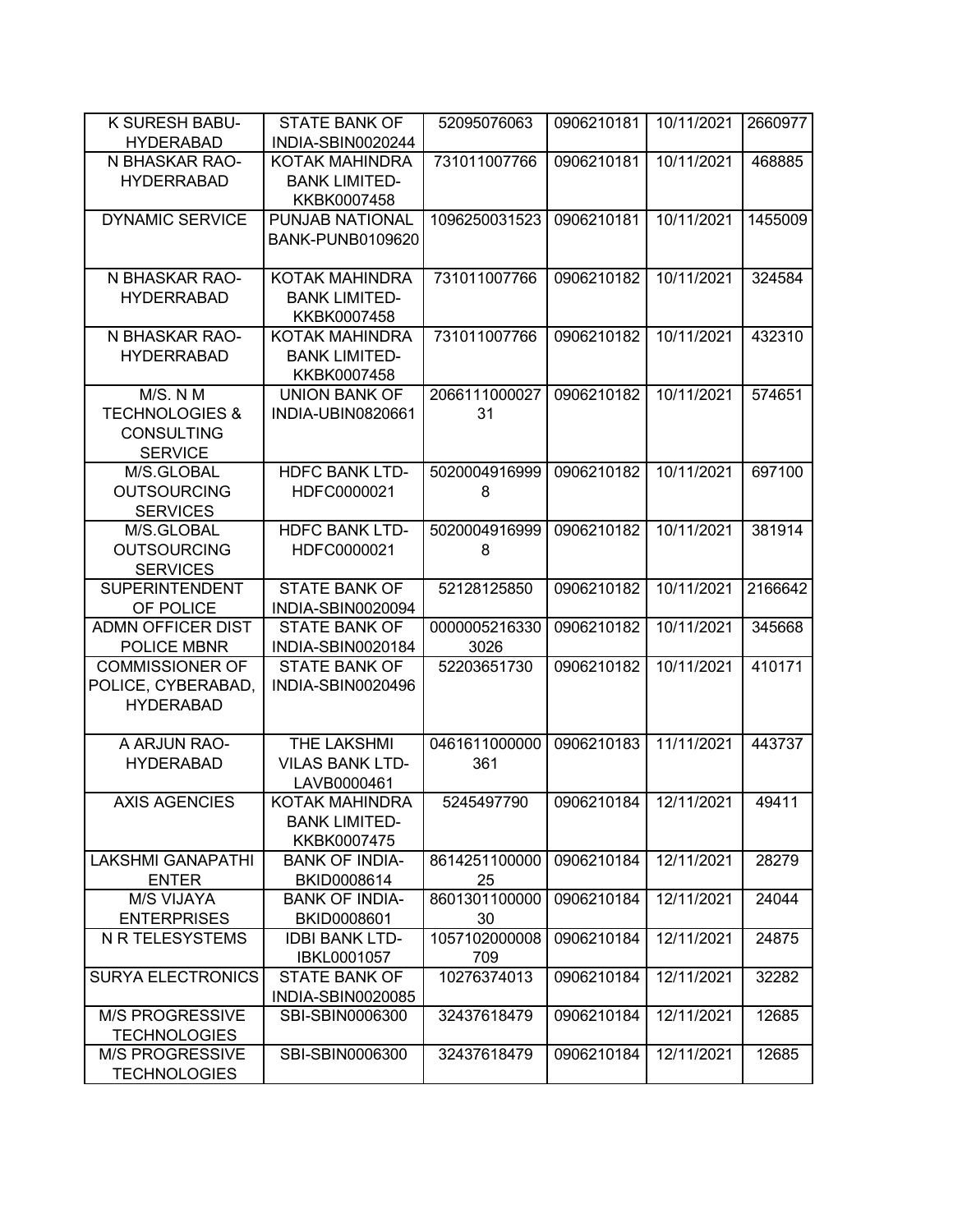| AS AUTOMATION &<br><b>ENGINEERING</b> | <b>ICICI BANK LTD-</b><br>ICIC0002777 | 277705000629             | 0906210183 | 11/11/2021 | 101126  |
|---------------------------------------|---------------------------------------|--------------------------|------------|------------|---------|
| <b>SERVICES P.LTD</b>                 |                                       |                          |            |            |         |
| <b>M/S JOHNSON LIFT</b>               | KOTAK MAHINDRA                        | 425011008336             | 0906210183 | 11/11/2021 | 174312  |
| P.LTD                                 | <b>BANK LIMITED-</b>                  |                          |            |            |         |
|                                       | KKBK0008488                           |                          |            |            |         |
| NALLAMOTHU                            | <b>AXIS BANK-</b>                     | 9120200513980            | 0906210184 | 12/11/2021 | 750863  |
| HARIVEERAKUMAR-                       | UTIB0001319                           | 31                       |            |            |         |
| <b>GUNTUR</b>                         |                                       |                          |            |            |         |
| <b>MUNEENDAR</b>                      | <b>UNION BANK OF</b>                  | 2148111000001            | 0906210184 | 12/11/2021 | 2018603 |
| <b>CONSTRUCTIONS-</b>                 | INDIA-UBIN0821489                     | 68                       |            |            |         |
| <b>KARIMNAGAR</b>                     |                                       |                          |            |            |         |
| <b>GOLDEN STAR</b>                    | <b>HDFC BANK-</b>                     | 5020003807115            | 0906210184 | 12/11/2021 | 1851237 |
| <b>FACILITIES AND</b>                 | HDFC0003739                           | $\overline{2}$           |            |            |         |
| <b>SERVCES PRIVATE</b>                |                                       |                          |            |            |         |
| <b>LIMITED</b>                        |                                       |                          |            |            |         |
| M GANESH-                             | SBI-SBIN0003607                       | 30228180048              | 0906210184 | 12/11/2021 | 382300  |
| <b>HYDERABAD</b>                      |                                       |                          |            |            |         |
| M LAXMINARAYANA.                      | <b>STATE BANK OF</b>                  | 52095081700              | 0906210184 | 12/11/2021 | 319352  |
|                                       | INDIA-SBIN0020244                     |                          |            |            |         |
| <b>R R ENTERPRISES</b>                | <b>CANARA BANK-</b>                   | 1286201001420            | 0906210184 | 12/11/2021 | 21060   |
|                                       | CNRB0001286                           |                          |            |            |         |
| M/S.SANJARI                           | PUNJAB NATIONAL                       | 6129002100000            | 0906210184 | 12/11/2021 | 640768  |
| <b>CORPORATE SERVICE</b>              | <b>BANK-PUNB0619300</b>               | 124                      |            |            |         |
|                                       |                                       |                          |            |            |         |
| M/S.SANJARI                           | PUNJAB NATIONAL                       | 6129002100000            | 0906210184 | 12/11/2021 | 366916  |
| <b>CORPORATE SERVICE</b>              | <b>BANK-PUNB0619300</b>               | 124                      |            |            |         |
|                                       |                                       |                          |            |            |         |
| M/S.SANJARI                           | PUNJAB NATIONAL                       | 6129002100000            | 0906210184 | 12/11/2021 | 183158  |
| <b>CORPORATE SERVICE</b>              | <b>BANK-PUNB0619300</b>               | 124                      |            |            |         |
|                                       |                                       |                          |            |            |         |
| <b>INFILTRATION</b>                   | <b>TELANGANA</b>                      | 9939003000000            | 0906210184 | 12/11/2021 | 337441  |
| <b>TECHNOLOGY</b>                     | STATE COOP APEX                       | 31                       |            |            |         |
|                                       | <b>BANK-TSAB0000139</b>               |                          |            |            |         |
|                                       |                                       |                          |            |            |         |
| NAGALAKSHMI                           | <b>BANK OF BARODA-</b>                | 1944040000014 0906210184 |            | 12/11/2021 | 726103  |
| <b>ENTERPRISES-</b>                   | <b>BARBOCHILAK</b>                    | 1                        |            |            |         |
| <b>SECUNDERABAD</b>                   |                                       |                          |            |            |         |
| <b>B ALEEM MIAH-</b>                  | <b>UNION BANK OF</b>                  | 1379111000004            | 0906210184 | 12/11/2021 | 582185  |
| <b>KURNOOL</b>                        | INDIA-UBIN0813796                     | 87                       |            |            |         |
| M/S JOHNSON LIFT                      | <b>KOTAK MAHINDRA</b>                 | 425011008336             | 0906210184 | 12/11/2021 | 400922  |
| P.LTD                                 | <b>BANK LIMITED-</b>                  |                          |            |            |         |
|                                       | KKBK0008488                           |                          |            |            |         |
| M/S JOHNSON LIFT                      | KOTAK MAHINDRA                        | 425011008336             | 0906210184 | 12/11/2021 | 174312  |
| P.LTD                                 | <b>BANK LIMITED-</b>                  |                          |            |            |         |
|                                       | KKBK0008488                           |                          |            |            |         |
| M/S JOHNSON LIFT                      | KOTAK MAHINDRA                        | 425011008336             | 0906210184 | 12/11/2021 | 84748   |
| P.LTD                                 | <b>BANK LIMITED-</b>                  |                          |            |            |         |
|                                       | KKBK0008488                           |                          |            |            |         |
| <b>GVK LEARNING</b>                   | <b>AXIS BANK-</b>                     | 9160200419599            | 0906210185 | 15/11/2021 | 31515   |
| <b>COORDINATES</b>                    | UTIB0000027                           | 87                       |            |            |         |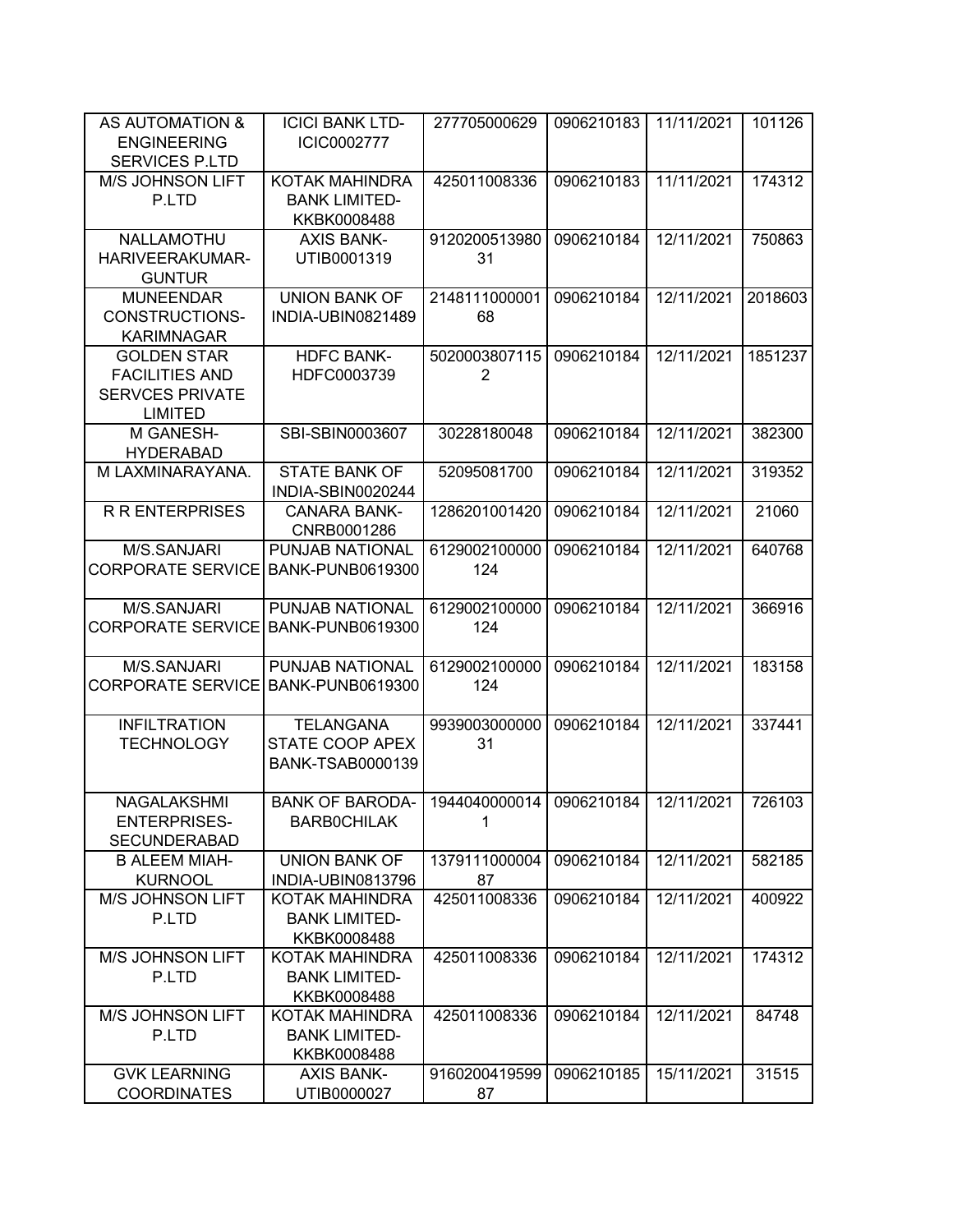| AFSAR RIAZ             | <b>HDFC BANK-</b>       | 5920994941225 | 0906210185 | 15/11/2021 | 5743772 |
|------------------------|-------------------------|---------------|------------|------------|---------|
| <b>CONSTRUCTION</b>    | HDFC0004291             | 9             |            |            |         |
| CORPORATION-           |                         |               |            |            |         |
| HYDERABAD.             |                         |               |            |            |         |
| C AYYAPU REDDY-        | <b>STATE BANK OF</b>    | 62128844927   | 0906210185 | 15/11/2021 | 122384  |
| <b>MAHABUBNAGAR</b>    | INDIA-SBIN0020187       |               |            |            |         |
| <b>SRI ANJINE</b>      | <b>ICICI BANK LTD-</b>  | 130405001775  | 0906210185 | 15/11/2021 | 1185146 |
| <b>ENTERPRISES-</b>    | ICIC0001304             |               |            |            |         |
| <b>MEDCHAL</b>         |                         |               |            |            |         |
| MALKAJGIRI.            |                         |               |            |            |         |
| K LINGAREDDY -         | <b>BANK OF BARODA-</b>  | 2420040000014 | 0906210185 | 15/11/2021 | 3323135 |
| <b>NIZAMABAD</b>       | <b>BARB0TILHYD</b>      | 6             |            |            |         |
| <b>SREE MEHER</b>      | <b>STATE BANK OF</b>    | 62029523007   | 0906210185 | 15/11/2021 | 5457745 |
| <b>LAKSHMI AND CO-</b> | INDIA-SBIN0020244       |               |            |            |         |
| <b>HYDERABAD</b>       |                         |               |            |            |         |
| M LAXMINARAYANA-       | <b>STATE BANK OF</b>    | 52095081700   | 0906210185 | 15/11/2021 | 738815  |
| <b>HYDERABAD</b>       | INDIA-SBIN0020244       |               |            |            |         |
| RAVITEJA AND CO-       | SBI-SBIN0001173         | 34858377661   | 0906210185 | 15/11/2021 | 885823  |
| <b>PRAKASAM</b>        |                         |               |            |            |         |
| <b>MOGULLA</b>         | <b>UNION BANK OF</b>    | 1180101000610 | 0906210185 | 15/11/2021 | 133306  |
| <b>ANILKUMAR GOUD-</b> | INDIA-UBIN0811807       | 80            |            |            |         |
| <b>RANGAREDDY</b>      |                         |               |            |            |         |
| T KOTESWARA RAO        | <b>INDIAN BANK-</b>     | 411469410     | 0906210185 | 15/11/2021 | 848487  |
|                        | IDIB000G001             |               |            |            |         |
| <b>M/S SAI RAM</b>     | <b>STATE BANK OF</b>    | 62194007127   | 0906210185 | 15/11/2021 | 594460  |
| <b>ENTERPRISES,</b>    | INDIA-SBIN0020244       |               |            |            |         |
| <b>R R ENTERPRISES</b> | <b>CANARA BANK-</b>     | 1286201001420 | 0906210187 | 16/11/2021 | 12812   |
|                        | CNRB0001286             |               |            |            |         |
| <b>LALITHA</b>         | <b>DEVELOPMENT</b>      | 0512010000088 | 0906210187 | 16/11/2021 | 201659  |
| <b>ENTERPRISES-</b>    | <b>CREDIT BANK</b>      | 7             |            |            |         |
| <b>HYDERABAD</b>       | LIMITED-                |               |            |            |         |
|                        | DCBL0000051             |               |            |            |         |
| <b>SREE RAMA</b>       | <b>CANARA BANK-</b>     | 0799201000666 | 0906210185 | 15/11/2021 | 47927   |
| <b>ENGINEERING</b>     | CNRB0000799             |               |            |            |         |
| <b>WORKS</b>           |                         |               |            |            |         |
| <b>M/S DYNAMIC</b>     | <b>IDFC BANK</b>        | 10027594125   | 0906210185 | 15/11/2021 | 52660   |
| <b>ENTERPRISES</b>     | LIMITED-                |               |            |            |         |
|                        | IDFB0042201             |               |            |            |         |
| <b>SWASTIK</b>         | <b>UNION BANK OF</b>    | 2354111000018 | 0906210187 | 16/11/2021 | 67874   |
| <b>ENTERPRISES-</b>    | INDIA-UBIN0823546       | 02            |            |            |         |
| <b>HYDERABAD</b>       |                         |               |            |            |         |
| S GANGADHAR RAO        | <b>INDIAN OVERSEAS</b>  | 0623020000007 | 0906210187 | 16/11/2021 | 920302  |
| AND CO                 | <b>BANK-IOBA0000623</b> | 83            |            |            |         |
|                        |                         |               |            |            |         |
| <b>SATYA SURYA</b>     | <b>STATE BANK OF</b>    | 62202867610   | 0906210187 | 16/11/2021 | 47209   |
| <b>ALUMINIUM</b>       | INDIA-SBIN0021495       |               |            |            |         |
| <b>INDUSTRIES LTD</b>  |                         |               |            |            |         |
| <b>BASANTHI</b>        | KOTAK MAHINDRA          | 700044011042  | 0906210187 | 16/11/2021 | 337460  |
| CONSTRUCTIONS-         | <b>BANK LIMITED-</b>    |               |            |            |         |
| <b>HYDERABAD</b>       | KKBK0007456             |               |            |            |         |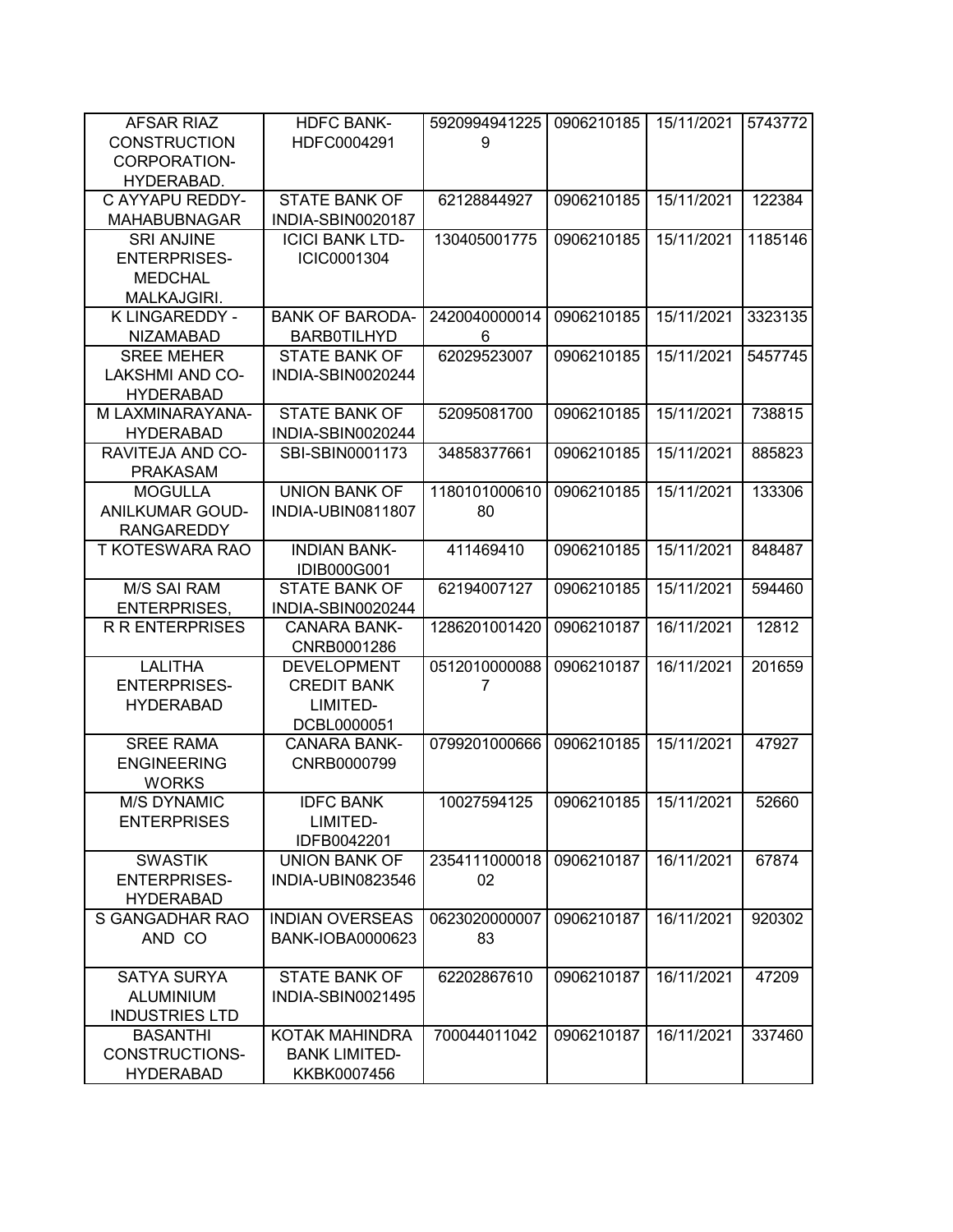| N BHASKAR RAO-                    | THE LAKSHMI                                   | 0461611000000 | 0906210187 | 16/11/2021 | 1298682 |
|-----------------------------------|-----------------------------------------------|---------------|------------|------------|---------|
| <b>HYDERRABAD</b>                 | <b>VILAS BANK LTD-</b>                        | 359           |            |            |         |
|                                   | LAVB0000461                                   |               |            |            |         |
| <b>NAGALAKSHMI</b>                | <b>BANK OF BARODA-</b>                        | 1944040000014 | 0906210187 | 16/11/2021 | 1040166 |
| <b>ENTERPRISES-</b>               | <b>BARBOCHILAK</b>                            | 1             |            |            |         |
| <b>SECUNDERABAD</b>               |                                               |               |            |            |         |
| M SRINIVAS-                       | <b>THE LAKSHMI</b>                            | 0461360000000 | 0906210187 | 16/11/2021 | 2982547 |
| <b>HYDERABAD</b>                  | <b>VILAS BANK LTD-</b>                        | 384           |            |            |         |
|                                   | LAVB0000461                                   |               |            |            |         |
| <b>SREE MEHER</b>                 | <b>STATE BANK OF</b>                          | 62029523007   | 0906210187 | 16/11/2021 | 3016172 |
| <b>LAKSHMI AND CO-</b>            | INDIA-SBIN0020244                             |               |            |            |         |
| <b>HYDERABAD</b>                  |                                               |               |            |            |         |
| HITACHI HI REL                    | <b>ICICI BANK LTD-</b>                        | 002451000108  | 0906210188 | 17/11/2021 | 1007649 |
| <b>POWER</b>                      | ICIC0000024                                   |               |            |            |         |
| <b>ELECTRONICS PVT</b>            |                                               |               |            |            |         |
| LTD-GANDHINAGAR                   |                                               |               |            |            |         |
| M/S. GIG                          | <b>IDFC FIRST BANK</b>                        | 10063412270   | 0906210188 | 17/11/2021 | 409238  |
| <b>ENGINEERING</b>                | LTD-IDFB0080225                               |               |            |            |         |
| <b>WORKS</b>                      |                                               |               |            |            |         |
| MCSR                              | <b>BANK OF BARODA-</b>                        | 4007062110000 | 0906210188 | 17/11/2021 | 7886542 |
| <b>CONSTRUCTIONS-</b>             | <b>BARBOVJCUDD</b>                            | 34            |            |            |         |
| <b>CUDDAPAH</b>                   |                                               |               |            |            |         |
| <b>B ALEEM MIAH-</b>              | <b>UNION BANK OF</b>                          | 1379111000004 | 0906210188 | 17/11/2021 | 2111526 |
| <b>KURNOOL</b>                    | <b>INDIA-UBIN0813796</b>                      | 87            |            | 17/11/2021 |         |
| <b>BASANTHI</b><br>CONSTRUCTIONS- | <b>KOTAK MAHINDRA</b><br><b>BANK LIMITED-</b> | 700044011042  | 0906210188 |            | 356065  |
| <b>HYDERABAD</b>                  | KKBK0007456                                   |               |            |            |         |
| E AND E                           | <b>KARUR VYSYA</b>                            | 1456280000000 | 0906210188 | 17/11/2021 | 155300  |
| <b>ENTERPRISES-</b>               | BANK-KVBL0001456                              | 743           |            |            |         |
| <b>HYDERABAD</b>                  |                                               |               |            |            |         |
| <b>NINIKA</b>                     | <b>HDFC BANK LTD-</b>                         | 5020004525991 | 0906210189 | 18/11/2021 | 175657  |
| <b>TECHNOLOGIES PVT</b>           | HDFC0000377                                   | 3             |            |            |         |
| LTD-SANGAREDDY                    |                                               |               |            |            |         |
| <b>M MOHAN REDDY-</b>             | PUNJAB NATIONAL                               | 0687000110101 | 0906210189 | 18/11/2021 | 218808  |
| WARANGAL                          | <b>BANK-PUNB0068700</b>                       | 821           |            |            |         |
|                                   |                                               |               |            |            |         |
| <b>FIRST MAN</b>                  | <b>ICICI BANK LTD-</b>                        | 613405024807  | 0906210189 | 18/11/2021 | 682033  |
| <b>MANAGEMENT</b>                 | ICIC0006134                                   |               |            |            |         |
| SERVICES PVT LTD                  |                                               |               |            |            |         |
| <b>BALAJI SERVICES</b>            | <b>CANARA BANK-</b>                           | 3050101000378 | 0906210189 | 18/11/2021 | 765216  |
|                                   | CNRB0013050                                   | 7             |            |            |         |
| <b>BASANTHI</b>                   | <b>KOTAK MAHINDRA</b>                         | 700044011042  | 0906210189 | 18/11/2021 | 419611  |
| <b>CONSTRUCTIONS-</b>             | <b>BANK LIMITED-</b>                          |               |            |            |         |
| <b>HYDERABAD</b>                  | KKBK0007456                                   |               |            |            |         |
| <b>BASANTHI</b>                   | <b>KOTAK MAHINDRA</b>                         | 700044011042  | 0906210189 | 18/11/2021 | 444189  |
| <b>CONSTRUCTIONS-</b>             | <b>BANK LIMITED-</b>                          |               |            |            |         |
| <b>HYDERABAD</b>                  | KKBK0007456                                   |               |            |            |         |
| <b>BASANTHI</b>                   | KOTAK MAHINDRA                                | 700044011042  | 0906210189 | 18/11/2021 | 470555  |
| CONSTRUCTIONS-                    | <b>BANK LIMITED-</b>                          |               |            |            |         |
| <b>HYDERABAD</b>                  | KKBK0007456                                   |               |            |            |         |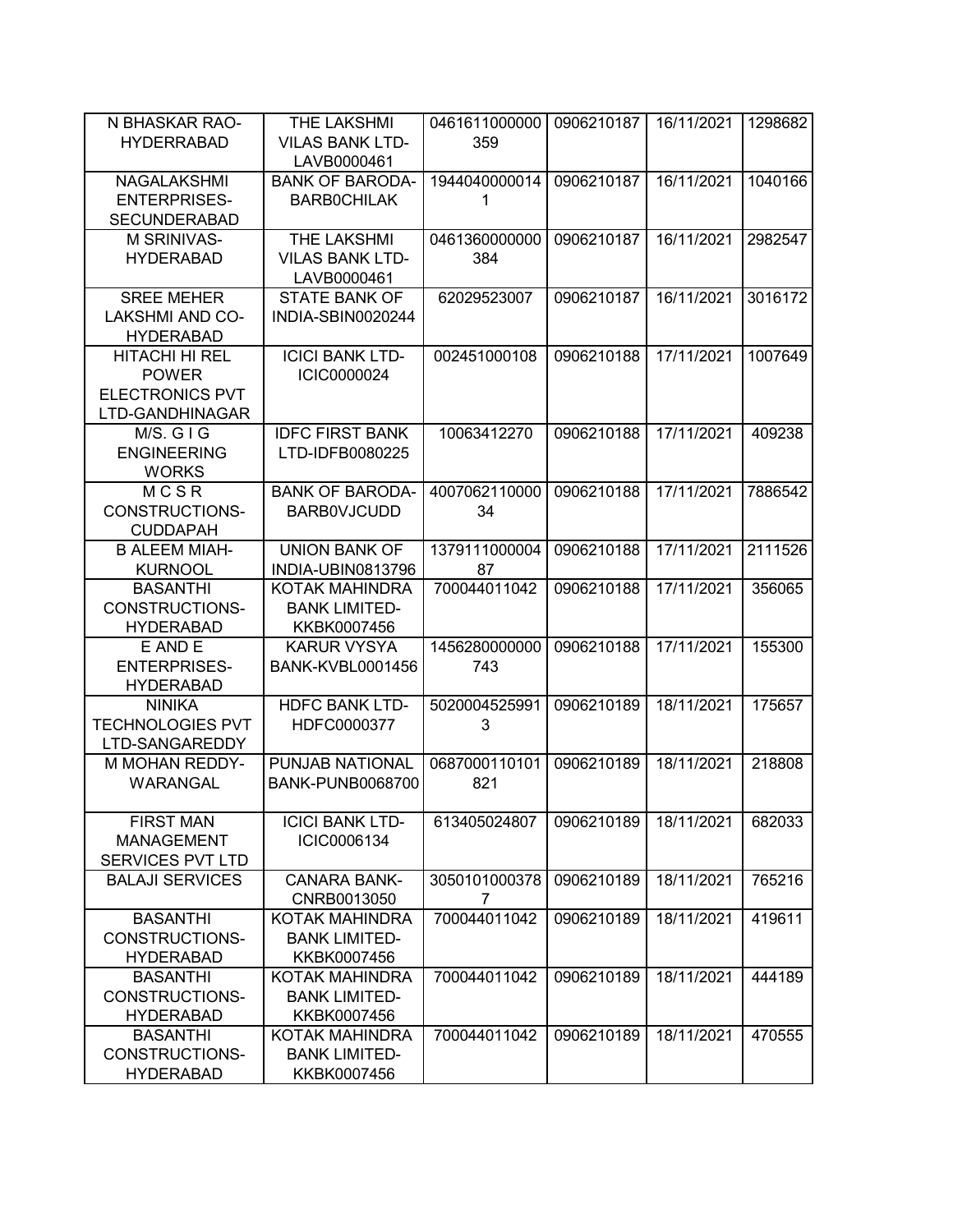| <b>BASANTHI</b>                  | KOTAK MAHINDRA                          | 700044011042        | 0906210189 | 18/11/2021 | 470004  |
|----------------------------------|-----------------------------------------|---------------------|------------|------------|---------|
| <b>CONSTRUCTIONS-</b>            | <b>BANK LIMITED-</b>                    |                     |            |            |         |
| <b>HYDERABAD</b>                 | KKBK0007456                             |                     |            |            |         |
| <b>BASANTHI</b>                  | KOTAK MAHINDRA                          | 700044011042        | 0906210189 | 18/11/2021 | 458047  |
| CONSTRUCTIONS-                   | <b>BANK LIMITED-</b>                    |                     |            |            |         |
| <b>HYDERABAD</b>                 | KKBK0007456                             |                     |            |            |         |
| <b>BASANTHI</b>                  | KOTAK MAHINDRA                          | 700044011042        | 0906210189 | 18/11/2021 | 381162  |
| CONSTRUCTIONS-                   | <b>BANK LIMITED-</b>                    |                     |            |            |         |
| <b>HYDERABAD</b>                 | KKBK0007456                             |                     |            |            |         |
| <b>EWAC ALLOYS LTD-</b>          | <b>STANDARD</b>                         | 22205371015         | 0906210189 | 18/11/2021 | 755853  |
| <b>MUMBAI</b>                    | <b>CHARTERED BANK-</b>                  |                     |            |            |         |
|                                  | SCBL0036001                             |                     |            |            |         |
|                                  |                                         |                     |            |            |         |
| PREMIER INDIA                    | <b>HDFC BANK LTD-</b>                   | 5020002914901       | 0906210189 | 18/11/2021 | 49367   |
| <b>AGENCIES</b>                  | HDFC0000050                             | 8                   |            |            |         |
| <b>NIRAJAN KUMAR</b>             | <b>IDBI BANK LTD-</b>                   | 0446102000009       | 0906210189 | 18/11/2021 | 424871  |
|                                  | IBKL0000446                             | 645                 |            |            |         |
| <b>LALITHA</b>                   | <b>DEVELOPMENT</b>                      | 0512010000088       | 0906210189 | 18/11/2021 | 207135  |
| <b>ENTERPRISES-</b>              | <b>CREDIT BANK</b>                      | 7                   |            |            |         |
| <b>HYDERABAD</b>                 | LIMITED-                                |                     |            |            |         |
|                                  | DCBL0000051                             |                     |            |            |         |
| <b>KOMARASETTY</b>               | <b>BANK OF</b>                          | 60006052740         | 0906210189 | 18/11/2021 | 1114172 |
| TIRUPATHAIAH-                    | MAHARASHTRA-                            |                     |            |            |         |
| <b>GUNTUR</b>                    | MAHB0000411                             |                     |            |            |         |
| <b>M/S BHAVYESH</b>              | <b>UNION BANK OF</b>                    | 5101010071692       | 0906210190 | 19/11/2021 | 187757  |
| <b>TRAVELS</b><br><b>LALITHA</b> | INDIA-UBIN0901661<br><b>DEVELOPMENT</b> | 89<br>0512010000088 | 0906210190 | 19/11/2021 | 670677  |
| <b>ENTERPRISES-</b>              | <b>CREDIT BANK</b>                      | 7                   |            |            |         |
| <b>HYDERABAD</b>                 | LIMITED-                                |                     |            |            |         |
|                                  | DCBL0000051                             |                     |            |            |         |
| <b>BASANTHI</b>                  | <b>KOTAK MAHINDRA</b>                   | 700044011042        | 0906210190 | 19/11/2021 | 468577  |
| <b>CONSTRUCTIONS-</b>            | <b>BANK LIMITED-</b>                    |                     |            |            |         |
| <b>HYDERABAD</b>                 | KKBK0007456                             |                     |            |            |         |
| <b>BASANTHI</b>                  | KOTAK MAHINDRA                          | 700044011042        | 0906210190 | 19/11/2021 | 469563  |
| CONSTRUCTIONS-                   | <b>BANK LIMITED-</b>                    |                     |            |            |         |
| <b>HYDERABAD</b>                 | KKBK0007456                             |                     |            |            |         |
| <b>BASANTHI</b>                  | KOTAK MAHINDRA                          | 700044011042        | 0906210190 | 19/11/2021 | 367768  |
| CONSTRUCTIONS-                   | <b>BANK LIMITED-</b>                    |                     |            |            |         |
| <b>HYDERABAD</b>                 | KKBK0007456                             |                     |            |            |         |
| <b>BASANTHI</b>                  | <b>KOTAK MAHINDRA</b>                   | 700044011042        | 0906210190 | 19/11/2021 | 272208  |
| CONSTRUCTIONS-                   | <b>BANK LIMITED-</b>                    |                     |            |            |         |
| <b>HYDERABAD</b>                 | KKBK0007456                             |                     |            |            |         |
| <b>NARSIMHA V-</b>               | <b>STATE BANK OF</b>                    | 62078451475         | 0906210190 | 19/11/2021 | 1859904 |
| <b>HYDERABAD</b>                 | INDIA-SBIN0020072                       |                     |            |            |         |
| <b>SK SAFETY</b>                 | <b>AXIS BANK -</b>                      | 9150300329766       | 0906210190 | 19/11/2021 | 261010  |
| WINGS(P)LTD                      | UTIB0001634                             | 14                  |            |            |         |
| <b>DILEEP</b>                    | <b>CANARA BANK-</b>                     | 2611285000002       | 0906210191 | 23/11/2021 | 2683468 |
| KUMARLUCKNOW                     | CNRB0002611                             |                     |            |            |         |
| <b>M/S SRINIVASA</b>             | <b>BANK OF BARODA-</b>                  | 0512020000047       | 0906210191 | 23/11/2021 | 263279  |
| <b>SALES &amp; SERVICES</b>      | <b>BARB0SECUND</b>                      | 8                   |            |            |         |
| <b>PVT LT</b>                    |                                         |                     |            |            |         |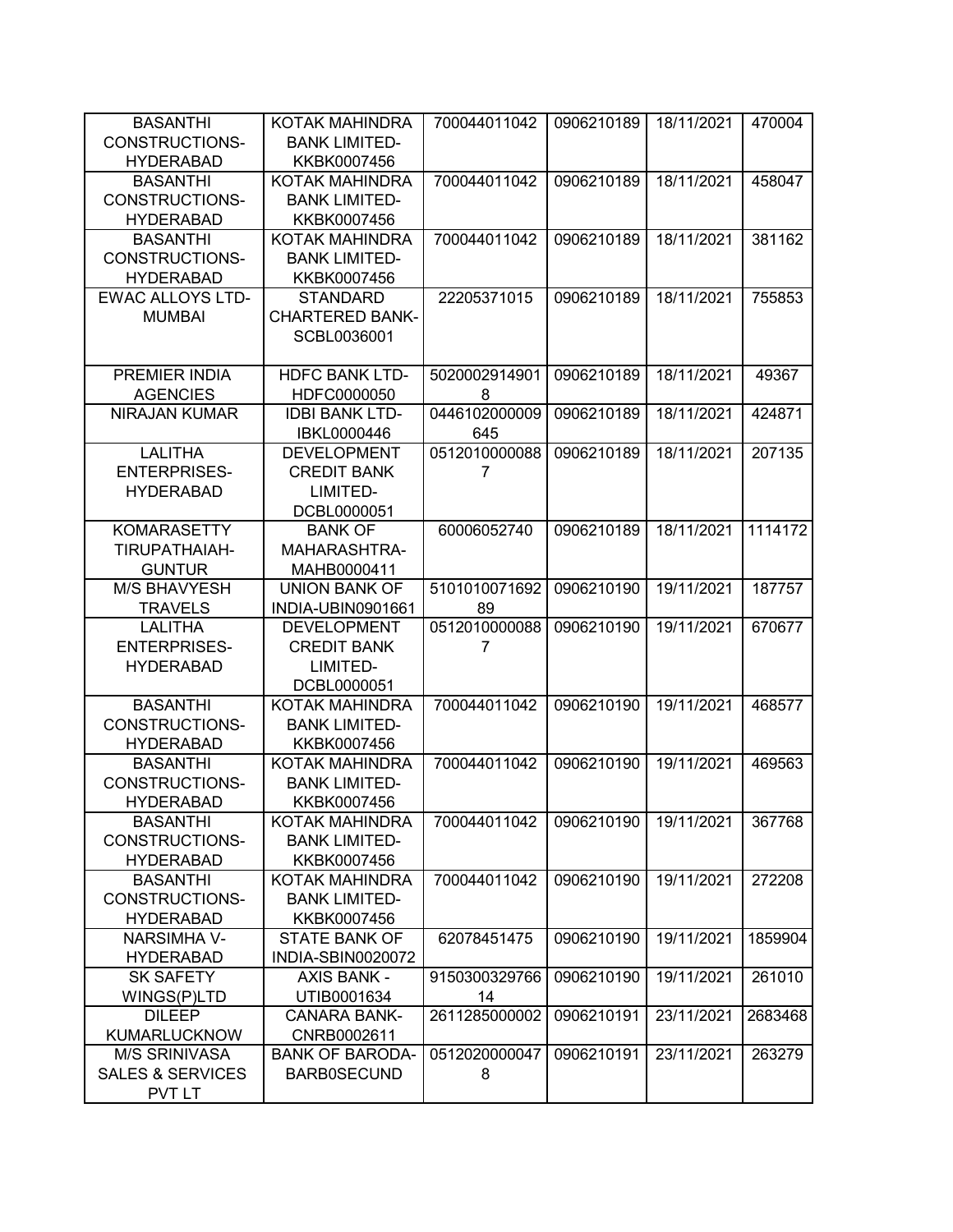| <b>BASANTHI</b>          | <b>KOTAK MAHINDRA</b>  | 700044011042  | 0906210191 | 23/11/2021 | 588478  |
|--------------------------|------------------------|---------------|------------|------------|---------|
| <b>CONSTRUCTIONS-</b>    | <b>BANK LIMITED-</b>   |               |            |            |         |
| <b>HYDERABAD</b>         | KKBK0007456            |               |            |            |         |
| PGE ELECTRICALS-         | <b>IDBI BANK LTD-</b>  | 1274102000004 | 0906210191 | 23/11/2021 | 2509824 |
| <b>HYDERABAD</b>         | IBKL0001274            | 732           |            |            |         |
| A ARJUN RAO-             | THE LAKSHMI            | 0461611000000 | 0906210191 | 23/11/2021 | 276752  |
| <b>HYDERABAD</b>         | <b>VILAS BANK LTD-</b> | 361           |            |            |         |
|                          | LAVB0000461            |               |            |            |         |
| A ARJUN RAO-             | THE LAKSHMI            | 0461611000000 | 0906210191 | 23/11/2021 | 328254  |
| <b>HYDERABAD</b>         | <b>VILAS BANK LTD-</b> | 361           |            |            |         |
|                          | LAVB0000461            |               |            |            |         |
| A ARJUN RAO-             | <b>THE LAKSHMI</b>     | 0461611000000 | 0906210191 | 23/11/2021 | 423641  |
|                          |                        |               |            |            |         |
| <b>HYDERABAD</b>         | <b>VILAS BANK LTD-</b> | 361           |            |            |         |
|                          | LAVB0000461            |               |            |            |         |
| <b>FIRST MAN</b>         | <b>ICICI BANK LTD-</b> | 613405024807  | 0906210191 | 23/11/2021 | 250330  |
| <b>MANAGEMENT</b>        | ICIC0006134            |               |            |            |         |
| SERVICES PVT LTD         |                        |               |            |            |         |
| <b>FIRST MAN</b>         | <b>ICICI BANK LTD-</b> | 613405024807  | 0906210191 | 23/11/2021 | 343660  |
| <b>MANAGEMENT</b>        | ICIC0006134            |               |            |            |         |
| <b>SERVICES PVT LTD</b>  |                        |               |            |            |         |
| <b>PSR</b>               | <b>HDFC BANK-</b>      | 1019100210004 | 0906210191 | 23/11/2021 | 58179   |
| <b>ENTERPRISESMEDCH</b>  | HDFC0CTGB19            | 56            |            |            |         |
| AL                       |                        |               |            |            |         |
| <b>DPS SALES AND</b>     | <b>STATE BANK OF</b>   | 64022468445   | 0906210191 | 23/11/2021 | 100186  |
| SERVICES (INDIA)-        | INDIA-SBIN0016443      |               |            |            |         |
| <b>HYDERABAD</b>         |                        |               |            |            |         |
| <b>MUNEENDAR</b>         | <b>UNION BANK OF</b>   | 2148111000001 | 0906210191 | 23/11/2021 | 193890  |
| <b>CONSTRUCTIONS-</b>    | INDIA-UBIN0821489      | 68            |            |            |         |
| <b>KARIMNAGAR</b>        |                        |               |            |            |         |
| C AYYAPU REDDY-          | <b>STATE BANK OF</b>   | 62128844927   | 0906210191 | 23/11/2021 | 547983  |
| <b>MAHABUBNAGAR</b>      | INDIA-SBIN0020187      |               |            |            |         |
| D J NARSIMHA RAO         | SBI-SBIN0001979        | 35064652045   | 0906210194 | 26/11/2021 | 20710   |
| <b>NARSIMHA V-</b>       | <b>STATE BANK OF</b>   | 62078451475   | 0906210191 | 23/11/2021 | 5012412 |
| <b>HYDERABAD</b>         | INDIA-SBIN0063784      |               |            |            |         |
| <b>SRIKARG PROJECTS</b>  | <b>HDFC BANK LTD-</b>  | 5020005376548 | 0906210191 | 23/11/2021 | 1233986 |
| PRIVATE LIMITED-         | HDFC0000562            | 5             |            |            |         |
| <b>HYDERABAD</b>         |                        |               |            |            |         |
| <b>M/S CHAANAKYA</b>     | <b>STATE BANK OF</b>   | 64150738641   | 0906210191 | 23/11/2021 | 59006   |
| <b>ENTERPRISES, WEST</b> | INDIA-SBIN0040462      |               |            |            |         |
| MARREDPALLY,             |                        |               |            |            |         |
| <b>SECUNDERABAD</b>      |                        |               |            |            |         |
|                          |                        |               |            |            |         |
| <b>M/S THOKA ANIL</b>    | <b>STATE BANK OF</b>   | 38042448146   | 0906210191 | 23/11/2021 | 38487   |
| <b>KUMAR</b>             | INDIA-SBIN0006645      |               |            |            |         |
| <b>HUGHES AND</b>        | <b>STATE BANK OF</b>   | 37988253353   | 0906210191 | 23/11/2021 | 175014  |
| <b>HUGHES CHEM</b>       | INDIA-SBIN0013913      |               |            |            |         |
| <b>LIMITED</b>           |                        |               |            |            |         |
| <b>SRI BALAJI</b>        | SBI-SBIN0012716        | 32222210714   | 0906210191 | 23/11/2021 | 691541  |
| INDUSTRIES-              |                        |               |            |            |         |
| <b>NALGONDA</b>          |                        |               |            |            |         |
|                          |                        |               |            |            |         |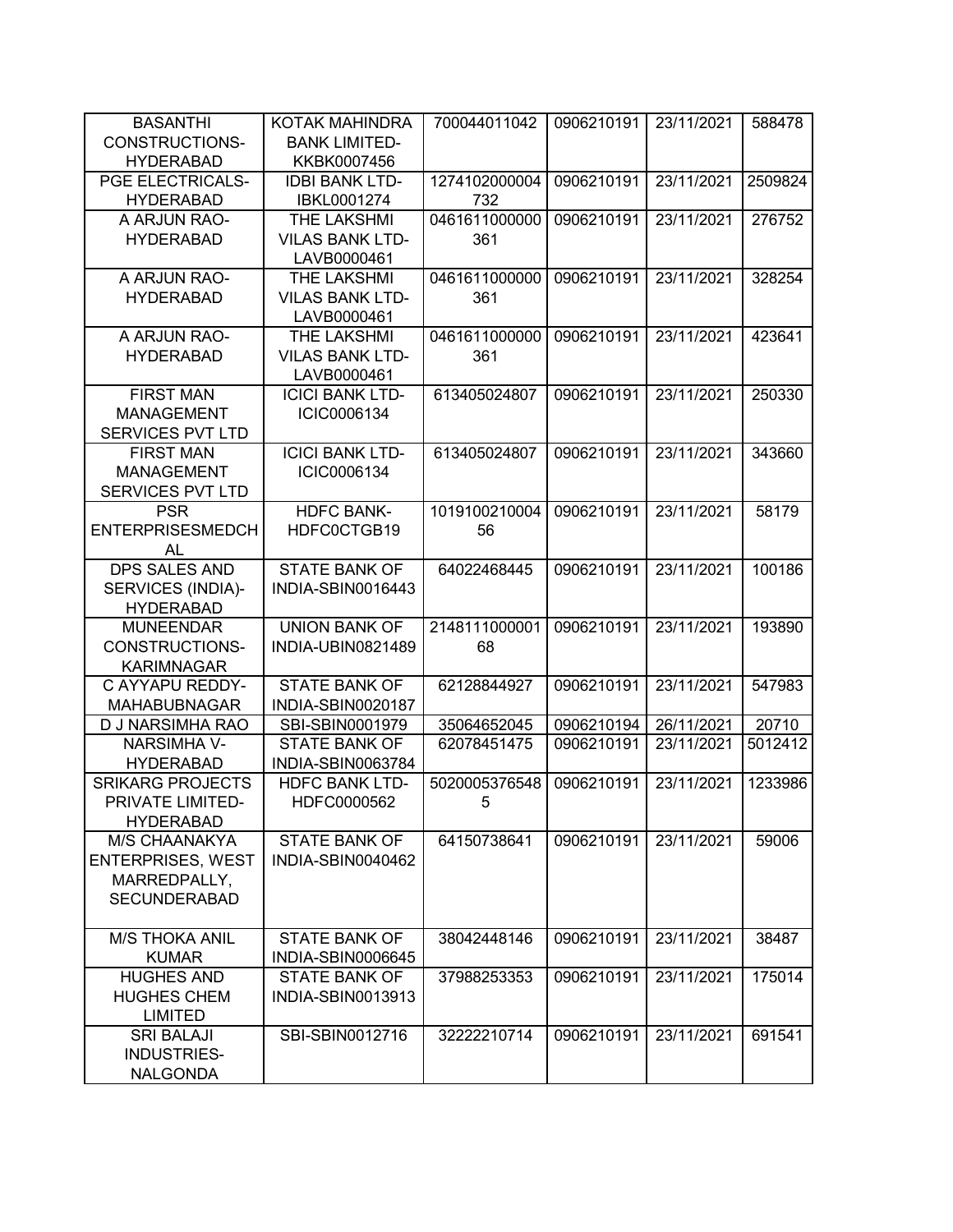| <b>BASANTHI</b>          | KOTAK MAHINDRA         | 700044011042   | 0906210191 | 23/11/2021 | 466427  |
|--------------------------|------------------------|----------------|------------|------------|---------|
| <b>CONSTRUCTIONS-</b>    | <b>BANK LIMITED-</b>   |                |            |            |         |
| <b>HYDERABAD</b>         | KKBK0007456            |                |            |            |         |
| <b>BASANTHI</b>          | KOTAK MAHINDRA         | 700044011042   | 0906210191 | 23/11/2021 | 467120  |
| <b>CONSTRUCTIONS-</b>    | <b>BANK LIMITED-</b>   |                |            |            |         |
| <b>HYDERABAD</b>         | KKBK0007456            |                |            |            |         |
| <b>BASANTHI</b>          | KOTAK MAHINDRA         | 700044011042   | 0906210191 | 23/11/2021 | 451921  |
| <b>CONSTRUCTIONS-</b>    | <b>BANK LIMITED-</b>   |                |            |            |         |
| <b>HYDERABAD</b>         | KKBK0007456            |                |            |            |         |
| <b>BASANTHI</b>          | KOTAK MAHINDRA         | 700044011042   | 0906210191 | 23/11/2021 | 404639  |
| <b>CONSTRUCTIONS-</b>    | <b>BANK LIMITED-</b>   |                |            |            |         |
| <b>HYDERABAD</b>         | KKBK0007456            |                |            |            |         |
| <b>BASANTHI</b>          | KOTAK MAHINDRA         | 700044011042   | 0906210191 | 23/11/2021 | 464077  |
| <b>CONSTRUCTIONS-</b>    | <b>BANK LIMITED-</b>   |                |            |            |         |
| <b>HYDERABAD</b>         | KKBK0007456            |                |            |            |         |
| <b>XTRA FREIGHT</b>      | <b>AXIS BANK-</b>      | 0550102000207  | 0906210191 | 23/11/2021 | 400000  |
| FORWARDER-DELHI          | UTIB0000055            | 03             |            |            |         |
| <b>GANESH CARGO</b>      | <b>HDFC BANK LTD-</b>  | 0377200000807  | 0906210191 | 23/11/2021 | 400000  |
| SERVICES-                | HDFC0000377            | $\overline{2}$ |            |            |         |
| <b>HYDERABAD</b>         |                        |                |            |            |         |
| <b>PAL FREIGHT</b>       | <b>AXIS BANK-</b>      | 9140200369913  | 0906210191 | 23/11/2021 | 400000  |
| FORWARDER-NEW            | UTIB0001147            | 16             |            |            |         |
| <b>DELHI</b>             |                        |                |            |            |         |
| <b>BULLET LOGISTICS-</b> | <b>ICICI BANK LTD-</b> | 135805501055   | 0906210191 | 23/11/2021 | 400000  |
| <b>DELHI</b>             | ICIC0001358            |                |            |            |         |
| <b>LUMINOUS EXPRESS</b>  | <b>AXIS BANK-</b>      | 0080102000763  | 0906210191 | 23/11/2021 | 400000  |
| <b>CARGO PRIVATE</b>     | UTIB0000008            | 04             |            |            |         |
| LIMITED-HYDERABAD        |                        |                |            |            |         |
| A ARJUN RAO-             | THE LAKSHMI            | 0461611000000  | 0906210192 | 25/11/2021 | 373680  |
| <b>HYDERABAD</b>         | <b>VILAS BANK LTD-</b> | 361            |            |            |         |
|                          | LAVB0000461            |                |            |            |         |
| A ARJUN RAO-             | THE LAKSHMI            | 0461611000000  | 0906210192 | 25/11/2021 | 474946  |
| <b>HYDERABAD</b>         | <b>VILAS BANK LTD-</b> | 361            |            |            |         |
|                          | LAVB0000461            |                |            |            |         |
| <b>BASANTHI</b>          | KOTAK MAHINDRA         | 700044011042   | 0906210192 | 25/11/2021 | 470051  |
| <b>CONSTRUCTIONS-</b>    | <b>BANK LIMITED-</b>   |                |            |            |         |
| <b>HYDERABAD</b>         | KKBK0007456            |                |            |            |         |
| <b>BASANTHI</b>          | KOTAK MAHINDRA         | 700044011042   | 0906210192 | 25/11/2021 | 468008  |
| <b>CONSTRUCTIONS-</b>    | <b>BANK LIMITED-</b>   |                |            |            |         |
| <b>HYDERABAD</b>         | KKBK0007456            |                |            |            |         |
| <b>BASANTHI</b>          | KOTAK MAHINDRA         | 700044011042   | 0906210192 | 25/11/2021 | 469412  |
| CONSTRUCTIONS-           | <b>BANK LIMITED-</b>   |                |            |            |         |
| <b>HYDERABAD</b>         | KKBK0007456            |                |            |            |         |
| <b>BASANTHI</b>          | KOTAK MAHINDRA         | 700044011042   | 0906210192 | 25/11/2021 | 464064  |
| CONSTRUCTIONS-           | <b>BANK LIMITED-</b>   |                |            |            |         |
| <b>HYDERABAD</b>         | KKBK0007456            |                |            |            |         |
| <b>BASANTHI</b>          | KOTAK MAHINDRA         | 700044011042   | 0906210192 | 25/11/2021 | 469424  |
| <b>CONSTRUCTIONS-</b>    | <b>BANK LIMITED-</b>   |                |            |            |         |
| <b>HYDERABAD</b>         | KKBK0007456            |                |            |            |         |
| <b>D SRINIVAS-</b>       | <b>HDFC BANK-</b>      | 0368200000071  | 0906210192 | 25/11/2021 | 1716557 |
| <b>SECUNDRABAD</b>       | HDFC0004291            | 8              |            |            |         |
|                          |                        |                |            |            |         |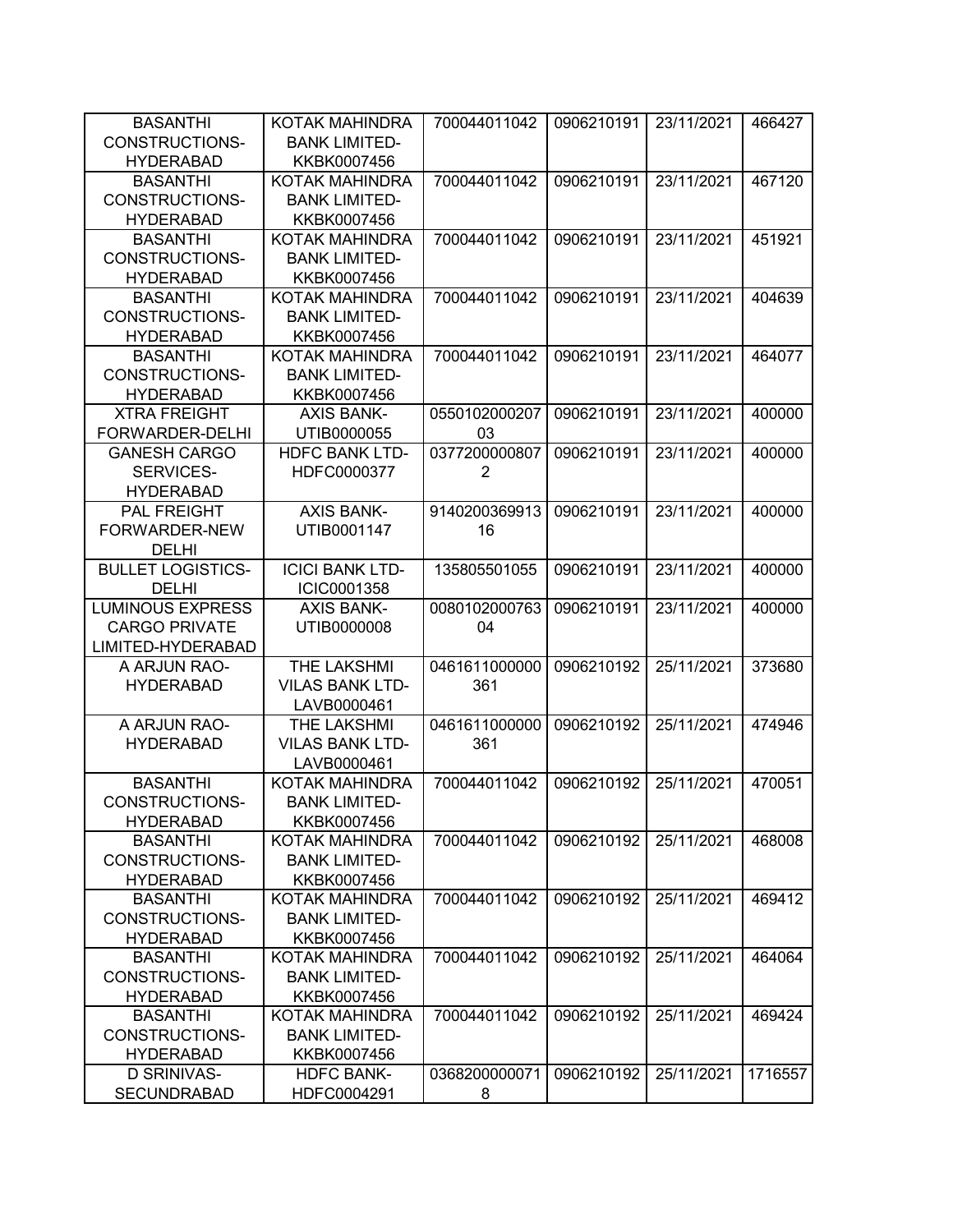| <b>GOSOLAR POWER</b>                       | <b>HDFC BANK LTD-</b>            | 5020001308041       | 0906210192 | 25/11/2021 | 2037371 |
|--------------------------------------------|----------------------------------|---------------------|------------|------------|---------|
| <b>SYSTEMSKOLKATA</b>                      | HDFC0000334                      | 5                   |            |            |         |
| <b>SHAIK WASIM</b>                         | <b>AXIS BANK-</b><br>UTIB0000555 | 9120100386618<br>43 | 0906210192 | 25/11/2021 | 321343  |
| <b>SREE MEHER</b>                          | <b>STATE BANK OF</b>             | 62029523007         | 0906210192 | 25/11/2021 | 3230937 |
| <b>LAKSHMI AND CO-</b><br><b>HYDERABAD</b> | INDIA-SBIN0063791                |                     |            |            |         |
| C AYYAPU REDDY-                            | <b>STATE BANK OF</b>             | 62128844927         | 0906210193 | 25/11/2021 | 843659  |
| <b>MAHABUBNAGAR</b>                        | INDIA-SBIN0020187                |                     |            |            |         |
| M MOHAN REDDY-                             | PUNJAB NATIONAL                  | 0687000110101       | 0906210193 | 25/11/2021 | 154087  |
| <b>WARANGAL</b>                            | <b>BANK-PUNB0068700</b>          | 821                 |            |            |         |
|                                            |                                  |                     |            |            |         |
| <b>BASANTHI</b>                            | KOTAK MAHINDRA                   | 700044011042        | 0906210193 | 25/11/2021 | 6882729 |
| CONSTRUCTIONS-                             | <b>BANK LIMITED-</b>             |                     |            |            |         |
| <b>HYDERABAD</b>                           | KKBK0007456                      |                     |            |            |         |
| <b>M/S UNIVERSAL</b>                       | <b>UNION BANK OF</b>             | 0032311000001       | 0906210193 | 25/11/2021 | 105790  |
| <b>ENVIRO ASSOCIATES</b>                   | INDIA-UBIN0800325                | 59                  |            |            |         |
| <b>GURRAM HARI</b>                         | <b>STATE BANK OF</b>             | 62321371550         | 0906210193 | 25/11/2021 | 46055   |
| KUMAR-HYDERABAD                            | INDIA-SBIN0020454                |                     |            |            |         |
| D J NARSIMHA RAO                           | SBI-SBIN0001979                  | 35064652045         | 0906210194 | 26/11/2021 | 22860   |
| <b>M/S SAI RAM</b>                         | <b>STATE BANK OF</b>             | 62194007127         | 0906210194 | 26/11/2021 | 79042   |
| <b>ENTERPRISES,</b>                        | INDIA-SBIN0020244                |                     |            |            |         |
| <b>M/S SAI RAM</b>                         | <b>STATE BANK OF</b>             | 62194007127         | 0906210194 | 26/11/2021 | 26648   |
| <b>ENTERPRISES,</b>                        | INDIA-SBIN0020244                |                     |            |            |         |
| NIRAJAN KUMAR                              | <b>IDBI BANK LTD-</b>            | 0446102000009       | 0906210194 | 26/11/2021 | 76653   |
|                                            | IBKL0000446                      | 645                 |            |            |         |
| C.HANUMANTHA                               | <b>UNION BANK OF</b>             | 5235040500000       | 0906210194 | 26/11/2021 | 253756  |
| <b>REDDY</b>                               | INDIA-UBIN0552356                | 03                  |            |            |         |
| <b>M/S BRINDAVAN BAR</b>                   | <b>BANK OF INDIA-</b>            | 8643201100007       | 0906210194 | 26/11/2021 | 137222  |
| AND RESTAURANT-                            | BKID0008643                      | 25                  |            |            |         |
| <b>CATERING</b>                            |                                  |                     |            |            |         |
| <b>M/S BRINDAVAN BAR</b>                   | <b>BANK OF INDIA-</b>            | 8643201100007       | 0906210194 | 26/11/2021 | 172222  |
| AND RESTAURANT-                            | BKID0008643                      | 25                  |            |            |         |
| <b>CATERING</b>                            |                                  |                     |            |            |         |
|                                            |                                  |                     |            |            |         |
| <b>M/S BRINDAVAN BAR</b>                   | <b>BANK OF INDIA-</b>            | 8643201100007       | 0906210194 | 26/11/2021 | 152222  |
| AND RESTAURANT-                            | BKID0008643                      | 25                  |            |            |         |
| <b>CATERING</b>                            |                                  |                     |            |            |         |
|                                            |                                  |                     |            |            |         |
| <b>M/S BRINDAVAN BAR</b>                   | <b>BANK OF INDIA-</b>            | 8643201100007       | 0906210194 | 26/11/2021 | 147222  |
| AND RESTAURANT-                            | BKID0008643                      | 25                  |            |            |         |
| <b>CATERING</b>                            |                                  |                     |            |            |         |
|                                            |                                  |                     |            |            |         |
| <b>MUNEENDAR</b>                           | <b>UNION BANK OF</b>             | 2148111000001       | 0906210194 | 26/11/2021 | 394294  |
| <b>CONSTRUCTIONS-</b>                      | INDIA-UBIN0821489                | 68                  |            |            |         |
| <b>KARIMNAGAR</b>                          |                                  |                     |            |            |         |
| <b>GV CONSTRUCTIONS-</b>                   | <b>BANK OF INDIA-</b>            | 8691201100000       | 0906210194 | 26/11/2021 | 1437937 |
| <b>HYDERABAD</b>                           | BKID0008691                      | 54                  |            |            |         |
| N R EQUIPMENTS-                            | <b>UCO BANK-</b>                 | 0979051000080       | 0906210194 | 26/11/2021 | 5557720 |
| RANGA REDDY                                | UCBA0000979                      | 9                   |            |            |         |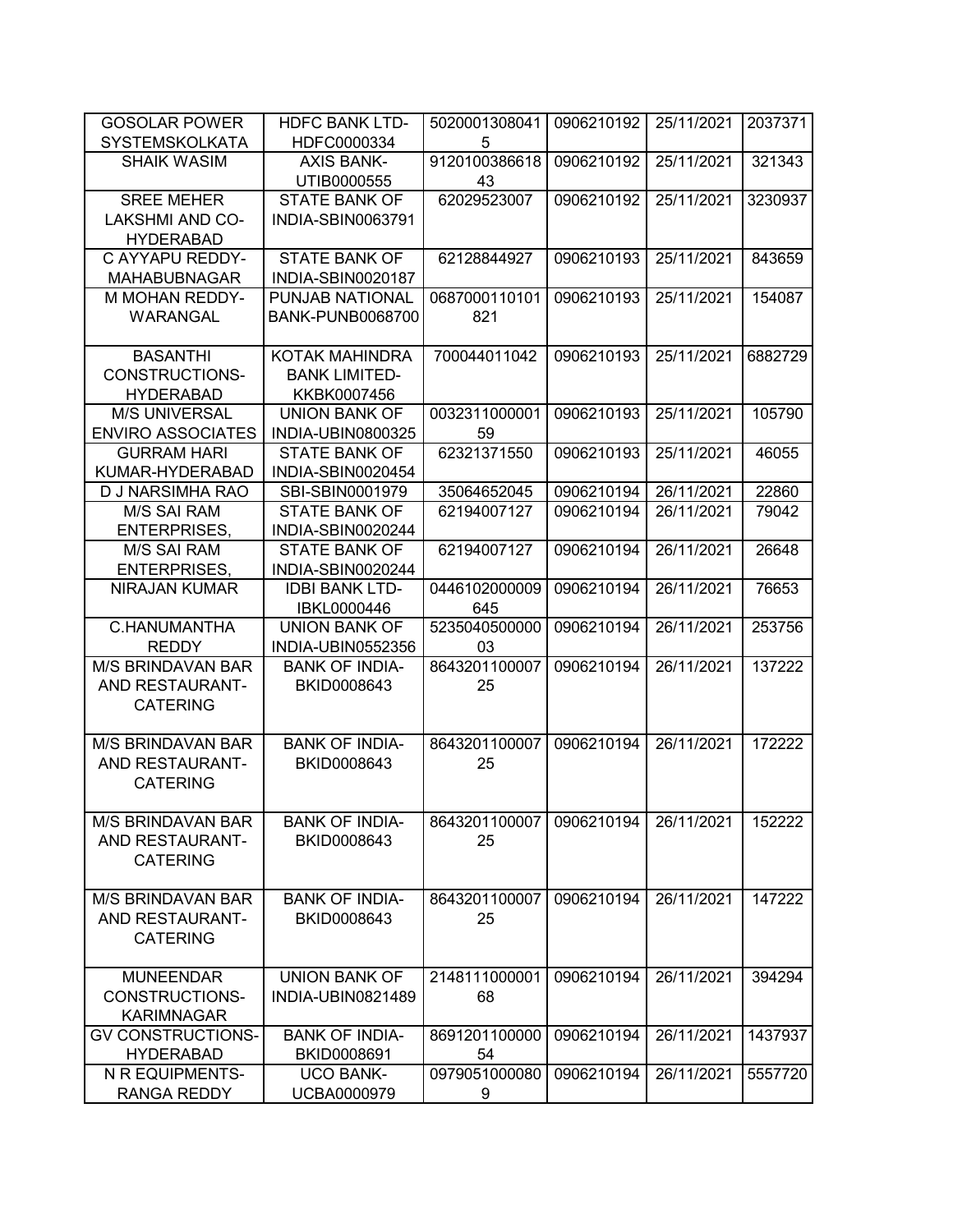| N BHASKAR RAO-           | KOTAK MAHINDRA         | 731011007766  | 0906210194 | 26/11/2021 | 459289  |
|--------------------------|------------------------|---------------|------------|------------|---------|
| <b>HYDERRABAD</b>        | <b>BANK LIMITED-</b>   |               |            |            |         |
|                          | KKBK0007458            |               |            |            |         |
| N BHASKAR RAO-           | KOTAK MAHINDRA         | 731011007766  | 0906210194 | 26/11/2021 | 257000  |
| <b>HYDERRABAD</b>        | <b>BANK LIMITED-</b>   |               |            |            |         |
|                          | KKBK0007458            |               |            |            |         |
| <b>LAKSHMI GANAPATHI</b> | <b>BANK OF INDIA-</b>  | 8614251100000 | 0906210194 | 26/11/2021 | 273539  |
| <b>ENTER</b>             | BKID0008614            | 25            |            |            |         |
| <b>BEJAWADA</b>          | <b>UNION BANK OF</b>   | 0093311000006 | 0906210194 | 26/11/2021 | 903251  |
| HARIBABU-                | INDIA-UBIN0800937      | 36            |            |            |         |
| <b>BANGALORE</b>         |                        |               |            |            |         |
| N BHASKAR RAO-           | <b>KOTAK MAHINDRA</b>  | 731011007766  | 0906210194 | 26/11/2021 | 449931  |
| <b>HYDERRABAD</b>        | <b>BANK LIMITED-</b>   |               |            |            |         |
|                          | KKBK0007458            |               |            |            |         |
| <b>M/S MOBILITY</b>      | <b>CANARA BANK-</b>    | 5489101000121 | 0906210194 | 26/11/2021 | 458823  |
| <b>LOGISTICS</b>         | CNRB0015489            | 8             |            |            |         |
| <b>SOLAR ELECTRIC</b>    | SBI-SBIN0000957        | 11107301019   | 0906210195 | 29/11/2021 | 615266  |
| <b>AND ENGINEERING</b>   |                        |               |            |            |         |
| <b>WORKS-GUNTAKAL</b>    |                        |               |            |            |         |
| <b>LAKSHMI GANAPATHI</b> | <b>BANK OF INDIA-</b>  | 8614251100000 | 0906210195 | 29/11/2021 | 1244896 |
| <b>ENTERPRISES-</b>      | BKID0008614            | 25            |            |            |         |
| <b>SECUNDERABAD</b>      |                        |               |            |            |         |
|                          |                        |               |            |            |         |
| <b>SRI SAI DURGA</b>     | <b>STATE BANK OF</b>   | 62434140331   | 0906210199 | 29/11/2021 | 575203  |
| <b>ENTERPRISES-</b>      | INDIA-SBIN0021165      |               |            |            |         |
| <b>HYDERABAD</b>         |                        |               |            |            |         |
| <b>ARFA ELECTRICALS</b>  | <b>STATE BANK OF</b>   | 62447760756   | 0906210199 | 29/11/2021 | 334397  |
| <b>AND ENGINEERING</b>   | INDIA-SBIN0020452      |               |            |            |         |
| WORKS-NANDED.            |                        |               |            |            |         |
| P JANARDHAN RAO          | THE LAKSHMI            | 0461360000000 | 0906210199 | 29/11/2021 | 358201  |
|                          | <b>VILAS BANK LTD-</b> | 545           |            |            |         |
|                          | LAVB0000461            |               |            |            |         |
| M/S SREE RAMA ENG        | <b>CANARA BANK-</b>    | 0799201000666 | 0906210199 | 29/11/2021 | 40853   |
| <b>WORKS</b>             | CNRB0000799            |               |            |            |         |
| A ARJUN RAO-             | <b>THE LAKSHMI</b>     | 0461611000000 | 0906210199 | 29/11/2021 | 469695  |
| <b>HYDERABAD</b>         | <b>VILAS BANK LTD-</b> | 361           |            |            |         |
|                          | LAVB0000461            |               |            |            |         |
| A ARJUN RAO-             | <b>THE LAKSHMI</b>     | 0461611000000 | 0906210199 | 29/11/2021 | 468485  |
| <b>HYDERABAD</b>         | <b>VILAS BANK LTD-</b> | 361           |            |            |         |
|                          | LAVB0000461            |               |            |            |         |
| A ARJUN RAO-             | THE LAKSHMI            | 0461611000000 | 0906210199 | 29/11/2021 | 465149  |
| <b>HYDERABAD</b>         | <b>VILAS BANK LTD-</b> | 361           |            |            |         |
|                          | LAVB0000461            |               |            |            |         |
| A ARJUN RAO-             | <b>THE LAKSHMI</b>     | 0461611000000 | 0906210199 | 29/11/2021 | 449803  |
| <b>HYDERABAD</b>         | <b>VILAS BANK LTD-</b> | 361           |            |            |         |
|                          | LAVB0000461            |               |            |            |         |
| A ARJUN RAO-             | THE LAKSHMI            | 0461611000000 | 0906210199 | 29/11/2021 | 459961  |
| <b>HYDERABAD</b>         | <b>VILAS BANK LTD-</b> | 361           |            |            |         |
|                          | LAVB0000461            |               |            |            |         |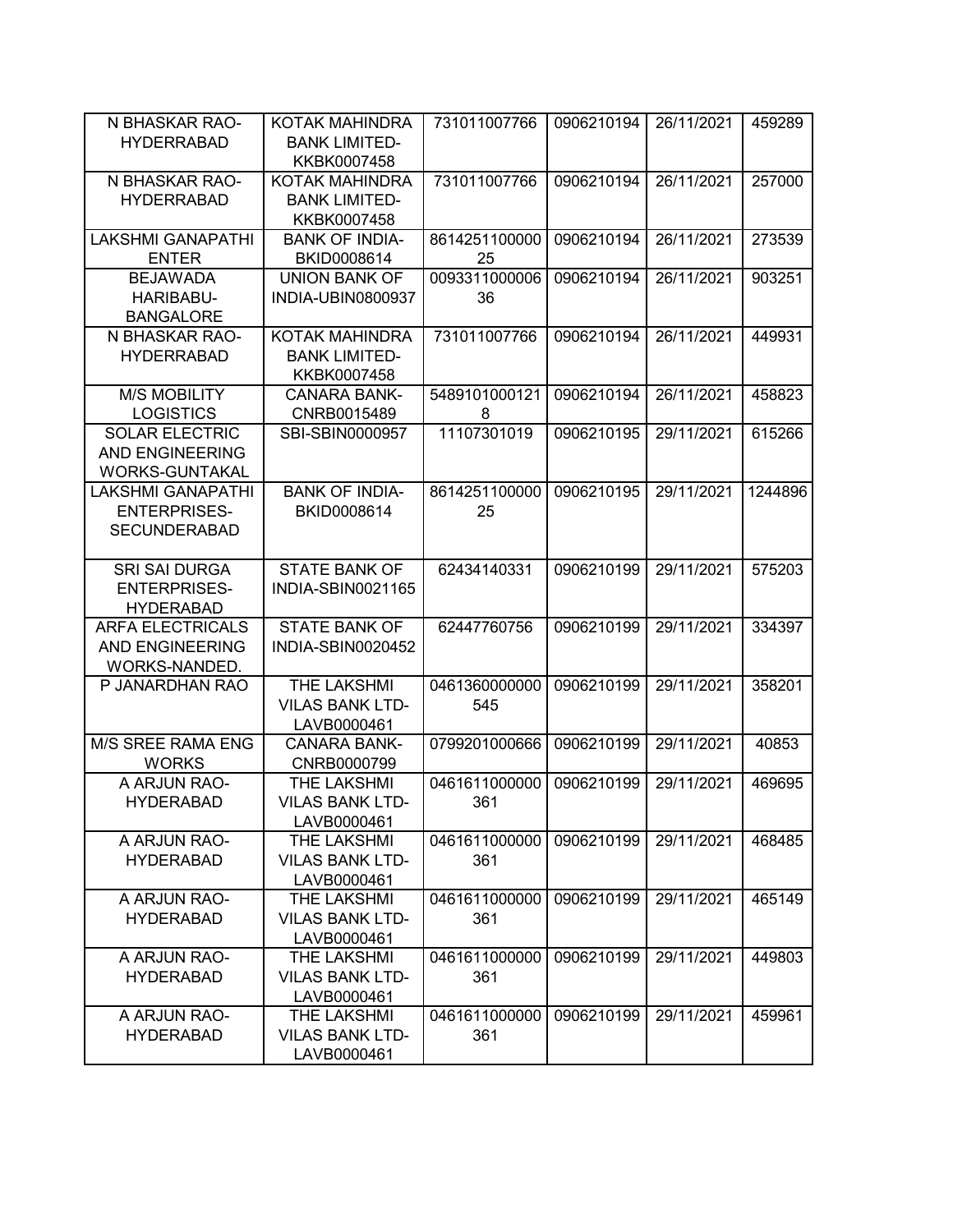| A ARJUN RAO-                | THE LAKSHMI            | 0461611000000 | 0906210199 | 29/11/2021 | 374196  |
|-----------------------------|------------------------|---------------|------------|------------|---------|
| <b>HYDERABAD</b>            | <b>VILAS BANK LTD-</b> | 361           |            |            |         |
|                             | LAVB0000461            |               |            |            |         |
| A ARJUN RAO-                | THE LAKSHMI            | 0461611000000 | 0906210199 | 29/11/2021 | 470266  |
| <b>HYDERABAD</b>            | <b>VILAS BANK LTD-</b> | 361           |            |            |         |
|                             | LAVB0000461            |               |            |            |         |
| A ARJUN RAO-                | THE LAKSHMI            | 0461611000000 | 0906210199 | 29/11/2021 | 371693  |
| <b>HYDERABAD</b>            | <b>VILAS BANK LTD-</b> | 361           |            |            |         |
|                             | LAVB0000461            |               |            |            |         |
| A ARJUN RAO-                | THE LAKSHMI            | 0461611000000 | 0906210199 | 29/11/2021 | 432060  |
| <b>HYDERABAD</b>            | <b>VILAS BANK LTD-</b> | 361           |            |            |         |
|                             | LAVB0000461            |               |            |            |         |
| A ARJUN RAO-                | THE LAKSHMI            | 0461611000000 | 0906210199 | 29/11/2021 | 360201  |
| <b>HYDERABAD</b>            | <b>VILAS BANK LTD-</b> | 361           |            |            |         |
|                             | LAVB0000461            |               |            |            |         |
| A ARJUN RAO-                | THE LAKSHMI            | 0461611000000 | 0906210199 | 29/11/2021 | 232295  |
| <b>HYDERABAD</b>            | <b>VILAS BANK LTD-</b> | 361           |            |            |         |
|                             | LAVB0000461            |               |            |            |         |
| <b>SANTOSH</b>              | SBI-SBIN0060339        | 30843570423   | 0906210199 | 29/11/2021 | 4834029 |
| <b>ENGINEERING</b>          |                        |               |            |            |         |
| <b>ENTERPRISES-</b>         |                        |               |            |            |         |
| <b>HYDERABAD</b>            |                        |               |            |            |         |
| <b>GARNEPALLY</b>           | <b>UNION BANK OF</b>   | 1425111000033 | 0906210199 | 29/11/2021 | 36353   |
| SWAMY-HYDERABAD             | INDIA-UBIN0814253      | 50            |            |            |         |
| <b>M/S SRINIVASA</b>        | <b>BANK OF BARODA-</b> | 0516050000005 | 0906210199 | 29/11/2021 | 263279  |
| <b>SALES &amp; SERVICES</b> | <b>BARBOVIJAYA</b>     | 3             |            |            |         |
| <b>PVT LT</b>               |                        |               |            |            |         |
| SIMPRO SAFETY AND           | <b>HDFC BANK LTD-</b>  | 5020000867105 | 0906210200 | 30/11/2021 | 149578  |
| <b>ENGINEERING</b>          | HDFC0001041            | 9             |            |            |         |
| <b>CONSULTANTS</b>          |                        |               |            |            |         |
| <b>D R CONSTRUCTIONS-</b>   | <b>BANK OF</b>         | 60116851976   | 0906210200 | 30/11/2021 | 340075  |
| <b>HYDERABAD</b>            | MAHARASHTRA-           |               |            |            |         |
|                             | MAHB0000383            |               |            |            |         |
| A ARJUN RAO-                | THE LAKSHMI            | 0461611000000 | 0906210200 | 30/11/2021 | 458767  |
| <b>HYDERABAD</b>            | <b>VILAS BANK LTD-</b> | 361           |            |            |         |
|                             | LAVB0000461            |               |            |            |         |
| A ARJUN RAO-                | THE LAKSHMI            | 0461611000000 | 0906210200 | 30/11/2021 | 371365  |
| <b>HYDERABAD</b>            | <b>VILAS BANK LTD-</b> | 361           |            |            |         |
|                             | LAVB0000461            |               |            |            |         |
| A ARJUN RAO-                | THE LAKSHMI            | 0461611000000 | 0906210200 | 30/11/2021 | 360201  |
| <b>HYDERABAD</b>            | <b>VILAS BANK LTD-</b> | 361           |            |            |         |
|                             | LAVB0000461            |               |            |            |         |
| <b>BHAVYESH TRAVELS-</b>    | <b>UNION BANK OF</b>   | 5101010071692 | 0906210200 | 30/11/2021 | 198190  |
| <b>HYDERABAD</b>            | INDIA-UBIN0901661      | 89            |            |            |         |
|                             |                        |               |            |            |         |
| <b>SRIKARG PROJECTS</b>     | <b>HDFC BANK LTD-</b>  | 5020005376548 | 0906210200 | 30/11/2021 | 1006741 |
| PRIVATE LIMITED-            | HDFC0000562            | 5             |            |            |         |
| <b>HYDERABAD</b>            |                        |               |            |            |         |
| <b>SREE MEHER</b>           | <b>STATE BANK OF</b>   | 62029523007   | 0906210200 | 30/11/2021 | 1646555 |
| LAKSHMI AND CO-             | INDIA-SBIN0020244      |               |            |            |         |
| <b>HYDERABAD</b>            |                        |               |            |            |         |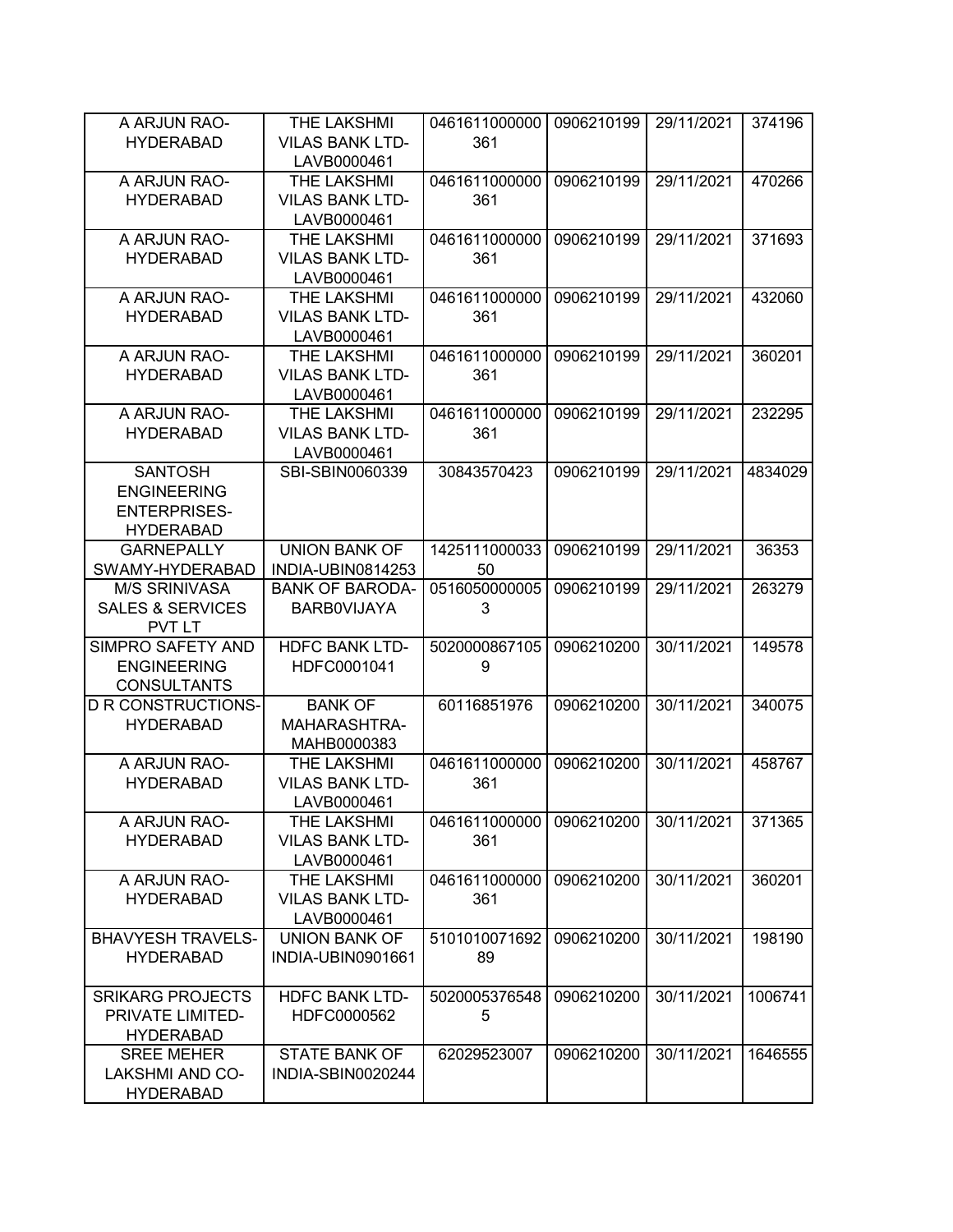| K VENKATESHAM                                    | <b>INDIAN BANK-</b><br>IDIB000W511 | 50314585899              | 0906210200 | 30/11/2021 | 2579448 |
|--------------------------------------------------|------------------------------------|--------------------------|------------|------------|---------|
| <b>MAITRI OUTDOOR</b>                            | <b>BANK OF BARODA-</b>             | 3112020000025            | 0906210201 | 01/12/2021 | 22200   |
| MEDIA-MEDCHAL                                    | <b>BARBOMALKAJ</b>                 | 7                        |            |            |         |
| <b>MALKAJGIRI</b>                                |                                    |                          |            |            |         |
| PRADEEP REDDY                                    | <b>STATE BANK OF</b>               | 62113275547              | 0906210200 | 30/11/2021 | 172440  |
| <b>AKKALA</b>                                    | INDIA-SBIN0020450                  |                          |            |            |         |
| <b>ALL SERVICES</b>                              | <b>STATE BANK OF</b>               | 65042980995              | 0906210200 | 30/11/2021 | 4872356 |
| <b>GLOBAL PVT LMTD</b>                           | INDIA-SBIN0004732                  |                          |            |            |         |
| <b>M/S. D SRINIVAS</b>                           | <b>IDBI BANK LTD-</b>              | 0297102000017            | 0906210200 | 30/11/2021 | 42314   |
|                                                  | IBKL0000297                        | 727                      |            |            |         |
| <b>JOHNSON LIFTS PVT</b>                         | KOTAK MAHINDRA                     | 425011008336             | 0906210200 | 30/11/2021 | 140325  |
| <b>LTD</b>                                       | <b>BANK LIMITED-</b>               |                          |            |            |         |
|                                                  | KKBK0008488                        |                          |            |            |         |
| M/S JOHNSON LIFT                                 | <b>KOTAK MAHINDRA</b>              | 425011008336             | 0906210201 | 01/12/2021 | 120992  |
| P.LTD                                            | <b>BANK LIMITED-</b>               |                          |            |            |         |
|                                                  | KKBK0008488                        |                          |            |            |         |
| A ARJUN RAO-                                     | THE LAKSHMI                        | 0461611000000            | 0906210201 | 01/12/2021 | 511581  |
| <b>HYDERABAD</b>                                 | <b>VILAS BANK LTD-</b>             | 361                      |            |            |         |
|                                                  | LAVB0000461                        |                          |            |            |         |
| A ARJUN RAO-                                     | <b>ING VYSYA BANK</b>              | 700044011053             | 0906210201 | 01/12/2021 | 88206   |
| <b>HYDERABAD</b>                                 | LTD-VYSA0007000                    |                          |            |            |         |
| I KESHAVA RATNAM-                                | <b>STATE BANK OF</b>               | 62095670473              | 0906210201 | 01/12/2021 | 1346681 |
| <b>HYDERABAD</b>                                 | INDIA-SBIN0020244                  |                          |            |            |         |
| <b>DEVADANAM BAKKI</b>                           | <b>STATE BANK OF</b>               | 20255490889              | 0906210201 | 01/12/2021 | 41331   |
|                                                  | INDIA-SBIN0006645                  |                          |            |            |         |
| <b>OTIS ELEVATOR</b>                             | <b>CITIBANK NA-</b>                | 0001041037               | 0906210201 | 01/12/2021 | 101627  |
| <b>COMPANY INDIA LTD</b><br><b>OTIS ELEVATOR</b> | CITI0100000<br><b>CITIBANK NA-</b> | 0001041037               | 0906210201 | 01/12/2021 | 94277   |
| <b>COMPANY INDIA LTD</b>                         | CITI0100000                        |                          |            |            |         |
| <b>MEDHA SERVO</b>                               | <b>STATE BANK OF</b>               | 10374360383              | 0906210201 | 01/12/2021 | 2856605 |
| DRIVES (P) LTD                                   | INDIA-SBIN0004168                  |                          |            |            |         |
| <b>DIDDI RAJU-</b>                               | THE LAKSHMI                        | 0461611000000            | 0906210202 | 02/12/2021 | 5654162 |
| <b>HYDERABAD</b>                                 | <b>VILAS BANK LTD-</b>             | 335                      |            |            |         |
|                                                  | LAVB0000461                        |                          |            |            |         |
| <b>KRISHNA INFOTECH-</b>                         | <b>UNION BANK OF</b>               | 0142111000028 0906210202 |            | 02/12/2021 | 424991  |
| VIJAYAWADA                                       | INDIA-UBIN0801429                  | 10                       |            |            |         |
| <b>NAGALAKSHMI</b>                               | <b>BANK OF BARODA-</b>             | 1944040000014            | 0906210202 | 02/12/2021 | 1105641 |
| <b>ENTERPRISES-</b>                              | <b>BARBOCHILAK</b>                 | 1                        |            |            |         |
| <b>SECUNDERABAD</b>                              |                                    |                          |            |            |         |
| <b>MANASALAXMI</b>                               | <b>INDUSIND BANK-</b>              | 259396230324             | 0906210202 | 02/12/2021 | 1136604 |
| <b>ENTERPRISES</b>                               | INDB0001052                        |                          |            |            |         |
| D RAVINDRA BABU-                                 | <b>UNION BANK OF</b>               | 0505310430057            | 0906210202 | 02/12/2021 | 3679816 |
| <b>HYDERABAD</b>                                 | INDIA-UBIN0805050                  | 80                       |            |            |         |
| <b>KOMARASETTY</b>                               | <b>BANK OF</b>                     | 60006052740              | 0906210202 | 02/12/2021 | 618407  |
| TIRUPATHAIAH-                                    | MAHARASHTRA-                       |                          |            |            |         |
| <b>GUNTUR</b>                                    | MAHB0000411                        |                          |            |            |         |
| <b>M/S V.K.ENGINEERS</b>                         | <b>CITY UNION BANK</b>             | 0761200001046            | 0906210202 | 02/12/2021 | 573060  |
|                                                  | LTD-CIUB0000076                    | 37                       |            |            |         |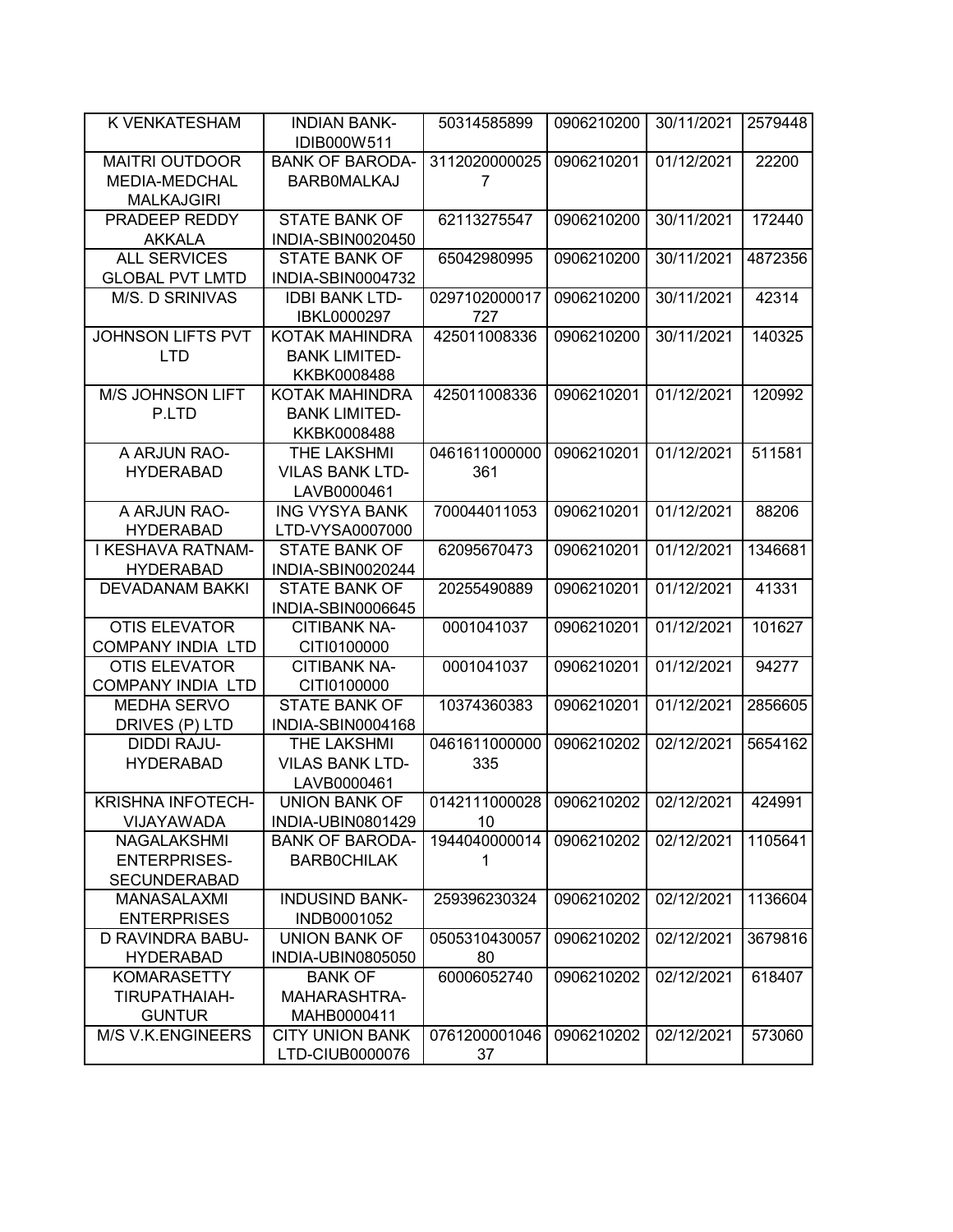| M/S.SATYA                   | SBI-SBIN0012716        | 30985846914   | 0906210203 | 03/12/2021 | 15296   |
|-----------------------------|------------------------|---------------|------------|------------|---------|
| <b>INFRASTRUCTURE &amp;</b> |                        |               |            |            |         |
| <b>ENGG</b>                 |                        |               |            |            |         |
| <b>PGE</b>                  | <b>IDBI BANK LTD-</b>  | 1274102000004 | 0906210203 | 03/12/2021 | 29340   |
| <b>ELECTRICALS/HYB</b>      | IBKL0001274            | 732           |            |            |         |
| <b>OTIS ELEVATOR</b>        | <b>CITIBANK NA-</b>    | 0001041037    | 0906210203 | 03/12/2021 | 94277   |
| <b>COMPANY INDIA LTD</b>    | CITI0100000            |               |            |            |         |
| <b>OTIS ELEVATOR</b>        | <b>CITIBANK NA-</b>    | 0001041037    | 0906210203 | 03/12/2021 | 98258   |
| <b>COMPANY INDIA LTD</b>    | CITI0100000            |               |            |            |         |
| <b>OTIS ELEVATOR</b>        | <b>CITIBANK NA-</b>    | 0001041037    | 0906210203 | 03/12/2021 | 102431  |
| <b>COMPANY INDIA LTD</b>    | CITI0100000            |               |            |            |         |
| <b>OTIS ELEVATOR</b>        | <b>CITIBANK NA-</b>    | 0001041037    | 0906210203 | 03/12/2021 | 87367   |
| <b>COMPANY INDIA LTD</b>    | CITI0100000            |               |            |            |         |
| <b>OTIS ELEVATOR</b>        | <b>CITIBANK NA-</b>    | 0001041037    | 0906210203 | 03/12/2021 | 105260  |
| <b>COMPANY INDIA LTD</b>    | CITI0100000            |               |            |            |         |
| M GANESH-                   | SBI-SBIN0003607        | 30228180048   | 0906210203 | 03/12/2021 | 461968  |
| <b>HYDERABAD</b>            |                        |               |            |            |         |
| M GANESH-                   | SBI-SBIN0003607        | 30228180048   | 0906210203 | 03/12/2021 | 399794  |
| <b>HYDERABAD</b>            |                        |               |            |            |         |
| M GANESH-                   | SBI-SBIN0003607        | 30228180048   | 0906210203 | 03/12/2021 | 347434  |
| <b>HYDERABAD</b>            |                        |               |            |            |         |
| M GANESH-                   | SBI-SBIN0003607        | 30228180048   | 0906210203 | 03/12/2021 | 267759  |
| <b>HYDERABAD</b>            |                        |               |            |            |         |
| P JANARDHAN RAO-            | THE LAKSHMI            | 0461360000000 | 0906210203 | 03/12/2021 | 361227  |
| <b>HYDERABAD</b>            | <b>VILAS BANK LTD-</b> | 545           |            |            |         |
|                             | LAVB0000461            |               |            |            |         |
| <b>MANASA LAXMI</b>         | <b>INDUSIND BANK-</b>  | 259396230324  | 0906210203 | 03/12/2021 | 532499  |
| <b>ENTERPRISES</b>          | INDB0001052            |               |            |            |         |
| <b>D R CONSTRUCTIONS</b>    | <b>BANK OF</b>         | 60116851976   | 0906210203 | 03/12/2021 | 2714979 |
|                             | MAHARASHTRA-           |               |            |            |         |
|                             | MAHB0000383            |               |            |            |         |
| F TECH                      | <b>UNION BANK OF</b>   | 3429040100160 | 0906210203 | 03/12/2021 | 1672340 |
| CONSTRUCTION-               | INDIA-UBIN0534293      | 02            |            |            |         |
| <b>PARBHANI</b>             |                        |               |            |            |         |
| K SURESH BABU-              | <b>STATE BANK OF</b>   | 52095076063   | 0906210203 | 03/12/2021 | 1094145 |
| <b>HYDERABAD</b>            | INDIA-SBIN0020244      |               |            |            |         |
| <b>D SRINIVAS-</b>          | <b>IDBI BANK LTD-</b>  | 0297102000017 | 0906210203 | 03/12/2021 | 363452  |
| <b>HYDERABAD</b>            | IBKL0000297            | 727           |            |            |         |
| <b>BASANTHI</b>             | KOTAK MAHINDRA         | 700044011042  | 0906210203 | 03/12/2021 | 431825  |
| CONSTRUCTIONS-              | <b>BANK LIMITED-</b>   |               |            |            |         |
| <b>HYDERABAD</b>            | KKBK0007456            |               |            |            |         |
| <b>BASANTHI</b>             | KOTAK MAHINDRA         | 700044011042  | 0906210203 | 03/12/2021 | 330637  |
| CONSTRUCTIONS-              | <b>BANK LIMITED-</b>   |               |            |            |         |
| <b>HYDERABAD</b>            | KKBK0007456            |               |            |            |         |
| <b>BASANTHI</b>             | KOTAK MAHINDRA         | 700044011042  | 0906210203 | 03/12/2021 | 327065  |
| CONSTRUCTIONS-              | <b>BANK LIMITED-</b>   |               |            |            |         |
| <b>HYDERABAD</b>            | KKBK0007456            |               |            |            |         |
| PINNACLE INFRA-             | <b>STATE BANK OF</b>   | 38096178355   | 0906210203 | 03/12/2021 | 6898250 |
| HYDERABAD.                  | INDIA-SBIN0003098      |               |            |            |         |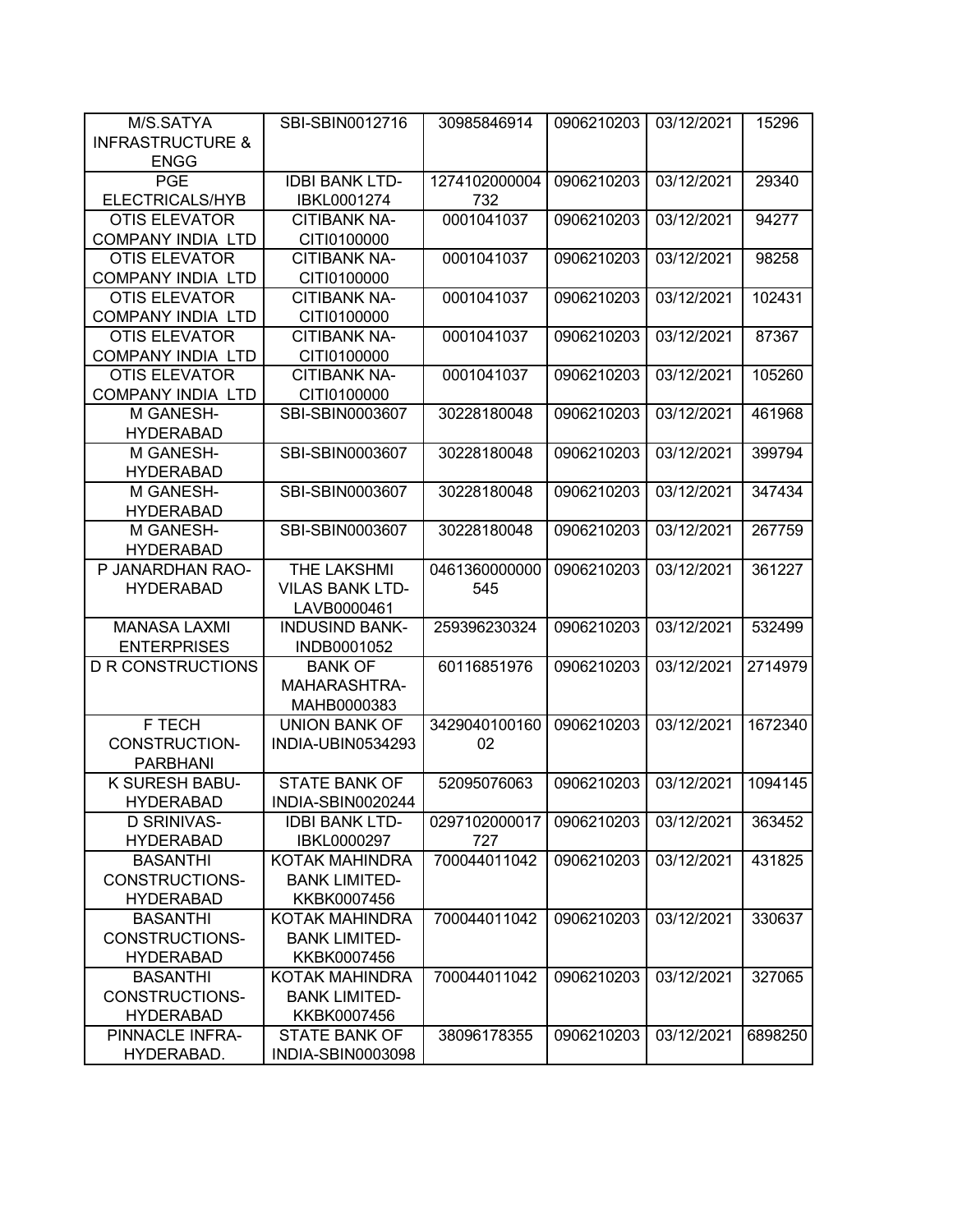| <b>VENKATESWARA</b>        | <b>UNION BANK OF</b>    | 0425311000000 | 0906210204 | 07/12/2021 | 471683  |
|----------------------------|-------------------------|---------------|------------|------------|---------|
| <b>REDDY GUJJULA-</b>      | INDIA-UBIN0804258       | 70            |            |            |         |
| <b>GUNTUR</b>              |                         |               |            |            |         |
| <b>MUNEENDAR</b>           | <b>UNION BANK OF</b>    | 2148111000001 | 0906210204 | 07/12/2021 | 813760  |
| <b>CONSTRUCTIONS-</b>      | INDIA-UBIN0821489       | 68            |            |            |         |
| <b>KARIMNAGAR</b>          |                         |               |            |            |         |
| <b>ASHIRWAD</b>            | <b>BANK OF BARODA-</b>  | 3040020000081 | 0906210204 | 07/12/2021 | 129548  |
| <b>ASSOCIATESGHAZIBA</b>   | <b>BARB0RAJIND</b>      | 5             |            |            |         |
|                            |                         |               |            |            |         |
| <b>BAD</b>                 |                         |               |            |            |         |
| <b>GILLAMONI YADAGIRI-</b> | <b>THE LAKSHMI</b>      | 0461301000052 | 0906210204 | 07/12/2021 | 235262  |
| <b>RANGA REDDY</b>         | <b>VILAS BANK LTD-</b>  | 810           |            |            |         |
|                            | LAVB0000461             |               |            |            |         |
| NR TELESYSTEMS-            | <b>IDBI BANK LTD-</b>   | 1057102000008 | 0906210204 | 07/12/2021 | 421590  |
| HYDERABAD.                 | IBKL0001057             | 709           |            |            |         |
| S GANGADHAR RAO            | <b>INDIAN OVERSEAS</b>  | 0623020000007 | 0906210204 | 07/12/2021 | 862361  |
| AND CO                     | <b>BANK-IOBA0000623</b> | 83            |            |            |         |
|                            |                         |               |            |            |         |
| <b>BASANTHI</b>            | <b>KOTAK MAHINDRA</b>   | 700044011042  | 0906210204 | 07/12/2021 | 221585  |
| <b>CONSTRUCTIONS-</b>      | <b>BANK LIMITED-</b>    |               |            |            |         |
| <b>HYDERABAD</b>           | KKBK0007456             |               |            |            |         |
| M/S.GLOBAL                 | <b>HDFC BANK LTD-</b>   | 5020004916999 | 0906210204 | 07/12/2021 | 636934  |
| <b>OUTSOURCING</b>         | HDFC0000021             | 8             |            |            |         |
| <b>SERVICES</b>            |                         |               |            |            |         |
| M/S.GLOBAL                 | <b>HDFC BANK LTD-</b>   | 5020004916999 | 0906210204 | 07/12/2021 | 355857  |
| <b>OUTSOURCING</b>         |                         |               |            |            |         |
|                            | HDFC0000021             | 8             |            |            |         |
| <b>SERVICES</b>            |                         |               |            |            |         |
| <b>MANASA LAXMI</b>        | <b>INDUSIND BANK-</b>   | 259396230324  | 0906210204 | 07/12/2021 | 104561  |
| <b>ENTERPRISES</b>         | INDB0001052             |               |            |            |         |
| <b>GANESH</b>              | <b>BANK OF INDIA-</b>   | 8627201100006 | 0906210205 | 07/12/2021 | 2905161 |
| <b>CONSTRUCTIONS-</b>      | BKID0008627             | 60            |            |            |         |
| <b>HYDERABAD</b>           |                         |               |            |            |         |
| M. S. KALANI-              | <b>HDFC BANK LTD-</b>   | 1789256000014 | 0906210205 | 07/12/2021 | 4745827 |
| <b>PARBHANI</b>            | HDFC0001789             | 5             |            |            |         |
| <b>NAGALAKSHMI</b>         | <b>BANK OF BARODA-</b>  | 1944040000014 | 0906210205 | 07/12/2021 | 4967629 |
| <b>ENTERPRISES-</b>        | <b>BARBOCHILAK</b>      | 1             |            |            |         |
| SECUNDERABAD               |                         |               |            |            |         |
| A ARJUN RAO-               | THE LAKSHMI             | 0461611000000 | 0906210205 | 07/12/2021 | 88206   |
| <b>HYDERABAD</b>           | <b>VILAS BANK LTD-</b>  | 361           |            |            |         |
|                            | LAVB0000461             |               |            |            |         |
| <b>SREE MEHER</b>          | <b>STATE BANK OF</b>    | 62029523007   | 0906210205 | 07/12/2021 | 1492027 |
| <b>LAKSHMI AND CO-</b>     | INDIA-SBIN0063791       |               |            |            |         |
| <b>HYDERABAD</b>           |                         |               |            |            |         |
| NALLAMOTHU                 | <b>AXIS BANK-</b>       | 9120200513980 | 0906210206 | 08/12/2021 | 718335  |
|                            | UTIB0001319             | 31            |            |            |         |
| HARIVEERAKUMAR-            |                         |               |            |            |         |
| <b>GUNTUR</b>              |                         |               |            |            |         |
| <b>LAKSHMI GANAPATHI</b>   | <b>BANK OF INDIA-</b>   | 8614251100000 | 0906210206 | 08/12/2021 | 2308690 |
| <b>ENTERPRISES-</b>        | BKID0008614             | 25            |            |            |         |
| <b>SECUNDERABAD</b>        |                         |               |            |            |         |
|                            |                         |               |            |            |         |
| <b>M/S SKYBASE</b>         | <b>AXIS BANK-</b>       | 9170200557012 | 0906210206 | 08/12/2021 | 39549   |
| <b>INFOTECH PVT.LTD</b>    | UTIB0001304             | 81            |            |            |         |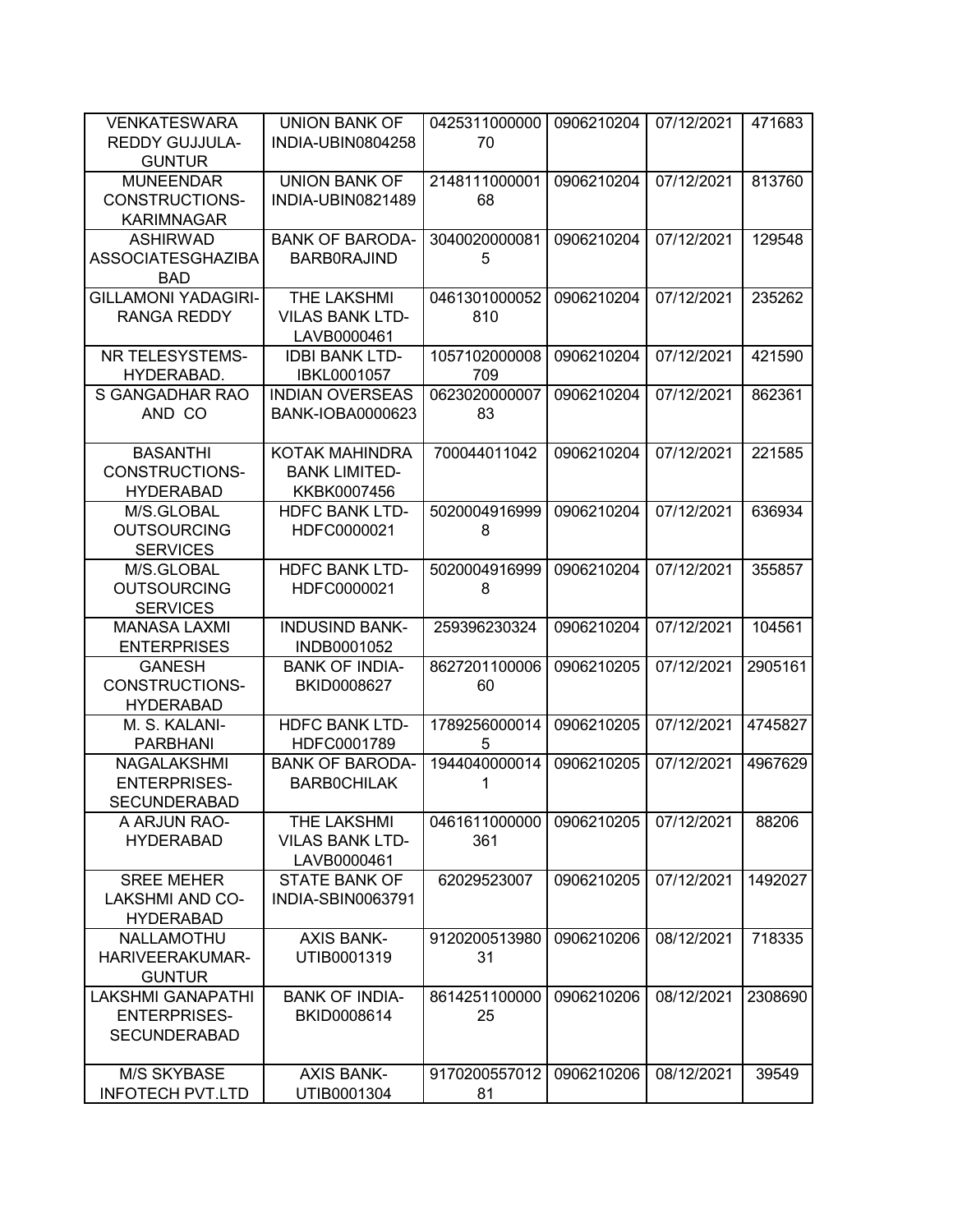| <b>ARYA TECHNOLOGIES</b> | <b>UNION BANK OF</b>    | 5101010012269 | 0906210206 | 08/12/2021 | 110051  |
|--------------------------|-------------------------|---------------|------------|------------|---------|
|                          | INDIA-UBIN0919691       | 23            |            |            |         |
| <b>GLOBAL</b>            | <b>PUNJAB NATIONAL</b>  | 5167113100194 | 0906210206 | 08/12/2021 | 385220  |
| <b>KNOWLEDGE</b>         | <b>BANK-PUNB0516710</b> | 1             |            |            |         |
| <b>FOUNDATION</b>        |                         |               |            |            |         |
| <b>GVK LEARNING</b>      | <b>AXIS BANK-</b>       | 9160200419599 | 0906210206 | 08/12/2021 | 31515   |
| <b>COORDINATES</b>       | UTIB0000027             | 87            |            |            |         |
| <b>SHAIK WASIM</b>       | <b>AXIS BANK-</b>       | 9120100386618 | 0906210206 | 08/12/2021 | 192925  |
|                          | UTIB0000555             | 43            |            |            |         |
| <b>M/S NEXSUS CYBER</b>  | <b>ICICI BANK LTD-</b>  | 231905500137  | 0906210207 | 09/12/2021 | 98782   |
| SOLUTIONS OPC PVT.       | <b>ICIC0000069</b>      |               |            |            |         |
| <b>LTD</b>               |                         |               |            |            |         |
| A SIAN SECURITY          | <b>INDIAN OVERSEAS</b>  | 1731020000012 | 0906210206 | 08/12/2021 | 445852  |
| <b>FORCE</b>             | <b>BANK-IOBA0001731</b> | 18            |            |            |         |
|                          |                         |               |            |            |         |
| A SIAN SECURITY          | <b>INDIAN OVERSEAS</b>  | 1731020000012 | 0906210206 | 08/12/2021 | 373480  |
| <b>FORCE</b>             | <b>BANK-IOBA0001731</b> | 18            |            |            |         |
|                          |                         |               |            |            |         |
| <b>AUTOMETERS</b>        | <b>CENTRAL BANK OF</b>  | 1226755153    | 0906210217 | 21/12/2021 | 3312514 |
| <b>ALLIANCE LIMITED-</b> | INDIA-CBIN0280318       |               |            |            |         |
| <b>NOIDA</b>             |                         |               |            |            |         |
| <b>M/S BHAVYESH</b>      | <b>UNION BANK OF</b>    | 5101010071692 | 0906210206 | 08/12/2021 | 105296  |
| <b>TRAVELS</b>           | INDIA-UBIN0901661       | 89            |            |            |         |
| <b>M/S BHAVYESH</b>      | <b>UNION BANK OF</b>    | 5101010071692 | 0906210206 | 08/12/2021 | 128002  |
| <b>TRAVELS</b>           | INDIA-UBIN0901661       | 89            |            |            |         |
| <b>M/S DYNAMIC</b>       | <b>IDFC BANK</b>        | 10027594125   | 0906210206 | 08/12/2021 | 52660   |
| <b>ENTERPRISES</b>       | LIMITED-                |               |            |            |         |
|                          | IDFB0042201             |               |            |            |         |
| <b>CHIRANJEEVI</b>       | <b>CENTRAL BANK OF</b>  | 3174022978    | 0906210206 | 08/12/2021 | 82082   |
| <b>CREATIONS</b>         | INDIA-CBIN0283883       |               |            |            |         |
|                          |                         |               |            |            |         |
| <b>MAHA INFRA AND</b>    | <b>STATE BANK OF</b>    | 67341251269   | 0906210207 | 09/12/2021 | 1002915 |
| <b>DEVELOPERSHYDERA</b>  | INDIA-SBIN0070743       |               |            |            |         |
| <b>BAD</b>               |                         |               |            |            |         |
| <b>M MOHAN REDDY-</b>    | PUNJAB NATIONAL         | 0687000110101 | 0906210207 | 09/12/2021 | 311169  |
| WARANGAL                 | <b>BANK-PUNB0068700</b> | 821           |            |            |         |
|                          |                         |               |            |            |         |
| <b>FIRST MAN</b>         | <b>ICICI BANK LTD-</b>  | 613405024807  | 0906210207 | 09/12/2021 | 343660  |
| <b>MANAGEMENT</b>        | ICIC0006134             |               |            |            |         |
| <b>SERVICES PVT LTD</b>  |                         |               |            |            |         |
| <b>FIRST MAN</b>         | <b>ICICI BANK LTD-</b>  | 613405024807  | 0906210207 | 09/12/2021 | 250330  |
| <b>MANAGEMENT</b>        |                         |               |            |            |         |
| <b>SERVICES PVT LTD</b>  | ICIC0006134             |               |            |            |         |
|                          |                         |               |            |            |         |
| <b>FIRST MAN</b>         | <b>ICICI BANK LTD-</b>  | 613405024807  | 0906210207 | 09/12/2021 | 115448  |
| <b>MANAGEMENT</b>        | ICIC0006134             |               |            |            |         |
| <b>SERVICES PVT LTD</b>  |                         |               |            |            |         |
| <b>COMMISSIONER OF</b>   | <b>STATE BANK OF</b>    | 52203651730   | 0906210207 | 09/12/2021 | 355602  |
| POLICE, CYBERABAD,       | INDIA-SBIN0020496       |               |            |            |         |
| <b>HYDERABAD</b>         |                         |               |            |            |         |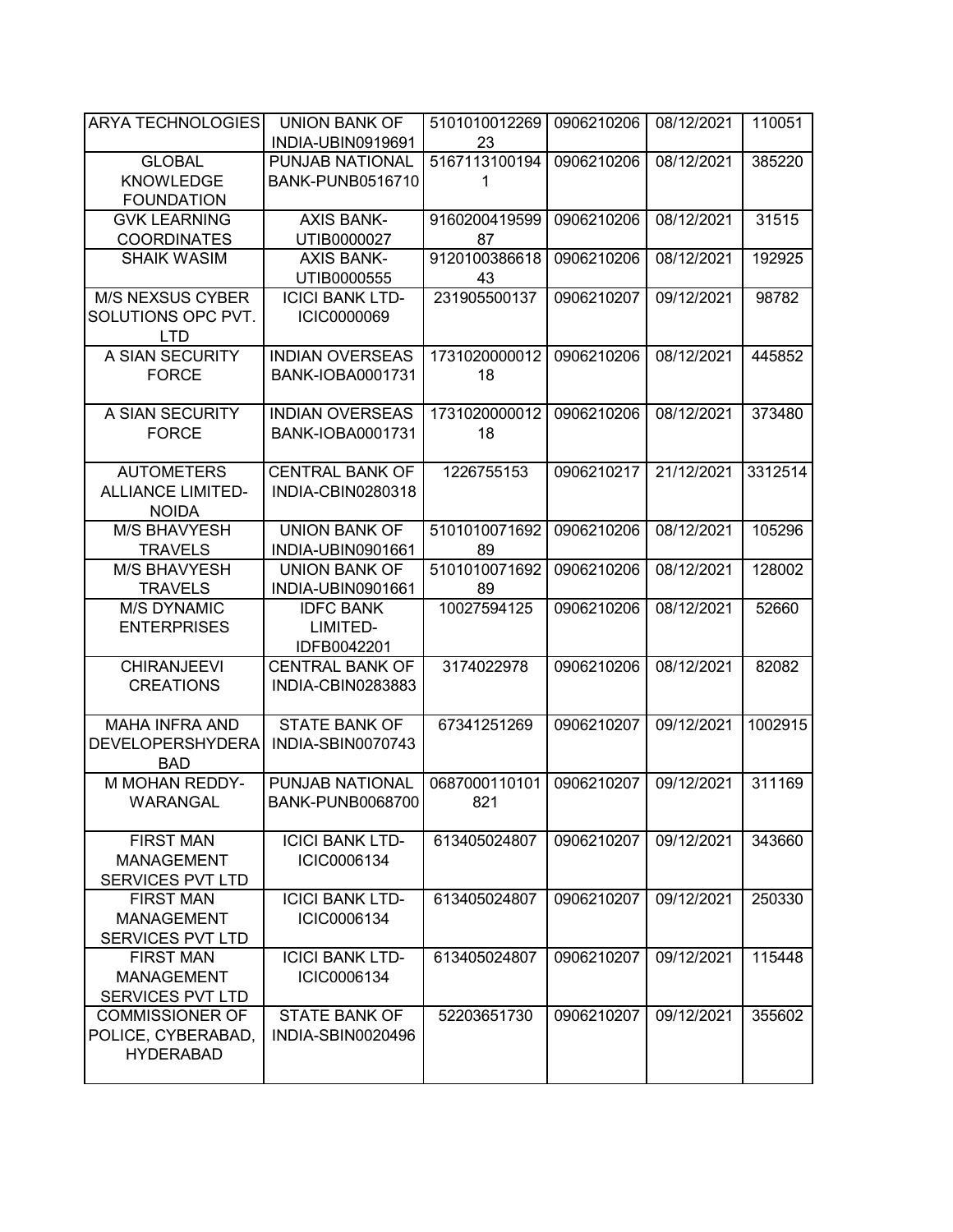| <b>ADMN OFFICER DIST</b> | <b>STATE BANK OF</b>    | 0000005216330 | 0906210207 | 09/12/2021 | 324686  |
|--------------------------|-------------------------|---------------|------------|------------|---------|
| POLICE MBNR              | INDIA-SBIN0020184       | 3026          |            |            |         |
| <b>SUPERINTENDENT</b>    | <b>STATE BANK OF</b>    | 52128125850   | 0906210207 | 09/12/2021 | 2096240 |
| OF POLICE                | INDIA-SBIN0020094       |               |            |            |         |
| <b>M/S SAI RAM</b>       | <b>STATE BANK OF</b>    | 62194007127   | 0906210207 | 09/12/2021 | 46102   |
| <b>ENTERPRISES,</b>      | INDIA-SBIN0020244       |               |            |            |         |
| <b>M/S SAI RAM</b>       | <b>STATE BANK OF</b>    | 62194007127   | 0906210207 | 09/12/2021 | 38420   |
| <b>ENTERPRISES,</b>      | INDIA-SBIN0020244       |               |            |            |         |
| RAVITEJA AND CO-         | SBI-SBIN0001173         | 34858377661   | 0906210207 | 09/12/2021 | 3166106 |
| <b>PRAKASAM</b>          |                         |               |            |            |         |
| <b>DEC</b>               | <b>BANK OF</b>          | 60025900201   | 0906210207 | 09/12/2021 | 777418  |
| <b>INFRASTRUCTURE</b>    | MAHARASHTRA-            |               |            |            |         |
| AND PROJECTS INDIA       | MAHB0000383             |               |            |            |         |
| PRIVATE LIMITED-         |                         |               |            |            |         |
| <b>HYDERABAD</b>         |                         |               |            |            |         |
| <b>MS APCON</b>          | <b>UNION BANK OF</b>    | 2192311000001 | 0906210207 | 09/12/2021 | 582345  |
| <b>ENTERPRISES</b>       | INDIA-UBIN0821926       | 40            |            |            |         |
| <b>D MAHENDER REDDY-</b> | <b>STATE BANK OF</b>    | 62033897726   | 0906210208 | 10/12/2021 | 2482835 |
| <b>RANAGAREDDY</b>       | INDIA-SBIN0020244       |               |            |            |         |
|                          |                         |               |            |            |         |
| <b>SREE RAMA</b>         | <b>CANARA BANK-</b>     | 0799201000666 | 0906210208 | 10/12/2021 | 47927   |
| <b>ENGINEERING</b>       | CNRB0000799             |               |            |            |         |
| <b>WORKS</b>             |                         |               |            |            |         |
| RAVITEJA AND CO-         | SBI-SBIN0001173         | 34858377661   | 0906210211 | 15/12/2021 | 544854  |
| <b>PRAKASAM</b>          |                         |               |            |            |         |
| K SURESH BABU-           | <b>STATE BANK OF</b>    | 52095076063   | 0906210208 | 10/12/2021 | 2244618 |
| <b>HYDERABAD</b>         | INDIA-SBIN0020244       |               |            |            |         |
| <b>GV CONSTRUCTIONS-</b> | <b>BANK OF INDIA-</b>   | 8691201100000 | 0906210208 | 10/12/2021 | 2166052 |
| <b>HYDERABAD</b>         | BKID0008691             | 54            |            |            |         |
| <b>SREE SAI RAM</b>      | <b>STATE BANK OF</b>    | 33120763085   | 0906210209 | 13/12/2021 | 1104792 |
| <b>ELECTRICAL</b>        | INDIA-SBIN0021184       |               |            |            |         |
| <b>ENGINEERING</b>       |                         |               |            |            |         |
| <b>WORKS-KURNOOL</b>     |                         |               |            |            |         |
| <b>DEVINENI</b>          | <b>UNION BANK OF</b>    | 0505310430058 | 0906210209 | 13/12/2021 | 3368350 |
| <b>CONSTRUCTIONS-</b>    | INDIA-UBIN0805050       | 09            |            |            |         |
| <b>HYDERABAD</b>         |                         |               |            |            |         |
| <b>SUHAS</b>             | <b>INDIAN BANK-</b>     | 414621848     | 0906210209 | 13/12/2021 | 590065  |
| <b>ENTERPRISES-</b>      | IDIB000M147             |               |            |            |         |
| <b>HYDERABAD</b>         |                         |               |            |            |         |
| <b>FAIZAN</b>            | THE JAMMU AND           | 0530010100000 | 0906210209 | 13/12/2021 | 4323528 |
| <b>ELECTRICALSMUMBAI</b> | <b>KASHMIR BANK</b>     | 545           |            |            |         |
|                          | LTD-JAKA0MAHIMM         |               |            |            |         |
| <b>KANAMARLAPUDI</b>     | PUNJAB AND SIND         | 1013130000001 | 0906210209 | 13/12/2021 | 3112193 |
| <b>CHANDRA SEKHAR-</b>   | <b>BANK-PSIB0021013</b> | 1             |            |            |         |
| SINGARAYAKONDA           |                         |               |            |            |         |
| <b>BHAGWATI RAIL</b>     | SBI-SBIN0004523         | 35866291631   | 0906210209 | 13/12/2021 | 131387  |
| <b>TECHNOLOGY-PUNE</b>   |                         |               |            |            |         |
| <b>BHAGWATI RAIL</b>     | SBI-SBIN0004523         | 35866291631   | 0906210209 | 13/12/2021 | 131387  |
| TECHNOLOGY-PUNE          |                         |               |            |            |         |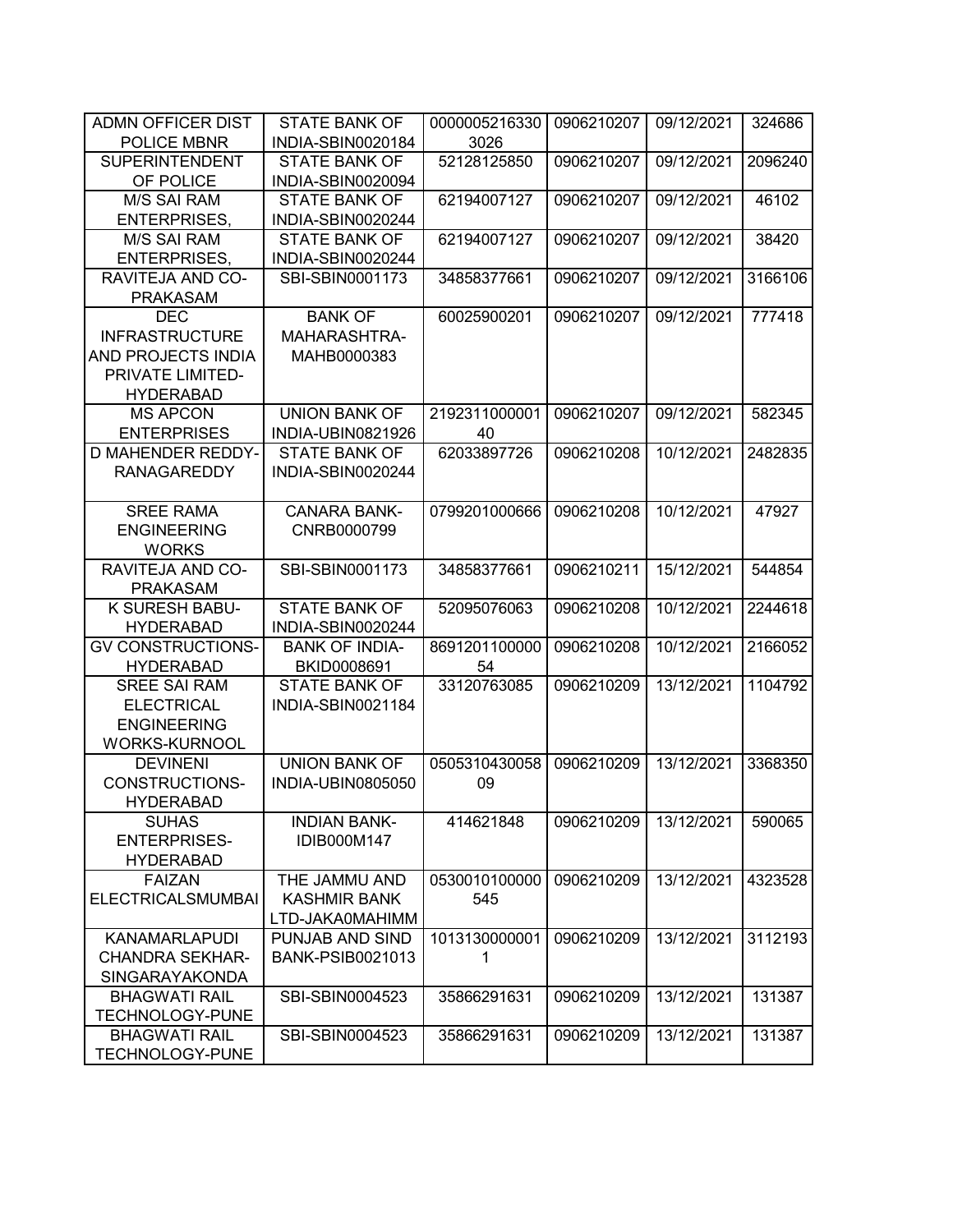| <b>AFSAR RIAZ</b>                               | <b>HDFC BANK-</b>      | 5920994941225 | 0906210211 | 15/12/2021 | 3287716 |
|-------------------------------------------------|------------------------|---------------|------------|------------|---------|
| <b>CONSTRUCTION</b>                             | HDFC0004291            | 9             |            |            |         |
| CORPORATION-                                    |                        |               |            |            |         |
| HYDERABAD.                                      |                        |               |            |            |         |
| <b>G SATYANARAYANA</b>                          | <b>THE LAKSHMI</b>     | 0461360000000 | 0906210211 | 15/12/2021 | 819393  |
| RAO-HYDERABAD                                   | <b>VILAS BANK LTD-</b> | 533           |            |            |         |
|                                                 | LAVB0000461            |               |            |            |         |
| NIRANJAN KUMAR-                                 | <b>IDBI BANK LTD-</b>  | 0446102000009 | 0906210212 | 15/12/2021 | 186659  |
| <b>AURANGABAD</b>                               | IBKL0000446            | 645           |            |            |         |
| <b>INFOSOFT DIGITAL</b>                         | <b>INDIAN BANK-</b>    | OD434077323   | 0906210212 | 15/12/2021 | 1448524 |
| <b>DESIGN AND</b><br><b>SERVICES PVT. LTD.-</b> | IDIB000D006            |               |            |            |         |
|                                                 |                        |               |            |            |         |
| NEW DELHI.<br>D SRINIVAS-                       | <b>IDBI BANK LTD-</b>  | 0297102000017 | 0906210212 | 15/12/2021 | 280877  |
| <b>HYDERABAD</b>                                | IBKL0000297            | 727           |            |            |         |
| A ARJUN RAO-                                    | THE LAKSHMI            | 0461611000000 | 0906210212 | 15/12/2021 | 1127109 |
| <b>HYDERABAD</b>                                | <b>VILAS BANK LTD-</b> | 461           |            |            |         |
|                                                 | LAVB0000461            |               |            |            |         |
| A ARJUN RAO-                                    | THE LAKSHMI            | 0461611000000 | 0906210212 | 15/12/2021 | 474926  |
| <b>HYDERABAD</b>                                | <b>VILAS BANK LTD-</b> | 361           |            |            |         |
|                                                 | LAVB0000461            |               |            |            |         |
| A ARJUN RAO-                                    | THE LAKSHMI            | 0461611000000 | 0906210212 | 15/12/2021 | 27586   |
| <b>HYDERABAD</b>                                | <b>VILAS BANK LTD-</b> | 361           |            |            |         |
|                                                 | LAVB0000461            |               |            |            |         |
| A ARJUN RAO-                                    | THE LAKSHMI            | 0461611000000 | 0906210212 | 15/12/2021 | 474136  |
| <b>HYDERABAD</b>                                | <b>VILAS BANK LTD-</b> | 361           |            |            |         |
|                                                 | LAVB0000461            |               |            |            |         |
| <b>ARKA</b>                                     | <b>AXIS BANK-</b>      | 9130200292341 | 0906210212 | 15/12/2021 | 924142  |
| <b>TECHNOLOGIES-</b>                            | UTIB0000030            | 22            |            |            |         |
| <b>MEDCHAL</b>                                  |                        |               |            |            |         |
| <b>MALKAJGIRI</b>                               |                        |               |            |            |         |
| S GANGADHAR RAO                                 | <b>INDIAN OVERSEAS</b> | 0623020000007 | 0906210212 | 15/12/2021 | 1621603 |
| AND CO                                          | BANK-IOBA0000623       | 83            |            |            |         |
| MOTKU GOPI-MEDAK.                               | <b>STATE BANK OF</b>   | 62022794235   | 0906210212 | 15/12/2021 | 1626593 |
|                                                 | INDIA-SBIN0020504      |               |            |            |         |
| <b>FIRST MAN</b>                                | <b>ICICI BANK LTD-</b> | 613405024807  | 0906210213 | 16/12/2021 | 269886  |
| <b>MANAGEMENT</b>                               | ICIC0006134            |               |            |            |         |
| SERVICES PVT LTD                                |                        |               |            |            |         |
| PRADEEP REDDY                                   | <b>STATE BANK OF</b>   | 62113275547   | 0906210213 | 16/12/2021 | 86220   |
| <b>AKKALA</b>                                   | INDIA-SBIN0020450      |               |            |            |         |
| PINNACLE INFRA-                                 | <b>STATE BANK OF</b>   | 38096178355   | 0906210213 | 16/12/2021 | 3030564 |
| HYDERABAD.                                      | INDIA-SBIN0003098      |               |            |            |         |
| MOTKU GOPI-MEDAK.                               | <b>STATE BANK OF</b>   | 62022794235   | 0906210213 | 16/12/2021 | 322351  |
|                                                 | INDIA-SBIN0020504      |               |            |            |         |
| MOTKU GOPI-MEDAK.                               | <b>STATE BANK OF</b>   | 62022794235   | 0906210213 | 16/12/2021 | 293626  |
|                                                 | INDIA-SBIN0020504      |               |            |            |         |
| MOTKU GOPI-MEDAK.                               | <b>STATE BANK OF</b>   | 62022794235   | 0906210213 | 16/12/2021 | 339400  |
|                                                 | INDIA-SBIN0020504      |               |            |            |         |
| MOTKU GOPI-MEDAK.                               | <b>STATE BANK OF</b>   | 62022794235   | 0906210213 | 16/12/2021 | 347126  |
|                                                 | INDIA-SBIN0020504      |               |            |            |         |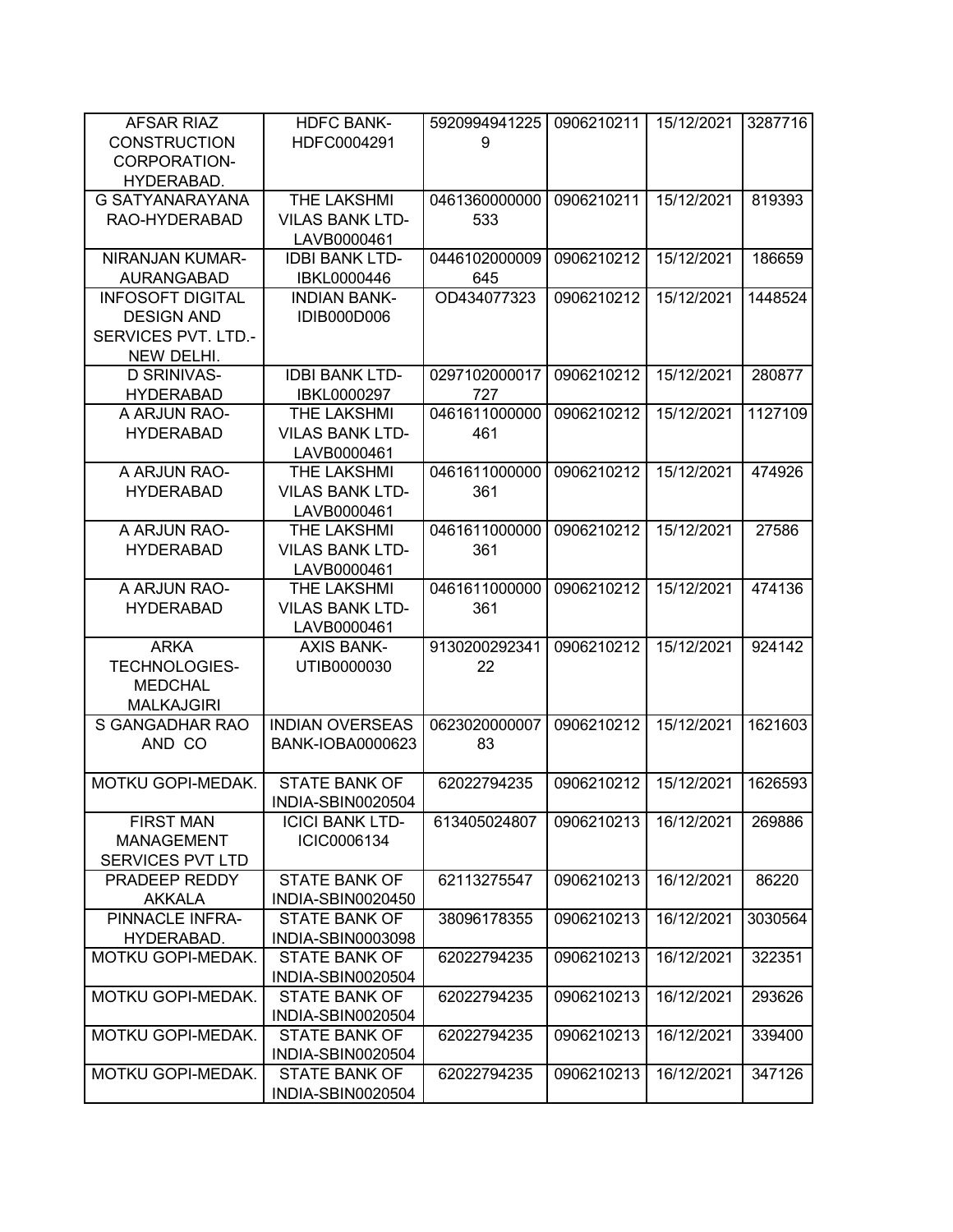| MOTKU GOPI-MEDAK.        | <b>STATE BANK OF</b><br>INDIA-SBIN0020504 | 62022794235              | 0906210213 | 16/12/2021 | 252456  |
|--------------------------|-------------------------------------------|--------------------------|------------|------------|---------|
| N BHASKAR RAO-           | THE LAKSHMI                               | 0461611000000            | 0906210213 | 16/12/2021 | 4739700 |
|                          |                                           |                          |            |            |         |
| <b>HYDERRABAD</b>        | <b>VILAS BANK LTD-</b>                    | 359                      |            |            |         |
|                          | LAVB0000461                               |                          |            |            |         |
| M/S. MANASA LAXMI        | <b>AXIS BANK-</b>                         | 9190200855395            | 0906210213 | 16/12/2021 | 460778  |
| <b>ENTERPRISES</b>       | UTIB0004392                               | 71                       |            |            |         |
| <b>GREEN STAR FIRE</b>   | <b>CENTRAL BANK OF</b>                    | 3128925828               | 0906210215 | 17/12/2021 | 632923  |
| <b>ENGINEERS-</b>        | INDIA-CBIN0283478                         |                          |            |            |         |
|                          |                                           |                          |            |            |         |
| <b>HYDERABAD</b>         |                                           |                          |            |            |         |
| <b>SRI JYOTHI</b>        | <b>CANARA BANK-</b>                       | 1286201001504            | 0906210215 | 17/12/2021 | 2806238 |
| <b>ENGINEERING</b>       | CNRB0001286                               |                          |            |            |         |
| CORPORATION-             |                                           |                          |            |            |         |
| <b>HYDERABAD</b>         |                                           |                          |            |            |         |
| <b>NARSIMHA V-</b>       | <b>STATE BANK OF</b>                      | 62078451475              | 0906210215 | 17/12/2021 | 729543  |
| <b>HYDERABAD</b>         | INDIA-SBIN0020072                         |                          |            |            |         |
|                          |                                           |                          |            |            |         |
| <b>CHAMUNDI</b>          | <b>CENTRAL BANK OF</b>                    | 3529087038               | 0906210215 | 17/12/2021 | 716528  |
| CONSTRUCTIONS-           | INDIA-CBIN0281365                         |                          |            |            |         |
| <b>SECENDRABAD</b>       |                                           |                          |            |            |         |
| <b>COMFORT COOLING</b>   | <b>KARNATAKA BANK</b>                     | 3292000100133            | 0906210215 | 17/12/2021 | 94542   |
| <b>SOLUTIONS</b>         | LTD-KARB0000329                           | 301                      |            |            |         |
|                          |                                           |                          |            |            |         |
| <b>SREE SAI RAM</b>      | <b>STATE BANK OF</b>                      | 33120763085              | 0906210215 | 17/12/2021 | 59098   |
|                          |                                           |                          |            |            |         |
| <b>ELECTRICAL</b>        | INDIA-SBIN0021184                         |                          |            |            |         |
| <b>ENGINEERING</b>       |                                           |                          |            |            |         |
| <b>WORKS</b>             |                                           |                          |            |            |         |
| <b>MAGNA TECHNO</b>      | THE FEDERAL                               | 1667020000163            | 0906210215 | 17/12/2021 | 89307   |
| <b>SERVICES</b>          | <b>BANK LTD-</b>                          | 6                        |            |            |         |
|                          | FDRL0001667                               |                          |            |            |         |
| <b>BALAJI SERVICES</b>   | <b>CANARA BANK-</b>                       | 3050101000378            | 0906210215 | 17/12/2021 | 94759   |
|                          |                                           |                          |            |            |         |
|                          | CNRB0013050                               | 7                        |            |            |         |
| <b>BAHRATH</b>           | <b>CANARA BANK-</b>                       | 3050101000365            | 0906210215 | 17/12/2021 | 47886   |
| <b>ASSOCIATES</b>        | CNRB0013050                               | 7                        |            |            |         |
| <b>BAHRATH</b>           | <b>CANARA BANK-</b>                       | 3050101000365            | 0906210215 | 17/12/2021 | 29001   |
| <b>ASSOCIATES</b>        | CNRB0013050                               | 7                        |            |            |         |
| <b>SAI BALAJI</b>        | <b>UNION BANK OF</b>                      | 1724111000032 0906210215 |            | 17/12/2021 | 39790   |
| <b>ENTERPRISES</b>       | INDIA-UBIN0817244                         | 08                       |            |            |         |
| <b>SRI SAI OMKARNATH</b> |                                           | 5020005511142            |            |            |         |
|                          | <b>HDFC BANK LTD-</b>                     |                          | 0906210215 | 17/12/2021 | 82913   |
| <b>ENTERPRISES</b>       | HDFC0000377                               | 3                        |            |            |         |
| M GANESH-                | SBI-SBIN0003607                           | 30228180048              | 0906210215 | 17/12/2021 | 441428  |
| <b>HYDERABAD</b>         |                                           |                          |            |            |         |
| M GANESH-                | SBI-SBIN0003607                           | 30228180048              | 0906210215 | 17/12/2021 | 204941  |
| <b>HYDERABAD</b>         |                                           |                          |            |            |         |
| M GANESH-                | SBI-SBIN0003607                           | 30228180048              | 0906210215 | 17/12/2021 | 185568  |
| <b>HYDERABAD</b>         |                                           |                          |            |            |         |
|                          |                                           |                          |            |            |         |
| <b>M/S SKYBASE</b>       | <b>AXIS BANK-</b>                         | 9170200557012            | 0906210215 | 17/12/2021 | 860389  |
| <b>INFOTECH PVT.LTD</b>  | UTIB0001304                               | 81                       |            |            |         |
| A ARJUN RAO-             | THE LAKSHMI                               | 0461611000000            | 0906210215 | 17/12/2021 | 475504  |
| <b>HYDERABAD</b>         | <b>VILAS BANK LTD-</b>                    | 361                      |            |            |         |
|                          | LAVB0000461                               |                          |            |            |         |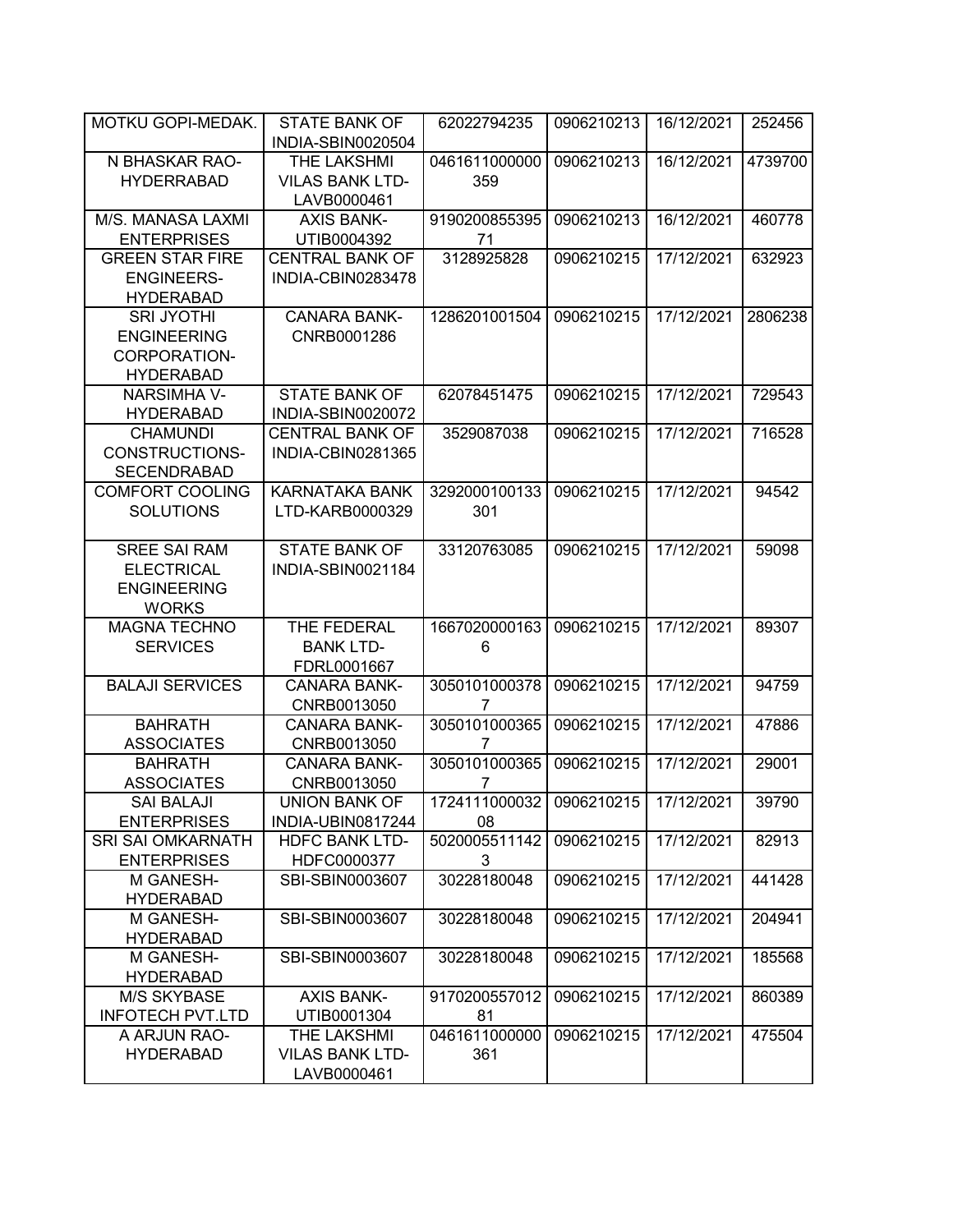| A ARJUN RAO-           | THE LAKSHMI                               | 0461611000000 | 0906210215 | 17/12/2021 | 475186 |
|------------------------|-------------------------------------------|---------------|------------|------------|--------|
| <b>HYDERABAD</b>       | <b>VILAS BANK LTD-</b>                    | 361           |            |            |        |
|                        | LAVB0000461                               |               |            |            |        |
| A ARJUN RAO-           | THE LAKSHMI                               | 0461611000000 | 0906210215 | 17/12/2021 | 475320 |
| <b>HYDERABAD</b>       | <b>VILAS BANK LTD-</b>                    | 361           |            |            |        |
|                        | LAVB0000461                               |               |            |            |        |
| <b>M/S SAI RAM</b>     | <b>STATE BANK OF</b>                      | 62194007127   | 0906210215 | 17/12/2021 | 22375  |
| <b>ENTERPRISES,</b>    | INDIA-SBIN0020244                         |               |            |            |        |
| <b>M/S SAI RAM</b>     | <b>STATE BANK OF</b>                      | 62194007127   | 0906210215 | 17/12/2021 | 23226  |
| <b>ENTERPRISES,</b>    | INDIA-SBIN0020244                         |               |            |            |        |
| <b>M/S SAI RAM</b>     | STATE BANK OF                             | 62194007127   | 0906210215 | 17/12/2021 | 46089  |
| <b>ENTERPRISES,</b>    | INDIA-SBIN0020244                         |               |            |            |        |
| <b>M/S SAI RAM</b>     | <b>STATE BANK OF</b>                      | 62194007127   | 0906210215 | 17/12/2021 | 45789  |
| <b>ENTERPRISES,</b>    | INDIA-SBIN0020244                         |               |            |            |        |
| <b>LAXMI NARASIMHA</b> | <b>INDUSIND BANK-</b>                     | 200999628852  | 0906210216 | 20/12/2021 | 14200  |
| <b>INTERIOR WORKS</b>  | INDB0000570                               |               |            |            |        |
| <b>YUKTHA</b>          | <b>HDFC BANK-</b>                         | 5020004414693 | 0906210216 | 20/12/2021 | 277012 |
| <b>ENTERPRISES</b>     | HDFC0004078                               | 6             |            |            |        |
| D RAVINDRA BABU-       | <b>UNION BANK OF</b>                      | 0505310430057 | 0906210216 | 20/12/2021 | 422038 |
| <b>HYDERABAD</b>       | INDIA-UBIN0805050                         | 80            |            |            |        |
| A ARJUN RAO-           | THE LAKSHMI                               | 0461611000000 | 0906210216 | 20/12/2021 | 163699 |
| <b>HYDERABAD</b>       | <b>VILAS BANK LTD-</b>                    | 361           |            |            |        |
|                        | LAVB0000461                               |               |            |            |        |
| A ARJUN RAO-           | THE LAKSHMI                               | 0461611000000 | 0906210216 | 20/12/2021 | 210815 |
| <b>HYDERABAD</b>       | <b>VILAS BANK LTD-</b>                    | 361           |            |            |        |
|                        | LAVB0000461                               |               |            |            |        |
| A ARJUN RAO-           | THE LAKSHMI                               | 0461611000000 | 0906210216 | 20/12/2021 | 43781  |
| <b>HYDERABAD</b>       | <b>VILAS BANK LTD-</b>                    | 361           |            |            |        |
|                        | LAVB0000461                               |               |            |            |        |
| MOTKU GOPI-MEDAK.      | <b>STATE BANK OF</b>                      | 62022794235   | 0906210216 | 20/12/2021 | 176282 |
|                        | INDIA-SBIN0020504                         |               |            |            |        |
| MOTKU GOPI-MEDAK.      | <b>STATE BANK OF</b>                      | 62022794235   | 0906210216 | 20/12/2021 | 415003 |
|                        | INDIA-SBIN0020504                         |               |            |            |        |
| MOTKU GOPI-MEDAK.      | <b>STATE BANK OF</b>                      | 62022794235   | 0906210216 | 20/12/2021 | 201253 |
|                        | INDIA-SBIN0020504                         |               |            |            |        |
| MOTKU GOPI-MEDAK.      | <b>STATE BANK OF</b>                      | 62022794235   | 0906210216 | 20/12/2021 | 308115 |
|                        | INDIA-SBIN0020504                         |               |            |            |        |
| MOTKU GOPI-MEDAK.      | <b>STATE BANK OF</b>                      | 62022794235   | 0906210216 | 20/12/2021 | 378631 |
|                        | INDIA-SBIN0020504                         |               |            |            |        |
| MOTKU GOPI-MEDAK.      | <b>STATE BANK OF</b><br>INDIA-SBIN0020504 | 62022794235   | 0906210216 | 20/12/2021 | 87838  |
| MOTKU GOPI-MEDAK.      | <b>STATE BANK OF</b>                      | 62022794235   | 0906210216 | 20/12/2021 | 159901 |
|                        | INDIA-SBIN0020504                         |               |            |            |        |
| <b>B ALEEM MIAH-</b>   | <b>UNION BANK OF</b>                      | 1379111000004 | 0906210216 | 20/12/2021 | 410319 |
| <b>KURNOOL</b>         | INDIA-UBIN0813796                         | 87            |            |            |        |
| <b>M/S BHAVYESH</b>    | <b>UNION BANK OF</b>                      | 5101010071692 | 0906210216 | 20/12/2021 | 187757 |
| <b>TRAVELS</b>         | INDIA-UBIN0901661                         | 89            |            |            |        |
| M/S PREM               | <b>STATE BANK OF</b>                      | 62052021257   | 0906210216 | 20/12/2021 | 251362 |
| <b>CONSTRUCTIONS</b>   | INDIA-SBIN0016275                         |               |            |            |        |
| <b>M/S SREE RAMA</b>   | <b>CANARA BANK-</b>                       | 0799201000666 | 0906210216 | 20/12/2021 | 51410  |
| <b>ENGG WORKS</b>      | CNRB0000799                               |               |            |            |        |
|                        |                                           |               |            |            |        |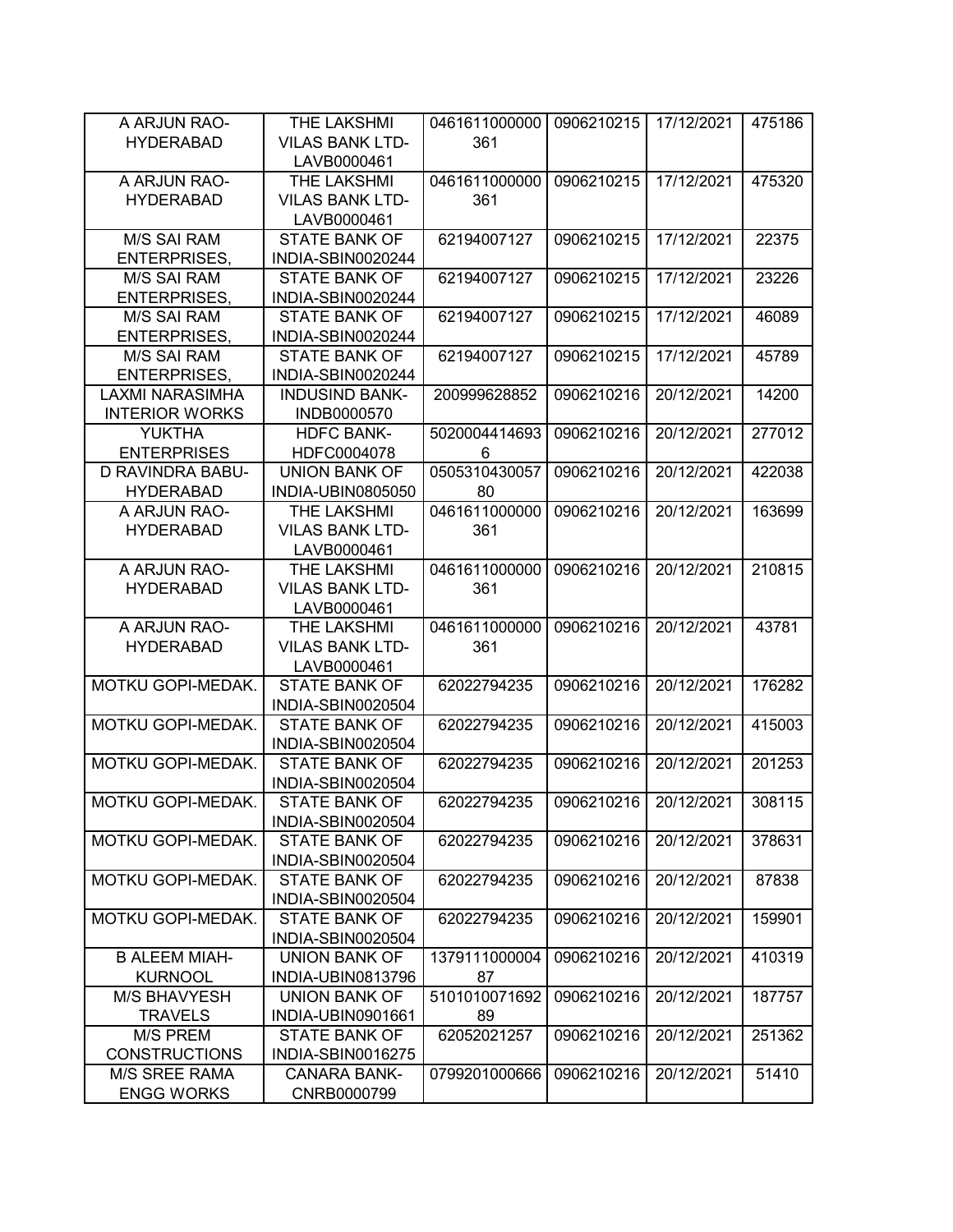| <b>DEC</b>                         | <b>BANK OF</b>                         | 60025900201   | 0906210216 | 20/12/2021 | 2520494 |
|------------------------------------|----------------------------------------|---------------|------------|------------|---------|
| <b>INFRASTRUCTURE</b>              | MAHARASHTRA-                           |               |            |            |         |
| AND PROJECTS INDIA                 | MAHB0000383                            |               |            |            |         |
| PRIVATE LIMITED-                   |                                        |               |            |            |         |
| <b>HYDERABAD</b>                   |                                        |               |            |            |         |
| K LINGAREDDY -                     | <b>BANK OF BARODA-</b>                 | 2420040000014 | 0906210216 | 20/12/2021 | 6700369 |
| <b>NIZAMABAD</b>                   | <b>BARB0TILHYD</b>                     | 6             |            |            |         |
| <b>SK SAFETY</b>                   | <b>AXIS BANK -</b>                     | 9150300329766 | 0906210216 | 20/12/2021 | 270366  |
| WINGS(P)LTD                        | UTIB0001634                            | 14            |            |            |         |
| <b>MAHA INFRA AND</b>              | <b>STATE BANK OF</b>                   | 67341251369   | 0906210216 | 20/12/2021 | 1002915 |
| <b>DEVELOPERSHYDERA</b>            | INDIA-SBIN0070743                      |               |            |            |         |
| <b>BAD</b>                         |                                        |               |            |            |         |
| Y V SAMBASIVA RAO-                 | <b>UNION BANK OF</b>                   | 5651010000102 | 0906210217 | 21/12/2021 | 2718157 |
| <b>SECUNDERABAD</b>                | INDIA-UBIN0901661                      | 23            |            |            |         |
|                                    |                                        |               |            |            |         |
| <b>SUN DATACOMM</b>                | SBI-SBIN0011660                        | 32622903099   | 0906210217 | 21/12/2021 | 1165550 |
| PRIVATE LIMITED-                   |                                        |               |            |            |         |
| <b>HYDERABAD</b>                   |                                        |               |            |            |         |
| <b>SIEMENS LTD-NAVI</b><br>MUMBAI. | <b>DEUTSCHE BANK</b><br>AG-DEUT0784BBY | 0000786000    | 0906210217 | 21/12/2021 | 2839324 |
| <b>NIRAJAN KUMAR</b>               | <b>IDBI BANK LTD-</b>                  | 0446102000009 | 0906210217 | 21/12/2021 | 15196   |
|                                    | IBKL0000446                            | 645           |            |            |         |
| <b>NIRAJAN KUMAR</b>               | <b>IDBI BANK LTD-</b>                  | 0446102000009 | 0906210217 | 21/12/2021 | 99594   |
|                                    | IBKL0000446                            | 645           |            |            |         |
| <b>SOBIA ENGINEERING</b>           | <b>CANARA BANK-</b>                    | 0799201001029 | 0906210217 | 21/12/2021 | 25830   |
|                                    | CNRB0000799                            |               |            |            |         |
| M GANESH-                          | SBI-SBIN0003607                        | 30228180048   | 0906210217 | 21/12/2021 | 186700  |
| <b>HYDERABAD</b>                   |                                        |               |            |            |         |
| A ARJUN RAO-                       | THE LAKSHMI                            | 0461611000000 | 0906210217 | 21/12/2021 | 475492  |
| <b>HYDERABAD</b>                   | <b>VILAS BANK LTD-</b>                 | 361           |            |            |         |
|                                    | LAVB0000461                            |               |            |            |         |
| <b>SRI SAI GANESH</b>              | THE LAKSHMI                            | 0461351000004 | 0906210217 | 21/12/2021 | 1045840 |
| METAL-RANGAREDDY                   | <b>VILAS BANK LTD-</b>                 | 636           |            |            |         |
|                                    | LAVB0000461                            |               |            |            |         |
| <b>B.R.RAJANDER</b>                | <b>CANARA BANK-</b>                    | 0799201000937 | 0906210217 | 21/12/2021 | 1103593 |
| <b>KUMAR-</b>                      | CNRB0000799                            |               |            |            |         |
| <b>SECUNDERABAD</b>                |                                        |               |            |            |         |
| A ARJUN RAO-                       | THE LAKSHMI                            | 0461611000000 | 0906210217 | 21/12/2021 | 1127109 |
| <b>HYDERABAD</b>                   | <b>VILAS BANK LTD-</b>                 | 361           |            |            |         |
|                                    | LAVB0000461                            |               |            |            |         |
| <b>INFOSOFT DIGITAL</b>            | <b>INDIAN BANK-</b>                    | 434077323     | 0906210217 | 21/12/2021 | 1448524 |
| <b>DESIGN AND</b>                  | IDIB000D006                            |               |            |            |         |
| SERVICES PVT. LTD.-                |                                        |               |            |            |         |
| NEW DELHI.                         |                                        |               |            |            |         |
| <b>THARU SONS</b>                  | <b>SOUTH INDIAN</b>                    | 0228081000000 | 0906210217 | 21/12/2021 | 4513169 |
|                                    | <b>BANK-SIBL0000228</b>                | 965           |            |            |         |
| <b>M/S PADMAVATHI</b>              | <b>ICICI BANK LTD-</b>                 | 059805003973  | 0906210217 | 21/12/2021 | 4802899 |
| <b>HOSPITATILY &amp;</b>           | ICIC0000598                            |               |            |            |         |
| <b>FACILITIES</b>                  |                                        |               |            |            |         |
| <b>MANAGEMENT</b>                  |                                        |               |            |            |         |
| SERVICE, PT.                       |                                        |               |            |            |         |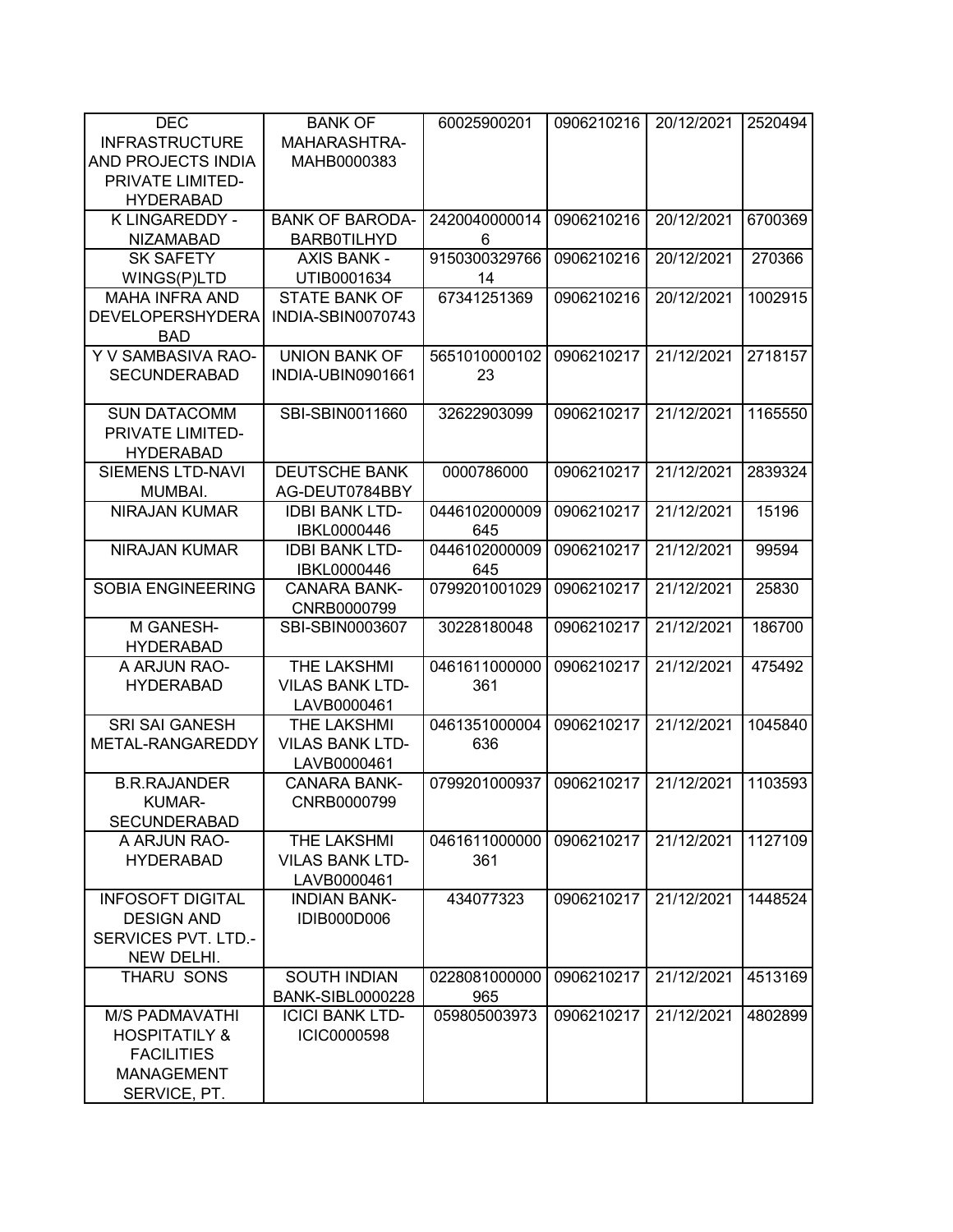| <b>KASTHURI</b>           | THE LAKSHMI             | 0990611000000            | 0906210219 | 23/12/2021 | 1879242 |
|---------------------------|-------------------------|--------------------------|------------|------------|---------|
| CONSTRUCTIONS-            | <b>VILAS BANK LTD-</b>  | 072                      |            |            |         |
| <b>HYDERABAD</b>          | LAVB0000299             |                          |            |            |         |
| <b>FIRST MAN</b>          | <b>ICICI BANK LTD-</b>  | 613405024807             | 0906210219 | 23/12/2021 | 474797  |
| <b>MANAGEMENT</b>         | ICIC0006134             |                          |            |            |         |
| <b>SERVICES PVT LTD</b>   |                         |                          |            |            |         |
| <b>FIRST MAN</b>          | <b>ICICI BANK LTD-</b>  | 613405024807             | 0906210219 | 23/12/2021 | 597832  |
| <b>MANAGEMENT</b>         | ICIC0006134             |                          |            |            |         |
| <b>SERVICES PVT LTD</b>   |                         |                          |            |            |         |
|                           |                         |                          |            |            |         |
| C AYYAPU REDDY-           | <b>STATE BANK OF</b>    | 62128844927              | 0906210219 | 23/12/2021 | 2610060 |
| <b>MAHABUBNAGAR</b>       | INDIA-SBIN0020187       |                          |            |            |         |
| CH.ANJANEYULU             | <b>UNION BANK OF</b>    | 1309101001365            | 0906210219 | 23/12/2021 | 39425   |
|                           | INDIA-UBIN0813095       | 97                       |            |            |         |
| <b>M/S MOTHER</b>         | <b>STATE BANK OF</b>    | 38862236058              | 0906210219 | 23/12/2021 | 16452   |
| THERESA YUVAJANA          | INDIA-SBIN0020324       |                          |            |            |         |
| SWACHANDA SEVA            |                         |                          |            |            |         |
| <b>SAMSTHA</b>            |                         |                          |            |            |         |
|                           |                         |                          |            |            |         |
| A.DASHARATH KUMAR         | <b>STATE BANK OF</b>    | 62243078945              | 0906210219 | 23/12/2021 | 16452   |
|                           | INDIA-SBIN0020064       |                          |            |            |         |
| <b>ATTILI SUBBA RAO-</b>  | <b>ICICI BANK LTD-</b>  | 630805155858             | 0906210219 | 23/12/2021 | 3432691 |
| <b>HYDERABAD</b>          | <b>ICIC0006308</b>      |                          |            |            |         |
| <b>AFSAR RIAZ</b>         | <b>HDFC BANK-</b>       | 5920994941225            | 0906210219 | 23/12/2021 | 6695807 |
| <b>CONSTRUCTION</b>       | HDFC0004291             | 9                        |            |            |         |
|                           |                         |                          |            |            |         |
| CORPORATION-              |                         |                          |            |            |         |
| HYDERABAD.                |                         |                          |            |            |         |
| <b>SURYA ELECTRONICS</b>  | <b>STATE BANK OF</b>    | 10276374013              | 0906210219 | 23/12/2021 | 7032    |
|                           | INDIA-SBIN0020085       |                          |            |            |         |
| <b>GOPAL</b>              | <b>CANARA BANK-</b>     | 3046201007032            | 0906210219 | 23/12/2021 | 862     |
|                           | CNRB0013046             | 3                        |            |            |         |
| M SRINIVAS-               | THE LAKSHMI             | 0461360000000            | 0906210219 | 23/12/2021 | 941151  |
| <b>HYDERABAD</b>          | <b>VILAS BANK LTD-</b>  | 384                      |            |            |         |
|                           | LAVB0000461             |                          |            |            |         |
| <b>B ALEEM MIAH-</b>      | <b>UNION BANK OF</b>    | 1379111000004            | 0906210219 | 23/12/2021 | 411505  |
| <b>KURNOOL</b>            | INDIA-UBIN0813796       | 87                       |            |            |         |
| <b>B ALEEM MIAH-</b>      | <b>UNION BANK OF</b>    | 1379111000004 0906210219 |            | 23/12/2021 | 406455  |
| <b>KURNOOL</b>            | INDIA-UBIN0813796       | 87                       |            |            |         |
| <b>B ALEEM MIAH-</b>      | UNION BANK OF           | 1379111000004            | 0906210219 | 23/12/2021 | 412045  |
| <b>KURNOOL</b>            | INDIA-UBIN0813796       | 87                       |            |            |         |
| <b>KATTA RAVI</b>         | <b>KARUR VYSYA</b>      | 1460115000003            | 0906210219 | 23/12/2021 | 173367  |
| <b>KIRANSECUNDRABAD</b>   | <b>BANK-KVBL0001460</b> | 711                      |            |            |         |
|                           |                         |                          |            |            |         |
|                           |                         |                          |            |            |         |
| <b>RAMPRASAD</b>          | <b>STATE BANK OF</b>    | 52095084359              | 0906210219 | 23/12/2021 | 256971  |
| SOMPALLI-KURNOOL          | INDIA-SBIN0020244       |                          |            |            |         |
| <b>BASANTHI</b>           | KOTAK MAHINDRA          | 700044011042             | 0906210219 | 23/12/2021 | 1989376 |
| <b>CONSTRUCTIONS-</b>     | <b>BANK LIMITED-</b>    |                          |            |            |         |
| <b>HYDERABAD</b>          | KKBK0007456             |                          |            |            |         |
| M/S. N M                  | <b>UNION BANK OF</b>    | 2066111000027            | 0906210220 | 24/12/2021 | 960319  |
| <b>TECHNOLOGIES &amp;</b> | INDIA-UBIN0820661       | 31                       |            |            |         |
| <b>CONSULTING</b>         |                         |                          |            |            |         |
| <b>SERVICE</b>            |                         |                          |            |            |         |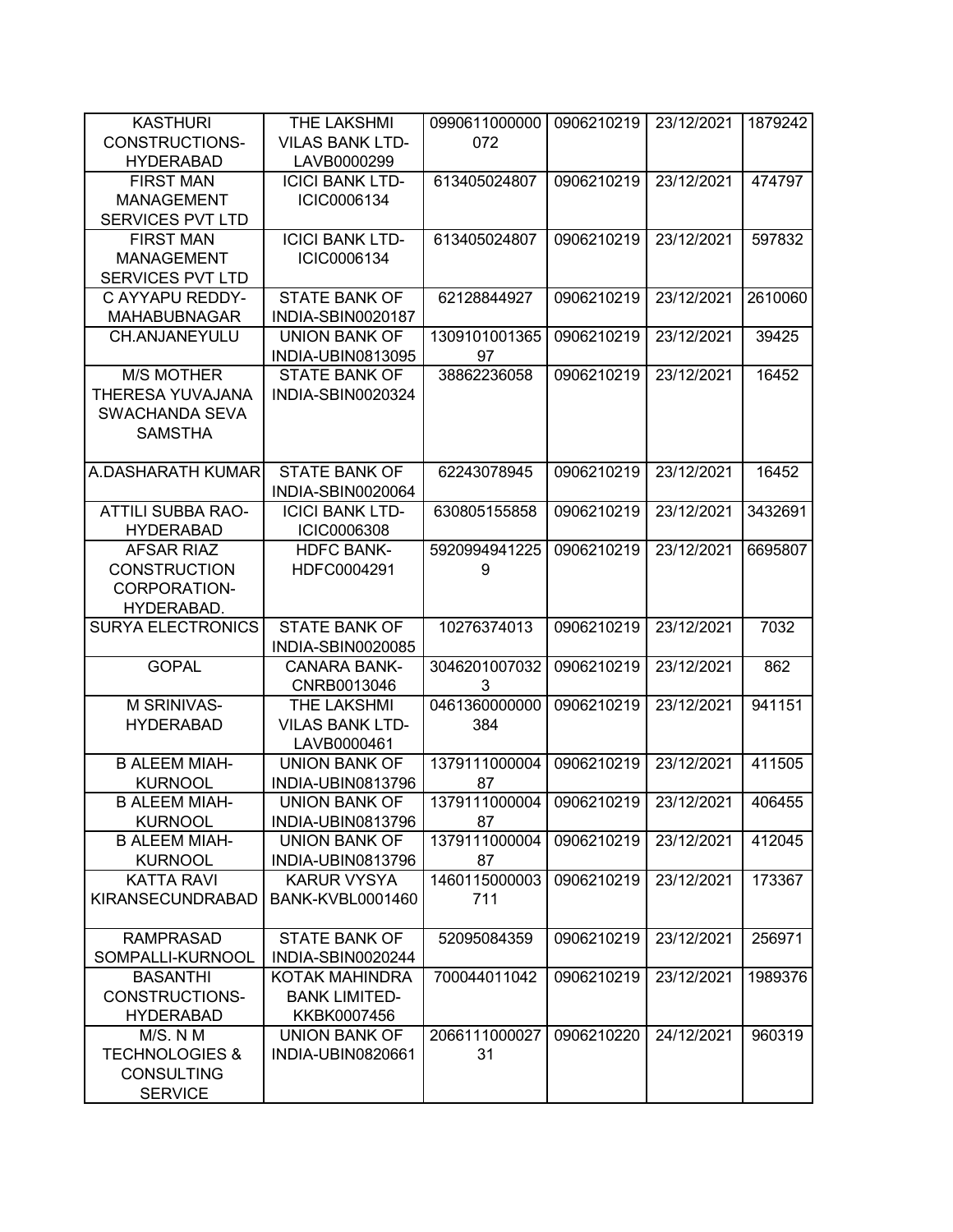| <b>LINUS BUSSINESS</b>                 | <b>HDFC BANK LTD-</b>                         | 5020003901739  | 0906210220 | 24/12/2021 | 174168  |
|----------------------------------------|-----------------------------------------------|----------------|------------|------------|---------|
| <b>SOLUTION</b>                        | HDFC0000642                                   | 0              |            |            |         |
| P JANARDHAN RAO-                       | <b>KOTAK MAHINDRA</b>                         | 730011026939   | 0906210220 | 24/12/2021 | 395551  |
| <b>HYDERABAD</b>                       | <b>BANK LIMITED-</b>                          |                |            |            |         |
|                                        | KKBK0007457                                   |                |            |            |         |
| <b>T KOTESWARA RAO</b>                 | <b>INDIAN BANK-</b>                           | 411469410      | 0906210220 | 24/12/2021 | 645614  |
|                                        | IDIB000G001                                   |                |            |            |         |
| <b>FIRST MAN</b>                       | <b>ICICI BANK LTD-</b>                        | 613405024807   | 0906210220 | 24/12/2021 | 343660  |
| <b>MANAGEMENT</b>                      | ICIC0006134                                   |                |            |            |         |
| <b>SERVICES PVT LTD</b>                |                                               |                |            |            |         |
| <b>FIRST MAN</b>                       | <b>ICICI BANK LTD-</b>                        | 613405024807   | 0906210220 | 24/12/2021 | 250328  |
| <b>MANAGEMENT</b>                      | ICIC0006134                                   |                |            |            |         |
| <b>SERVICES PVT LTD</b>                |                                               |                |            |            |         |
| <b>PSR</b>                             | <b>HDFC BANK-</b>                             | 1019100210004  | 0906210220 | 24/12/2021 | 116358  |
| <b>ENTERPRISESMEDCH</b>                | HDFC0CTGB19                                   | 56             |            |            |         |
| AL                                     |                                               |                |            |            |         |
| <b>FIRST MAN</b>                       | <b>ICICI BANK LTD-</b>                        | 613405024807   | 0906210220 | 24/12/2021 | 250328  |
| <b>MANAGEMENT</b>                      | ICIC0006134                                   |                |            |            |         |
| <b>SERVICES PVT LTD</b>                |                                               |                |            |            |         |
| <b>FIRST MAN</b>                       | <b>ICICI BANK LTD-</b>                        | 613405024807   | 0906210220 | 24/12/2021 | 404468  |
| <b>MANAGEMENT</b>                      | ICIC0006134                                   |                |            |            |         |
| <b>SERVICES PVT LTD</b>                |                                               |                |            |            |         |
| <b>NARSIMHA V-</b>                     | <b>STATE BANK OF</b>                          | 62078451475    | 0906210221 | 27/12/2021 | 6350994 |
| <b>HYDERABAD</b>                       | INDIA-SBIN0020072                             |                |            |            |         |
| A ARJUN RAO-                           | THE LAKSHMI                                   | 0461611000000  | 0906210221 | 27/12/2021 | 460344  |
| <b>HYDERABAD</b>                       | <b>VILAS BANK LTD-</b>                        | 361            |            |            |         |
|                                        | LAVB0000461                                   |                |            |            |         |
| A ARJUN RAO-                           | THE LAKSHMI                                   | 0461611000000  | 0906210221 | 27/12/2021 | 387092  |
| <b>HYDERABAD</b>                       | <b>VILAS BANK LTD-</b>                        | 361            |            |            |         |
|                                        | LAVB0000461                                   |                |            |            |         |
| A ARJUN RAO-                           | THE LAKSHMI                                   | 0461611000000  | 0906210221 | 27/12/2021 | 365044  |
| <b>HYDERABAD</b>                       | <b>VILAS BANK LTD-</b>                        | 361            |            |            |         |
|                                        | LAVB0000461                                   |                |            |            |         |
| <b>BASANTHI</b>                        | <b>KOTAK MAHINDRA</b>                         | 700044011042   | 0906210221 | 27/12/2021 | 469966  |
| <b>CONSTRUCTIONS-</b>                  | <b>BANK LIMITED-</b>                          |                |            |            |         |
| <b>HYDERABAD</b>                       | KKBK0007456                                   |                |            |            |         |
| <b>BASANTHI</b>                        | KOTAK MAHINDRA                                | 700044011042   | 0906210221 | 27/12/2021 | 469301  |
| <b>CONSTRUCTIONS-</b>                  | <b>BANK LIMITED-</b>                          |                |            |            |         |
| <b>HYDERABAD</b>                       | KKBK0007456                                   |                |            |            |         |
| <b>BASANTHI</b>                        | <b>KOTAK MAHINDRA</b><br><b>BANK LIMITED-</b> | 700044011042   | 0906210221 | 27/12/2021 | 409280  |
| <b>CONSTRUCTIONS-</b>                  |                                               |                |            |            |         |
| <b>HYDERABAD</b><br><b>GOLDEN STAR</b> | KKBK0007456<br><b>HDFC BANK-</b>              | 5020003807115  | 0906210221 | 27/12/2021 | 2257797 |
| <b>FACILITIES AND</b>                  | HDFC0003739                                   | $\overline{2}$ |            |            |         |
| <b>SERVCES PRIVATE</b>                 |                                               |                |            |            |         |
| <b>LIMITED</b>                         |                                               |                |            |            |         |
| <b>GOLDEN STAR</b>                     | <b>HDFC BANK-</b>                             | 5020003807115  | 0906210221 | 27/12/2021 | 2101055 |
| <b>FACILITIES AND</b>                  | HDFC0003739                                   | 2              |            |            |         |
| <b>SERVCES PRIVATE</b>                 |                                               |                |            |            |         |
| <b>LIMITED</b>                         |                                               |                |            |            |         |
|                                        |                                               |                |            |            |         |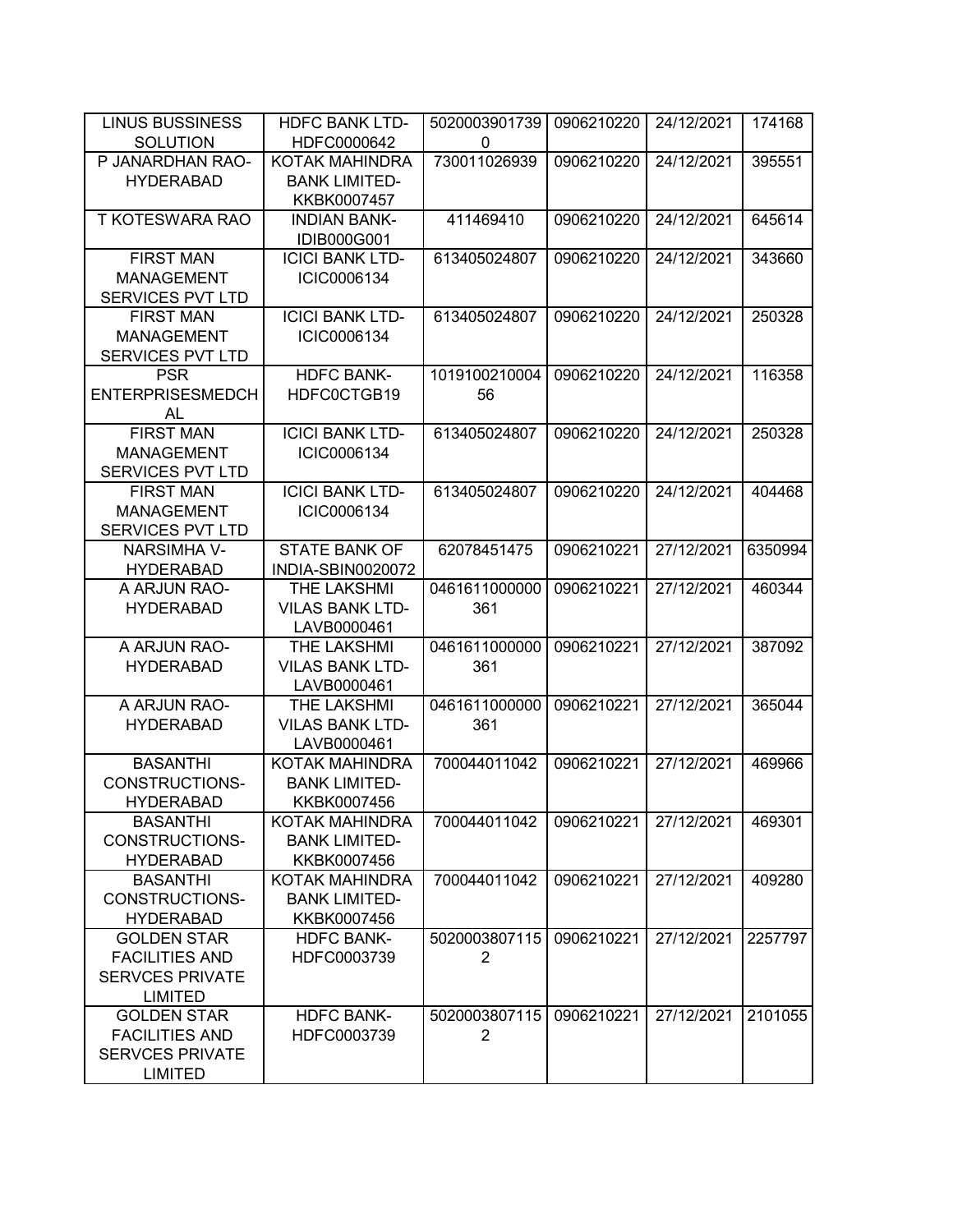| K.VENKATESHAM                       | <b>INDIAN BANK-</b>                 | 50314585899   | 0906210221 | 27/12/2021 | 1100007 |
|-------------------------------------|-------------------------------------|---------------|------------|------------|---------|
| <b>CONTRACTOR</b>                   | IDIB000W511                         |               |            |            |         |
| <b>M/S GURDEV</b>                   | <b>BANK OF INDIA-</b>               | 6202201100003 | 0906210222 | 29/12/2021 | 912906  |
| <b>CONSULTANCE</b>                  | BKID0006202                         | 25            |            |            |         |
| <b>SERVICES GROUP</b>               |                                     |               |            |            |         |
| <b>EPITOME FACILITY</b>             | PUNJAB NATIONAL                     | 5218113100058 | 0906210222 | 29/12/2021 | 98569   |
| <b>MANAGEMENT</b>                   | <b>BANK-PUNB0521810</b>             | 9             |            |            |         |
| <b>SERVICES</b>                     |                                     |               |            |            |         |
| A ARJUN RAO-                        | THE LAKSHMI                         | 0461611000000 | 0906210222 | 29/12/2021 | 303222  |
| <b>HYDERABAD</b>                    | <b>VILAS BANK LTD-</b>              | 361           |            |            |         |
|                                     | LAVB0000461                         |               |            |            |         |
| A ARJUN RAO-                        | <b>THE LAKSHMI</b>                  | 0461611000000 | 0906210222 | 29/12/2021 | 288619  |
| <b>HYDERABAD</b>                    | <b>VILAS BANK LTD-</b>              | 361           |            |            |         |
|                                     | LAVB0000461                         |               |            |            |         |
| <b>BASANTHI</b>                     | <b>KOTAK MAHINDRA</b>               | 700044011042  | 0906210222 | 29/12/2021 | 382282  |
| <b>CONSTRUCTIONS-</b>               | <b>BANK LIMITED-</b>                |               |            |            |         |
| <b>HYDERABAD</b>                    | KKBK0007456                         |               |            |            |         |
| <b>BASANTHI</b>                     | <b>KOTAK MAHINDRA</b>               | 700044011042  | 0906210222 | 29/12/2021 | 212923  |
| <b>CONSTRUCTIONS-</b>               | <b>BANK LIMITED-</b>                |               |            |            |         |
| <b>HYDERABAD</b>                    | KKBK0007456                         |               |            |            |         |
| <b>SRI BALAJI</b>                   | SBI-SBIN0012716                     | 32222210714   | 0906210222 | 29/12/2021 | 301946  |
| INDUSTRIES-                         |                                     |               |            |            |         |
| <b>NALGONDA</b>                     |                                     |               |            |            |         |
| <b>GURRAM HARI</b>                  | <b>STATE BANK OF</b>                | 62321371550   | 0906210222 | 29/12/2021 | 46055   |
| KUMAR-HYDERABAD                     | INDIA-SBIN0020454                   |               |            |            |         |
| <b>KANAMARLAPUDI</b>                | PUNJAB AND SIND                     | 1013130000001 | 0906210225 | 31/12/2021 | 1285545 |
| <b>CHANDRA SEKHAR-</b>              | <b>BANK-PSIB0021013</b>             | 1             |            |            |         |
| SINGARAYAKONDA                      |                                     |               |            |            |         |
| <b>LAKSHMI</b>                      | <b>AXIS BANK -</b>                  | 9160200108999 | 0906210225 | 31/12/2021 | 304730  |
| <b>ENGINEERING</b>                  | UTIB0001718                         | 86            |            |            |         |
| <b>WORKS</b>                        |                                     |               |            |            |         |
| <b>NAGALAKSHMI</b>                  | <b>BANK OF BARODA-</b>              | 1944040000014 | 0906210225 | 31/12/2021 | 568978  |
| <b>ENTERPRISES-</b>                 | <b>BARBOCHILAK</b>                  | 1             |            |            |         |
| <b>SECUNDERABAD</b>                 |                                     |               |            |            |         |
| <b>MOGULLA</b>                      | <b>UNION BANK OF</b>                | 1180101000610 | 0906210225 | 31/12/2021 | 133307  |
| ANILKUMAR GOUD-                     | INDIA-UBIN0811807                   | 80            |            |            |         |
| <b>RANGAREDDY</b>                   |                                     |               |            |            |         |
| <b>MUNEENDAR</b>                    | <b>UNION BANK OF</b>                | 2148111000001 | 0906210225 | 31/12/2021 | 283391  |
| CONSTRUCTIONS-                      | INDIA-UBIN0821489                   | 68            |            |            |         |
| <b>KARIMNAGAR</b><br><b>LALITHA</b> |                                     |               |            |            | 427095  |
|                                     | <b>DEVELOPMENT</b>                  | 0512010000088 | 0906210225 | 31/12/2021 |         |
| <b>ENTERPRISES-</b>                 | <b>CREDIT BANK</b><br>LIMITED-      | 7             |            |            |         |
| <b>HYDERABAD</b>                    |                                     |               |            |            |         |
| PINNACLE INFRA-                     | DCBL0000051<br><b>STATE BANK OF</b> | 38096178355   | 0906210225 | 31/12/2021 |         |
| HYDERABAD.                          |                                     |               |            |            | 2646243 |
| M LAXMINARAYANA-                    | INDIA-SBIN0003098<br>THE LAKSHMI    | 0461611000000 | 0906210226 | 31/12/2021 | 403767  |
| <b>HYDERABAD</b>                    | <b>VILAS BANK LTD-</b>              | 233           |            |            |         |
|                                     | LAVB0000461                         |               |            |            |         |
|                                     |                                     |               |            |            |         |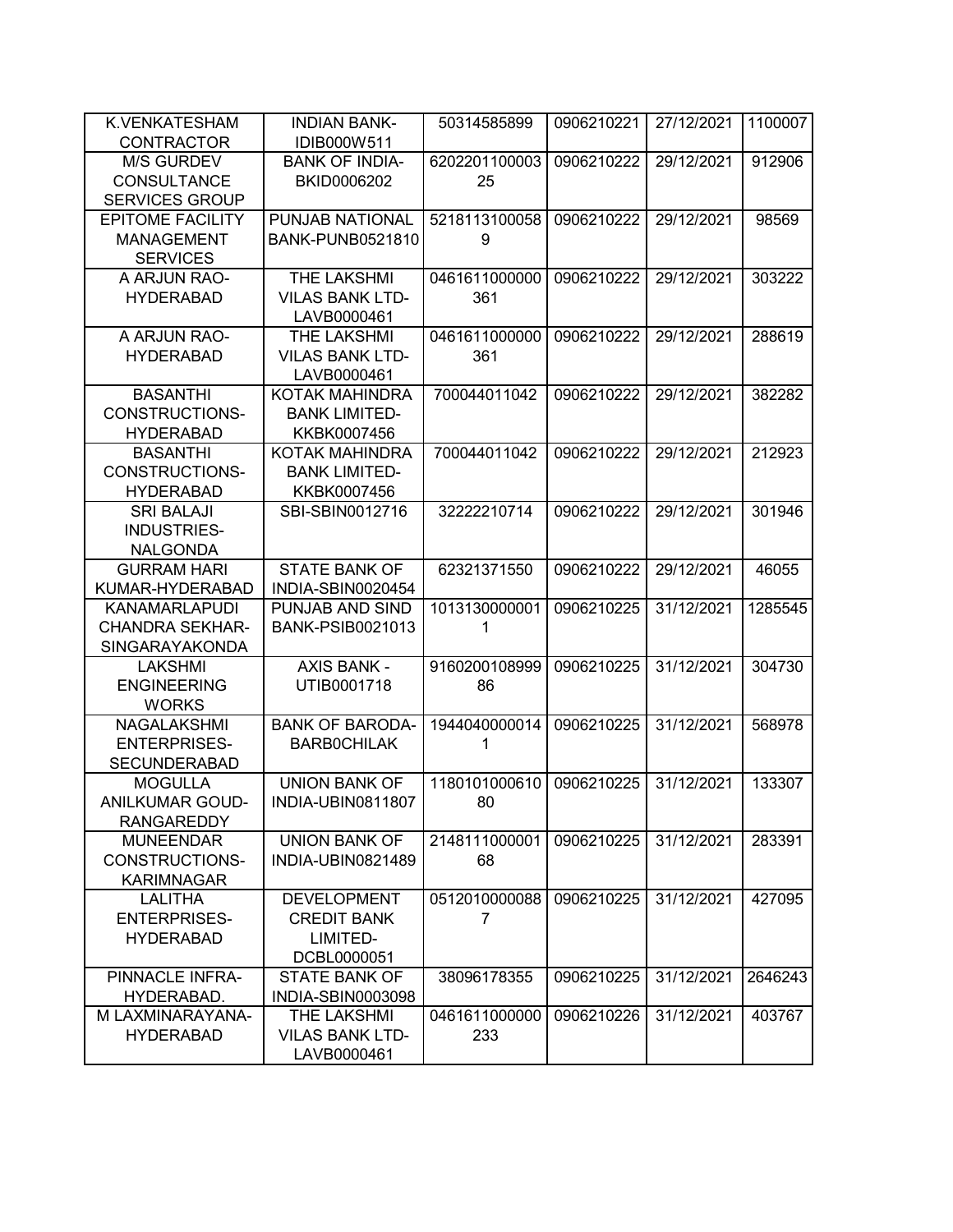| M LAXMINARAYANA-         | THE LAKSHMI              | 0461611000000            | 0906210226 | 31/12/2021 | 385159  |
|--------------------------|--------------------------|--------------------------|------------|------------|---------|
| <b>HYDERABAD</b>         | <b>VILAS BANK LTD-</b>   | 233                      |            |            |         |
|                          | LAVB0000461              |                          |            |            |         |
| M LAXMINARAYANA-         | THE LAKSHMI              | 0461611000000            | 0906210226 | 31/12/2021 | 261640  |
| <b>HYDERABAD</b>         | <b>VILAS BANK LTD-</b>   | 233                      |            |            |         |
|                          | LAVB0000461              |                          |            |            |         |
| M LAXMINARAYANA-         | THE LAKSHMI              | 0461611000000            | 0906210226 | 31/12/2021 | 368758  |
| <b>HYDERABAD</b>         | <b>VILAS BANK LTD-</b>   | 233                      |            |            |         |
|                          | LAVB0000461              |                          |            |            |         |
| M LAXMINARAYANA-         | THE LAKSHMI              | 0461611000000            | 0906210226 | 31/12/2021 | 329401  |
| <b>HYDERABAD</b>         | <b>VILAS BANK LTD-</b>   | 233                      |            |            |         |
|                          | LAVB0000461              |                          |            |            |         |
| M LAXMINARAYANA-         | <b>THE LAKSHMI</b>       | 0461611000000            | 0906210226 | 31/12/2021 | 226727  |
| <b>HYDERABAD</b>         | <b>VILAS BANK LTD-</b>   | 233                      |            |            |         |
|                          | LAVB0000461              |                          |            |            |         |
| M LAXMINARAYANA-         | THE LAKSHMI              | 0461611000000            | 0906210226 | 31/12/2021 | 225708  |
| <b>HYDERABAD</b>         | <b>VILAS BANK LTD-</b>   | 233                      |            |            |         |
|                          |                          |                          |            |            |         |
| M LAXMINARAYANA-         | LAVB0000461              |                          |            | 31/12/2021 |         |
|                          | THE LAKSHMI              | 0461611000000            | 0906210226 |            | 204217  |
| <b>HYDERABAD</b>         | <b>VILAS BANK LTD-</b>   | 233                      |            |            |         |
|                          | LAVB0000461              |                          |            |            |         |
| D RAVINDRA BABU-         | <b>UNION BANK OF</b>     | 0505310430057            | 0906210226 | 31/12/2021 | 1585381 |
| <b>HYDERABAD</b>         | <b>INDIA-UBIN0805050</b> | 80                       |            |            |         |
| <b>SAI LAKSHMI</b>       | <b>HDFC BANK LTD-</b>    | 1744761000002            | 0906210226 | 31/12/2021 | 1606620 |
| <b>CONSTRUCTIONS-</b>    | HDFC0001744              | 6                        |            |            |         |
| <b>BANGALORE</b>         |                          |                          |            |            |         |
| <b>DEVINENI</b>          | <b>UNION BANK OF</b>     | 0505310430058            | 0906210226 | 31/12/2021 | 2563464 |
| <b>CONSTRUCTIONS-</b>    | INDIA-UBIN0805050        | 09                       |            |            |         |
| <b>HYDERABAD</b>         |                          |                          |            |            |         |
| <b>MANASALAXMI</b>       | <b>INDUSIND BANK-</b>    | 259396230324             | 0906210226 | 31/12/2021 | 1126473 |
| <b>ENTERPRISES</b>       | INDB0001052              |                          |            |            |         |
| <b>LAKSHMI GANAPATHI</b> | <b>BANK OF INDIA-</b>    | 8614251100000            | 0906210226 | 31/12/2021 | 425498  |
| <b>ENTER</b>             | BKID0008614              | 25                       |            |            |         |
| <b>D RAVINDRA BABU-</b>  | <b>UNION BANK OF</b>     | 0505310430057            | 0906210229 | 04/01/2022 | 670815  |
| <b>HYDERABAD</b>         | INDIA-UBIN0805050        | 80                       |            |            |         |
| A ARJUN RAO-             | THE LAKSHMI              | 0461611000000 0906210229 |            | 04/01/2022 | 373146  |
| <b>HYDERABAD</b>         | <b>VILAS BANK LTD-</b>   | 361                      |            |            |         |
|                          | LAVB0000461              |                          |            |            |         |
| <b>ZEN TECH</b>          | <b>CANARA BANK-</b>      | 3030101000362            | 0906210229 | 04/01/2022 | 573213  |
| <b>ENGINEERING</b>       | CNRB0013030              | 8                        |            |            |         |
| <b>SERVICES-</b>         |                          |                          |            |            |         |
| <b>SECUNDERABAD</b>      |                          |                          |            |            |         |
| <b>SANYU INFRA</b>       | <b>BANK OF BARODA-</b>   | 0954040000015            | 0906210229 | 04/01/2022 | 5756980 |
| PROJECTS PRIVATE         | <b>BARBOTILHYD</b>       | 8                        |            |            |         |
| LIMITED-HYDERABAD        |                          |                          |            |            |         |
| <b>M/S CHAANAKYA</b>     | <b>STATE BANK OF</b>     | 64150738641              | 0906210229 | 04/01/2022 | 59006   |
| <b>ENTERPRISES, WEST</b> | INDIA-SBIN0040462        |                          |            |            |         |
| MARREDPALLY,             |                          |                          |            |            |         |
| <b>SECUNDERABAD</b>      |                          |                          |            |            |         |
|                          |                          |                          |            |            |         |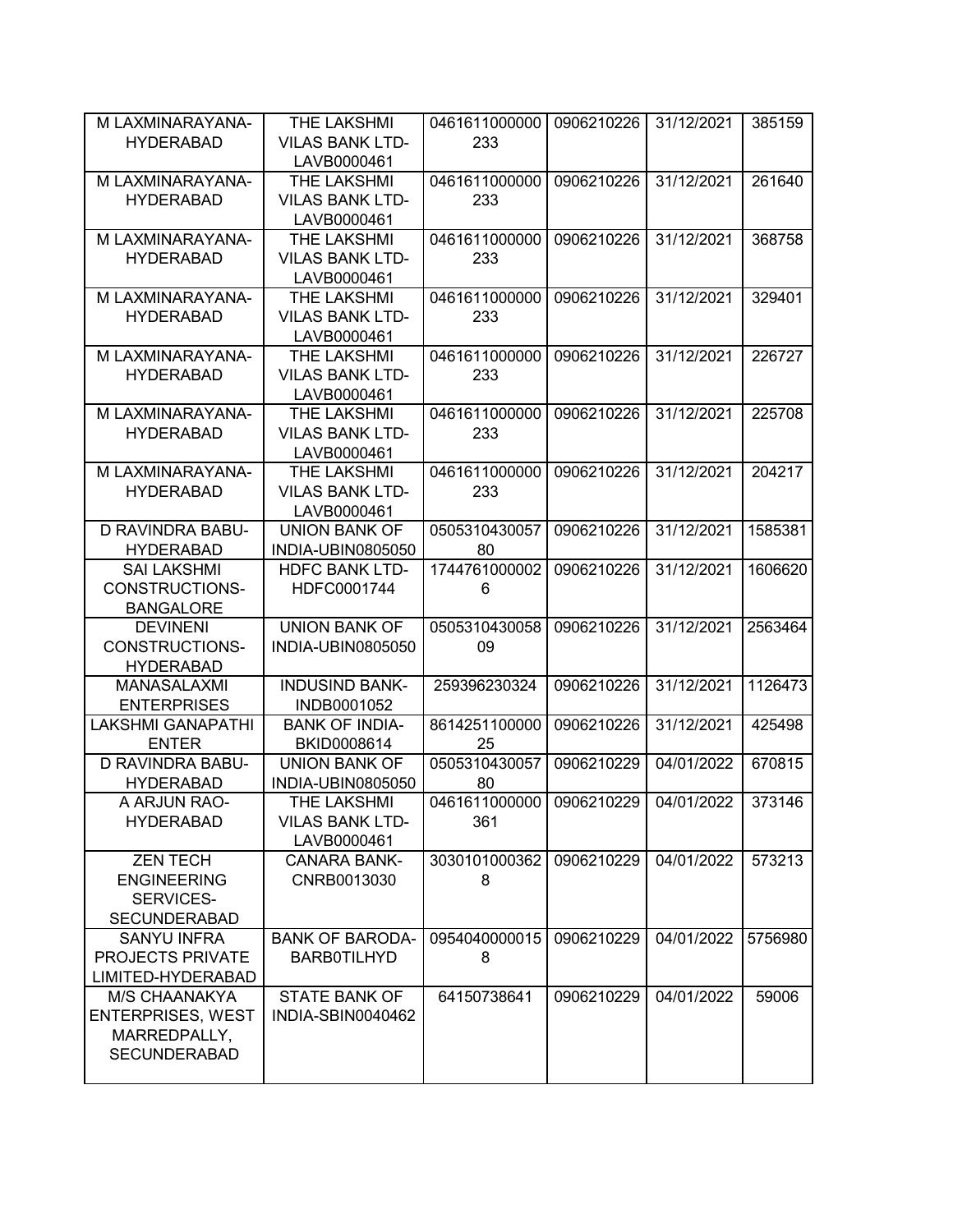| <b>M/S PADMAVATHI</b>      | <b>ICICI BANK LTD-</b> | 059805003973  | 0906210229 | 04/01/2022 | 2564313 |
|----------------------------|------------------------|---------------|------------|------------|---------|
| <b>HOSPITATILY &amp;</b>   | <b>ICIC0000598</b>     |               |            |            |         |
| <b>FACILITIES</b>          |                        |               |            |            |         |
| <b>MANAGEMENT</b>          |                        |               |            |            |         |
| SERVICE, PT.               |                        |               |            |            |         |
| A ARJUN RAO-               | THE LAKSHMI            | 0461611000000 | 0906210229 | 04/01/2022 | 469016  |
| <b>HYDERABAD</b>           | <b>VILAS BANK LTD-</b> | 361           |            |            |         |
|                            | LAVB0000461            |               |            |            |         |
| A ARJUN RAO-               | THE LAKSHMI            | 0461611000000 | 0906210229 | 04/01/2022 | 474138  |
| <b>HYDERABAD</b>           | <b>VILAS BANK LTD-</b> | 361           |            |            |         |
|                            | LAVB0000461            |               |            |            |         |
| A ARJUN RAO-               | THE LAKSHMI            | 0461611000000 | 0906210229 | 04/01/2022 | 370517  |
| <b>HYDERABAD</b>           | <b>VILAS BANK LTD-</b> | 361           |            |            |         |
|                            | LAVB0000461            |               |            |            |         |
| A ARJUN RAO-               | THE LAKSHMI            | 0461611000000 | 0906210229 | 04/01/2022 | 425445  |
| <b>HYDERABAD</b>           | <b>VILAS BANK LTD-</b> | 361           |            |            |         |
|                            | LAVB0000461            |               |            |            |         |
| A ARJUN RAO-               | THE LAKSHMI            | 0461611000000 | 0906210229 | 04/01/2022 | 463843  |
| <b>HYDERABAD</b>           | <b>VILAS BANK LTD-</b> | 361           |            |            |         |
|                            | LAVB0000461            |               |            |            |         |
| A ARJUN RAO-               | THE LAKSHMI            | 0461611000000 | 0906210229 | 04/01/2022 | 242280  |
| <b>HYDERABAD</b>           | <b>VILAS BANK LTD-</b> | 361           |            |            |         |
|                            | LAVB0000461            |               |            |            |         |
| A ARJUN RAO-               | THE LAKSHMI            | 0461611000000 | 0906210229 | 04/01/2022 | 364567  |
| <b>HYDERABAD</b>           | <b>VILAS BANK LTD-</b> | 361           |            |            |         |
|                            | LAVB0000461            |               |            |            |         |
| RAVITEJA AND CO-           | SBI-SBIN0001173        | 34858377661   | 0906210229 | 04/01/2022 | 276101  |
| <b>PRAKASAM</b>            |                        |               |            |            |         |
| PRIYA FOODS-               | <b>ICICI BANK</b>      | 237305500124  | 0906210232 | 07/01/2022 | 140978  |
| <b>SECUNDERABAD</b>        | LIMITED-               |               |            |            |         |
|                            | ICIC0002373            |               |            |            |         |
| PRIYA FOODS-               | <b>ICICI BANK</b>      | 237305500124  | 0906210232 | 07/01/2022 | 130635  |
| <b>SECUNDERABAD</b>        | LIMITED-               |               |            |            |         |
|                            | ICIC0002373            |               |            |            |         |
| <b>NATIONAL ENGG &amp;</b> | <b>AXIS BANK-</b>      | 9120200500166 | 0906210232 | 07/01/2022 | 135921  |
| <b>FABRICATION WKS</b>     | UTIB0001304            | 22            |            |            |         |
| A.DASHARATH KUMAR          | <b>STATE BANK OF</b>   | 62243078945   | 0906210232 | 07/01/2022 | 177002  |
|                            | INDIA-SBIN0020064      |               |            |            |         |
| <b>SRI JYOTHI</b>          | <b>CANARA BANK-</b>    | 1286201001504 | 0906210232 | 07/01/2022 | 87400   |
| <b>ENGINEERING</b>         | CNRB0001286            |               |            |            |         |
| CORPORATION-               |                        |               |            |            |         |
| <b>HYDERABAD</b>           |                        |               |            |            |         |
| <b>BASANTHI</b>            | KOTAK MAHINDRA         | 700044011042  | 0906210229 | 04/01/2022 | 314559  |
| CONSTRUCTIONS-             | <b>BANK LIMITED-</b>   |               |            |            |         |
| <b>HYDERABAD</b>           | KKBK0007456            |               |            |            |         |
| <b>BASANTHI</b>            | KOTAK MAHINDRA         | 700044011042  | 0906210229 | 04/01/2022 | 433293  |
| CONSTRUCTIONS-             | <b>BANK LIMITED-</b>   |               |            |            |         |
| <b>HYDERABAD</b>           | KKBK0007456            |               |            |            |         |
| <b>BASANTHI</b>            | KOTAK MAHINDRA         | 700044011042  | 0906210229 | 04/01/2022 | 457219  |
| CONSTRUCTIONS-             | <b>BANK LIMITED-</b>   |               |            |            |         |
| <b>HYDERABAD</b>           | KKBK0007456            |               |            |            |         |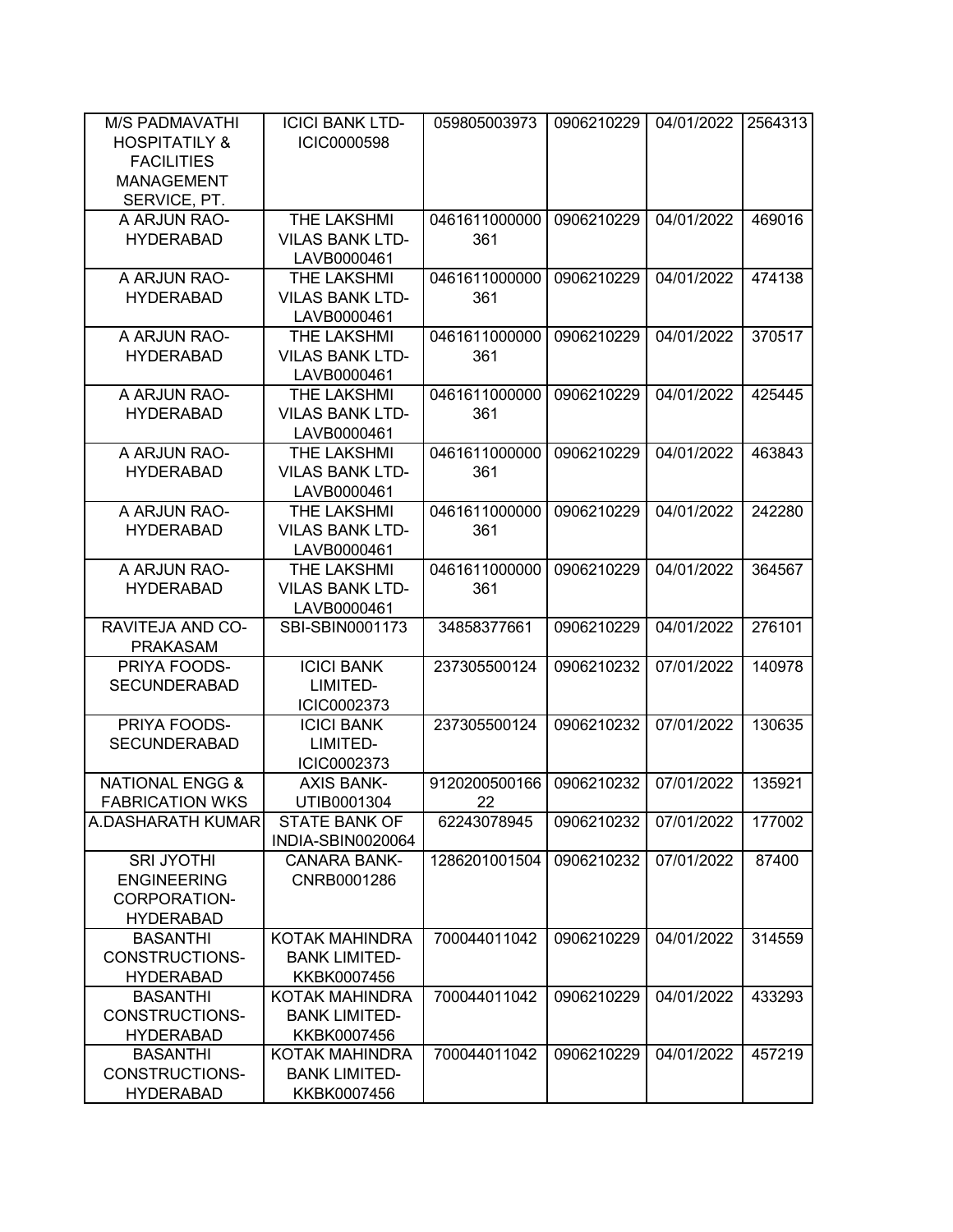| <b>BASANTHI</b>           | <b>KOTAK MAHINDRA</b>                        | 700044011042  | 0906210229 | 04/01/2022 | 380175 |
|---------------------------|----------------------------------------------|---------------|------------|------------|--------|
| <b>CONSTRUCTIONS-</b>     | <b>BANK LIMITED-</b>                         |               |            |            |        |
| <b>HYDERABAD</b>          | KKBK0007456                                  |               |            |            |        |
| <b>BASANTHI</b>           | KOTAK MAHINDRA                               | 700044011042  | 0906210229 | 04/01/2022 | 470394 |
| CONSTRUCTIONS-            | <b>BANK LIMITED-</b>                         |               |            |            |        |
| <b>HYDERABAD</b>          | KKBK0007456                                  |               |            |            |        |
| A ARJUN RAO-              | THE LAKSHMI                                  | 0461611000000 | 0906210229 | 04/01/2022 | 333004 |
| <b>HYDERABAD</b>          | <b>VILAS BANK LTD-</b>                       | 361           |            |            |        |
|                           | LAVB0000461                                  |               |            |            |        |
| <b>M/S SLNS</b>           | THE A.P. MAHESH                              | 0070012000154 | 0906210232 | 07/01/2022 | 55734  |
| <b>ENTERPRISES</b>        | <b>CO-OP URBAN</b>                           | 52            |            |            |        |
|                           | <b>BANK LT-</b>                              |               |            |            |        |
|                           | APMC0000007                                  |               |            |            |        |
| <b>K PADMAJA</b>          | <b>AXIS BANK-</b>                            | 9180200051472 | 0906210232 | 07/01/2022 | 55734  |
|                           | UTIB0001455                                  | 23            |            |            |        |
| <b>DHARMIK</b>            | <b>UNION BANK OF</b>                         | 5101010038079 | 0906210229 | 04/01/2022 | 111476 |
| <b>ENTERPRISES-</b>       | INDIA-UBIN0906719                            | 41            |            |            |        |
| <b>HYDERABAD</b>          |                                              |               |            |            |        |
| MK IMPEX-                 | <b>ICICI BANK LTD-</b>                       | 000805501382  | 0906210232 | 07/01/2022 | 100000 |
| <b>HYDERABAD</b>          | <b>ICIC0000008</b>                           |               |            |            |        |
| <b>NITHYA ENTERPRISES</b> | <b>ICICI BANK LTD-</b>                       | 111105002350  | 0906210230 | 05/01/2022 | 312323 |
|                           | ICIC0001111                                  |               |            |            |        |
| A ARJUN RAO-              | THE LAKSHMI                                  | 0461611000000 | 0906210230 | 05/01/2022 | 467731 |
| <b>HYDERABAD</b>          | <b>VILAS BANK LTD-</b>                       | 361           |            |            |        |
|                           | LAVB0000461                                  |               |            |            |        |
| A ARJUN RAO-              |                                              | 0461611000000 | 0906210230 | 05/01/2022 |        |
| <b>HYDERABAD</b>          | <b>THE LAKSHMI</b><br><b>VILAS BANK LTD-</b> | 361           |            |            | 339235 |
|                           |                                              |               |            |            |        |
|                           | LAVB0000461                                  |               |            |            |        |
| A ARJUN RAO-              | THE LAKSHMI                                  | 0461611000000 | 0906210230 | 05/01/2022 | 468832 |
| <b>HYDERABAD</b>          | <b>VILAS BANK LTD-</b>                       | 361           |            |            |        |
|                           | LAVB0000461                                  |               |            |            |        |
| A ARJUN RAO-              | THE LAKSHMI                                  | 0461611000000 | 0906210230 | 05/01/2022 | 416425 |
| <b>HYDERABAD</b>          | <b>VILAS BANK LTD-</b>                       | 361           |            |            |        |
|                           | LAVB0000461                                  |               |            |            |        |
| A ARJUN RAO-              | THE LAKSHMI                                  | 0461611000000 | 0906210230 | 05/01/2022 | 475613 |
| <b>HYDERABAD</b>          | <b>VILAS BANK LTD-</b>                       | 361           |            |            |        |
|                           | LAVB0000461                                  |               |            |            |        |
| A ARJUN RAO-              | THE LAKSHMI                                  | 0461611000000 | 0906210230 | 05/01/2022 | 420867 |
| <b>HYDERABAD</b>          | <b>VILAS BANK LTD-</b>                       | 361           |            |            |        |
|                           | LAVB0000461                                  |               |            |            |        |
| A ARJUN RAO-              | THE LAKSHMI                                  | 0461611000000 | 0906210230 | 05/01/2022 | 475466 |
| <b>HYDERABAD</b>          | <b>VILAS BANK LTD-</b>                       | 361           |            |            |        |
|                           | LAVB0000461                                  |               |            |            |        |
| A ARJUN RAO-              | THE LAKSHMI                                  | 0461611000000 | 0906210230 | 05/01/2022 | 179485 |
| <b>HYDERABAD</b>          | <b>VILAS BANK LTD-</b>                       | 361           |            |            |        |
|                           | LAVB0000461                                  |               |            |            |        |
| <b>M/S AIRAJ</b>          | <b>UNION BANK OF</b>                         | 3429010100361 | 0906210232 | 07/01/2022 | 115894 |
| <b>CONSTRUCTIONS</b>      | INDIA-UBIN0534293                            | 81            |            |            |        |
| <b>VIJAY KRISHNA</b>      | SBI-SBIN0000916                              | 32773903936   | 0906210232 | 07/01/2022 | 95854  |
| <b>ENTERPRISES-</b>       |                                              |               |            |            |        |
| <b>SECUNDERABAD</b>       |                                              |               |            |            |        |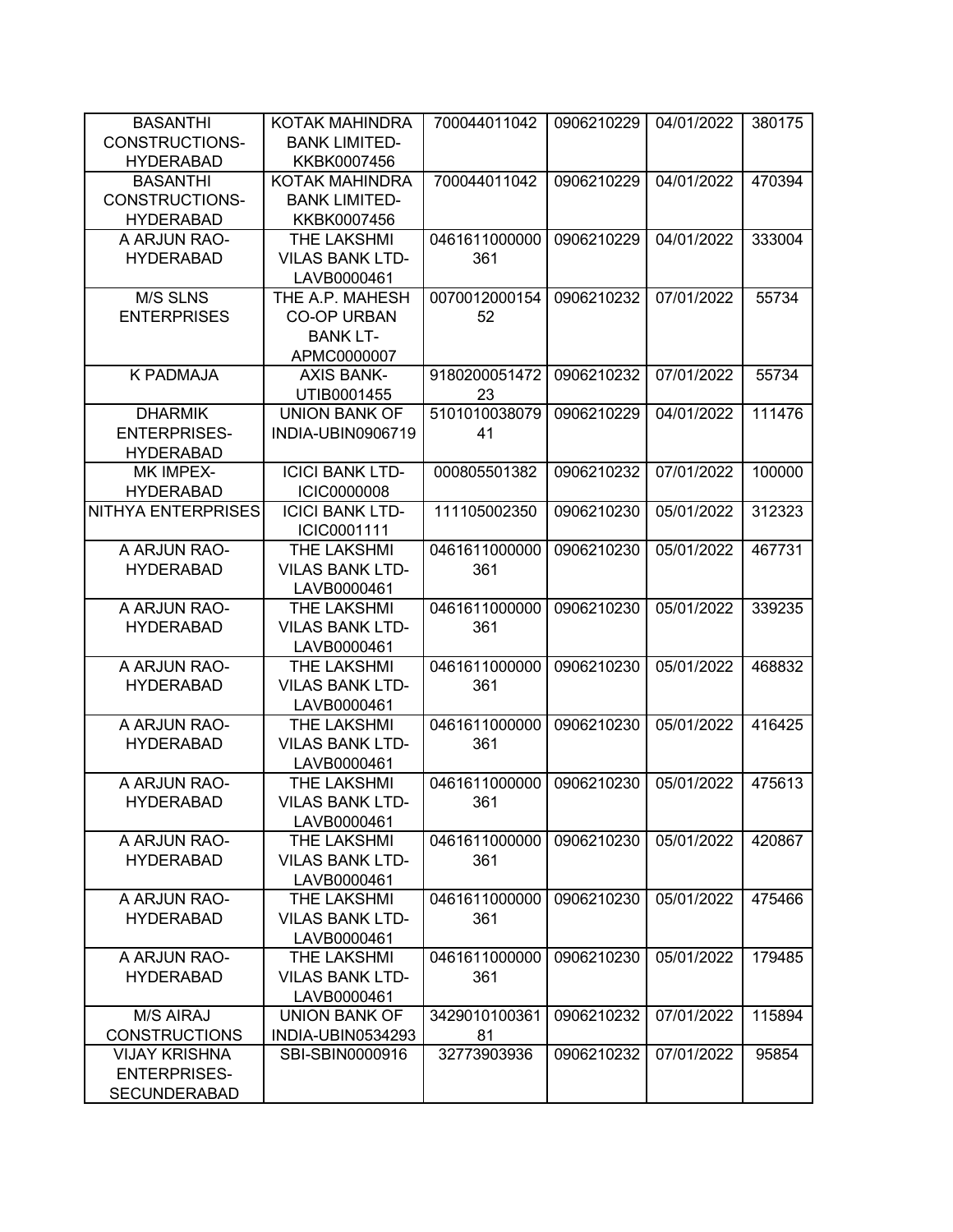| M/S A R INFOTECH,                                                                  | KOTAK MAHINDRA<br><b>BANK-KKBK0000554</b>            | 7112134265            | 0906210230 | 05/01/2022 | 952476  |
|------------------------------------------------------------------------------------|------------------------------------------------------|-----------------------|------------|------------|---------|
| <b>SREE MEHER</b><br><b>LAKSHMI AND CO</b>                                         | <b>STATE BANK OF</b><br>INDIA-SBIN0020244            | 62029523007           | 0906210232 | 07/01/2022 | 2608218 |
| <b>VITTAL RAJESH-</b><br><b>HYDERABAD</b>                                          | <b>INDIAN BANK-</b><br>IDIB000W511                   | 50359804423           | 0906210230 | 05/01/2022 | 191496  |
| <b>MARK</b>                                                                        | <b>AXIS BANK-</b>                                    | 9170200265982         | 0906210232 | 07/01/2022 | 170678  |
| <b>INTERNATIONAL PVT</b><br><b>LMTD</b>                                            | UTIB0000289                                          | 61                    |            |            |         |
| <b>NATIONAL ENGG &amp;</b><br><b>FABRICATION WKS</b>                               | <b>AXIS BANK-</b><br>UTIB0001304                     | 9120200500166<br>22   | 0906210232 | 07/01/2022 | 24760   |
| <b>LAKSHMI GANAPATHI</b><br><b>ENTER</b>                                           | <b>BANK OF INDIA-</b><br>BKID0008614                 | 8614251100000<br>25   | 0906210230 | 05/01/2022 | 424612  |
| <b>G VIJAYA VARDHAN</b>                                                            | <b>UNION BANK OF</b><br>INDIA-UBIN0802514            | 0251100110043<br>51   | 0906210232 | 07/01/2022 | 468000  |
| Y JAGAN RAO-<br><b>SECUNDERABAD</b>                                                | THE LAKSHMI<br><b>VILAS BANK LTD-</b><br>LAVB0000461 | 0461360000000<br>502  | 0906210232 | 07/01/2022 | 25567   |
| <b>SIMHADRI</b><br><b>ENTERPRISES-</b><br><b>SECUNDERABAD</b>                      | <b>CENTRAL BANK OF</b><br>INDIA-CBIN0280813          | 3811032452            | 0906210232 | 07/01/2022 | 87101   |
| N R EQUIPMENTS-<br><b>RANGA REDDY</b>                                              | <b>UCO BANK-</b><br>UCBA0000979                      | 0979051000080<br>9    | 0906210232 | 07/01/2022 | 1938302 |
| <b>COMMISSIONER OF</b><br>POLICE, CYBERABAD,<br><b>HYDERABAD</b>                   | <b>STATE BANK OF</b><br>INDIA-SBIN0020496            | 52203651730           | 0906210232 | 07/01/2022 | 389746  |
| <b>ADMN OFFICER DIST</b><br>POLICE MBNR                                            | <b>STATE BANK OF</b><br>INDIA-SBIN0020184            | 0000005216330<br>3026 | 0906210232 | 07/01/2022 | 335984  |
| <b>SUPERINTENDENT</b><br>OF POLICE                                                 | <b>STATE BANK OF</b><br>INDIA-SBIN0020094            | 52128125850           | 0906210232 | 07/01/2022 | 2114801 |
| <b>DARBE LOGISTICS</b>                                                             | <b>AXIS BANK-</b><br>UTIB0001454                     | 9180200549355<br>81   | 0906210232 | 07/01/2022 | 100000  |
| <b>SAI ENTERPRISES</b>                                                             | <b>KARUR VYSYA</b><br>BANK-KVBL0001476               | 1476135000001<br>526  | 0906210232 | 07/01/2022 | 145500  |
| SHRI. CHAKKA SAI<br><b>KRISHNA, M/S SREE</b><br><b>VENKATESHWARA</b><br><b>ENT</b> | <b>HDFC BANK LTD-</b><br>HDFC0000568                 | 0568107003888<br>3    | 0906210232 | 07/01/2022 | 317780  |
| <b>MD KHAJA</b>                                                                    | SBI-SBIN0008026                                      | 20137038101           | 0906210232 | 07/01/2022 | 100000  |
| <b>BASANTHI</b><br>CONSTRUCTIONS-<br><b>HYDERABAD</b>                              | <b>KOTAK MAHINDRA</b><br><b>BANK LIMITED-</b>        | 700044011042          | 0906210232 | 07/01/2022 | 7373510 |
|                                                                                    | KKBK0007456                                          | 0461611000000         | 0906210232 | 07/01/2022 |         |
| A ARJUN RAO-<br><b>HYDERABAD</b>                                                   | THE LAKSHMI<br><b>VILAS BANK LTD-</b><br>LAVB0000461 | 361                   |            |            | 424415  |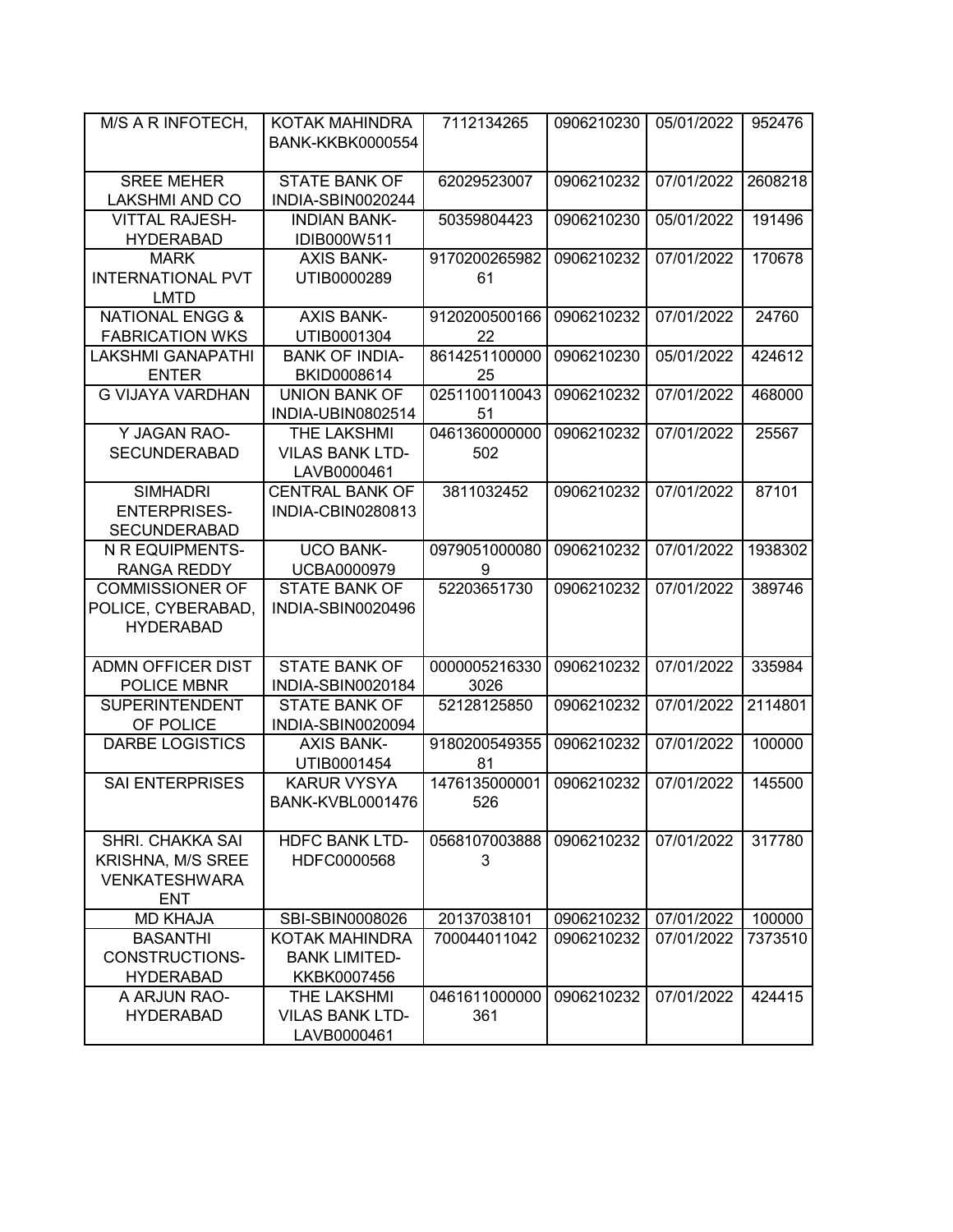| <b>RAYSLINE</b>          | <b>HDFC BANK LTD-</b>   | 5020005281810 | 0906210232 | 07/01/2022 | 851750  |
|--------------------------|-------------------------|---------------|------------|------------|---------|
| <b>INFRASTRUCTURES</b>   | HDFC0002479             | 1             |            |            |         |
| PRIVATE LIMITED-         |                         |               |            |            |         |
| <b>HYDERABAD</b>         |                         |               |            |            |         |
| F TECH                   | <b>UNION BANK OF</b>    | 3429040100160 | 0906210233 | 10/01/2022 | 1932542 |
| <b>CONSTRUCTION-</b>     | INDIA-UBIN0534293       | 02            |            |            |         |
| <b>PARBHANI</b>          |                         |               |            |            |         |
| <b>B ALEEM MIAH-</b>     | <b>INDIAN BANK-</b>     | 7135327467    | 0906210233 | 10/01/2022 | 197430  |
| <b>KURNOOL</b>           | <b>IDIB000P268</b>      |               |            |            |         |
| <b>B ALEEM MIAH-</b>     | <b>INDIAN BANK-</b>     | 7135327467    | 0906210233 | 10/01/2022 | 253345  |
| <b>KURNOOL</b>           | IDIB000P268             |               |            |            |         |
| <b>B ALEEM MIAH-</b>     | <b>INDIAN BANK-</b>     | 7135327467    | 0906210233 | 10/01/2022 | 278676  |
| <b>KURNOOL</b>           | IDIB000P268             |               |            |            |         |
| <b>B ALEEM MIAH-</b>     | <b>INDIAN BANK-</b>     | 7135327467    | 0906210233 | 10/01/2022 | 136010  |
| <b>KURNOOL</b>           | IDIB000P268             |               |            |            |         |
| <b>B ALEEM MIAH-</b>     | <b>INDIAN BANK-</b>     | 7135327467    | 0906210233 | 10/01/2022 | 288621  |
| <b>KURNOOL</b>           | IDIB000P268             |               |            |            |         |
| <b>B ALEEM MIAH-</b>     | <b>INDIAN BANK-</b>     | 7135327467    | 0906210233 | 10/01/2022 | 105587  |
| <b>KURNOOL</b>           | IDIB000P268             |               |            |            |         |
| <b>B ALEEM MIAH-</b>     | <b>INDIAN BANK-</b>     | 7135327467    | 0906210233 | 10/01/2022 | 287769  |
| <b>KURNOOL</b>           | IDIB000P268             |               |            |            |         |
| <b>MANCHALA VIJAYA</b>   | <b>AXIS BANK-</b>       | 2440102000002 | 0906210233 | 10/01/2022 | 956286  |
| GOPAL-KURNOOL            | UTIB0000244             | 59            |            |            |         |
| <b>GVK LEARNING</b>      | <b>AXIS BANK-</b>       | 9160200419599 | 0906210233 | 10/01/2022 | 31515   |
| <b>COORDINATES</b>       | UTIB0000027             | 87            |            |            |         |
| <b>FRANCIS KLIEN AND</b> | PUNJAB NATIONAL         | 1049110000236 | 0906210233 | 10/01/2022 | 37587   |
| CO PVT LTD               | BANK-PUNB0104910        | 0             |            |            |         |
|                          |                         |               |            |            |         |
| <b>M/S THOKA ANIL</b>    | <b>STATE BANK OF</b>    | 38042448146   | 0906210233 | 10/01/2022 | 76975   |
| <b>KUMAR</b>             | INDIA-SBIN0006645       |               |            |            |         |
| <b>OTIS ELEVATOR</b>     | <b>CITIBANK NA-</b>     | 0001041037    | 0906210233 | 10/01/2022 | 128912  |
| <b>COMPANY INDIA LTD</b> | CITI0100000             |               |            |            |         |
| <b>ICON POWER</b>        | <b>KOTAK MAHINDRA</b>   | 5612857752    | 0906210233 | 10/01/2022 | 1326052 |
| <b>SOLUTIONS PRIVATE</b> | <b>BANK LIMITED-</b>    |               |            |            | 8       |
| LIMITED-GURGAON          | KKBK0004258             |               |            |            |         |
| P JANARDHAN RAO-         | <b>KOTAK MAHINDRA</b>   | 730011026939  | 0906210233 | 10/01/2022 | 364203  |
| <b>HYDERABAD</b>         | <b>BANK LIMITED-</b>    |               |            |            |         |
|                          | KKBK0007457             |               |            |            |         |
| <b>SRI SAI</b>           | <b>CANARA BANK-</b>     | 3030101000265 | 0906210233 | 10/01/2022 | 148002  |
| <b>K.K.ENTERPRISES</b>   | CNRB0013030             | 0             |            |            |         |
| <b>SRI SAI</b>           | <b>CANARA BANK-</b>     | 3030101000265 | 0906210233 | 10/01/2022 | 148110  |
| <b>K.K.ENTERPRISES</b>   | CNRB0013030             | 0             |            |            |         |
| <b>B ALEEM MIAH-</b>     | <b>INDIAN BANK-</b>     | 7135327467    | 0906210234 | 11/01/2022 | 193348  |
| <b>KURNOOL</b>           | IDIB000P268             |               |            |            |         |
| <b>S N COMMERCIALS</b>   | PUNJAB NATIONAL         | 1100101003807 | 0906210234 | 11/01/2022 | 18796   |
|                          | <b>BANK-PUNB0110010</b> | 0             |            |            |         |
|                          |                         |               |            |            |         |
| <b>PARAS</b>             | PUNJAB NATIONAL         | 3935002100002 | 0906210234 | 11/01/2022 | 2084389 |
| ELECTRONICS-             | <b>BANK-PUNB0393500</b> | 829           |            |            |         |
| <b>HYDERABAD</b>         |                         |               |            |            |         |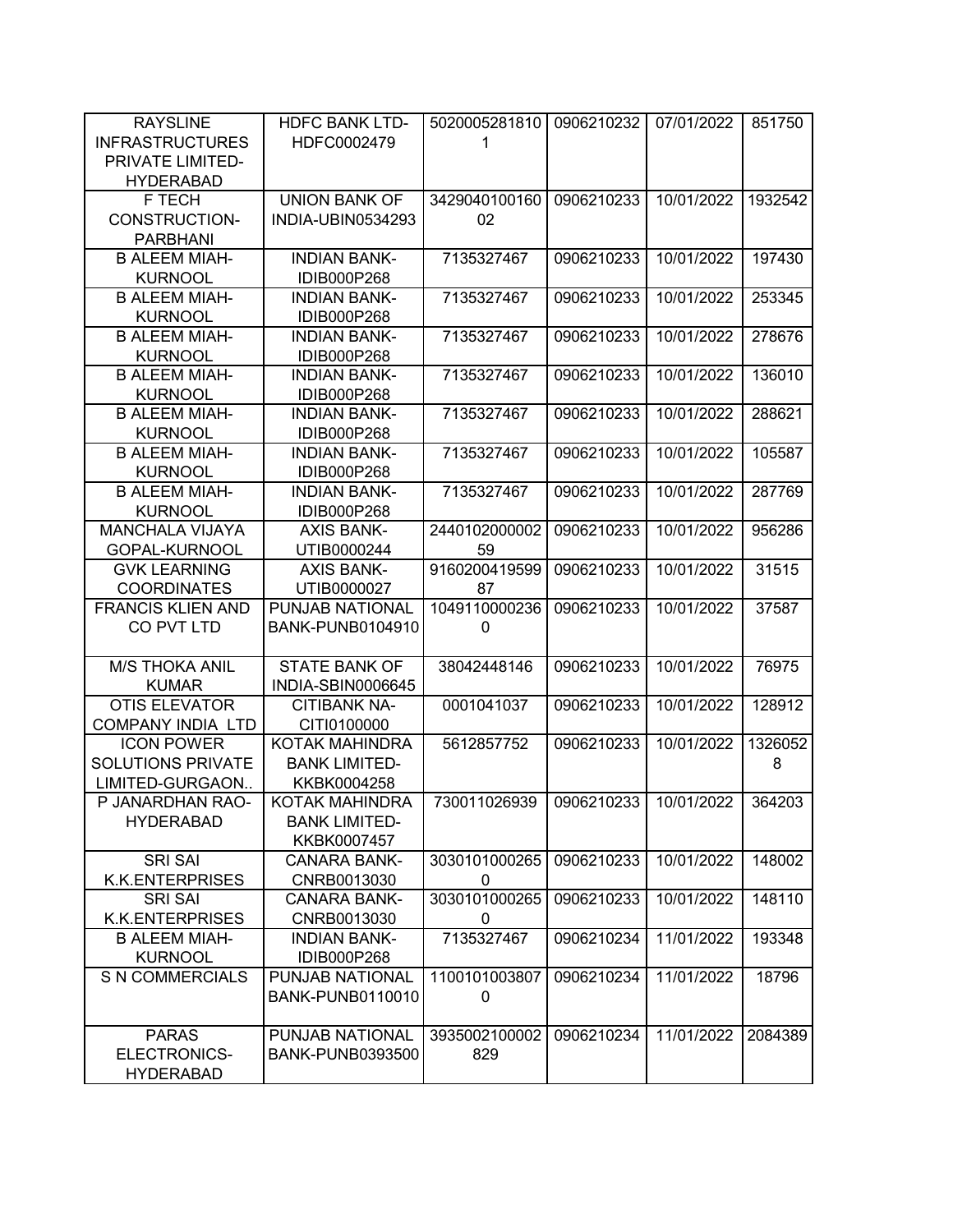| PASULA SAI KUMAR           | <b>INDIAN BANK-</b><br>IDIB000W511 | 50495455270   | 0906210234 | 11/01/2022 | 53196   |
|----------------------------|------------------------------------|---------------|------------|------------|---------|
| M/S MCSR                   | <b>BANK OF BARODA-</b>             | 7539050000003 | 0906210234 | 11/01/2022 | 722731  |
| <b>CONSTRUCTIONS</b>       | <b>BARB0VJCUDD</b>                 | 4             |            |            |         |
| M/S. ARYA                  | <b>HDFC BANK LTD-</b>              | 0060035011016 | 0906210234 | 11/01/2022 | 52696   |
| <b>COMMUNICATION &amp;</b> | HDFC0000060                        | 9             |            |            |         |
| <b>ELECTRONICS</b>         |                                    |               |            |            |         |
| <b>SERVICES</b>            |                                    |               |            |            |         |
| <b>STATCON POWER</b>       | <b>STATE BANK OF</b>               | 30258041949   | 0906210234 | 11/01/2022 | 33393   |
| <b>CONTROCLS LTD</b>       | INDIA-SBIN0004077                  |               |            |            |         |
| <b>KANAMARLAPUDI</b>       | PUNJAB AND SIND                    | 1013130000001 | 0906210234 | 11/01/2022 | 759467  |
| <b>CHANDRA SEKHAR-</b>     | <b>BANK-PSIB0021013</b>            | 1             |            |            |         |
| SINGARAYAKONDA             |                                    |               |            |            |         |
| G SATYANARAYANA            | <b>THE LAKSHMI</b>                 | 0461360000000 | 0906210234 | 11/01/2022 | 420899  |
| RAO-HYDERABAD              | <b>VILAS BANK LTD-</b>             | 533           |            |            |         |
|                            | LAVB0000461                        |               |            |            |         |
| <b>SREE MEHER</b>          | <b>STATE BANK OF</b>               | 62029523007   | 0906210234 | 11/01/2022 | 2869010 |
| <b>LAKSHMI AND CO-</b>     | INDIA-SBIN0020244                  |               |            |            |         |
| <b>HYDERABAD</b>           |                                    |               |            |            |         |
| <b>SREE MEHER</b>          | <b>STATE BANK OF</b>               | 62029523007   | 0906210234 | 11/01/2022 | 1815624 |
| <b>LAKSHMI AND CO-</b>     | <b>INDIA-SBIN0063791</b>           |               |            |            |         |
| <b>HYDERABAD</b>           |                                    |               |            |            |         |
| N BHASKAR RAO-             | <b>KOTAK MAHINDRA</b>              | 731011007766  | 0906210234 | 11/01/2022 | 350046  |
| <b>HYDERRABAD</b>          | <b>BANK LIMITED-</b>               |               |            |            |         |
|                            | KKBK0007458                        |               |            |            |         |
| N BHASKAR RAO-             | KOTAK MAHINDRA                     | 731011007766  | 0906210234 | 11/01/2022 | 96352   |
| <b>HYDERRABAD</b>          | <b>BANK LIMITED-</b>               |               |            |            |         |
|                            | KKBK0007458                        |               |            |            |         |
| N BHASKAR RAO-             | KOTAK MAHINDRA                     | 731011007766  | 0906210234 | 11/01/2022 | 146501  |
| <b>HYDERRABAD</b>          | <b>BANK LIMITED-</b>               |               |            |            |         |
|                            | KKBK0007458                        |               |            |            |         |
| N BHASKAR RAO-             | <b>KOTAK MAHINDRA</b>              | 731011007766  | 0906210234 | 11/01/2022 | 261005  |
| <b>HYDERRABAD</b>          | <b>BANK LIMITED-</b>               |               |            |            |         |
|                            | KKBK0007458                        |               |            |            |         |
| A ARJUN RAO-               | THE LAKSHMI                        | 0461611000000 | 0906210234 | 11/01/2022 | 466109  |
| <b>HYDERABAD</b>           | <b>VILAS BANK LTD-</b>             | 361           |            |            |         |
|                            | LAVB0000461                        |               |            |            |         |
| A ARJUN RAO-               | <b>THE LAKSHMI</b>                 | 0461611000000 | 0906210234 | 11/01/2022 | 113508  |
| <b>HYDERABAD</b>           | <b>VILAS BANK LTD-</b>             | 361           |            |            |         |
|                            | LAVB0000461                        |               |            |            |         |
| A ARJUN RAO-               | THE LAKSHMI                        | 0461611000000 | 0906210234 | 11/01/2022 | 274005  |
| <b>HYDERABAD</b>           | <b>VILAS BANK LTD-</b>             | 361           |            |            |         |
|                            | LAVB0000461                        |               |            |            |         |
| A ARJUN RAO-               | THE LAKSHMI                        | 0461611000000 | 0906210234 | 11/01/2022 | 217790  |
| <b>HYDERABAD</b>           | <b>VILAS BANK LTD-</b>             | 361           |            |            |         |
|                            | LAVB0000461                        |               |            |            |         |
| A ARJUN RAO-               | THE LAKSHMI                        | 0461611000000 | 0906210234 | 11/01/2022 | 76568   |
| <b>HYDERABAD</b>           | <b>VILAS BANK LTD-</b>             | 361           |            |            |         |
|                            | LAVB0000461                        |               |            |            |         |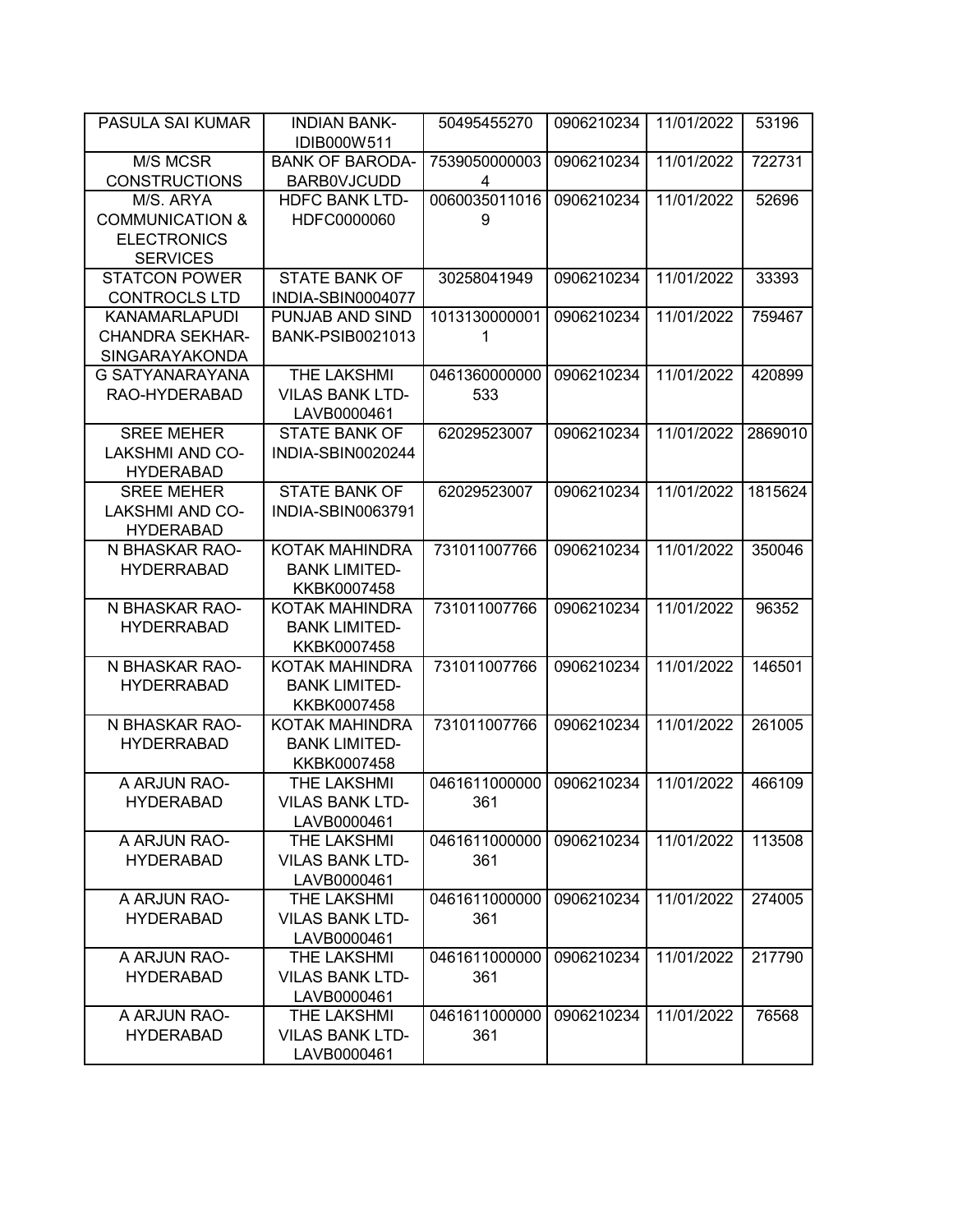| <b>EFFTRONICS</b>                                | <b>UNION BANK OF</b>   | 0134130461009 | 0906210234 | 11/01/2022 | 162178  |
|--------------------------------------------------|------------------------|---------------|------------|------------|---------|
| <b>SYSTEMS PRIVATE</b>                           | INDIA-UBIN0801348      | 60            |            |            |         |
| LIMITED-                                         |                        |               |            |            |         |
| <b>MANGALAGIRI</b>                               |                        |               |            |            |         |
| <b>GUNTUR</b>                                    |                        |               |            |            |         |
| <b>EFFTRONICS</b>                                | <b>UNION BANK OF</b>   | 0134130461009 | 0906210234 | 11/01/2022 | 51571   |
| <b>SYSTEMS PRIVATE</b>                           | INDIA-UBIN0801348      | 60            |            |            |         |
| LIMITED-<br><b>MANGALAGIRI</b>                   |                        |               |            |            |         |
|                                                  |                        |               |            |            |         |
| <b>GUNTUR</b><br><b>EFFTRONICS</b>               | <b>UNION BANK OF</b>   | 0134130461009 | 0906210234 | 11/01/2022 | 158700  |
| <b>SYSTEMS PRIVATE</b>                           | INDIA-UBIN0801348      | 60            |            |            |         |
| LIMITED-                                         |                        |               |            |            |         |
| <b>MANGALAGIRI</b>                               |                        |               |            |            |         |
| <b>GUNTUR</b>                                    |                        |               |            |            |         |
| A ARJUN RAO-                                     | THE LAKSHMI            | 0461611000000 | 0906210234 | 11/01/2022 | 445664  |
| <b>HYDERABAD</b>                                 | <b>VILAS BANK LTD-</b> | 361           |            |            |         |
|                                                  | LAVB0000461            |               |            |            |         |
| A ARJUN RAO-                                     | THE LAKSHMI            | 0461611000000 | 0906210235 | 12/01/2022 | 56077   |
| <b>HYDERABAD</b>                                 | <b>VILAS BANK LTD-</b> | 361           |            |            |         |
|                                                  | LAVB0000461            |               |            |            |         |
| A ARJUN RAO-                                     | <b>THE LAKSHMI</b>     | 0461611000000 | 0906210235 | 12/01/2022 | 305653  |
| <b>HYDERABAD</b>                                 | <b>VILAS BANK LTD-</b> | 361           |            |            |         |
|                                                  | LAVB0000461            |               |            |            |         |
| A ARJUN RAO-                                     | THE LAKSHMI            | 0461611000000 | 0906210235 | 12/01/2022 | 408519  |
| <b>HYDERABAD</b>                                 | <b>VILAS BANK LTD-</b> | 361           |            |            |         |
|                                                  | LAVB0000461            |               |            |            |         |
| A ARJUN RAO-                                     | THE LAKSHMI            | 0461611000000 | 0906210235 | 12/01/2022 | 316507  |
| <b>HYDERABAD</b>                                 | <b>VILAS BANK LTD-</b> | 361           |            |            |         |
|                                                  | LAVB0000461            |               |            |            |         |
| A ARJUN RAO-                                     | THE LAKSHMI            | 0461611000000 | 0906210235 | 12/01/2022 | 108113  |
| <b>HYDERABAD</b>                                 | <b>VILAS BANK LTD-</b> | 361           |            |            |         |
|                                                  | LAVB0000461            |               |            |            |         |
| <b>KCN ENGINEERS AND</b>                         | <b>STATE BANK OF</b>   | 38513707200   | 0906210235 | 12/01/2022 | 134013  |
| INFRA-HYDERABAD                                  | <b>INDIA-</b>          |               |            |            |         |
|                                                  | SBIN0018047            |               |            |            |         |
| <b>SREE RAMA</b>                                 | <b>CANARA BANK-</b>    | 0799201000666 | 0906210236 | 13/01/2022 | 47927   |
| <b>ENGINEERING</b>                               | CNRB0000799            |               |            |            |         |
| <b>WORKS</b>                                     |                        |               |            | 13/01/2022 |         |
| <b>SIRVEEN CONTROL</b><br><b>SYSTEMS PRIVATE</b> | SBI-SBIN0002769        | 37203047571   | 0906210236 |            | 1859716 |
| LIMITED-                                         |                        |               |            |            |         |
| .RANGAREDDY                                      |                        |               |            |            |         |
| <b>DILEEP KUMAR-</b>                             | <b>CANARA BANK-</b>    | 2611285000002 | 0906210236 | 13/01/2022 | 1825349 |
| <b>LUCKNOW</b>                                   | CNRB0002611            |               |            |            |         |
| <b>SWASTIK</b>                                   | <b>UNION BANK OF</b>   | 2354111000018 | 0906210236 | 13/01/2022 | 33936   |
| <b>ENTERPRISES-</b>                              | INDIA-UBIN0823546      | 02            |            |            |         |
| <b>HYDERABAD</b>                                 |                        |               |            |            |         |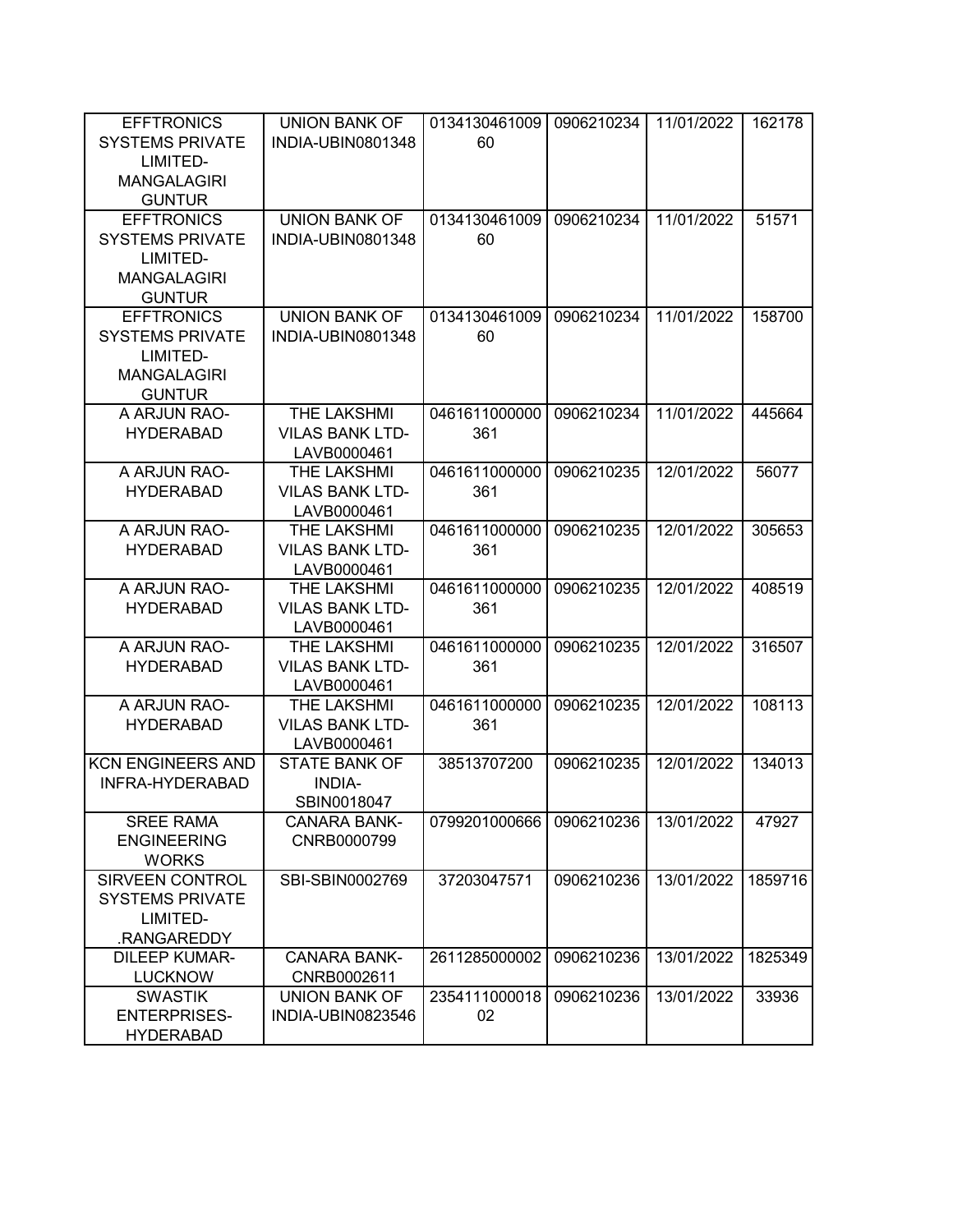| <b>GENERAL AUTO</b>     | <b>BANK OF INDIA-</b>           | 0038301000005 | 0906210236 | 13/01/2022 | 1072418 |
|-------------------------|---------------------------------|---------------|------------|------------|---------|
| <b>ELECTRIC</b>         | BKID0000038                     | 80            |            |            |         |
| CORPORATIONMUMB         |                                 |               |            |            |         |
| AI                      |                                 |               |            |            |         |
| <b>D RAVINDRA BABU-</b> | <b>UNION BANK OF</b>            | 0505310430057 | 0906210236 | 13/01/2022 | 1333458 |
| <b>HYDERABAD</b>        | INDIA-UBIN0805050               | 80            |            |            |         |
| <b>BASANTHI</b>         | <b>KOTAK MAHINDRA</b>           | 700044011042  | 0906210235 | 12/01/2022 | 381267  |
| <b>CONSTRUCTIONS-</b>   | <b>BANK LIMITED-</b>            |               |            |            |         |
| <b>HYDERABAD</b>        | KKBK0007456                     |               |            |            |         |
| <b>BASANTHI</b>         | <b>KOTAK MAHINDRA</b>           | 700044011042  | 0906210235 | 12/01/2022 | 461478  |
| CONSTRUCTIONS-          | <b>BANK LIMITED-</b>            |               |            |            |         |
| <b>HYDERABAD</b>        | KKBK0007456                     |               |            |            |         |
| M/S. D SRINIVAS         | <b>IDBI BANK LTD-</b>           | 0297102000017 | 0906210235 | 12/01/2022 | 42314   |
|                         | IBKL0000297                     | 727           |            |            |         |
| <b>M/S BHAVYESH</b>     | <b>UNION BANK OF</b>            | 5101010071692 | 0906210235 | 12/01/2022 | 187757  |
| <b>TRAVELS</b>          | INDIA-UBIN0901661               | 89            |            |            |         |
| N BHASKAR RAO-          | <b>KOTAK MAHINDRA</b>           | 731011007766  | 0906210235 | 12/01/2022 | 393513  |
| <b>HYDERRABAD</b>       | <b>BANK LIMITED-</b>            |               |            |            |         |
|                         | KKBK0007458                     |               |            |            |         |
| <b>SURESH TRADERS-</b>  | THE FEDERAL                     | 1395550000206 | 0906210236 | 13/01/2022 | 1357552 |
| SECUNDERABAD.           | <b>BANK LTD-</b><br>FDRL0001395 | 8             |            |            | 8       |
| <b>MANASA LAXMI</b>     | <b>INDUSIND BANK-</b>           |               | 0906210236 | 13/01/2022 |         |
| <b>ENTERPRISES</b>      |                                 | 259396230324  |            |            | 609797  |
| M GANESH-               | INDB0001052<br>SBI-SBIN0003607  | 30228180048   | 0906210235 | 12/01/2022 | 424146  |
| <b>HYDERABAD</b>        |                                 |               |            |            |         |
| M GANESH-               | SBI-SBIN0003607                 | 30228180048   | 0906210235 | 12/01/2022 | 356586  |
| <b>HYDERABAD</b>        |                                 |               |            |            |         |
| K VENKATESHAM           | <b>INDIAN BANK-</b>             | 50314585899   | 0906210236 | 13/01/2022 | 1545714 |
|                         | IDIB000W511                     |               |            |            |         |
| A ARJUN RAO-            | THE LAKSHMI                     | 0461611000000 | 0906210236 | 13/01/2022 | 1207965 |
| <b>HYDERABAD</b>        | <b>VILAS BANK LTD-</b>          | 361           |            |            | 0       |
|                         | LAVB0000461                     |               |            |            |         |
| <b>Ramky Enviro</b>     | <b>AXIS BANK-</b>               | 0080102000270 | 0906210236 | 13/01/2022 | 481422  |
| <b>Engineers Ltd</b>    | UTIB0000008                     | 25            |            |            |         |
| M GANESH-               | SBI-SBIN0003607                 | 30228180048   | 0906210236 | 13/01/2022 | 317227  |
| <b>HYDERABAD</b>        |                                 |               |            |            |         |
| M GANESH-               | SBI-SBIN0003607                 | 30228180048   | 0906210236 | 13/01/2022 | 367290  |
| <b>HYDERABAD</b>        |                                 |               |            |            |         |
| <b>AMARA RAJA POWER</b> | <b>STATE BANK OF</b>            | 10306769135   | 0906210236 | 13/01/2022 | 2102938 |
| SYSTEMS LTD.            | INDIA-SBIN0016292               |               |            |            |         |
|                         |                                 |               |            |            |         |
| <b>MAGNA TECHNO</b>     | THE FEDERAL                     | 1667020000163 | 0906210236 | 13/01/2022 | 1819467 |
| <b>SERVICES-</b>        | <b>BANK LTD-</b>                | 6             |            |            |         |
| <b>HYDERABAD</b>        | FDRL0001667                     |               |            |            |         |
| M/S.GLOBAL              | <b>HDFC BANK LTD-</b>           | 5020004916999 | 0906210236 | 13/01/2022 | 640930  |
| <b>OUTSOURCING</b>      | HDFC0000021                     | 8             |            |            |         |
| <b>SERVICES</b>         |                                 |               |            |            |         |
| M/S.GLOBAL              | <b>HDFC BANK LTD-</b>           | 5020004916999 | 0906210236 | 13/01/2022 | 361156  |
| <b>OUTSOURCING</b>      | HDFC0000021                     | 8             |            |            |         |
| <b>SERVICES</b>         |                                 |               |            |            |         |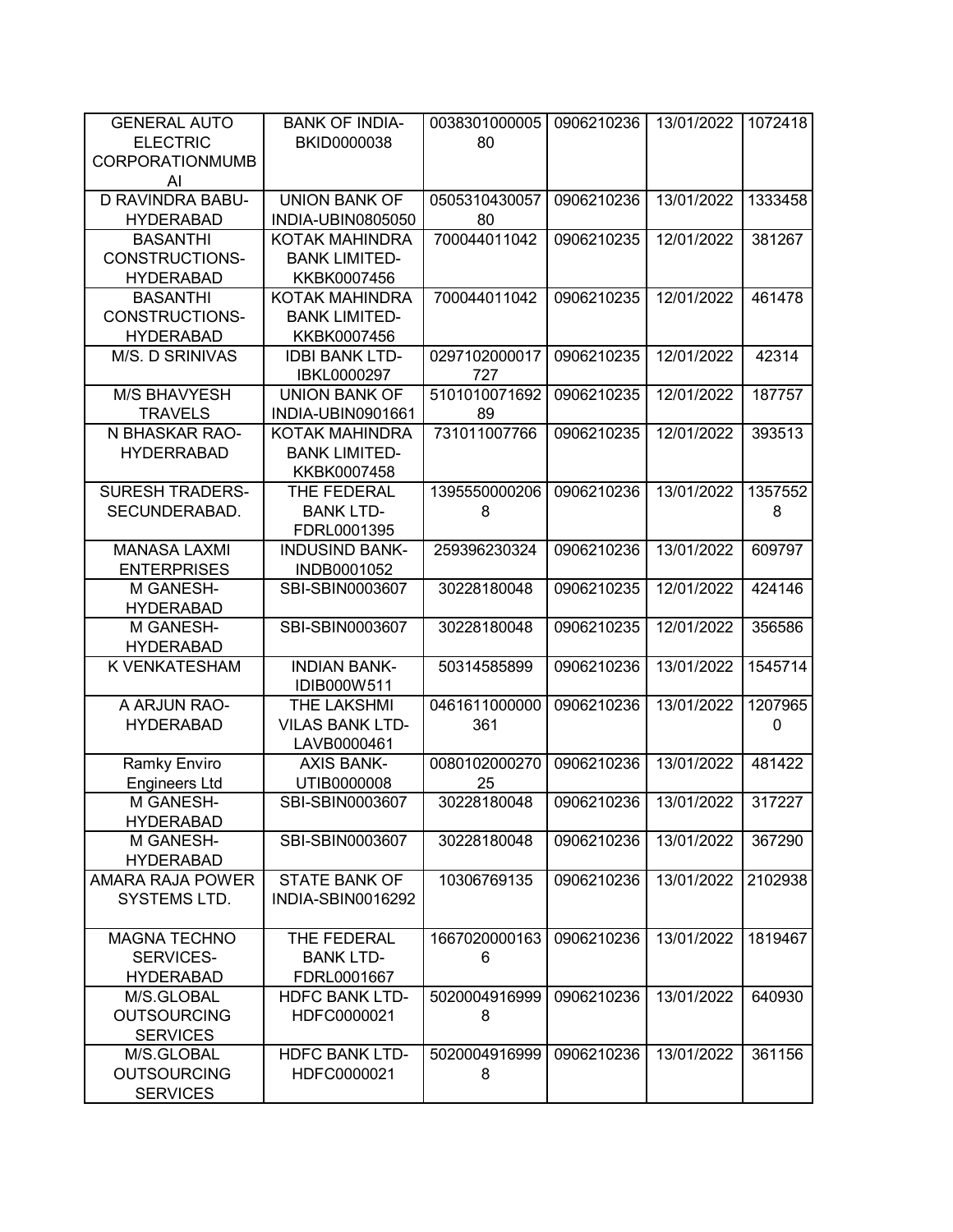| <b>ARFA ELECTRICALS</b>  | <b>STATE BANK OF</b>     | 62447760756   | 0906210236 | 13/01/2022 | 316200  |
|--------------------------|--------------------------|---------------|------------|------------|---------|
| <b>AND ENGINEERING</b>   | <b>INDIA-SBIN0020452</b> |               |            |            |         |
| WORKS-NANDED.            |                          |               |            |            |         |
| A ARJUN RAO-             | THE LAKSHMI              | 0461611000000 | 0906210236 | 13/01/2022 | 425056  |
| <b>HYDERABAD</b>         | <b>VILAS BANK LTD-</b>   | 361           |            |            |         |
|                          | LAVB0000461              |               |            |            |         |
| <b>DIDDI RAJU-</b>       | THE LAKSHMI              | 0461611000000 | 0906210236 | 13/01/2022 | 397090  |
| <b>HYDERABAD</b>         | <b>VILAS BANK LTD-</b>   | 335           |            |            |         |
|                          | LAVB0000461              |               |            |            |         |
| <b>DIDDI RAJU-</b>       | THE LAKSHMI              | 0461611000000 | 0906210236 | 13/01/2022 | 405262  |
| <b>HYDERABAD</b>         | <b>VILAS BANK LTD-</b>   | 335           |            |            |         |
|                          | LAVB0000461              |               |            |            |         |
| <b>DIDDI RAJU-</b>       | THE LAKSHMI              | 0461611000000 | 0906210236 | 13/01/2022 | 426998  |
| <b>HYDERABAD</b>         | <b>VILAS BANK LTD-</b>   | 335           |            |            |         |
|                          | LAVB0000461              |               |            |            |         |
| <b>DIDDI RAJU-</b>       | THE LAKSHMI              | 0461611000000 | 0906210236 | 13/01/2022 | 360502  |
| <b>HYDERABAD</b>         | <b>VILAS BANK LTD-</b>   | 335           |            |            |         |
|                          | LAVB0000461              |               |            |            |         |
| <b>STATCON</b>           | <b>STATE BANK OF</b>     | 30258041949   | 0906210236 | 13/01/2022 | 1617044 |
| <b>ELECTRONICS INDIA</b> | INDIA-SBIN0004077        |               |            |            |         |
| <b>LIMITED</b>           |                          |               |            |            |         |
| A ARJUN RAO-             | THE LAKSHMI              | 0461611000000 | 0906210238 | 17/01/2022 | 244858  |
| <b>HYDERABAD</b>         | <b>VILAS BANK LTD-</b>   | 361           |            |            |         |
|                          | LAVB0000461              |               |            |            |         |
| A ARJUN RAO-             | THE LAKSHMI              | 0461611000000 | 0906210238 | 17/01/2022 | 452722  |
| <b>HYDERABAD</b>         | <b>VILAS BANK LTD-</b>   | 361           |            |            |         |
|                          | LAVB0000461              |               |            |            |         |
| A ARJUN RAO-             | THE LAKSHMI              | 0461611000000 | 0906210238 | 17/01/2022 | 335968  |
| <b>HYDERABAD</b>         | <b>VILAS BANK LTD-</b>   | 361           |            |            |         |
|                          | LAVB0000461              |               |            |            |         |
| A ARJUN RAO-             | THE LAKSHMI              | 0461611000000 | 0906210238 | 17/01/2022 | 457374  |
| <b>HYDERABAD</b>         | <b>VILAS BANK LTD-</b>   | 361           |            |            |         |
|                          | LAVB0000461              |               |            |            |         |
| A ARJUN RAO-             | THE LAKSHMI              | 0461611000000 | 0906210238 | 17/01/2022 | 436615  |
| <b>HYDERABAD</b>         | <b>VILAS BANK LTD-</b>   | 361           |            |            |         |
|                          | LAVB0000461              |               |            |            |         |
| A ARJUN RAO-             | THE LAKSHMI              | 0461611000000 | 0906210238 | 17/01/2022 | 395678  |
| <b>HYDERABAD</b>         | <b>VILAS BANK LTD-</b>   | 361           |            |            |         |
|                          | LAVB0000461              |               |            |            |         |
| A ARJUN RAO-             | THE LAKSHMI              | 0461611000000 | 0906210238 | 17/01/2022 | 464915  |
| <b>HYDERABAD</b>         | <b>VILAS BANK LTD-</b>   | 361           |            |            |         |
|                          | LAVB0000461              |               |            |            |         |
| A ARJUN RAO-             | THE LAKSHMI              | 0461611000000 | 0906210238 | 17/01/2022 | 387223  |
| <b>HYDERABAD</b>         | <b>VILAS BANK LTD-</b>   | 361           |            |            |         |
|                          | LAVB0000461              |               |            |            |         |
| A ARJUN RAO-             | THE LAKSHMI              | 0461611000000 | 0906210238 | 17/01/2022 | 428798  |
| <b>HYDERABAD</b>         | <b>VILAS BANK LTD-</b>   | 361           |            |            |         |
|                          | LAVB0000461              |               |            |            |         |
| A ARJUN RAO-             | THE LAKSHMI              | 0461611000000 | 0906210238 | 17/01/2022 | 345139  |
| <b>HYDERABAD</b>         | <b>VILAS BANK LTD-</b>   | 361           |            |            |         |
|                          | LAVB0000461              |               |            |            |         |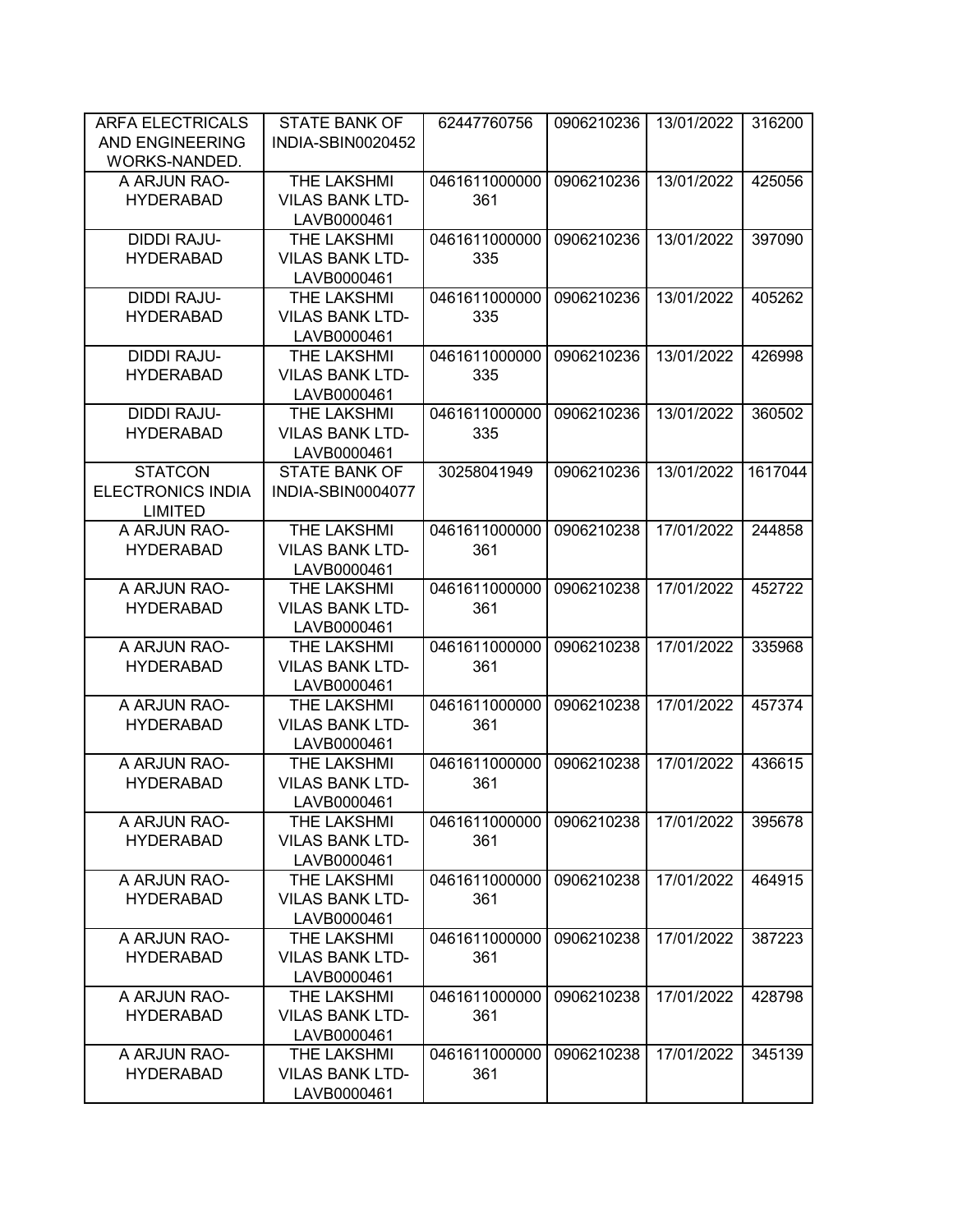| A ARJUN RAO-             | <b>THE LAKSHMI</b>     | 0461611000000 | 0906210238 | 17/01/2022 | 417275  |
|--------------------------|------------------------|---------------|------------|------------|---------|
| <b>HYDERABAD</b>         | <b>VILAS BANK LTD-</b> | 361           |            |            |         |
|                          | LAVB0000461            |               |            |            |         |
| A ARJUN RAO-             | THE LAKSHMI            | 0461611000000 | 0906210238 | 17/01/2022 | 326408  |
| <b>HYDERABAD</b>         | <b>VILAS BANK LTD-</b> | 361           |            |            |         |
|                          | LAVB0000461            |               |            |            |         |
| MEDHA SERVO              | <b>STATE BANK OF</b>   | 10374360383   | 0906210238 | 17/01/2022 | 1257155 |
| <b>DRIVES PVT LTD</b>    | INDIA-SBIN0004168      |               |            |            |         |
| S IRVEEN CONTROL         | SBI-SBIN0002769        | 10072583482   | 0906210238 | 17/01/2022 | 433297  |
| <b>SYSTEMS</b>           |                        |               |            |            |         |
| <b>SHARMA INTERIOR</b>   | <b>AXIS BANK-</b>      | 9180200149512 | 0906210238 | 17/01/2022 | 153280  |
|                          | UTIB0000430            | 64            |            |            |         |
| <b>SREE MEHER</b>        | <b>STATE BANK OF</b>   | 62029523007   | 0906210238 | 17/01/2022 | 637489  |
| <b>LAKSHMI AND CO-</b>   | INDIA-SBIN0020244      |               |            |            |         |
| <b>HYDERABAD</b>         |                        |               |            |            |         |
| <b>FIRST MAN</b>         | <b>ICICI BANK LTD-</b> | 613405024807  | 0906210238 | 17/01/2022 | 734307  |
| <b>MANAGEMENT</b>        | ICIC0006134            |               |            |            |         |
| <b>SERVICES PVT LTD</b>  |                        |               |            |            |         |
| <b>FIRST MAN</b>         | <b>ICICI BANK LTD-</b> | 613405024807  | 0906210238 | 17/01/2022 | 903242  |
| <b>MANAGEMENT</b>        | ICIC0006134            |               |            |            |         |
| <b>SERVICES PVT LTD</b>  |                        |               |            |            |         |
| <b>SRIKARG PROJECTS</b>  | <b>HDFC BANK LTD-</b>  | 5020005376548 | 0906210238 | 17/01/2022 | 295914  |
| PRIVATE LIMITED-         | HDFC0000562            | 5             |            |            |         |
| <b>HYDERABAD</b>         |                        |               |            |            |         |
| P VENKATESHWAR           | <b>INDIAN BANK-</b>    | 880575135     | 0906210238 | 17/01/2022 | 791980  |
| RAO-KURNOOL              | <b>IDIB000K061</b>     |               |            |            |         |
| <b>EFFTRONICS</b>        | <b>UNION BANK OF</b>   | 0134130461009 | 0906210239 | 18/01/2022 | 165287  |
| <b>SYSTEMS PVT LTD</b>   | INDIA-UBIN0801348      | 60            |            |            |         |
| <b>EFFTRONICS</b>        | <b>UNION BANK OF</b>   | 0134130461009 | 0906210239 | 18/01/2022 | 647627  |
| <b>SYSTEMS PVT LTD</b>   | INDIA-UBIN0801348      | 60            |            |            |         |
| <b>SUKHILA POWER</b>     | <b>UCO BANK-</b>       | 1441051000049 | 0906210239 | 18/01/2022 | 97619   |
| <b>ELECTRONICS PVT</b>   | UCBA0001441            | 6             |            |            |         |
| <b>LTD</b>               |                        |               |            |            |         |
| <b>M/S SKYBASE</b>       | <b>AXIS BANK-</b>      | 9170200557012 | 0906210239 | 18/01/2022 | 39549   |
| <b>INFOTECH PVT.LTD</b>  | UTIB0001304            | 81            |            |            |         |
| <b>BASANTHI</b>          | KOTAK MAHINDRA         | 700044011042  | 0906210239 | 18/01/2022 | 390359  |
| CONSTRUCTIONS-           | <b>BANK LIMITED-</b>   |               |            |            |         |
| <b>HYDERABAD</b>         | KKBK0007456            |               |            |            |         |
| <b>BASANTHI</b>          | KOTAK MAHINDRA         | 700044011042  | 0906210239 | 18/01/2022 | 422535  |
| <b>CONSTRUCTIONS-</b>    | <b>BANK LIMITED-</b>   |               |            |            |         |
| <b>HYDERABAD</b>         | KKBK0007456            |               |            |            |         |
| <b>BASANTHI</b>          | KOTAK MAHINDRA         | 700044011042  | 0906210239 | 18/01/2022 | 395399  |
| <b>CONSTRUCTIONS-</b>    | <b>BANK LIMITED-</b>   |               |            |            |         |
| <b>HYDERABAD</b>         | KKBK0007456            |               |            |            |         |
| <b>GV CONSTRUCTIONS-</b> | <b>BANK OF INDIA-</b>  | 8691201100000 | 0906210239 | 18/01/2022 | 1315081 |
| <b>HYDERABAD</b>         | BKID0008691            | 54            |            |            |         |
| DIDDI RAJU-              | THE LAKSHMI            | 0461611000000 | 0906210240 | 19/01/2022 | 101503  |
| <b>HYDERABAD</b>         | <b>VILAS BANK LTD-</b> | 335           |            |            |         |
|                          | LAVB0000461            |               |            |            |         |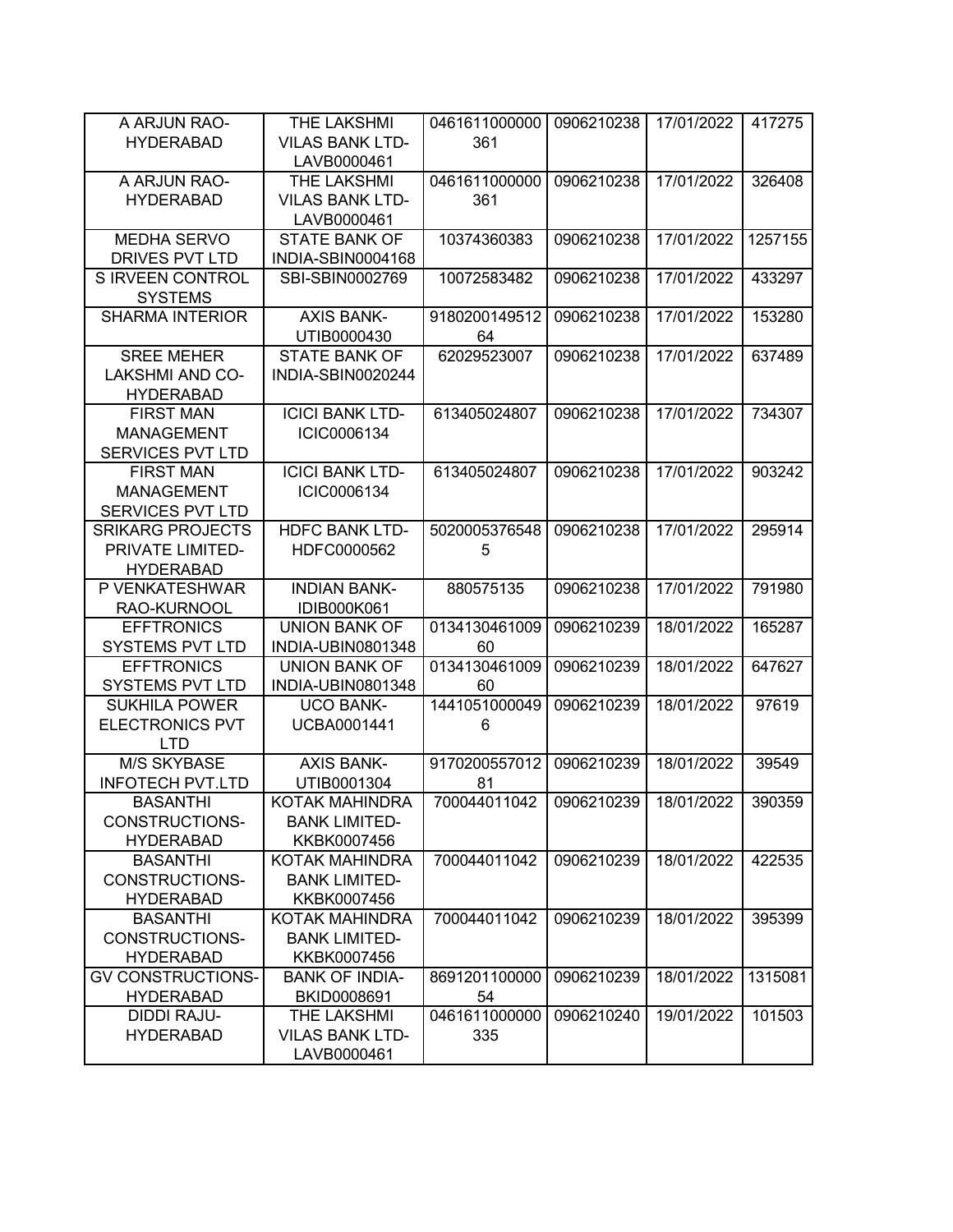| <b>DIDDI RAJU-</b>            | THE LAKSHMI            | 0461611000000 | 0906210240 | 19/01/2022 | 143547  |
|-------------------------------|------------------------|---------------|------------|------------|---------|
| <b>HYDERABAD</b>              | <b>VILAS BANK LTD-</b> | 335           |            |            |         |
|                               | LAVB0000461            |               |            |            |         |
|                               |                        |               |            |            |         |
| <b>DIDDI RAJU-</b>            | THE LAKSHMI            | 0461611000000 | 0906210240 | 19/01/2022 | 160349  |
| <b>HYDERABAD</b>              | <b>VILAS BANK LTD-</b> | 335           |            |            |         |
|                               | LAVB0000461            |               |            |            |         |
| <b>DIDDI RAJU-</b>            | THE LAKSHMI            | 0461611000000 | 0906210240 | 19/01/2022 | 62243   |
| <b>HYDERABAD</b>              | <b>VILAS BANK LTD-</b> | 335           |            |            |         |
|                               | LAVB0000461            |               |            |            |         |
| <b>SRI SAI GANESH</b>         | THE LAKSHMI            | 0461351000004 | 0906210240 | 19/01/2022 | 2417377 |
| METAL-RANGAREDDY              | <b>VILAS BANK LTD-</b> | 636           |            |            |         |
|                               | LAVB0000461            |               |            |            |         |
| <b>SUREKHA GOODS</b>          | <b>STATE BANK OF</b>   | 62020039908   | 0906210240 | 19/01/2022 | 410068  |
| <b>TRANSPORT CO-</b>          | INDIA-SBIN0020898      |               |            |            |         |
|                               |                        |               |            |            |         |
| <b>HYDERABAD</b>              |                        |               |            |            |         |
| M/S CHAANAKYA                 | <b>STATE BANK OF</b>   | 64150738641   | 0906210240 | 19/01/2022 | 59006   |
| <b>ENTERPRISES, WEST</b>      | INDIA-SBIN0040462      |               |            |            |         |
| MARREDPALLY,                  |                        |               |            |            |         |
| <b>SECUNDERABAD</b>           |                        |               |            |            |         |
|                               |                        |               |            |            |         |
| <b>SK SAFETY</b>              | <b>AXIS BANK -</b>     | 9150300329766 | 0906210240 | 19/01/2022 | 261465  |
| WINGS(P)LTD                   | UTIB0001634            | 14            |            |            |         |
| A ARJUN RAO-                  | THE LAKSHMI            | 0461611000000 | 0906210241 | 20/01/2022 | 1118523 |
| <b>HYDERABAD</b>              | <b>VILAS BANK LTD-</b> | 361           |            |            | 1       |
|                               |                        |               |            |            |         |
|                               | LAVB0000461            |               |            |            |         |
| <b>D SRINIVAS-</b>            | <b>IDBI BANK LTD-</b>  | 0297102000017 | 0906210241 | 20/01/2022 | 227000  |
| <b>HYDERABAD</b>              | IBKL0000297            | 727           |            |            |         |
| <b>BHAVYESH TRAVELS-</b>      | <b>UNION BANK OF</b>   | 5101010071692 | 0906210241 | 20/01/2022 | 105376  |
| <b>HYDERABAD</b>              | INDIA-UBIN0901661      | 89            |            |            |         |
|                               |                        |               |            |            |         |
| A ARJUN RAO-                  | THE LAKSHMI            | 0461611000000 | 0906210241 | 20/01/2022 | 466342  |
| <b>HYDERABAD</b>              | <b>VILAS BANK LTD-</b> | 361           |            |            |         |
|                               | LAVB0000461            |               |            |            |         |
| A ARJUN RAO-                  | THE LAKSHMI            | 0461611000000 | 0906210241 | 20/01/2022 | 314796  |
| <b>HYDERABAD</b>              | <b>VILAS BANK LTD-</b> | 361           |            |            |         |
|                               | LAVB0000461            |               |            |            |         |
|                               |                        |               |            |            |         |
| V PURNACHANDER                | <b>IDBI BANK LTD-</b>  | 0439104000022 | 0906210241 | 20/01/2022 | 51084   |
| <b>RAO</b>                    | IBKL0000439            | 598           |            |            |         |
| PRADEEP REDDY                 | <b>STATE BANK OF</b>   | 62113275547   | 0906210241 | 20/01/2022 | 52788   |
| <b>AKKALA</b>                 | INDIA-SBIN0020450      |               |            |            |         |
| <b>RAVITEJA &amp; COMPANY</b> | SBI-SBIN0001173        | 34858377661   | 0906210241 | 20/01/2022 | 383541  |
|                               |                        |               |            |            |         |
| <b>BALAJI SERVICES</b>        | <b>CANARA BANK-</b>    | 3050101000378 | 0906210241 | 20/01/2022 | 88913   |
|                               | CNRB0013050            | 7             |            |            |         |
| M GANESH-                     | SBI-SBIN0003607        | 30228180048   | 0906210241 | 20/01/2022 | 3711913 |
| <b>HYDERABAD</b>              |                        |               |            |            |         |
| <b>SHAIKH SAMEER</b>          | SBI-SBIN0003406        | 38895183050   | 0906210241 | 20/01/2022 | 1673611 |
|                               |                        |               |            |            |         |
| ABDULKADAR-BEED               |                        |               |            |            |         |
| N BHASKAR RAO-                | KOTAK MAHINDRA         | 731011007766  | 0906210241 | 20/01/2022 | 466149  |
| <b>HYDERRABAD</b>             | <b>BANK LIMITED-</b>   |               |            |            |         |
|                               | KKBK0007458            |               |            |            |         |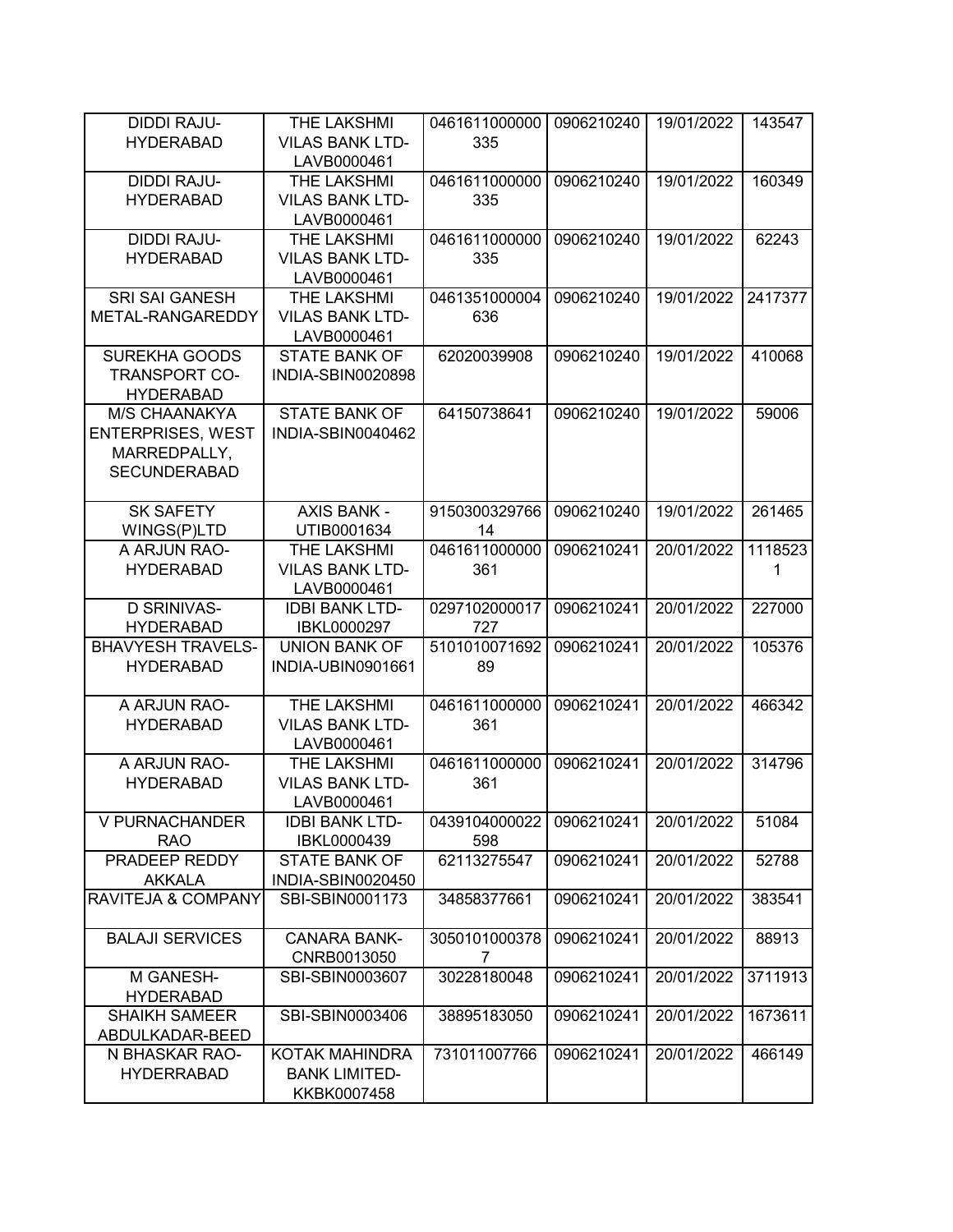| N BHASKAR RAO-            | KOTAK MAHINDRA         | 731011007766  | 0906210241 | 20/01/2022 | 467310  |
|---------------------------|------------------------|---------------|------------|------------|---------|
| <b>HYDERRABAD</b>         | <b>BANK LIMITED-</b>   |               |            |            |         |
|                           | KKBK0007458            |               |            |            |         |
| N BHASKAR RAO-            | KOTAK MAHINDRA         | 731011007766  | 0906210242 | 21/01/2022 | 328800  |
| <b>HYDERRABAD</b>         | <b>BANK LIMITED-</b>   |               |            |            |         |
|                           | KKBK0007458            |               |            |            |         |
| N BHASKAR RAO-            | KOTAK MAHINDRA         | 731011007766  | 0906210242 | 21/01/2022 | 323052  |
| <b>HYDERRABAD</b>         | <b>BANK LIMITED-</b>   |               |            |            |         |
|                           | KKBK0007458            |               |            |            |         |
| <b>ROHIT SANITATION-</b>  | <b>CANARA BANK-</b>    | 0844256000627 | 0906210242 | 21/01/2022 | 1936688 |
| HYDERABAD.                | CNRB0000844            |               |            |            |         |
| <b>SHAKTI PUMPS INDIA</b> | <b>AXIS BANK-</b>      | 9120300039595 | 0906210242 | 21/01/2022 | 1454668 |
| LIMITED-PITHAMPUR         | UTIB0000043            | 48            |            |            |         |
|                           |                        |               |            |            |         |
| <b>DIDDI RAJU-</b>        | THE LAKSHMI            | 0461611000000 | 0906210242 | 21/01/2022 | 438754  |
| <b>HYDERABAD</b>          | <b>VILAS BANK LTD-</b> | 335           |            |            |         |
|                           | LAVB0000461            |               |            |            |         |
| <b>DIDDI RAJU-</b>        | THE LAKSHMI            | 0461611000000 | 0906210242 | 21/01/2022 | 440333  |
| <b>HYDERABAD</b>          | <b>VILAS BANK LTD-</b> | 335           |            |            |         |
|                           | LAVB0000461            |               |            |            |         |
| <b>DIDDI RAJU-</b>        | <b>THE LAKSHMI</b>     | 0461611000000 | 0906210242 | 21/01/2022 | 439627  |
| <b>HYDERABAD</b>          | <b>VILAS BANK LTD-</b> | 335           |            |            |         |
|                           | LAVB0000461            |               |            |            |         |
| <b>DIDDI RAJU-</b>        | THE LAKSHMI            | 0461611000000 | 0906210242 | 21/01/2022 | 433911  |
| <b>HYDERABAD</b>          | <b>VILAS BANK LTD-</b> | 335           |            |            |         |
|                           | LAVB0000461            |               |            |            |         |
| <b>DIDDI RAJU-</b>        | THE LAKSHMI            | 0461611000000 | 0906210242 | 21/01/2022 | 384416  |
| <b>HYDERABAD</b>          | <b>VILAS BANK LTD-</b> | 335           |            |            |         |
|                           | LAVB0000461            |               |            |            |         |
| MOTKU GOPI-MEDAK.         | <b>STATE BANK OF</b>   | 62022794235   | 0906210242 | 21/01/2022 | 415363  |
|                           | INDIA-SBIN0020504      |               |            |            |         |
| MOTKU GOPI-MEDAK.         | <b>STATE BANK OF</b>   | 62022794235   | 0906210242 | 21/01/2022 | 470714  |
|                           | INDIA-SBIN0020504      |               |            |            |         |
| MOTKU GOPI-MEDAK.         | <b>STATE BANK OF</b>   | 62022794235   | 0906210242 | 21/01/2022 | 384544  |
|                           | INDIA-SBIN0020504      |               |            |            |         |
| MOTKU GOPI-MEDAK.         | <b>STATE BANK OF</b>   | 62022794235   | 0906210242 | 21/01/2022 | 412014  |
|                           | INDIA-SBIN0020504      |               |            |            |         |
| MOTKU GOPI-MEDAK.         | <b>STATE BANK OF</b>   | 62022794235   | 0906210242 | 21/01/2022 | 353623  |
|                           | INDIA-SBIN0020504      |               |            |            |         |
| N BHASKAR RAO-            | KOTAK MAHINDRA         | 731011007766  | 0906210242 | 21/01/2022 | 365617  |
| <b>HYDERRABAD</b>         | <b>BANK LIMITED-</b>   |               |            |            |         |
|                           | KKBK0007458            |               |            |            |         |
| MOTKU GOPI-MEDAK.         | <b>STATE BANK OF</b>   | 62022794235   | 0906210242 | 21/01/2022 | 119859  |
|                           | INDIA-SBIN0020504      |               |            |            |         |
| MOTKU GOPI-MEDAK.         | <b>STATE BANK OF</b>   | 62022794235   | 0906210242 | 21/01/2022 | 147115  |
|                           | INDIA-SBIN0020504      |               |            |            |         |
| <b>KRISHNA</b>            | <b>CANARA BANK-</b>    | 3015101000201 | 0906210242 | 21/01/2022 | 689560  |
| <b>CONSTRUCTIONS</b>      | CNRB0013008            | 7             |            |            |         |
| MOTKU GOPI-MEDAK.         | <b>STATE BANK OF</b>   | 62022794235   | 0906210243 | 25/01/2022 | 144373  |
|                           | INDIA-SBIN0020504      |               |            |            |         |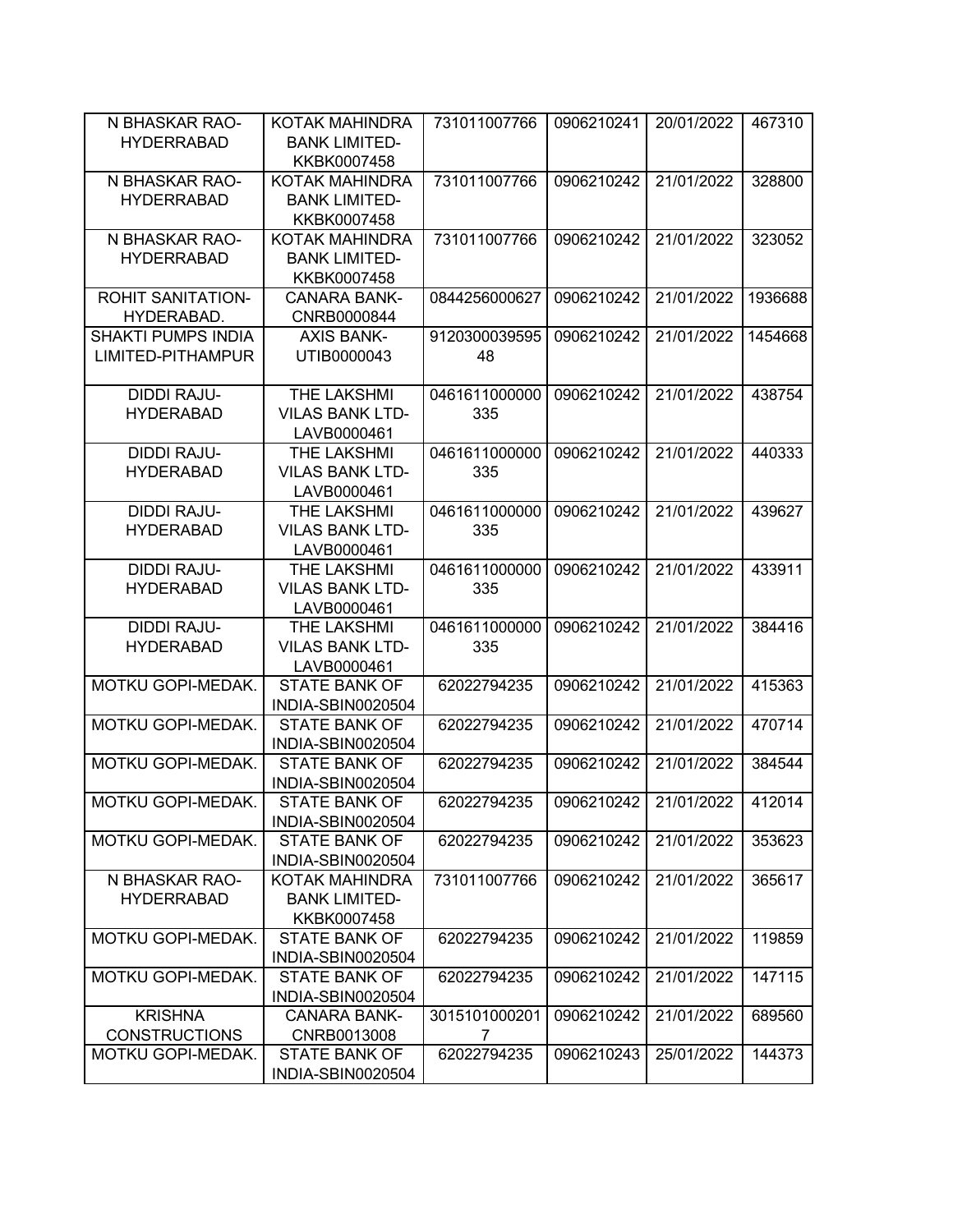| MOTKU GOPI-MEDAK.       | <b>STATE BANK OF</b>                      | 62022794235   | 0906210243 | 25/01/2022 | 290812  |
|-------------------------|-------------------------------------------|---------------|------------|------------|---------|
|                         | INDIA-SBIN0020504                         |               |            |            |         |
| MOTKU GOPI-MEDAK.       | <b>STATE BANK OF</b>                      | 62022794235   | 0906210243 | 25/01/2022 | 245603  |
|                         | INDIA-SBIN0020504                         |               |            |            |         |
| <b>SRI SAI</b>          | <b>CANARA BANK-</b>                       | 3030101000265 | 0906210243 | 25/01/2022 | 148054  |
| <b>K.K.ENTERPRISES</b>  | CNRB0013030                               | 0             |            |            |         |
| <b>SRI SAI</b>          | <b>CANARA BANK-</b>                       | 3030101000265 | 0906210243 | 25/01/2022 | 148225  |
| <b>K.K.ENTERPRISES</b>  | CNRB0013030                               | 0             |            |            |         |
| <b>SRI SAI</b>          | <b>CANARA BANK-</b>                       | 3030101000265 | 0906210243 | 25/01/2022 | 148388  |
| <b>K.K.ENTERPRISES</b>  | CNRB0013030                               | 0             |            |            |         |
| <b>SRI SAI</b>          | <b>CANARA BANK-</b>                       | 3030101000265 | 0906210243 | 25/01/2022 | 148329  |
| <b>K.K.ENTERPRISES</b>  | CNRB0013030                               | 0             |            |            |         |
| <b>MEDHA SERVO</b>      | <b>STATE BANK OF</b>                      | 10374360383   | 0906210245 | 28/01/2022 | 18548   |
| DRIVES PVT LTD-         | INDIA-SBIN0004168                         |               |            |            |         |
| <b>HYDERABAD</b>        |                                           |               |            |            |         |
| MEDHA SERVO             | <b>STATE BANK OF</b>                      | 10374360383   | 0906210245 | 28/01/2022 | 42628   |
| DRIVES PVT LTD-         | INDIA-SBIN0004168                         |               |            |            |         |
| <b>HYDERABAD</b>        |                                           |               |            |            |         |
| <b>SRINIVASA SALES</b>  | <b>BANK OF BARODA-</b>                    | 0516050000005 | 0906210245 | 28/01/2022 | 37275   |
| <b>AND SERVICE</b>      | <b>BARBOVIJAYA</b>                        | 3             |            |            |         |
| PRIVATE LIMITED-        |                                           |               |            |            |         |
| VIJAYAWADA.             |                                           |               |            |            |         |
| <b>G S ARUN</b>         | <b>CANARA BANK-</b>                       | 3045125000123 | 0906210243 | 25/01/2022 | 1006454 |
| <b>ENGINEERS AND</b>    | CNRB0013045                               | 0             |            |            |         |
| CONTRACTORS-            |                                           |               |            |            |         |
| <b>HYDERABAD</b>        |                                           |               |            |            |         |
| <b>B ALEEM MIAH-</b>    | <b>INDIAN BANK-</b>                       | 7135327467    | 0906210243 | 25/01/2022 | 164125  |
| <b>KURNOOL</b>          | IDIB000P268                               |               |            |            |         |
| MOTKU GOPI-MEDAK.       | <b>STATE BANK OF</b>                      | 62022794235   | 0906210243 | 25/01/2022 | 473476  |
|                         | INDIA-SBIN0020504                         |               |            |            |         |
| MOTKU GOPI-MEDAK.       | <b>STATE BANK OF</b>                      | 62022794235   | 0906210243 | 25/01/2022 | 306320  |
|                         | INDIA-SBIN0020504                         |               |            |            |         |
| MOTKU GOPI-MEDAK.       | <b>STATE BANK OF</b>                      | 62022794235   | 0906210243 | 25/01/2022 | 225558  |
|                         | INDIA-SBIN0020504                         |               |            |            |         |
| MOTKU GOPI-MEDAK.       | <b>STATE BANK OF</b>                      | 62022794235   | 0906210243 | 25/01/2022 | 375091  |
|                         | INDIA-SBIN0020504<br><b>STATE BANK OF</b> |               |            |            |         |
| MOTKU GOPI-MEDAK.       |                                           | 62022794235   | 0906210243 | 25/01/2022 | 243051  |
|                         | INDIA-SBIN0020504                         |               |            |            |         |
| MOTKU GOPI-MEDAK.       | <b>STATE BANK OF</b>                      | 62022794235   | 0906210243 | 25/01/2022 | 416806  |
| MOTKU GOPI-MEDAK.       | INDIA-SBIN0020504<br><b>STATE BANK OF</b> | 62022794235   | 0906210243 | 25/01/2022 | 287540  |
|                         | INDIA-SBIN0020504                         |               |            |            |         |
| MOTKU GOPI-MEDAK.       | <b>STATE BANK OF</b>                      | 62022794235   | 0906210243 | 25/01/2022 | 358735  |
|                         |                                           |               |            |            |         |
| MOTKU GOPI-MEDAK.       | INDIA-SBIN0020504<br><b>STATE BANK OF</b> | 62022794235   | 0906210243 | 25/01/2022 | 120096  |
|                         |                                           |               |            |            |         |
| <b>THARU &amp; SONS</b> | INDIA-SBIN0020504<br>SOUTH INDIAN         | 0228081000000 | 0906210243 | 25/01/2022 | 2391959 |
|                         | <b>BANK-SIBL0000228</b>                   | 965           |            |            |         |
| <b>DIDDI RAJU-</b>      | THE LAKSHMI                               | 0461611000000 | 0906210243 | 25/01/2022 | 438070  |
| <b>HYDERABAD</b>        | <b>VILAS BANK LTD-</b>                    | 335           |            |            |         |
|                         | LAVB0000461                               |               |            |            |         |
|                         |                                           |               |            |            |         |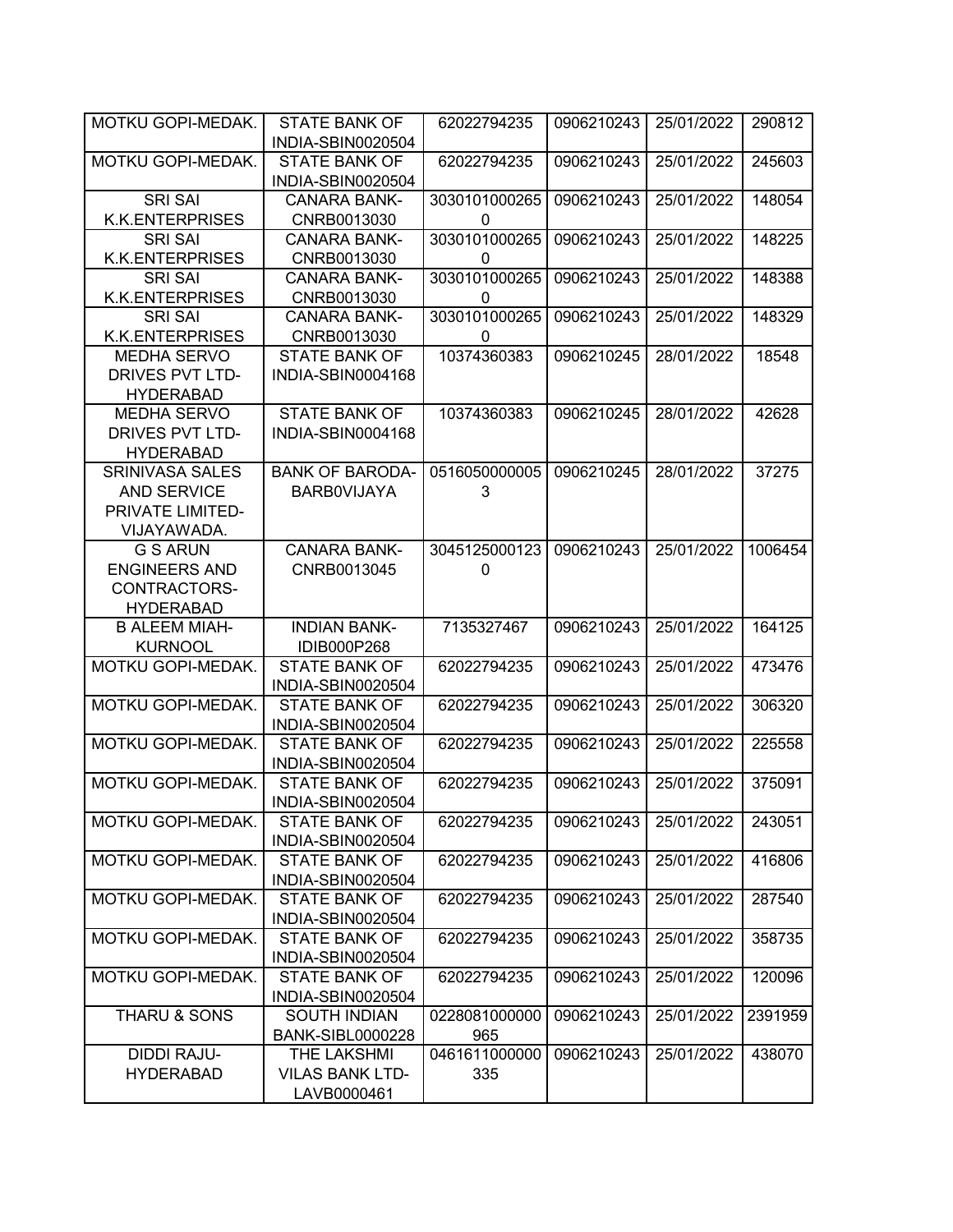| <b>CHIRANJEEVI</b>               | <b>CENTRAL BANK OF</b>               | 3174022978          | 0906210243 | 25/01/2022 | 641433  |
|----------------------------------|--------------------------------------|---------------------|------------|------------|---------|
| <b>CREATIONS</b>                 | INDIA-CBIN0283883                    |                     |            |            |         |
| <b>SRI DHANALAKSHMI</b>          | <b>UNION BANK OF</b>                 | 0094311000005       | 0906210245 | 28/01/2022 | 700866  |
| <b>ENGINEERING</b>               | INDIA-UBIN0800945                    | 02                  |            |            |         |
| <b>ENTERPRISES</b>               |                                      |                     |            |            |         |
| K LINGAREDDY -                   | <b>BANK OF BARODA-</b>               | 2420040000014       | 0906210245 | 28/01/2022 | 1328842 |
| <b>NIZAMABAD</b>                 | <b>BARB0TILHYD</b>                   | 6                   |            |            |         |
| <b>AFSAR RIAZ</b>                | <b>HDFC BANK-</b>                    | 5920994941225       | 0906210245 | 28/01/2022 | 7386625 |
| <b>CONSTRUCTION</b>              | HDFC0004291                          | 9                   |            |            |         |
| CORPORATION-                     |                                      |                     |            |            |         |
| HYDERABAD.<br><b>ANNAPURNA</b>   | <b>BANK OF BARODA-</b>               | 3112040000002       | 0906210245 | 28/01/2022 | 721320  |
| <b>CONSTRUCTIONS</b>             | <b>BARBOMALKAJ</b>                   | 1                   |            |            |         |
| <b>M/S V.K.ENGINEERS</b>         | <b>CITY UNION BANK</b>               | 0761200001046       | 0906210245 | 28/01/2022 | 115941  |
|                                  | LTD-CIUB0000076                      | 37                  |            |            |         |
| <b>OBEROI THERMIT</b>            | <b>IDFC BANK</b>                     | 10004983275         | 0906210245 | 28/01/2022 | 1829009 |
| PRIVATE LIMITED-                 | LIMITED-                             |                     |            |            |         |
| <b>NOIDA</b>                     | IDFB0020151                          |                     |            |            |         |
| <b>HAREESH</b>                   | <b>KARUR VYSYA</b>                   | 1460135000002       | 0906210245 | 28/01/2022 | 5544653 |
| <b>ENTERPRISES-</b>              | BANK-KVBL0001460                     | 864                 |            |            |         |
| <b>HYDERABAD</b>                 |                                      |                     |            |            |         |
| D RAVINDRA BABU-                 | <b>UNION BANK OF</b>                 | 0505310430057       | 0906210245 | 28/01/2022 | 1573892 |
| <b>HYDERABAD</b>                 | INDIA-UBIN0805050                    | 80                  |            |            |         |
| NIRAJAN KUMAR                    | <b>IDBI BANK LTD-</b>                | 0446102000009       | 0906210245 | 28/01/2022 | 424563  |
|                                  | IBKL0000446                          | 645                 |            |            |         |
| NINIKATECHNOLOGIE                | <b>HDFC BANK LTD-</b>                | 5020004525991       | 0906210245 | 28/01/2022 | 135709  |
| <b>S PRIVATE LIMITED</b>         | HDFC0000377                          | 3                   |            |            |         |
| M/S MEGA<br><b>CONSTRUCTIONS</b> | <b>BANK OF INDIA-</b><br>BKID0005662 | 5662201100001<br>05 | 0906210245 | 28/01/2022 | 440928  |
| <b>AARUNYA</b>                   | <b>STATE BANK OF</b>                 | 39678485054         | 0906210245 | 28/01/2022 | 763449  |
| <b>CONTEMPORARY</b>              | INDIA-SBIN0004051                    |                     |            |            |         |
| <b>ENVIRONMENT</b>               |                                      |                     |            |            |         |
| SOLUTIONS LLP-                   |                                      |                     |            |            |         |
| <b>BANGALORE</b>                 |                                      |                     |            |            |         |
| <b>GURRAM HARI</b>               | <b>STATE BANK OF</b>                 | 62321371550         | 0906210248 | 31/01/2022 | 46055   |
| KUMAR-HYDERABAD                  | INDIA-SBIN0020454                    |                     |            |            |         |
| <b>HARSHA</b>                    | <b>STATE BANK OF</b>                 | 62415023584         | 0906210248 | 31/01/2022 | 1488092 |
| <b>ENTERPRISES-</b>              | INDIA-SBIN0021268                    |                     |            |            |         |
| <b>RANGA REDDY</b>               |                                      |                     |            |            |         |
| <b>LAKSHMI GANAPATHI</b>         | <b>BANK OF INDIA-</b>                | 8614251100000       | 0906210248 | 31/01/2022 | 1701637 |
| <b>ENTERPRISES-</b>              | BKID0008614                          | 25                  |            |            |         |
| <b>SECUNDERABAD</b>              |                                      |                     |            |            |         |
| <b>ELESHETTY</b>                 | SBI-SBIN0013138                      | 20062001413         | 0906210248 | 31/01/2022 | 333961  |
| NARSIMHA RAO-                    |                                      |                     |            |            |         |
| <b>HYDERABAD</b>                 |                                      |                     |            |            |         |
| <b>LORVEN PHARMA</b>             | <b>UNION BANK OF</b>                 | 0578311000004       | 0906210184 | 12/11/2021 | 11452   |
| AND SURGICALS-                   | INDIA-UBIN0805785                    | 87                  |            |            |         |
| SECUNDERABAD                     |                                      |                     |            |            |         |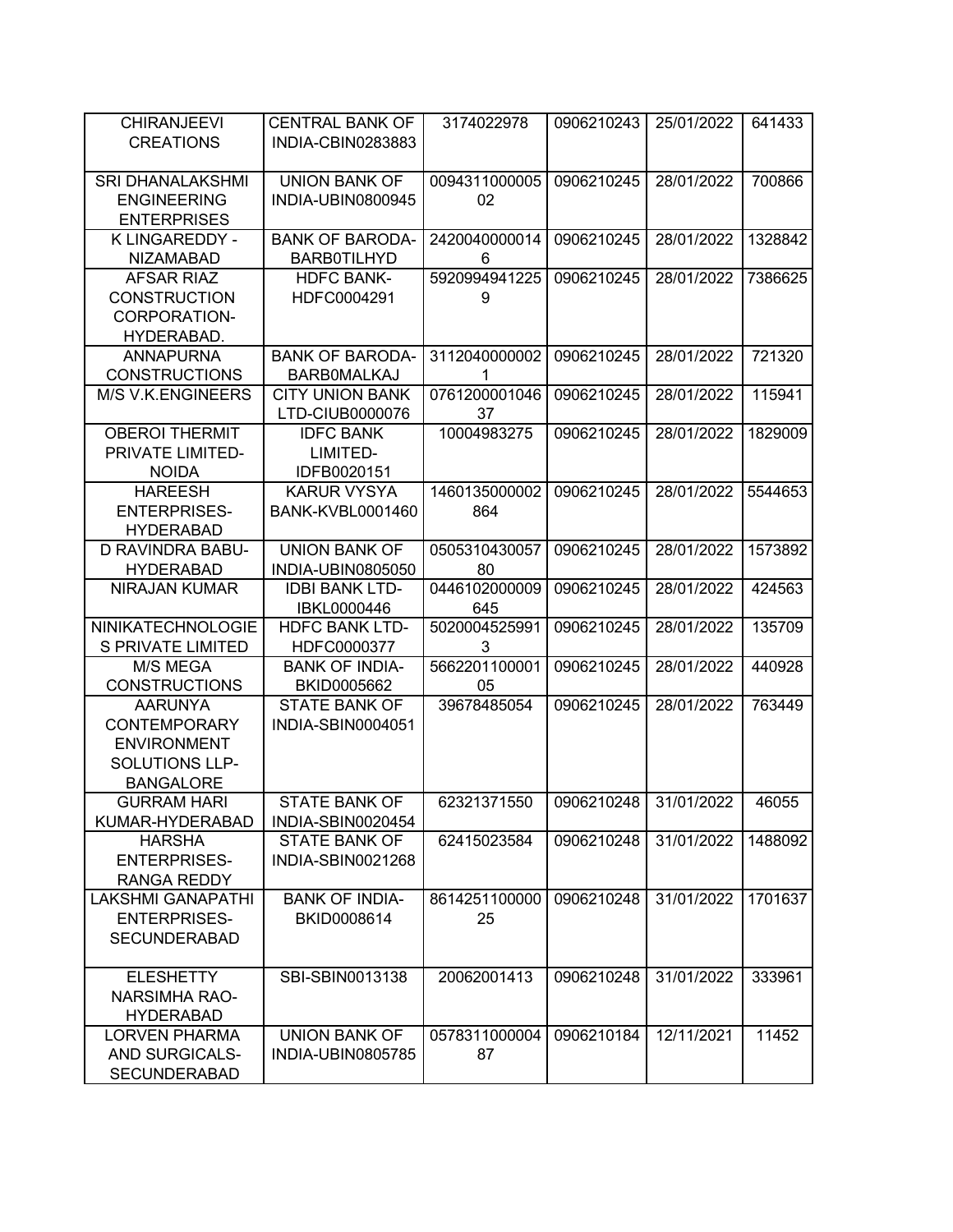| <b>LORVEN PHARMA</b><br><b>AND SURGICALS-</b> | <b>UNION BANK OF</b><br>INDIA-UBIN0805785 | 0578311000004<br>87 | 0906210184 | 12/11/2021 | 5169  |
|-----------------------------------------------|-------------------------------------------|---------------------|------------|------------|-------|
| <b>SECUNDERABAD</b>                           |                                           |                     |            |            |       |
| <b>PULSE</b>                                  | <b>STATE BANK OF</b>                      | 30859736336         | 0906210188 | 17/11/2021 | 7761  |
| <b>PHARMACEUTICALS</b>                        | INDIA-SBIN0003098                         |                     |            |            |       |
| PRIVATE LIMITED-                              |                                           |                     |            |            |       |
| <b>SECUNDERABAD</b>                           |                                           |                     |            |            |       |
| PHOENIX AGENCIES-                             | <b>HDFC BANK LTD-</b>                     | 0042200002792       | 0906210189 | 18/11/2021 | 4142  |
| <b>SECUNDERABAD</b>                           | HDFC0000042                               | 5                   |            |            |       |
| <b>KARNATAKA</b>                              | <b>VIJAYA BANK-</b>                       | 1146062103003       | 0906210189 | 18/11/2021 | 42592 |
| <b>ANTIBIOTICS AND</b>                        | VIJB0001146                               | 01                  |            |            |       |
| <b>PHARMACEUTICALS</b>                        |                                           |                     |            |            |       |
| LIMITED-BANGALORE                             |                                           |                     |            |            |       |
| <b>KARNATAKA</b>                              | <b>VIJAYA BANK-</b>                       | 1146062103003       | 0906210189 | 18/11/2021 | 55713 |
| <b>ANTIBIOTICS AND</b>                        | VIJB0001146                               | 01                  |            |            |       |
| <b>PHARMACEUTICALS</b>                        |                                           |                     |            |            |       |
| LIMITED-BANGALORE                             |                                           |                     |            |            |       |
| <b>LORVEN PHARMA</b>                          | <b>UNION BANK OF</b>                      | 0578311000004       | 0906210189 | 18/11/2021 | 7582  |
| AND SURGICALS-                                | INDIA-UBIN0805785                         | 87                  |            |            |       |
| <b>SECUNDERABAD</b>                           |                                           |                     |            |            |       |
| <b>LORVEN PHARMA</b>                          | <b>UNION BANK OF</b>                      | 0578311000004       | 0906210189 | 18/11/2021 | 1848  |
| AND SURGICALS-                                | INDIA-UBIN0805785                         | 87                  |            |            |       |
| <b>SECUNDERABAD</b>                           |                                           |                     |            |            |       |
| <b>LORVEN PHARMA</b>                          | <b>UNION BANK OF</b>                      | 0578311000004       | 0906210189 | 18/11/2021 | 3618  |
| <b>AND SURGICALS-</b>                         | INDIA-UBIN0805785                         | 87                  |            |            |       |
| <b>SECUNDERABAD</b>                           |                                           |                     |            |            |       |
| <b>DIVINE OVERSEAS-</b>                       | <b>CANARA BANK-</b>                       | 0595201007629       | 0906210190 | 19/11/2021 | 15261 |
| <b>HUBLI</b>                                  | CNRB0000595                               |                     |            |            |       |
| <b>DIVINE OVERSEAS-</b>                       | <b>CANARA BANK-</b>                       | 0595201007629       | 0906210190 | 19/11/2021 | 145   |
| <b>HUBLI</b>                                  | CNRB0000595                               |                     |            |            |       |
| <b>VED PHARMA-</b>                            | <b>HDFC BANK LTD-</b>                     | 0042802000010       | 0906210190 | 19/11/2021 | 1776  |
| <b>HYDERABAD</b>                              | HDFC0000042                               | 9                   |            |            |       |
| <b>M S SHREE</b>                              | KOTAK MAHINDRA                            | 6013247159          | 0906210190 | 19/11/2021 | 2861  |
| <b>SANJEEVANI</b>                             | <b>BANK LIMITED-</b>                      |                     |            |            |       |
| PHARMACEUTICALS-                              | KKBK0007470                               |                     |            |            |       |
| <b>HYDERABAD</b>                              |                                           |                     |            |            |       |
| <b>LORVEN PHARMA</b>                          | <b>UNION BANK OF</b>                      | 0578311000004       | 0906210190 | 19/11/2021 | 1026  |
| AND SURGICALS-                                | INDIA-UBIN0805785                         | 87                  |            |            |       |
| <b>SECUNDERABAD</b>                           |                                           |                     |            |            |       |
| <b>SUDHA AGENCIES-</b>                        | <b>INDIAN OVERSEAS</b>                    | 0583020000007       | 0906210190 | 19/11/2021 | 2232  |
| <b>HYDERABAD</b>                              | <b>BANK-IOBA0000583</b>                   | 18                  |            |            |       |
|                                               |                                           |                     |            |            |       |
| <b>SURYA CHANDRA</b>                          | KOTAK MAHINDRA                            | 9712833050          | 0906210190 | 19/11/2021 | 5033  |
| <b>MEDICAL AGENCIES-</b>                      | <b>BANK-KKBK0000554</b>                   |                     |            |            |       |
| HYDERABAD.                                    |                                           |                     |            |            |       |
| <b>VENKATRAMA</b>                             | <b>INDIAN OVERSEAS</b>                    | 1731020000012       | 0906210190 | 19/11/2021 | 9471  |
| <b>MEDICAL AGENCIES-</b>                      | BANK-IOBA0001731                          | 29                  |            |            |       |
| <b>HYDERABAD</b>                              |                                           |                     |            |            |       |
| <b>VENKATRAMA</b>                             | <b>INDIAN OVERSEAS</b>                    | 1731020000012       | 0906210190 | 19/11/2021 | 28178 |
| <b>MEDICAL AGENCIES-</b>                      | BANK-IOBA0001731                          | 29                  |            |            |       |
| <b>HYDERABAD</b>                              |                                           |                     |            |            |       |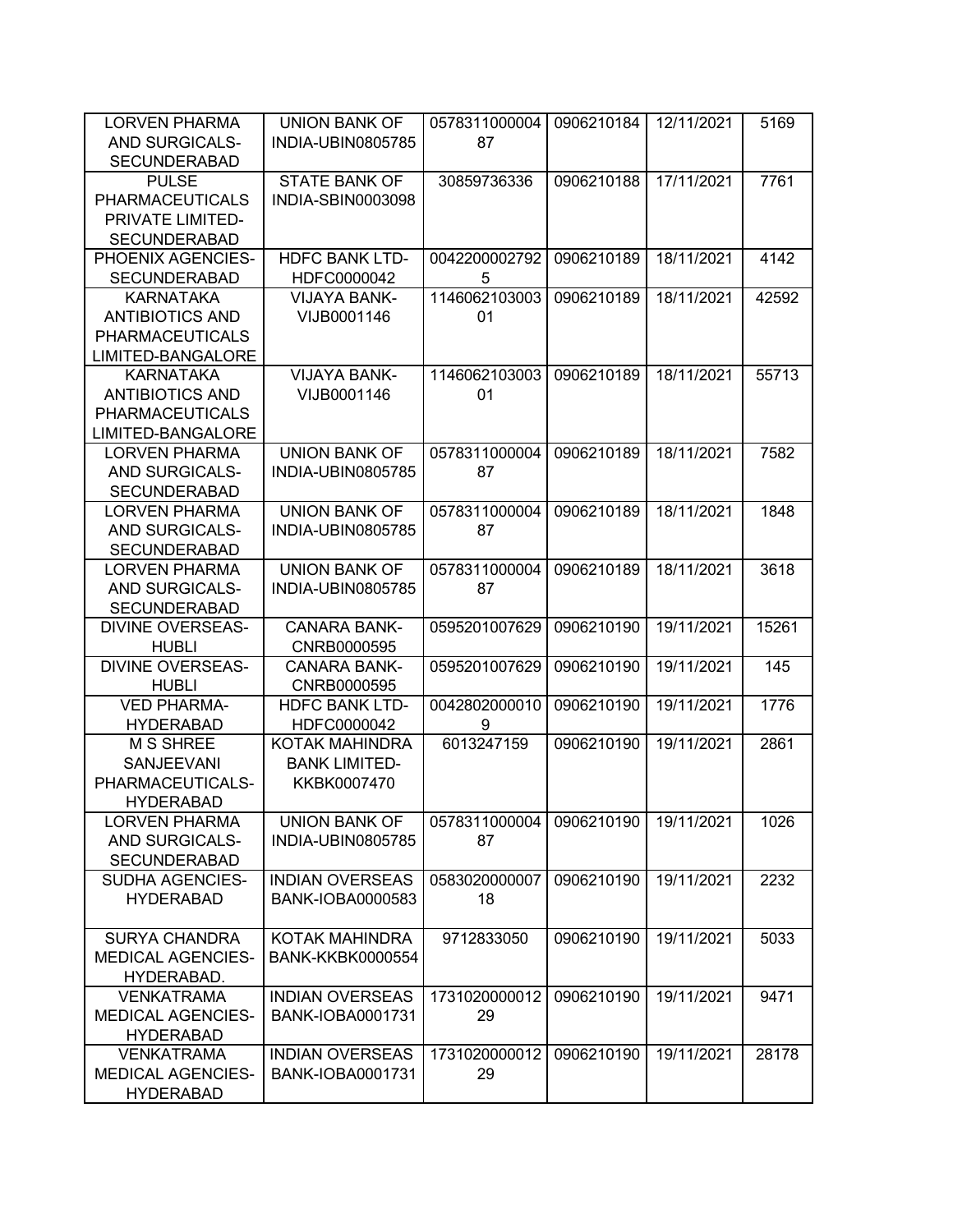| <b>VENKATRAMA</b>                            | <b>INDIAN OVERSEAS</b>               | 1731020000012      | 0906210193 | 25/11/2021 | 3891   |
|----------------------------------------------|--------------------------------------|--------------------|------------|------------|--------|
| <b>MEDICAL AGENCIES-</b>                     | <b>BANK-IOBA0001731</b>              | 29                 |            |            |        |
| <b>HYDERABAD</b><br><b>OPEL HEALTH CARE-</b> | <b>CENTRAL BANK OF</b>               | 3493703996         | 0906210193 | 25/11/2021 | 2437   |
| <b>HYDERABAD</b>                             | INDIA-CBIN0283299                    |                    |            |            |        |
|                                              |                                      |                    |            |            |        |
| <b>MSD</b>                                   | <b>CITIBANK NA-</b>                  | 0015951001         | 0906210193 | 25/11/2021 | 706140 |
| <b>PHARMACEUTICALS</b>                       | CITI0100000                          |                    |            |            |        |
| PRIVATE LIMITED-                             |                                      |                    |            |            |        |
| <b>MUMBAI</b>                                |                                      |                    |            |            |        |
| PHOENIX AGENCIES-                            | <b>HDFC BANK LTD-</b>                | 0042200002792      | 0906210193 | 25/11/2021 | 103711 |
| <b>SECUNDERABAD</b>                          | HDFC0000042                          | 5                  |            |            |        |
| PHOENIX AGENCIES-                            | <b>HDFC BANK LTD-</b>                | 0042200002792      | 0906210193 | 25/11/2021 | 31707  |
| <b>SECUNDERABAD</b>                          | HDFC0000042                          | 5                  |            |            |        |
| PHOENIX AGENCIES-<br><b>SECUNDERABAD</b>     | <b>HDFC BANK LTD-</b>                | 0042200002792      | 0906210193 | 25/11/2021 | 37301  |
| <b>NANZ MED SCIENCE</b>                      | HDFC0000042<br><b>HDFC BANK LTD-</b> | 5<br>0329232000068 | 0906210193 | 25/11/2021 | 6727   |
| PHARMA PRIVATE                               | HDFC0001438                          | 6                  |            |            |        |
| LIMITED-SIRMOUR                              |                                      |                    |            |            |        |
| <b>OPEL HEALTH CARE-</b>                     | <b>CENTRAL BANK OF</b>               | 3493703996         | 0906210193 | 25/11/2021 | 6856   |
| <b>HYDERABAD</b>                             | INDIA-CBIN0283299                    |                    |            |            |        |
|                                              |                                      |                    |            |            |        |
| PHOENIX AGENCIES-                            | <b>HDFC BANK LTD-</b>                | 0042200002792      | 0906210193 | 25/11/2021 | 26257  |
| <b>SECUNDERABAD</b>                          | HDFC0000042                          | 5                  |            |            |        |
| <b>ORIGIN HEALTH</b>                         | <b>AXIS BANK -</b>                   | 9200300531485      | 0906210193 | 25/11/2021 | 6131   |
| CARE-HYDERABAD                               | UTIB0001634                          | 19                 |            |            |        |
| SUDHA AGENCIES-                              | <b>INDIAN OVERSEAS</b>               | 0583020000007      | 0906210209 | 13/12/2021 | 3579   |
| <b>HYDERABAD</b>                             | BANK-IOBA0000583                     | 18                 |            |            |        |
| <b>LIFEGUARD</b>                             | <b>CANARA BANK-</b>                  | 3017101000108      | 0906210209 | 13/12/2021 | 52973  |
| <b>MEDICALS-</b>                             | CNRB0013017                          | $\pmb{0}$          |            |            |        |
| <b>HYDERABAD</b>                             |                                      |                    |            |            |        |
| PHOENIX AGENCIES-                            | <b>HDFC BANK LTD-</b>                | 0042200002792      | 0906210209 | 13/12/2021 | 13600  |
| <b>SECUNDERABAD</b>                          | HDFC0000042                          | 5                  |            |            |        |
| <b>SRI VINAYAKA</b>                          | <b>BANK OF INDIA-</b>                | 8626301100000      | 0906210209 | 13/12/2021 | 10660  |
| <b>AGENCIES-</b>                             | BKID0008626                          | 43                 |            |            |        |
| <b>HYDERABAD</b>                             |                                      |                    |            |            |        |
| <b>SRI VINAYAKA</b>                          | <b>BANK OF INDIA-</b>                | 8626301100000      | 0906210209 | 13/12/2021 | 2751   |
| <b>AGENCIES-</b>                             | BKID0008626                          | 43                 |            |            |        |
| <b>HYDERABAD</b>                             |                                      |                    |            |            |        |
| P V AGENCY-                                  | KOTAK MAHINDRA                       | 4311907836         | 0906210209 | 13/12/2021 | 8113   |
| <b>HYDERABAD</b>                             | <b>BANK LIMITED-</b><br>KKBK0007530  |                    |            |            |        |
| <b>ANJAN ENTERPRISES-</b>                    | <b>UNION BANK OF</b>                 | 1314110110002      | 0906210209 | 13/12/2021 | 60420  |
| <b>SECUNDERABAD</b>                          | <b>INDIA-UBIN0813141</b>             | 37                 |            |            |        |
|                                              |                                      |                    |            |            |        |
| <b>ANJAN ENTERPRISES-</b>                    | <b>UNION BANK OF</b>                 | 1314110110002      | 0906210209 | 13/12/2021 | 9399   |
| <b>SECUNDERABAD</b>                          | <b>INDIA-UBIN0813141</b>             | 37                 |            |            |        |
|                                              |                                      |                    |            |            |        |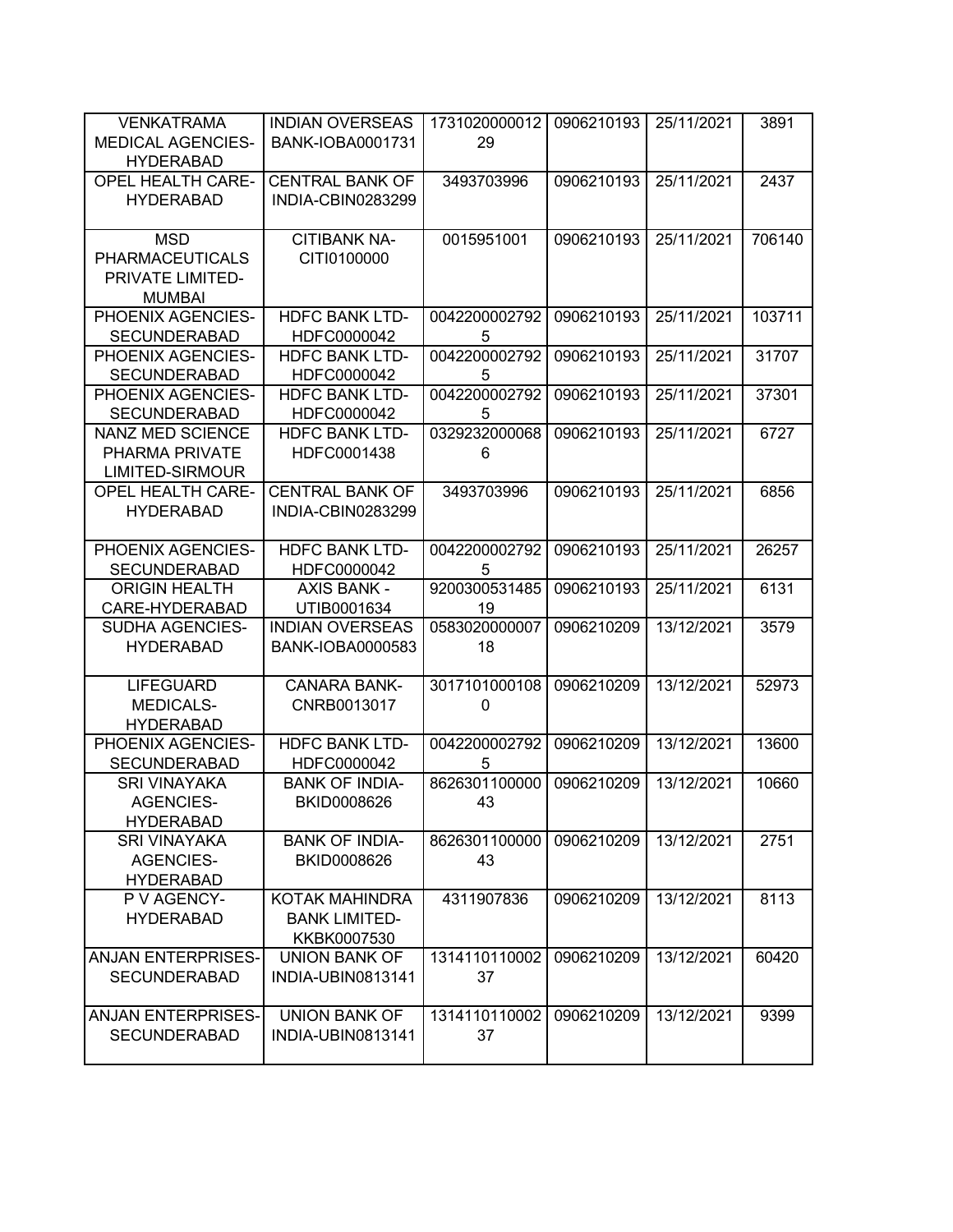| <b>ANJAN ENTERPRISES-</b>                    | <b>UNION BANK OF</b>                        | 1314110110002       | 0906210209 | 13/12/2021 | 17770  |
|----------------------------------------------|---------------------------------------------|---------------------|------------|------------|--------|
| <b>SECUNDERABAD</b>                          | <b>INDIA-UBIN0813141</b>                    | 37                  |            |            |        |
| <b>DIVINE OVERSEAS-</b>                      | <b>CANARA BANK-</b>                         | 0595201007629       | 0906210206 | 08/12/2021 | 1559   |
| <b>HUBLI</b>                                 | CNRB0000595                                 |                     |            |            |        |
| <b>AMRUT MEDICALS-</b>                       | <b>ICICI BANK LTD-</b>                      | 024305500260        | 0906210234 | 11/01/2022 | 3147   |
| <b>HYDERABAD</b><br><b>DIVINE OVERSEAS-</b>  | ICIC0000243<br><b>CANARA BANK-</b>          | 0595201007629       | 0906210234 | 11/01/2022 | 4564   |
| <b>HUBLI</b>                                 | CNRB0000595                                 |                     |            |            |        |
| <b>LORVEN PHARMA</b>                         | <b>UNION BANK OF</b>                        | 0578311000004       | 0906210238 | 17/01/2022 | 22406  |
| <b>AND SURGICALS-</b>                        | INDIA-UBIN0805785                           | 87                  |            |            |        |
| <b>SECUNDERABAD</b>                          |                                             |                     |            |            |        |
| <b>MSD</b>                                   | <b>CITIBANK NA-</b>                         | 0015951001          | 0906210238 | 17/01/2022 | 427514 |
| <b>PHARMACEUTICALS</b><br>PRIVATE LIMITED-   | CITI0100000                                 |                     |            |            |        |
| <b>MUMBAI</b>                                |                                             |                     |            |            |        |
| <b>OPEL HEALTH CARE-</b>                     | <b>CENTRAL BANK OF</b>                      | 3493703996          | 0906210238 | 17/01/2022 | 2618   |
| <b>HYDERABAD</b>                             | INDIA-CBIN0283299                           |                     |            |            |        |
|                                              |                                             |                     |            |            |        |
| PHOENIX AGENCIES-                            | <b>HDFC BANK LTD-</b>                       | 0042200002792<br>5  | 0906210238 | 17/01/2022 | 7137   |
| <b>SECUNDERABAD</b><br><b>SRI VINAYAKA</b>   | HDFC0000042<br><b>BANK OF INDIA-</b>        | 8626301100000       | 0906210240 | 19/01/2022 | 42172  |
| <b>AGENCIES-</b>                             | <b>BKID0008626</b>                          | 43                  |            |            |        |
| <b>HYDERABAD</b>                             |                                             |                     |            |            |        |
| <b>LORVEN PHARMA</b>                         | <b>UNION BANK OF</b>                        | 0578311000004       | 0906210238 | 17/01/2022 | 2869   |
| AND SURGICALS-                               | INDIA-UBIN0805785                           | 87                  |            |            |        |
| <b>SECUNDERABAD</b>                          |                                             |                     |            |            |        |
| <b>OPEL HEALTH CARE-</b><br><b>HYDERABAD</b> | <b>CENTRAL BANK OF</b><br>INDIA-CBIN0283299 | 3493703996          | 0906210238 | 17/01/2022 | 1331   |
|                                              |                                             |                     |            |            |        |
| <b>SRI VINAYAKA</b>                          | <b>BANK OF INDIA-</b>                       | 8626301100000       | 0906210240 | 19/01/2022 | 3923   |
| <b>AGENCIES-</b>                             | BKID0008626                                 | 43                  |            |            |        |
| <b>HYDERABAD</b>                             |                                             |                     |            |            |        |
| <b>LIFEGUARD</b>                             | <b>CANARA BANK-</b>                         | 3017101000108       | 0906210240 | 19/01/2022 | 8806   |
| <b>MEDICALS-</b><br><b>HYDERABAD</b>         | CNRB0013017                                 | $\mathbf 0$         |            |            |        |
| <b>AASTHA</b>                                | PUNJAB NATIONAL                             | 4052002100008       | 0906210240 | 19/01/2022 | 12922  |
| PHARMACEUTICALS-                             | <b>BANK-PUNB0405200</b>                     | 561                 |            |            |        |
| <b>DELHI</b>                                 |                                             |                     |            |            |        |
| <b>AASTHA</b>                                | PUNJAB NATIONAL                             | 4052002100008       | 0906210240 | 19/01/2022 | 4606   |
| PHARMACEUTICALS-                             | <b>BANK-PUNB0405200</b>                     | 561                 |            |            |        |
| <b>DELHI</b><br><b>SRI VINAYAKA</b>          | <b>BANK OF INDIA-</b>                       |                     | 0906210240 |            |        |
| <b>AGENCIES-</b>                             | BKID0008626                                 | 8626301100000<br>43 |            | 19/01/2022 | 15620  |
| <b>HYDERABAD</b>                             |                                             |                     |            |            |        |
| OPEL HEALTH CARE-                            | <b>CENTRAL BANK OF</b>                      | 3493703996          | 0906210242 | 21/01/2022 | 8858   |
| <b>HYDERABAD</b>                             | INDIA-CBIN0283299                           |                     |            |            |        |
|                                              |                                             |                     |            |            |        |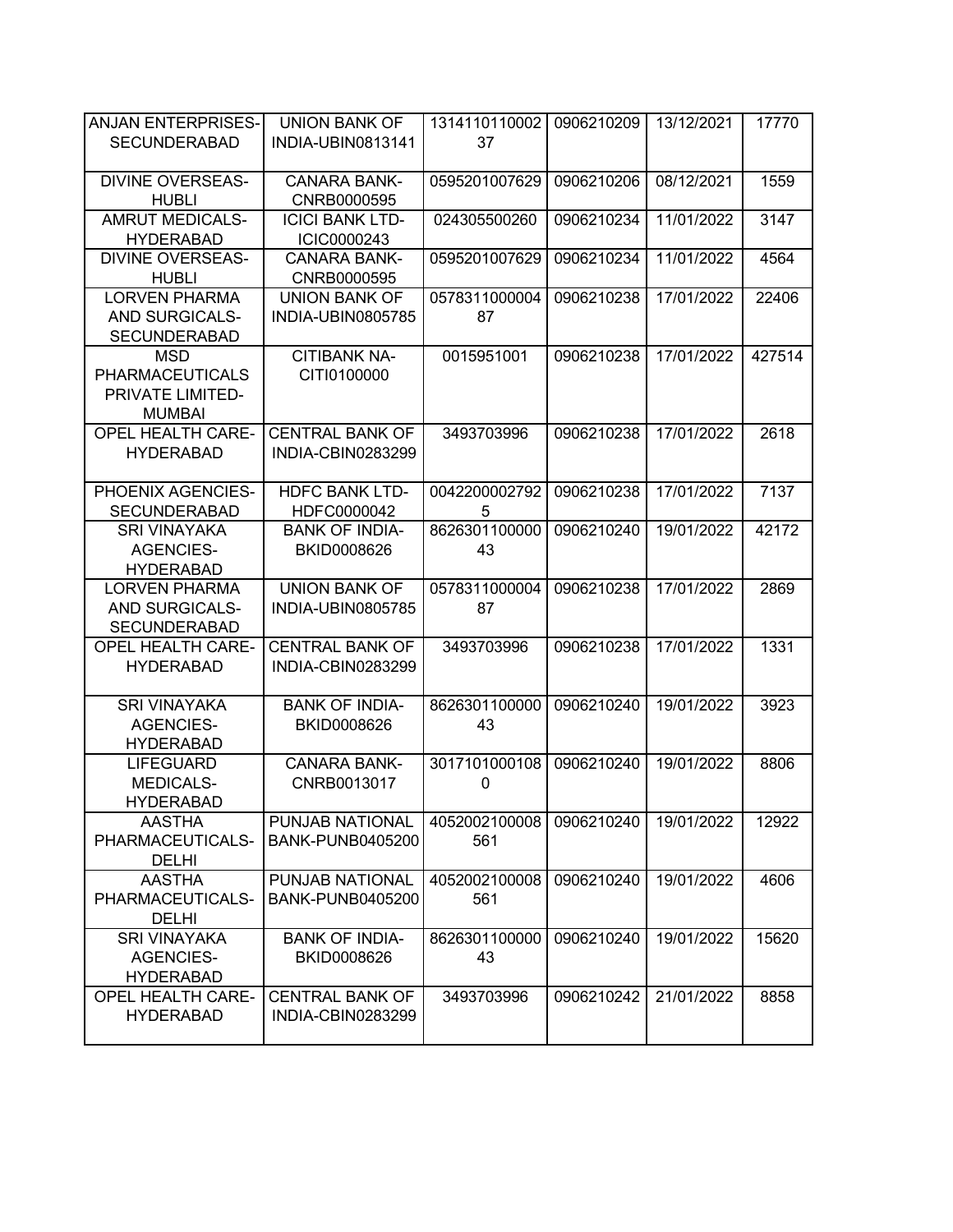| <b>KARNATAKA</b>         | <b>VIJAYA BANK-</b>    | 1146062103003  | 0906210242 | 21/01/2022 | 71410  |
|--------------------------|------------------------|----------------|------------|------------|--------|
| <b>ANTIBIOTICS AND</b>   | VIJB0001146            | 01             |            |            |        |
| <b>PHARMACEUTICALS</b>   |                        |                |            |            |        |
| LIMITED-BANGALORE        |                        |                |            |            |        |
| <b>ORIGIN HEALTH</b>     | <b>AXIS BANK -</b>     | 9200300531485  | 0906210242 | 21/01/2022 | 56446  |
| CARE-HYDERABAD           | UTIB0001634            | 19             |            |            |        |
| <b>KARNATAKA</b>         | <b>BANK OF BARODA-</b> | 7389050000003  | 0906210242 | 21/01/2022 | 24711  |
| <b>ANTIBIOTICS AND</b>   | <b>BARBOVJMAYO</b>     | 0              |            |            |        |
| <b>PHARMACEUTICALS</b>   |                        |                |            |            |        |
| LIMITED-BANGALORE        |                        |                |            |            |        |
| <b>OPEL HEALTH CARE-</b> | <b>CENTRAL BANK OF</b> | 3493703996     | 0906210242 | 21/01/2022 | 8884   |
| <b>HYDERABAD</b>         | INDIA-CBIN0283299      |                |            |            |        |
|                          |                        |                |            |            |        |
| <b>AMRUT MEDICALS-</b>   | <b>ICICI BANK LTD-</b> | 024305500260   | 0906210242 | 21/01/2022 | 7095   |
| <b>HYDERABAD</b>         | ICIC0000243            |                |            |            |        |
| <b>HYDERABAD</b>         | <b>UNION BANK OF</b>   | 3959010100360  | 0906210174 | 02/11/2021 | 17143  |
| <b>REPROGRAPHICS</b>     | INDIA-UBIN0559041      | 13             |            |            |        |
| <b>PVT LTD</b>           |                        |                |            |            |        |
| <b>HYDERABAD</b>         | <b>UNION BANK OF</b>   | 3959010100360  | 0906210174 | 02/11/2021 | 5095   |
| <b>REPROGRAPHICS</b>     | INDIA-UBIN0559041      | 13             |            |            |        |
| <b>PVT LTD</b>           |                        |                |            |            |        |
| <b>HYDERABAD</b>         | <b>UNION BANK OF</b>   | 3959010100360  | 0906210174 | 02/11/2021 | 4328   |
| <b>REPROGRAPHICS</b>     | INDIA-UBIN0559041      | 13             |            |            |        |
| <b>PVT LTD</b>           |                        |                |            |            |        |
| <b>DIVYA</b>             | <b>UNION BANK OF</b>   | 5101010007175  | 0906210174 | 02/11/2021 | 4975   |
| <b>COMMUNICATION</b>     | INDIA-UBIN0901661      | 08             |            |            |        |
| AND CONSULTANCY          |                        |                |            |            |        |
| <b>JAMESON AND</b>       | <b>STATE BANK OF</b>   | 57007021726    | 0906210177 | 08/11/2021 | 133515 |
| <b>MAGRUDAR CO P</b>     | INDIA-SBIN0070682      |                |            |            |        |
| <b>LTDKOLKATA</b>        |                        |                |            |            |        |
| <b>Bluewings Infocom</b> | <b>UNION BANK OF</b>   | 5833010100506  | 0906210174 | 02/11/2021 | 8690   |
|                          | INDIA-UBIN0558338      | 87             |            |            |        |
| <b>KRISILL</b>           | <b>ICICI BANK</b>      | 196105000526   | 0906210174 | 02/11/2021 | 14625  |
| <b>TECHNOLOGIES</b>      | LIMITED-               |                |            |            |        |
|                          | ICIC0001961            |                |            |            |        |
| <b>CREATIVE</b>          | HDFC BANK LTD-         | 0167232000019  | 0906210177 | 08/11/2021 | 115766 |
| ENGINEERS-KOTA           | HDFC0000167            | $\overline{2}$ |            |            |        |
| <b>CREATIVE</b>          | <b>HDFC BANK LTD-</b>  | 0167232000019  | 0906210177 | 08/11/2021 | 77177  |
| <b>ENGINEERS-KOTA</b>    | HDFC0000167            | $\overline{2}$ |            |            |        |
| <b>SHIVAM</b>            | <b>ICICI BANK LTD-</b> | 698351000001   | 0906210187 | 16/11/2021 | 126686 |
| <b>ENTERPRISES-</b>      | ICIC0006983            |                |            |            |        |
| <b>KALYAN</b>            |                        |                |            |            |        |
| <b>CSM ENGINEERS-</b>    | <b>BANK OF INDIA-</b>  | 6703271000020  | 0906210177 | 08/11/2021 | 54815  |
| <b>FARIDABAD</b>         | BKID0006703            | 72             |            |            |        |
| <b>COIMBATORE</b>        | <b>STATE BANK OF</b>   | 30198037123    | 0906210175 | 03/11/2021 | 27972  |
| <b>COMPRESSOR</b>        | INDIA-SBIN0007231      |                |            |            |        |
| <b>ENGINEERING</b>       |                        |                |            |            |        |
| <b>COMPANY PVT LTD-</b>  |                        |                |            |            |        |
| <b>COIMBATORE</b>        |                        |                |            |            |        |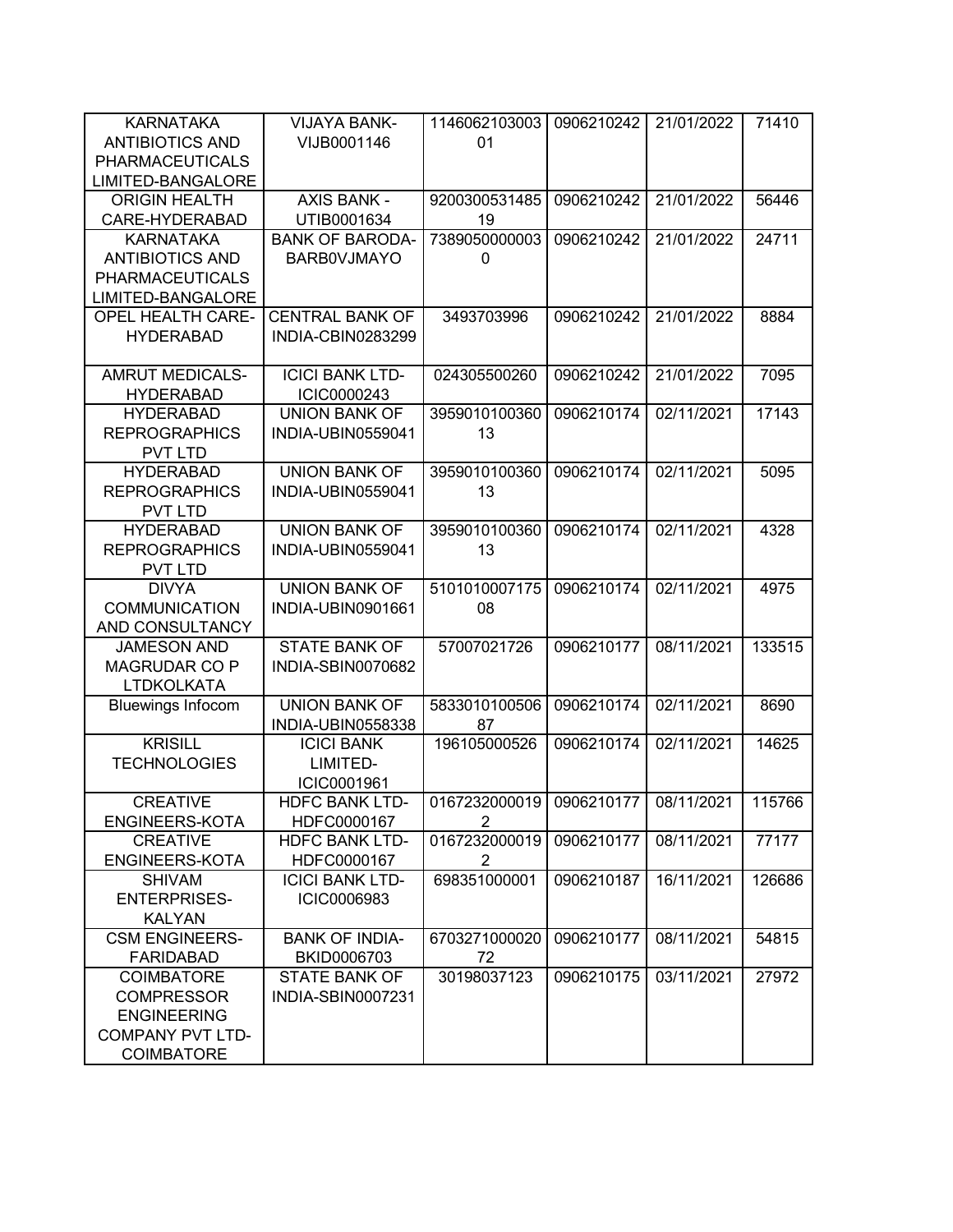| <b>MAYUR GLASS</b>              | <b>ICICI BANK LTD-</b>  | 003105001161   | 0906210175 | 03/11/2021 | 201398 |
|---------------------------------|-------------------------|----------------|------------|------------|--------|
| <b>INDUSTRIES LTD.-</b>         | ICIC0000031             |                |            |            |        |
| <b>NOIDA</b>                    |                         |                |            |            |        |
| <b>JHARKHAND</b>                | <b>BANK OF INDIA-</b>   | 4500201100007  | 0906210175 | 03/11/2021 | 31828  |
| ELECTRICALS-                    | BKID0004500             | 67             |            |            |        |
| <b>SARAIKELA</b>                |                         |                |            |            |        |
| <b>KHARSWAN</b>                 |                         |                |            |            |        |
| <b>PRIMEPACT</b>                | PARSIK JANATA           | 0080113000030  | 0906210175 | 03/11/2021 | 5187   |
| SOLUTIONS-THANE                 | <b>SAHAKARI BANK</b>    | 37             |            |            |        |
|                                 | LTD-PJSB0000010         |                |            |            |        |
| N AKBERALLY AND                 | PNB-PUNB0363100         | 3631002100004  | 0906210175 | 03/11/2021 | 27231  |
| COMPANY-                        |                         | 749            |            |            |        |
| <b>SECUNDERABAD</b>             |                         |                |            |            |        |
| N AKBERALLY AND                 | PNB-PUNB0363100         | 3631002100004  | 0906210175 | 03/11/2021 | 55169  |
| COMPANY-                        |                         | 749            |            |            |        |
| <b>SECUNDERABAD</b>             | PNB-PUNB0363100         |                | 0906210175 | 03/11/2021 | 43145  |
| N AKBERALLY AND                 |                         | 3631002100004  |            |            |        |
| COMPANY-<br><b>SECUNDERABAD</b> |                         | 749            |            |            |        |
| <b>CREATIVE</b>                 | <b>HDFC BANK LTD-</b>   | 0167232000019  | 0906210177 | 08/11/2021 | 77177  |
| <b>ENGINEERS-KOTA</b>           | HDFC0000167             | $\overline{2}$ |            |            |        |
| <b>INDUSTRIAL TOOLS</b>         | KOTAK MAHINDRA          | 5612768461     | 0906210177 | 08/11/2021 | 16830  |
| <b>ELECTRICALS INDIA</b>        | <b>BANK-KKBK0000133</b> |                |            |            |        |
| PRIVATE LIMITED                 |                         |                |            |            |        |
| <b>DUDI ENTERPRISES</b>         | <b>STATE BANK OF</b>    | 39124200445    | 0906210184 | 12/11/2021 | 2740   |
|                                 | INDIA-SBIN0019158       |                |            |            |        |
| A AND T INFOTECH                | <b>ICICI BANK LTD-</b>  | 628505501161   | 0906210181 | 10/11/2021 | 2188   |
|                                 | ICIC0006285             |                |            |            |        |
| <b>PSR ENTERPRISES-</b>         | <b>STATE BANK OF</b>    | 39667659897    | 0906210181 | 10/11/2021 | 23812  |
| <b>HYDERABAD</b>                | INDIA-SBIN0021364       |                |            |            |        |
| <b>PSR ENTERPRISES-</b>         | <b>STATE BANK OF</b>    | 39667659897    | 0906210181 | 10/11/2021 | 5894   |
| <b>HYDERABAD</b>                | INDIA-SBIN0021364       |                |            |            |        |
| <b>PSR ENTERPRISES-</b>         | <b>STATE BANK OF</b>    | 39667659897    | 0906210181 | 10/11/2021 | 15560  |
| <b>HYDERABAD</b>                | INDIA-SBIN0021364       |                |            |            |        |
| <b>THERMO CABLES</b>            | <b>HDFC BANK LTD-</b>   | 5020004949266  | 0906210181 | 10/11/2021 | 77802  |
| LIMITED-HYDERABAD               | HDFC0001041             | 0              |            |            |        |
| <b>ASHA RUBBER</b>              | <b>INDIAN BANK-</b>     | 504955302      | 0906210181 | 10/11/2021 | 16027  |
| PRODUCTS-CHENNAI                | <b>IDIB000P001</b>      |                |            |            |        |
| SCOPE T AND M PVT               | <b>IDBI BANK LTD-</b>   | 0007651100001  | 0906210181 | 10/11/2021 | 56895  |
| LTD-MUMBAI                      | <b>IBKL0000007</b>      | 595            |            |            |        |
| <b>SATISH KUMAR</b>             | <b>AXIS BANK-</b>       | 9130200288710  | 0906210181 | 10/11/2021 | 179617 |
| <b>GUPTA-FIROZPUR</b>           | UTIB0000313             | 38             |            |            |        |
| <b>CANTT</b>                    |                         |                |            |            |        |
| <b>SATISH KUMAR</b>             | <b>AXIS BANK-</b>       | 9130200288710  | 0906210181 | 10/11/2021 | 165687 |
| GUPTA-FIROZPUR                  | UTIB0000313             | 38             |            |            |        |
| <b>CANTT</b>                    |                         |                |            |            |        |
| <b>SATISH KUMAR</b>             | <b>AXIS BANK-</b>       | 9130200288710  | 0906210181 | 10/11/2021 | 59795  |
| <b>GUPTA-FIROZPUR</b>           | UTIB0000313             | 38             |            |            |        |
| <b>CANTT</b>                    |                         |                |            |            |        |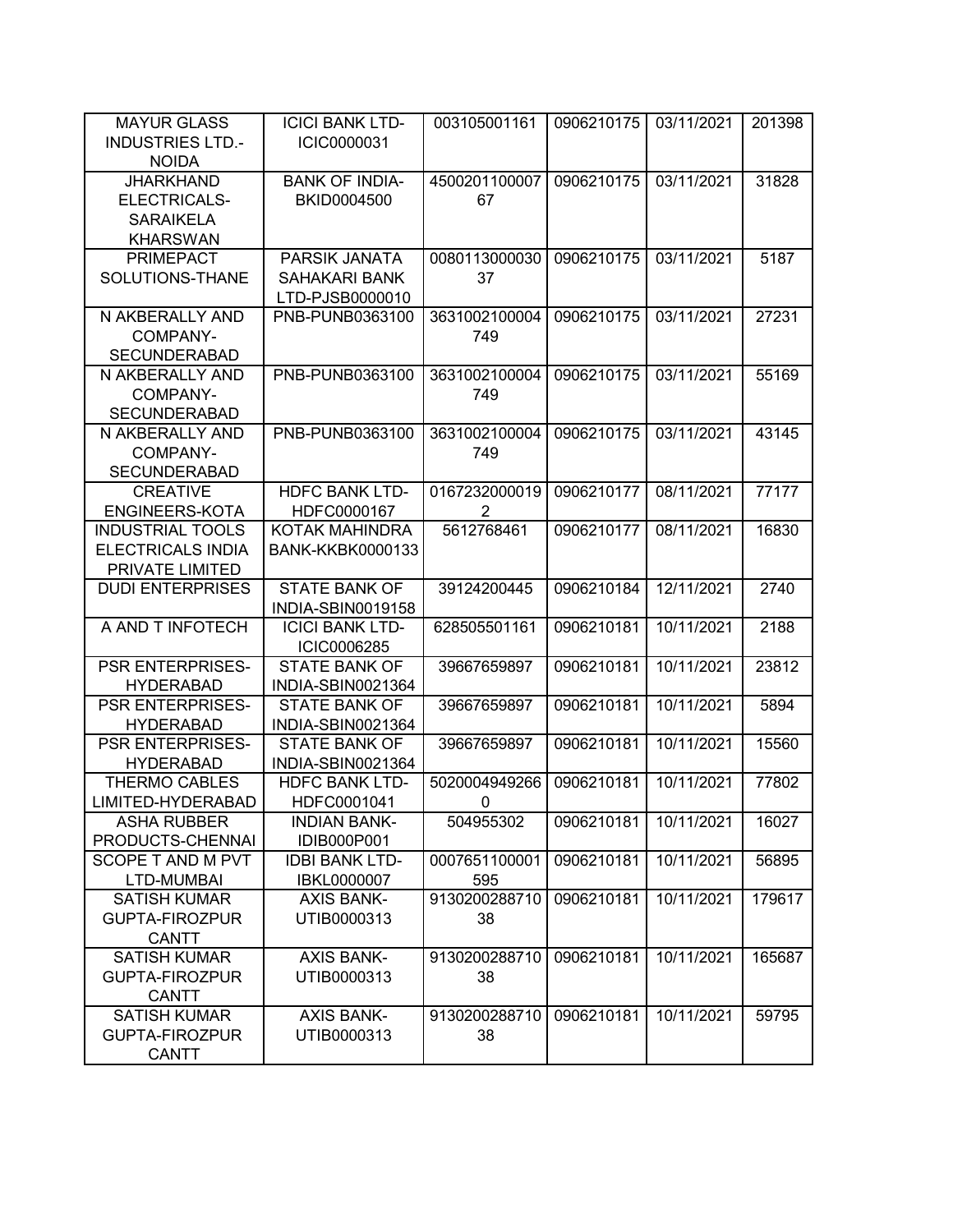| <b>LAKSHMI INDUSTRIAL</b><br>CORPORATION-                                   | <b>HDFC BANK LTD-</b><br>HDFC0000285             | 0285256000273<br>7   | 0906210184 | 12/11/2021 | 120517 |
|-----------------------------------------------------------------------------|--------------------------------------------------|----------------------|------------|------------|--------|
| <b>MEERUT CITY</b>                                                          |                                                  |                      |            |            |        |
| <b>LAKSHMI INDUSTRIAL</b><br><b>CORPORATION-</b><br><b>MEERUT CITY</b>      | <b>HDFC BANK LTD-</b><br>HDFC0000285             | 0285256000273<br>7   | 0906210187 | 16/11/2021 | 60259  |
| <b>RASHBEHARI GHOSE-</b><br><b>KOLKATA</b>                                  | PUNJAB NATIONAL<br><b>BANK-PUNB0006820</b>       | 0068250200112        | 0906210181 | 10/11/2021 | 105734 |
| <b>MOON HARDWARE</b><br>AND TOOLS-<br><b>HYDERABAD</b>                      | PNB-PUNB0363100                                  | 3631002100019<br>529 | 0906210181 | 10/11/2021 | 166870 |
| KUNAL ENTERPRISES-<br><b>SECUNDERABAD</b>                                   | <b>BANK OF BARODA-</b><br><b>BARBOCHILAK</b>     | 1944020000052<br>7   | 0906210181 | 10/11/2021 | 22476  |
| <b>MOON HARDWARE</b><br>AND TOOLS-<br><b>HYDERABAD</b>                      | PNB-PUNB0363100                                  | 3631002100019<br>529 | 0906210184 | 12/11/2021 | 83435  |
| <b>KELVIN</b><br>ENTERPRISES INDIA<br>-New Delhi                            | IDBI-IBKL0000550                                 | 5501020000070<br>23  | 0906210184 | 12/11/2021 | 21808  |
| <b>SSE FORM HOUSE-</b><br><b>UDAIPUR</b>                                    | <b>UNION BANK OF</b><br>INDIA-UBIN0531014        | 3101010100919<br>16  | 0906210185 | 15/11/2021 | 119600 |
| <b>SANCHAR</b><br><b>COMMUNICATION</b><br><b>SYSTEMS-NEW DELHI</b>          | <b>ICICI BANK LTD-</b><br>ICIC0000716            | 071605001647         | 0906210185 | 15/11/2021 | 46683  |
| <b>ELKAY TELELINKS</b><br>LTD-FARIDABAD                                     | SBI-SBIN0009950                                  | 65033274437          | 0906210185 | 15/11/2021 | 170773 |
| <b>KOMMUNICATION</b><br><b>ACCESSORIES-</b><br><b>GHAZIABAD</b>             | <b>UCO BANK-</b><br>UCBA0000850                  | 0850050000898<br>8   | 0906210185 | 15/11/2021 | 188799 |
| <b>ALLWIN FURNITURES</b>                                                    | <b>BANK OF BARODA-</b><br><b>BARBOVJPUBL</b>     | 7564020000017<br>1   | 0906210185 | 15/11/2021 | 90180  |
| <b>EASTERN</b><br><b>EQUIPMENT</b><br><b>ENTERPRISES-</b><br><b>KOLKATA</b> | <b>HDFC BANK LTD-</b><br>HDFC0000014             | 0014232000210<br>8   | 0906210187 | 16/11/2021 | 192754 |
| <b>TIRUPATI CARBON</b><br>PRODUCTS PVT LTD-<br><b>JAIPUR</b>                | <b>ICICI BANK LTD-</b><br>ICIC0000650            | 065005002386         | 0906210187 | 16/11/2021 | 2617   |
| <b>LAKSHMI KUBERA</b><br><b>ENTERPRISES-</b><br>.HYDERABAD                  | <b>STATE BANK OF</b><br><b>INDIA-SBIN0020822</b> | 62373094346          | 0906210187 | 16/11/2021 | 2829   |
| <b>LAKSHMI KUBERA</b><br><b>ENTERPRISES-</b><br>.HYDERABAD                  | <b>STATE BANK OF</b><br>INDIA-SBIN0020822        | 62373094346          | 0906210187 | 16/11/2021 | 4715   |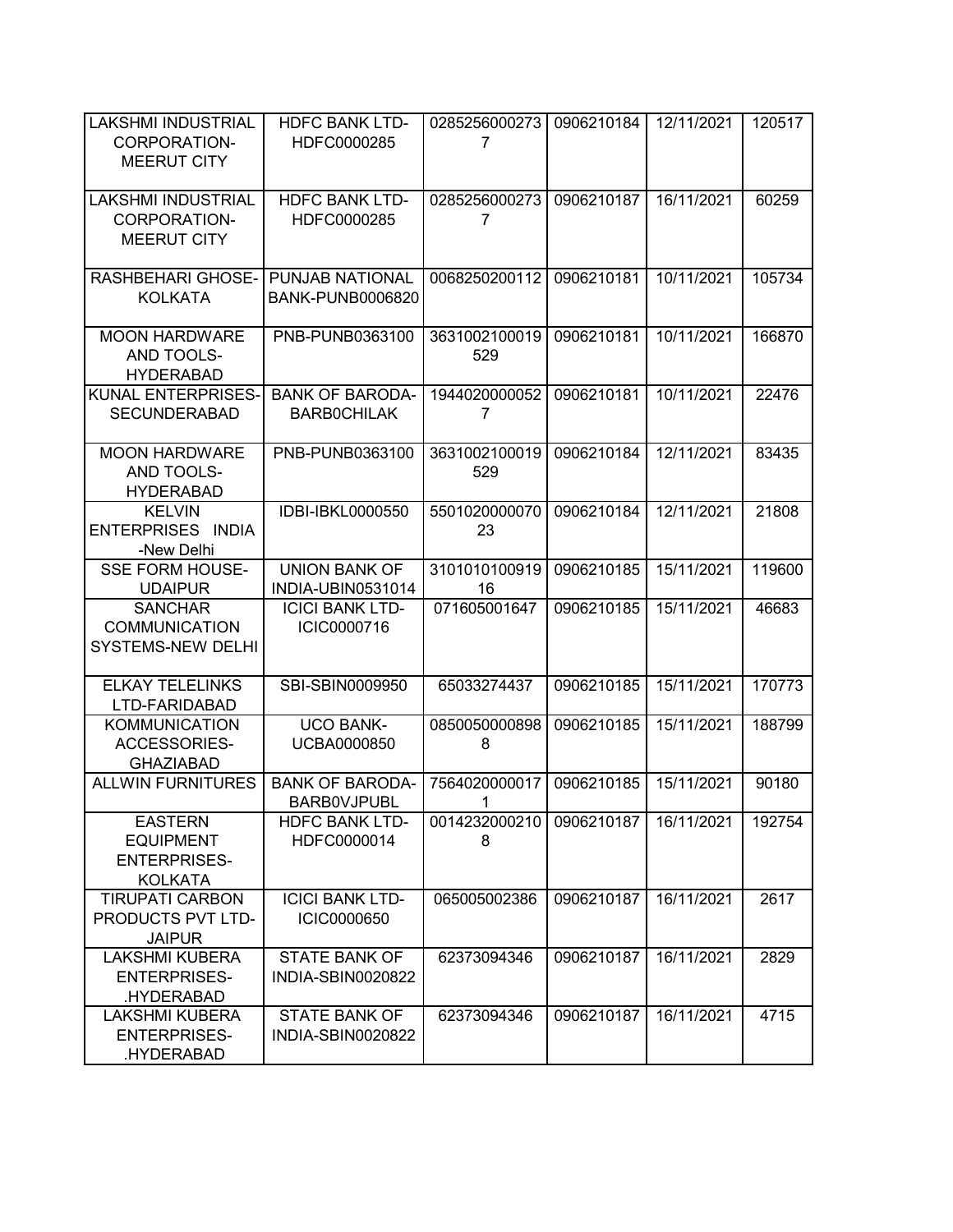| <b>LAKSHMI KUBERA</b>    | <b>STATE BANK OF</b>     | 62373094346   | 0906210187 | 16/11/2021 | 7780   |
|--------------------------|--------------------------|---------------|------------|------------|--------|
| <b>ENTERPRISES-</b>      | INDIA-SBIN0020822        |               |            |            |        |
| .HYDERABAD               |                          |               |            |            |        |
| <b>LAKSHMI KUBERA</b>    | <b>STATE BANK OF</b>     | 62373094346   | 0906210187 | 16/11/2021 | 28150  |
| <b>ENTERPRISES-</b>      | INDIA-SBIN0020822        |               |            |            |        |
| .HYDERABAD               |                          |               |            |            |        |
| <b>TWICLO</b>            | AXIS BANK LTD-           | 9180200728322 | 0906210187 | 16/11/2021 | 23473  |
| <b>ENTERPRISES</b>       | UTIB0001897              | 51            |            |            |        |
| <b>ALLWIN FURNITURES</b> | <b>BANK OF BARODA-</b>   | 7564020000017 | 0906210187 | 16/11/2021 | 8605   |
|                          | <b>BARBOVJPUBL</b>       | 1             |            |            |        |
| <b>ALLWIN FURNITURES</b> | <b>BANK OF BARODA-</b>   | 7564020000017 | 0906210187 | 16/11/2021 | 14971  |
|                          | <b>BARBOVJPUBL</b>       | 1             |            |            |        |
| <b>ALLWIN FURNITURES</b> | <b>BANK OF BARODA-</b>   | 7564020000017 | 0906210187 | 16/11/2021 | 20865  |
|                          | <b>BARBOVJPUBL</b>       | 1             |            |            |        |
| <b>ALLWIN FURNITURES</b> | <b>BANK OF BARODA-</b>   | 7564020000017 | 0906210187 | 16/11/2021 | 29942  |
|                          | <b>BARBOVJPUBL</b>       | 1             |            |            |        |
| <b>ALLWIN FURNITURES</b> | <b>BANK OF BARODA-</b>   | 7564020000017 | 0906210187 | 16/11/2021 | 14912  |
|                          | <b>BARBOVJPUBL</b>       | 1             |            |            |        |
| <b>ALPHA MEDICAL</b>     | <b>KOTAK MAHINDRA</b>    | 5711717315    | 0906210189 | 18/11/2021 | 46993  |
| PRODUCTS-                | <b>BANK-KKBK0000554</b>  |               |            |            |        |
| <b>SECUNDERABAD</b>      |                          |               |            |            |        |
| <b>SKENTERPRISES-</b>    | <b>UNION BANK OF</b>     | 0543110110023 | 0906210188 | 17/11/2021 | 37133  |
| HYDERABAD                | <b>INDIA-UBIN0805432</b> | 20            |            |            |        |
| <b>SWAPS COUTURE</b>     | <b>HDFC BANK LTD-</b>    | 5020000815205 | 0906210203 | 03/12/2021 | 286138 |
|                          | HDFC0000592              | 6             |            |            |        |
| <b>RAJ POWER TECH</b>    | <b>IDFC BANK</b>         | 10070772797   | 0906210189 | 18/11/2021 | 198999 |
| <b>SERVICES</b>          | LIMITED-                 |               |            |            |        |
|                          | IDFB0080201              |               |            |            |        |
| <b>Shree Enterprises</b> | <b>HDFC BANK LTD-</b>    | 5020002881213 | 0906210202 | 02/12/2021 | 52077  |
|                          | HDFC0000558              | 8             |            |            |        |
| <b>ALLWIN FURNITURES</b> | <b>BANK OF BARODA-</b>   | 7564020000017 | 0906210192 | 25/11/2021 | 29353  |
|                          | <b>BARBOVJPUBL</b>       | 1             |            |            |        |
| <b>ALLWIN FURNITURES</b> | <b>BANK OF BARODA-</b>   | 7564020000017 | 0906210192 | 25/11/2021 | 96902  |
|                          | <b>BARBOVJPUBL</b>       | 1             |            |            |        |
| <b>SILVER MEDAL</b>      | <b>ICICI BANK</b>        | 219605000295  | 0906210192 | 25/11/2021 | 4236   |
|                          | LIMITED-                 |               |            |            |        |
|                          | ICIC0002196              |               |            |            |        |
| <b>DIGITRONS</b>         | <b>HDFC BANK LTD-</b>    | 5020000698013 | 0906210192 | 25/11/2021 | 115884 |
|                          | HDFC0003358              | 9             |            |            |        |
| <b>SHRI SHAKTHI</b>      | <b>UNION BANK OF</b>     | 1339111000006 | 0906210192 | 25/11/2021 | 154308 |
| <b>GANAPATHI</b>         | INDIA-UBIN0813397        | 45            |            |            |        |
| <b>ENTERPRISES-</b>      |                          |               |            |            |        |
| <b>HYDERABAD</b>         |                          |               |            |            |        |
| <b>LAKSHMI KUBERA</b>    | <b>STATE BANK OF</b>     | 62373094346   | 0906210192 | 25/11/2021 | 65778  |
| <b>ENTERPRISES-</b>      | <b>INDIA-SBIN0020822</b> |               |            |            |        |
| .HYDERABAD               |                          |               |            |            |        |
| <b>JETPUR BEARINGS</b>   | <b>AXIS BANK-</b>        | 9180200470467 | 0906210200 | 30/11/2021 | 4096   |
| PRIVATE LIMITED-         | UTIB0000153              | 86            |            |            |        |
| <b>KOLKATA</b>           |                          |               |            |            |        |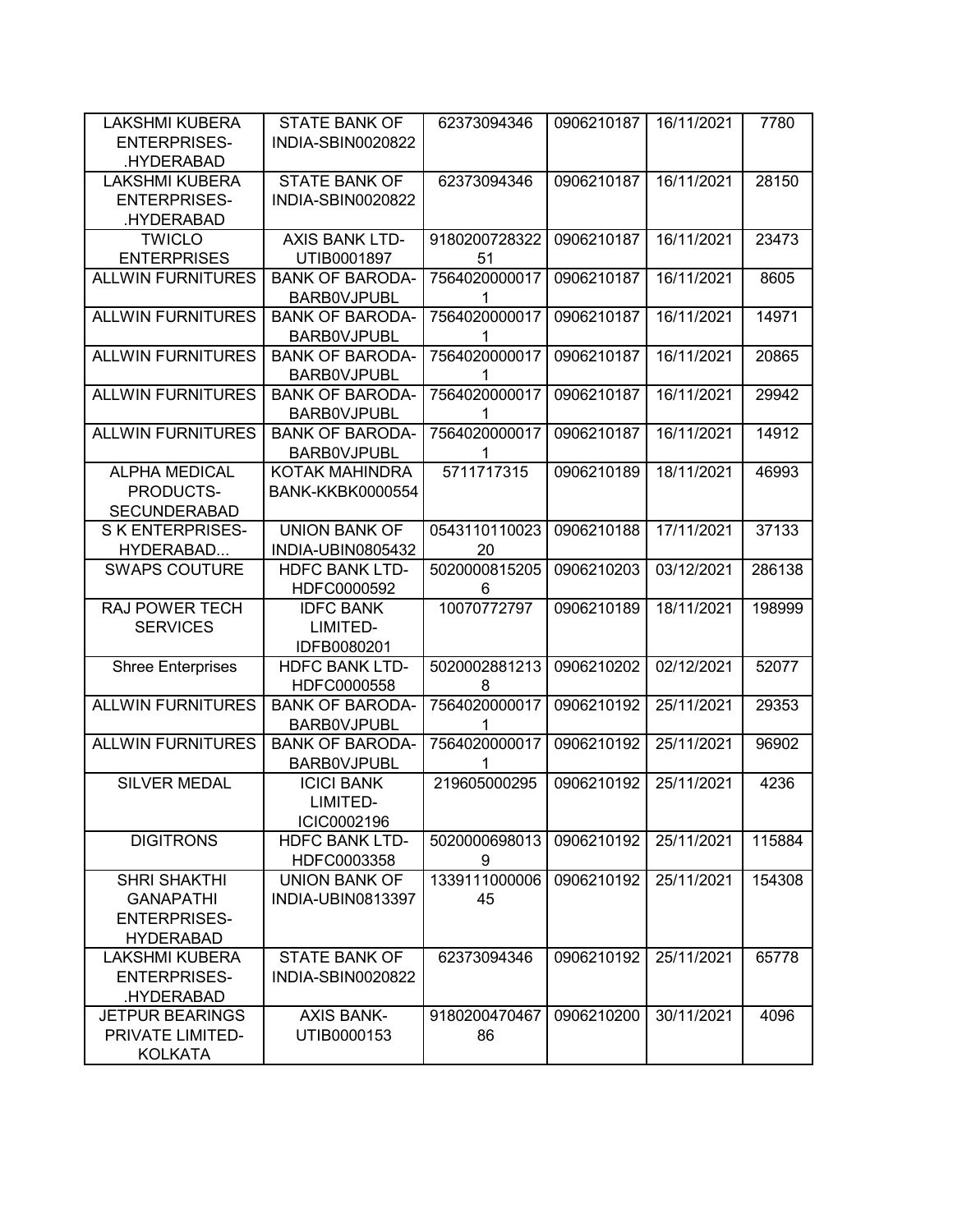| <b>HMTD ENGINEERING</b>   | <b>CANARA BANK-</b>    | 1624261005318            | 0906210200 | 30/11/2021 | 14146  |
|---------------------------|------------------------|--------------------------|------------|------------|--------|
| PVT. LTD.-NAVI            | CNRB0001624            |                          |            |            |        |
| <b>MUMBAI</b>             |                        |                          |            |            |        |
| <b>BANKA BIOLOO LTD-</b>  | <b>HDFC BANK LTD-</b>  | 0021202000289            | 0906210204 | 07/12/2021 | 38071  |
| Hyderabad                 | HDFC0002023            | 3                        |            |            |        |
| <b>BANKA BIOLOO LTD-</b>  | <b>HDFC BANK LTD-</b>  | 0021202000289            | 0906210204 | 07/12/2021 | 38071  |
| Hyderabad                 | HDFC0002023            | 3                        |            |            |        |
| <b>SHRI SHAKTHI</b>       | <b>UNION BANK OF</b>   | 1339111000006            | 0906210200 | 30/11/2021 | 24991  |
| <b>GANAPATHI</b>          | INDIA-UBIN0813397      | 45                       |            |            |        |
| <b>ENTERPRISES-</b>       |                        |                          |            |            |        |
| <b>HYDERABAD</b>          |                        |                          |            |            |        |
| <b>KUNAL ENTERPRISES-</b> | <b>BANK OF BARODA-</b> | 1944020000052            | 0906210200 | 30/11/2021 | 259930 |
| <b>SECUNDERABAD</b>       | <b>BARBOCHILAK</b>     | 7                        |            |            |        |
|                           |                        |                          |            |            |        |
| KUNAL ENTERPRISES-        | <b>BANK OF BARODA-</b> | 1944020000052            | 0906210200 | 30/11/2021 | 91707  |
| <b>SECUNDERABAD</b>       | <b>BARBOCHILAK</b>     | 7                        |            |            |        |
|                           |                        |                          |            |            |        |
| <b>ASHOK GENERAL</b>      | <b>BANK OF BARODA-</b> | 1944020000012            | 0906210200 | 30/11/2021 | 12839  |
| <b>MERCHANT-</b>          | <b>BARBOCHILAK</b>     | 6                        |            |            |        |
| <b>SECUNDERABAD</b>       |                        |                          |            |            |        |
| <b>MOON HARDWARE</b>      | PNB-PUNB0363100        | 3631002100019            | 0906210200 | 30/11/2021 | 6601   |
| AND TOOLS-                |                        | 529                      |            |            |        |
| <b>HYDERABAD</b>          |                        |                          |            |            |        |
| <b>WATER AND</b>          | <b>ICICI BANK</b>      | 431005500024             | 0906210200 | 30/11/2021 | 55049  |
| PUMPING SOLUTIONS-        | LIMITED-               |                          |            |            |        |
| <b>BANGALORE</b>          | ICIC0004310            |                          |            |            |        |
| <b>KUMAR ELECTRICALS-</b> | <b>ICICI BANK LTD-</b> | 629205024551             | 0906210200 | 30/11/2021 | 252742 |
| <b>DELHI</b>              | ICIC0006292            |                          |            |            |        |
| <b>ATUL INDUSTRIES-</b>   | <b>BANK OF INDIA-</b>  | 6700251000043            | 0906210200 | 30/11/2021 | 26380  |
| <b>FARIDABAD</b>          | BKID0006700            | 83                       |            |            |        |
| <b>ALLWIN FURNITURES</b>  | <b>BANK OF BARODA-</b> | 7564020000017            | 0906210202 | 02/12/2021 | 24932  |
|                           | <b>BARBOVJPUBL</b>     | 1                        |            |            |        |
| <b>ALLWIN FURNITURES</b>  | <b>BANK OF BARODA-</b> | 7564020000017            | 0906210202 | 02/12/2021 | 103736 |
|                           | <b>BARBOVJPUBL</b>     | 1                        |            |            |        |
| <b>ALLWIN FURNITURES</b>  | <b>BANK OF BARODA-</b> | 7564020000017 0906210202 |            | 02/12/2021 | 13910  |
|                           | <b>BARBOVJPUBL</b>     | 1                        |            |            |        |
| <b>ALLWIN FURNITURES</b>  | <b>BANK OF BARODA-</b> | 7564020000017            | 0906210202 | 02/12/2021 | 20276  |
|                           | <b>BARBOVJPUBL</b>     | 1                        |            |            |        |
| <b>ALLWIN FURNITURES</b>  | <b>BANK OF BARODA-</b> | 7564020000017            | 0906210202 | 02/12/2021 | 44559  |
|                           | <b>BARBOVJPUBL</b>     | 1                        |            |            |        |
| <b>DALMIA INDUSTRIES</b>  | <b>AXIS BANK-</b>      | 9110200170112            | 0906210202 | 02/12/2021 | 23765  |
|                           | UTIB0000184            | 16                       |            |            |        |
| <b>DALMIA SALES</b>       | <b>AXIS BANK-</b>      | 9110200170112            | 0906210202 | 02/12/2021 | 21983  |
|                           | UTIB0000184            | 16                       |            |            |        |
| Genesis Technologies      | <b>ICICI BANK LTD-</b> | 067105012916             | 0906210202 | 02/12/2021 | 57512  |
| Services                  | ICIC0000671            |                          |            |            |        |
| <b>AKSHAT</b>             | <b>HDFC BANK LTD-</b>  | 5020004384928            | 0906210202 | 02/12/2021 | 1250   |
| <b>ENTERPRISES</b>        | HDFC0001059            | 9                        |            |            |        |
| <b>ALLWIN FURNITURES</b>  | <b>BANK OF BARODA-</b> | 7564020000017            | 0906210202 | 02/12/2021 | 24932  |
|                           | <b>BARBOVJPUBL</b>     | 1                        |            |            |        |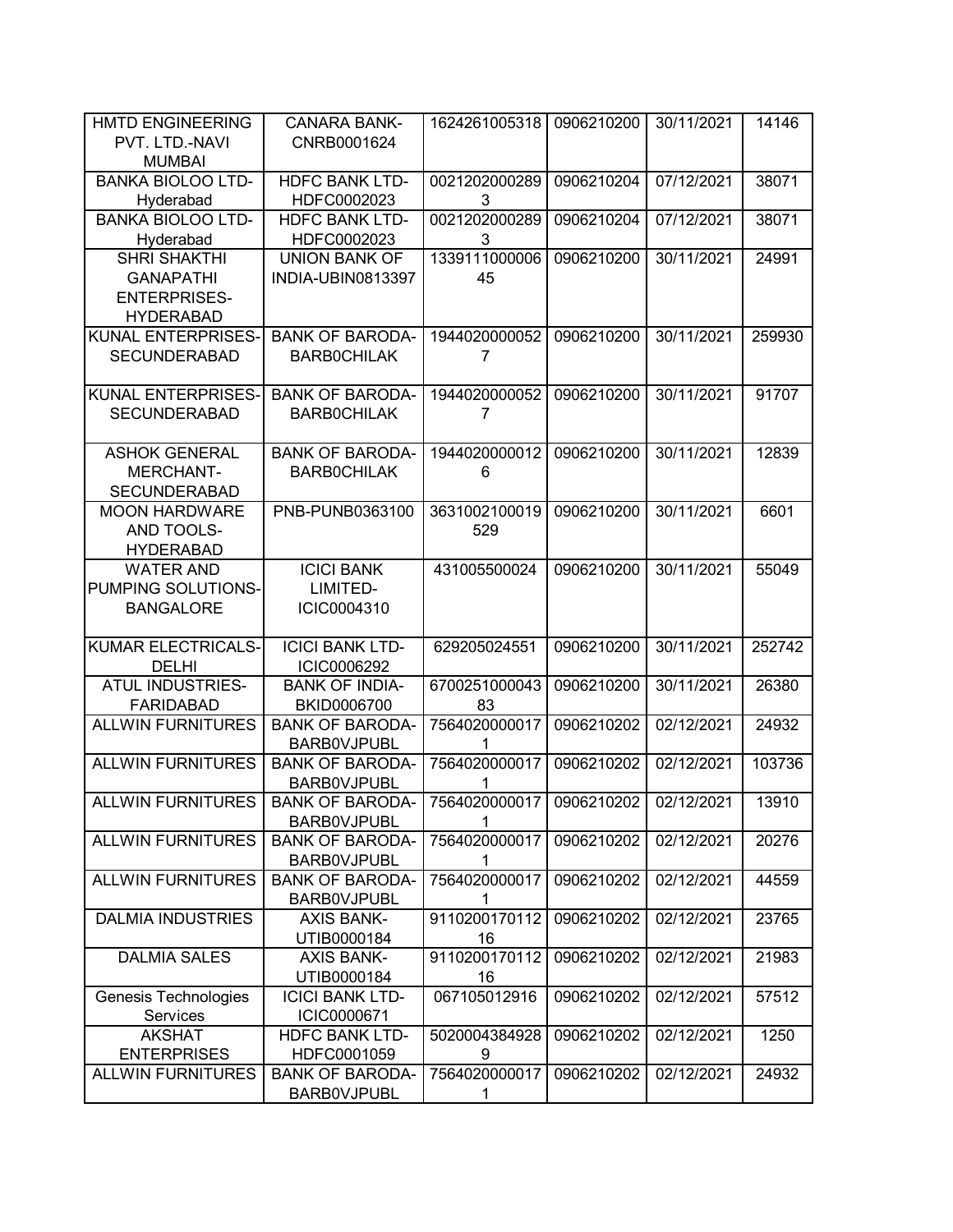| <b>ALLWIN FURNITURES</b>                                   | <b>BANK OF BARODA-</b>                                       | 7564020000017       | 0906210202 | 02/12/2021 | 18861  |
|------------------------------------------------------------|--------------------------------------------------------------|---------------------|------------|------------|--------|
|                                                            | <b>BARBOVJPUBL</b>                                           | 1                   |            |            |        |
| <b>ALLWIN FURNITURES</b>                                   | <b>BANK OF BARODA-</b><br><b>BARBOVJPUBL</b>                 | 7564020000017<br>1  | 0906210202 | 02/12/2021 | 35365  |
| <b>ALLWIN FURNITURES</b>                                   | <b>BANK OF BARODA-</b><br><b>BARBOVJPUBL</b>                 | 7564020000017<br>1  | 0906210202 | 02/12/2021 | 21219  |
| <b>SETH TRADERS-</b><br><b>MUMBAI</b>                      | <b>CANARA BANK-</b><br>CNRB0000239                           | 0239261101148       | 0906210202 | 02/12/2021 | 919146 |
| KUNAL ENTERPRISES-<br><b>SECUNDERABAD</b>                  | <b>BANK OF BARODA-</b><br><b>BARBOCHILAK</b>                 | 1944020000052<br>7  | 0906210204 | 07/12/2021 | 27469  |
| <b>GLOBE MARKETING-</b><br><b>NEW DELHI</b>                | <b>HDFC BANK LTD-</b><br>HDFC0000313                         | 0313202000191<br>4  | 0906210203 | 03/12/2021 | 100419 |
| <b>DALMIA SALES</b>                                        | <b>AXIS BANK-</b><br>UTIB0000184                             | 9110200170112<br>16 | 0906210204 | 07/12/2021 | 11395  |
| <b>RAJ POWER TECH</b><br><b>SERVICES</b>                   | <b>IDFC BANK</b><br>LIMITED-<br>IDFB0080201                  | 10070772797         | 0906210204 | 07/12/2021 | 691477 |
| <b>JOHNSON LIFTS</b><br>PRIVATE LIMITED-<br><b>CHENNAI</b> | <b>KOTAK MAHINDRA</b><br><b>BANK LIMITED-</b><br>KKBK0008488 | 425011008336        | 0906210229 | 04/01/2022 | 443948 |
| <b>JOHNSON LIFTS</b><br>PRIVATE LIMITED-<br><b>CHENNAI</b> | <b>KOTAK MAHINDRA</b><br><b>BANK LIMITED-</b><br>KKBK0008488 | 425011008336        | 0906210229 | 04/01/2022 | 443948 |
| <b>MACHINE TOOLS AND</b><br><b>EQUIPMENTS-MUMBAI</b>       | UNION BANK OF<br>INDIA-UBIN0531537                           | 3153010100379<br>47 | 0906210206 | 08/12/2021 | 39785  |
| KUNAL ENTERPRISES-<br><b>SECUNDERABAD</b>                  | <b>BANK OF BARODA-</b><br><b>BARBOCHILAK</b>                 | 1944020000052<br>7  | 0906210206 | 08/12/2021 | 20773  |
| YASH MARKETING                                             | <b>ICICI BANK LTD-</b><br>ICIC0001486                        | 148605001432        | 0906210206 | 08/12/2021 | 3950   |
| <b>SRI BALAJI</b><br><b>INDUSTRIES</b>                     | SBI-SBIN0012716                                              | 32222210714         | 0906210206 | 08/12/2021 | 287964 |
| <b>ALLWIN FURNITURES</b>                                   | <b>BANK OF BARODA-</b><br><b>BARBOVJPUBL</b>                 | 7564020000017<br>1  | 0906210206 | 08/12/2021 | 4594   |
| <b>ANDHRA</b><br><b>STATIONARY</b><br><b>SYNDICATE</b>     | <b>HDFC BANK LTD-</b><br>HDFC0000417                         | 5020000958546<br>7  | 0906210206 | 08/12/2021 | 7546   |
| <b>HIND ENTERPRISES-</b><br><b>MUMBAI</b>                  | <b>UNION BANK OF</b><br>INDIA-UBIN0537985                    | 3798010100181<br>21 | 0906210210 | 14/12/2021 | 80666  |
| P2 MANSOFT<br>PRIVATE LIMITED                              | <b>ICICI BANK LTD-</b><br>ICIC0000183                        | 018305007486        | 0906210210 | 14/12/2021 | 700    |
| P2 MANSOFT<br>PRIVATE LIMITED                              | <b>ICICI BANK LTD-</b><br>ICIC0000183                        | 018305007486        | 0906210210 | 14/12/2021 | 700    |
| <b>VICTORY</b><br><b>MATTRESSES</b><br>PRIVATE LIMITED     | <b>ICICI BANK LTD-</b><br>ICIC0000202                        | 020205003672        | 0906210210 | 14/12/2021 | 60419  |
| RIDDHI SIDDHI<br><b>ENTERPRISES-JAIPUR</b>                 | <b>STATE BANK OF</b><br>INDIA-SBIN0031854                    | 38031669576         | 0906210212 | 15/12/2021 | 61770  |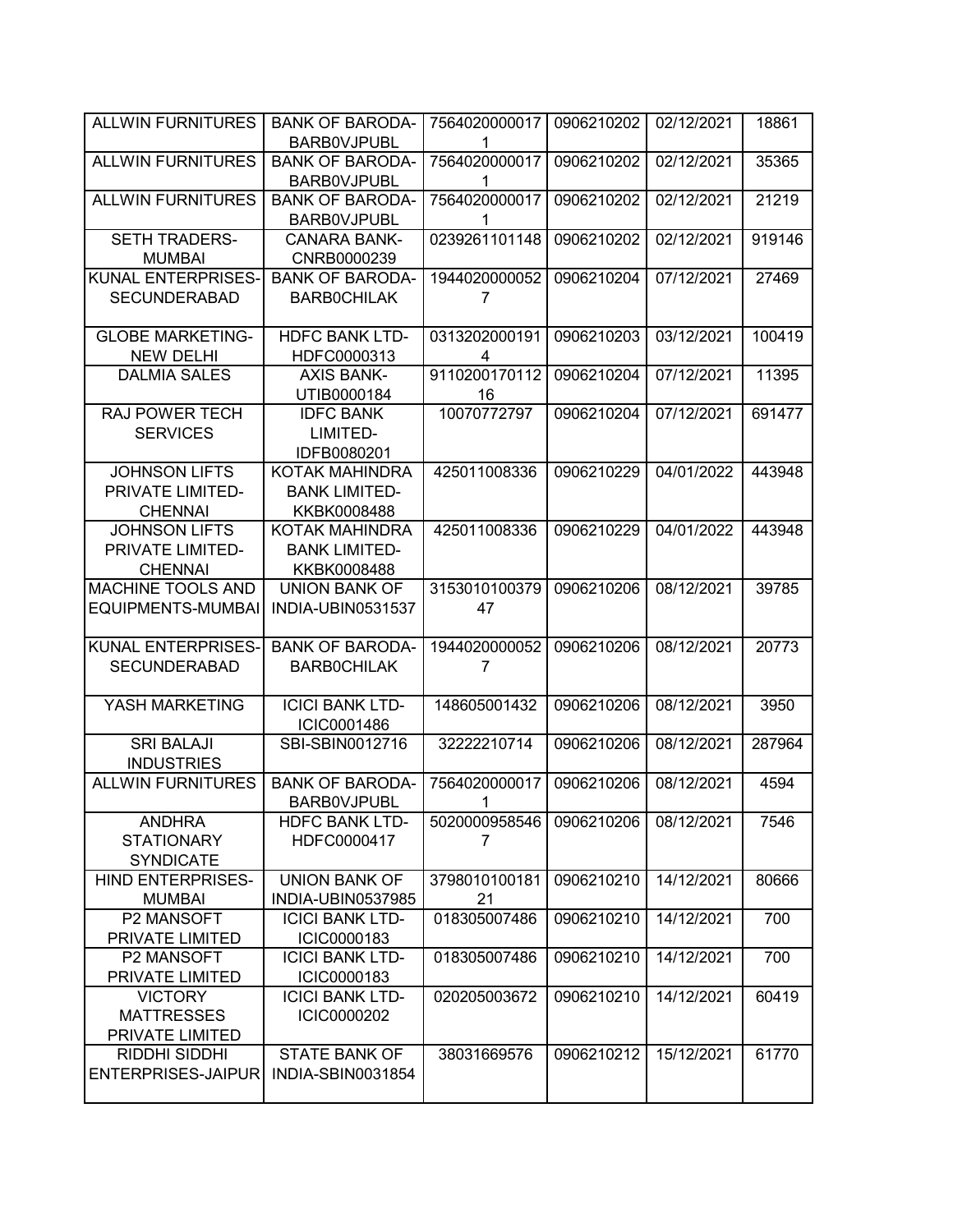| <b>RAJASTHAN MINING</b><br><b>AND ENGINEERING</b> | <b>HDFC BANK LTD-</b><br>HDFC0000554      | 5020004992436<br>1             | 0906210212 | 15/12/2021 | 87887  |
|---------------------------------------------------|-------------------------------------------|--------------------------------|------------|------------|--------|
| PVT.LTD.-JAIPUR                                   |                                           |                                |            |            |        |
| M.J.TRADERS-<br><b>KOLKATA</b>                    | <b>STATE BANK OF</b><br>INDIA-SBIN0015197 | 30162690234                    | 0906210212 | 15/12/2021 | 25227  |
| AL BURHAN                                         | PUNJAB NATIONAL                           | 0625050019005                  | 0906210212 | 15/12/2021 | 38374  |
| <b>ENTERPRISES-</b>                               | <b>BANK-PUNB0062520</b>                   |                                |            |            |        |
| <b>SECUNDERABAD</b>                               |                                           |                                |            |            |        |
| OIL AIR TECHNIQUES-                               | SBI-SBIN0011665                           | 35292010572                    | 0906210212 | 15/12/2021 | 14735  |
| <b>HYDERABAD</b>                                  |                                           |                                |            |            |        |
| <b>TECHNO</b>                                     | <b>UNION BANK OF</b>                      | 5101010032589                  | 0906210212 | 15/12/2021 | 42921  |
| <b>INSTRUMENTS AND</b>                            | INDIA-UBIN0908878                         | 38                             |            |            |        |
| <b>CONTROLS-</b>                                  |                                           |                                |            |            |        |
| <b>HYDERABAD</b>                                  |                                           |                                |            |            |        |
| G.S. MARKETING-                                   | PUNJAB NATIONAL                           | 0100002100584                  | 0906210213 | 16/12/2021 | 177766 |
| <b>KOLKATA</b>                                    | <b>BANK-PUNB0010000</b>                   | 346                            |            |            |        |
| <b>PARAS</b>                                      | <b>PUNJAB NATIONAL</b>                    | 3935002100002                  | 0906210213 | 16/12/2021 | 243691 |
| ELECTRONICS-                                      | <b>BANK-PUNB0393500</b>                   | 829                            |            |            |        |
| <b>HYDERABAD</b>                                  |                                           |                                |            |            |        |
| <b>APIDOR ABRASIVE</b>                            | <b>UNION BANK OF</b>                      | 4081010100364                  | 0906210213 | 16/12/2021 | 427587 |
| PRODUCTS PVT.LTD-                                 | INDIA-UBIN0540811                         | 23                             |            |            |        |
| <b>NASIK</b>                                      |                                           |                                |            |            |        |
| <b>MAKMONI</b>                                    | <b>BANK OF BARODA-</b>                    | 2794020000242                  | 0906210213 | 16/12/2021 | 25500  |
| <b>ENTERPRISES-</b>                               | <b>BARB0PBBMUM</b>                        | 9                              |            |            |        |
| <b>MUMBAI</b>                                     |                                           |                                |            |            |        |
| <b>OEM TRADERS</b>                                | <b>IDFC BANK</b>                          | 10037476530                    | 0906210213 | 16/12/2021 | 24800  |
|                                                   | LIMITED-                                  |                                |            |            |        |
|                                                   | IDFB0040107                               |                                |            |            |        |
| <b>ALLWIN FURNITURES</b>                          | <b>BANK OF BARODA-</b>                    | 7564020000017                  | 0906210213 | 16/12/2021 | 89826  |
|                                                   | <b>BARBOVJPUBL</b>                        | 1                              |            |            |        |
| <b>KUNAL ENTERPRISES</b>                          | <b>BANK OF BARODA-</b>                    | 1944020000052                  | 0906210219 | 23/12/2021 | 21499  |
|                                                   | <b>BARBOCHILAK</b>                        | 7                              |            |            |        |
| <b>KUNAL ENTERPRISES</b>                          | <b>BANK OF BARODA-</b>                    | 1944020000052                  | 0906210219 | 23/12/2021 | 1152   |
|                                                   | <b>BARBOCHILAK</b>                        | $\overline{7}$<br>140105001210 |            |            |        |
| Ascentech Lightening<br>solution                  | <b>ICICI BANK LTD-</b><br>ICIC0001401     |                                | 0906210217 | 21/12/2021 | 177581 |
| Water treatment expert                            | <b>CANARA BANK-</b>                       | 9186121000009                  | 0906210217 | 21/12/2021 | 134978 |
| inc                                               | CNRB0019186                               | 4                              |            |            |        |
| RAJ POWER TECH                                    | <b>IDFC BANK</b>                          | 10070772797                    | 0906210217 | 21/12/2021 | 862627 |
| <b>SERVICES</b>                                   | LIMITED-                                  |                                |            |            |        |
|                                                   | IDFB0080201                               |                                |            |            |        |
| <b>ASHOK GENERAL</b>                              | <b>BANK OF BARODA-</b>                    | 1944020000012                  | 0906210217 | 21/12/2021 | 24499  |
| <b>MERCHANT</b>                                   | <b>BARBOCHILAK</b>                        | 6                              |            |            |        |
| OMWOODS- Mumbai                                   | <b>HDFC BANK LTD-</b>                     | 5020001816466                  | 0906210217 | 21/12/2021 | 67200  |
|                                                   | HDFC0001077                               | 6                              |            |            |        |
| <b>KUNAL ENTERPRISES</b>                          | <b>BANK OF BARODA-</b>                    | 1944020000052                  | 0906210219 | 23/12/2021 | 24975  |
|                                                   | <b>BARBOCHILAK</b>                        | 7                              |            |            |        |
| <b>INSTAPOWER LTD-</b>                            | PUNJAB NATIONAL                           | 1310401100009                  | 0906210219 | 23/12/2021 | 319834 |
| <b>NEW DELHI</b>                                  | <b>BANK-PUNB0021210</b>                   | 8                              |            |            |        |
|                                                   |                                           |                                |            |            |        |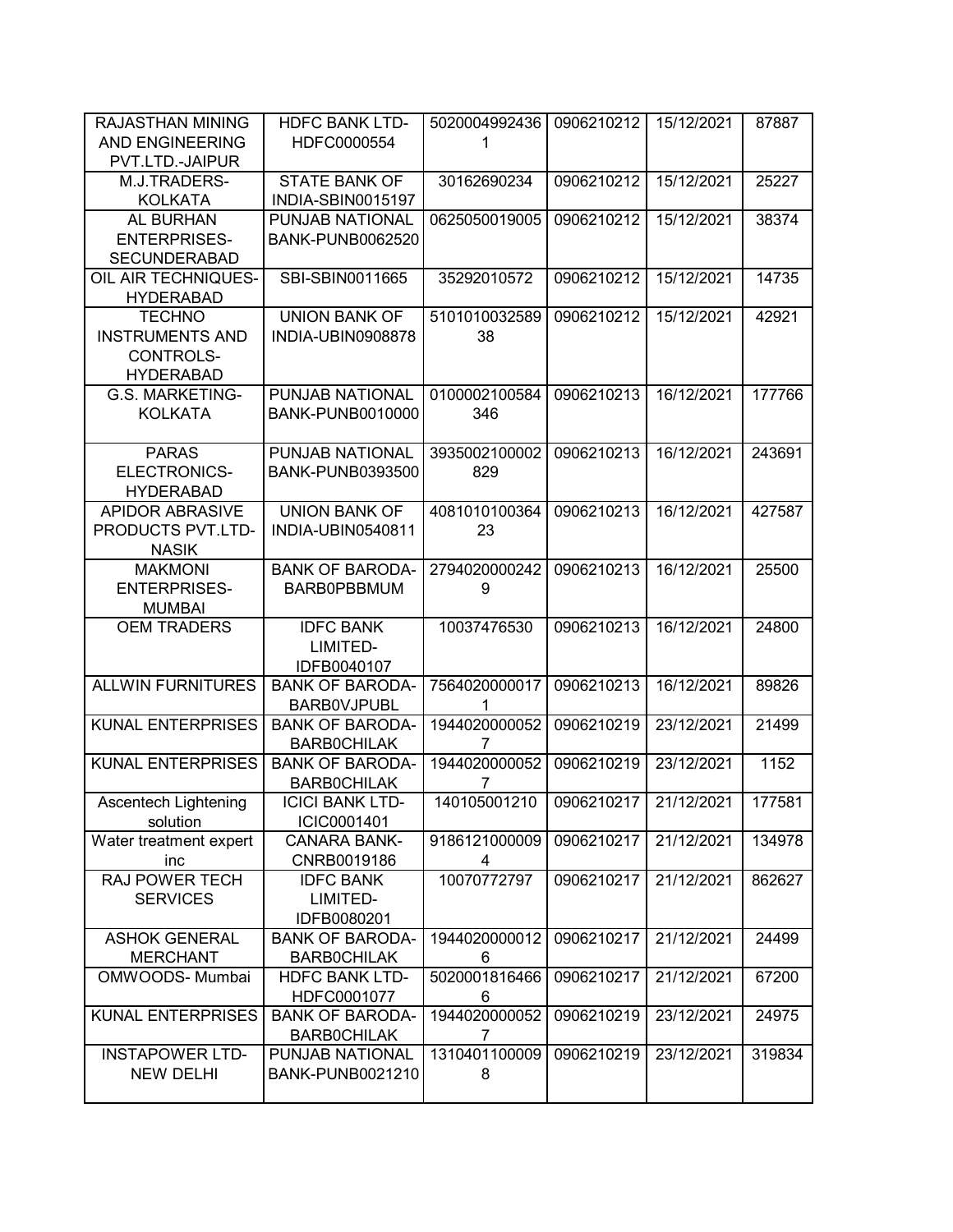| <b>INSTAPOWER LTD-</b>    | PUNJAB NATIONAL         | 1310401100009  | 0906210219 | 23/12/2021 | 319834  |
|---------------------------|-------------------------|----------------|------------|------------|---------|
| <b>NEW DELHI</b>          | <b>BANK-PUNB0021210</b> | 8              |            |            |         |
|                           |                         |                |            |            |         |
| <b>PENTAGON</b>           | <b>INDIAN BANK-</b>     | 484126250      | 0906210221 | 27/12/2021 | 10824   |
| <b>ENGINEERING</b>        | IDIB000E011             |                |            |            |         |
| <b>ENTERPRISESCHENN</b>   |                         |                |            |            |         |
| Al                        |                         |                |            |            |         |
| <b>SKENTERPRISES-</b>     | <b>UNION BANK OF</b>    | 0543110110023  | 0906210219 | 23/12/2021 | 124660  |
| HYDERABAD                 | INDIA-UBIN0805432       | 20             |            |            |         |
| <b>URBAN ENGINEERING</b>  | <b>HDFC BANK LTD-</b>   | 5020001011252  | 0906210221 | 27/12/2021 | 1386876 |
| <b>ASSOCIATION</b>        | HDFC0000478             | 2              |            |            |         |
| PVT.LTD.-KOLKATA          |                         |                |            |            |         |
|                           |                         |                |            |            |         |
| <b>URBAN ENGINEERING</b>  | <b>HDFC BANK LTD-</b>   | 5020001011252  | 0906210221 | 27/12/2021 | 1386876 |
| <b>ASSOCIATION</b>        | HDFC0000478             | $\overline{2}$ |            |            |         |
| PVT.LTD.-KOLKATA          |                         |                |            |            |         |
|                           |                         |                |            |            |         |
| <b>URBAN ENGINEERING</b>  | <b>HDFC BANK LTD-</b>   | 5020001011252  | 0906210221 | 27/12/2021 | 1572287 |
| <b>ASSOCIATION</b>        | HDFC0000478             | $\overline{2}$ |            |            |         |
| PVT.LTD.-KOLKATA          |                         |                |            |            |         |
|                           |                         |                |            |            |         |
| Genesis Technologies      | <b>ICICI BANK LTD-</b>  | 067105012916   | 0906210221 | 27/12/2021 | 327304  |
| Services                  | ICIC0000671             |                |            |            |         |
| <b>LAKSHMI INDUSTRIAL</b> | <b>HDFC BANK LTD-</b>   | 0285256000273  | 0906210229 | 04/01/2022 | 60259   |
| CORPORATION-              | HDFC0000285             | 7              |            |            |         |
| <b>MEERUT CITY</b>        |                         |                |            |            |         |
|                           |                         |                |            |            |         |
| <b>LAKSHMI INDUSTRIAL</b> | <b>HDFC BANK LTD-</b>   | 0285256000273  | 0906210229 | 04/01/2022 | 60259   |
| CORPORATION-              | HDFC0000285             | 7              |            |            |         |
| <b>MEERUT CITY</b>        |                         |                |            |            |         |
|                           |                         |                |            |            |         |
| <b>SRI BALAJI</b>         | SBI-SBIN0012716         | 32222210714    | 0906210229 | 04/01/2022 | 23140   |
| INDUSTRIES-BHONGIR        |                         |                |            |            |         |
|                           |                         |                |            |            |         |
| <b>SUNCITY</b>            | <b>ICICI BANK LTD-</b>  | 683305600520   | 0906210230 | 05/01/2022 | 28921   |
| <b>DISTRIBUTORS</b>       | ICIC0006833             |                |            |            |         |
| <b>KUNAL ENTERPRISES</b>  | <b>BANK OF BARODA-</b>  | 1944020000052  | 0906210230 | 05/01/2022 | 11114   |
|                           | <b>BARBOCHILAK</b>      | 7              |            |            |         |
| <b>ALLWIN FURNITURES</b>  | <b>BANK OF BARODA-</b>  | 7564020000017  | 0906210230 | 05/01/2022 | 8959    |
|                           | <b>BARBOVJPUBL</b>      | 1              |            |            |         |
| <b>KUNAL ENTERPRISES</b>  | <b>BANK OF BARODA-</b>  | 1944020000052  | 0906210230 | 05/01/2022 | 32967   |
|                           | <b>BARBOCHILAK</b>      | 7              |            |            |         |
| <b>ASHOK GENERAL</b>      | <b>BANK OF BARODA-</b>  | 1944020000012  | 0906210230 | 05/01/2022 | 3195    |
| <b>MERCHANT</b>           | <b>BARBOCHILAK</b>      | 6              |            |            |         |
| <b>ALLWIN FURNITURES</b>  | <b>BANK OF BARODA-</b>  | 7564020000017  | 0906210230 | 05/01/2022 | 24932   |
|                           | <b>BARBOVJPUBL</b>      | 1              |            |            |         |
| <b>ASHOK GENERAL</b>      | <b>BANK OF BARODA-</b>  | 1944020000012  | 0906210229 | 04/01/2022 | 1975    |
| <b>MERCHANT</b>           | <b>BARBOCHILAK</b>      | 6              |            |            |         |
| <b>KUNAL ENTERPRISES</b>  | <b>BANK OF BARODA-</b>  | 1944020000052  | 0906210232 | 07/01/2022 | 57441   |
|                           | <b>BARBOCHILAK</b>      | 7              |            |            |         |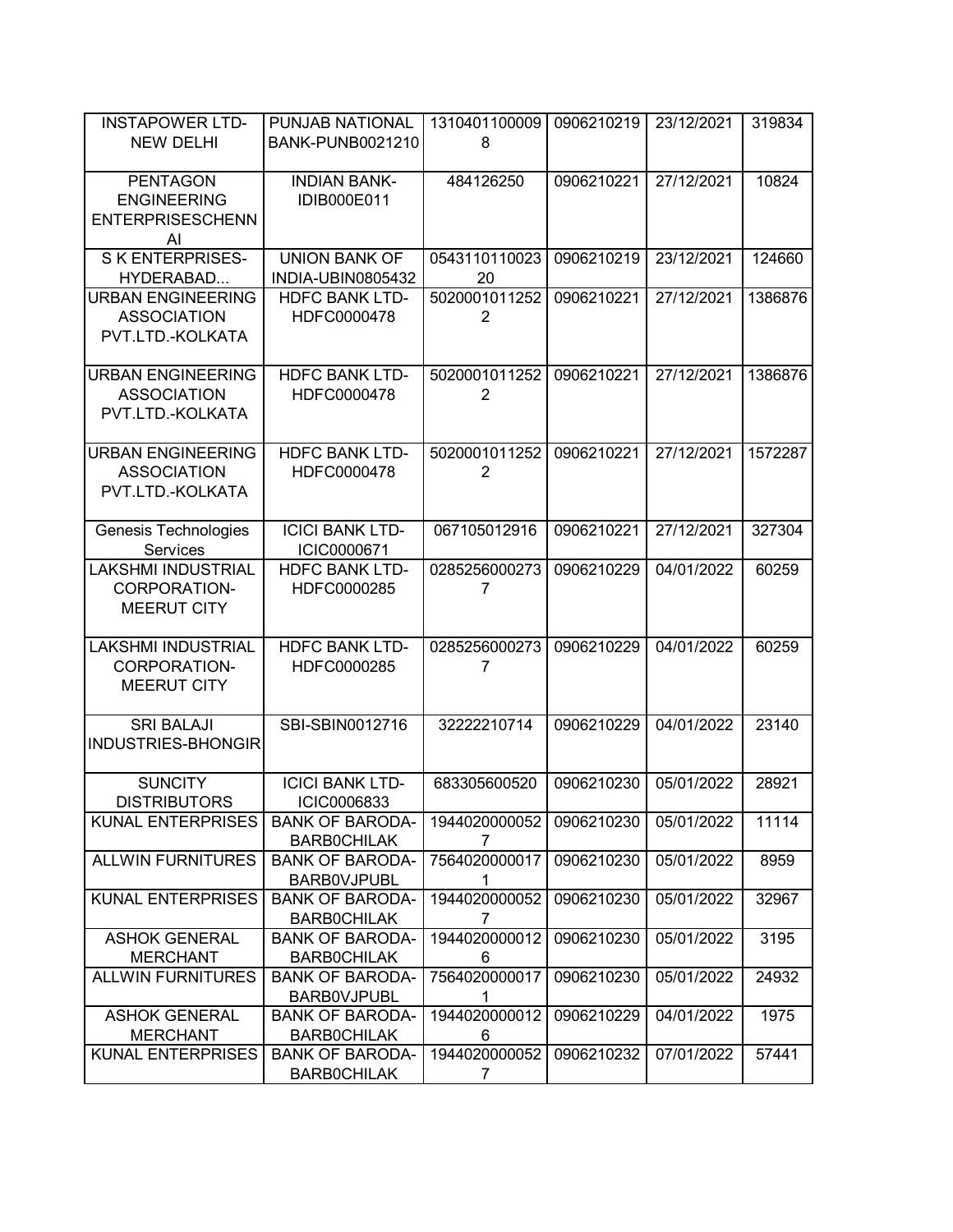| <b>ALLWIN FURNITURES</b>                                                  | <b>BANK OF BARODA-</b><br><b>BARBOVJPUBL</b>                 | 7564020000017<br>1   | 0906210232 | 07/01/2022 | 24932   |
|---------------------------------------------------------------------------|--------------------------------------------------------------|----------------------|------------|------------|---------|
| <b>ALLWIN FURNITURES</b>                                                  | <b>BANK OF BARODA-</b><br><b>BARBOVJPUBL</b>                 | 7564020000017<br>1   | 0906210230 | 05/01/2022 | 9431    |
| <b>ELECTRONICS AND</b><br><b>CONTROLS POWER</b><br><b>SYSTEMS PVT LTD</b> | <b>STATE BANK OF</b><br>INDIA-SBIN0003024                    | 10308202416          | 0906210230 | 05/01/2022 | 22364   |
| <b>ALLWIN FURNITURES</b>                                                  | <b>BANK OF BARODA-</b><br><b>BARBOVJPUBL</b>                 | 7564020000017<br>1   | 0906210230 | 05/01/2022 | 51868   |
| <b>ALLWIN FURNITURES</b>                                                  | <b>BANK OF BARODA-</b><br><b>BARBOVJPUBL</b>                 | 7564020000017<br>1   | 0906210230 | 05/01/2022 | 19979   |
| <b>KUNAL ENTERPRISES</b>                                                  | <b>BANK OF BARODA-</b><br><b>BARBOCHILAK</b>                 | 1944020000052<br>7   | 0906210230 | 05/01/2022 | 24601   |
| OFFICE PLUS LIMITED                                                       | <b>UNION BANK OF</b><br>INDIA-UBIN0530930                    | 3093050400505<br>25  | 0906210232 | 07/01/2022 | 24416   |
| <b>KUNAL ENTERPRISES</b>                                                  | <b>BANK OF BARODA-</b><br><b>BARB0CHILAK</b>                 | 1944020000052<br>7   | 0906210232 | 07/01/2022 | 24176   |
| <b>ALLWIN FURNITURES</b>                                                  | <b>BANK OF BARODA-</b><br><b>BARBOVJPUBL</b>                 | 7564020000017<br>1   | 0906210232 | 07/01/2022 | 20276   |
| <b>ALLWIN FURNITURES</b>                                                  | <b>BANK OF BARODA-</b><br><b>BARBOVJPUBL</b>                 | 7564020000017<br>1   | 0906210232 | 07/01/2022 | 17682   |
| svs technologies                                                          | <b>HDFC BANK LTD-</b><br>HDFC0001293                         | 5020004903462<br>9   | 0906210232 | 07/01/2022 | 21009   |
| P2 MANSOFT<br>PRIVATE LIMITED                                             | <b>ICICI BANK LTD-</b><br>ICIC0000183                        | 018305007486         | 0906210232 | 07/01/2022 | 1400    |
| <b>LAKSHMI KUBERA</b><br><b>ENTERPRISES-</b><br>.HYDERABAD                | <b>STATE BANK OF</b><br>INDIA-SBIN0020822                    | 62373094346          | 0906210234 | 11/01/2022 | 12797   |
| <b>ALLWIN FURNITURES</b>                                                  | <b>BANK OF BARODA-</b><br><b>BARBOVJPUBL</b>                 | 7564020000017<br>1   | 0906210234 | 11/01/2022 | 24932   |
| <b>KUNAL ENTERPRISES</b>                                                  | <b>BANK OF BARODA-</b><br><b>BARBOCHILAK</b>                 | 1944020000052<br>7   | 0906210234 | 11/01/2022 | 16982   |
| <b>ALLWIN FURNITURES</b>                                                  | <b>BANK OF BARODA-</b><br><b>BARBOVJPUBL</b>                 | 7564020000017<br>1   | 0906210234 | 11/01/2022 | 247552  |
| <b>RK ENGINEERING</b>                                                     | <b>STATE BANK OF</b><br>INDIA-SBIN0032308                    | 35633625152          | 0906210234 | 11/01/2022 | 1080    |
| <b>SVA RIKKON LUBES</b><br>PRIVATE LIMITED-<br>CHENNAI.                   | <b>TAMILNAD</b><br><b>MERCANTILE BANK</b><br>LTD-TMBL0000282 | 2827001509500<br>07  | 0906210236 | 13/01/2022 | 4003062 |
| <b>MOON HARDWARE</b><br>AND TOOLS-<br><b>HYDERABAD</b>                    | PNB-PUNB0363100                                              | 3631002100019<br>529 | 0906210234 | 11/01/2022 | 125153  |
| <b>ALLIED GLASSES</b><br>PRIVATE LIMITED-<br><b>MEERUT</b>                | <b>UNION BANK OF</b><br>INDIA-UBIN0530603                    | 3060010100352<br>07  | 0906210234 | 11/01/2022 | 82989   |
| <b>RAMESH SWISS</b><br><b>WATCH GALLERY-</b><br><b>HYDERABAD</b>          | <b>HDFC BANK LTD-</b><br>HDFC0000042                         | 0042200001194<br>0   | 0906210234 | 11/01/2022 | 53047   |
| <b>SRI BALAJI</b><br><b>INDUSTRIES</b>                                    | SBI-SBIN0012716                                              | 32222210714          | 0906210235 | 12/01/2022 | 180000  |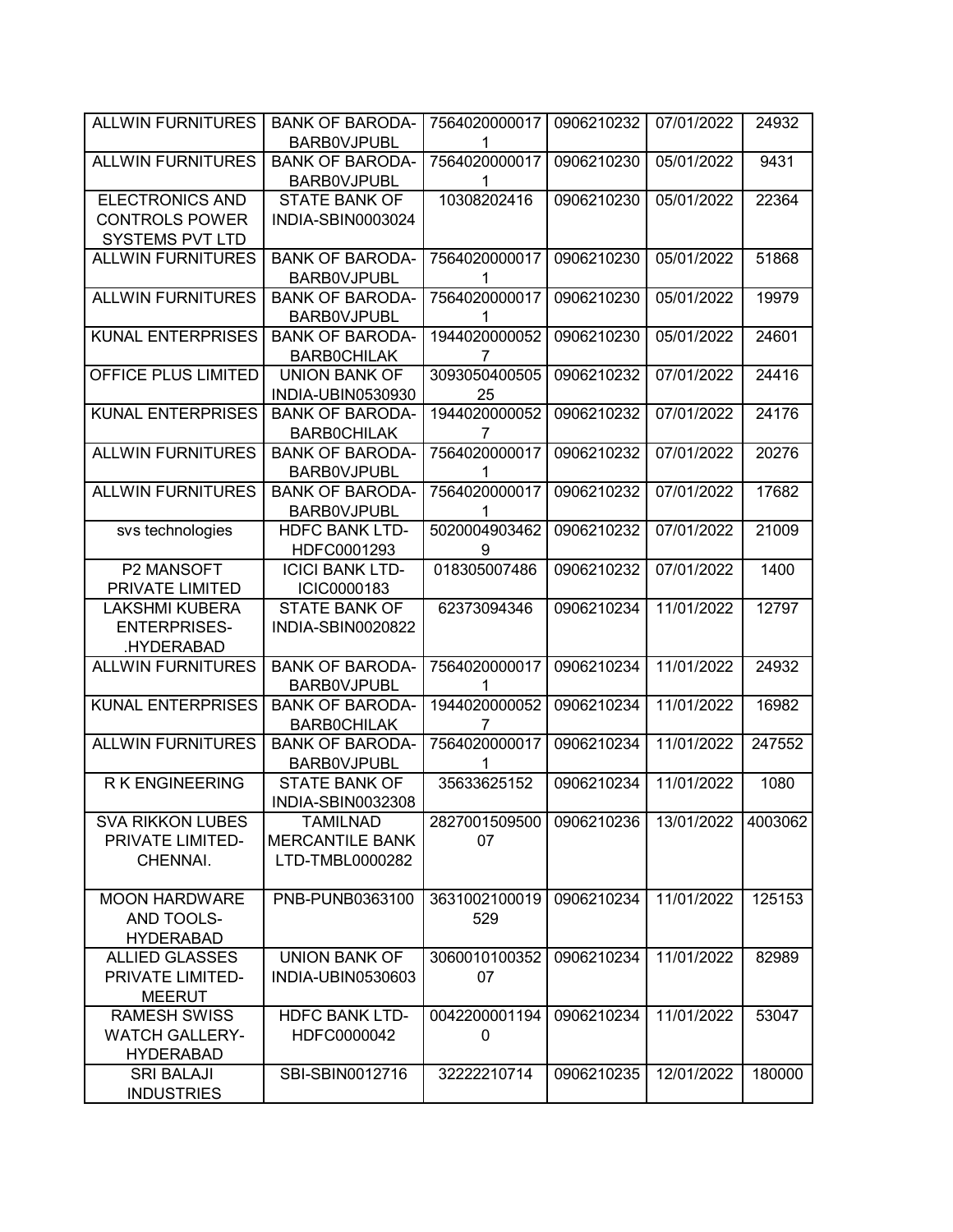| Genesis Technologies                  | <b>ICICI BANK LTD-</b>                       | 067105012916             | 0906210235 | 12/01/2022 | 42279  |
|---------------------------------------|----------------------------------------------|--------------------------|------------|------------|--------|
| Services                              | ICIC0000671                                  |                          |            |            |        |
| <b>RAJ ENTERPRISE</b>                 | PUNJAB NATIONAL<br><b>BANK-PUNB0320700</b>   | 2373002100003<br>397     | 0906210235 | 12/01/2022 | 19477  |
| ashok general merchant                | <b>BANK OF BARODA-</b><br><b>BARBOCHILAK</b> | 1944020000012<br>6       | 0906210235 | 12/01/2022 | 13986  |
| <b>SADARIYA</b>                       | <b>ICICI BANK</b>                            | 348005500451             | 0906210235 | 12/01/2022 | 7919   |
| <b>INTERNATIONAL</b>                  | LIMITED-                                     |                          |            |            |        |
| <b>GUJARAT</b>                        | ICIC0003480                                  |                          |            |            |        |
| <b>KUNAL ENTERPRISES</b>              | <b>BANK OF BARODA-</b>                       | 1944020000052            | 0906210238 | 17/01/2022 | 1998   |
|                                       | <b>BARBOCHILAK</b>                           | 7                        |            |            |        |
| <b>GAJANAN</b>                        | THE SARASWAT                                 | 2681001000002            | 0906210238 | 17/01/2022 | 16300  |
| <b>ENTERPRISES,</b>                   | <b>CO-OPERATIVE</b>                          | 83                       |            |            |        |
|                                       | <b>BANK LTD-</b>                             |                          |            |            |        |
|                                       | SRCB0000268                                  |                          |            |            |        |
| <b>LUXMI SALES</b>                    | <b>UNION BANK OF</b>                         | 3527040100220            | 0906210238 | 17/01/2022 | 29870  |
| CORPORATION-DELHI                     | INDIA-UBIN0535273                            | 22                       |            |            |        |
| <b>SKENTERPRISES-</b>                 | <b>UNION BANK OF</b>                         | 0543110110023            | 0906210238 | 17/01/2022 | 233406 |
| HYDERABAD                             | INDIA-UBIN0805432                            | 20                       |            |            |        |
| KUNAL ENTERPRISES-                    | <b>BANK OF BARODA-</b>                       | 1944020000052            | 0906210240 | 19/01/2022 | 337566 |
| <b>SECUNDERABAD</b>                   | <b>BARBOCHILAK</b>                           | 7                        |            |            |        |
| <b>ALLWIN FURNITURES</b>              | <b>BANK OF BARODA-</b>                       | 7564020000017            | 0906210240 | 19/01/2022 | 29706  |
|                                       | <b>BARBOVJPUBL</b>                           |                          |            |            |        |
| <b>CRASHFIRE</b>                      | <b>BANK OF BARODA-</b>                       | 0412020000056            | 0906210240 | 19/01/2022 | 189760 |
| <b>SERVICES</b>                       | <b>BARB0SAKINA</b>                           | 3                        |            |            |        |
| <b>KUNAL ENTERPRISES</b>              | <b>BANK OF BARODA-</b>                       | 1944020000052            | 0906210240 | 19/01/2022 | 19780  |
|                                       | <b>BARBOCHILAK</b>                           | 7                        |            |            |        |
| <b>DV</b>                             | PNB-PUNB0296500                              | 2965002100009            | 0906210240 | 19/01/2022 | 225568 |
| <b>ENTERPRISESBHOPA</b>               |                                              | 468                      |            |            |        |
|                                       |                                              |                          |            |            |        |
| <b>WONTECH</b>                        | <b>HDFC BANK LTD-</b>                        | 0368202000003            | 0906210242 | 21/01/2022 | 738748 |
| <b>ENGINEERING PVT.</b>               | HDFC0000368                                  | 1                        |            |            |        |
| LTD.-HYDERABAD                        |                                              |                          |            |            |        |
| <b>MAHESHWARI</b>                     | <b>BANK OF BARODA-</b>                       | 0512020000133 0906210244 |            | 28/01/2022 | 5069   |
| <b>INDUSTRIES-</b>                    | <b>BARB0SECUND</b>                           | 8                        |            |            |        |
| <b>SECUNDERABAD</b>                   |                                              |                          |            |            |        |
| <b>SAI BALAJI</b>                     | <b>UNION BANK OF</b>                         | 1724111000032            | 0906210244 | 28/01/2022 | 3496   |
| <b>ENTERPRISES-</b>                   | INDIA-UBIN0817244                            | 08                       |            |            |        |
| <b>MEDCHAL</b>                        |                                              |                          |            |            |        |
| <b>MALKAJGIRI</b>                     |                                              |                          |            |            |        |
| <b>AKASH ENTERPRISES-</b>             | <b>CANARA BANK-</b>                          | 2024201006467            | 0906210244 | 28/01/2022 | 15013  |
| <b>DELHI</b>                          | CNRB0002024                                  |                          |            |            |        |
| <b>B BHAGYALAXMI-</b>                 | <b>IDBI BANK LTD-</b><br>IBKL0001273         | 1273102000005            | 0906210244 | 28/01/2022 | 4096   |
| <b>MEDCHAL</b><br><b>OUR BUSINESS</b> | PUNJAB NATIONAL                              | 555<br>0280501100071     | 0906210244 | 28/01/2022 | 40939  |
| <b>MACHINE</b>                        | <b>BANK-PUNB0028010</b>                      | 5                        |            |            |        |
|                                       |                                              |                          |            |            |        |
| <b>ALLWIN FURNITURES</b>              | <b>BANK OF BARODA-</b>                       | 7564020000017            | 0906210245 | 28/01/2022 | 117882 |
|                                       | <b>BARBOVJPUBL</b>                           | 1                        |            |            |        |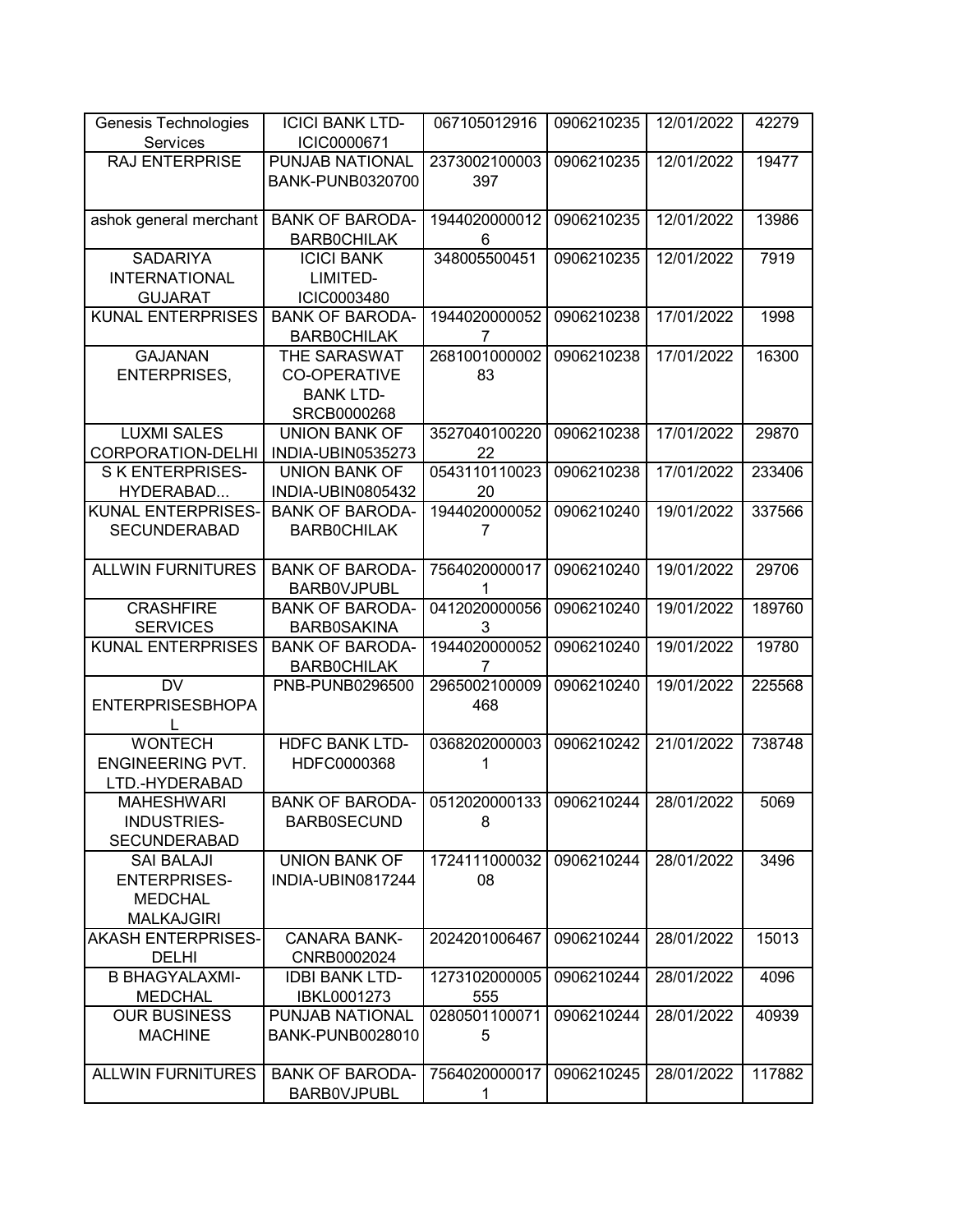| <b>ALLWIN FURNITURES</b>               | <b>BANK OF BARODA-</b>                       | 7564020000017      | 0906210248 | 31/01/2022 | 1622348 |
|----------------------------------------|----------------------------------------------|--------------------|------------|------------|---------|
|                                        | <b>BARBOVJPUBL</b>                           |                    |            |            |         |
| <b>ALLWIN FURNITURES</b>               | <b>BANK OF BARODA-</b><br><b>BARBOVJPUBL</b> | 7564020000017<br>1 | 0906210248 | 31/01/2022 | 155604  |
| <b>SRI BALAJI</b><br><b>INDUSTRIES</b> | SBI-SBIN0012716                              | 32222210714        | 0906210245 | 28/01/2022 | 205159  |
|                                        |                                              |                    |            |            |         |
| <b>GEM DEALER</b>                      | <b>HDFC BANK-</b><br>HDFC0004110             | 5020004628728<br>2 | 0906210248 | 31/01/2022 | 11888   |
| <b>APEX ENTERPRISES</b>                | <b>ICICI BANK LTD-</b><br>ICIC0006279        | 627905008726       | 0906210248 | 31/01/2022 | 449622  |
| DRD IMPEX PVT. LTD.-                   | <b>CANARA BANK-</b>                          | 8243140000001      | 0906210248 | 31/01/2022 | 3305    |
| <b>GURGAON</b>                         | CNRB0018243                                  | 8                  |            |            |         |
| DRD IMPEX PVT. LTD.-                   | <b>CANARA BANK-</b>                          | 8243140000001      | 0906210248 | 31/01/2022 | 4721    |
| <b>GURGAON</b>                         | CNRB0018243                                  | 8                  |            |            |         |
| <b>REENA RANJAN</b>                    | <b>STATE BANK OF</b>                         | 10136627115        | 0906210174 | 02/11/2021 | 228583  |
|                                        | INDIA-SBIN0000572                            |                    |            |            |         |
| P VIJAYA KUMAR                         | <b>STATE BANK OF</b>                         | 30842288372        | 0906210178 | 09/11/2021 | 145294  |
|                                        | INDIA-SBIN0020082                            |                    |            |            |         |
| <b>CV SWAMYNATHAN</b>                  | <b>STATE BANK OF</b>                         | 40056172228        | 0906210178 | 09/11/2021 | 105380  |
|                                        | INDIA-SBIN0021394                            |                    |            |            |         |
| Y. MEGHANADHAM                         | <b>STATE BANK OF</b>                         | 52102013394        | 0906210183 | 11/11/2021 | 76160   |
|                                        | INDIA-SBIN0020713                            |                    |            |            |         |
| P NAGABHUSHANAM                        | SBI-SBIN0000957                              | 11107131181        | 0906210183 | 11/11/2021 | 65870   |
| <b>GUDIVAKA VENKATA</b>                | <b>UNION BANK OF</b>                         | 5540020100170      | 0906210190 | 19/11/2021 | 88760   |
| <b>SUDHAKAR</b>                        | INDIA-UBIN0555401                            | 89                 |            |            |         |
| PURNA M. CHERLA                        | SBI-SBIN0002788                              | 20355822712        | 0906210226 | 31/12/2021 | 179789  |
| <b>ANIL KAPOOR</b>                     | <b>STATE BANK OF</b>                         | 52095128605        | 0906210228 | 03/01/2022 | 1272318 |
|                                        | INDIA-SBIN0020244                            |                    |            |            |         |
| <b>ANIL KAPOOR</b>                     | <b>STATE BANK OF</b>                         | 52095128605        | 0906210228 | 03/01/2022 | 81834   |
|                                        | INDIA-SBIN0020244                            |                    |            |            |         |
| A SURENDER                             | SBI-SBIN0007112                              | 10243578707        | 0906210237 | 13/01/2022 | 36270   |
| <b>HARI VEDA MURTHY</b>                | SBI-SBIN0004155                              | 20007013402        | 0906210237 | 13/01/2022 | 41550   |
| K HARI KUMAR                           | <b>STATE BANK OF</b>                         | 62116682050        | 0906210174 | 02/11/2021 | 1625262 |
|                                        | INDIA-SBIN0021009                            |                    |            |            |         |
| <b>B PAMIAH</b>                        | <b>CANARA BANK-</b>                          | 3017201002668      | 0906210174 | 02/11/2021 | 746853  |
|                                        | CNRB0013017                                  | 0                  |            |            |         |
| SK JANI MIYA                           | <b>STATE BANK OF</b>                         | 20216197946        | 0906210174 | 02/11/2021 | 906086  |
|                                        | INDIA-SBIN0020572                            |                    |            |            |         |
| <b>B SHYAMALA</b>                      | <b>BANK OF BARODA-</b>                       | 1262010000639      | 0906210174 | 02/11/2021 | 493345  |
|                                        | <b>BARBOMARRED</b>                           | 6                  |            |            |         |
| <b>B DHANRAJ</b>                       | <b>STATE BANK OF</b>                         | 37445869890        | 0906210174 | 02/11/2021 | 898814  |
|                                        | INDIA-SBIN0021052                            |                    |            |            |         |
| M J SIVA RAJU                          | SBI-SBIN0008025                              | 40428902223        | 0906210174 | 02/11/2021 | 1915385 |
| <b>REENA RANJAN</b>                    | STATE BANK OF                                | 10136627115        | 0906210174 | 02/11/2021 | 4412961 |
|                                        | INDIA-SBIN0000572                            |                    |            |            |         |
| K HARI KUMAR                           | <b>STATE BANK OF</b>                         | 62116682050        | 0906210174 | 02/11/2021 | 1549650 |
|                                        | INDIA-SBIN0021009                            |                    |            |            |         |
| <b>B PAMIAH</b>                        | <b>CANARA BANK-</b>                          | 3017201002668      | 0906210174 | 02/11/2021 | 831855  |
|                                        | CNRB0013017                                  | 0                  |            |            |         |
| <b>KHAJA MOINUDDIN</b>                 | CANARA BANK-<br>CNRB0003087                  | 3087101008764      | 0906210174 | 02/11/2021 | 709929  |
|                                        |                                              |                    |            |            |         |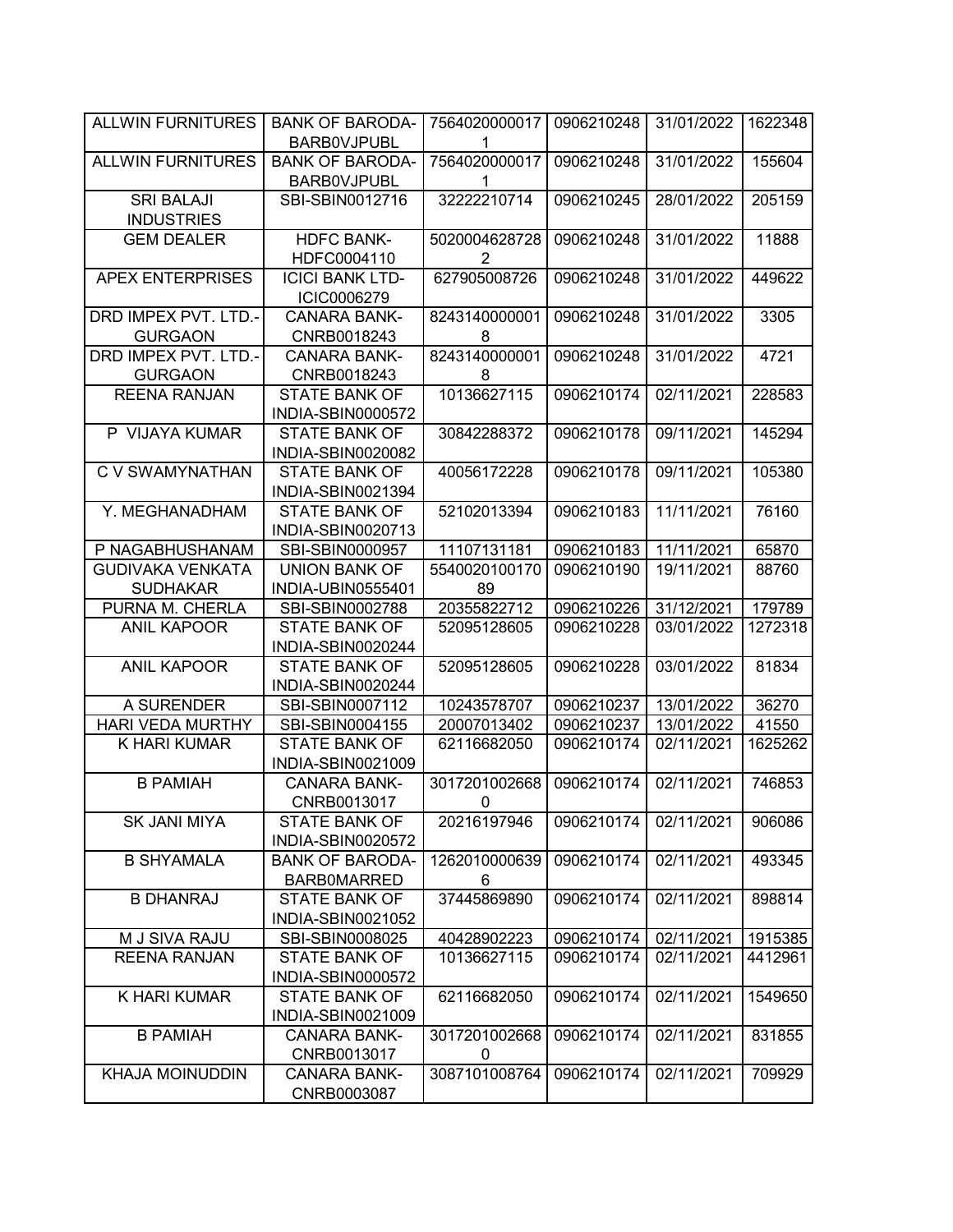| <b>B DHANRAJ</b>       | <b>STATE BANK OF</b>   | 37445869890                | 0906210174 | 02/11/2021 | 857421  |
|------------------------|------------------------|----------------------------|------------|------------|---------|
|                        | INDIA-SBIN0021052      |                            |            |            |         |
| <b>B SHYAMALA</b>      | <b>BANK OF BARODA-</b> | 1262010000639              | 0906210174 | 02/11/2021 | 668631  |
|                        | <b>BARBOMARRED</b>     | 6                          |            |            |         |
| <b>SK JANI MIYA</b>    | <b>STATE BANK OF</b>   | 20216197946                | 0906210174 | 02/11/2021 | 855454  |
|                        | INDIA-SBIN0020572      |                            |            |            |         |
| <b>MANJULA G</b>       | <b>CANARA BANK-</b>    | 3046201014426              | 0906210174 | 02/11/2021 | 1504419 |
|                        | CNRB0013046            | 8                          |            |            |         |
| M J SIVA RAJU          | SBI-SBIN0008025        | 40428902223                | 0906210174 | 02/11/2021 | 1828901 |
| P R SAI KUMAR          | <b>CANARA BANK-</b>    | 3019201008241              | 0906210183 | 11/11/2021 | 1014566 |
|                        | CNRB0013019            | 9                          |            |            |         |
| <b>KHAJA MOINUDDIN</b> | CANARA BANK-           | 3087101008764              | 0906210174 | 02/11/2021 | 655720  |
|                        | CNRB0003087            |                            |            |            |         |
| <b>MANJULA G</b>       | <b>CANARA BANK-</b>    | 3046201014426              | 0906210174 | 02/11/2021 | 1551994 |
|                        | CNRB0013046            | 8                          |            |            |         |
| <b>ARVIND KUMAR</b>    | <b>STATE BANK OF</b>   | 52205340788                | 0906210174 | 02/11/2021 | 75124   |
| <b>AGARWAL</b>         | INDIA-SBIN0021053      |                            |            |            |         |
| <b>J.VEERA RAJU</b>    | <b>STATE BANK OF</b>   | 62412426225                | 0906210178 | 09/11/2021 | 529645  |
|                        | INDIA-SBIN0020244      |                            |            |            |         |
| <b>T LAXMI DEVI</b>    | <b>CANARA BANK-</b>    | 3019201009102              | 0906210178 | 09/11/2021 | 660704  |
|                        | CNRB0013019            | 9                          |            |            |         |
| <b>T LAXMI DEVI</b>    | <b>CANARA BANK-</b>    | 3019201009102              | 0906210178 | 09/11/2021 | 749260  |
|                        | CNRB0013019            | 9                          |            |            |         |
|                        |                        |                            |            |            |         |
| C V SWAMYNATHAN        | <b>STATE BANK OF</b>   | 40056172228                | 0906210178 | 09/11/2021 | 150581  |
|                        | INDIA-SBIN0021394      |                            |            |            |         |
| <b>ARVIND KUMAR</b>    | <b>STATE BANK OF</b>   | 52205340788                | 0906210206 | 08/12/2021 | 363588  |
| <b>AGARWAL</b>         | INDIA-SBIN0021053      |                            |            |            |         |
| <b>D.JAGAN MOHAN</b>   | <b>UNION BANK OF</b>   | 0887220100001              | 0906210178 | 09/11/2021 | 1901649 |
|                        | INDIA-UBIN0908878      | 82                         |            |            |         |
| <b>D.JAGAN MOHAN</b>   | <b>UNION BANK OF</b>   | 0887220100001              | 0906210178 | 09/11/2021 | 3133517 |
|                        | INDIA-UBIN0908878      | 82                         |            |            |         |
| <b>KANKAIAH</b>        | <b>CANARA BANK-</b>    | 3420220004342              | 0906210183 | 11/11/2021 | 78540   |
|                        | CNRB0013044            | $\overline{2}$             |            |            |         |
| <b>B SRINIVAS</b>      | <b>CANARA BANK-</b>    | 3017201004178              | 0906210183 | 11/11/2021 | 35378   |
|                        | CNRB0013422            | 3                          |            |            |         |
| V GEORGE MURALI        | CANARA BANK-           | 3017201003073   0906210183 |            | 11/11/2021 | 32725   |
|                        | CNRB0013017            | 6                          |            |            |         |
| M L E SHEELA KUMARI    | <b>UNION BANK OF</b>   | 1413101001569              | 0906210183 | 11/11/2021 | 80850   |
|                        | INDIA-UBIN0814130      | 08                         |            |            |         |
| P NAGABHUSHANAM        | SBI-SBIN0000957        | 11107131181                | 0906210183 | 11/11/2021 | 100451  |
| <b>MALLAIAH G</b>      | <b>UNION BANK OF</b>   | 0356100110170              | 0906210183 | 11/11/2021 | 39711   |
|                        | INDIA-UBIN0808733      | 00                         |            |            |         |
| <b>M C VISWANATHAM</b> | <b>CANARA BANK-</b>    | 3019201006755              | 0906210183 | 11/11/2021 | 53361   |
|                        | CNRB0013019            | 7                          |            |            |         |
| K VIVEKANANDA          | <b>BANK OF INDIA-</b>  | 8641121100001              | 0906210183 | 11/11/2021 | 44236   |
|                        | BKID0008641            | 15                         |            |            |         |
| <b>K PRATAP</b>        | <b>UNION BANK OF</b>   | 1157100119018              | 0906210183 | 11/11/2021 | 71841   |
|                        | INDIA-UBIN0811572      | 38                         |            |            |         |
| K BALANARSIMHA         | <b>STATE BANK OF</b>   | 52009428533                | 0906210183 | 11/11/2021 | 60060   |
|                        | INDIA-SBIN0018872      |                            |            |            |         |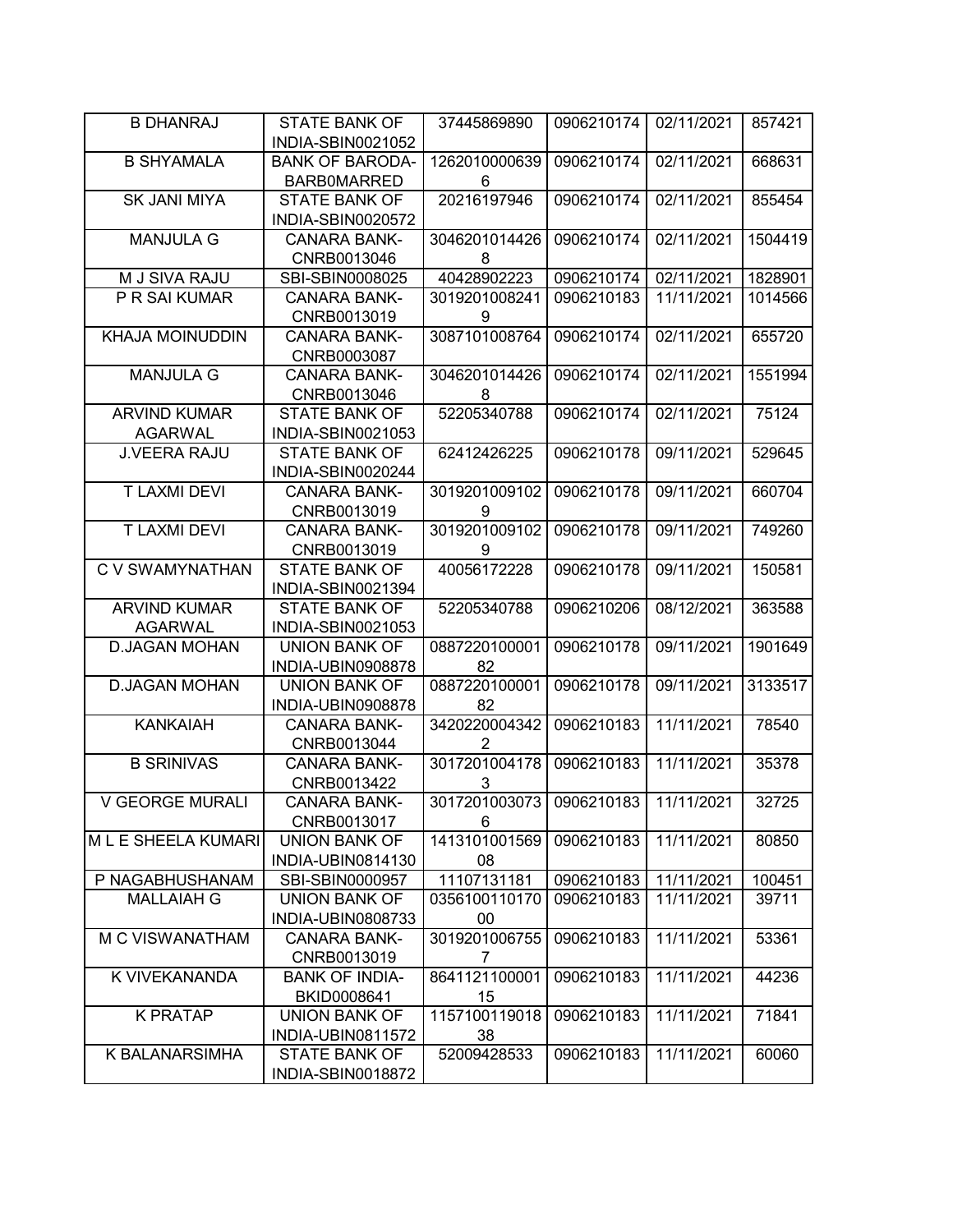| K SATHYANARAYANA        | <b>STATE BANK OF</b>   | 38104530531   | 0906210183 | 11/11/2021 | 51859   |
|-------------------------|------------------------|---------------|------------|------------|---------|
|                         | INDIA-SBIN0020822      |               |            |            |         |
| <b>MOHD ABDUL</b>       | <b>STATE BANK OF</b>   | 62314740405   | 0906210183 | 11/11/2021 | 63756   |
| <b>REHMAN</b>           | INDIA-SBIN0020822      |               |            |            |         |
| <b>GLMARY</b>           | <b>CANARA BANK-</b>    | 0799101016392 | 0906210183 | 11/11/2021 | 78540   |
|                         | CNRB0000799            |               |            |            |         |
| N.VEERIAH               | <b>CANARA BANK-</b>    | 3017201003371 | 0906210183 | 11/11/2021 | 67683   |
|                         | CNRB0013017            | 2             |            |            |         |
| <b>SHANTHAIAH</b>       | <b>STATE BANK OF</b>   | 62035365289   | 0906210183 | 11/11/2021 | 15895   |
|                         | INDIA-SBIN0020193      |               |            |            |         |
| SHANKER KANIRAM         | SBI-SBIN0005938        | 11680299922   | 0906210183 | 11/11/2021 | 45507   |
| T. RAJU                 | <b>CANARA BANK-</b>    | 3046201011568 | 0906210183 | 11/11/2021 | 17920   |
|                         | CNRB0013046            | 6             |            |            |         |
| <b>LINGAIAH</b>         | <b>CANARA BANK-</b>    | 1089101023141 | 0906210183 | 11/11/2021 | 54054   |
|                         | CNRB0001089            |               |            |            |         |
| <b>S.SAI KUMARI</b>     | <b>STATE BANK OF</b>   | 39534201486   | 0906210183 | 11/11/2021 | 43232   |
|                         | INDIA-SBIN0020082      |               |            |            |         |
| <b>LAXMI BAI</b>        | <b>CANARA BANK-</b>    | 3046201008990 | 0906210183 | 11/11/2021 | 37905   |
|                         | CNRB0013046            | 1             |            |            |         |
| <b>RAMASWAMY</b>        | <b>BANK OF BARODA-</b> | 4018010100086 | 0906210183 | 11/11/2021 | 50358   |
|                         | BARB0VJNIZA            | 52            |            |            |         |
| <b>MD ZIAUDDIN</b>      | <b>CANARA BANK-</b>    | 3017201006540 | 0906210183 | 11/11/2021 | 53361   |
| <b>FAROOQI</b>          | CNRB0013017            | 0             |            |            |         |
| <b>KRISHNACHANDER S</b> | <b>CANARA BANK-</b>    | 3017201005363 | 0906210183 | 11/11/2021 | 51859   |
|                         | CNRB0013017            | 0             |            |            |         |
| T SATYANARAYANA         | <b>STATE BANK OF</b>   | 38709471464   | 0906210183 | 11/11/2021 | 74035   |
|                         | INDIA-SBIN0020758      |               |            |            |         |
| <b>D.KISHAN</b>         | <b>STATE BANK OF</b>   | 52122150269   | 0906210183 | 11/11/2021 | 41013   |
|                         | INDIA-SBIN0020111      |               |            |            |         |
| <b>T SAI KUMAR</b>      | <b>UNION BANK OF</b>   | 1120100250008 | 0906210183 | 11/11/2021 | 95403   |
|                         | INDIA-UBIN0811203      | 21            |            |            |         |
| <b>D VASUDEV</b>        | <b>CANARA BANK-</b>    | 3017201003181 | 0906210183 | 11/11/2021 | 48856   |
|                         | CNRB0013017            | 5             |            |            |         |
| CH. BALA RAJU           | <b>STATE BANK OF</b>   | 52197864822   | 0906210183 | 11/11/2021 | 45136   |
|                         | INDIA-SBIN0020173      |               |            |            |         |
| M MEENA PRAMOD          | <b>UNION BANK OF</b>   | 0327101000836 | 0906210183 | 11/11/2021 | 597969  |
|                         | INDIA-UBIN0805459      | 39            |            |            |         |
| M SHYAM KUMAR           | <b>INDIAN BANK-</b>    | 7047678889    | 0906210183 | 11/11/2021 | 240348  |
|                         | IDIB000R074            |               |            |            |         |
| A NARAYANA              | <b>CANARA BANK-</b>    | 3017201002276 | 0906210183 | 11/11/2021 | 1057688 |
|                         | CNRB0013017            | 0             |            |            |         |
| <b>I.BHEEMA RAO</b>     | <b>CANARA BANK-</b>    | 3019201004565 | 0906210183 | 11/11/2021 | 842068  |
|                         | CNRB0013019            | 4             |            |            |         |
| P R SAI KUMAR           | <b>CANARA BANK-</b>    | 3019201008241 | 0906210183 | 11/11/2021 | 1018856 |
|                         | CNRB0013019            | 9             |            |            |         |
| <b>NOSHIR P IRANI</b>   | <b>BANK OF INDIA-</b>  | 8603101000087 | 0906210190 | 19/11/2021 | 71841   |
|                         | BKID0008603            | 46            |            |            |         |
| <b>ARVIND KUMAR</b>     | <b>STATE BANK OF</b>   | 52205340788   | 0906210190 | 19/11/2021 | 80850   |
| <b>AGARWAL</b>          | INDIA-SBIN0021053      |               |            |            |         |
| SWAMY POCHIAH D         | <b>BANK OF INDIA-</b>  | 5661121100000 | 0906210190 | 19/11/2021 | 50358   |
|                         | BKID0005661            | 12            |            |            |         |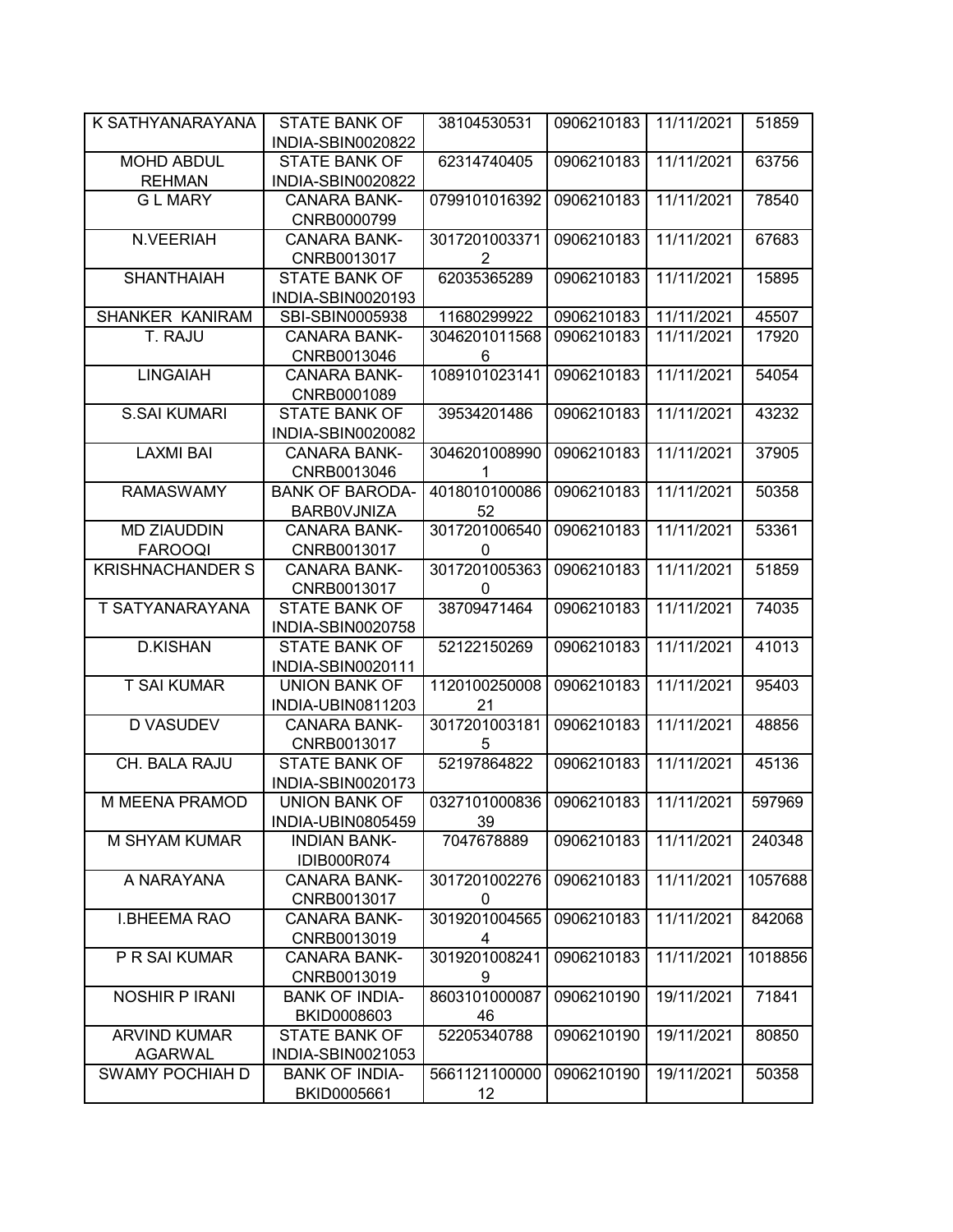|                        | <b>CANARA BANK-</b>                  | 3031201004101       | 0906210190 | 19/11/2021 | 80850  |
|------------------------|--------------------------------------|---------------------|------------|------------|--------|
|                        | CNRB0013031                          | 1                   |            |            |        |
| <b>ALTAF HUSSAIN</b>   | SBI-SBIN0007112                      | 39516470621         | 0906210190 | 19/11/2021 | 69664  |
| P K SURENDER           | <b>CANARA BANK-</b>                  | 3046201006630       | 0906210190 | 19/11/2021 | 29652  |
|                        | CNRB0013046                          | 2                   |            |            |        |
| <b>MALLESH</b>         | <b>BANK OF</b>                       | 60361886158         | 0906210190 | 19/11/2021 | 50358  |
|                        | MAHARASHTRA-                         |                     |            |            |        |
|                        | MAHB0000955                          |                     |            |            |        |
| <b>M.KRISHNAVENI</b>   | <b>CANARA BANK-</b>                  | 3046201014311       | 0906210190 | 19/11/2021 | 33761  |
|                        | CNRB0013046                          | 7                   |            |            |        |
| <b>ANASUYA</b>         | <b>CANARA BANK-</b>                  | 3046201011090       | 0906210190 | 19/11/2021 | 43312  |
|                        | CNRB0013046                          | 0                   |            |            |        |
| <b>SYED JAVEED</b>     | <b>STATE BANK OF</b>                 | 62006357884         | 0906210190 | 19/11/2021 | 59745  |
|                        | INDIA-SBIN0020244                    |                     |            |            |        |
| RAJESHWARI V           | <b>CANARA BANK-</b>                  | 3019201009525       | 0906210190 | 19/11/2021 | 45969  |
|                        | CNRB0013019                          | $\overline{2}$      |            |            |        |
| J NAGESWARRAO          | <b>CANARA BANK-</b>                  | 3046201018780       | 0906210190 | 19/11/2021 | 69762  |
|                        | CNRB0013046                          | 5                   |            |            |        |
| P ASHOK                | <b>CANARA BANK-</b>                  | 3046201004251       | 0906210190 | 19/11/2021 | 51859  |
|                        | CNRB0013046                          | 7                   |            |            |        |
| S.SUDHAKAR             | SBI-SBIN0008025                      | 38837812159         | 0906210190 | 19/11/2021 | 80850  |
| <b>B YADAMMA</b>       | <b>STATE BANK OF</b>                 | 39683666429         | 0906210190 | 19/11/2021 | 33687  |
|                        | INDIA-SBIN0020244                    |                     |            |            |        |
| N YADAIAH              | <b>UNION BANK OF</b>                 | 1421101001339       | 0906210190 | 19/11/2021 | 48048  |
|                        | INDIA-UBIN0814211                    | 25                  |            |            |        |
| <b>YESUDAS</b>         | <b>CANARA BANK-</b>                  | 8686101058983       | 0906210190 | 19/11/2021 | 51859  |
|                        | CNRB0008686                          |                     |            |            |        |
| <b>K NARASAIAH</b>     | <b>UNION BANK OF</b>                 | 0299100110643       | 0906210190 | 19/11/2021 | 34671  |
|                        |                                      |                     |            |            |        |
|                        | INDIA-UBIN0802999                    | 60                  |            |            |        |
| N.YADAGIRI             | <b>CANARA BANK-</b>                  | 1816220003481       | 0906210190 | 19/11/2021 | 29452  |
|                        | CNRB0011816                          | 6                   |            |            |        |
| N PRASAD               | <b>CANARA BANK-</b>                  | 3019201008474       | 0906210190 | 19/11/2021 | 56595  |
|                        | CNRB0013019                          | 5                   |            |            |        |
| RAMASEETHAMMA J        | <b>CANARA BANK-</b>                  | 3019201011081       | 0906210190 | 19/11/2021 | 47355  |
|                        | CNRB0013019                          | 5                   |            |            |        |
| NARASAMMA M            | CANARA BANK-                         | 3019201011441       | 0906210190 | 19/11/2021 | 50242  |
|                        | CNRB0013019                          | 7                   |            |            |        |
| <b>T URMILA</b>        | <b>CANARA BANK-</b>                  | 3019201009057       | 0906210190 | 19/11/2021 | 28787  |
|                        | CNRB0013019                          | 1                   |            |            |        |
| <b>SK FAROOK</b>       | <b>STATE BANK OF</b>                 | 52081860216         | 0906210190 | 19/11/2021 | 45969  |
|                        | INDIA-SBIN0020492                    |                     |            |            |        |
| S RAMAKRISHNARAO       | <b>STATE BANK OF</b>                 | 38881210638         | 0906210190 | 19/11/2021 | 170200 |
|                        | INDIA-                               |                     |            |            |        |
|                        | SBIN0016668                          |                     |            |            |        |
| K.BHIKSHAPATHI         | <b>STATE BANK OF</b>                 | 62373090964         | 0906210190 | 19/11/2021 | 51060  |
|                        | INDIA-SBIN0020244                    |                     |            |            |        |
| R.BHAGYA LAXMI         | <b>BANK OF BARODA-</b>               | 7923010000624       | 0906210192 | 25/11/2021 | 21998  |
|                        | BARB0VJNIZA                          | 3                   |            |            |        |
| <b>B SATYANARAYANA</b> | <b>BANK OF INDIA-</b><br>BKID0008602 | 8602101100204<br>16 | 0906210192 | 25/11/2021 | 69762  |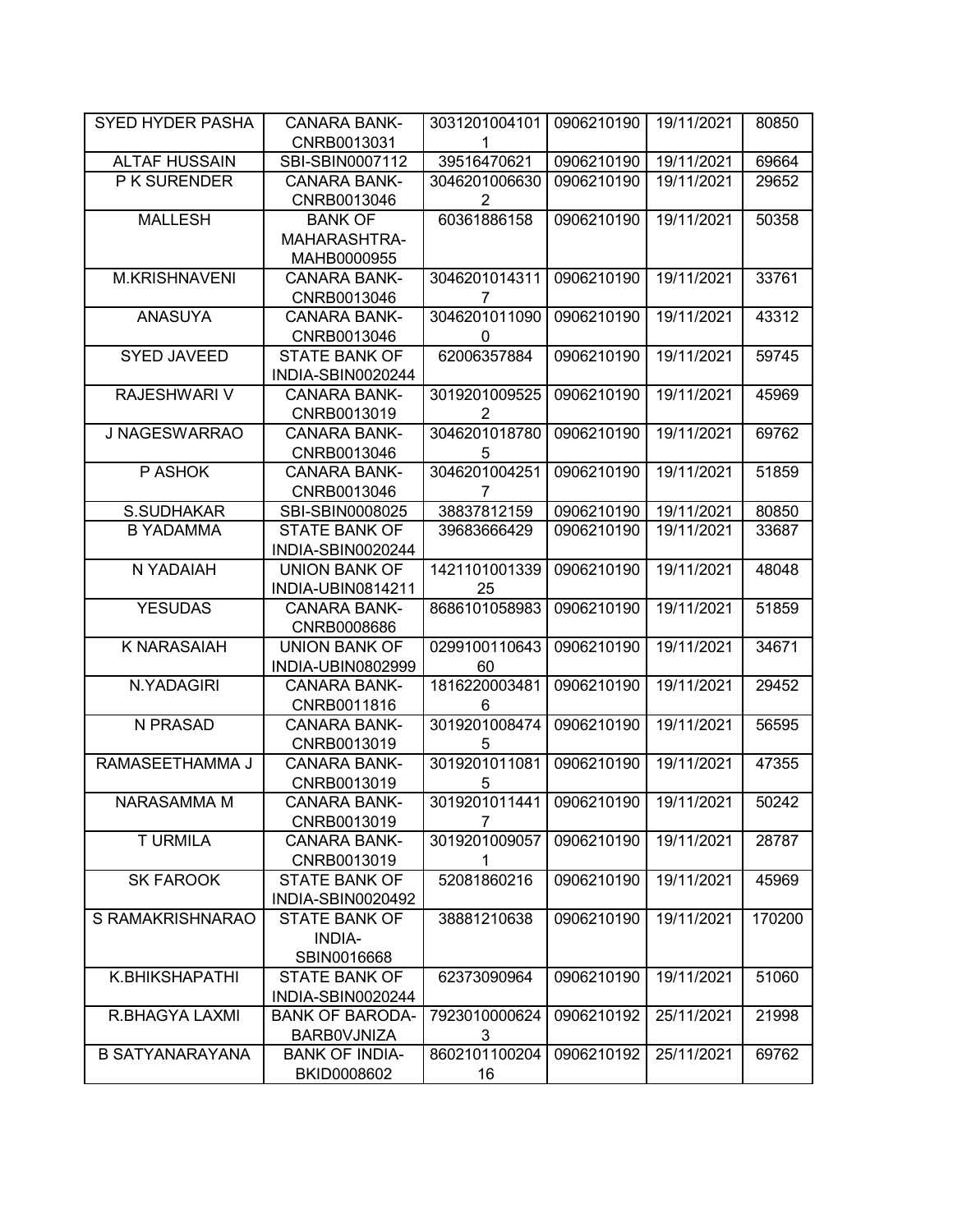| P.VENKATA PRASAD                    | <b>BANK OF BARODA-</b>                    | 1262010002665 | 0906210192 | 25/11/2021 | 57575   |
|-------------------------------------|-------------------------------------------|---------------|------------|------------|---------|
|                                     | <b>BARBOMARRED</b>                        | 9             |            |            |         |
| <b>B ANJAIAH</b>                    | <b>CANARA BANK-</b>                       | 3046201006155 | 0906210192 | 25/11/2021 | 38409   |
|                                     | CNRB0013046                               | 9             |            |            |         |
| S.UDAYSHANKAR                       | <b>CANARA BANK-</b>                       | 3032201001377 | 0906210192 | 25/11/2021 | 40687   |
|                                     | CNRB0013032                               | 0             |            |            |         |
| <b>K VENKATAIAH</b>                 | <b>CANARA BANK-</b>                       | 3046201008778 | 0906210192 | 25/11/2021 | 50358   |
|                                     | CNRB0013046                               | 1             |            |            |         |
| <b>B.DEVAIAH</b>                    | <b>CANARA BANK-</b>                       | 3046201010752 | 0906210192 | 25/11/2021 | 43232   |
|                                     | CNRB0013046                               | 3             |            |            |         |
| P LAXMI BAI                         | <b>UNION BANK OF</b>                      | 2354101000570 | 0906210192 | 25/11/2021 | 31237   |
|                                     | INDIA-UBIN0823546                         | 96            |            |            |         |
| <b>B YADAMMA</b>                    | <b>CANARA BANK-</b>                       | 3046201011136 | 0906210192 | 25/11/2021 | 20681   |
|                                     | CNRB0013046                               | 0             |            |            |         |
| K MANJURANI                         | <b>CANARA BANK-</b>                       | 3046201005354 | 0906210192 | 25/11/2021 | 74035   |
|                                     | CNRB0013046                               | 5             |            |            |         |
| <b>J.RAMAKRISHNA</b>                | <b>CANARA BANK-</b>                       | 3017201001773 | 0906210192 | 25/11/2021 | 51859   |
|                                     | CNRB0013017                               | 3             |            |            |         |
| <b>B.VITTAL</b>                     | <b>CANARA BANK-</b>                       | 3017201003605 | 0906210192 | 25/11/2021 | 53361   |
|                                     | CNRB0013017                               | 1             |            |            |         |
| M.SAIBABA                           | <b>BANK OF BARODA-</b>                    | 3112010000031 | 0906210192 | 25/11/2021 | 71841   |
|                                     | <b>BARBOMALKAJ</b>                        | 9             |            |            |         |
| T. RAMAKRISHNA                      | <b>CANARA BANK-</b>                       | 3023260000089 | 0906210192 | 25/11/2021 | 85816   |
|                                     | CNRB0013023                               | 0             |            |            |         |
| <b>G.IYLAIAH</b>                    | <b>STATE BANK OF</b>                      | 39676817935   | 0906210192 | 25/11/2021 | 39179   |
|                                     | INDIA-SBIN0020183                         |               |            |            |         |
| D.BHAGAVANTHU                       | <b>CANARA BANK-</b>                       | 3420220002995 | 0906210192 | 25/11/2021 | 63756   |
|                                     | CNRB0013420                               | 3             |            |            |         |
| <b>M MANI</b>                       | <b>BANK OF INDIA-</b>                     | 8641101000027 | 0906210192 | 25/11/2021 | 50935   |
|                                     | BKID0008641                               | 86            |            |            |         |
| CH. POCHAIAH                        | <b>BANK OF INDIA-</b>                     | 5711101100064 | 0906210192 | 25/11/2021 | 61908   |
|                                     | BKID0005711                               | 00            |            |            |         |
| <b>T.LAVANYA BAI</b>                | <b>UCO BANK-</b>                          | 1670011002756 | 0906210192 | 25/11/2021 | 61530   |
|                                     | UCBA0001670                               | 1             |            |            |         |
| <b>SHAIK CHAND</b>                  | SBI-SBIN0008026                           | 10114870074   | 0906210192 | 25/11/2021 | 80850   |
| <b>D.BALA RANGA</b><br><b>REDDY</b> | <b>STATE BANK OF</b>                      | 62339449778   | 0906210192 | 25/11/2021 | 95403   |
| <b>GOMATHY</b>                      | INDIA-SBIN0021400<br><b>STATE BANK OF</b> | 62018367209   |            |            |         |
| <b>NATARAJAN</b>                    | INDIA-SBIN0020758                         |               | 0906210192 | 25/11/2021 | 75001   |
| <b>GOMATHY</b>                      | <b>STATE BANK OF</b>                      | 62018367209   | 0906210192 | 25/11/2021 | 61566   |
| <b>NATARAJAN</b>                    | INDIA-SBIN0020758                         |               |            |            |         |
| <b>B SRISAILAM</b>                  | <b>CANARA BANK-</b>                       | 3019201008929 | 0906210200 | 30/11/2021 | 1448518 |
|                                     | CNRB0013019                               | 5             |            |            |         |
| N MADHAVI                           | <b>STATE BANK OF</b>                      | 52095129438   | 0906210200 | 30/11/2021 | 99209   |
|                                     | INDIA-SBIN0020981                         |               |            |            |         |
| <b>SYED MUJEEBUDDIN</b>             | <b>CANARA BANK-</b>                       | 3046201011907 | 0906210200 | 30/11/2021 | 75790   |
|                                     | CNRB0013046                               | 0             |            |            |         |
| K C PADMAVATHI                      | <b>UNION BANK OF</b>                      | 2192101000647 | 0906210200 | 30/11/2021 | 134854  |
|                                     | INDIA-UBIN0821926                         | 04            |            |            |         |
|                                     |                                           |               |            |            |         |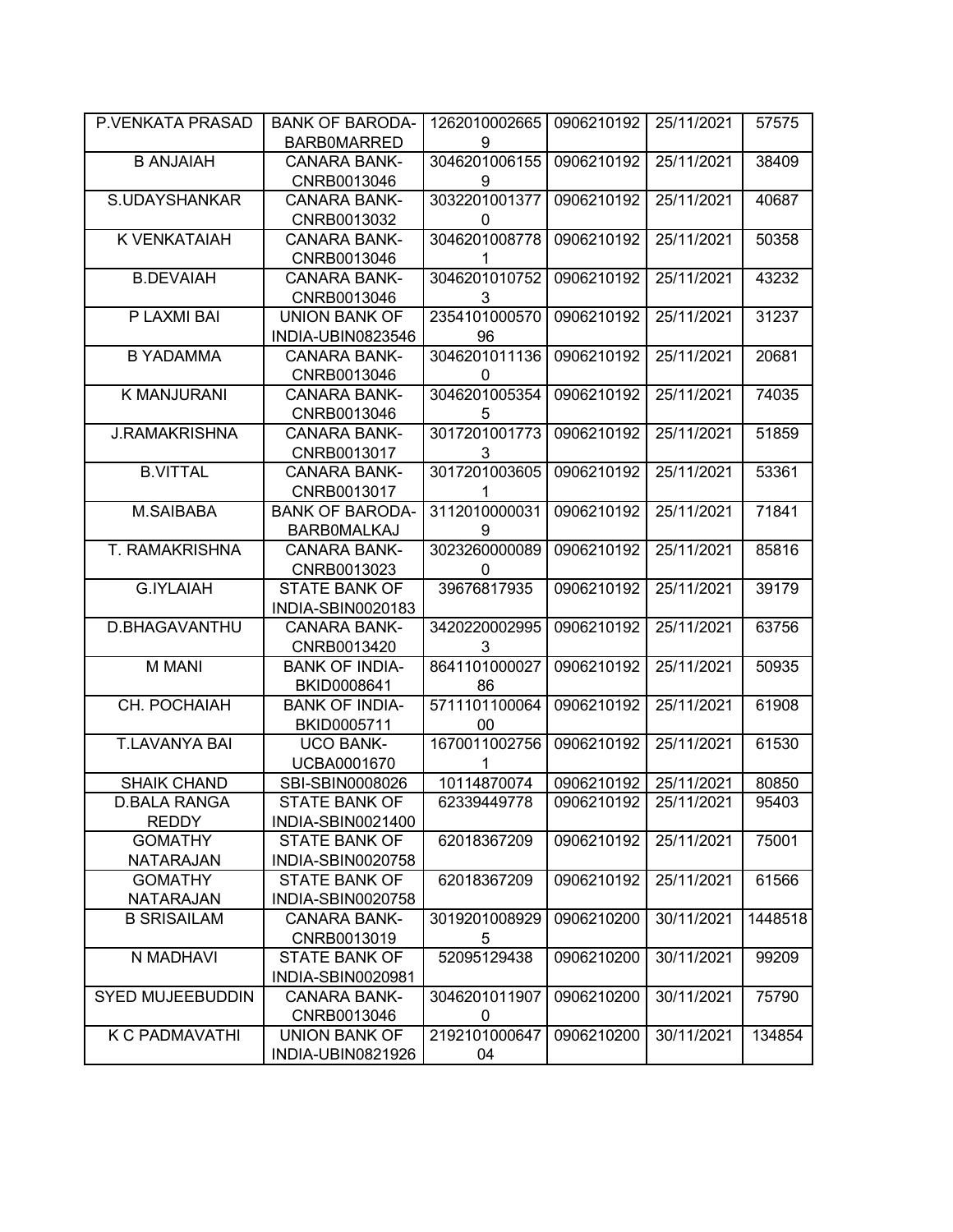| S RAMAKRISHNARAO       | <b>STATE BANK OF</b>                     | 38881210638         | 0906210200 | 30/11/2021 | 154456 |
|------------------------|------------------------------------------|---------------------|------------|------------|--------|
|                        | <b>INDIA-</b>                            |                     |            |            |        |
|                        | SBIN0016668                              |                     |            |            |        |
| SAIRDHANRAO M J        | <b>STATE BANK OF</b>                     | 52009434273         | 0906210200 | 30/11/2021 | 123420 |
|                        | INDIA-SBIN0020822                        |                     |            |            |        |
| <b>G BALAIAH</b>       | <b>UNION BANK OF</b>                     | 1423101002208       | 0906210200 | 30/11/2021 | 81493  |
|                        | INDIA-UBIN0814237                        | 69                  |            |            |        |
| RAJAMOULI M            | <b>STATE BANK OF</b>                     | 38961593959         | 0906210200 | 30/11/2021 | 106359 |
|                        | INDIA-SBIN0020304                        |                     |            |            |        |
| YADAGIRI D             | <b>STATE BANK OF</b>                     | 10243583274         | 0906210200 | 30/11/2021 | 81493  |
|                        | INDIA-SBIN0020758                        |                     |            |            |        |
| <b>VENKATI</b>         | <b>BANK OF BARODA-</b>                   | 7923010000101       | 0906210200 | 30/11/2021 | 80041  |
|                        | BARB0VJNIZA                              | 9                   |            |            |        |
| N YELLAIAH             | <b>STATE BANK OF</b>                     | 62482758474         | 0906210200 | 30/11/2021 | 68640  |
|                        | INDIA-SBIN0021140                        |                     |            |            |        |
| <b>K YADAGIRI</b>      | <b>BANK OF</b>                           | 20067737684         | 0906210200 | 30/11/2021 | 126901 |
|                        | MAHARASHTRA-                             |                     |            |            |        |
| <b>MADHUSUDHAN K S</b> | MAHB0000955                              |                     |            | 30/11/2021 |        |
|                        | <b>UNION BANK OF</b>                     | 0545100254010<br>06 | 0906210200 |            | 130861 |
| L. VENKATESWAR         | INDIA-UBIN0906239<br><b>CANARA BANK-</b> | 3019201011435       | 0906210200 | 30/11/2021 | 88935  |
| <b>RAO</b>             | CNRB0013019                              | 9                   |            |            |        |
| P RAMULU               | <b>CANARA BANK-</b>                      | 3046201011787       | 0906210200 | 30/11/2021 | 159175 |
|                        | CNRB0013046                              | 8                   |            |            |        |
| K KRISHNA RAO          | <b>STATE BANK OF</b>                     | 52202508655         | 0906210200 | 30/11/2021 | 77682  |
|                        | INDIA-SBIN0020095                        |                     |            |            |        |
| R L KALAVATHI          | <b>CANARA BANK-</b>                      | 3046201010386       | 0906210200 | 30/11/2021 | 31977  |
|                        | CNRB0013046                              | 3                   |            |            |        |
| P SWAMY                | <b>CANARA BANK-</b>                      | 3510220004065       | 0906210200 | 30/11/2021 | 74415  |
|                        | CNRB0013510                              | 4                   |            |            |        |
| M POCHAIAH             | <b>CANARA BANK-</b>                      | 3030218000238       | 0906210200 | 30/11/2021 | 68640  |
|                        | CNRB0013030                              | 6                   |            |            |        |
| <b>BVPRVITHAL</b>      | <b>CANARA BANK-</b>                      | 3046201000997       | 0906210200 | 30/11/2021 | 123420 |
|                        | CNRB0013046                              | 1                   |            |            |        |
| <b>MOHAMMED BILAL</b>  | SBI-SBIN0000887                          | 10604313797         | 0906210200 | 30/11/2021 | 114042 |
| S ZAINULLABUDDIN       | <b>STATE BANK OF</b>                     | 62004245505         | 0906210200 | 30/11/2021 | 66874  |
|                        | INDIA-SBIN0020492                        |                     |            |            |        |
| <b>K GATTAIAH</b>      | <b>CANARA BANK-</b>                      | 3046201009596       | 0906210200 | 30/11/2021 | 72237  |
|                        | CNRB0013046                              | 4                   |            |            |        |
| <b>MD MUSTAFA</b>      | <b>STATE BANK OF</b>                     | 62021269933         | 0906210200 | 30/11/2021 | 78952  |
|                        | INDIA-SBIN0021399                        |                     |            |            |        |
| M D AFZAL              | <b>STATE BANK OF</b>                     | 39998173128         | 0906210200 | 30/11/2021 | 65549  |
| <b>B MOHAN RAO</b>     | INDIA-SBIN0020913<br><b>CANARA BANK-</b> | 3019201009980       | 0906210200 | 30/11/2021 | 94380  |
|                        | CNRB0013019                              | 5                   |            |            |        |
| <b>B.ADAM</b>          | <b>CANARA BANK-</b>                      | 3510220004335       | 0906210200 | 30/11/2021 | 66874  |
|                        | CNRB0013510                              | 0                   |            |            |        |
| <b>B NARAYANA</b>      | CANARA BANK-                             | 3510220004724       | 0906210200 | 30/11/2021 | 75537  |
|                        | CNRB0013510                              | 7                   |            |            |        |
| <b>RAMULU</b>          | SBI-SBIN0005649                          | 11348758275         | 0906210200 | 30/11/2021 | 61105  |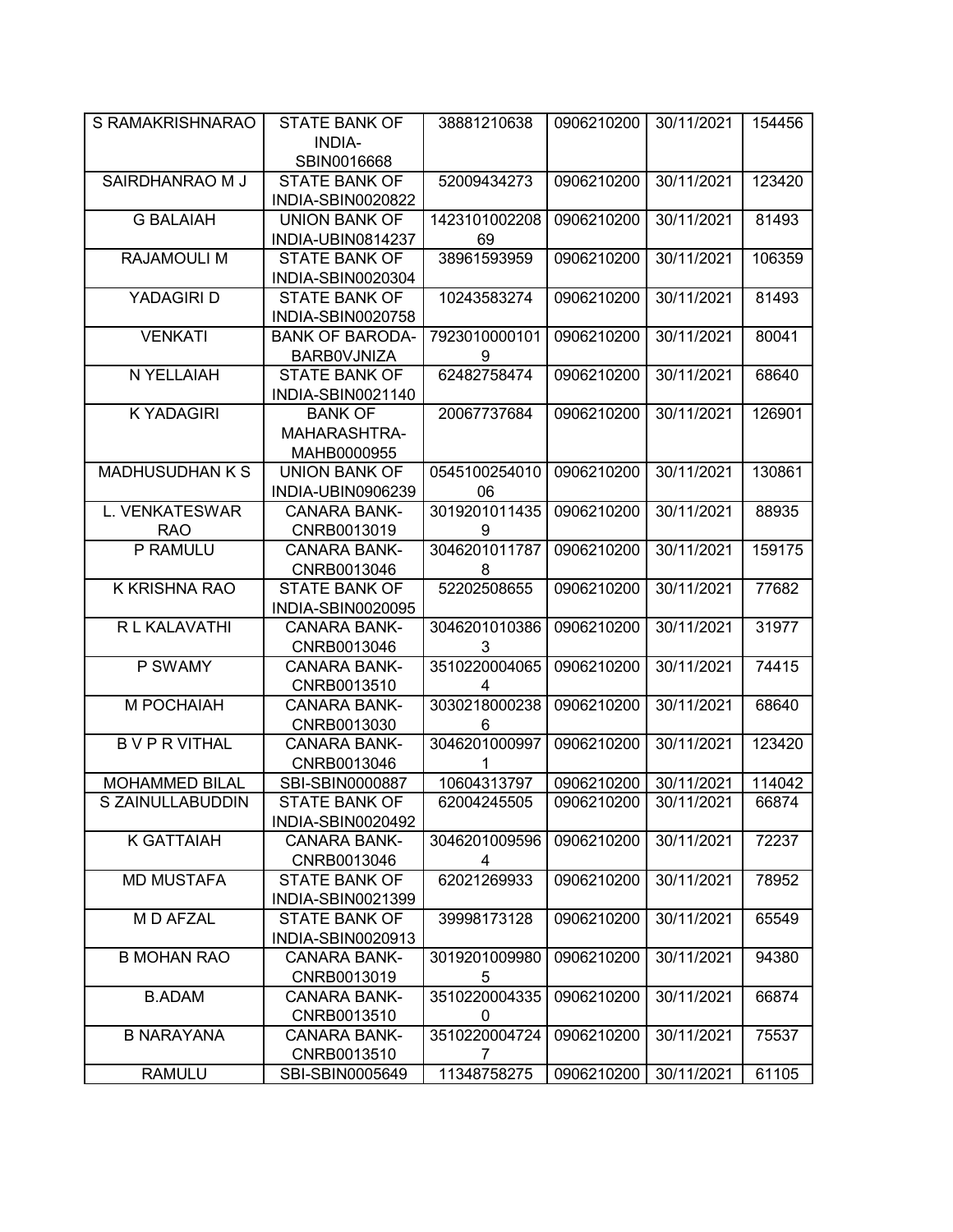| A                       | <b>STATE BANK OF</b>    | 64100764669    | 0906210200 | 30/11/2021 | 140492 |
|-------------------------|-------------------------|----------------|------------|------------|--------|
| <b>RAVINDRANATHREDD</b> | INDIA-SBIN0040002       |                |            |            |        |
| Y                       |                         |                |            |            |        |
| <b>MD.SHABBIR</b>       | <b>CANARA BANK-</b>     | 3420220002460  | 0906210200 | 30/11/2021 | 59675  |
|                         | CNRB0013420             | $\overline{2}$ |            |            |        |
| <b>B ASHOK</b>          | <b>CANARA BANK-</b>     | 110001966450   | 0906210200 | 30/11/2021 | 100188 |
|                         | CNRB0013025             |                |            |            |        |
| <b>D ESHWAR</b>         | <b>STATE BANK OF</b>    | 39595393027    | 0906210200 | 30/11/2021 | 76774  |
|                         | INDIA-SBIN0020244       |                |            |            |        |
| K.BABURAO               | <b>CANARA BANK-</b>     | 3046201008323  | 0906210200 | 30/11/2021 | 76593  |
|                         | CNRB0013046             | 0              |            |            |        |
| <b>YADAGIRI</b>         | <b>CANARA BANK-</b>     | 3019201008672  | 0906210200 | 30/11/2021 | 51810  |
|                         | CNRB0013019             | 0              |            |            |        |
| <b>B VENKATESWARLU</b>  | <b>STATE BANK OF</b>    | 62033455960    | 0906210200 | 30/11/2021 | 115940 |
|                         | INDIA-SBIN0020244       |                |            |            |        |
| SARWAR.B                | <b>STATE BANK OF</b>    | 40085453272    | 0906210200 | 30/11/2021 | 60557  |
|                         | INDIA-SBIN0020149       |                |            |            |        |
| C NARSINGRAO            | <b>STATE BANK OF</b>    | 10021499942    | 0906210200 | 30/11/2021 | 81493  |
|                         | INDIA-SBIN0008779       |                |            |            |        |
| P VENKATESHWAR          | <b>BANK OF BARODA-</b>  | 7923010000071  | 0906210200 | 30/11/2021 | 116341 |
| <b>RAO</b>              | BARB0VJNIZA             | 7              |            |            |        |
| <b>E KISTAIAH</b>       | <b>CANARA BANK-</b>     | 3019201010565  | 0906210200 | 30/11/2021 | 66874  |
|                         | CNRB0013019             | 7              |            |            |        |
| V VENKATARAMANA         | <b>STATE BANK OF</b>    | 62035251476    | 0906210200 | 30/11/2021 | 88660  |
|                         | INDIA-SBIN0020244       |                |            |            |        |
| K.BIKSHAPATHI           | <b>STATE BANK OF</b>    | 62373090964    | 0906210200 | 30/11/2021 | 154456 |
|                         | INDIA-SBIN0020244       |                |            |            |        |
| <b>S RAMA</b>           | <b>STATE BANK OF</b>    | 52006445824    | 0906210200 | 30/11/2021 | 134854 |
| <b>SUBRAHMANYAM</b>     | INDIA-SBIN0020758       |                |            |            |        |
| <b>HABIBUR RAHIMAN</b>  | <b>CANARA BANK-</b>     | 3046201009007  | 0906210200 | 30/11/2021 | 106359 |
|                         | CNRB0013046             | 2              |            |            |        |
| SK MAHABOOB S P         | <b>BANK OF BARODA-</b>  | 7923010000098  | 0906210200 | 30/11/2021 | 72237  |
|                         | <b>BARBOVJNIZA</b>      | 4              |            |            |        |
| <b>T E BATHRI</b>       | <b>BANK OF BARODA-</b>  | 3702010000307  | 0906210200 | 30/11/2021 | 81493  |
|                         | <b>BARB0ALWALX</b>      | 4              |            |            |        |
| <b>CH KISHORE</b>       | SBI-SBIN0005324         | 62011078418    | 0906210200 | 30/11/2021 | 143022 |
| S APPALA NAIDU          | <b>INDIAN OVERSEAS</b>  | 1275010000092  | 0906210200 | 30/11/2021 | 69294  |
|                         | <b>BANK-IOBA0001275</b> | 74             |            |            |        |
|                         |                         |                |            |            |        |
| <b>S VIMALA</b>         | SBI-SBIN0002772         | 38341049549    | 0906210200 | 30/11/2021 | 121275 |
| A PANDU                 | <b>CANARA BANK-</b>     | 3420220004235  | 0906210200 | 30/11/2021 | 74415  |
|                         | CNRB0013063             | 8              |            |            |        |
| Y.SHAM RAO              | <b>CANARA BANK-</b>     | 3019201011614  | 0906210200 | 30/11/2021 | 72237  |
|                         | CNRB0013015             | 5              |            |            |        |
| K V PRASAD RAO          | <b>UNION BANK OF</b>    | 1120100250000  | 0906210200 | 30/11/2021 | 98670  |
|                         | INDIA-UBIN0811203       | 91             |            |            |        |
| MD.LUQMANUDDIN          | <b>BANK OF BARODA-</b>  | 1944010000062  | 0906210200 | 30/11/2021 | 91657  |
|                         | <b>BARBOCHILAK</b>      | 8              |            |            |        |
| C <sub>N</sub>          | SBI-SBIN0007641         | 20107036108    | 0906210200 | 30/11/2021 | 72418  |
| NAGABHUSHANAM           |                         |                |            |            |        |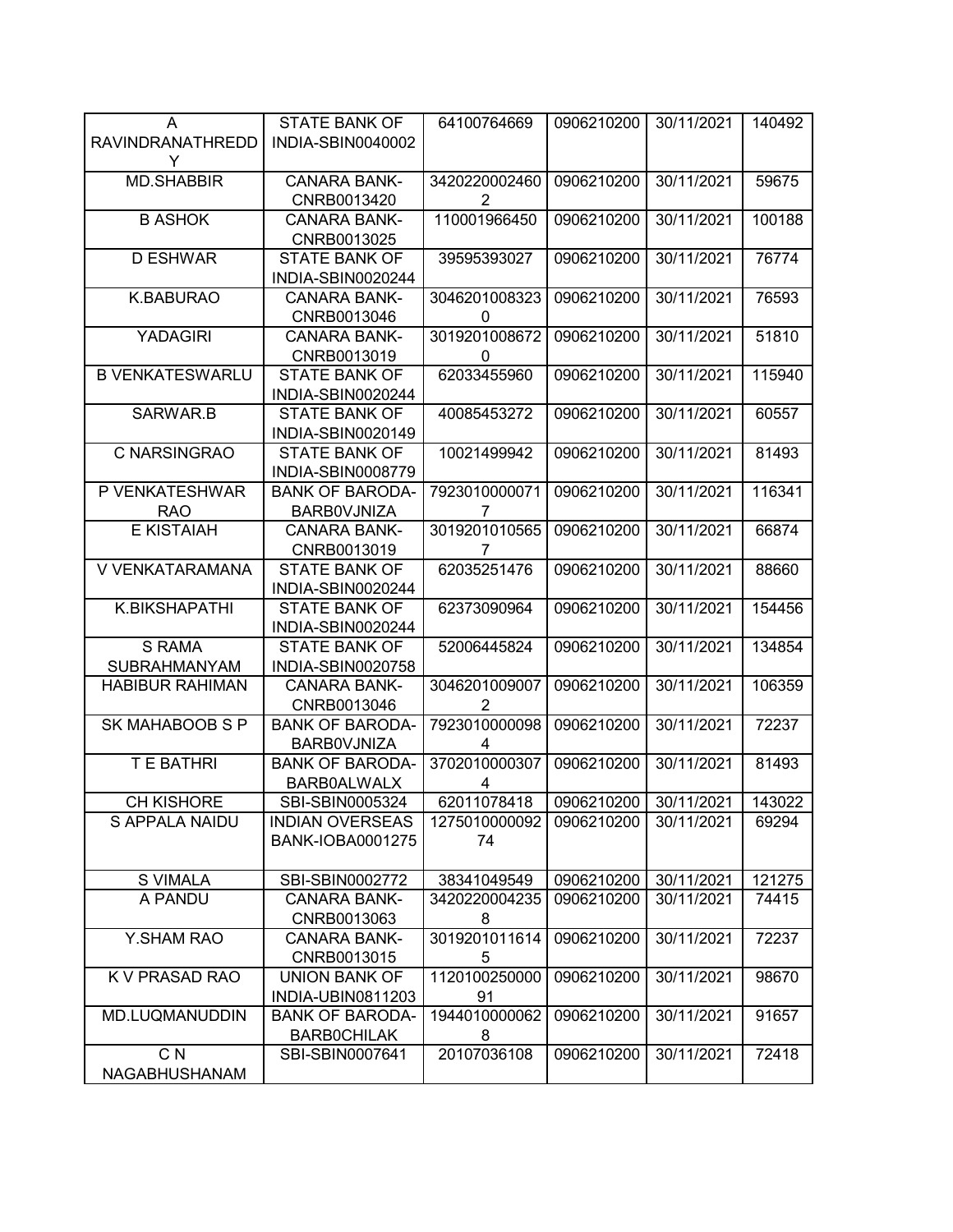| <b>ALPHONES</b>                         | <b>STATE BANK OF</b><br>INDIA-SBIN0020244 | 52095137223                  | 0906210200               | 30/11/2021               | 72336             |
|-----------------------------------------|-------------------------------------------|------------------------------|--------------------------|--------------------------|-------------------|
| SHAIK.IMAM                              | <b>BANK OF BARODA-</b>                    | 7923010000106                | 0906210200               | 30/11/2021               | 81493             |
|                                         | <b>BARBOVJNIZA</b>                        | 1                            |                          |                          |                   |
| <b>I.BHEEMA RAO</b>                     | <b>CANARA BANK-</b>                       | 3019201004565                | 0906210200               | 30/11/2021               | 83853             |
|                                         | CNRB0013019                               | 4                            |                          |                          |                   |
| P.YADAGIRI                              | <b>CANARA BANK-</b>                       | 3046201009962                | 0906210200               | 30/11/2021               | 94380             |
|                                         | CNRB0013046                               | 4                            |                          |                          |                   |
| <b>RAMULU</b>                           | SBI-SBIN0007220                           | 11228717723                  | 0906210200               | 30/11/2021               | 73287             |
| <b>ANKAIAH P</b>                        | <b>STATE BANK OF</b>                      | 62188123131                  | 0906210200               | 30/11/2021               | 83853             |
|                                         | INDIA-SBIN0020096                         |                              |                          |                          |                   |
| <b>GOPICHAND</b>                        | SBI-SBIN0005938                           | 11680311271                  | 0906210200               | 30/11/2021               | 80041             |
| <b>MANSINGH</b>                         |                                           |                              |                          |                          |                   |
| P LAXMAN RAO                            | <b>STATE BANK OF</b><br>INDIA-SBIN0020822 | 39956544060                  | 0906210200               | 30/11/2021               | 56056             |
| <b>B.RAMESH</b>                         | <b>CANARA BANK-</b>                       | 3019201011566                | 0906210200               | 30/11/2021               | 67936             |
|                                         | CNRB0013022                               | 4                            |                          |                          |                   |
| N SRINIVASA MURTHY                      | <b>BANK OF INDIA-</b>                     | 8602101000138                | 0906210200               | 30/11/2021               | 83853             |
|                                         | BKID0008602                               | 28                           |                          |                          |                   |
| CH RAJAMALLO                            | <b>CANARA BANK-</b>                       | 3046201012450                | 0906210200               | 30/11/2021               | 94380             |
|                                         | CNRB0013046                               | 4                            |                          |                          |                   |
| <b>KAVURI RAMAM</b>                     | SBI-SBIN0011659                           | 40525514514                  | 0906210201               | 01/12/2021               | 1673543           |
| P JOHN PAUL                             | <b>STATE BANK OF</b>                      | 20078295777                  | 0906210201               | 01/12/2021               | 1417890           |
|                                         | INDIA-SBIN0006645                         |                              |                          |                          |                   |
| <b>CHANDRASHEKAR K</b>                  | <b>STATE BANK OF</b>                      | 52016438587                  | 0906210201               | 01/12/2021               | 1461155           |
|                                         | INDIA-SBIN0020304                         |                              |                          |                          |                   |
| P SHIVALINGAM                           | <b>STATE BANK OF</b>                      | 40341053547                  | 0906210201               | 01/12/2021               | 806290            |
|                                         | INDIA-SBIN0018872                         |                              |                          |                          |                   |
| <b>UMESHWAR RAO</b>                     | <b>BANK OF INDIA-</b>                     | 8602101100207                | 0906210201               | 01/12/2021               | 1152405           |
|                                         | BKID0008602                               | 07                           |                          |                          |                   |
| <b>VENKAT GANGARAM</b>                  | <b>STATE BANK OF</b>                      | 52165062688                  | 0906210201               | 01/12/2021               | 1461155           |
| М                                       | INDIA-SBIN0020260                         |                              |                          |                          |                   |
| <b>ABDUL KHADER</b><br>V.SATYA NARAYANA | SBI-SBIN0007641<br><b>BANK OF INDIA-</b>  | 20104835398<br>8602101100040 | 0906210201<br>0906210201 | 01/12/2021<br>01/12/2021 | 908551<br>1223201 |
| <b>MURTHY</b>                           | BKID0008602                               | 75                           |                          |                          |                   |
| <b>ABDUL KHADER</b>                     | SBI-SBIN0007641                           | 20104835398                  | 0906210201               | 01/12/2021               | 596720            |
| P JOHN PAUL                             | <b>STATE BANK OF</b>                      | 20078295777                  | 0906210201               | 01/12/2021               | 1486342           |
|                                         | INDIA-SBIN0006645                         |                              |                          |                          |                   |
| <b>CHANDRASHEKAR K</b>                  | <b>STATE BANK OF</b>                      | 52016438587                  | 0906210201               | 01/12/2021               | 1523426           |
|                                         | INDIA-SBIN0020304                         |                              |                          |                          |                   |
| P SHIVALINGAM                           | <b>STATE BANK OF</b>                      | 40341053547                  | 0906210201               | 01/12/2021               | 856215            |
|                                         | INDIA-SBIN0018872                         |                              |                          |                          |                   |
| <b>UMESHWAR RAO</b>                     | <b>BANK OF INDIA-</b>                     | 8602101100207                | 0906210201               | 01/12/2021               | 1212639           |
|                                         | BKID0008602                               | 07                           |                          |                          |                   |
| <b>VENKAT GANGARAM</b>                  | <b>STATE BANK OF</b>                      | 52165062688                  | 0906210201               | 01/12/2021               | 1531695           |
| М                                       | INDIA-SBIN0020260                         |                              |                          |                          |                   |
| <b>KAVURI RAMAM</b>                     | SBI-SBIN0011659                           | 40525514514                  | 0906210201               | 01/12/2021               | 1669557           |
| V.SATYA NARAYANA                        | <b>BANK OF INDIA-</b>                     | 8602101100040                | 0906210201               | 01/12/2021               | 1130490           |
| <b>MURTHY</b>                           | BKID0008602                               | 75                           |                          |                          |                   |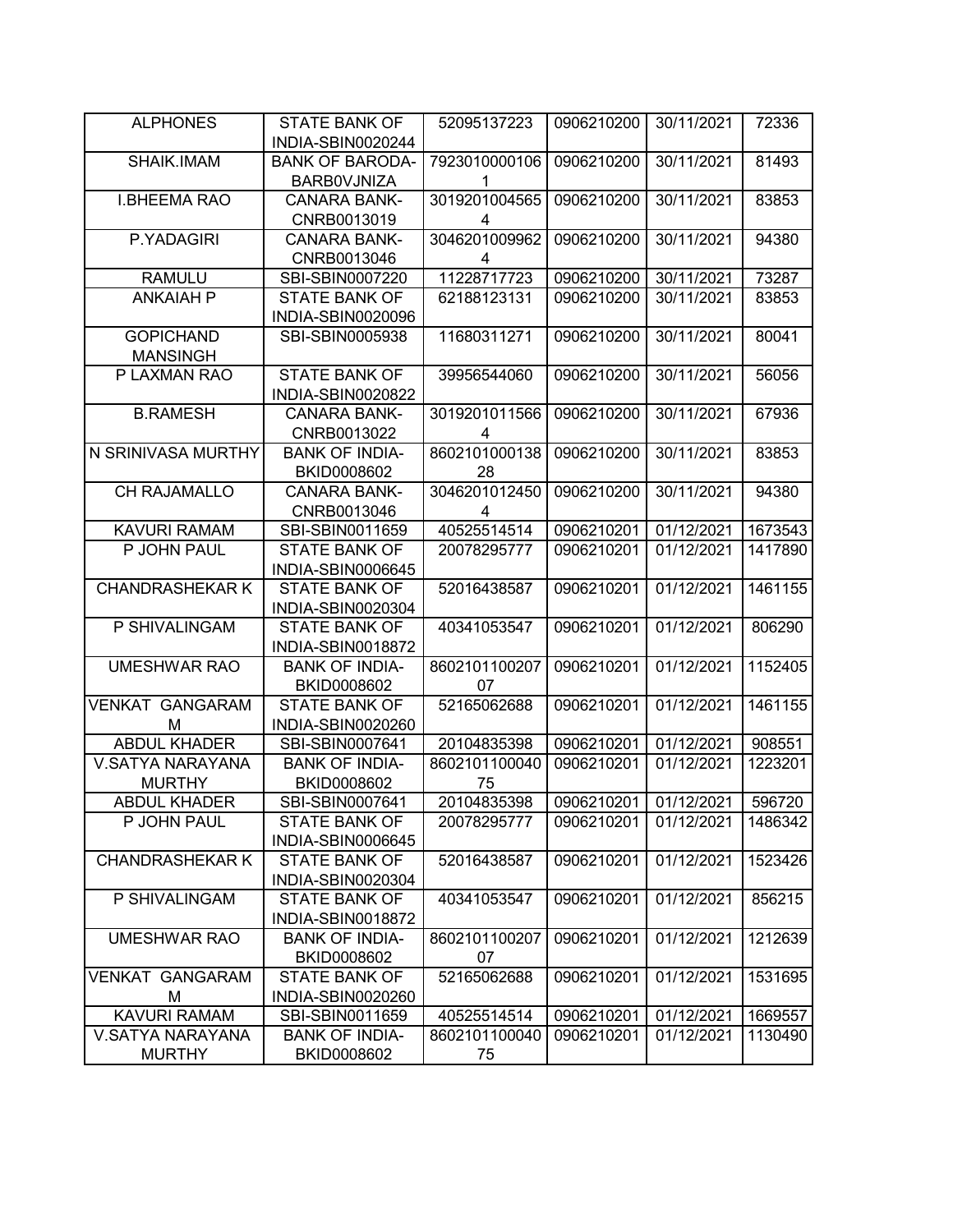| <b>M SHANKER</b>                                 | <b>CENTRAL BANK OF</b><br>INDIA-CBIN0280813 | 1009318110                      | 0906210210 | 14/12/2021 | 1274873 |
|--------------------------------------------------|---------------------------------------------|---------------------------------|------------|------------|---------|
| <b>GANESH PRASAD</b>                             | <b>CANARA BANK-</b><br>CNRB0013017          | 3017201003644<br>$\overline{2}$ | 0906210203 | 03/12/2021 | 1787748 |
| <b>S.SREENIVAS RAO</b>                           | <b>STATE BANK OF</b><br>INDIA-SBIN0020311   | 62014317706                     | 0906210210 | 14/12/2021 | 1392216 |
| <b>G BIKSHAPATHY</b>                             | <b>CANARA BANK-</b><br>CNRB0013046          | 3046201010970<br>0              | 0906210203 | 03/12/2021 | 759660  |
| <b>GANESH PRASAD</b>                             | <b>CANARA BANK-</b><br>CNRB0013017          | 3017201003644<br>2              | 0906210203 | 03/12/2021 | 1240845 |
| <b>G BIKSHAPATHY</b>                             | <b>CANARA BANK-</b><br>CNRB0013046          | 3046201010970<br>0              | 0906210203 | 03/12/2021 | 8432    |
| <b>IYYANNA</b>                                   | SBI-SBIN0003185                             | 30042905349                     | 0906210206 | 08/12/2021 | 32387   |
| <b>G HEMALATHA</b>                               | SBI-SBIN0010097                             | 30503850704                     | 0906210208 | 10/12/2021 | 40282   |
| P AGNESRUTH W/O                                  | <b>BANK OF</b>                              | 60154363686                     | 0906210208 | 10/12/2021 | 684404  |
| <b>LATE P DAVID</b>                              | MAHARASHTRA-                                |                                 |            |            |         |
| <b>WILLIAM</b>                                   | MAHB0000955                                 |                                 |            |            |         |
| P ANJAIAH                                        | SBI-SBIN0012946                             | 37303057122                     | 0906210208 | 10/12/2021 | 259647  |
| K VIJAYA PRASAD<br><b>REDDY</b>                  | SBI-SBIN0007112                             | 10243589946                     | 0906210208 | 10/12/2021 | 159121  |
| <b>B VARA LAXMI W/O</b><br><b>LATE B PRAKASH</b> | <b>STATE BANK OF</b><br>INDIA-SBIN0021325   | 62322071941                     | 0906210208 | 10/12/2021 | 50503   |
| K PADMA W/O LATE<br><b>BALAKISTAIAH</b>          | <b>STATE BANK OF</b><br>INDIA-SBIN0020193   | 62197558208                     | 0906210208 | 10/12/2021 | 78768   |
| <b>NARSIMHA</b>                                  | <b>STATE BANK OF</b><br>INDIA-SBIN0020244   | 62021857709                     | 0906210208 | 10/12/2021 | 175227  |
| <b>M SHANKER</b>                                 | <b>CENTRAL BANK OF</b><br>INDIA-CBIN0280813 | 1009318110                      | 0906210210 | 14/12/2021 | 1275592 |
| <b>S.SREENIVAS RAO</b>                           | <b>STATE BANK OF</b><br>INDIA-SBIN0020311   | 62014317706                     | 0906210210 | 14/12/2021 | 1368368 |
| <b>B LALITHA</b>                                 | <b>CANARA BANK-</b><br>CNRB0013019          | 3019203002045<br>8              | 0906210210 | 14/12/2021 | 76970   |
| I YESUPADAM                                      | <b>CANARA BANK-</b><br>CNRB0013046          | 3046201001867<br>3              | 0906210218 | 22/12/2021 | 46389   |
| PURNA M. CHERLA                                  | SBI-SBIN0002788                             | 20355822712                     | 0906210225 | 31/12/2021 | 4610365 |
| <b>SUGUNAMMA</b>                                 | <b>CANARA BANK-</b><br>CNRB0013046          | 3046201006651<br>0              | 0906210234 | 11/01/2022 | 728952  |
| <b>K SHANKAR</b><br><b>SHIVARAM</b>              | <b>STATE BANK OF</b><br>INDIA-SBIN0020244   | 52095129846                     | 0906210225 | 31/12/2021 | 1536769 |
| <b>V.RAMESH BABU</b>                             | <b>CANARA BANK-</b><br>CNRB0013737          | 3017201006458<br>1              | 0906210225 | 31/12/2021 | 1184769 |
| S RAJ KUMAR<br>S/O.JAKARAIAH                     | SBI-SBIN0002756                             | 40218324363                     | 0906210221 | 27/12/2021 | 467322  |
| <b>K SHANKAR</b><br><b>SHIVARAM</b>              | <b>STATE BANK OF</b><br>INDIA-SBIN0020244   | 52095129846                     | 0906210225 | 31/12/2021 | 927716  |
| PURNA M. CHERLA                                  | SBI-SBIN0002788                             | 20355822712                     | 0906210225 | 31/12/2021 | 1804775 |
| MANGAMMA                                         | SBI-SBIN0007220                             | 33876868806                     | 0906210223 | 30/12/2021 | 1000000 |
| <b>V.RAMESH BABU</b>                             | <b>CANARA BANK-</b><br>CNRB0013737          | 3017201006458<br>1              | 0906210228 | 03/01/2022 | 789029  |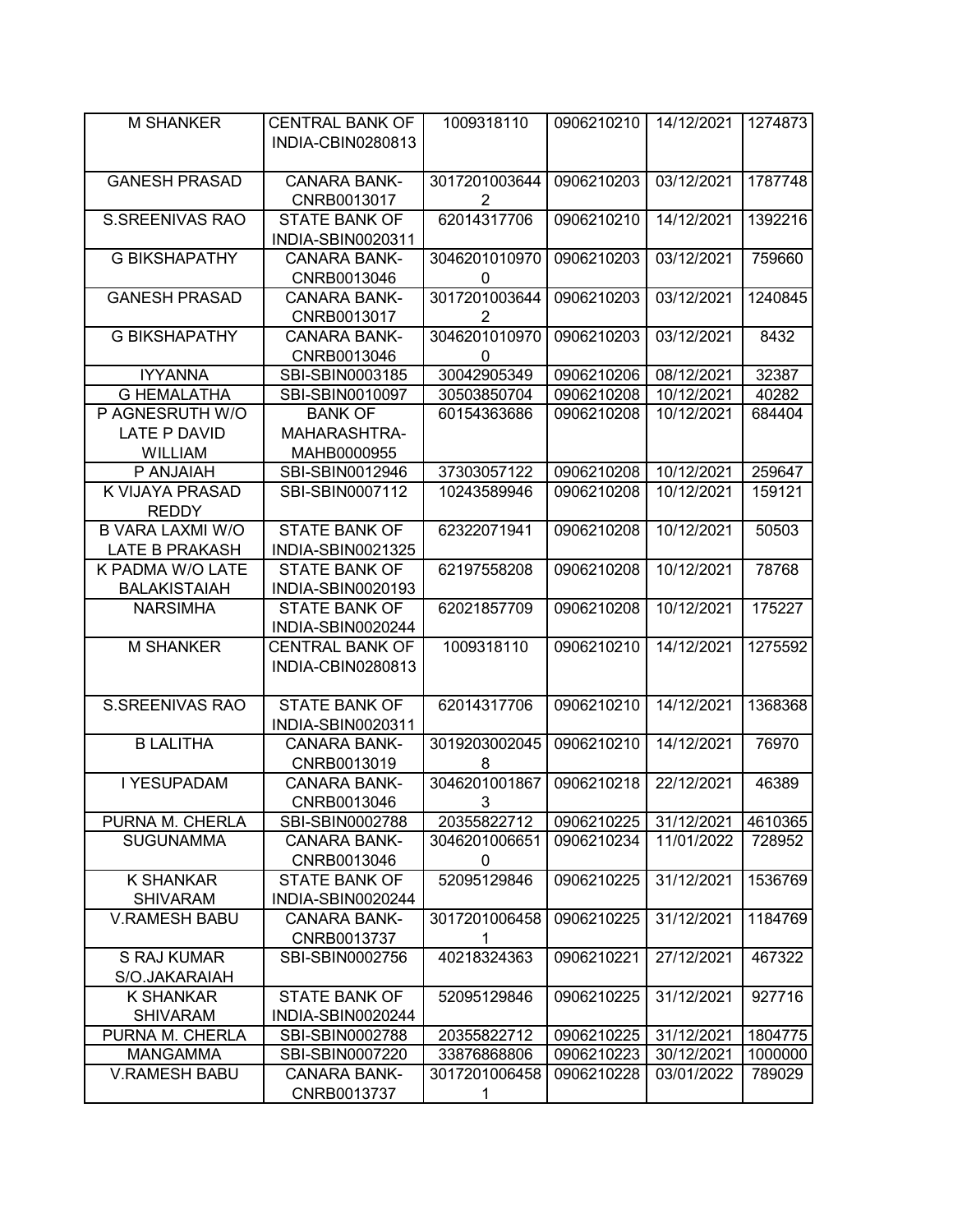| <b>CHANDULAL</b>                       | <b>CANARA BANK-</b>                  | 3017201005134    | 0906210228 | 03/01/2022 | 794491  |
|----------------------------------------|--------------------------------------|------------------|------------|------------|---------|
|                                        | CNRB0013421                          | 2                |            |            |         |
| <b>BHAVANI J</b>                       | <b>STATE BANK OF</b>                 | 62031302186      | 0906210228 | 03/01/2022 | 1260565 |
|                                        | INDIA-SBIN0020082                    |                  |            |            |         |
| K VIDYANAND                            | <b>CANARA BANK-</b>                  | 3032201003184    | 0906210228 | 03/01/2022 | 1297930 |
|                                        | CNRB0013032                          | 5                |            |            |         |
| <b>D VIJAY KUMAR</b>                   | <b>CANARA BANK-</b>                  | 3046201007228    | 0906210228 | 03/01/2022 | 841688  |
|                                        | CNRB0013046                          | 8                |            |            |         |
| SUDARSHANAM G S                        | <b>BANK OF INDIA-</b>                | 8614101100092    | 0906210228 | 03/01/2022 | 1624379 |
|                                        | BKID0008614                          | 10               |            |            |         |
| E.VENKATESULU                          | <b>CANARA BANK-</b>                  | 1089101023233    | 0906210228 | 03/01/2022 | 1461155 |
|                                        | CNRB0001089                          |                  |            |            |         |
| <b>K.CHANDRA MOULI</b>                 | SBI-SBIN0007112                      | 30196834857      | 0906210228 | 03/01/2022 | 1022612 |
| <b>DASHARATH</b>                       | <b>CANARA BANK-</b>                  | 3019201010668    | 0906210228 | 03/01/2022 | 841688  |
|                                        | CNRB0013019                          | $\overline{2}$   |            |            |         |
| <b>GIRI</b>                            | <b>STATE BANK OF</b>                 | 62350449104      | 0906210228 | 03/01/2022 | 782691  |
| SATHYANARAYANA                         | INDIA-SBIN0020177                    |                  |            |            |         |
| <b>B.BASCAR</b>                        | <b>STATE BANK OF</b>                 | 52020527050      | 0906210228 | 03/01/2022 | 1223201 |
|                                        | INDIA-SBIN0020082                    |                  |            |            |         |
| PREMNATH VITTAL                        | <b>BANK OF BARODA-</b>               | 7923010000144    | 0906210228 | 03/01/2022 | 806290  |
|                                        | <b>BARBOVJNIZA</b>                   | 8                |            |            |         |
| <b>AFZAL PASHA</b>                     | <b>CANARA BANK-</b>                  | 3017201001912    | 0906210228 | 03/01/2022 | 1022612 |
|                                        | CNRB0013017                          | 4                |            |            |         |
| ELIAS DEVADANAM                        | <b>UNION BANK OF</b>                 | 2475120100004    | 0906210228 | 03/01/2022 | 908551  |
|                                        | INDIA-UBIN0824755                    | 59               |            |            |         |
| <b>I BABU SOLOMON</b>                  | <b>UCO BANK-</b>                     | 1670010000110    | 0906210228 | 03/01/2022 | 753193  |
| <b>RAJU</b>                            | UCBA0001670                          | 6                |            |            |         |
| <b>TRIPURESH DRAVID</b>                | <b>BANK OF</b>                       | 20007035618      | 0906210228 | 03/01/2022 | 857421  |
|                                        | MAHARASHTRA-                         |                  |            |            |         |
|                                        | MAHB0000383                          |                  |            |            |         |
| <b>K.CHANDRA MOULI</b>                 | SBI-SBIN0007112                      | 30196834857      | 0906210228 | 03/01/2022 | 1071980 |
| <b>DASHARATH</b>                       | <b>CANARA BANK-</b>                  | 3019201010668    | 0906210228 | 03/01/2022 | 895122  |
|                                        | CNRB0013019                          | 2                |            |            |         |
| <b>GIRI</b>                            | <b>STATE BANK OF</b>                 | 62350449104      | 0906210228 | 03/01/2022 | 804208  |
| SATHYANARAYANA                         | INDIA-SBIN0020177                    |                  |            |            |         |
| <b>B.BASCAR</b>                        | <b>STATE BANK OF</b>                 | 52020527050      | 0906210228 | 03/01/2022 | 1282253 |
|                                        | INDIA-SBIN0020082                    |                  |            |            |         |
| PREMNATH VITTAL                        | <b>BANK OF BARODA-</b>               | 7923010000144    | 0906210228 | 03/01/2022 | 856215  |
|                                        | <b>BARBOVJNIZA</b>                   | 8                |            |            |         |
| ELIAS DEVADANAM                        | <b>UNION BANK OF</b>                 | 2475120100004    | 0906210228 | 03/01/2022 | 952413  |
|                                        | INDIA-UBIN0824755                    | 59               |            |            |         |
| <b>I BABU SOLOMON</b>                  | <b>UCO BANK-</b>                     | 1670010000110    | 0906210228 | 03/01/2022 | 785312  |
| <b>RAJU</b><br><b>TRIPURESH DRAVID</b> | UCBA0001670<br><b>BANK OF</b>        | 6<br>20007035618 | 0906210228 | 03/01/2022 |         |
|                                        |                                      |                  |            |            | 898814  |
|                                        | MAHARASHTRA-                         |                  |            |            |         |
| SUDARSHANAM G S                        | MAHB0000383<br><b>BANK OF INDIA-</b> | 8614101100092    | 0906210228 | 03/01/2022 | 1690074 |
|                                        | BKID0008614                          | 10               |            |            |         |
| D VIJAY KUMAR                          | <b>CANARA BANK-</b>                  | 3046201007228    | 0906210228 | 03/01/2022 | 890323  |
|                                        | CNRB0013046                          | 8                |            |            |         |
|                                        |                                      |                  |            |            |         |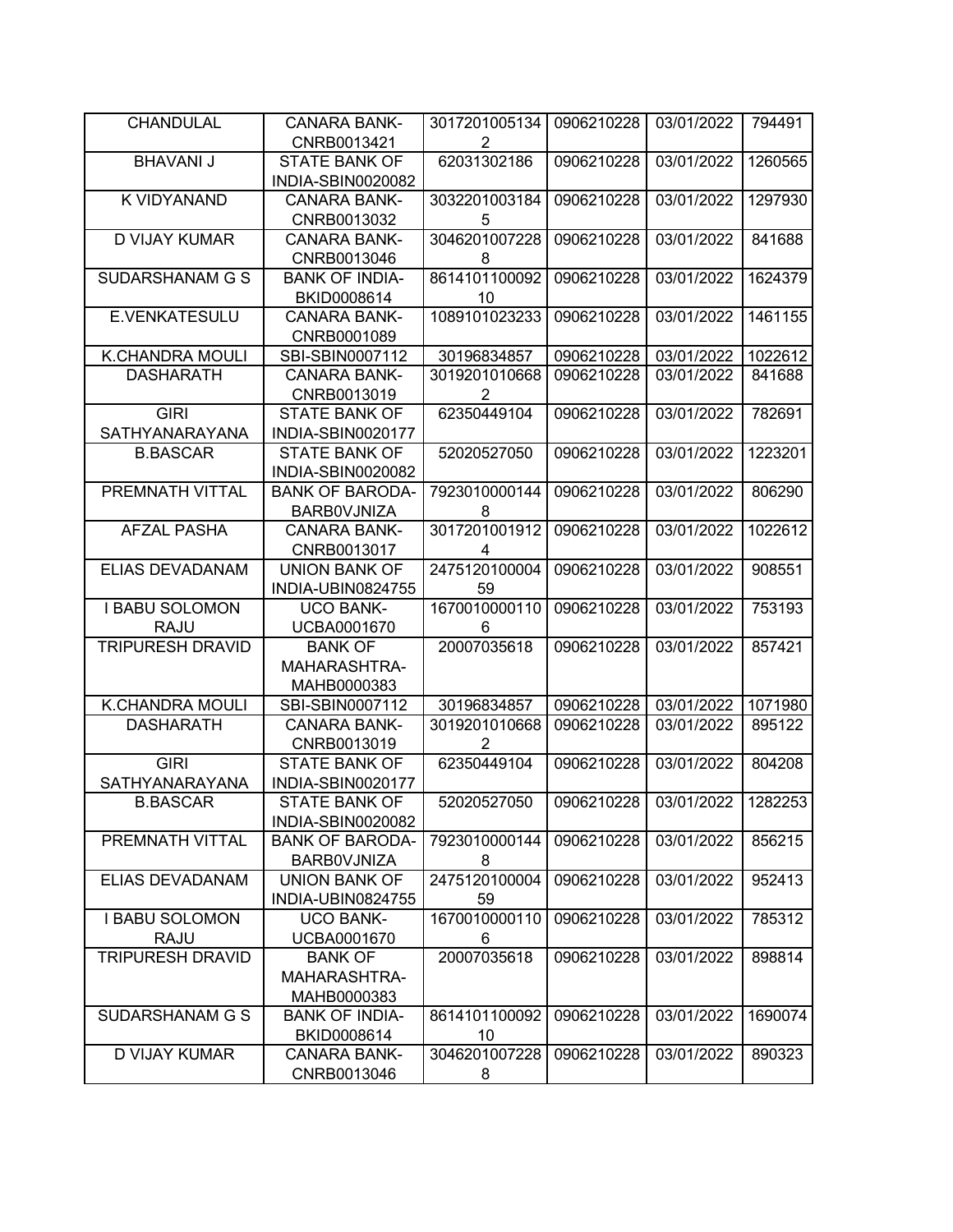| <b>CH SRINIVAS</b>      | <b>CANARA BANK-</b>    | 3003201002687  | 0906210228 | 03/01/2022 | 1205565 |
|-------------------------|------------------------|----------------|------------|------------|---------|
|                         | CNRB0013003            | 9              |            |            |         |
| K VIDYANAND             | <b>CANARA BANK-</b>    | 3032201003184  | 0906210228 | 03/01/2022 | 1352321 |
|                         | CNRB0013032            | 5              |            |            |         |
| <b>BHAVANI J</b>        | <b>STATE BANK OF</b>   | 62031302186    | 0906210228 | 03/01/2022 | 1331522 |
|                         | INDIA-SBIN0020082      |                |            |            |         |
| CHANDULAL               | <b>CANARA BANK-</b>    | 3017201005134  | 0906210228 | 03/01/2022 | 552781  |
|                         | CNRB0013421            | 2              |            |            |         |
| E.VENKATESULU           | <b>CANARA BANK-</b>    | 1089101023233  | 0906210228 | 03/01/2022 | 1531695 |
|                         | CNRB0001089            |                |            |            |         |
| <b>AFZAL PASHA</b>      | <b>CANARA BANK-</b>    | 3017201001912  | 0906210228 | 03/01/2022 | 1063711 |
|                         | CNRB0013017            | 4              |            |            |         |
| O PUSHPARAJU            | <b>CANARA BANK-</b>    | 3420220004054  | 0906210228 | 03/01/2022 | 1696459 |
|                         | CNRB0013420            | $\overline{2}$ |            |            |         |
| <b>KANAKAM GANGARAM</b> | <b>BANK OF BARODA-</b> | 7923010000896  | 0906210228 | 03/01/2022 | 1391689 |
|                         | BARB0VJNIZA            | 1              |            |            |         |
| N RAGHAVAREDDY          | <b>STATE BANK OF</b>   | 62095585408    | 0906210228 | 03/01/2022 | 921694  |
|                         | INDIA-SBIN0020244      |                |            |            |         |
| O PUSHPARAJU            | <b>CANARA BANK-</b>    | 3420220004054  | 0906210228 | 03/01/2022 | 1624379 |
|                         | CNRB0013420            | 2              |            |            |         |
| <b>KANAKAM GANGARAM</b> | <b>BANK OF BARODA-</b> | 7923010000896  | 0906210228 | 03/01/2022 | 1337261 |
|                         | BARB0VJNIZA            | 1              |            |            |         |
| N RAGHAVAREDDY          | <b>STATE BANK OF</b>   | 62095585408    | 0906210228 | 03/01/2022 | 867253  |
|                         | INDIA-SBIN0020244      |                |            |            |         |
| <b>ANIL KAPOOR</b>      | <b>STATE BANK OF</b>   | 52095128605    | 0906210228 | 03/01/2022 | 1922000 |
|                         | INDIA-SBIN0020244      |                |            |            |         |
| <b>ANIL KAPOOR</b>      | <b>STATE BANK OF</b>   | 52095128605    | 0906210228 | 03/01/2022 | 1999992 |
|                         | INDIA-SBIN0020244      |                |            |            |         |
| K VIVEKANANDA           | <b>BANK OF INDIA-</b>  | 8641121100001  | 0906210231 | 06/01/2022 | 29499   |
|                         | BKID0008641            | 15             |            |            |         |
| K VIVEKANANDA           | <b>BANK OF INDIA-</b>  | 8641121100001  | 0906210231 | 06/01/2022 | 30690   |
|                         | BKID0008641            | 15             |            |            |         |
| I YESUPADAM             | <b>CANARA BANK-</b>    | 3046201001867  | 0906210231 | 06/01/2022 | 169914  |
|                         | CNRB0013046            | 3              |            |            |         |
| <b>M VINODINI</b>       | <b>UNION BANK OF</b>   | 0350101001594  | 0906210234 | 11/01/2022 | 175714  |
|                         | INDIA-UBIN0803502      | 28             |            |            |         |
| <b>NARSIMHA</b>         | <b>STATE BANK OF</b>   | 62021857709    | 0906210234 | 11/01/2022 | 25561   |
|                         | INDIA-SBIN0020244      |                |            |            |         |
| A NATARAJAN             | <b>BANK OF BARODA-</b> | 1262010002898  | 0906210234 | 11/01/2022 | 31730   |
|                         | <b>BARBOVJWMAR</b>     | 1              |            |            |         |
| S SRINIVAS              | <b>STATE BANK OF</b>   | 62046530433    | 0906210234 | 11/01/2022 | 54516   |
|                         | INDIA-SBIN0020454      |                |            |            |         |
| <b>GULLAPUDI RAJA</b>   | CANARA BANK-           | 3028220004907  | 0906210234 | 11/01/2022 | 88935   |
|                         | CNRB0013028            | 0              |            |            |         |
| P.BABURAJ               | SBI-SBIN0008024        | 38270251556    | 0906210237 | 13/01/2022 | 26532   |
| E N RAJESHWAR RAO       | <b>CANARA BANK-</b>    | 3019201003551  | 0906210237 | 13/01/2022 | 29898   |
|                         | CNRB0013063            | 7              |            |            |         |
| <b>KV SRINIVAS</b>      | CANARA BANK-           | 3046201002286  | 0906210237 | 13/01/2022 | 12455   |
|                         | CNRB0013046            | 3              |            |            |         |
| N NARAYANA              | SBI-SBIN0006628        | 11348661726    | 0906210237 | 13/01/2022 | 18507   |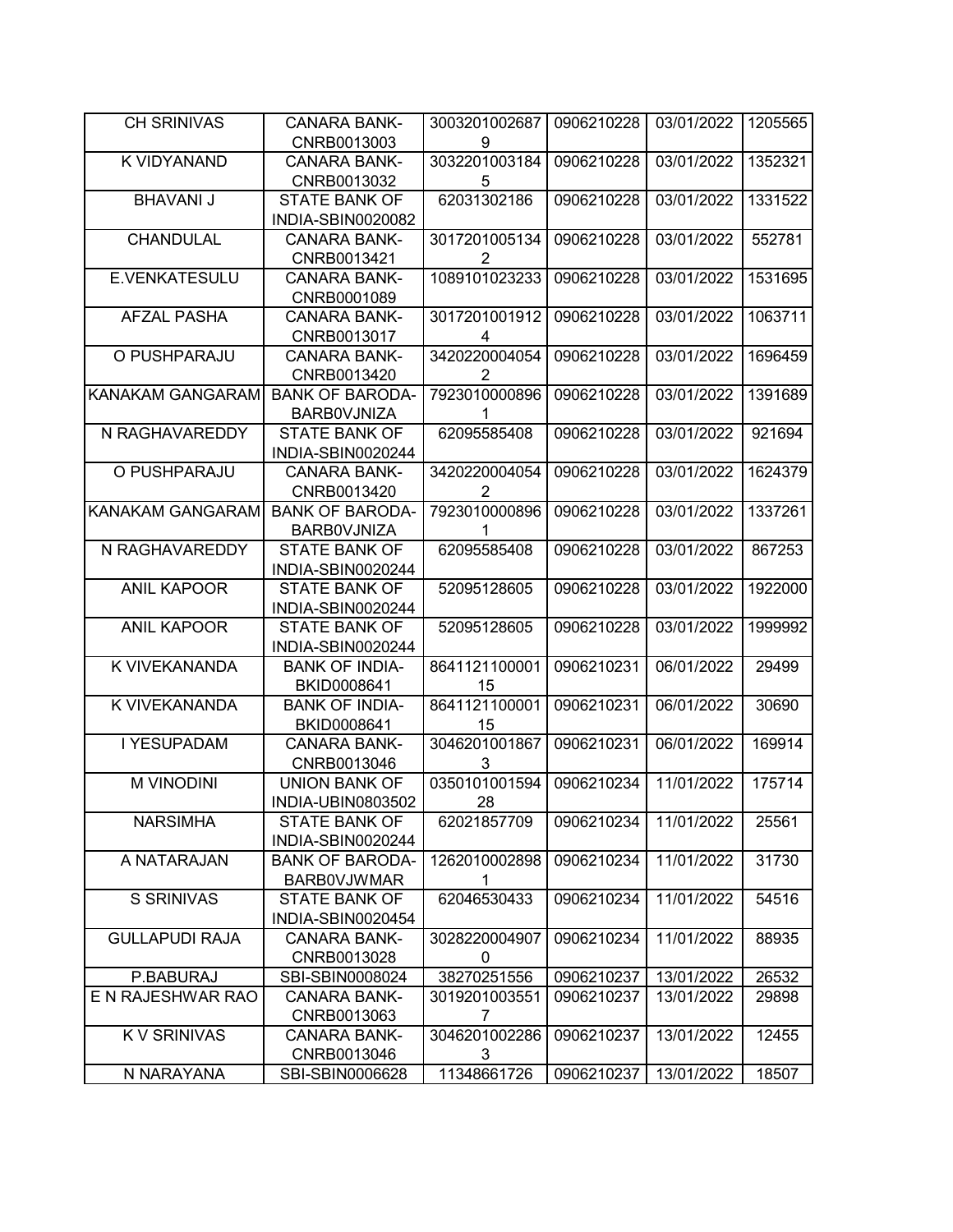| K NAGESHWAR RAO          | <b>STATE BANK OF</b>   | 40355792185    | 0906210237 | 13/01/2022 | 15633 |
|--------------------------|------------------------|----------------|------------|------------|-------|
|                          | INDIA-SBIN0020244      |                |            |            |       |
| <b>VENKATESH K</b>       | SBI-SBIN0002772        | 40218755027    | 0906210237 | 13/01/2022 | 17019 |
| J POCHAMMA               | <b>CANARA BANK-</b>    | 3019201008221  | 0906210237 | 13/01/2022 | 15704 |
|                          | CNRB0013019            | 6              |            |            |       |
| <b>K.RAJA RAMCHANDER</b> | <b>CANARA BANK-</b>    | 3024201004152  | 0906210237 | 13/01/2022 | 20097 |
|                          | CNRB0013024            | 0              |            |            |       |
| <b>M VENKATESWAR</b>     | <b>UNION BANK OF</b>   | 0397100259004  | 0906210237 | 13/01/2022 | 29898 |
| <b>RAO</b>               | INDIA-UBIN0803979      | 08             |            |            |       |
| <b>MIR HASSANULLAH</b>   | <b>CANARA BANK-</b>    | 3019201001061  | 0906210237 | 13/01/2022 | 36779 |
|                          | CNRB0013019            | 9              |            |            |       |
| P RAMULU                 | <b>UNION BANK OF</b>   | 0276100270002  | 0906210237 | 13/01/2022 | 32670 |
|                          | INDIA-UBIN0802760      | 95             |            |            |       |
| R.RAJU                   | <b>CANARA BANK-</b>    | 3017201001931  | 0906210237 | 13/01/2022 | 20865 |
|                          | CNRB0013017            | $\overline{2}$ |            |            |       |
| ANANDESHI KRISHNA        | SBI-SBIN0001765        | 10225871162    | 0906210237 | 13/01/2022 | 22869 |
|                          |                        |                |            |            |       |
| HANUMANTH RAO CH         | <b>STATE BANK OF</b>   | 52006417273    | 0906210237 | 13/01/2022 | 22869 |
|                          | INDIA-SBIN0020758      |                |            |            |       |
| A NARAYANA               | <b>CANARA BANK-</b>    | 3017201002276  | 0906210237 | 13/01/2022 | 31730 |
|                          | CNRB0013017            | 0              |            |            |       |
| <b>U SHANKARIAH</b>      | <b>STATE BANK OF</b>   | 33523783378    | 0906210237 | 13/01/2022 | 21582 |
|                          | INDIA-SBIN0020758      |                |            |            |       |
| K RAJANI PRIYA           | <b>STATE BANK OF</b>   | 62287698197    | 0906210237 | 13/01/2022 | 19479 |
|                          | INDIA-SBIN0020082      |                |            |            |       |
| <b>G ANANTA KRISHNA</b>  | <b>STATE BANK OF</b>   | 52016434468    | 0906210237 | 13/01/2022 | 35840 |
| <b>MURTY</b>             | INDIA-SBIN0020304      |                |            |            |       |
| <b>B SRISAILAM</b>       | <b>CANARA BANK-</b>    | 3019201008929  | 0906210237 | 13/01/2022 | 35690 |
|                          | CNRB0013019            | 5              |            |            |       |
| <b>MD KHAJA</b>          | <b>CANARA BANK-</b>    | 3017201004120  | 0906210237 | 13/01/2022 | 16502 |
|                          | CNRB0013017            | 5              |            |            |       |
| <b>B SHANKARAIAH</b>     | SBI-SBIN0005895        | 62289965128    | 0906210237 | 13/01/2022 | 18143 |
| <b>JAYA RAGINI</b>       | <b>CANARA BANK-</b>    | 0799101021879  | 0906210237 | 13/01/2022 | 20295 |
|                          | CNRB0000799            |                |            |            |       |
| A L NARASIMHA RAO        | <b>CANARA BANK-</b>    | 3046201010719  | 0906210237 | 13/01/2022 | 11655 |
|                          | CNRB0013046            | 0              |            |            |       |
| <b>SURESH N</b>          | <b>STATE BANK OF</b>   | 62007404904    | 0906210237 | 13/01/2022 | 25740 |
|                          | INDIA-SBIN0020758      |                |            |            |       |
| YADAIAH                  | <b>CANARA BANK-</b>    | 3046201009251  | 0906210237 | 13/01/2022 | 17730 |
|                          | CNRB0013046            | 0              |            |            |       |
| <b>SHAIK FAIZUDDIN</b>   | <b>STATE BANK OF</b>   | 34339729902    | 0906210237 | 13/01/2022 | 30789 |
| <b>AHMAD</b>             | INDIA-SBIN0020822      |                |            |            |       |
| <b>G BALAIAH</b>         | <b>STATE BANK OF</b>   | 40248792529    | 0906210237 | 13/01/2022 | 24998 |
|                          | INDIA-SBIN0020822      |                |            |            |       |
| S V RAMACHANDER          | <b>STATE BANK OF</b>   | 52009464480    | 0906210237 | 13/01/2022 | 32732 |
|                          | INDIA-SBIN0020822      |                |            |            |       |
| ABDUL JABBAR             | <b>BANK OF BARODA-</b> | 7923010000097  | 0906210237 | 13/01/2022 | 19107 |
|                          | <b>BARBOVJNIZA</b>     | 5              |            |            |       |
| <b>ALLUTLA</b>           | CANARA BANK-           | 3510220006576  | 0906210237 | 13/01/2022 | 22473 |
| LAXMINARASAIAH           | CNRB0013510            | 0              |            |            |       |